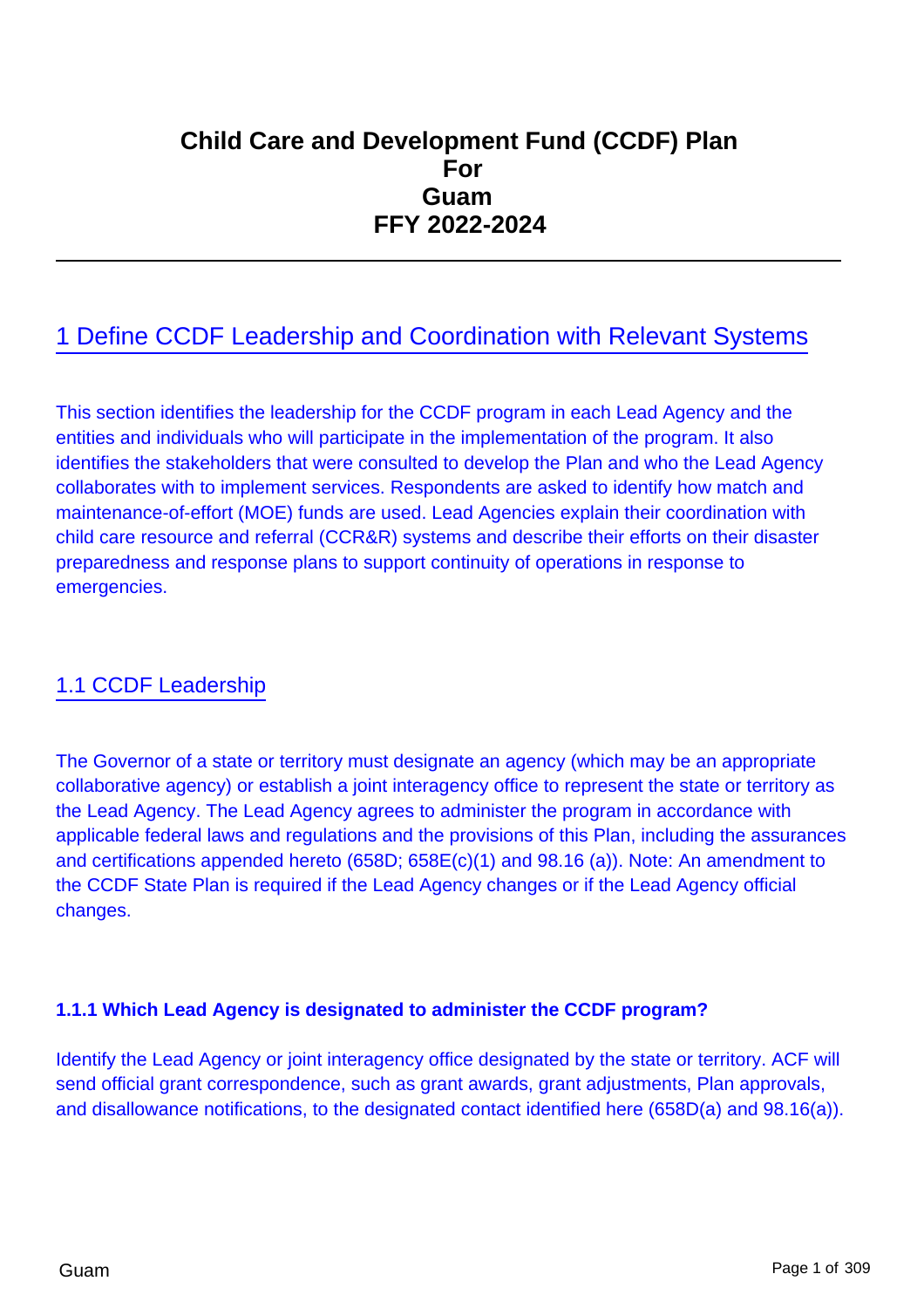a) Lead Agency or Joint Interagency Office Information:

Name of Lead Agency: Guam Department of Public Health & Social Services (DPHSS)

Street Address: 155 Hessler Place

City: Hagatna

State: Guam

ZIP Code: 96910

Web Address for Lead Agency: https://dphss.guam.gov/division-of-public-welfare/

b) Lead Agency or Joint Interagency Official Contact Information:

Lead Agency Official First Name: Arthur

Lead Agency Official Last Name: San Agustin

Title: Director, Department of Public Health & Social Services

Phone Number: (671) 922-2510

Email Address: Arthur.sanagustin@dphss.guam.gov

### **1.1.2 Who is the CCDF Administrator?**

Identify the CCDF Administrator designated by the Lead Agency, the day-to-day contact, or the person with responsibility for administering the state's or territory's CCDF program. ACF will send programmatic communications, such as program announcements, program instructions, and data collection instructions, to the designated contact identified here. If there is more than one designated contact with equal or shared responsibility for administering the CCDF program, please identify the Co-Administrator or the person with administrative responsibilities and include his or her contact information.

a) CCDF Administrator Contact Information: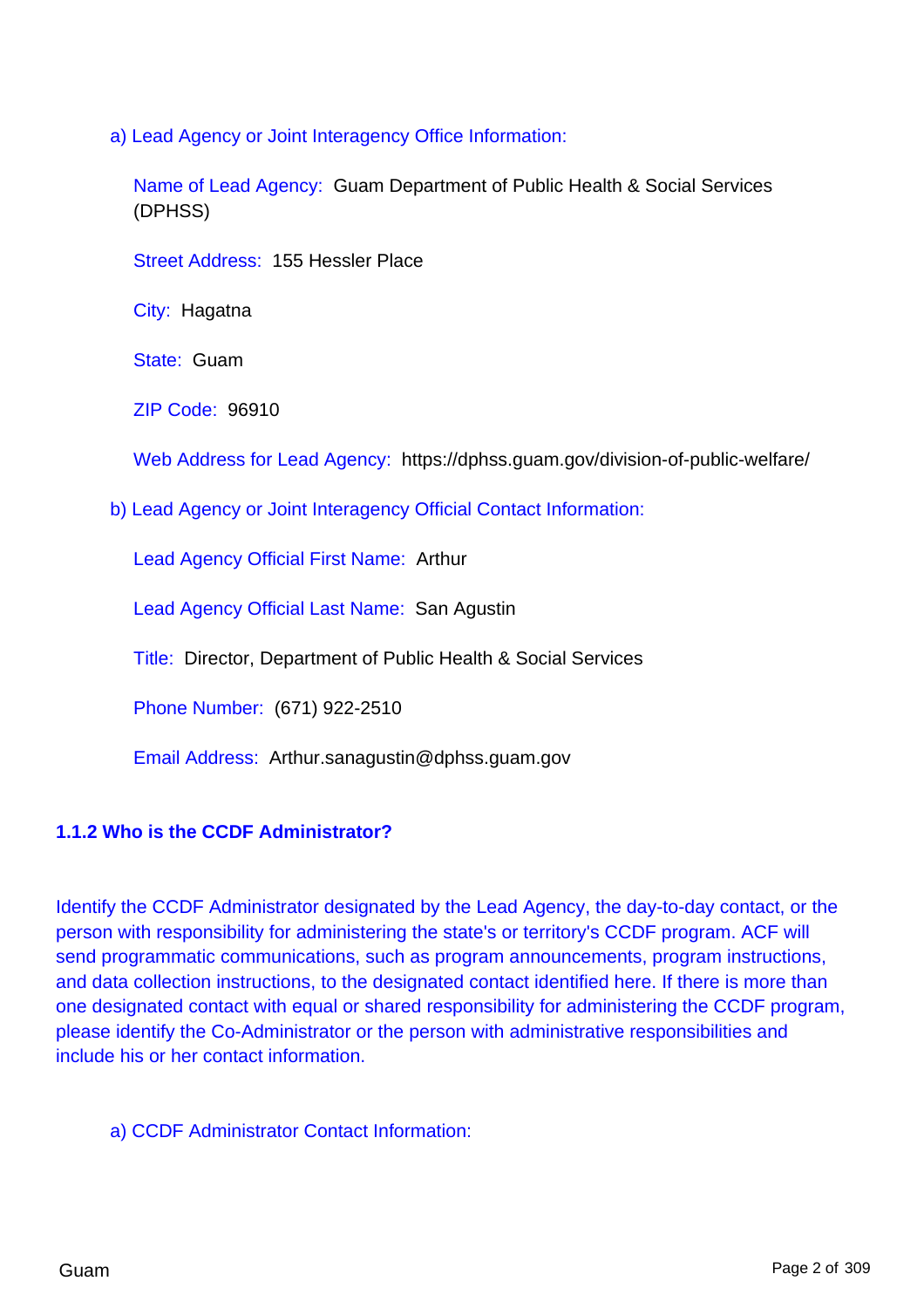CCDF Administrator First Name: Maria Theresa

CCDF Administrator Last Name: Arcangel

Title of the CCDF Administrator: Chief Human Services Program Administrator

Phone Number: (671) 300-7343

Email Address: theresa.arcangel@dphss.guam.gov

b) CCDF Co-Administrator Contact Information (if applicable):

CCDF Co-Administrator First Name: Patricia

CCDF Co-Administrator Last Name: Mafnas

Title of the CCDF Co-Administrator: Acting Human Services Program Administrator

Description of the Role of the Co-Administrator: To manage the Child Care Development Fund grant and ensure that all registered licensed and license-exempt child care providers implement the programmatic and fiscal requirements in accordance with federal and local applicable mandates and statutes. These efforts require extensive coordination and collaboration within the DPHSS and across early care and education agencies, as well as with stakeholders, providers, and the general public.

Phone Number: (671) 735-7344

Email Address: patricia.mafnas@dphss.guam.gov

## 1.2 CCDF Policy Decision Authority

The Lead Agency has broad authority to administer (i.e., establish rules) and operate (i.e., implement activities) the CCDF program through other governmental, non-governmental, or public or private local agencies as long as the Lead Agency retains overall responsibility for the administration of the program (658D(b) and 98.16 (d)(1)). Administrative and implementation responsibilities undertaken by agencies other than the Lead Agency must be governed by written agreements that specify the mutual roles and responsibilities of the Lead Agency and other agencies in meeting the program requirements.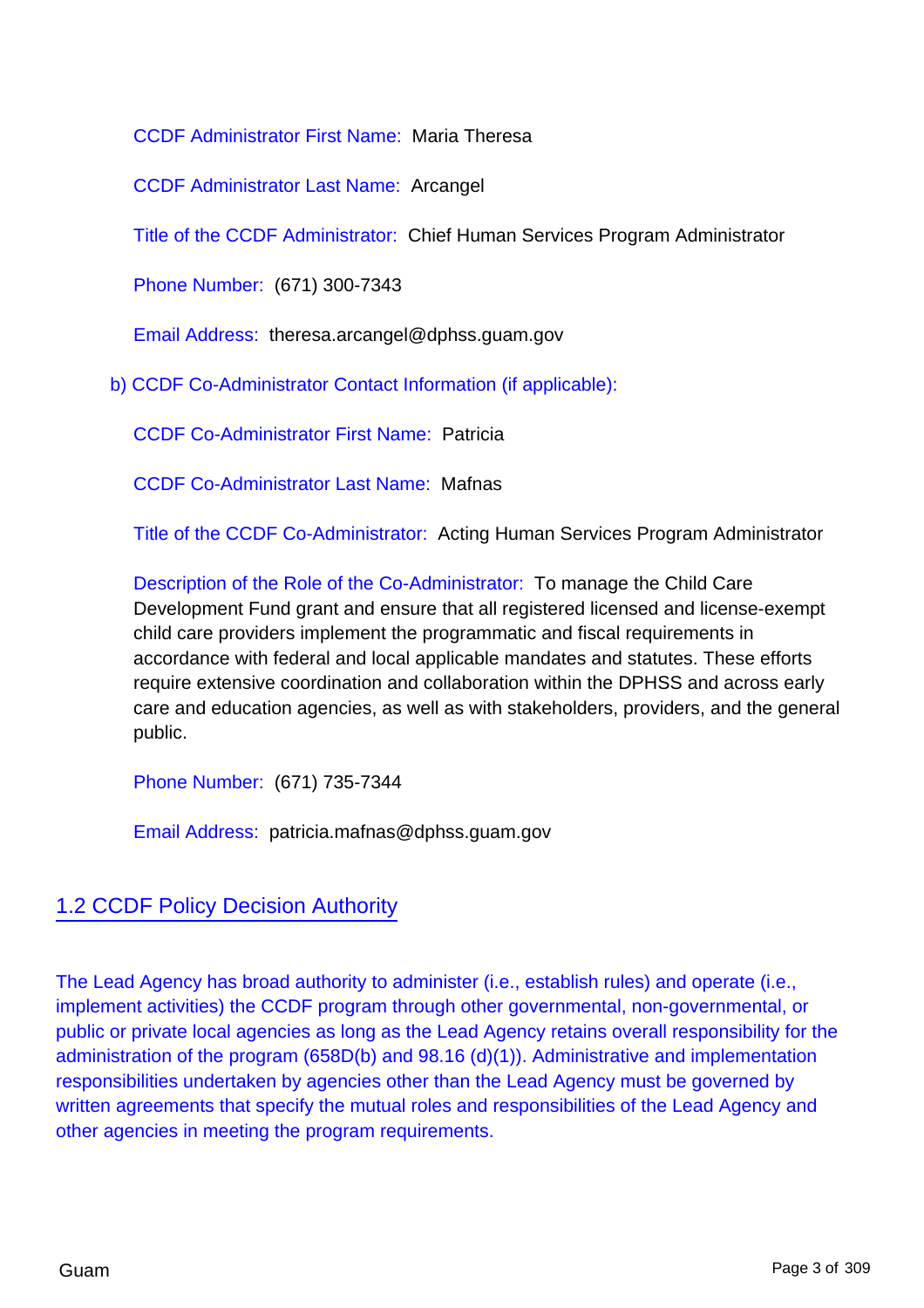**1.2.1 Which of the following CCDF program rules and policies are administered (i.e., set or established) at the state or territory level or local level? Identify whether CCDF program rules and policies are established by the state or territory (even if operated locally) or whether the CCDF policies or rules are established by local entities, such as counties or workforce boards (98.16(i)(3)). Check one.**

- a. All program rules and policies are set or established at the state or territory level. If checked, skip to question 1.2.2.
- b. Some or all program rules and policies are set or established by local entities or agencies. If checked, indicate which entities establish the following policies. Check all that apply.
	- i. Eligibility rules and policies (e.g., income limits) are set by the:

**N.** State or territory Identify the entity: Department of Public health & Social Services

B. Local entity (e.g., counties, workforce boards, early learning coalitions).

If checked, identify the entity and describe the eligibility policies the local entity(ies) can set.

 $\Box$  C. Other. Describe:

ii. Sliding-fee scale is set by the:

A. State or territory Identify the entity:

**B.** Local entity (e.g., counties, workforce boards, early learning coalitions).

If checked, identify the entity and describe the sliding fee scale policies the local entity(ies) can set.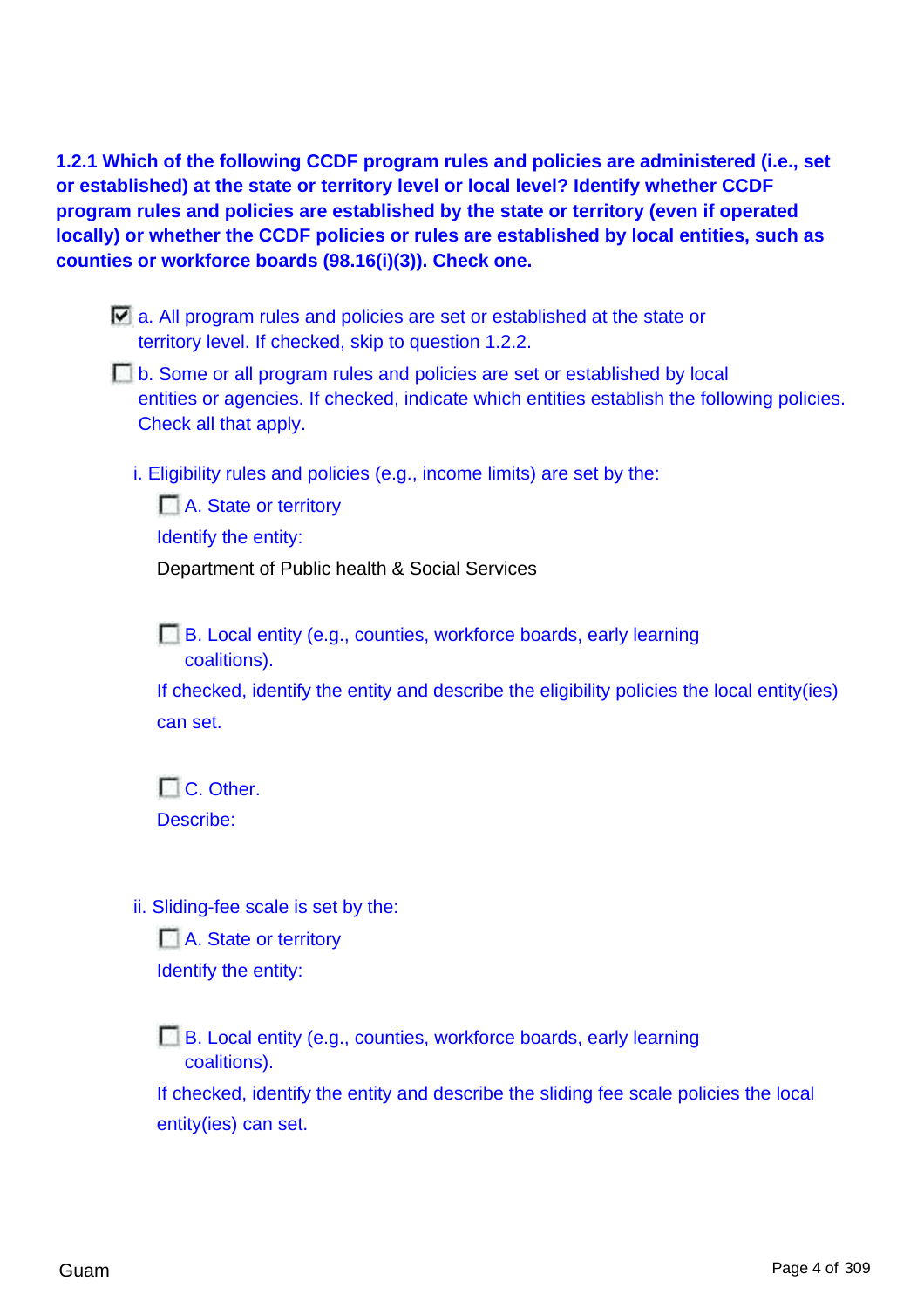$\Box$  C. Other. Describe:

iii. Payment rates and payment policies are set by the:

A. State or territory Identify the entity: Guam Department of Public Health & Social Services

B. Local entity (e.g., counties, workforce boards, early learning coalitions).

If checked, identify the entity and describe the payment rates and payment policies the local entity(ies) can set.

 $\Box$  C. Other. Describe:

iv. Licensing standards and processes are set by the:

A. State or territory Identify the entity: Guam Department of Public Health & Social Services, Public Law 31-73

B. Local entity (e.g., counties, workforce boards, early learning coalitions).

If checked, identify the entity and describe the type of licensing standards and processes the local entity(ies) can set.

 $\Box$  C. Other. Describe:

v. Standards and monitoring processes for license-exempt providers are set by the: A. State or territory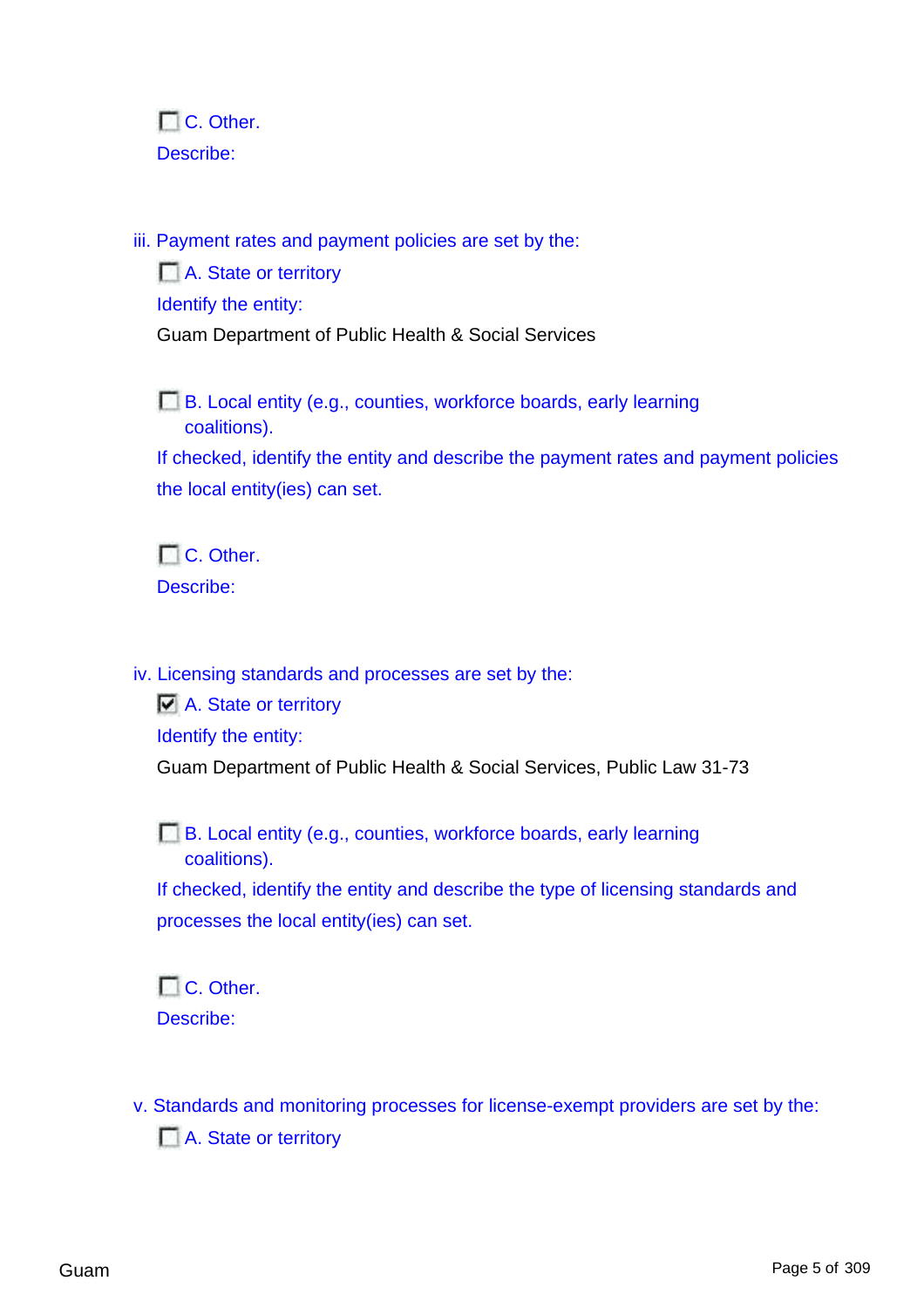Identify the entity:

Guam Department of Public Health & Social Services, Child Care Provider Application

**B.** Local entity (e.g., counties, workforce boards, early learning coalitions). If checked, identify the entity and describe the type of standards and monitoring processes for license-exempt providers the local entity(ies) can set.

 $\Box$  C. Other. Describe:

vi. Quality improvement activities, including QRIS are set by the:

A. State or territory Identify the entity: Guam Department of Public Health & Social Services

**B.** Local entity (e.g., counties, workforce boards, early learning coalitions).

If checked, identify the entity and describe the eligibility policies the local entity(ies) can set.

 $\Box$  C. Other. Describe:

vii. Other. List and describe any other program rules and policies that are set at a level other than the state or territory level:

**1.2.2 The Lead Agency has broad authority to operate (i.e., implement activities) through other agencies, as long as it retains overall responsibility. Complete the table below to identify which entity(ies) implements or performs CCDF services.**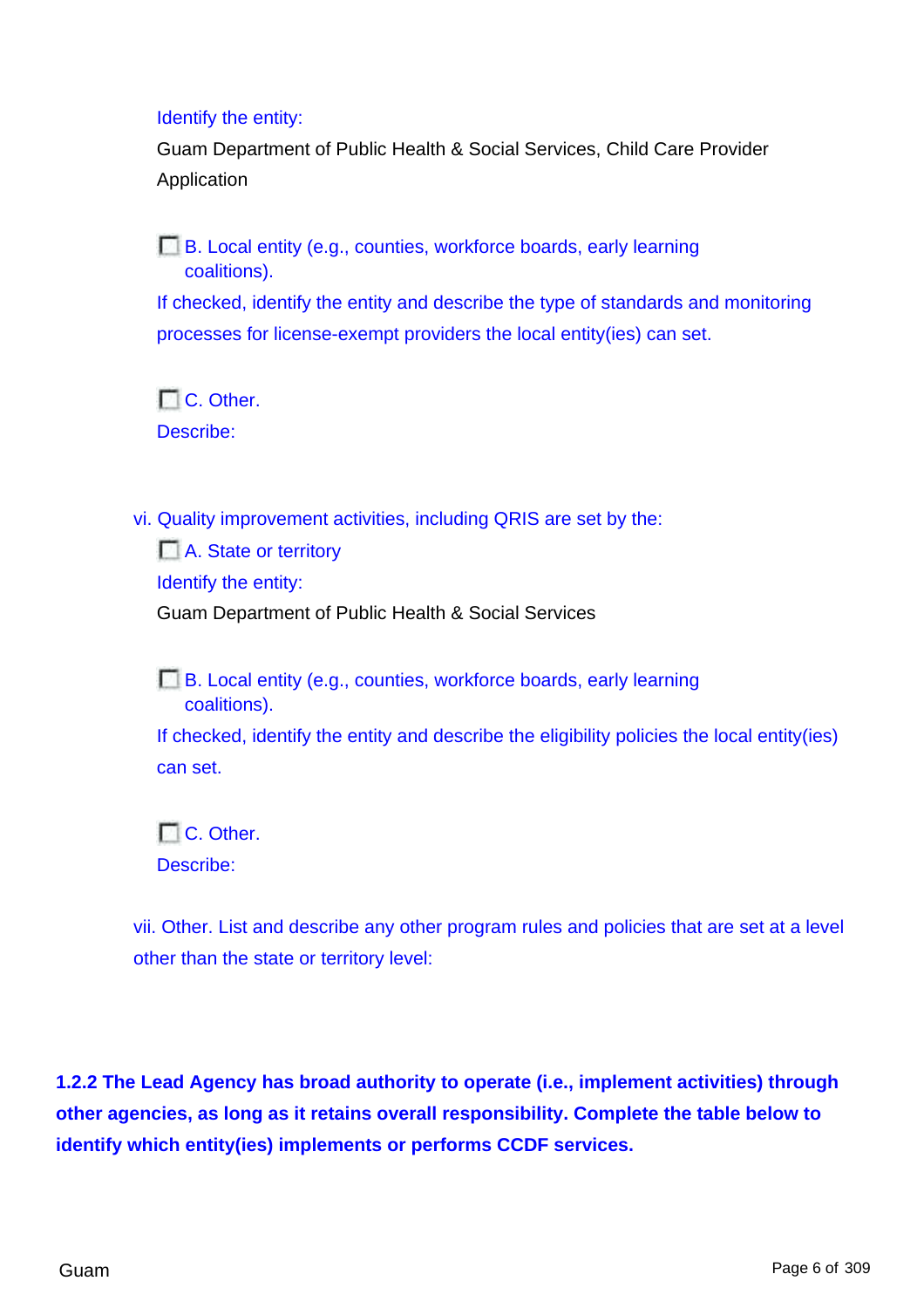a. Check the box(es) to indicate which entity(ies) implement or perform CCDF services. Who conducts eligibility determinations?

|  |  | CCDF Lead Agency |  |
|--|--|------------------|--|
|  |  |                  |  |

TANF agency

**Local government agencies** 

**CCR&R** 

**Community-based organizations** 

Who assists parents in locating child care (consumer education)?

| <b>N</b> CCDF Lead Agency |  |  |
|---------------------------|--|--|
|---------------------------|--|--|

- $\n **TANF**$  agency
- $\Box$  Local government agencies

**T**CCR&R

 $\Box$  Community-based organizations

### Who issues payments?

| <b>CCDF Lead Agency</b> |
|-------------------------|
|-------------------------|

- **TANF** agency
- **Local government agencies**
- **T**CCR&R
- **Community-based organizations**

### Who monitors licensed providers?

- CCDF Lead Agency
- TANF agency
- **Local government agencies**
- **CCR&R**
- **Community-based organizations**

### Who monitors license-exempt providers?

- CCDF Lead Agency
- $\Box$  TANF agency
- **Local government agencies**
- **T**CCR&R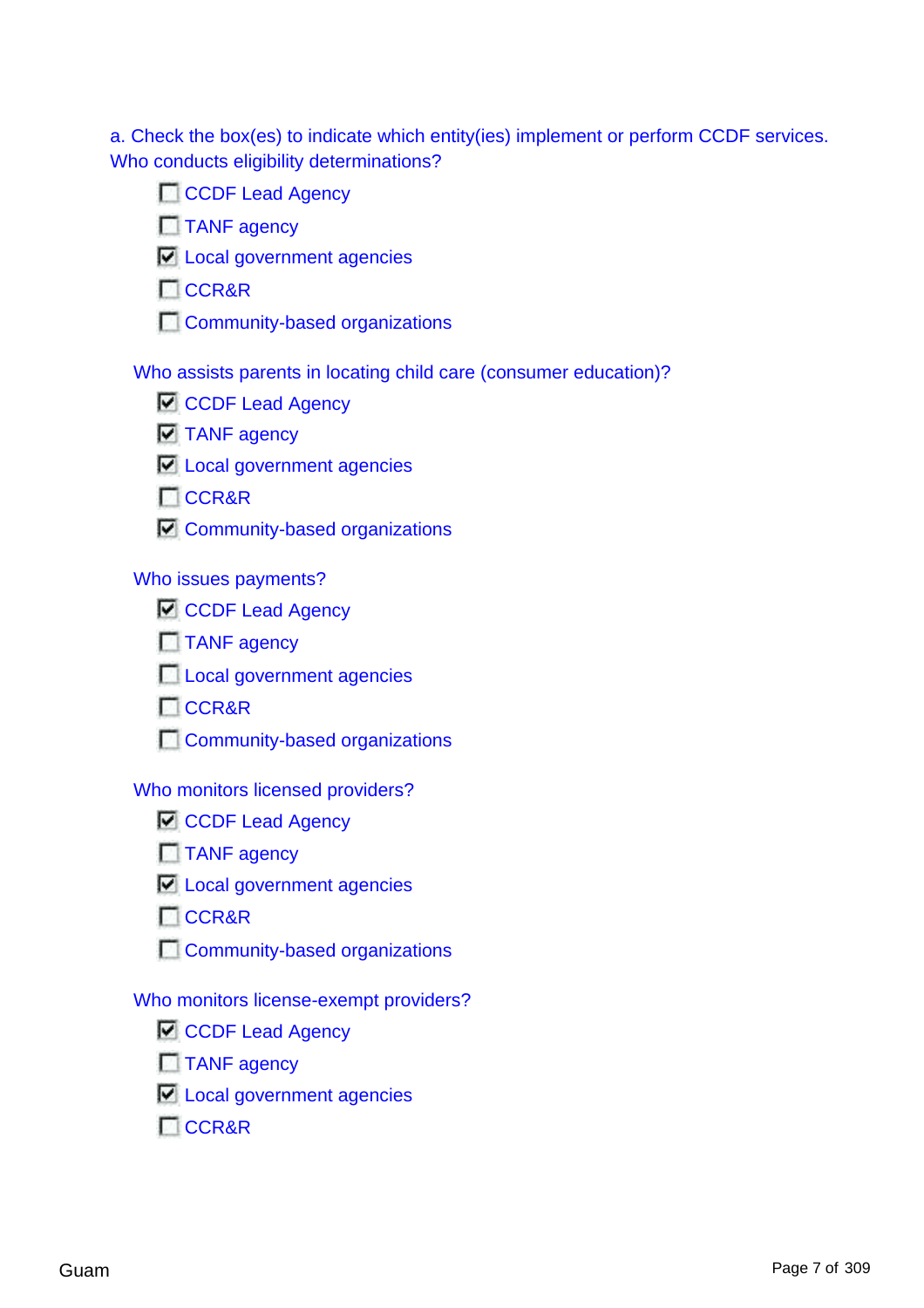**Community-based organizations** 

Who operates the quality improvement activities?

**CCDF** Lead Agency

**T**TANF agency

**Local government agencies** 

**CCR&R** 

 $\Box$  Community-based organizations

b. Other. List and describe any other state or territory agencies or partners that implement or perform CCDF services and identify their responsibilities.

The CCDF Program continues to collaborate with the early childhood care and education agencies to support the implementation of the CCDF services and in the support of quality improvement activities that includes: 1) assisting parents in locating child care; 2) the revision and expansion of Guam Quality Rating and Improvement System (QRIS); 3) training and professional development; 4) the implementation of Guam's Early Learning and Developmental Guidelines also known as GELGs; and 5) other activities to improve the quality of child care services.

1. There are three main activities that assist parents in locating child care:

- **Child Care Licensing Office** located in the DPHSS Bureau of Social Services Administration (BOSSA), updates and maintains monthly the Child Care Directory for all licensed facilities.
- **Neni 311** is one of the Help Me Grow (HMG) initiatives that reinforces the need to build a system emphasizing surveillance, screening, and the early detection and connection to services and support for at-risk children and their families. With support of the stakeholders, Guam launched one of the 4 components of HMG. The DPHSS in partnership with other early childhood programs set up the Neni 3-1-1 line (Centralized Telephone Access Point). Early childhood partners share the responsibility of manning the 3-1-1 line. Care coordinators from both health and education programs have received training to link families to resources and services that address parents' questions and concerns about health, development, behavior and learning of their young child.

- **Neni Directory of Services** is a listing of services and supports that is updated every 2 years by representatives from different early care and education

serving agencies. The Neni Directory is disseminated to families in print and 2. As of September 24, 2020, the CCDF Program has in place, a revised QRIS cation. guidelines. For the past several years, the CCDF Program has subcontracted the Guam Community College in the development, implementation, monitoring, and evaluation of Guam's QRIS. As of this reporting period, there are 34 child care centers that has been evaluated using the QRIS. The CCDF Program plans to review and if needed, will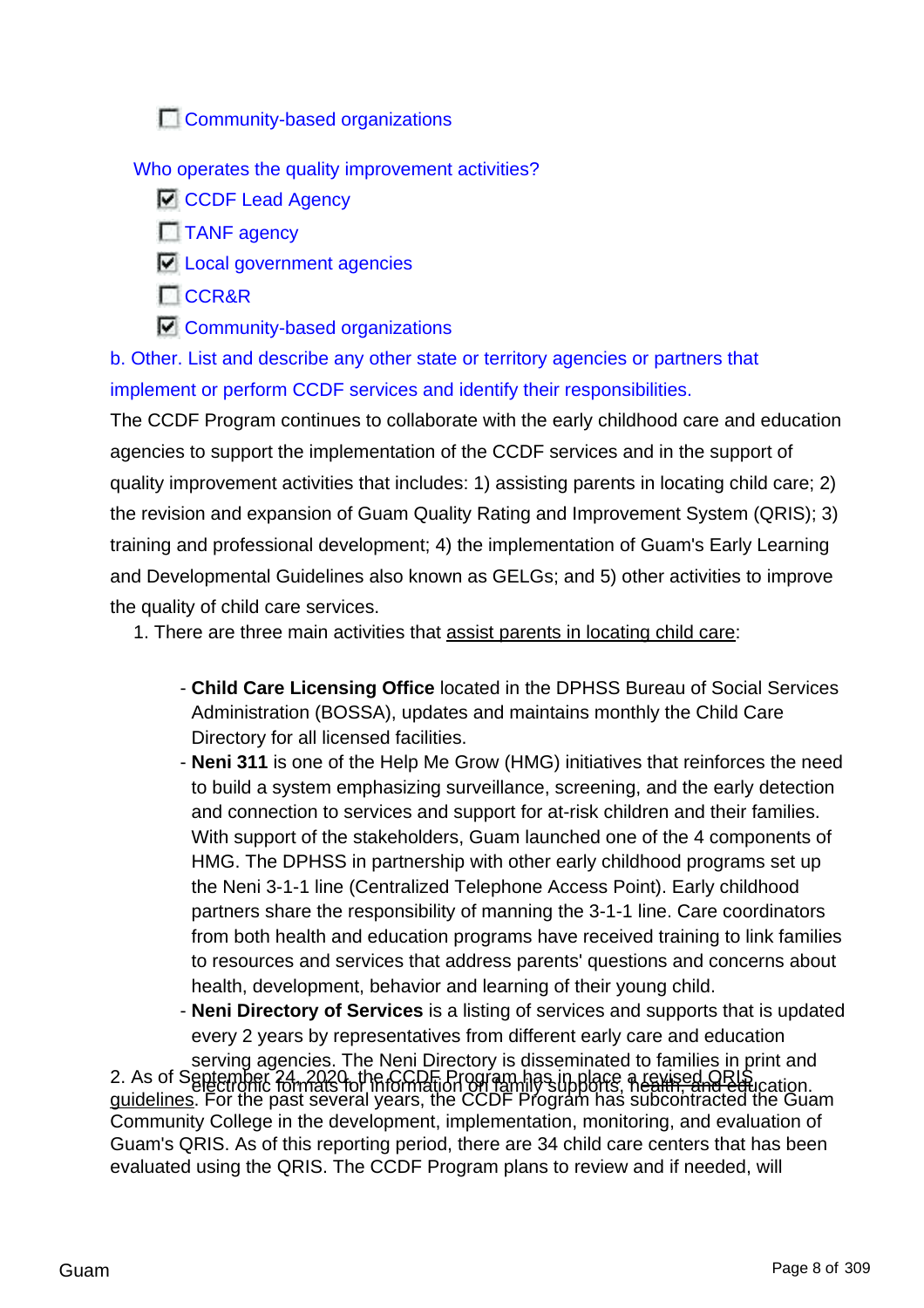expand the QRIS guidelines based on input from the child care providers and the Early Learning Council Leadership team.

3. CCDF training and professional development sessions continues to be provided to child care providers through partnerships with the early care and education programs and institutions of higher education. Such topics include but not limited to STEAM Ahead, Nutrition and Physical Health, Cognitive and Creative Development, Health and Nutrition Wellness, Educational Methods, Social and Emotional Conscious Discipline, 4-Key Steps for Early Identification, Child Abuse and Neglect Mandated Reporters, and CCDF Health and Safety Standards.

4. The CCDF Program continues to provide copies of the GELGs Birth to Three and Three to Five to child care providers and families. The GELGs is used as a resource for child care providers and parents in emphasizing what children should know and be able to do in addition to providing activities that parents and providers could do to support the child's overall development. In addition, the GELGs are used in professional development training as a tool of sharing the importance of early development and how these skills are aligned with the Head Start performance standard.

5. The CCDF Program provides other activities in efforts to improve the quality of child care services. For example, the CCDF Program Coordinator participated in several meetings of the Guam Early Learning Council (GELC): Social Emotional Wellness Multi-Agency Team (SEW-MAT). The purpose of these meetings is for the different agencies to develop a process and flow of support across agencies for children who are receiving services from two or more different agencies. The SEW -MAT reviewed over 10 cases of young children that had substantiated child abuse / neglect and were wards of the State. These cases were of young children that had experienced toxic stress. At several meetings, the CCDF Program Coordinator was present to walk through a process of for these children that are in Foster care to access immediate child care services in efforts to ensure a secured and stable environment with a primary child care provider.

**1.2.3 Describe the processes the Lead Agency uses to oversee and monitor CCDF administration and implementation responsibilities performed by other agencies as reported above in 1.2.1 and 1.2.2 (98.16(b)). In the description include:**

Written agreements. Note: The contents of the written agreement may vary based on the role the agency is asked to assume or type of project but must include at a minimum the elements below (98.11(a)(3)).

--Tasks to be performed

--Schedule for completing tasks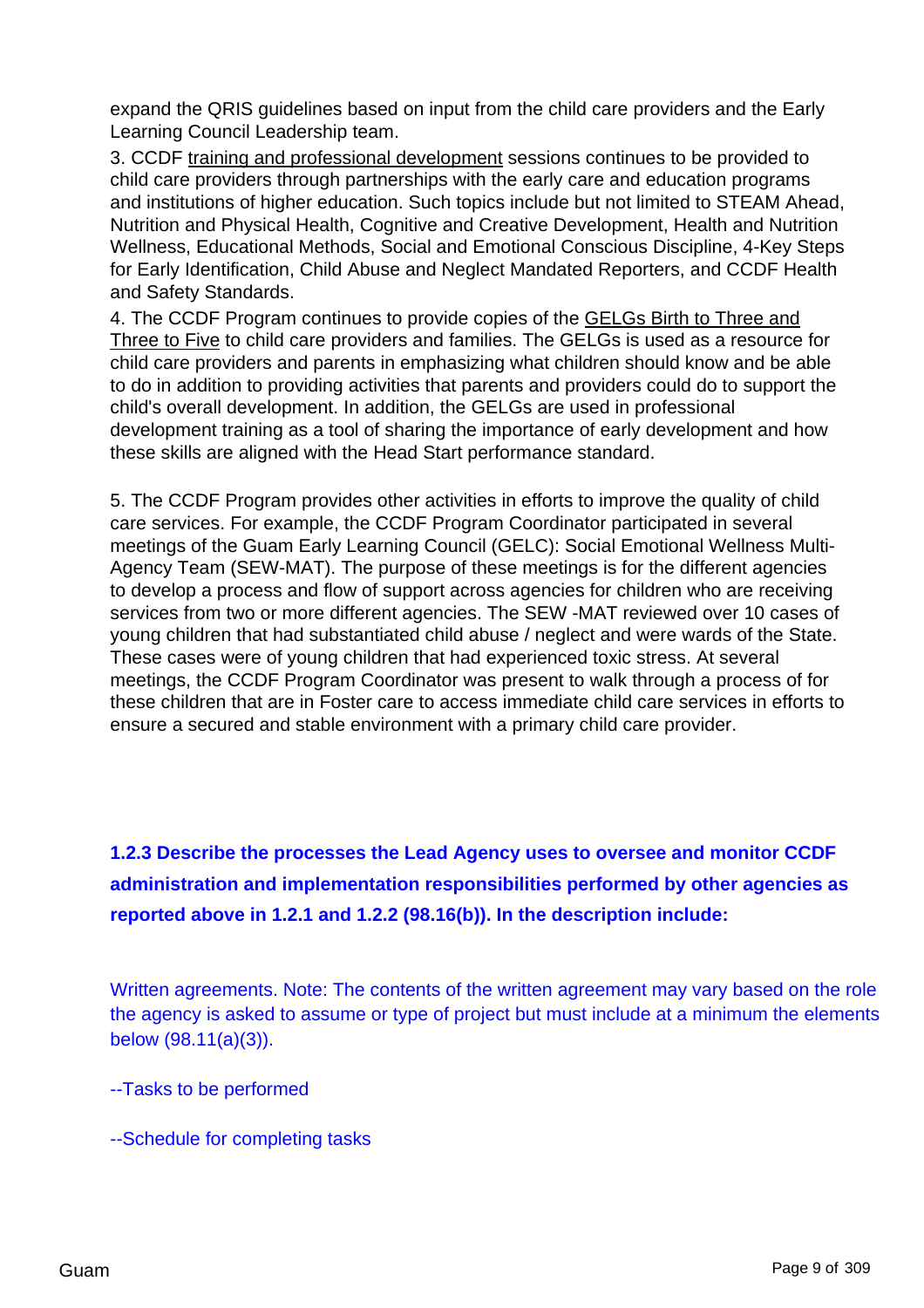### --Budget which itemizes categorical expenditures in accordance with CCDF requirements

### --Monitoring and auditing procedures

--Indicators or measures to assess performance of those agencies

Any other processes to oversee and monitor other agencies.

The lead agency's CCDF state program office monitors the CCDF administration and implementation at all licensed and licensed-exempt childcare providers through program compliance reviews. The CCDF program office receives and reviews inspection information from the DPHSS-Bureau of Social Services Administration's (BOSSA) which is the childcare licensing office. The Division of Environmental Health (DEH) conducts health & safety inspections of all childcare licensed and license-exempt providers on a quarterly basis and reports are provided to the CCDF program office. Subsidy payments are reviewed for accuracy on a monthly basis.

Additionally, the lead agency's CCDF state program office will engage in Memorandum of Understandings (MOUs) in accordance with Guam statutes, with child care providers and intermediaries including non-governmental organizations and relevant government of Guam agencies, including but not limited to, the Department of Youth Affairs, the Guam Behavioral and Wellness Center, the Office of the Governor of Guam, Guam Memorial Hospital Authority, and the Department for Integrated Services for Individuals with Disabilities, all of whom would also be subject to the aforementioned compliance reviews. Itemized budgets and expenditures will be monitored through monthly and or quarterly expenditure reports in accordance with CCDF requirements and budget projections. Program performance measures will be put in place to monitor and track progress. Subawards and contracts are measured in accordance to the production and or completion rate and success of deliverables. Annual single audits are conducted.

**1.2.4 Upon request, and to the extent practicable and appropriate, Lead Agencies must ensure any code or software for child care information systems or information technology for which a Lead Agency or other agency expends CCDF funds to develop must be made available to other public agencies. This includes public agencies in other**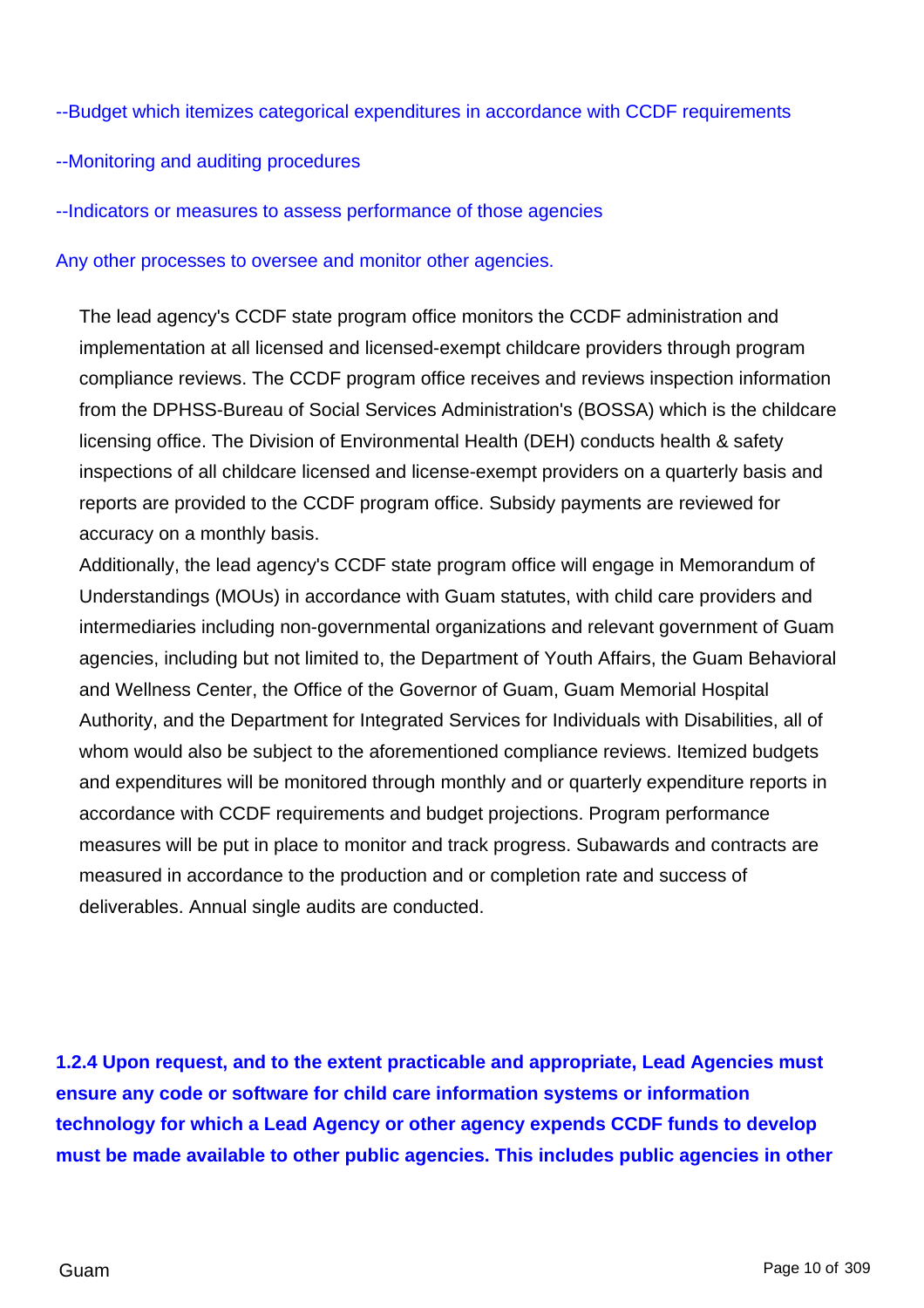**states, for their use in administering child care or related programs (98.15(a)(11)).**

### **Assure by describing how the Lead Agency makes child care information systems systems (e.g., subsidy, registry, and QRIS systems) available to public agencies in other states.**

The Lead Agency contracts the Data Management Resource (DMR) and the information is coded. The codes can be shared and made available on request.

**1.2.5 Lead Agencies must have in effect policies to govern the use and disclosure of confidential and personally identifiable information about children and families receiving CCDF assistance and child care providers receiving CCDF funds (98.15(b)(13)).**

### **Certify by describing the Lead Agency's policies related to the use and disclosure of confidential and personally identifiable information.**

DPHSS Division of Public Welfare DPW Policy No. 2014-01 outlines a consistent process for managing confidential information, breaches of confidentiality and inappropriate use of information systems. Employees must seek and disclose the minimum amount of Confidential Information necessary to carry out their duties. Access to the records of family members, friends, co-workers, or other individuals is strictly prohibited (unless there is a jobrelated need). It is also mandatory for all staff working under the Department of Public Health and Social Services to obtain HIPAA training.

### 1.3 Consultation in the Development of the CCDF Plan

The Lead Agency is responsible for developing the CCDF plan, which serves as the application for a 3-year implementation period. As part of the Plan development process, Lead Agencies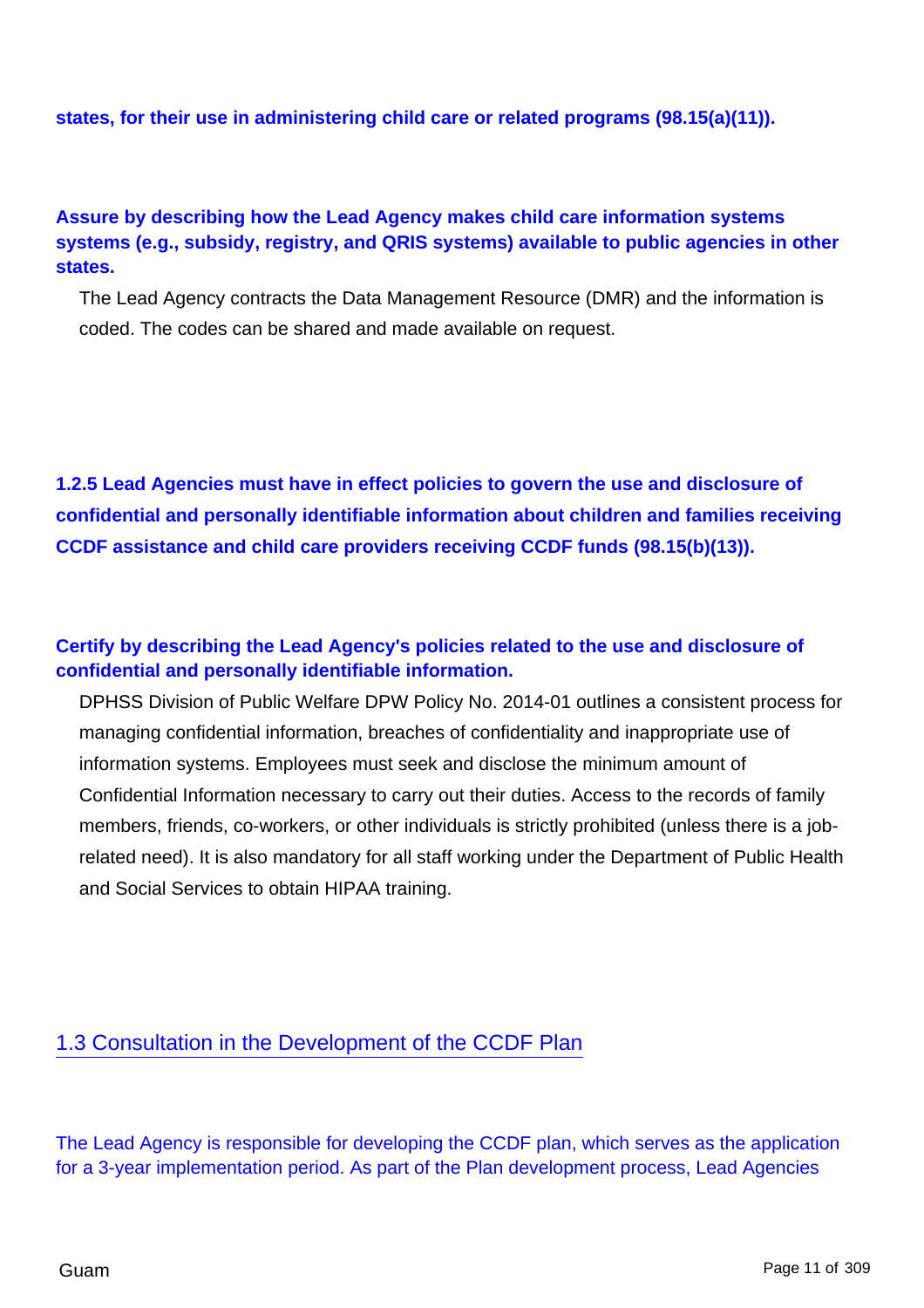must consult with the following:

(1) Appropriate representatives of units of general purpose local government-(658D(b)(2); 98.10(c); 98.12(b); 98.14(b)). General purpose local governments are defined by the U.S. Census at

https://www.census.gov/newsroom/cspan/govts/20120301\_cspan\_govts\_def\_3.pdf.

(2) The State Advisory Council (SAC) on Early Childhood Education and Care (pursuant to 642B(b)(I)(A)(i) of the Head Start Act) (658E(c)(2)(R); 98.15(b)(1)) or similar coordinating body pursuant to 98.14(a)(1)(vii).

(3) Indian tribe(s) or tribal organization(s) within the state. This consultation should be done in a timely manner and at the option of the Indian tribe(s) or tribal organization(s) (658D(b)(1)(E)).

### **Consultation**

involves meeting with or otherwise obtaining input from an appropriate agency in the development of the state or territory CCDF Plan. Describe the partners engaged to provide services under the CCDF program in question 1.4.1.

**1.3.1 Describe the Lead Agency's consultation efforts in the development of the CCDF Plan. Note: Lead Agencies must describe in a. - c. consultation efforts with required partners listed in Rule and Statute. ACF recognizes that there is great value in consulting with other entities and has provided element d. for Lead Agencies to identify consultation efforts with other agencies or organizations.**

# a) Describe how the Lead Agency consulted with appropriate representatives of general purpose local governments.

The Lead Agency's CCDF state office extends invitations to the community to partake in the planning and consultation of the CCDF state plan. Invitations are inclusive of generalpurpose local government representatives, special purpose government representatives, community partner representatives, and related organization representatives. Through these meetings, orientations, outreaches, and discussions, information is gathered to complete the CCDF state plan. The following DPHSS programs provided direct support in the review and provided input in the development of the state plan.

- DPW: Bureau of Economic Security provided information and input with the regards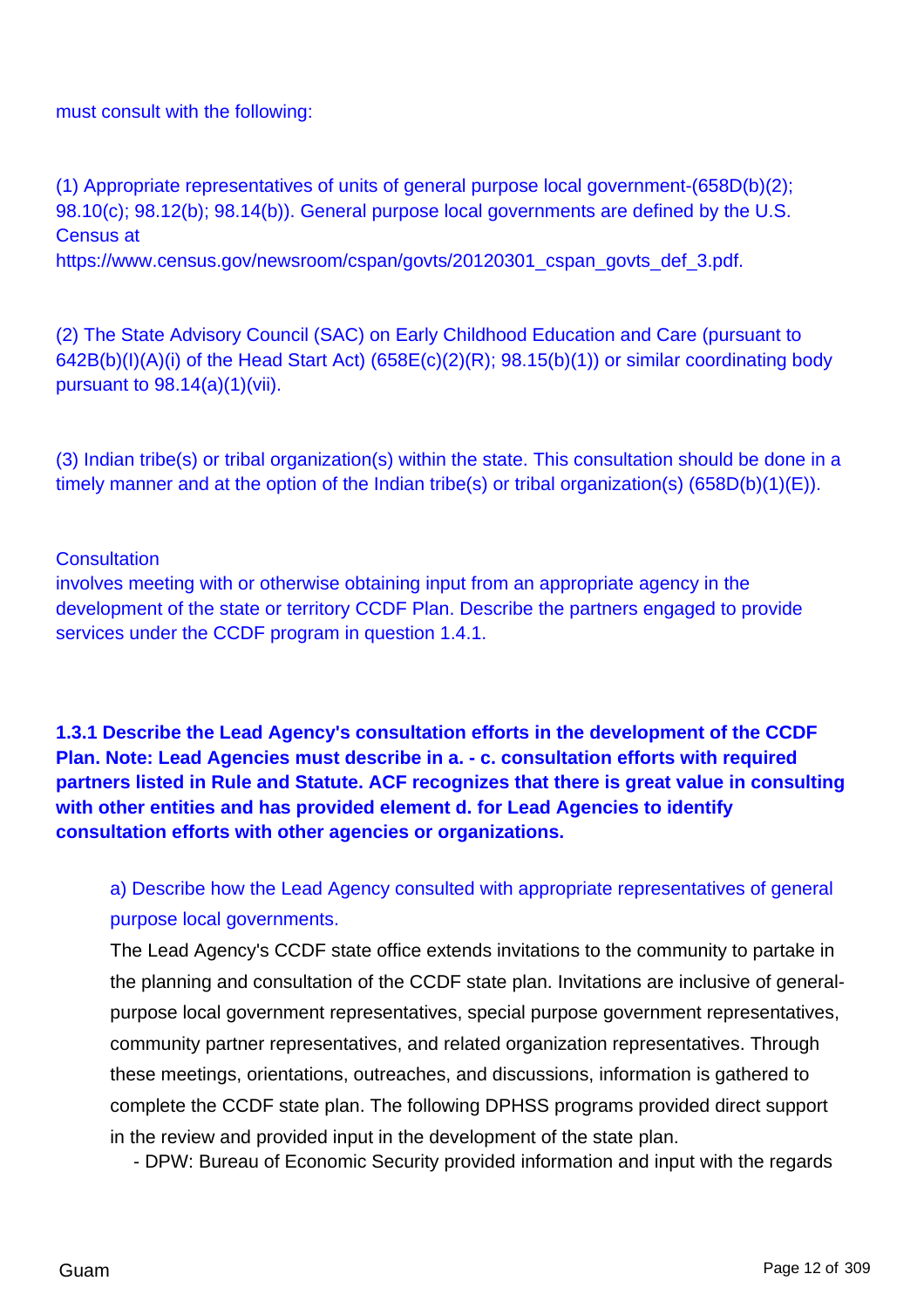to eligibility, criminal history, and background check.

- DPHSS BOSSA conducts the licensing inspection and provided input to section 5 of the state plan.
- DPHSS Bureau of Communicable Disease Control Immunization Program continues to provide ongoing training relating to immunization documentation.
- Division of Public Health (DPH) Bureau of Family Health and Nursing Services:
	- Preschool Development Grant (PDG) Birth to Five provided support in the facilitation of the PDG Early Learning Council Leadership Team Meetings (Think Tank) in the review and drafting of sections of the state plan.
	- Maternal and Child Health Program participated in the CCDF: Think Tank meetings on the review of the CCDF State Plan.
	- Family Health Information Resource Center participated in the CCDF: Think Tank meetings and provided input to the CCDF State Plan.
- DEH continues to conduct quarterly inspections in child care facilities in support of the health and safety standards.

Guam operates one government and does not have counties and townships.

Representatives who contributed input to the state plan are those from an array of municipalities/villages (cities).

# b) Describe how the Lead Agency consulted with the State Advisory Council or similar coordinating body.

The CCDF CO-Administrator reports on a quarterly basis updates of the CCDF Program activities to include number of children receiving child care subsidy, challenges, and upcoming activities to the Guam Early Learning Council (GELC).

In March 2021, the CCDF Administrator requested for consultation and technical support in drafting Guam's CCDF State Plan from the DPHSS PDG Birth to Five: Early Learning Council (ELC) Leadership Team. Based on that request, the GELC Chairperson cofacilitated the PDG B-5: Early Learning Council meetings in partnership with the CCDF Administrator. On March 23, 2021, the GELC Chairperson facilitated the first of a series of CCDF Think Tank meetings with ELC Leadership Team. The ELC Leadership Team is comprised of the administrators of all early care and education programs along with the PDG Birth to Five Director. The CCDF Administrator presented the draft sections of the CCDF State Plan and ELC Leadership Team agreed on a plan of when and how the Team will review and provide input to the State Plan.

c. Describe, if applicable, how the Lead Agency consulted with Indian tribes(s) or tribal organizations(s) within the state. Note: The CCDF regulations recognize the need for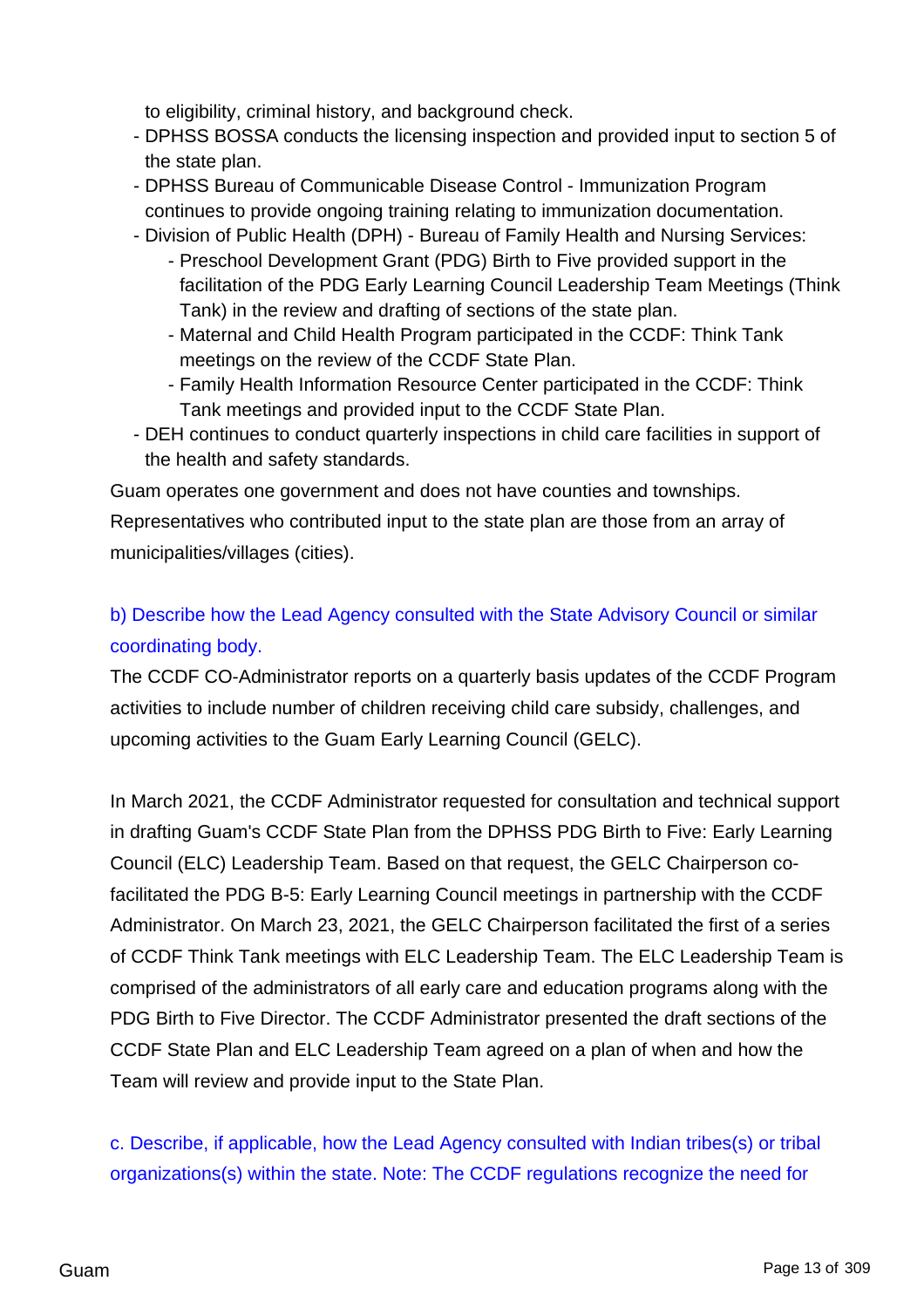states to conduct formal, structured consultation with Tribal governments, including Tribal leadership. Many states and tribes have consultation policies and procedures in place. Not Applicable

# d) Describe any other entities, agencies, or organizations consulted on the development of the CCDF plan.

The CCDF Administrator worked closely with the members of the ELC Leadership Team to review and provide input to the CCDF State Plan. The representatives in attendance at these meetings included the administrators from following agencies: Department of Education (DOE): Head Start, Part C: Guam Early Intervention Services (GEIS), Early Childhood Special Education (Part B Section 619), Pilot Pre-Kindergarten and Pre-Kindergarten Gifted and Talented Programs; DPHSS: Project Bisita I Familia: Guam's Maternal Infant Home Visiting Program, PDG Birth to Five; Maternal Child Health Program, and the Family Health and Information Resource Center; and the University of Guam - Center for Excellence on Developmental Disabilities Education, Research and Service. (Guam CEDDERS).

# **1.3.2 Describe the statewide or territory-wide public hearing process held to provide the public with an opportunity to comment on the provision of child care services under this Plan (658D(b)(1)(C); 98.16(f)).**

### Reminder:

Lead Agencies are required to hold at least one public hearing in the state or territory, with sufficient statewide or territory-wide distribution of notice prior to such a hearing to enable the public to comment on the provision of child care services under the CCDF Plan. At a minimum, this description must include:

a) Date of the public hearing. 06/21/2021

Reminder: Must be no earlier than January 1, 2021, which is 9 months prior to the October 1, 2021, effective date of the Plan. If more than one public hearing was held, please enter one date (e.g., the date of the first hearing, the most recent hearing or any hearing date that demonstrates this requirement).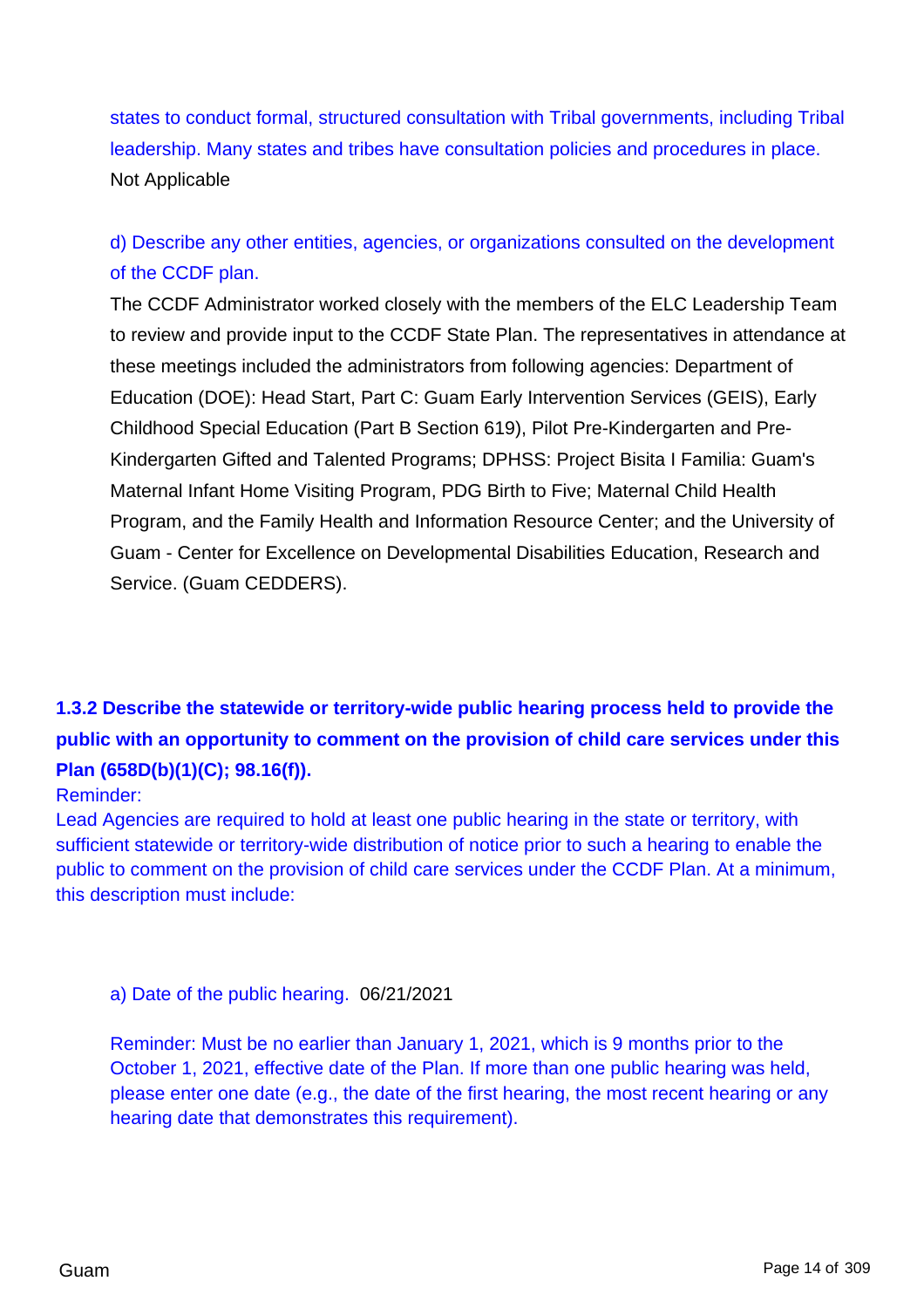b) Date of notice of public hearing (date for the notice of public hearing identified in a. 06/01/2021

Reminder: Must be at least 20 calendar days prior to the date of the public hearing. If more than one public hearing was held, enter one date of notice (e.g. the date of the first notice, the most recent notice or any date of notice that demonstrates this requirement). c) How was the public notified about the public hearing? Please include specific website links if used to provide notice.

Local Media public announcement and on the Lead Agency's CCDF Website at http://dphss.guam.gov/guamchildcare/announcements andhttps://dphss.guam.gov/wpcontent/uploads/2021/07/DPHSS-PRESS-RELEASE-2021-043-CCDF-BIENNIAL-STATE-PLAN-06-01-21.pdf

d) Hearing site or method, including how geographic regions of the state or territory were addressed. Due to the COVID-19 pandemic, the DPHSS CCDF program office has scheduled a virtual public hearing on June 21, 2021 from 130-330pm via zoom media platform.

e) How the content of the Plan was made available to the public in advance of the public hearing. (e.g. the Plan was made available in other languages, in multiple formats, etc.) Posted and available for download on the Department of Public Health & Social Service Child Care Development Fund website at http://dphss.guam.gov/guamchildcare. A hard copy of the Plan will available at the CCDF Bureau of Management Support office located in room 15 Castle Mall in Mangilao and a copy of the plan may be requested via email at childcare@dphss.guam.gov.

f) How was the information provided by the public taken into consideration regarding the provision of child care services under this Plan? All feedback and information received from the public were reviewed by the lead agency and representatives in the plan¿s workgroup. All public comments submitted in writing and or received during the public hearing were reviewed, considered, and included in the finalization of the state plan.

**1.3.3 Lead Agencies are required to make the submitted and final Plan, any Plan amendments, and any approved requests for temporary relief (i.e., waivers) publicly available on a website (98.14(d)). Please note that a Lead Agency must submit Plan amendments within 60 days of a substantial change in the Lead Agency's program. (Additional information may be found here: https://www.acf.hhs.gov/occ/resource/pi-2009-01)**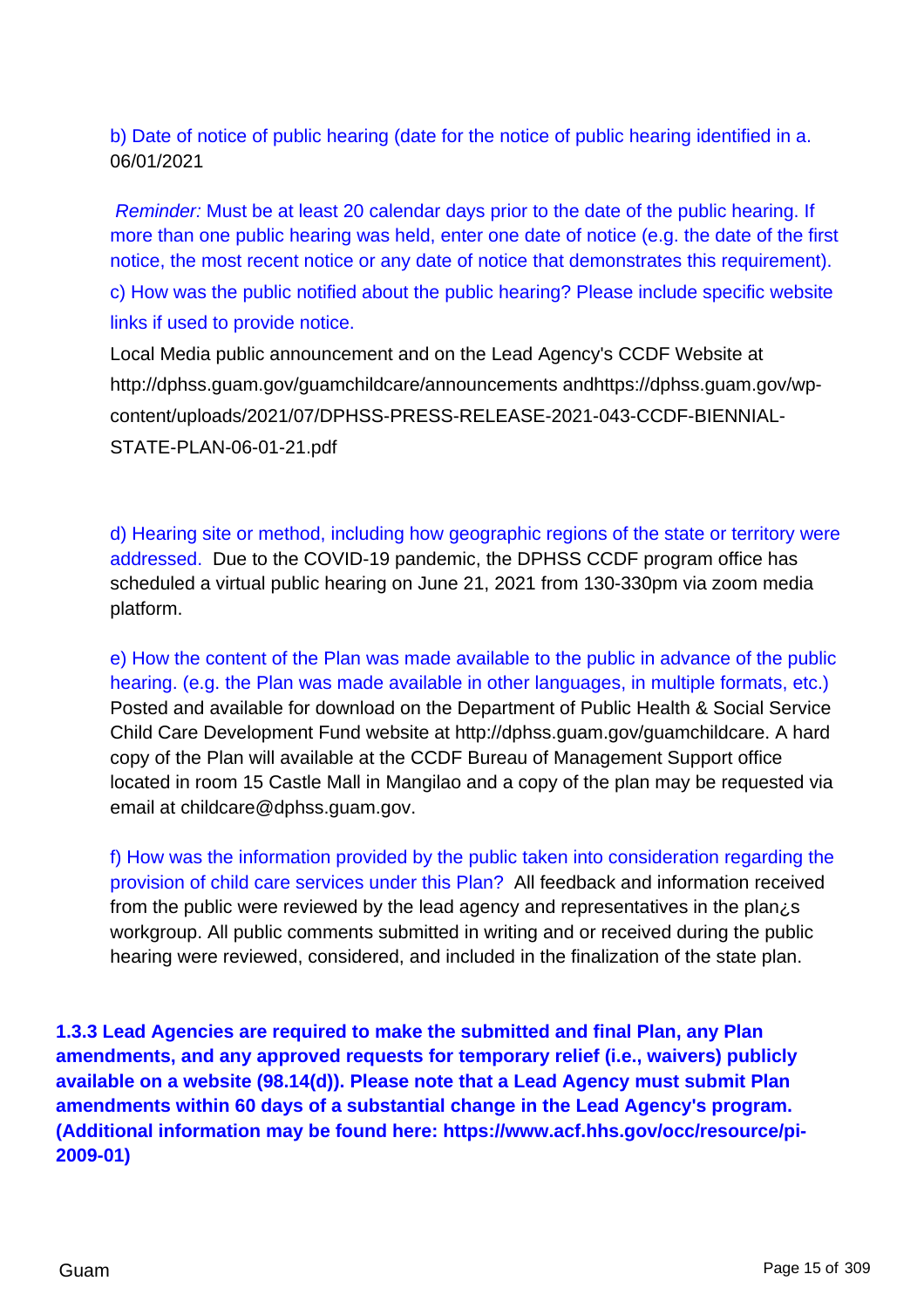a) Provide the website link to where the Plan, any Plan amendments, and/or waivers are available. Note: A Plan amendment is required if the website address where the Plan is posted is changed.

http://dphss.guam.gov/guamchildcare/

b) Describe any other strategies that the Lead Agency uses to make the CCDF Plan and Plan amendments available to the public (98.14(d)). Check all that apply and describe the strategies below, including any relevant website links as examples.

**Working with advisory committees.** 

Describe:

The CCDF Program Office in collaboration with the PDG Birth to Five - Early Learning Council Leadership Team provided input to the drafting of the State Plan. In addition, the Team were informed that they will have another opportunity to review the entire document and provide further input to the state plan. Information of the amendments will be forwarded if appropriate, to CCDF Program and the Early Learning Council Leadership Team that will ensure that the amendments are included in State plan.

**Norking with child care resource and referral agencies.** Describe:

**Providing translation in other languages.** Describe:

 $\Box$  Sharing through social media (e.g., Twitter, Facebook, Instagram, email). Describe:

A copy of the State Plan may be requested via email at childcare@dphss.guam.gov

**Providing notification to stakeholders (e.g., parent and family groups,** provider groups, advocacy groups). Describe: Describe:

**T** Working with statewide afterschool networks or similar coordinating entities for out-of-school time.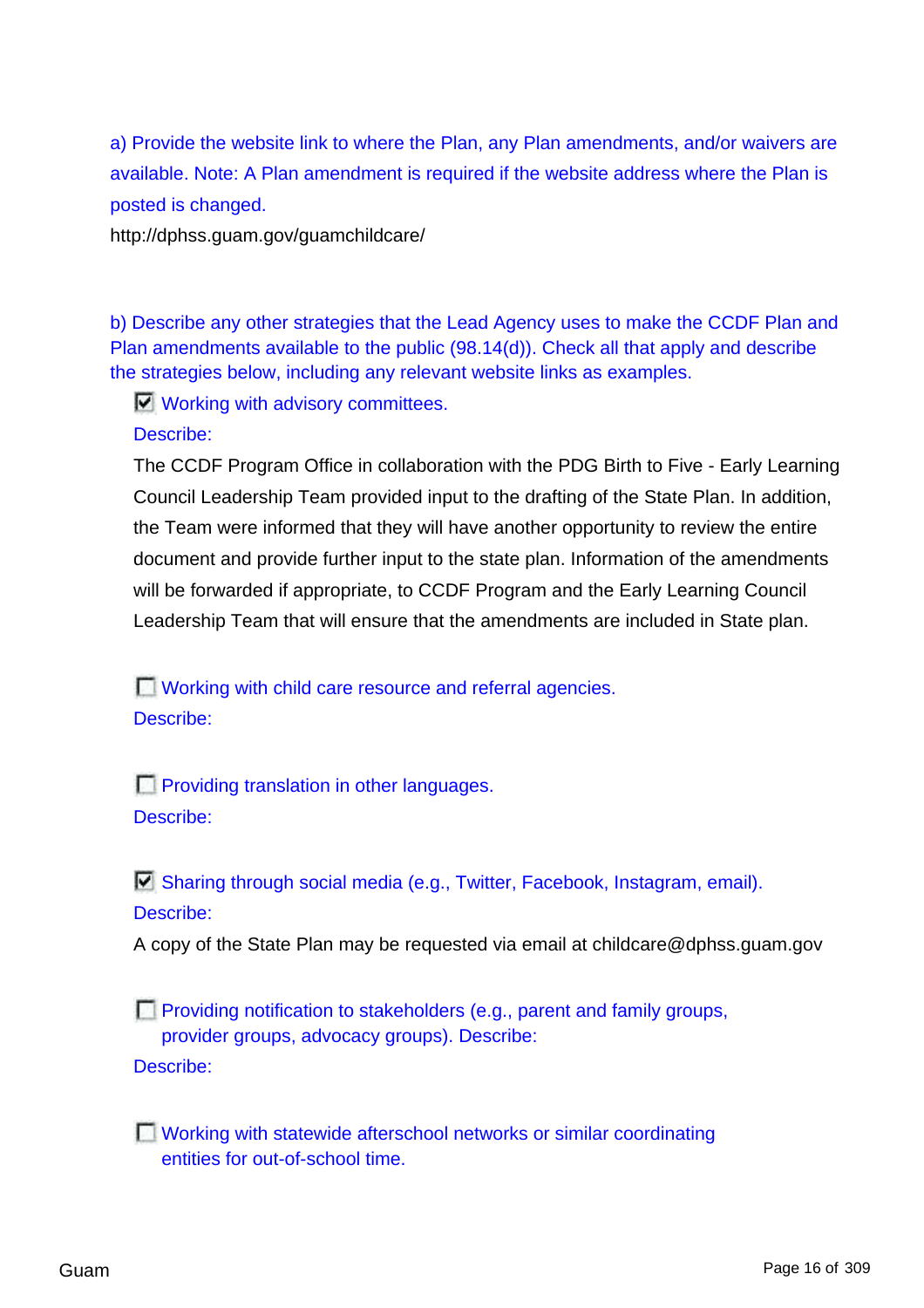## **N** Other.

### Describe:

A hardcopy of the CCDF Plan and Plan amendments will be made available at the Department of Public Health & Social Service (DPHSS) Bureau of Management Support's office located in room 15 at the Castle Mall in Mangilao and through the DPHSS website.

## 1.4 Coordination with Partners to Expand Accessibility and Continuity of Care

1.4 Coordination with Partners to Expand Accessibility and Continuity of Care

Lead Agencies are required to describe how the state or territory will efficiently, and to the extent practicable, coordinate child care services supported by CCDF with programs operating at the federal, state/territory, and local levels for children in the programs listed below. This includes programs for the benefit of Indian children, infants and toddlers, children with disabilities, children experiencing homelessness, and children in foster care (98.14(a)(1)).

### **1.4.1 Describe how the Lead Agency coordinates the provision of child care services with the following programs to expand accessibility and continuity of care and to assist children enrolled in early childhood programs in receiving full-day services that meet the needs of working families (658E(c)(2)(O); 98.12(a); 98.14(a)).**

This list includes agencies or programs required by law or rule, along with a list of optional partners that Lead Agencies potentially would coordinate with over the next 3 years to expand accessibility and continuity of care and to assist children enrolled in early childhood programs in receiving full-day services.

Include in the descriptions the goals of this coordination, such as:

- -- extending the day or year of services for families;
- -- smoothing transitions for children between programs or as they age into school;
- -- enhancing and aligning the quality of services for infants and toddlers through school age children;
- -- linking comprehensive services to children in child care or school age settings; or
- -- developing the supply of quality care for vulnerable populations (as defined by the Lead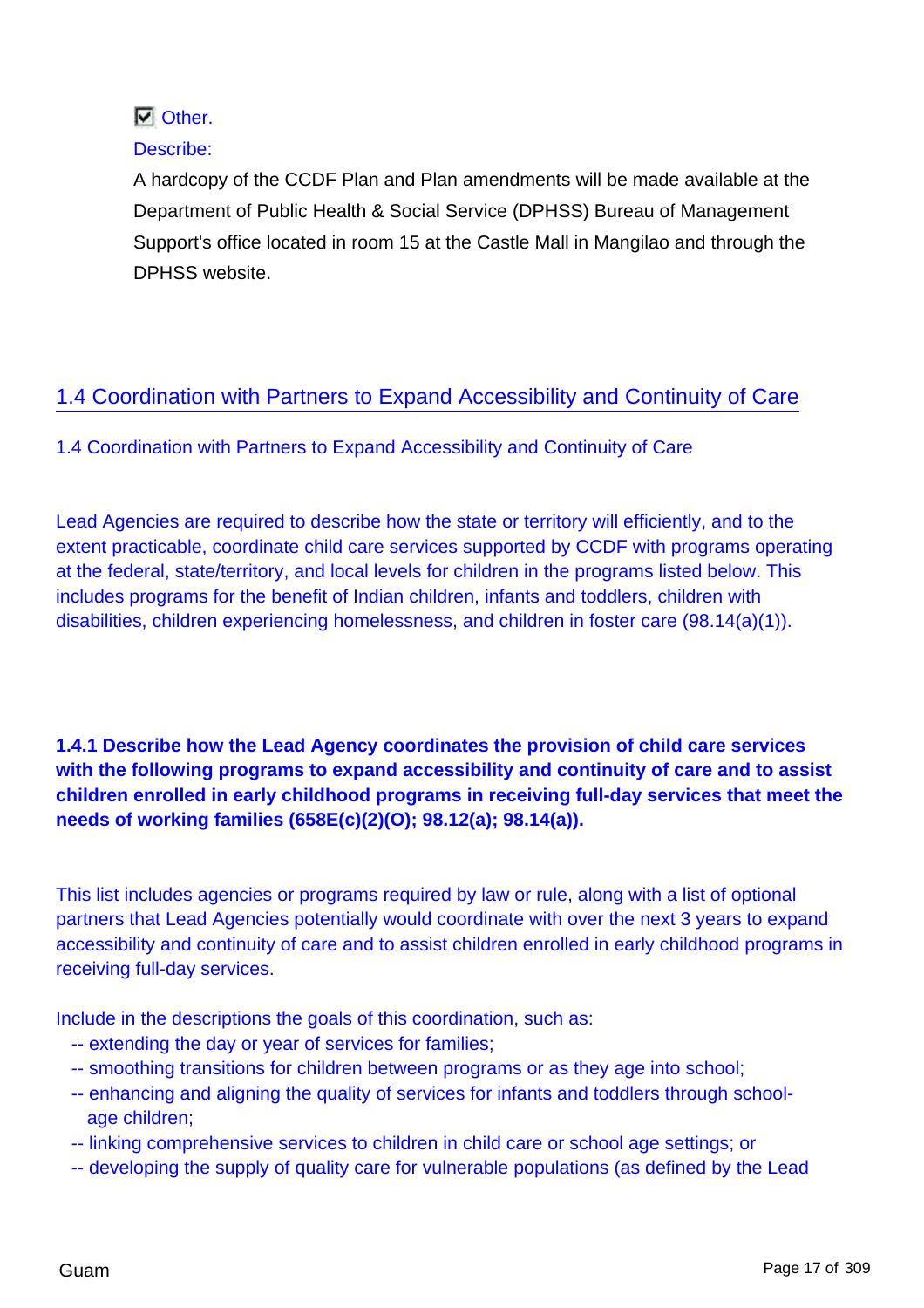Agency) in child care and out-of-school time settings

Check the agencies or programs the Lead Agency will coordinate with and describe all that apply.

a. The Lead Agency is required to coordinate with the following agencies. Provide a description for how coordination occurred.

i. Appropriate representatives of the general purpose local government, which can include counties, municipalities, or townships/towns. Describe the coordination goals,

### processes, and results:

The Lead Agency has plans to coordinate and provide support to village (municipal) mayors to develop and increase the supply of quality child care in villages of highly vulnerable populations. The Lead Agency has initiated plans to meet monthly with village mayors with the goal of enhancing their school-age programs that provide child care in out-of-school time settings within their municipalities. This initiative was prompted by the recognition of village mayor needs as they sought out subaward opportunities to enhance/develop their school-age programs and shared their concerns through the Guam Early Learning Council (State Advisory Council on Early Childhood Education and Care). Through consultation with municipal representatives, the Lead Agency intends to offer subaward opportunities to increase the supply of school-age child care and enhance the quality of care in out-of-school time settings. Such programs will benefit children with disabilities, children experiencing homelessness, and children in foster care.

ii. State Advisory Council on Early Childhood Education and Care or similar coordinating body (pursuant to 642B(b)(I)(A)(i) of the Head Start Act). Describe the coordination goals, processes, and results:

As per Guam Code Annotated (10GCA Health & Safety, Ch.3 Public Health & Social Services, Section 3901).

In May 24, 2011, Governor Edward J.B. Calvo signed Public Law 31-62, "An Act…Relative to Establishing the Guam Early Learning Council For Guam's Early Childhood Comprehensive System." This legislation delineates the composition, goals and objectives and roles and responsibilities of the Guam Early Learning Council (GELC).

The GELC is composed of the following parent representatives as well as, Department Heads from key child serving public agencies to include: Governor's Office, DOE, DPHSS, Guam Behavior Health and Wellness Center (GBHWC); Guam Memorial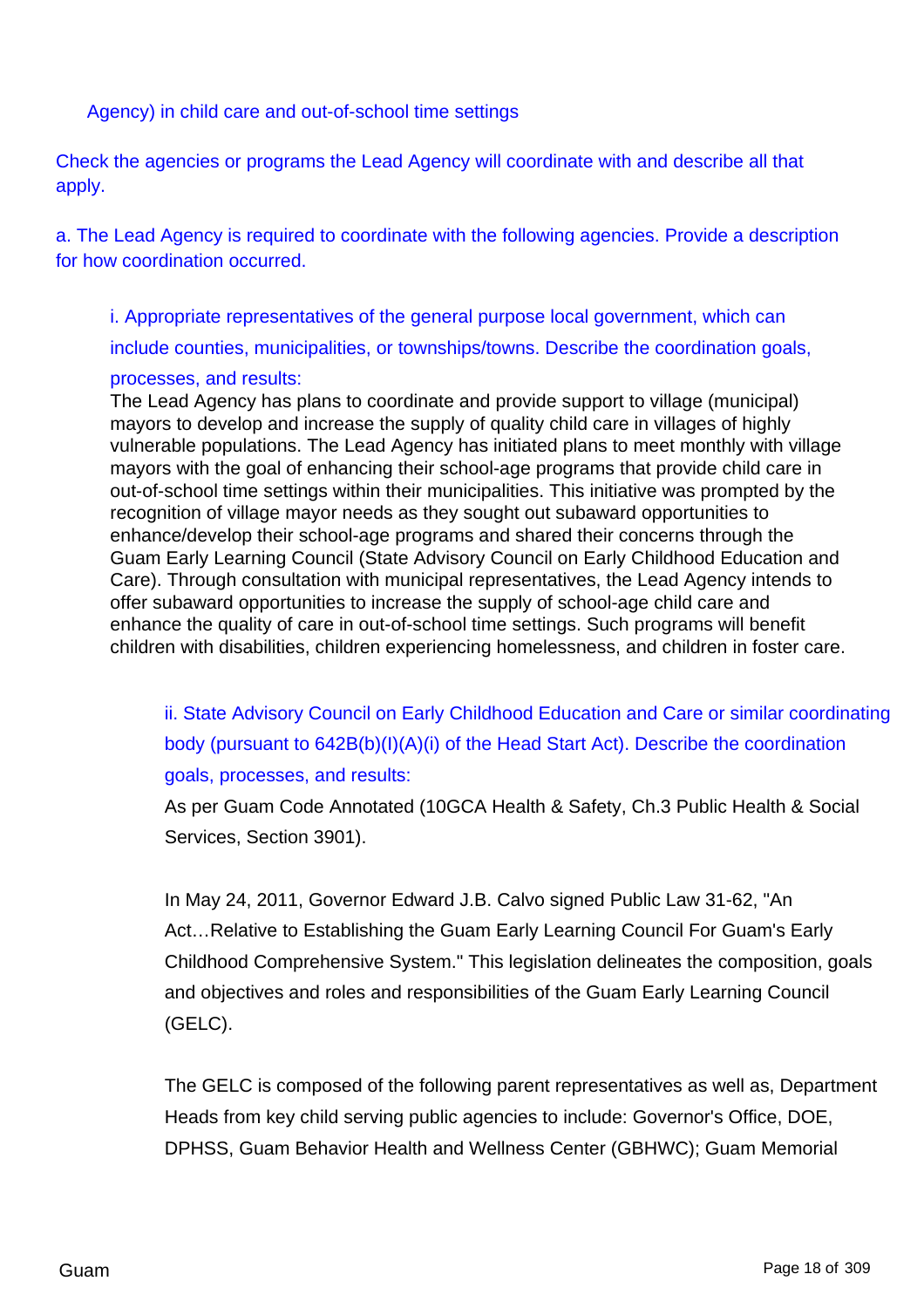Hospital Authority (GMHA); Sanctuary Corp; Guam Catholic Social Services (GCSS); Department of Labor (DOL); Mayors Council; Superior Court of Guam, Guam Legislature Committee Chair for Education and Health; University of Guam, and Guam Community College.

In addition, administrators of early childhood care and education programs attend the GELC quarterly meetings and provide reports to the GELC on the status of their programs. The early childhood care and education program administrators are the ELC Leadership Team and provide support in the development, implementation, monitoring, and evaluation of the Guam's PDG Birth to Five grants. The ELC Leadership Team include membership from:

•DPHSS - Family Health Information Resource Center; Project Bisita I Family: Guam's Maternal, Infant Home Visiting Program; Karinu: Guam's Early Childhood System of Care; Maternal Child Health Program; Bureau of Social Services Administration (BOSSA) Child Care Licensing; and Child Care Development Fund (CCDF) Program, •DOE: Head Start, Guam Early Intervention System (GEIS)- Part C; Early Childhood Preschool Special Education: Part B, Section 619; Pilot Pre-kindergarten programs and Gifted and Talented Education.

The vision of the Guam Early Learning Council is for "All of Guam's young children will have healthy minds, bodies, and spirits as the foundation for lifelong success". The mission of the GELC is to support each child (birth to 8) in reaching his/her full potential through a health care and education system that is accessible, comprehensive, integrated, and responsive to diverse cultures and is developed in collaboration with families and communities.

The two main goals of the Council are 1) To increase services and supports for young children and their families by strengthening cross-agency coordination; and to 2) Expand and refine Guam's Policy Agenda for Early Learning Birth to Eight.

The GELC's objectives are to, 1) Strengthen cross-agency collaboration; 2) Leverage of funding and maximize resources; 3) Shared data collection for monitoring and reporting; 4) Shared standards for child and family outcomes; 5) Shared professional development structures to ensure appropriately skilled systems workforce; and 6) Expand awareness of and access to parent education and family supports.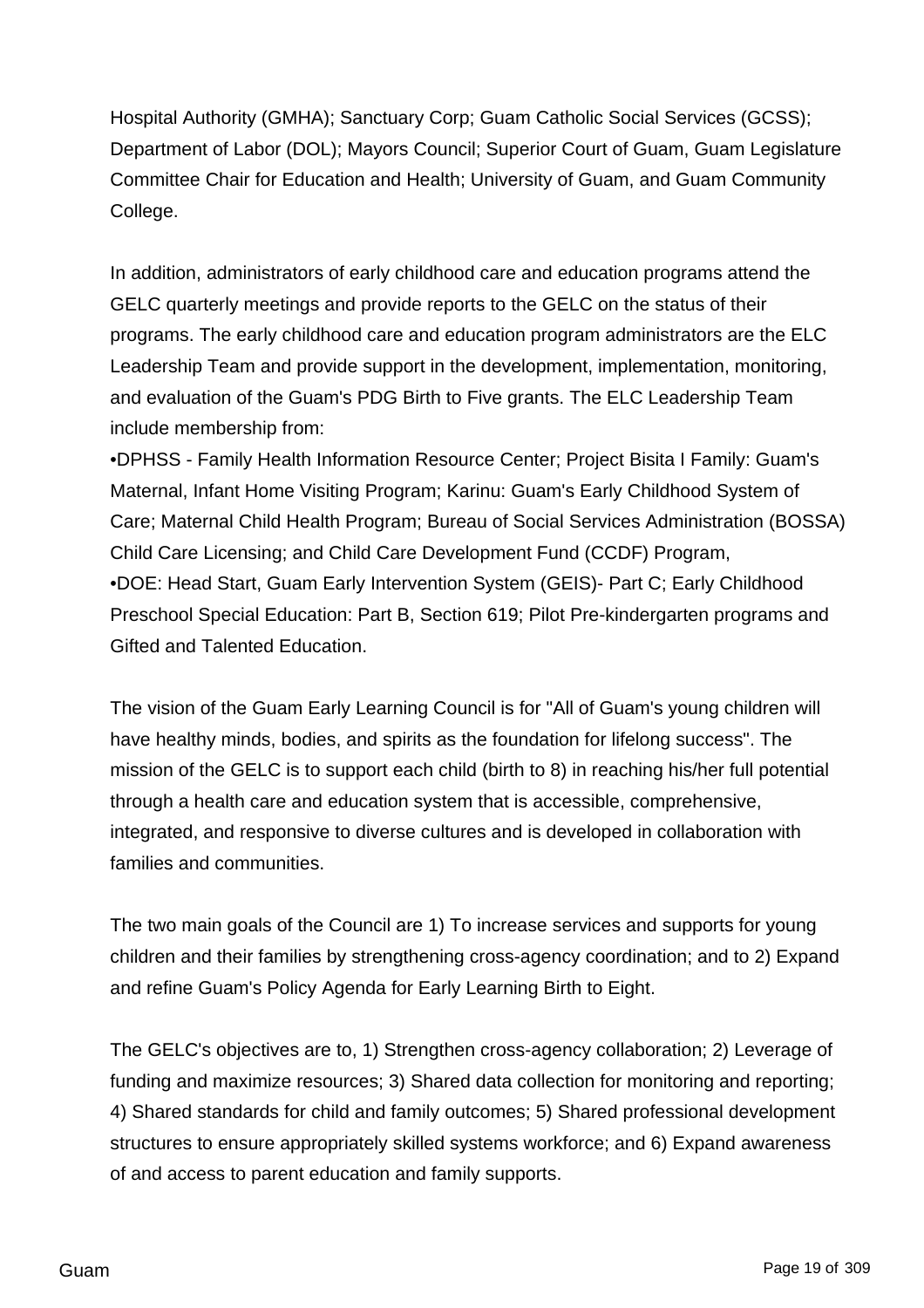Program administrators of early care and education program provide quarterly updates of their programs to the Council. These programs include:

•Department of Education: Guam Early Intervention Services (Part C), Head Start, Early Childhood Special Education Preschool Services (Part B Section 619), Pilot Pre-Kindergarten, and Pre-School Gifted and Talented Program.

•Department of Public Health and Social Services: Family Health Information Resource Center; Project Bisita I Family: Guam's Maternal, Infant Home Visiting Program; Karinu: Guam's Early Childhood System of Care; Maternal Child Health; and Child Care Development Block Fund Program

•Guam Behavioral Health and Wellness Center: Child and Adolescent Service Division

The Lead Agency provides input and receives quarterly feedback from the GELC around the focus of smoothing transitions for children between programs or as they age into school, enhancing and aligning the quality of services for infants and toddlers through school- age children, linking comprehensive services to children in child care or schoolage settings, and developing the supply of quality care for vulnerable populations in child care and out-of-school time settings. The Lead Agency is working with the GELC and PDG team to develop more accurate monitoring and tracking of CCDF supported services, outcomes, and progress.

Check here if the Lead Agency has official representation and a decision-making role in the State Advisory Council or similar coordinating body.

iii. Indian tribe(s) and/or tribal organization(s), at the option of individual tribes. Describe the coordination goals, processes, and results, including which tribe(s) was (were) consulted:

N/A

 $\Box$  N/A-Check here if there are no Indian tribes and/or tribal organizations in the state.

iv. State/territory agency(ies) responsible for programs for children with special needs, including early intervention programs authorized under the Individuals with Disabilities Education Act (Part C for infants and toddlers and Part B, Section 619 for preschool).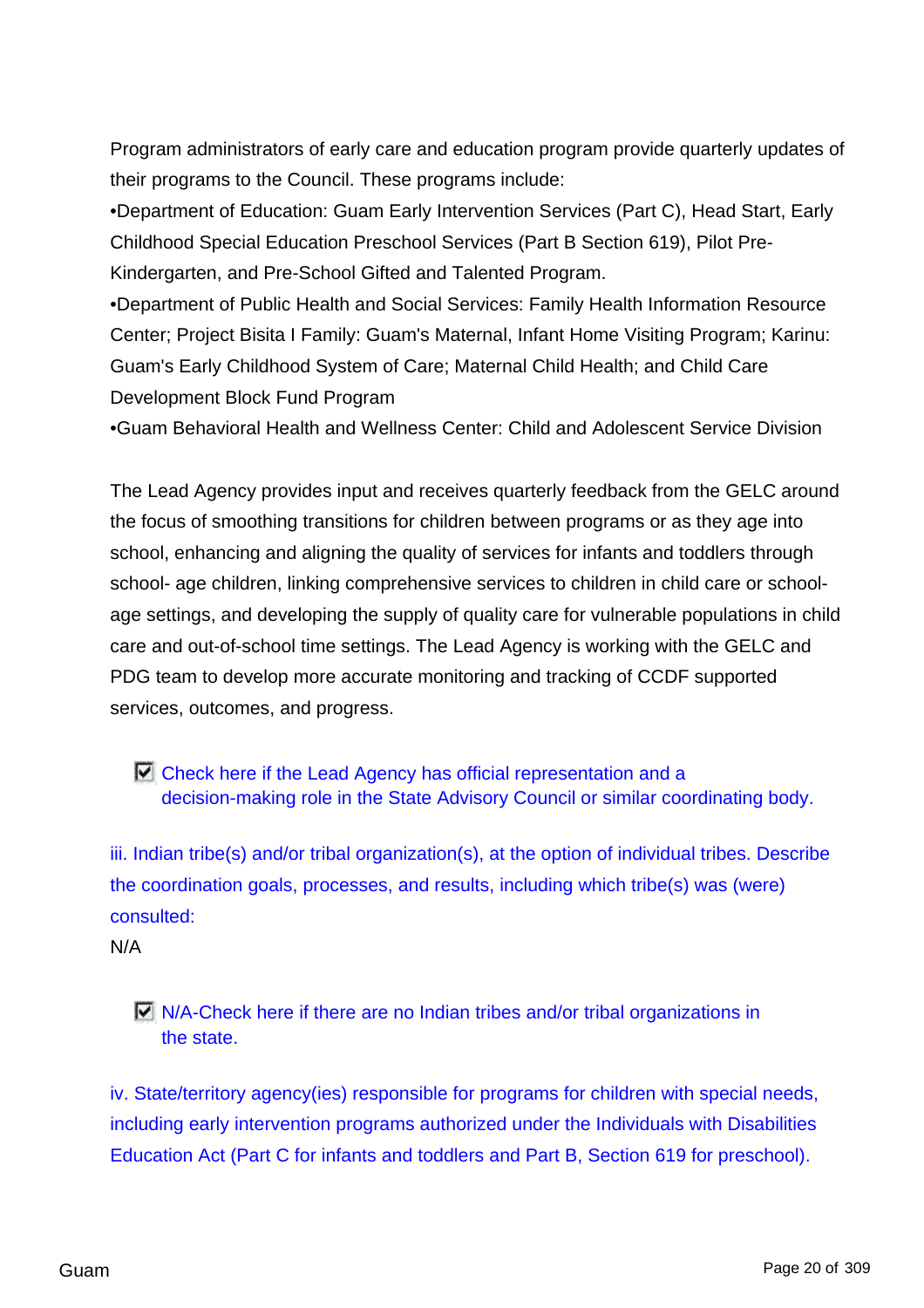#### Describe the coordination goals, processes, and results:

The Department of Education (DOE) is the lead agency for the Part C: Guam Early Intervention Services (GEIS) and Part B: Early Childhood Special Education (Section 619). GEIS provides services for infants and toddlers with or at risk for disabilities and their families. For children 3 through 21 with disabilities, the DOE Special Education Program provides special education and related services for children that identified with having a disability and in need of special education and/or related services. The GEIS and special education program representatives are present at quarterly GELC meetings which enables the Programs to discuss processes and procedures for ensuring a smooth transition between programs or for children who are in child care settings into school settings. This process enhances and aligns the quality of services for infants and toddlers through school-age children and supports for a smooth transition for infants, toddlers, and preschoolers with or at risk for disabilities that are enrolled in early intervention services or preschool special education services to school entry. Children with Individualized Family Service Plan (IFSPs) and Individualized Educational Program (IEPs) are required to have in place a transition plan for ensuring a smooth transition between settings. In addition, the IFSP or IEP process ensures that children and families continue if appropriate, to comprehensive services.

Under the Part C of the Individuals with Disabilities Education Act (IDEA), Guam has in place the Guam Interagency Coordinating Council (GICC). The GICC is comprised of members from early child serving agencies. The GICC's role and responsibility is to advise and assist DOE: GEIS in the implementation and monitoring of early intervention services with a focus on child find, early childhood transition, and payor of last resort. The CCDF Administrator is an active member of the GICC.

The CCDF Program in collaboration with the GICC plans to review and expand the DOE - Division of Special Education Early Childhood Transition Procedures to include children in child care settings, children experiencing homelessness, and children that are wards of the State.

## v. State/territory office/director for Head Start state collaboration. Describe the coordination goals, processes, and results:

The Department of Education's Head Start Program Administrator and the Lead Agency's CCDF office work together to help transition children from child care to Head Start or from Head Start to afterschool care in a child care setting. This collaboration followed up in quarterly GELC meetings where status updates and challenges are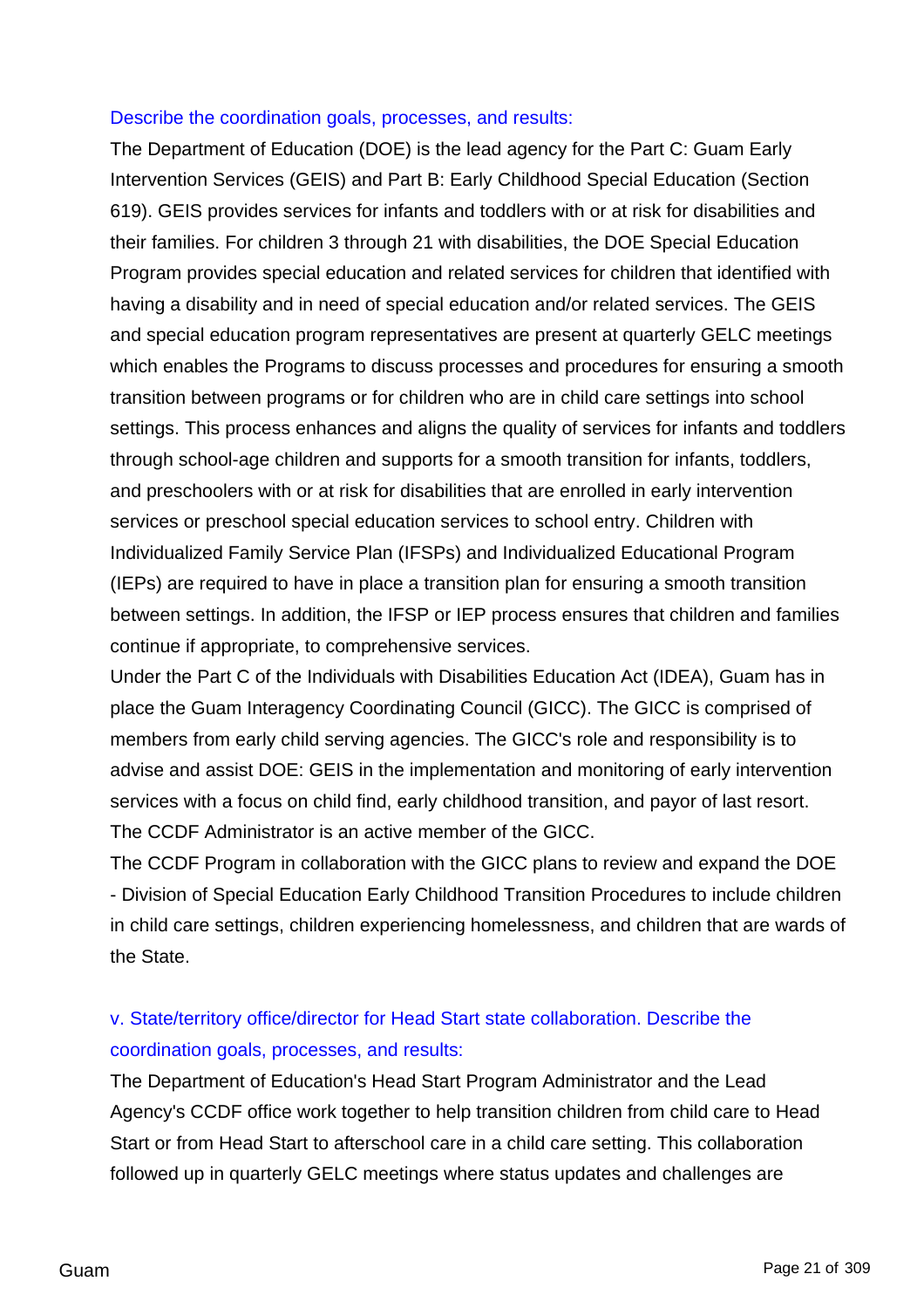shared.

vi. State/territory agency responsible for public health, including the agency responsible for immunizations. Describe the coordination goals, processes, and results: The DPHSS Division of Public Health, Bureau of Communicable Disease oversees the Immunization Program. The Immunization Program works closely with the Social Services Licensing Officer reviewing child care records to ensure immunizations are up to date. The Immunization Program has an automated system called WEBIZ that maintains immunization data. The Immunization Program Staff and the Child Care Licensing Officer work closely with the child care providers to assist them in enrolling to obtain access and how to navigate the system. Annual or as-needed training in the WEBIZ system is offered to child care providers through collaboration with the child care licensing section. This collaboration and the utilization of the WEBIZ system has yielded helpful results data and tracking for child care providers and the Lead Agency.

## vii. State/territory agency responsible for employment services/workforce development. Describe the coordination goals, processes, and results:

The Department of Public Health & Social Services' Division of Public Welfare, Bureau of Management Support oversees the Work Programs Section that operates the SNAP (Supplemental Nutrition Assistance Program) Employment & Training Program as well as the TANF (Temporary Assistance for Needy Families) JOBS (Job Opportunity & Basic Skills) Program. The goal of the E&T and JOBS Programs is to assist our vulnerable populations transition out of poverty by assisting them with obtaining education or job training to develop skills that will enable them to seek and obtain employment. Part of the client's work component is establishing child care which is one of the barriers in obtaining and maintaining employment. Through the SNAP E&T Program, there is an established MOU with the Department of Labor to assist our clients to navigate the process and the online system when looking for available job openings. Monthly Bureau meetings offer the opportunity for the CCDF Program and Work Programs Section to consult around challenges and suggested guidance for this population.

# viii. State/territory agency responsible for public education, including Prekindergarten (PreK). Describe the coordination goals, processes, and results:

The Guam Department of Education is responsible for public education which includes prekindergarten and Head Start programs. The lead agency's collaboration with the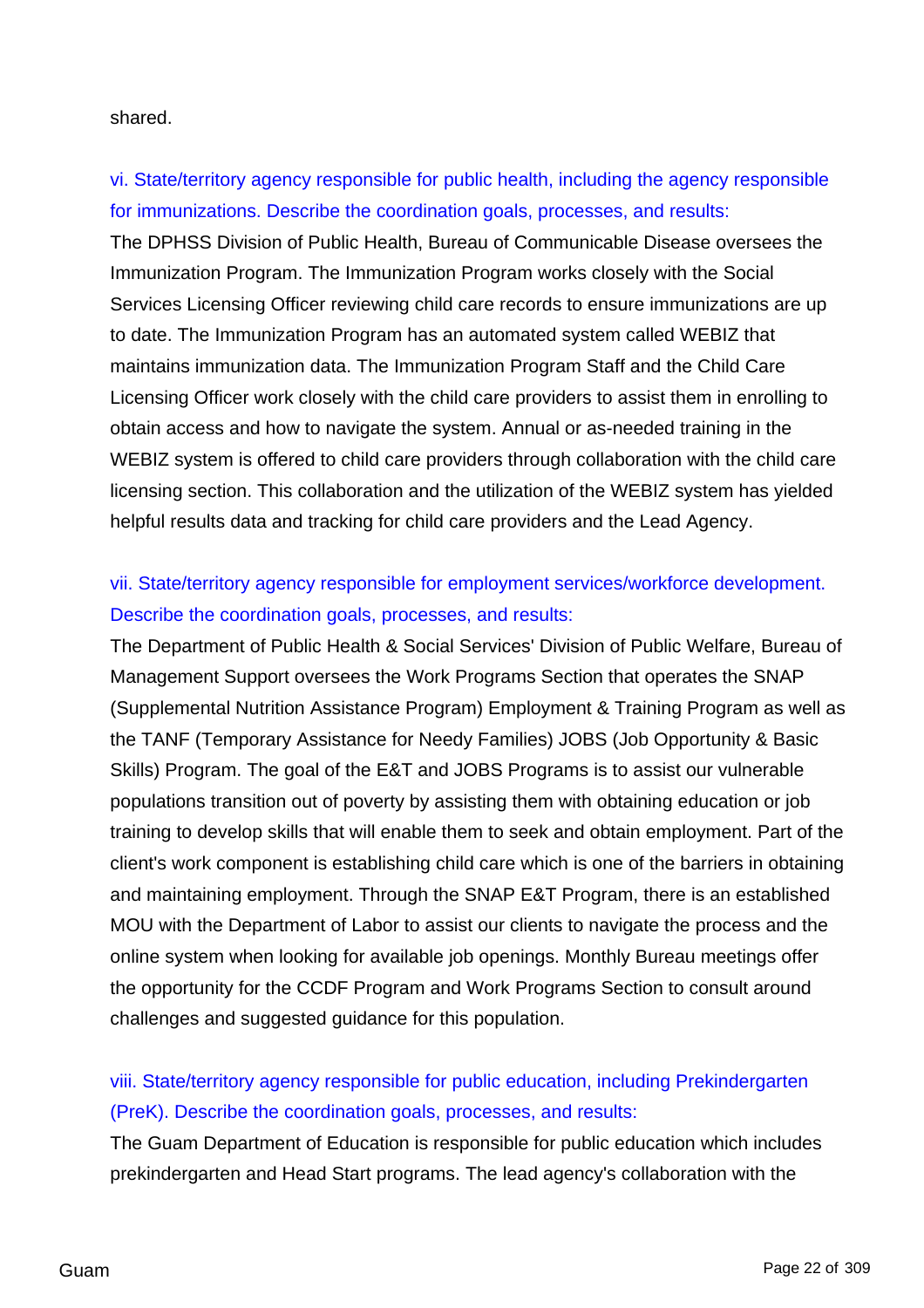Guam Department of Education fosters a smooth transition for children between the child care program. This collaboration promotes continuity as the children age into school age by enhancing and aligning the quality of services for infants and toddlers as they become school age. Quarterly status updates are shared at GELC meetings where input and feedback is provided through consultation.

## ix. State/territory agency responsible for child care licensing. Describe the coordination goals, processes, and results:

The Department of Public Health & Social Services' Division of Public Welfare oversees the Bureau of Social Services Administration (BOSSA) which is responsible for child care licensing. The staff directly responsible for the licensing of Child Care Centers is the Social Services Licensing Officer. This staff works closely with the providers to ensure their training is current and to ensure the requirements of the Guam Plan for Professional Development are met.

This collaboration with the CCDF office fosters smooth transitions and enhances and aligns the quality of care for infants and toddlers through school age children. This also enables the lead agency to link comprehensive services and develop a supply of quality care for vulnerable populations while increasing parental choice for child care.

To increase these efforts, effective July 9, 2021 the Lead Agency's Director approved the transfer of the Child Care Licensing section from BOSSA to the Bureau of Management Support alongside the CCDF program. This transfer offers a more cohesive approach that enhances the availability of CCDF benefits for both families and child care providers. The CCDF and Licensing Program, under the direction of the program administrator are aligning efforts of support and enforcement of CCDF requirements.

# x. State/territory agency responsible for the Child and Adult Care Food Program (CACFP) and other relevant nutrition programs. Describe the coordination goals, processes, and results:

The Department of Education's Food Nutrition Services (FNS) is responsible to manage the Child Adult Food Care Program. The parents receiving child care through the lead agency's CCDF office are notified and provided information to receive food commodities when they become available through FNS CACFP funded program. The lead agency's CCDF office's collaboration allows smooth transitions for children in the child care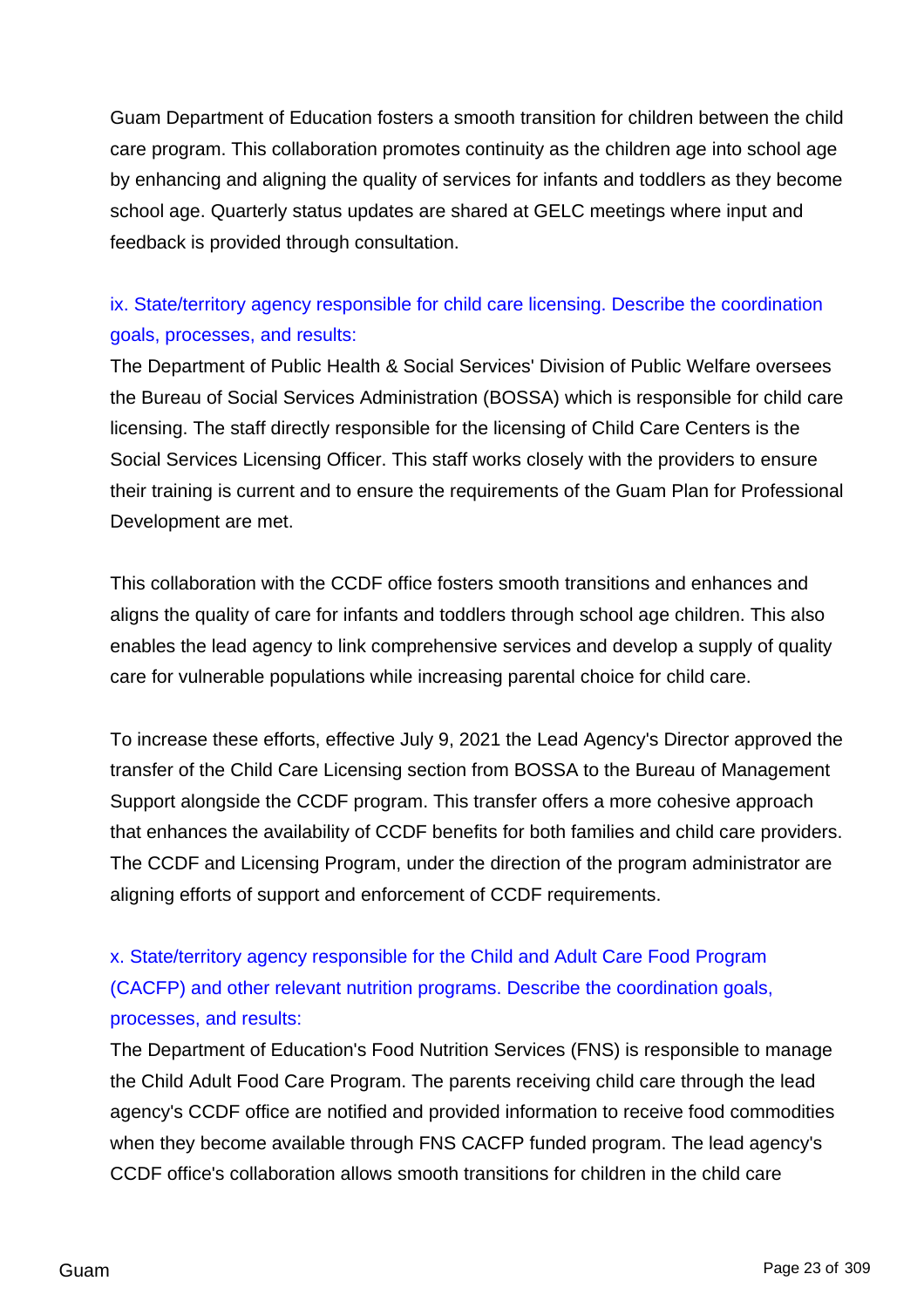program to benefit from healthy foodcommodities.

xi. McKinney-Vento state coordinators for homeless education and other agencies providing services for children experiencing homelessness and, to the extent practicable, local McKinney-Vento liaisons. Describe the coordination goals, processes, and results: The Department of Public Health & Social Services' Division of Public Welfare, Bureau of Social Services Administration (BOSSA) in conjunction with the Guam housing and Urban Renewal Agency assist in the tracking of the homeless population on Guam and makes referrals to the CCDF office for homeless families with children in need of child care.

Homeless shelters also work directly with the CCDF office to assist their clients obtain child care while their parent(s) try to seek housing and/or employment. This collaboration fosters smooth transitions and enhances and aligns the quality of service for infants and toddlers through school age children which enables the lead agency to link comprehensive services and develop a supply of quality care for these vulnerable populations. The homeless families/children applying for child care are prioritized.

CCDF provides consultation to the GELC: Social Emotional Wellness Work Group in the development of guidelines for children that have experienced toxic stress and are wards of the state. CCDF has provided input to ensure children that are homeless or wards of the state are provided child care services immediately to support the child's need for a stable and nurturing environment during the day and return to the foster parents, or emergency residential Shelters in the evenings.

Through monthly consultation with the GELC Social Emotional Wellness Work Group, the CCDF program is strengthening its collaboration and working to improve/implement a more timely and supportive process for homeless families, foster children, and children who are wards of the state to obtain quality child care services.

## xii. State/territory agency responsible for the Temporary Assistance for Needy Families (TANF) program. Describe the coordination goals, processes, and results:

The Department of Public Health & Social Services' Division of Public Welfare, Bureau of Economic Security (BES)plans, organizes, administers, directs and oversees the eligibility determinations for families receiving TANF program benefits. Families applying for Child Care can also apply for TANF at the same time. The application process is integrated and eligibility is determined in one process. The Work Programs Section under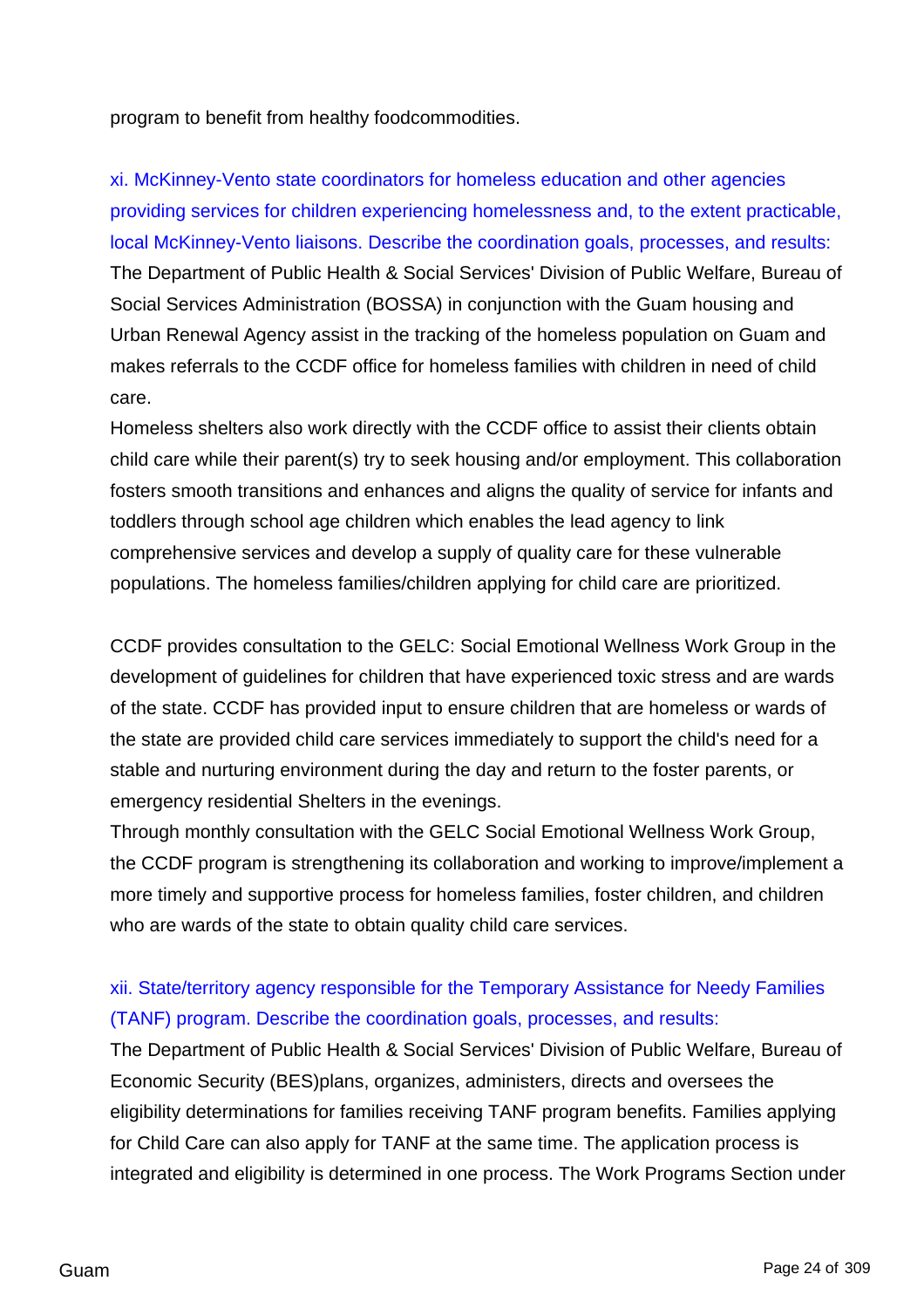the Bureau of Management Support oversees the JOBS Program and assists eligible families with support services such as child care. Child care is funded through CCDF. The collaboration between the offices allows families obtain child care support services while they go back to school, obtain job training or work as a Community Work Employment Program (CWEP) volunteer.

## xiii. Agency responsible for Medicaid and the state Childrenâs Health Insurance Program. Describe the coordination goals, processes, and results:

The Department of Public Health & Social Services' Division of Public Welfare, Bureau of Economic Security (BES)plans, organizes, administers, directs and oversees the eligibility determinations for families receiving Medicaid and CHIP program benefits. Families applying for Child Care can also apply for medical assistance at the same time. The application process is integrated and eligibility is determined in one process.

## xiv. State/territory agency responsible for mental health. Describe the coordination goals, processes, and results:

The GBHWC is responsible for mental health services. The parents eligible for the program needing child care services are referred to the DPHSS CCDF office. The collaboration between the two offices allows for smooth transitions for parents/children needing child care services. GBHWC is one of the key participants in the GELC. In addition, DPHSS: Karinu (meaning loving our babies) provides supports and services that have social emotional and/or behavioral challenges for young children to age 5. Should families or service providers have concerns regarding a child's social emotional development a referral may be made to Karinu. For children 5 and older, referrals are made to GBHWC.

# xv. Child care resource and referral agencies, child care consumer education organizations, and providers of early childhood education training and professional development. Describe the coordination goals, processes, and results:

The Department of Public Health & Social Services' Bureau of Management Support (BMS), Bureau of Social Services Administration (BOSSA), Guam Community College, and Guam CEDDERS, collaborates in providing families with consumer education information about the availability of comprehensive services for children in the communities and information about choosing quality child care services. The Lead Agency plans to establish a Memorandum of Agreement with the Guam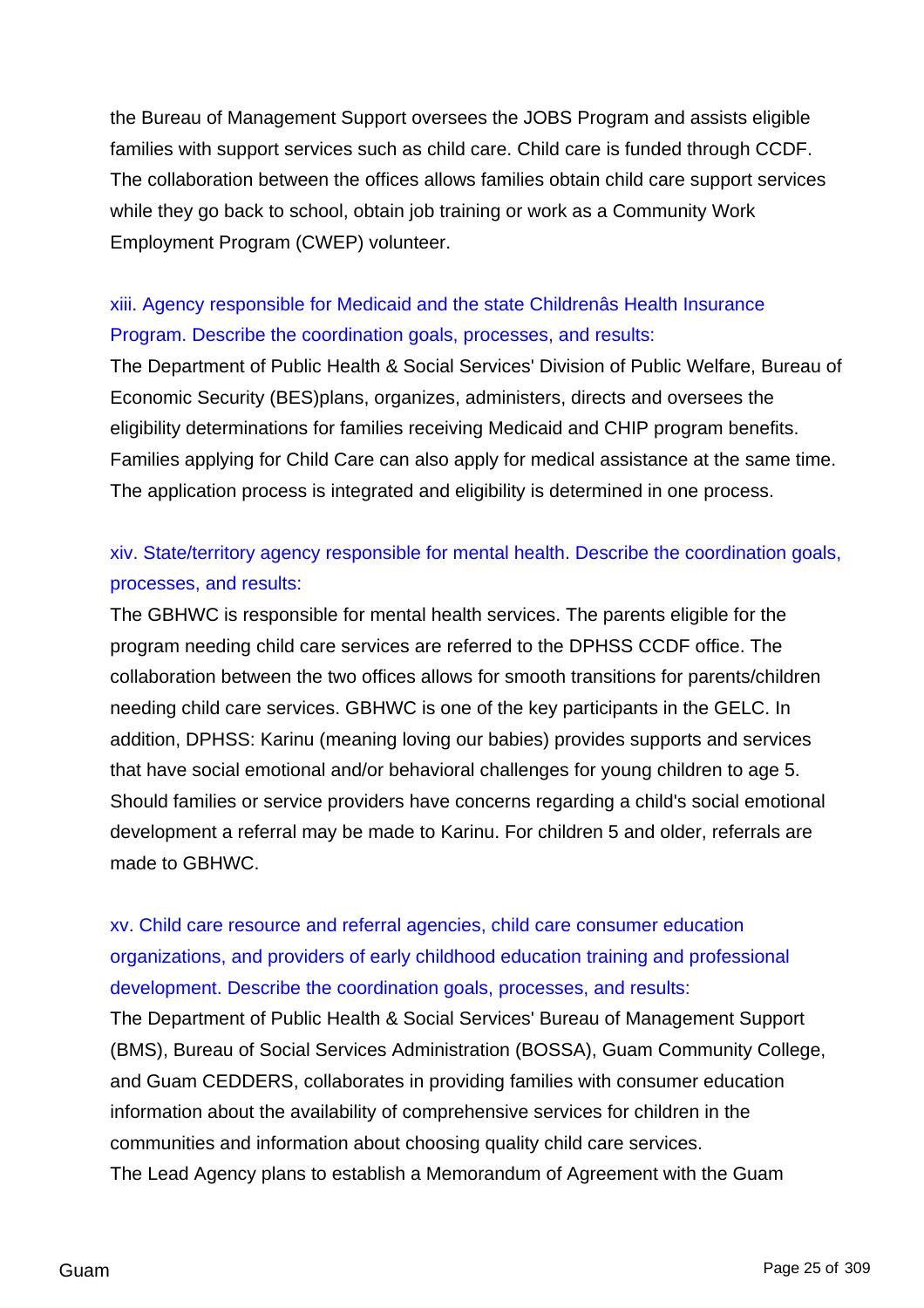Community College to develop an Early Childhood Cohort or program that offers Associate Degree Certification in Early Childhood Education solely for child care providers. This plan is set to be put in place by the end of this year.

## xvi. Statewide afterschool network or other coordinating entity for out-of-school time care (if applicable). Describe the coordination goals, processes, and results:

The Department of Public Health & Social Service's **45 licensed, and licensed-exempt** child care centers together with public and private schools, provide after-school care. The Department of Education has an after-school care, the ASPIRE program, which parents receiving CCDF benefits may use. The collaboration between the lead agency's CCDF office, daycare providers and the Guam Department of Education partners allow parents to secure after-school child care service which has developed into a supply of quality care for vulnerable populations. This coordination process fosters smooth transitions and promotes continuity of care. This includes children that are in foster homes and/or emergency shelters.

The Lead Agency has plans to utilize an early childhood related intermediary to offer subaward opportunities for child care providers that enhance and support their out-ofschool time programs. This plan is set to be put in place by the end of this year.

## xvii. Agency responsible for emergency management and response. Describe the coordination goals, processes, and results:

The Guam Homeland Security- Office of Civil Defense is responsible for the emergency management and response in the state. The Department of Public Health & Social Services' Division of Public Health works closely with the Divisions within the department to include the Division of Public Welfare in establishing and maintaining a Continuity of Operations Plan (COOP). The department also works closely with the Guam Homeland Security in providing assistance and guidance for emergency management and response in the child care setting.

The Lead Agency is also exploring the assistance and capacity of municipal mayors to provide emergency assistance to child care providers within their villages in accordance with guidance from the Guam Homeland Security. This effort will be supported by pertinent CCDF resources to the respective mayors through a cooperative agreement and maintained by a mayor's certification form to be submitted to the child care licensing section.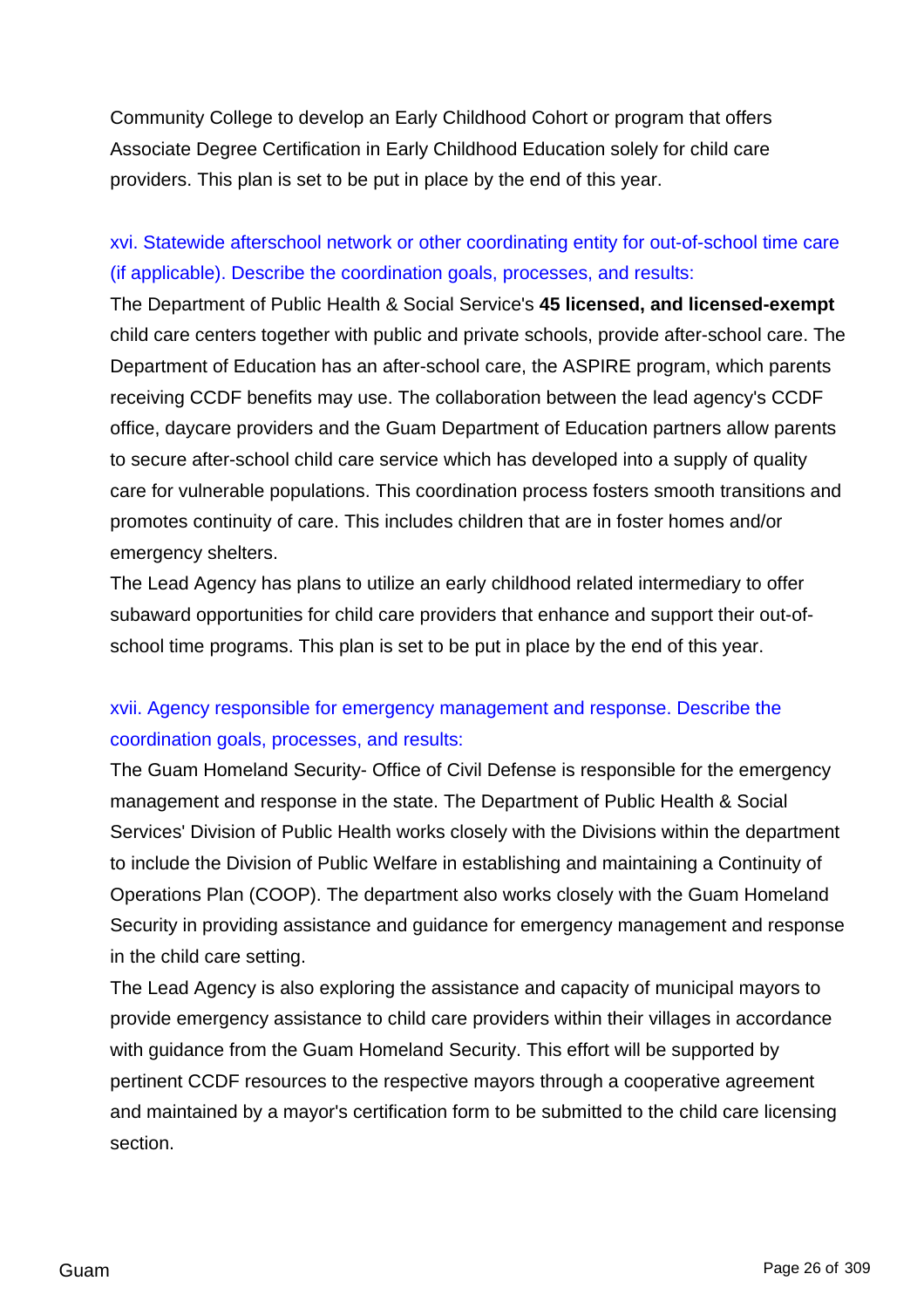1.4.1 Describe how the Lead Agency coordinates the provision of child care services with the following programs to expand accessibility and continuity of care and to assist children enrolled in early childhood programs in receiving full-day services that meet the needs of working families (658E(c)(2)(O); 98.12(a); 98.14(a)).

b. The following are examples of optional partners a state might coordinate with to provide services. Check which optional partners the Lead Agency coordinates with and describe the coordination goals, processes and results.

*i.* State/territory/local agencies with Early Head Start - Child Care Partnership grants. **Describe** 

## $\Box$  ii. State/territory institutions for higher education, including community colleges

### **Describe**

The DPHSS Office of Child Care continues to collaborate with the Bureau of Family Nursing Services: PDG - Birth to 5 and the GELC to make available training to child care providers to assist them in obtaining the required credentials to continue to work in the child care setting as required through the Guam Plan for Professional Development. The PDG - Birth to 5 in collaboration with the GELGs Leadership Team and the GELC will be updating Guam's Plan for Professional Development. In addition, the CCDF office will continue to partner with other early care and education program in providing annual training for child care providers to support such topics as the "4-Key Steps for Early Identification" that includes importance of developmental monitoring and screening of children enrolled in center and family home settings; in social emotional development of young children; and developmentally appropriate practices to enhance children's growth and development. Through this collaboration, the Guam's Plan for Professional Development shall be updated and begin implementation by October 2022.

## $\Box$  iii. Other federal, state, local, and/or private agencies providing early childhood and school-age/youth-serving developmental services. **Describe**

Karinu (Meaning loving our babies) is Guam's Early Childhood System of Care and works toward supporting young child wellness. Karinu provides developmental screening, referrals to agencies, enhanced home visitation, and family support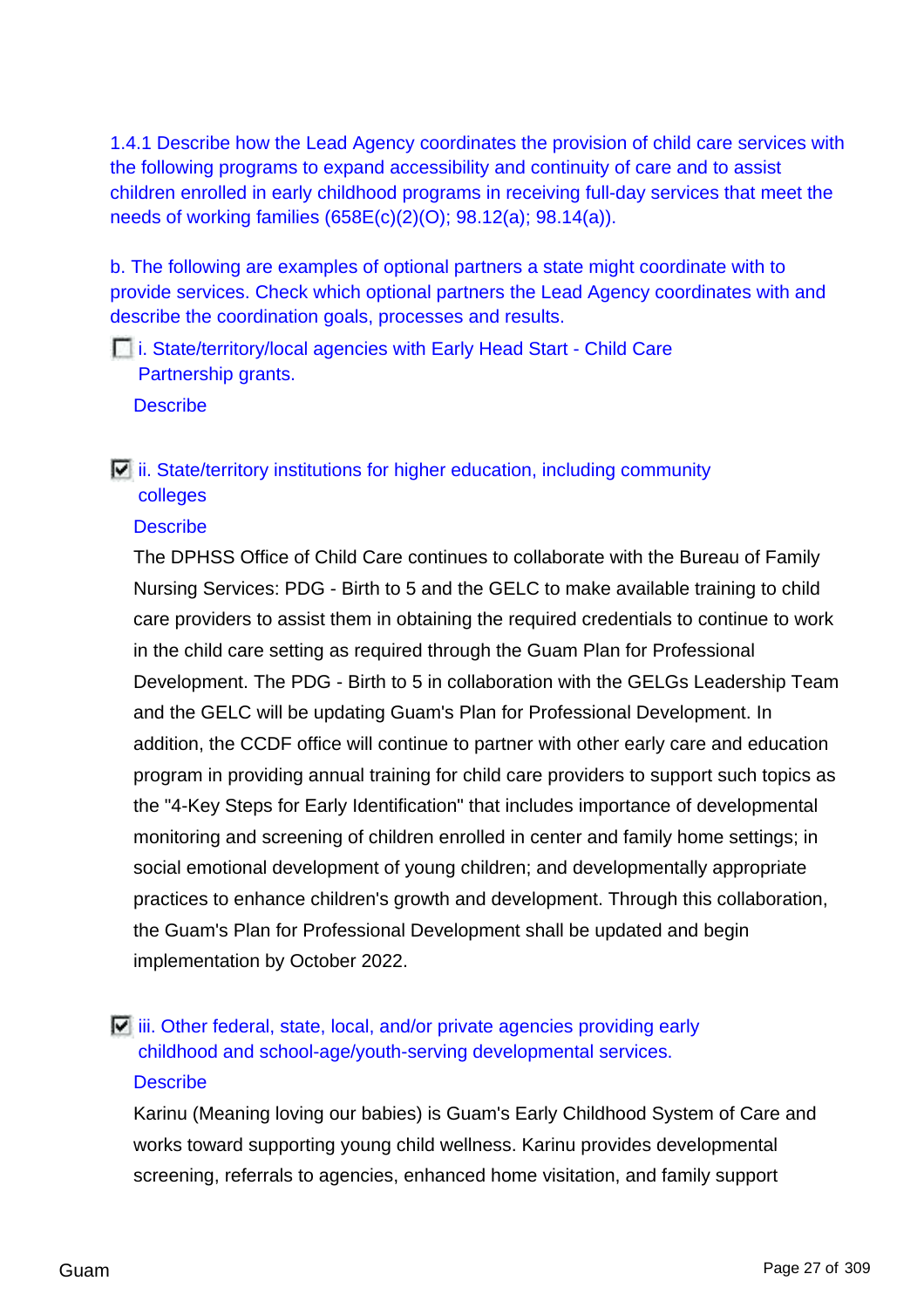activities. They also offer early childhood mental health clinical interventions and consultation for children with behavioral challenges. The Department of Education, Guam Early Intervention System of Service (GEIS) provides training to child care centers that enrolls children with disabilities in their center and may support individual child and family through a system of care wrap-a-round strategy.

# $\Box$  iv. State/territory agency responsible for implementing the Maternal and Child Home Visitation programs grant.

### **Describe**

Project Bisita I Familia (meaning "to visit the family" in Chamorro), is a collaborative project designed to plan, implement, and sustain an effective evidence- based home visiting program for at-risk children and their families. Guam's vision is " Our children and families will have healthy minds, bodies, & spirits for lifelong success." Project Bisita adopted this vision as its own to ensure that young children birth through age 5 and their families have access to evidence-based home visiting services that encompasses the health and well-being on the whole family, early learning, and child abuse and neglect. Project Bisitia is Guam's maternal, infant home visiting program is an intensive evidence-based service for pregnant mothers and teen parents using the Healthy Families of America model. The focus encompasses the health and well-being on the whole family, early learning, and child abuse and neglect prevention.

## **E** v. Agency responsible for Early and Periodic Screening, Diagnostic, and Treatment.

### **Describe**

The Bureau of Health Care Financing Administration under the Division of Public Welfare is responsible for the Early and Periodic Screening, Diagnostic, and Treatment (EPSDT) Program and this service is made available to our eligible clients.

### vi. State/territory agency responsible for child welfare.

### **Describe**

The Bureau of Social Services Administration (BOSSA) under the Division of Public Welfare is responsible for the child protective services (CPS) and the home evaluation placement and services section that oversees the adoption, custody, and child care licensing programs in Guam. The CCDF Office works closely with BOSSA to assist children under CPS custody to obtain child care services. Such cases are prioritized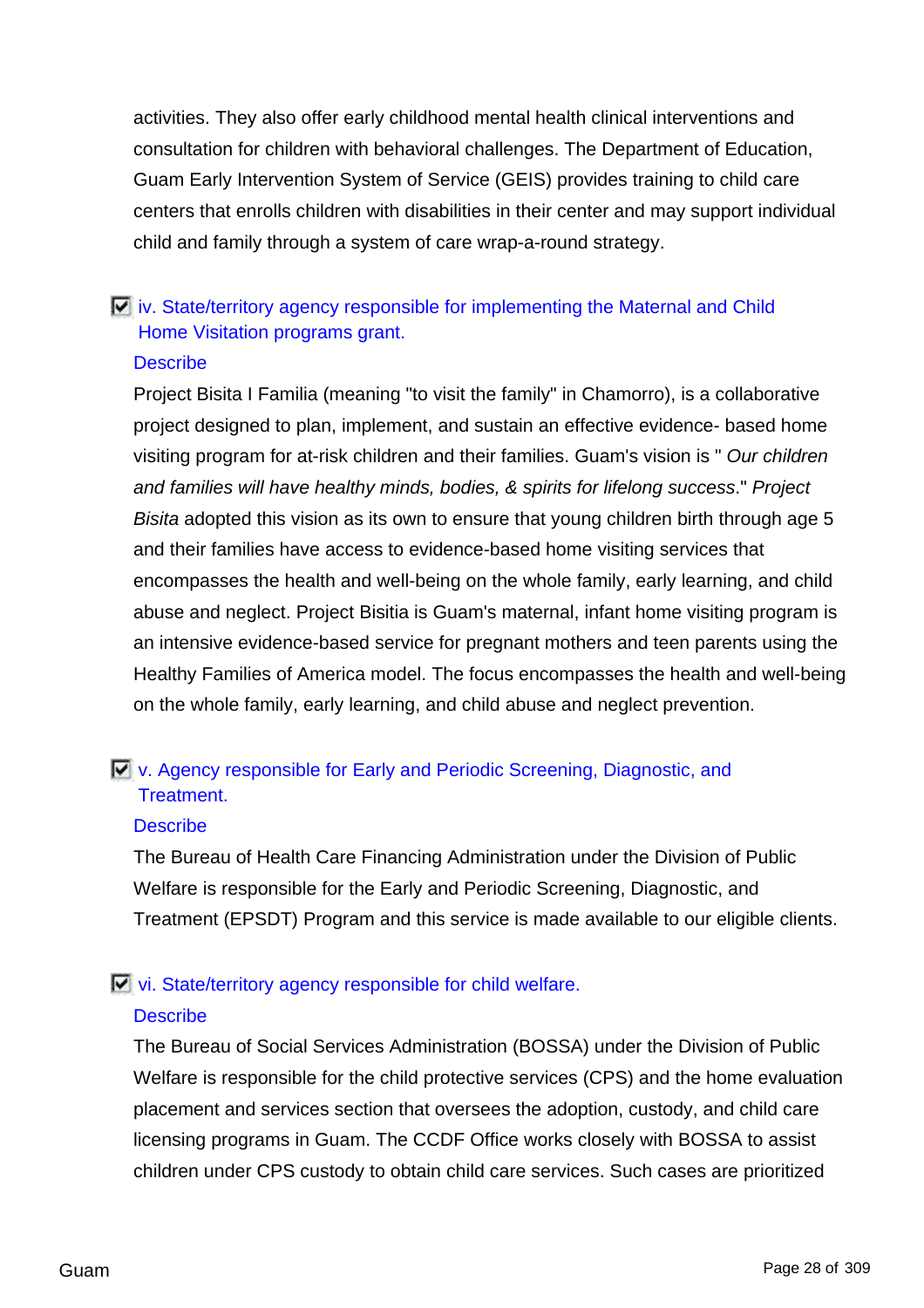by the eligibility office.

**Vii. Provider groups or associations. Describe** 

**T** viii. Parent groups or organizations. **Describe** 

## $\overline{V}$  ix. Other.

### **Describe**

The Lead Agency plans to build and or strengthen collaborative partnerships with programs that support accessible quality care to include but not limited to: Guam Department of Education, Guam Behavioral Health & Wellness Center, Department of Youth Affairs, Latte Treatment Center, Serenity, Global Dorm, and other similar organizations and programs that support continuity of care.

## Optional Use of Combined Funds:

States and territories have the option to combine CCDF funds with any program identified as required in 1.4.1. These programs include those operating at the federal, state, and local levels for children in preschool programs, tribal early childhood programs, and other early childhood programs, including those serving infants and toddlers with disabilities, children experiencing homelessness, and children in foster care (658E(c)(2)(O)(ii)). Combining funds could include blending multiple funding streams, pooling funds, or layering funds together from multiple funding streams to expand and/or enhance services for infants, toddlers, preschoolers and school-age children and families to allow for the delivery of comprehensive quality care that meets the needs of children and families. For example, state/territory agencies may use multiple funding sources to offer grants or contracts to programs to deliver services; a state/territory may allow a county/local government to use coordinated funding streams; or policies may be in place that allow local programs to layer CCDF funds with additional funding sources to pay for full-day, full-year child care that meets Early Head Start/Head Start Program Performance Standards or state/territory prekindergarten requirements in addition to state/territory child care licensing requirements.

As a reminder, CCDF funds may be used in collaborative efforts with Head Start programs to provide comprehensive child care and development services for children who are eligible for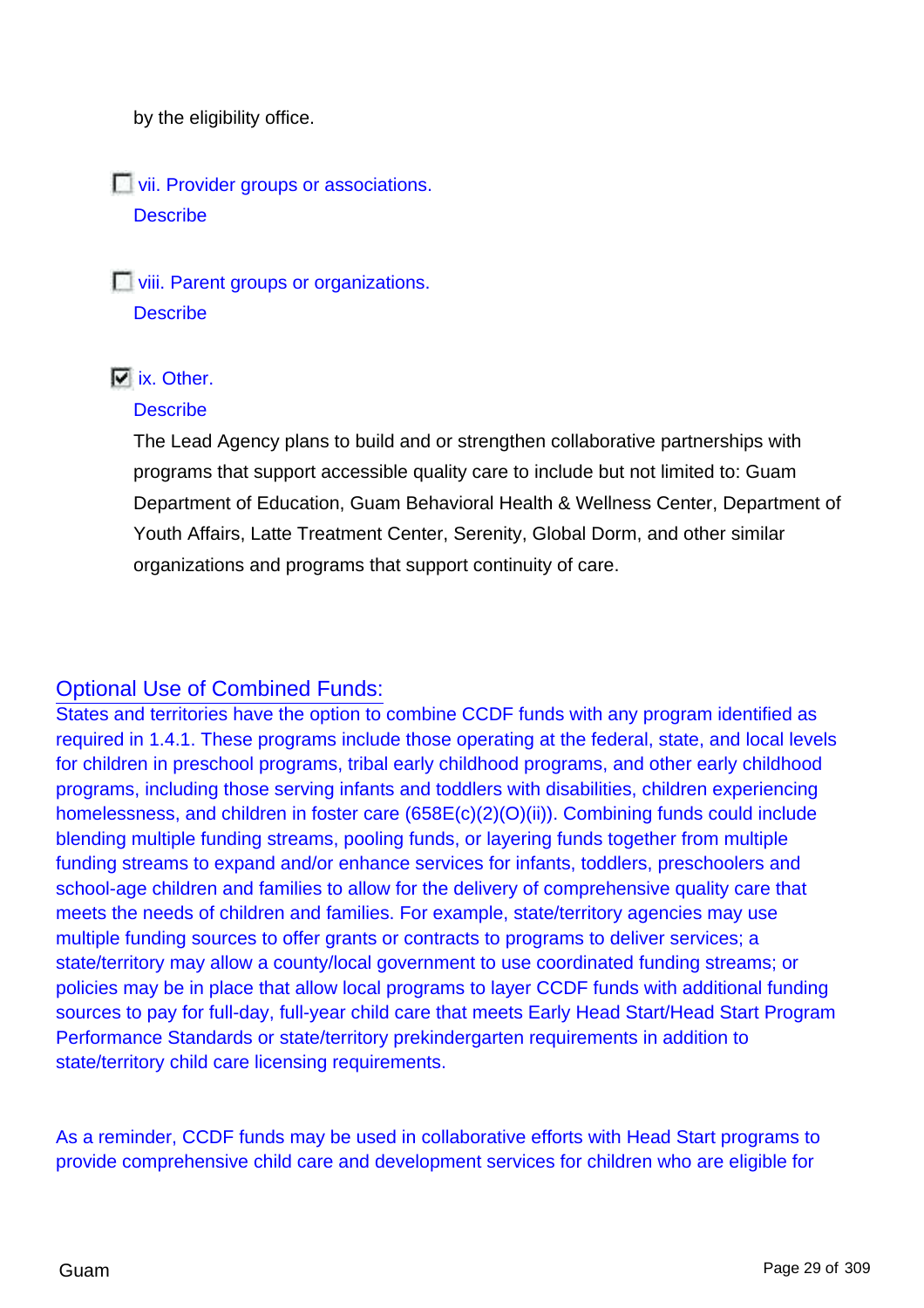both programs. In fact, the coordination and collaboration between Head Start and CCDF is strongly encouraged by sections  $640(g)(1)(D)$  and  $(E)$ ;  $640(h)$ ;  $641(d)(2)(H)(v)$ ; and  $642(e)(3)$  of the Head Start Act in the provision of full working day, full calendar year comprehensive services. To implement such collaborative programs, which share, for example, space, equipment, or materials, grantees may layer several funding streams so that seamless services are provided (Policy and Program Guidance for the Early Head Start - Child Care Partnerships:

https://www.acf.hhs.gov/sites/default/files/occ/acf\_im\_ohs\_15\_03.pdf ).

### **1.5.1 Does the Lead Agency choose to combine funding for CCDF services for any required early childhood program (98.14(a)(3))?**

 $\Box$  No (If no, skip to question 1.5.2) **T** Yes. If yes, describe at a minimum: a) How you define "combine"

b) Which funds you will combine

c. What is your purpose and expected outcomes for combining funds, such as extending the day or year of services available (i.e., full-day, full-year programming for working families), smoothing transitions for children, enhancing and aligning quality of services, linking comprehensive services to children in child care, or developing the supply of child care for vulnerable populations? Note: Responses should align with the goals, processes and results describe in 1.4.1.

d) How you will be combining multiple sets of funding, such as at the State/Territory level, local level, program level?

e) How are the funds tracked and method of oversight

**1.5.2 Which of the following funds does the Lead Agency intend to use to meet the CCDF matching and MOE requirements described in 98.55(e) and 98.55(h)?**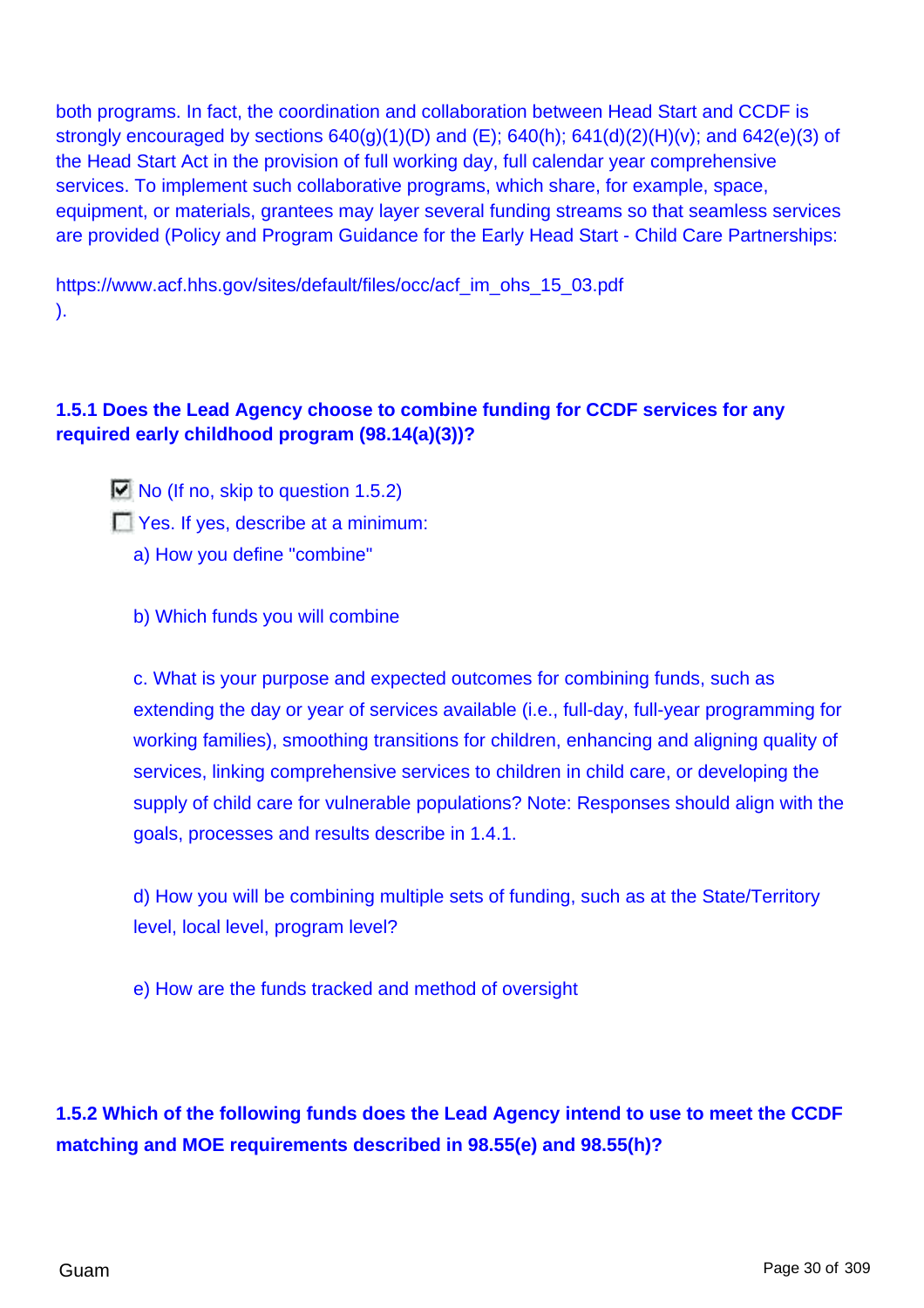Note:

Lead Agencies that use Prekindergarten funds to meet matching requirements must check Prekindergarten funds and public and/or private funds.

Use of PreK for Maintenance of Effort: The CCDF final rule clarifies that public preK funds may also serve as maintenance-of-effort funds as long as the state/territory can describe how it will coordinate preK and child care services to expand the availability of child care while using public preK funds as no more than 20 percent of the state's or territory's maintenance of effort or 30 percent of its matching funds in a single fiscal year (FY) (98.55(h)). If expenditures for preK services are used to meet the maintenance-of-effort requirement, the state/territory must certify that it has not reduced its level of effort in full-day/full-year child care services  $(98.55(h)(1); 98.15(a)(6)).$ 

Use of Private Funds for Match or Maintenance of Effort: Donated funds do not need to be under the administrative control of the Lead Agency to qualify as an expenditure for federal match. However, Lead Agencies do need to identify and designate in the state/territory Plan the donated funds given to public or private entities to implement the CCDF child care program (98.55(f)).

- $\Box$  a. N/A The territory is not required to meet CCDF matching and MOE requirements
- **D.** b. Public funds are used to meet the CCDF matching fund requirement. Public funds may include any general revenue funds, county or other local public funds, state/territory-specific funds (tobacco tax, lottery), or any other public funds.
	- i. If checked, identify the source of funds:

**E.** c. Private donated funds are used to meet the CCDF matching funds requirement. Only private funds received by the designated entities or by the Lead Agency may be counted for match purposes (98.53(f)). i. If checked, are those funds:

**A.** Donated directly to the State?

 $\Box$  B. Donated to a separate entity(ies) designated to receive private donated funds?

ii. If checked, identify the name, address, contact, and type of entities designated to receive private donated funds: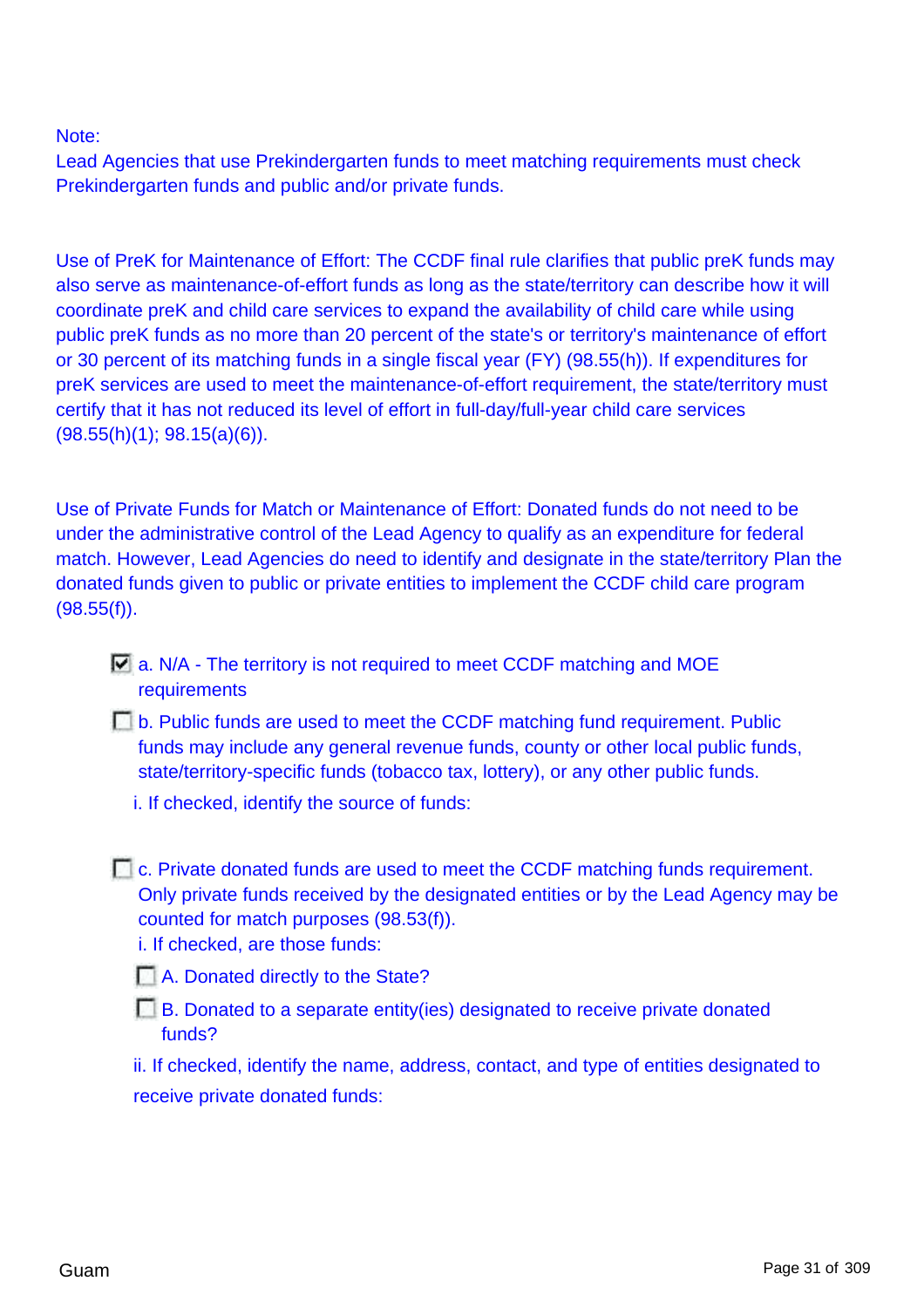d. State expenditures for PreK programs are used to meet the CCDF matching funds requirement.

If checked, provide the estimated percentage of the matching fund requirement that will be met with Prekindergarten expenditures (not to exceed 30 percent): i. If the percentage is more than 10 percent of the matching fund requirement, describe how the State will coordinate its preK and child care services:

ii. Describe the Lead Agency efforts to ensure that Prekindergarten programs meet the needs of working parents:

e. State expenditures for Prekindergarten programs are used to meet the CCDF maintenance-of-effort requirements. If checked,

i. Assure by describing how the Lead Agency did not reduce its level of effort in fullday/full-year child care services, pursuant to 98.55(h)(1) and 98.15(a)(6).

ii. Describe the Lead Agency efforts to ensure that Prekindergarten programs meet the needs of working parents:

iii. Estimated percentage of the MOE Fund requirement that will be met with Prekindergarten expenditures (not to exceed 20 percent): iv. If the percentage is more than 10 percent of the MOE requirement, describe how the state will coordinate its Prekindergarten and child care services to expand the availability of child care:

f. The same funds are used to meet at least some of the CCDF MOE and TANF MOE requirements.

i. If known, what percent of funds used to meet CCDF MOE also is used to meet TANF MOE requirements?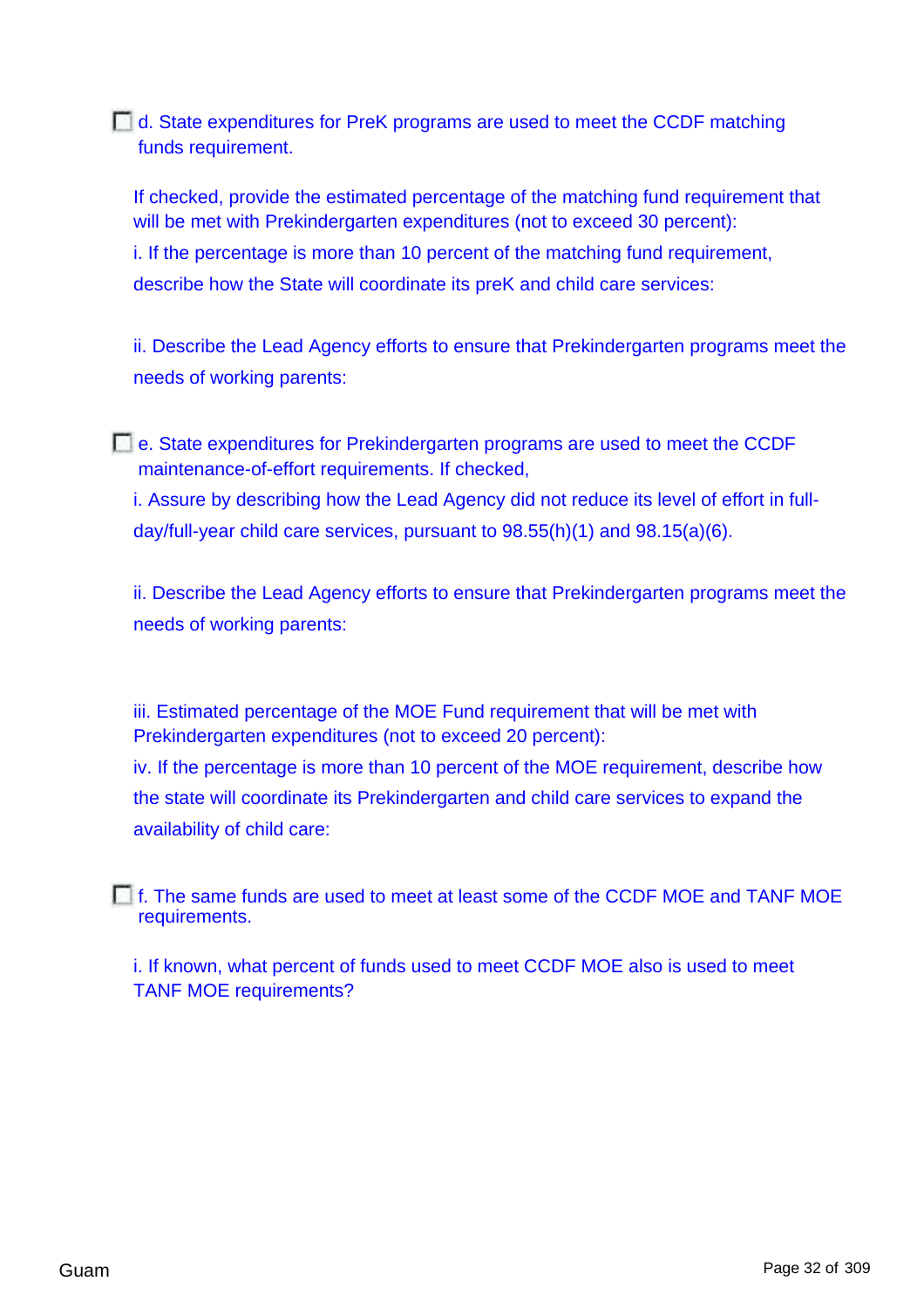## 1.6 Public-Private Partnerships

Lead Agencies are required to describe how they encourage public-private partnerships among other public agencies, tribal organizations, private entities, faith-based organizations, businesses or organizations that promote business involvement, and/or community-based organizations to leverage existing service delivery (i.e., cooperative agreement among providers to pool resources to pay for shared fixed costs and operation) (658E(c)(2)(P)). ACF expects these types of partnerships to leverage public and private resources to further the goals of the CCDBG Act. Lead Agencies are required to demonstrate how they encourage publicprivate partnerships to leverage existing child care and early education service-delivery systems and to increase the supply and quality of child care services for children younger than age 13, for example, by implementing voluntary shared service alliance models (98.14(a)(4)).

## **1.6.1 Identify and describe any public-private partnerships encouraged by the Lead Agency to leverage public and private resources to further the goals of the CCDBG Act. Include in the response any public-private partnerships that have emerged from the response to the COVID-19 pandemic (98.16(d)(2)) and if applicable, how those partnerships will be continued post-pandemic.**

On March 16, 2020, the Executive Order of the Governor of Guam called for a "lockdown" on the island due to the COVID-19 Emergency Declaration. All businesses and non-essential workers of the government were ordered to stay home for social distancing and containment of the virus. All DPHSS workers were declared "essential." However, most staff were detailed to do COVID work of investigation, quarantine, isolation, data collection, and more and were assigned to the airport, port authority, quarantine site, Public Health Lab, and various other sites. Lockdown was extended several times after the deadline to continue to keep families home and "flatten the curve" of positive COVID cases. In addition, a hugely significant event during this time period has been the historical closure of all child care centers and schools due to COVID-19. Families are staying home due to the pandemic and distance on-line instruction was made available to those who had the resources to continue their child's academic learning at home.

On March 17, 2020, the Governor's Office took over Neni 3-1-1 to support the COVID Hotline and until the new phone line for DPHSS Neni 311 was procured Neni 311 services was put on hold.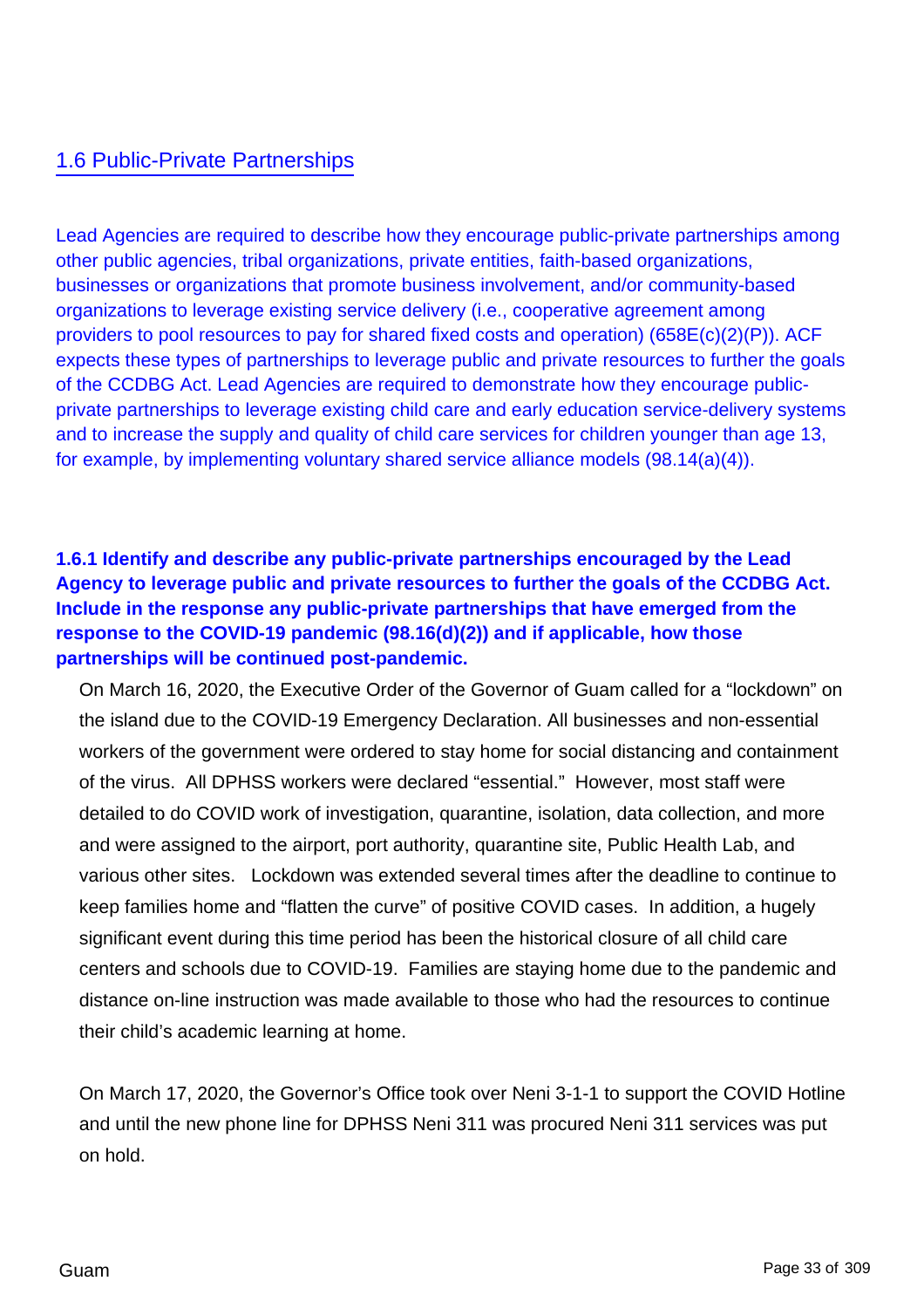- During this COVID period, about 500 thermometers from the early childhood programs were disseminated to families by the nurses and outreach staff, so parents and caregivers could monitor the fever and symptoms of their families.
- All early childhood programs assisted in the dissemination of Flyers for the "Grab & Go" Lunches that have been distributed at selected School sites as part of the DOE Free & Reduced Lunch Program. This has been done mostly virtually via E-mail, Text, Messenger, Facebook, and WhatsApp to the families.
- Donations of assorted fruits (green apples, apples, and oranges) from the USDA and the Free and Reduced Lunch Programs have been made during this COVID Period. Early Childhood staff members have dropped bags of fruit and supplies to various homes at their doorstep during this reporting period.

The ELC Leadership Team continues to discuss options for the expansion of the 311 line in support of the COVID 19 challenges that families and children continue to experience. The GELC Leadership Team continued to discuss and collaborate on the following:

- That all Karinu staff assigned to COVID-19 duties, all referrals for children birth to 3 were sent to GEIS and for children aged 3 to 5, referrals were sent the DOE Early Childhood Special Education Services to reconnect with families.
- At this meeting, the team shared the different resources that parents could access due to the COVID-19 pandemic. The team agreed to include this information on the GELC website and that all other programs could link the information to their individual program website. Listing of resources were compiled and disseminated to each program to share with families of tips and ideas in working with their children during these challenging times.
- GELC discussed the importance of monitoring your child's development by encouraging the use of the Learn The Signs Act Early App and other resources.

The ELC Leadership Team held meetings to review the information on the In-Person activities for early childhood programs that are complying with the requirement of the CDC due to the COVID-19 pandemic. Different early childhood programs shared guidance and their plan for in-person Phase-In Early Childhood Service Guidelines.

On February 17, 2021, the Guam Early Learning Council Early Identification and Prevention workgroup developed parent online survey to gather data on the impact of families during the COVID-19 Pandemic. The results of the survey were presented to the GELC Leadership Team and will be used as part of Guam's PDG Birth to Five needs assessment report.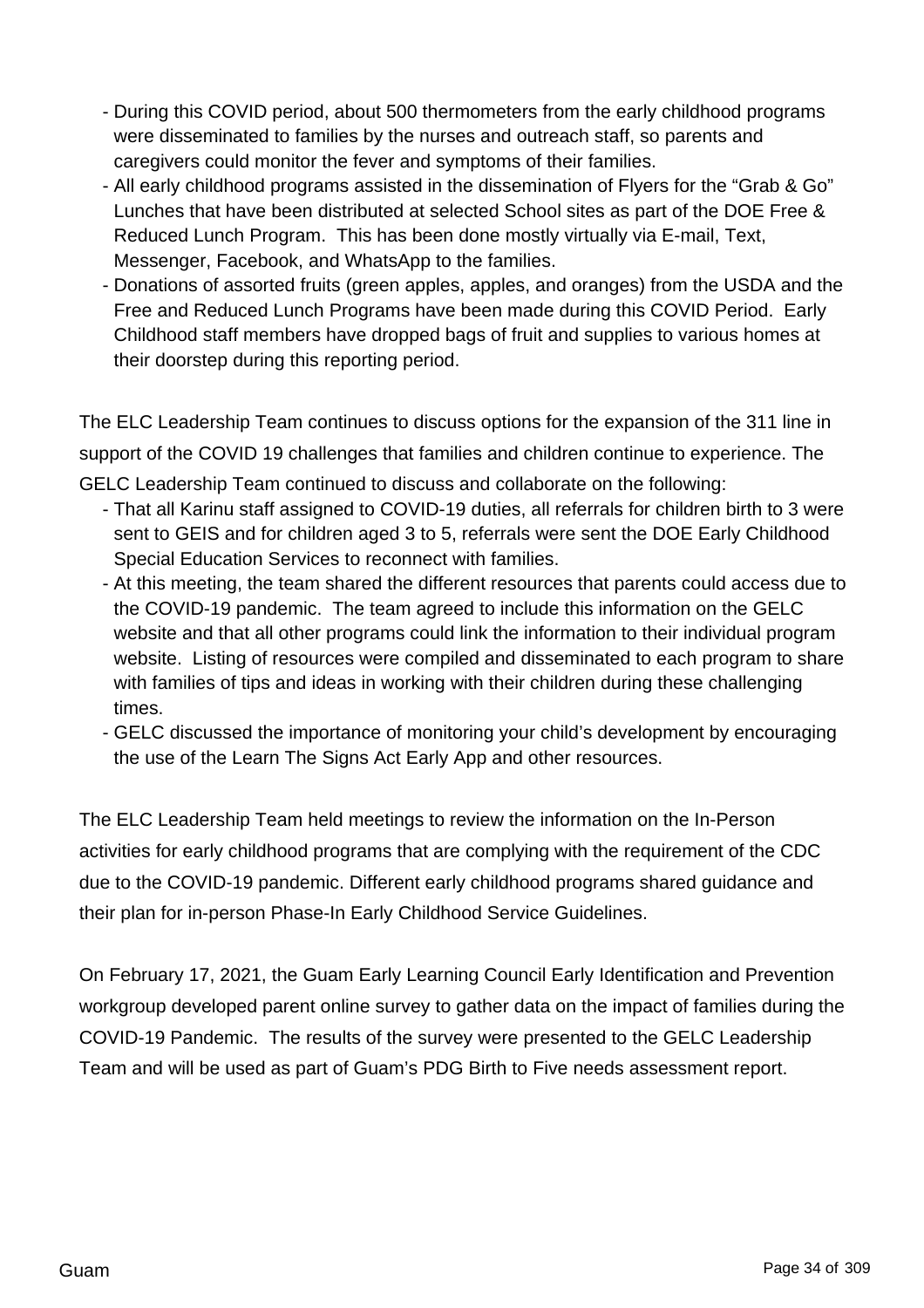# 1.7 Coordination With Local or Regional Child Care Resource and Referral **Systems**

Lead Agencies may use CCDF funds to establish or support a system or network of local or regional child care resource and referral (CCR&R) organizations that is coordinated, to the extent determined by the state/territory, by a statewide public or private non-profit, communitybased or regionally based, lead child care resource and referral organization (such as a statewide CCR&R network) (658E(c)(3)(B)(iii); 98.52).

If Lead Agencies use CCDF funds for local CCR&R organizations, the local or regional CCR&R organizations supported by those funds must, at the direction of the Lead Agency:

- Provide parents in the state with consumer education information concerning the full range of child care options (including faith-based and community-based child care providers), analyzed by provider, including child care provided during non-traditional hours and through emergency child care centers, in their area.

- To the extent practicable, work directly with families who receive assistance to offer the families support and assistance to make an informed decision about which child care providers they will use to ensure that the families are enrolling their children in the most appropriate child care setting that suits their needs and one that is of high quality (as determined by the Lead Agency).

- Collect data and provide information on the coordination of services and supports, including services under Part B, Section 619 and Part C of the Individuals with Disabilities Education Act.

- Collect data and provide information on the supply of and demand for child care services in areas of the state and submit the information to the State.

- Work to establish partnerships with public agencies and private entities, including faith- based and community-based child care providers, to increase the supply and quality of child care services in the state and, as appropriate, coordinate their activities with the activities of the state Lead Agency and local agencies that administer funds made available through CCDF  $(98.52(b))$ .

Nothing in the statute or rule prohibits States from using CCR&R agencies to conduct or provide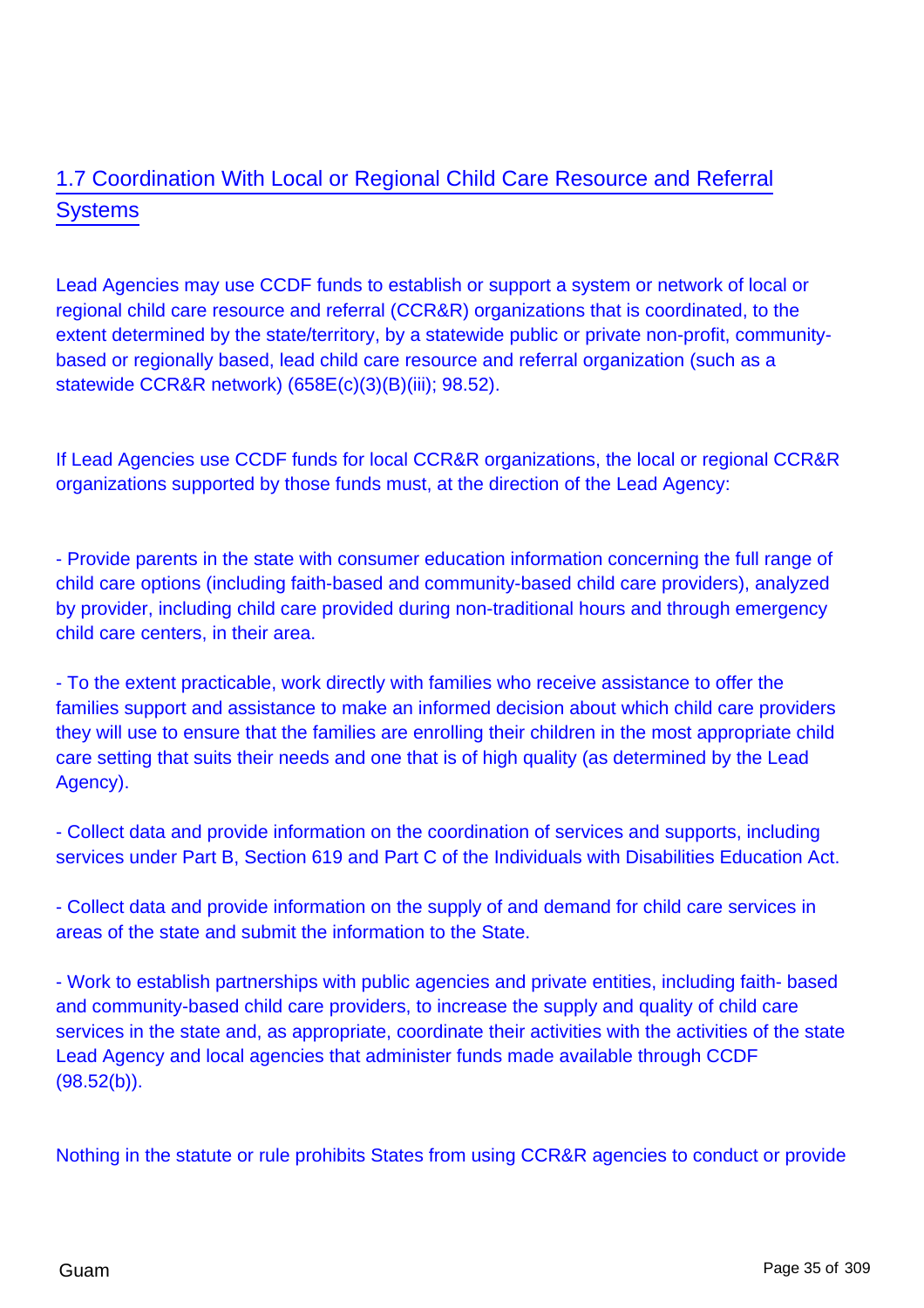additional services beyond those required by statute or rule.

Note: Use 1.7.1 to address if a state/territory funds a CCR&R organization, describe what services are provided and how it is structured. Use subsection 7.5 to address the services provided by the local or regional child care resource and referral agencies and the indicators of progress met by CCR&R organizations if they are funded by quality set-aside funds.

### **1.7.1 Does the Lead Agency fund a system of local or regional CCR&R organizations?**

- $\Box$  No. The state/territory does not fund a CCR&R organization(s) and has no plans to establish one.
- Yes. The state/territory funds a CCR&R organization(s) with all the responsibilities outlined above. If yes, describe the following:

How are CCR&R services organized? Include how many agencies, if there is a statewide network, and if the system is coordinated:

The Lead Agency plans to establish and support a territory-wide Child Care Resource and Referral network by the end of this calendar year that, in addition to all other requirements in accordance with (658E(c)(3)(B)(iii); 98.52), provides parents a full range of childcare options within the territory, offers supportive services through working directly with families to ensure they enroll their child/ren in the most appropriate child care setting available.

### 1.8 Disaster Preparedness and Response Plan

In past disasters, and in response to the COVID-19 pandemic, the provision of emergency child care services and rebuilding and restoring of child care infrastructure has emerged as an essential service. Lead Agencies are required to establish a Statewide Child Care Disaster Plan  $(658E(c)(2)(U))$ . They must demonstrate how they will address the needs of children - including the need for safe child care before, during, and after a state of emergency declared by the Governor, or a major disaster or emergency (as defined by Section 102 of the Robert T. Stafford Disaster Relief and Emergency Assistance Act, 42 U.S.C. 5122) - through a Statewide Disaster Plan. The effective date for the establishment of this Statewide Disaster Plan was October 1, 2018.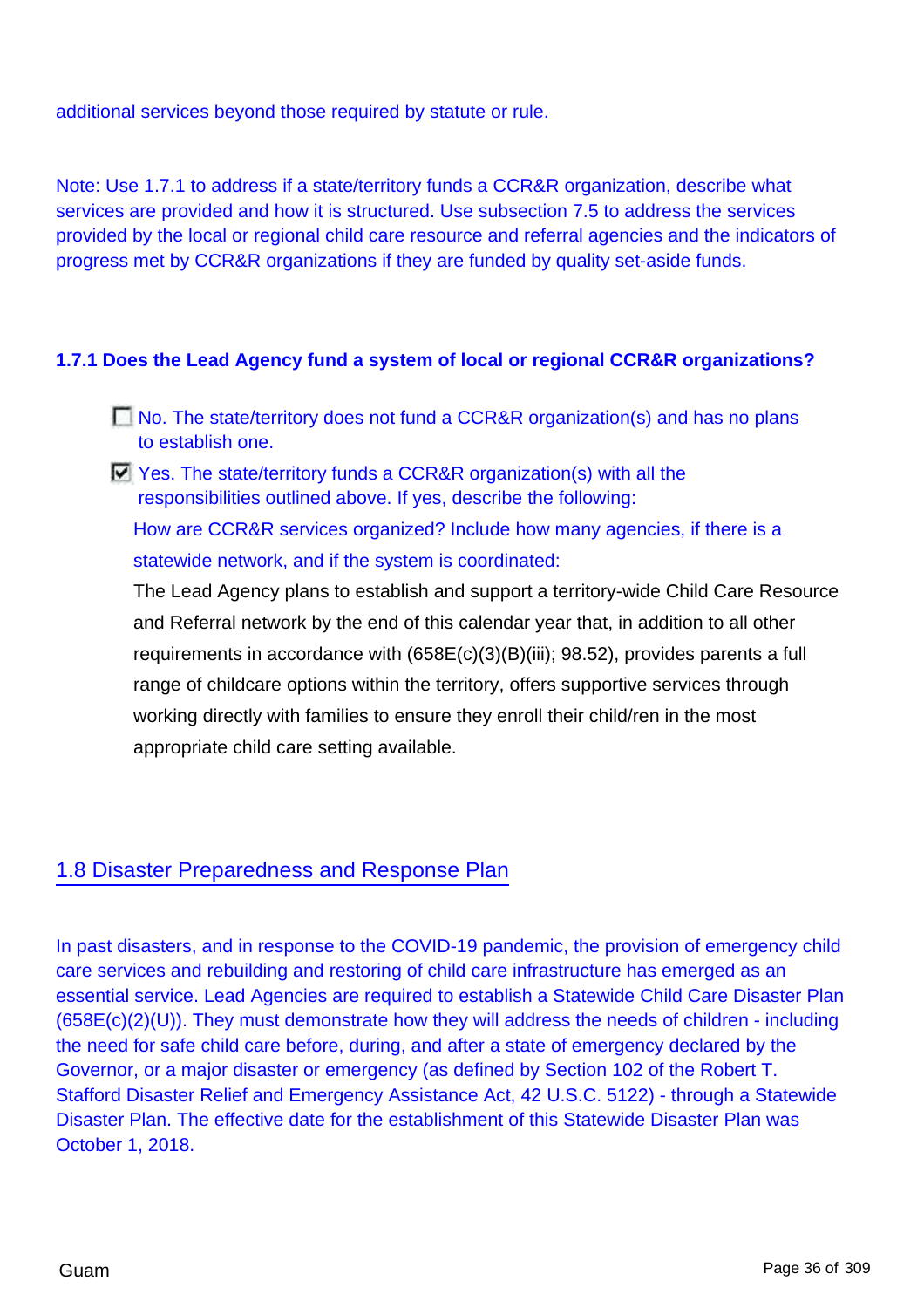**1.8.1 Did you make any updates to the Statewide Disaster Plan since the FY 2019-2021 CCDF Plan was submitted? Please consider any updates that were made as a result of the Lead Agencyâs experiences in responding to the COVID-19 pandemic. (Note: It is a Lead Agency decision on how often a plan should be updated and which entities, if any, should be collaborated with in the updating process.)**

 $\nabla$  No

 $\Gamma$  Yes

If yes, describe the elements of the plan that were updated: Click or tap here to enter text.

# **1.8.2 To demonstrate continued compliance with the required elements in the Statewide Disaster Plan, certify by checking the required elements included in the current State Disaster Preparedness and Response Plan.**

- $\Box$  a. The plan was developed in collaboration with the following required entities:
- **i.** State human services agency
- $\Box$  ii. State emergency management agency
- $\Box$  iii. State licensing agency
- $\blacksquare$  iv. State health department or public health department
- **v.** Local and state child care resource and referral agencies
- vi. State Advisory Council on Early Childhood Education and Care or similar coordinating body
- $\overline{W}$  b. The plan includes quidelines for the continuation of child care subsidies.
- $\Box$  c. The plan includes guidelines for the continuation of child care services.
- $\blacksquare$  d. The plan includes procedures for the coordination of post-disaster recovery of child care services.
- $\blacksquare$  e. The plan contains requirements for all CCDF providers (both licensed and license-exempt) to have in place:
- **i.** Procedures for evacuation
- $\overline{E}$  ii. Procedures for relocation
- $\Box$  iii. Procedures for shelter-in-place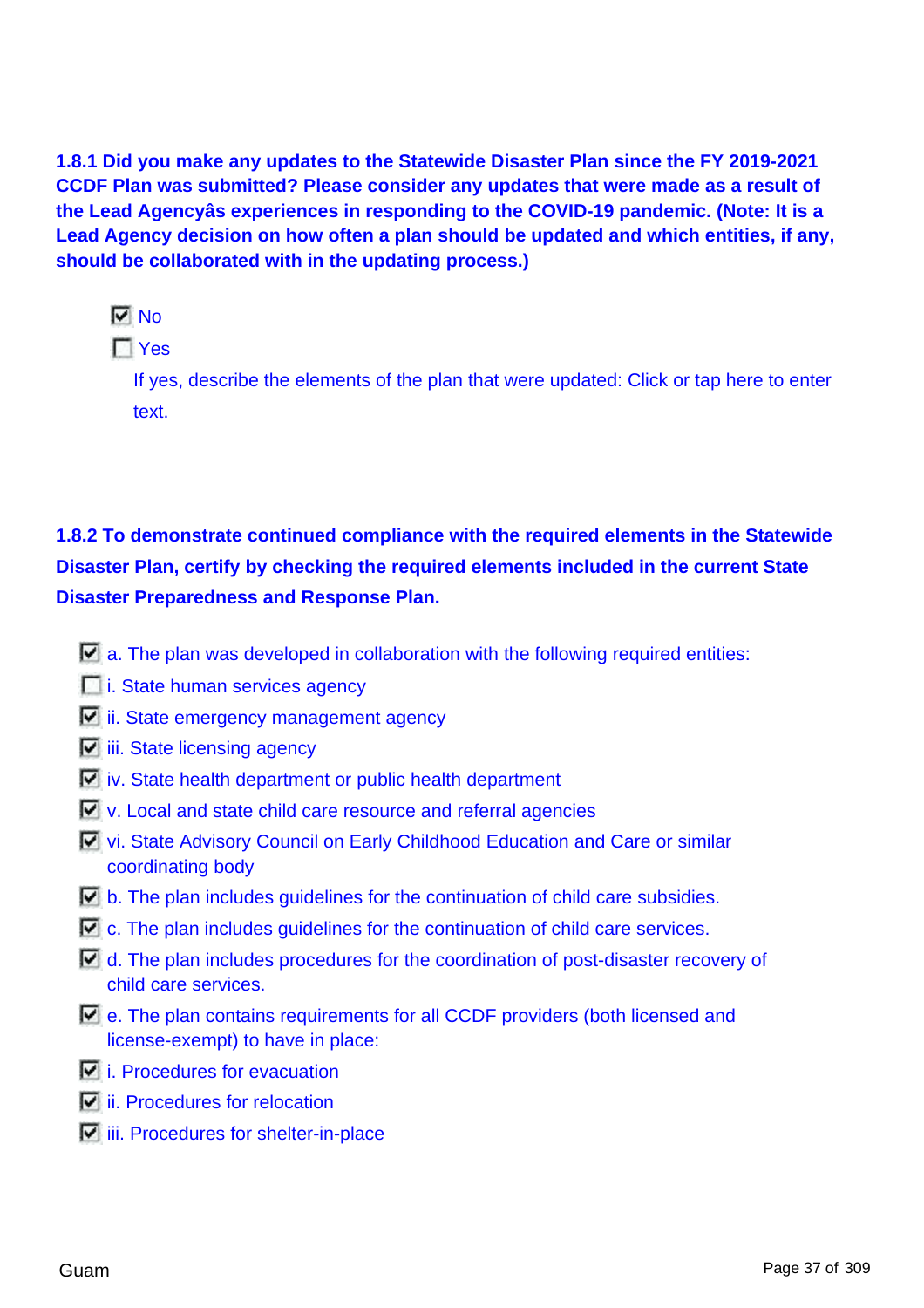- $\overline{W}$  iv. Procedures for communication and reunification with families
- $\Box$  v. Procedures for continuity of operations
- vi. Procedures for accommodations of infants and toddlers
- vii. Procedures for accommodations of children with disabilities
- viii. Procedures for accommodations of children with chronic medical conditions
- $\Box$  f. The plan contains procedures for staff and volunteer emergency preparedness training.
- $\Box$  g. The plan contains procedures for staff and volunteer practice drills.

## **1.8.3 If available, provide the direct URL/website link to the website where the statewide child care disaster plan is posted:**

Guam has not completed the statewide Child Care Disaster Plan. However, the work is still in progress and the CCDF office is currently receiving extensive technical assistance provided by OCC to accomplish this requirement.

Collaborative effort continues between stakeholders.

Upon completion, the plan will be available in DPHSS's temporary website at:

<http://dphss.guam.gov/guamchildcare/> and will be updated in the fully developed webpage.

# 2 Promote Family Engagement through Outreach and Consumer **Education**

Lead Agencies are required to support the role of parents as child care consumers who need information to make informed choices regarding the services that best suit their needs. A key purpose of the CCDBG Act is to "promote involvement by parents and family members in the development of their children in child care settings" (658A(b)). Lead Agencies have the opportunity to consider how information can be provided to parents through the child care assistance system, partner agencies, and child care consumer education websites.

The target audience for the consumer education information includes three groups: parents receiving CCDF assistance, the general public, and when appropriate, child care providers. OCC expects that Lead Agencies are using targeted strategies for each group to ensure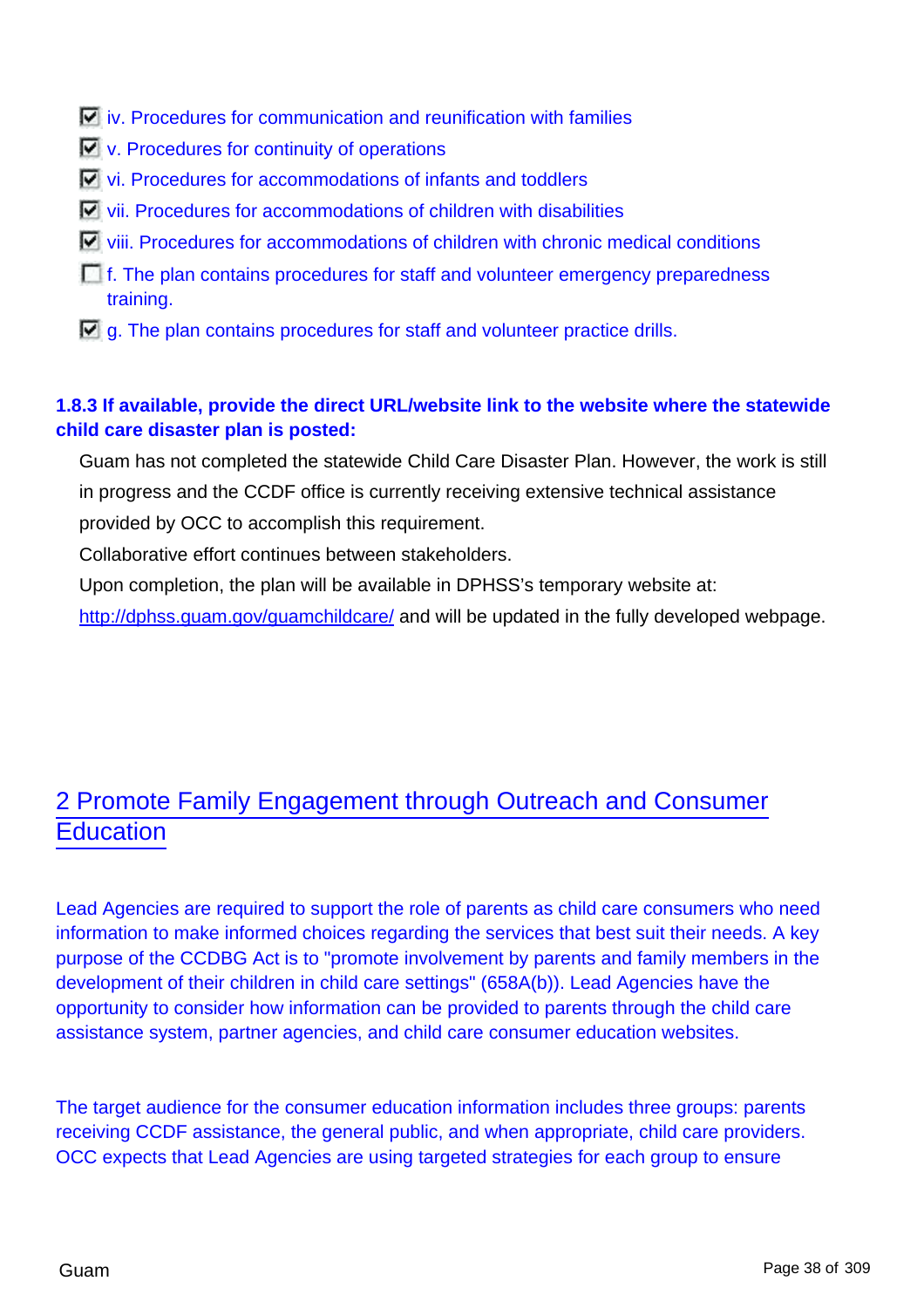tailored consumer education information. In this section, Lead Agencies will address how information is made available to families, the general public and child care providers to assist them in accessing high-quality child care and how information is shared on other financial assistance programs or supports for which a family might be eligible. In addition, Lead Agencies will certify that information on developmental screenings is provided and will describe how research and best practices concerning children's development, including their social-emotional development, is shared.

This section also covers the parental complaint process and the consumer education website that has been developed by the Lead Agency. Finally, this section addresses the consumer statement that is provided to parents supported with CCDF funds.

Note: When asked for citations, responses can include state statute, regulations, administrative rules, policy manuals, or policy issuances. See the Introduction on page 4 for more detail.

## 2.1 Outreach to Families With Limited English Proficiency and Persons With **Disabilities**

The Lead Agency is required to describe how it provides outreach and services to eligible families with limited English proficiency and persons with disabilities and to facilitate the participation of child care providers with limited English proficiency and child care providers with disabilities in the CCDF program (98.16(dd)). Lead Agencies are required to develop policies and procedures to clearly communicate program information, such as requirements, consumer education information, and eligibility information, to families and child care providers of all backgrounds (81 FR 67456).

## **2.1.1 Check the strategies the Lead Agency or partners utilize to provide outreach and services to eligible families for whom English is not their first language. Check all that apply.**

- a. Application in other languages (application document, brochures, provider notices)
- $\Box$  b. Informational materials in non-English languages
- **C.** Website in non-English languages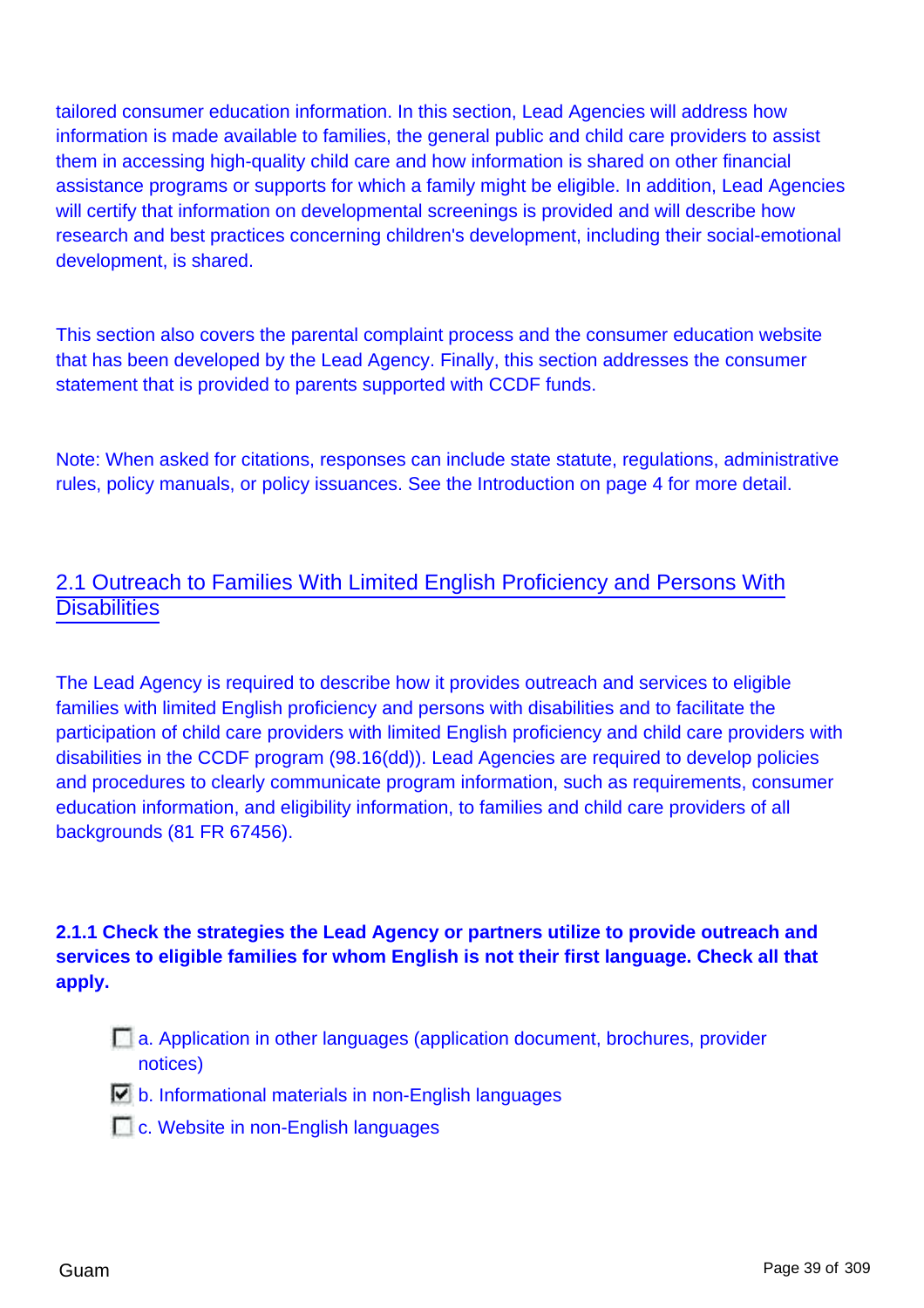- d. Lead Agency accepts applications at local community-based locations
- e. Bilingual caseworkers or translators available
- $\Box$  f. Bilingual outreach workers
- $\Box$  g. Partnerships with community-based organizations
- h. Collaboration with Head Start, Early Head Start, and Migrant Head **Start**
- $\overline{\Box}$  i. Home visiting programs
- $\overline{\blacksquare}$  j. Other.

### Describe:

DPHSS: Family Health Information Resource Center; Micronesian Resource Center One-Stop Shop (MRCOSS); and the Village Mayor's Office

# **2.1.2 Check the strategies the Lead Agency or partners utilize to provide outreach and services to eligible families with a person(s) with a disability. Check all that apply.**

| <b>Z</b> a. Applications and public informational materials available in Braille and<br>other communication formats for access by individuals with disabilities                                                                                      |  |
|------------------------------------------------------------------------------------------------------------------------------------------------------------------------------------------------------------------------------------------------------|--|
| b. Websites that are accessible (e.g. Section 508 of the Rehabilitation Act)                                                                                                                                                                         |  |
| $\Box$ c. Caseworkers with specialized training/experience in working with individuals<br>with disabilities                                                                                                                                          |  |
| $\Box$ d. Ensuring accessibility of environments and activities for all children                                                                                                                                                                     |  |
| $\blacksquare$ e. Partnerships with state and local programs and associations focused on<br>disability-related topics and issues                                                                                                                     |  |
| $\blacktriangleright$ f. Partnerships with parent associations, support groups, and parent-to-parent<br>support groups, including the Individuals with Disabilities Education Act (IDEA)<br>federally funded Parent Training and Information Centers |  |
| g. Partnerships with state and local IDEA Part B, Section 619 and Part C<br>providers and agencies                                                                                                                                                   |  |
| $\blacksquare$ h. Availability and/or access to specialized services (e.g. mental health,<br>behavioral specialists, therapists) to address the needs of all children                                                                                |  |
| i. Other.                                                                                                                                                                                                                                            |  |

Describe: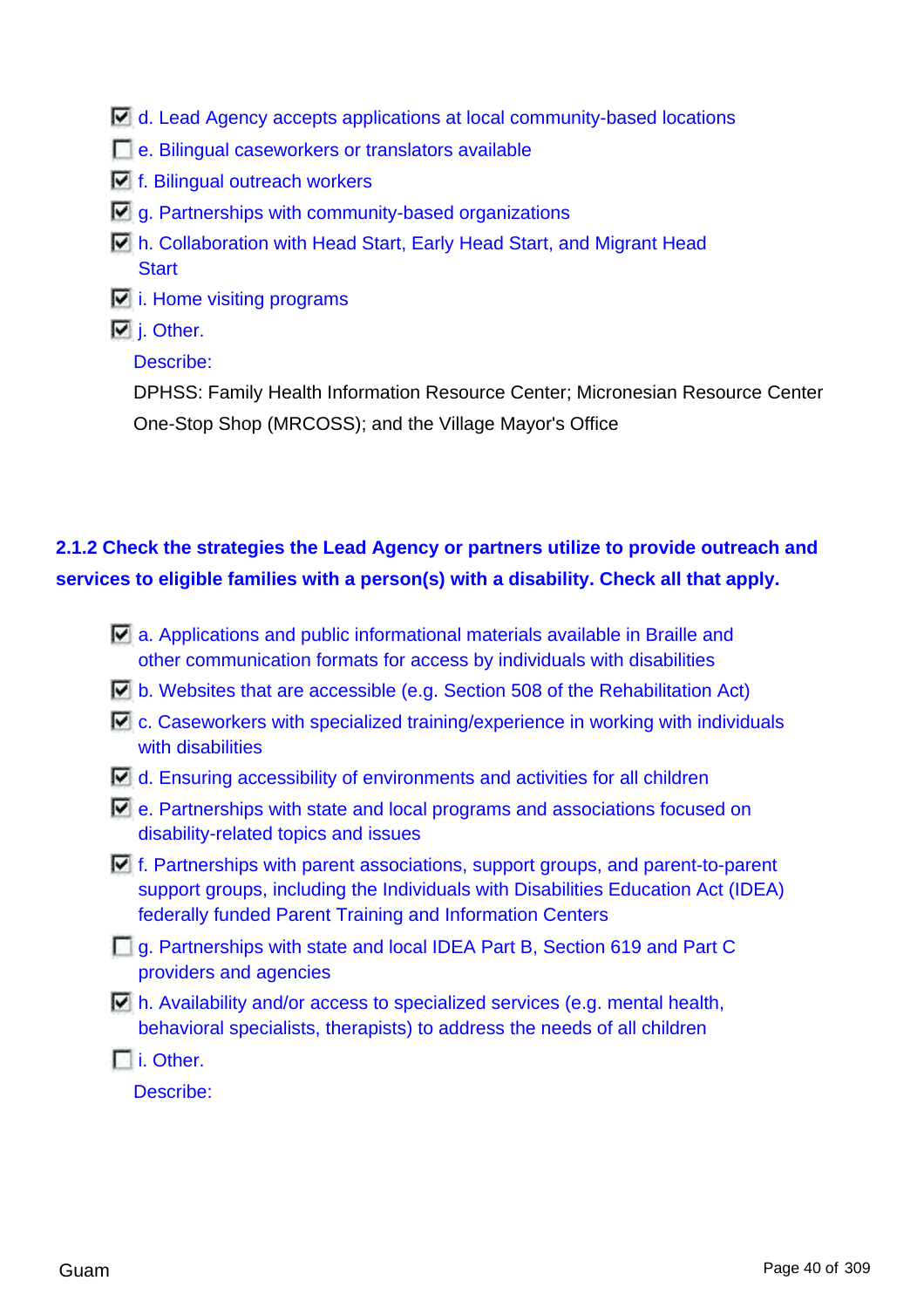# 2.2 Parental Complaint Process

The Lead Agency must certify that the state/territory maintains a record of substantiated parental complaints and makes information regarding such complaints available to the public on request (658E(c)(2)(C); 98.15(b)(3)). Lead Agencies must also provide a detailed description of the hotline or similar reporting process for parents to submit complaints about child care providers; the process for substantiating complaints; the manner in which the Lead Agency maintains a record of substantiated parental complaints; and ways that the Lead Agency makes information on such parental complaints available to the public on request (98.16 (s); 98.32(d)).

## **2.2.1 Describe the Lead Agency's hotline or similar reporting process through which parents can submit complaints about child care providers, including a link if it is a Webbased process:**

Parents are able to call the CCDF office's main line at (671) 735-7344 or 735-5256 to file a complaint or parent can contact the Social Services Licensing Officer orthe Division of Environmental Health directly.

Guam Administrative Rules & Regulations Title 26 Section 1102.11 Right of Entry,

Inspection, and Investigation:

- In the event of a complaint, authorized representative of the Department shall have the right to enter private property to verify and validate the allegations. The Guam Police Department shall render assistance to the Department in these cases as needed.
- Authorized representatives of the Department shall be authorized to visit a child care facility at any time during the hours of child care operation for purposes of observing, monitoring and inspecting the facilities, activities, staffing and other aspects of the child care facility.
- The licensee shall cooperate with the Department by providing access to its facilities, records, staff and children in care. Failure to comply with reasonable requests may constitute grounds for denial, suspension, or revocation of the license.
- The DPHSS currently has an established hotline where parents are able to call the Investigation Recovery Office anonymously at (671) 475-KEHA; DPHSS: BOSSA - Child Care Protective Services: (671) 475-2672; the CCDF Office at (671) 735-7344/7265; Social Services License officer and DPHSS, Division of Environmental Health at (671) 475-2603.
- Complaint forms are available at Department of Public Health & Social Service <https://dphss.guam.gov/division-of-public-welfare/>, or requested through email at childcare@dphss.guam.gov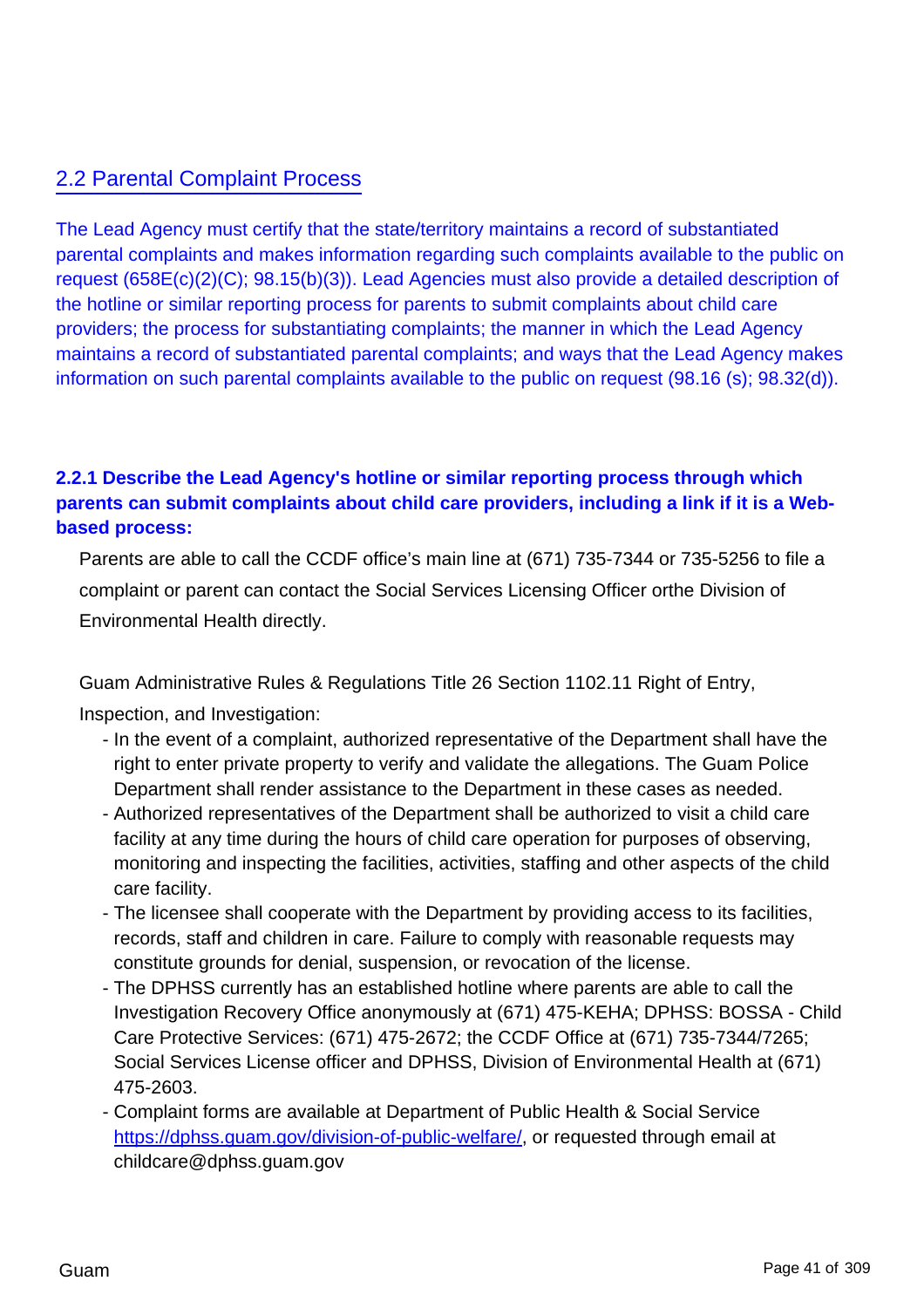- The process of substantiating a complaint includes reviewing the allegations, conducting interviews, reviewing the evidence which includes but is not limited review of documents, on-site visit. Dispute resolution that may require a mediator through a Fair Hearing Process. DPHSS, Bureau of Management, CCDF Section maintains a statistical report of complaints made directly to the Investigation Recovery Office and may be available to parents upon request. Statistical reporting can be made available in CCDF's temporary website at <https://dphss.guam.gov/division-of-public-welfare/>. However, to date there have not been any complaints made.

**2.2.2 For complaints regarding all providers, including CCDF providers and non-CCDF providers, describe the Lead Agency's process and timeline for screening, substantiating, and responding to complaints. Describe whether the process includes monitoring, and highlight any differences in processes for CCDF and non-CCDF providers and licensed and license-exempt providers:**

The Lead Agency screens all complaints within 24 hours. Complaints are forwarded to the Social Services Licensing Officer (Child Care Licensing) for investigation. Depending on the nature of the complaint, child care licensing shall respond within 24-48 hours or within 10 days. Should the case warrant an investigation from Child Protective Services (CPS), the Licensing Officer will work collaboratively with the assigned Social Worker. CPS has its mandated protocols and timelines that they must meet.

If the complaint is related to sanitation or environmental health, the Lead Agency will inform the Licensing Officer who will investigate if the complaint warrants the intervention of the Division of Environmental Health (DEH). If the complaint is deemed so, the Licensing Officer will work collaboratively with the DEH Inspector. DEH has its mandated protocols and timelines they must meet.

A written investigative report formulated by the social services licensing officer and forwarded to a supervisor will indicate whether the complaint was substantiated. Substantiated cases will prompt a corrective action plan from the provider and / or a revocation of child care license.

This process is the same for all child care providers.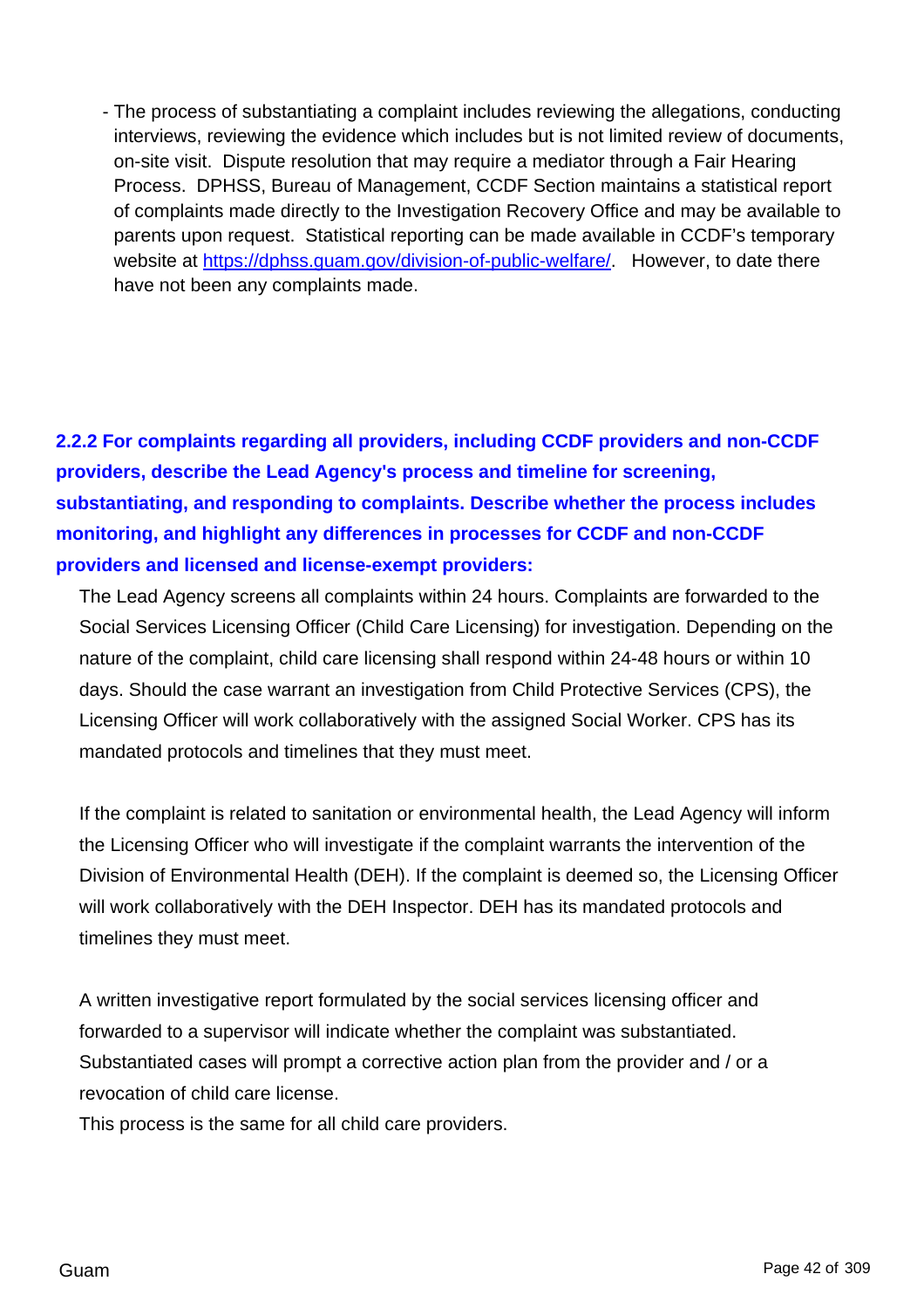**2.2.3 Certify by describing how the Lead Agency maintains a record of substantiated parental complaints. Highlight any differences in processes for CCDF and non-CCDF providers and licensed and license-exempt providers:**

DPHSS, Bureau of Social Services & Administration, Child Care License & CCDF Office maintains substantiated parental complaints received and/or referred by the parents, the Division of Environmental and the general through a data base system integrated for the use of DPHSS employees.There is no difference in processes for CCDF and non-CCDF Providers.

# **2.2.4 Certify by describing how the Lead Agency makes information about substantiated parental complaints available to the public; this information can include the consumer education website discussed in section 2.3:**

The Lead Agency has not completed the implementation of its website with provider search functionality. Once the website is implemented, the agency intends to post a redacted version with non-confidential information for substantiated complaint reports. Redacted substantiated complaints are also available upon request and may be shared via email.

# **2.2.5 Provide the citation to the Lead Agency's policy and process related to parental complaints:**

Guam Administrative Rules & Regulations Title 26 Section 1102.11 Right of Entry, Inspection and Investigation

Note: This regulation enacted through Public Law 31-73 will be updated as required in statute.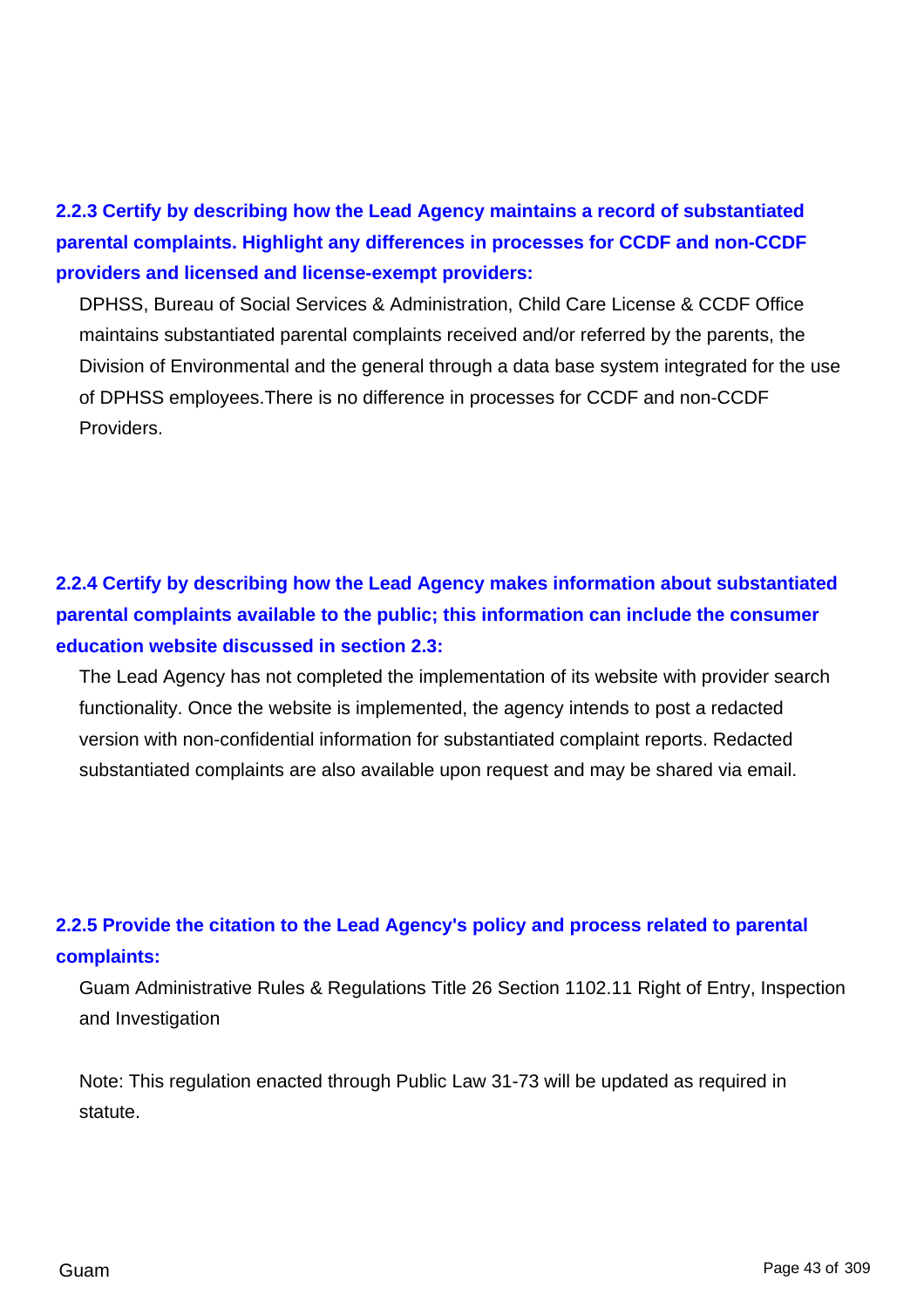## 2.3 Consumer Education Website

States and territories are required to provide information to parents, the general public, and when applicable, child care providers through a state website, which is consumer-friendly and easily accessible (658E(c)(2)(E)(i)(III) and 98.33 (a)). The website must include information to assist families in understanding the Lead Agencyâs policies and procedures, including licensing child care providers. The website information must also include monitoring and inspection reports for each provider, and the quality of each provider (if such information is available for the provider) (658E(c)(2)(D); 98.33(a)). The website should also provide access to a yearly statewide report on the aggregate number of deaths, serious injuries, and the number of cases of substantiated child abuse that have occurred in child care settings. To help families access additional information on finding child care, the website must include contact information for local child care and resource referral organizations. It must also include information on how parents can contact the Lead Agency and other organizations to better understand the information on the website.

To certify, respond to questions 2.3.1 through 2.3.10 by describing how the Lead Agency meets these requirements and provide the direct URL/website link to the consumer education website in 2.3.11.

Please note that any changes made to the web links provided below in this section after the CCDF Plan is approved will require a CCDF Plan amendment.

## **2.3.1 Describe how the Lead Agency ensures that its website is consumer-friendly and easily accessible. (Note: While there is no Federal CCDF definition for easily accessible, Lead Agencies may consider easily accessible websites to be searchable, simple to navigate, written in plain language, and easy to understand.):**

Guam had intended to complete this requirement prior to pandemic with the timeline in place to complete prior to 9/30/2020. Discussions were ongoing between CCDF representatives, the IT representatives, and a vendor who is exempted by the procurement process. Unfortunately, Guam faced challenges as Guam remained in lockdown status and government/private agencies were closed for a few months. This situation has significantly changed the timeline and ultimately the vendor could not provide the services due to lack of resources and economic reasons. As a result, Guam reverted to a different option, and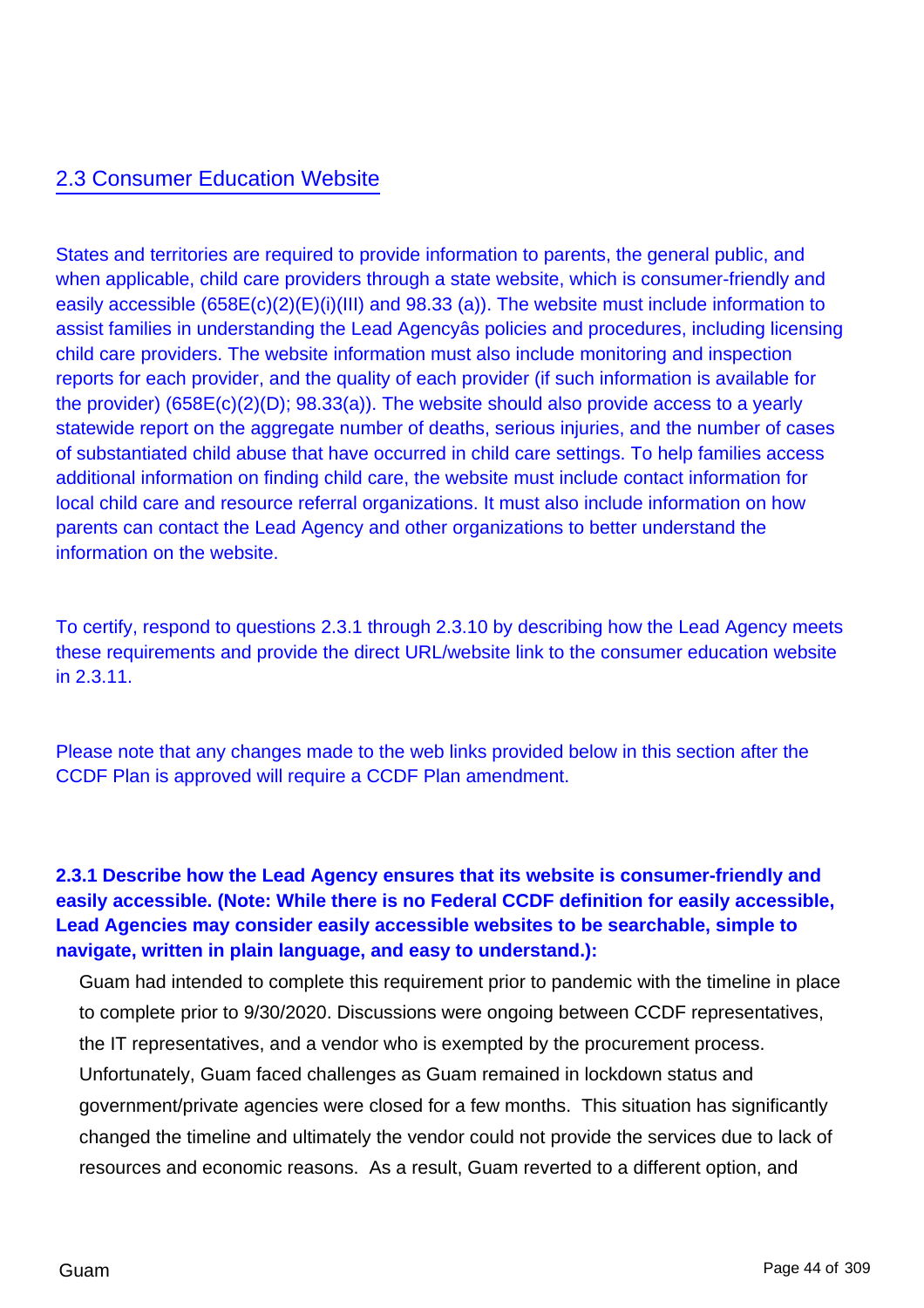developed a temporary website within the agency's website at:

<http://dphss.guam.gov/guamchildcare/>. This temporary website is easily accessible and has in place 3 out of the 12 required consumer components that may be accessed on the child care website: 1) Child Care Resources and Referral Agency is an integral part of the CCDF Program and has the latest information of child care centers that families may access information; 2) Licensing and Monitoring Process; and 3) Contact information for Lead Agency with continued efforts to meet this requirement on or before September 30, 2021.

The following information for the components listed below are readily available and will be embedded as part of the expansion of the Child Care website:

- Component 7: Zip Code Search. Information is provided by regions within the island community: Northern, Central, and Southern Region.
- Components 8 12: Monitoring Reports; Quality Rating; Three Years of Monitoring Data; Data of Last Inspection; and Corrective Action

The CCDF Program is able access to access the following information and plans to expand the current website to include the following information:

- Component 4: Death of Child Care Settings (Aggregate Data) is reported annual to the GELC. As per Public Law: XXX Guam Commission for Child Death Review and Prevention.
- Component 5: Injuries in Child Care Settings (Aggregate Data) is collected by the Child Care Licensing Office.
- Component 6: Child Abuse Cases Child Care Settings (Aggregated Data on Substantiated Cases) is collected by BOSSA Child Protective Services and by the Child Care Licensing Office.

The embedding of the pending information will be completed on or before October 1, 2021.

# **2.3.2 Describe how the website ensures the widest possible access to services for families that speak languages other than English (98.33(a)):**

The CCDF Program will continue to use the current temporary website and will be expanding to include and or embed additional state and provider level consumer information.

During the interim period, until a compliant website is launched, the CCDF office will provide interpreter services at no cost for persons who speak languages other than English to access the resource and referral information.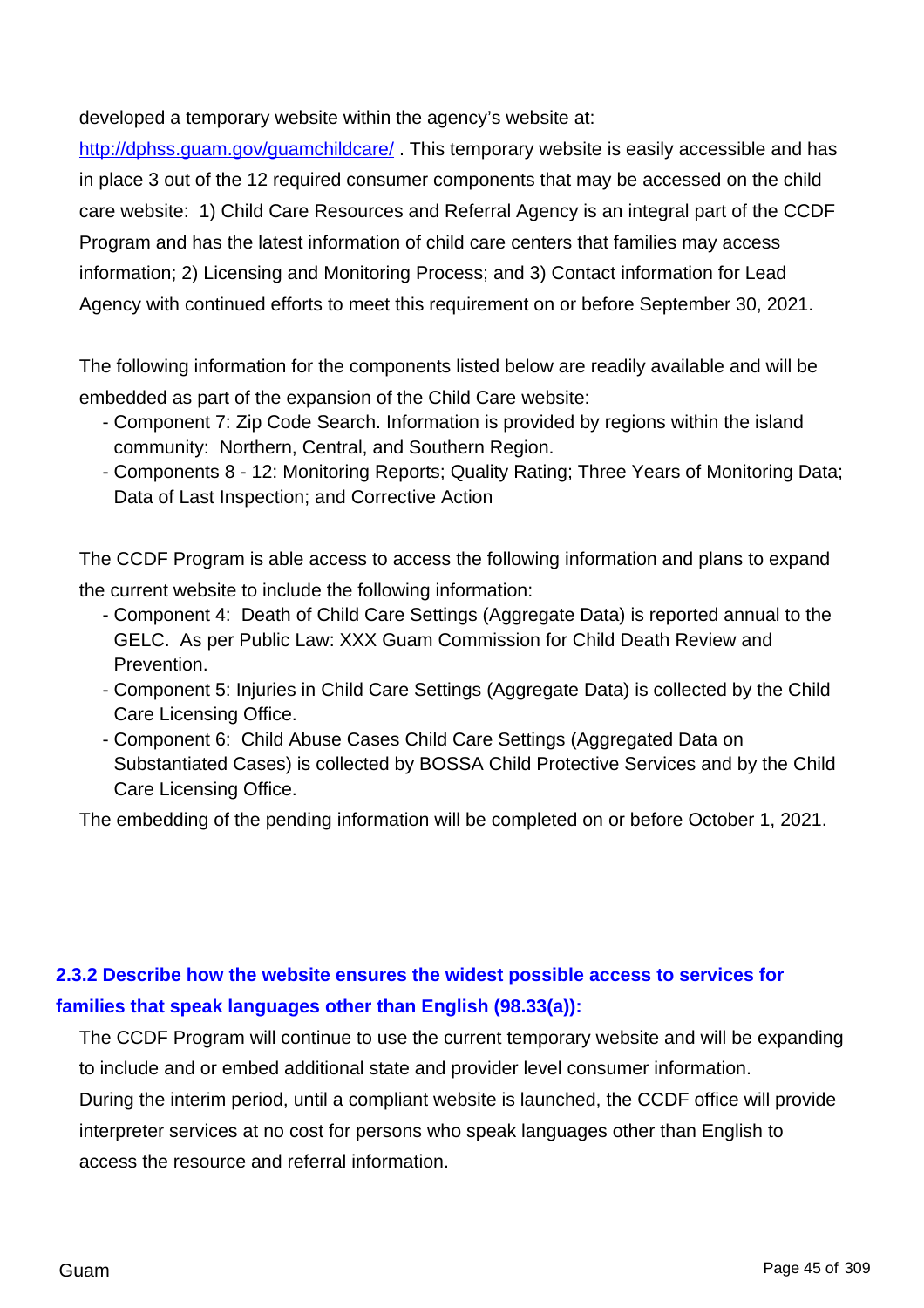# **2.3.3 Describe how the website ensures the widest possible access to services for persons with disabilities:**

Until a compliant website is launched, the CCDF office will continue to provide reasonable accommodations for persons with disabilities to access the resource and referral information and services.

# **2.3.4 Provide the specific website links to the descriptions of the Lead Agency's processes related to child care.**

A required component of the consumer education website is a description of Lead Agency policies and procedures relating to child care (98.33(a) (1)). This information includes a description of how the state/territory licenses child care, a rationale for exempting providers from licensing requirements, the procedure for conducting monitoring and inspections of providers, and the policies and procedures related to criminal background checks.

a. Provide the direct URL/website link to how the Lead Agency licenses child care providers, including the rationale for exempting certain providers from licensing requirements, as described in subsection 5.2

During the interim of a permanent website, Guam will utilize the temporary website at: <http://dphss.guam.gov/guamchildcare/> .

The temporary website includes the procedures of "How to Become a Certified CCDF Provider" with downloadable information and available links as it relates to the licensing.

b. Provide the direct URL/website link to the processes for conducting monitoring and inspections of child care providers, as described in subsection 5.4:

During the interim of a permanent website, Guam will utilize the temporary website at: <http://dphss.guam.gov/guamchildcare/> . The temporary website includes the requirements and federal and local regulations with downloadable information, forms,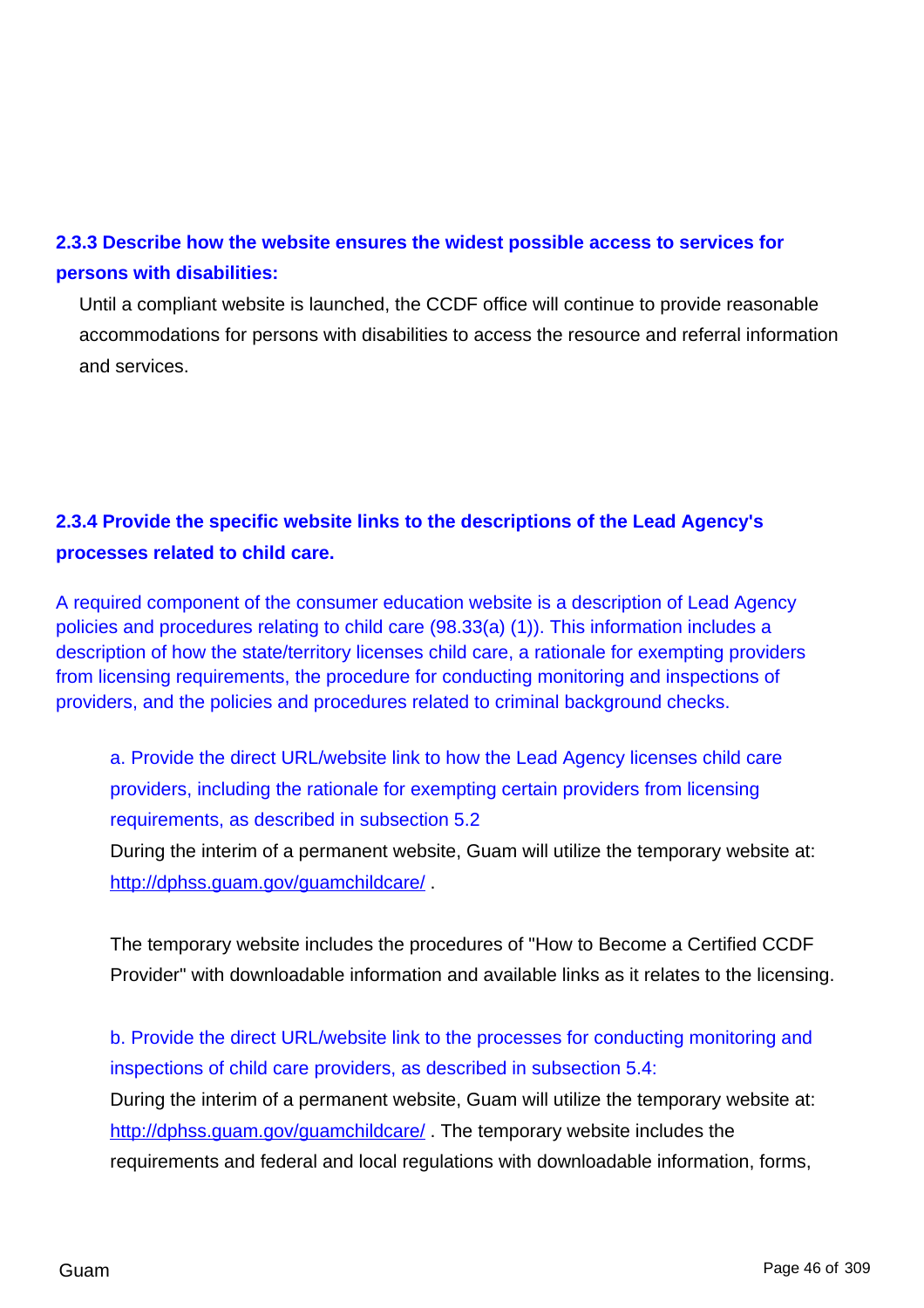and available links as it relates to the licensing.

c. Provide the direct URL/website link to the policies and procedures related to criminal background checks for staff members of child care providers, as described in 5.5.2. Guam has not completed the implementation of the required state level and provider level consumer education website but the Guam CCDF Office will be working with the website development contractor to complete the required functionalities and will continue to utilize the temporary website at <http://dphss.guam.gov/guamchildcare/> during this development period.

d. Provide the direct URL/website link to the offenses that prevent individuals from being employed by a child care provider or receiving CCDF funds, as described in questions 5.5.4:

Guam's temporary website at <http://dphss.guam.gov/guamchildcare/> will be updated to include the offenses that prevent individuals from being employed by a child care provider or receiving CCDF funds on or before October 01, 2021.

# **2.3.5 How does the Lead Agency post a localized list of providers searchable by zip code on its website?**

The consumer education website must include a list of all licensed providers (98.33 (a)(2)). At the discretion of the Lead Agency, all providers eligible to deliver CCDF services, identified as either licensed or license-exempt, can be included. Providers caring for children to whom they are related do not need to be included. The list of providers must be searchable by ZIP Code.

a. Provide the website link to the list of child care providers searchable by ZIP code:

During the interim period, until a compliant website is launched, the CCDF office currently has on the temporary website (<http://dphss.guam.gov/guamchildcare/>) a list of all the 45 providers with their addresses and zip codes. Although currently not searchable by zip code, pertinent information such as provider name, director, location, village, zip code, contact number, and email address are listed.

The temporary website includes the procedures of "Need Child Care Assistance" and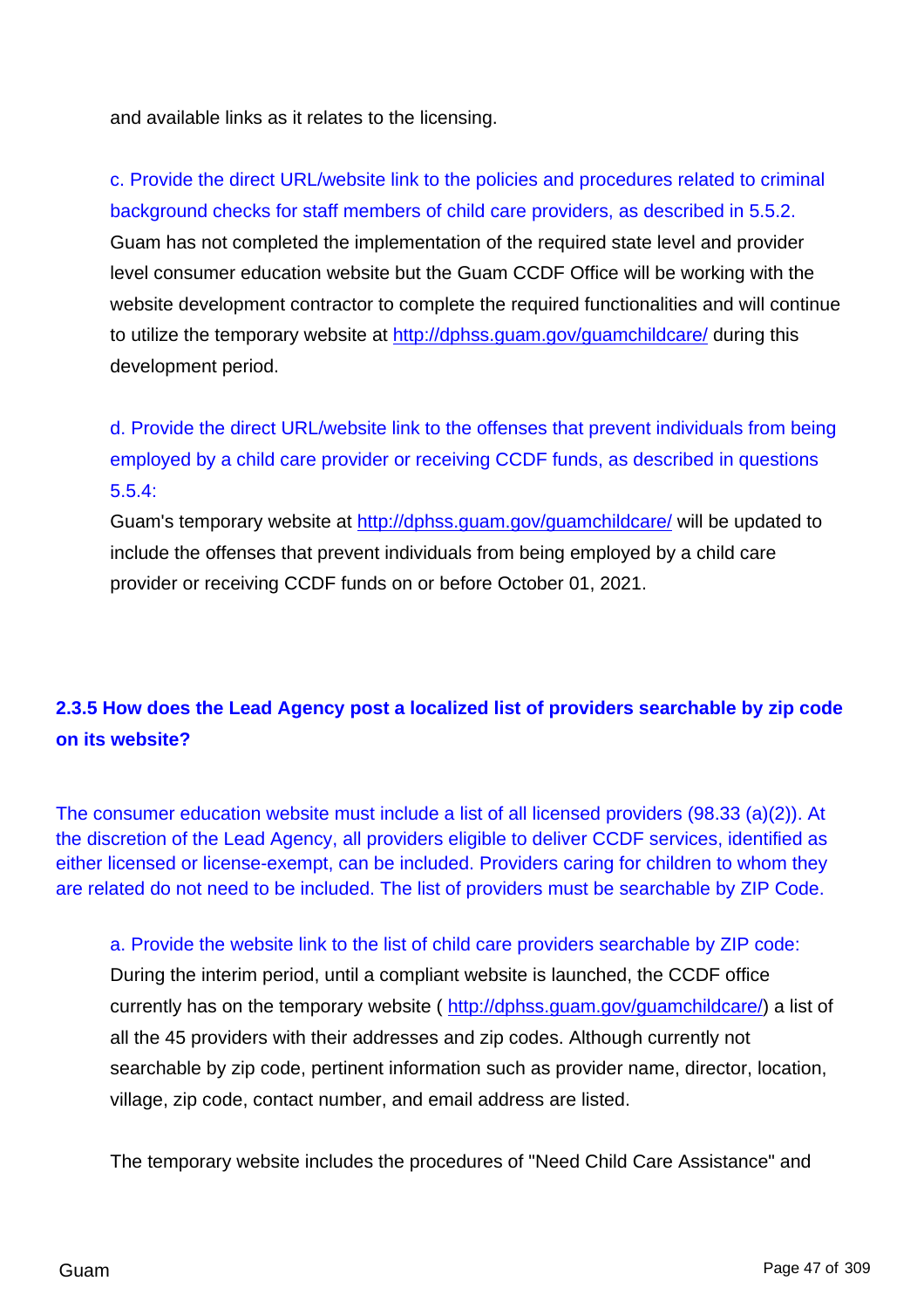"Search For Child Care" by Village, By Zip Code By Region (Northern, Southern Central), with downloadable information, forms and links.

b) In addition to the licensed providers that are required to be included in your searchable list, which additional providers are included in the Lead Agency's searchable list of child care providers (please check all that apply):

**i.** License-exempt center-based CCDF providers

**i**ii. License-exempt family child care (FCC) CCDF providers

**iii.** License-exempt non-CCDF providers

**interative CCDF** child care providers

 $\Box$  v. Other.

**Describe** 

c) Identify what informational elements, if any, are available in the searchable results. Note: Quality information (if available) and monitoring results are required on the website but are not required to be a part of the search results.

All Licensed Providers

Contact Information

**E**nrollment capacity

 $\Box$  Hours, days and months of operation

**Provider education and training** 

**Languages spoken by the caregiver** 

Quality Information

**Monitoring reports** 

**Willingness to accept CCDF certificates** 

**Ages of children served** 

License-Exempt CCDF Center-based Providers

**Contact Information** 

**Enrollment capacity** 

**Hours, days and months of operation** 

**Provider education and training**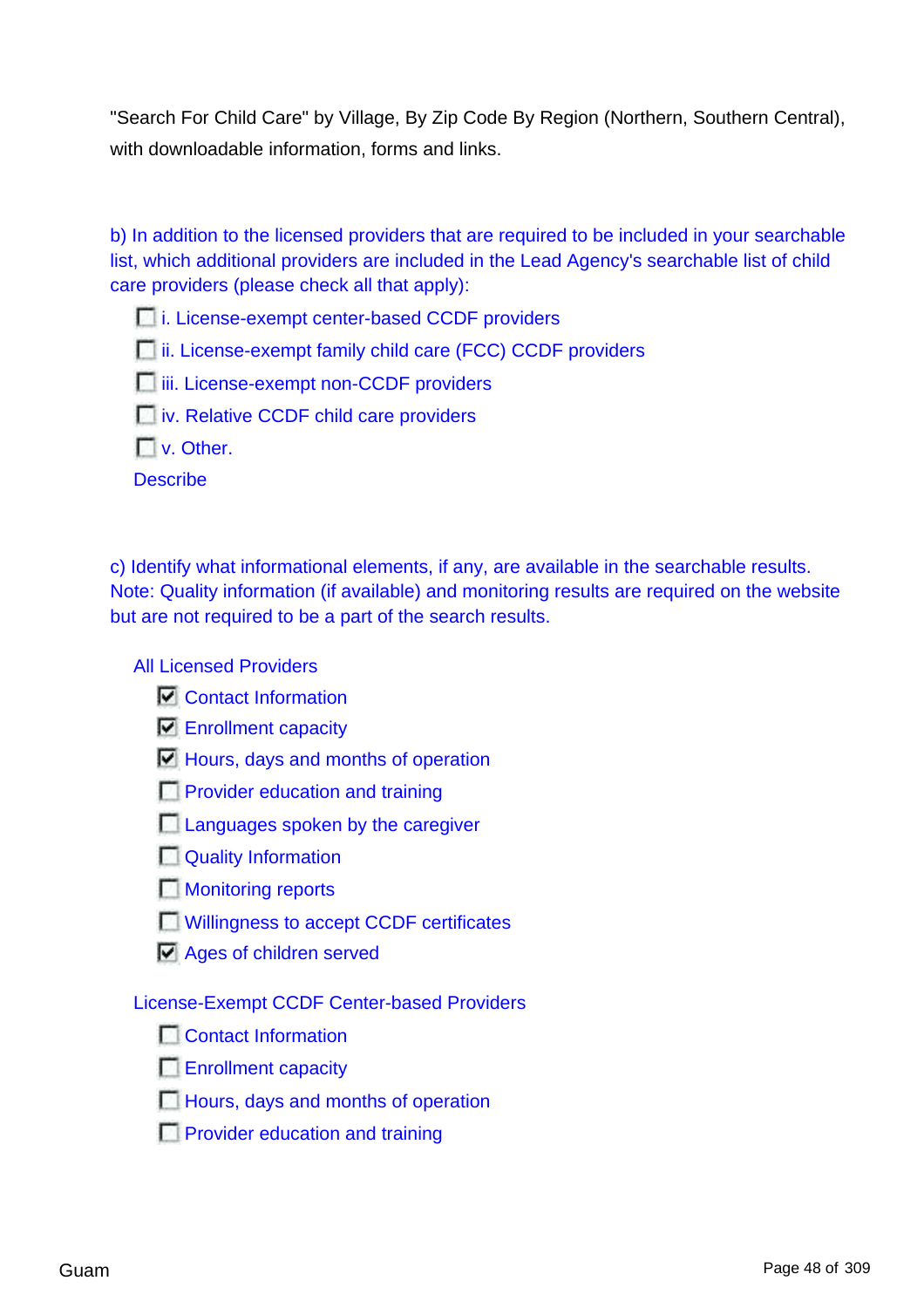| Languages spoken by the caregiver |  |  |
|-----------------------------------|--|--|
|                                   |  |  |
|                                   |  |  |
|                                   |  |  |

| <b>Quality Information</b> |  |  |
|----------------------------|--|--|
|                            |  |  |

**Monitoring reports** 

**Willingness to accept CCDF certificates** 

**Ages of children served** 

## License-Exempt CCDF Family Child Care Home Providers

**Contact Information** 

**Enrollment capacity** 

**Hours, days and months of operation** 

**Provider education and training** 

**Languages spoken by the caregiver** 

Quality Information

**Monitoring reports** 

**Willingness to accept CCDF certificates** 

Ages of children served

## License-Exempt Non-CCDF Providers

**T** Contact Information

Enrollment capacity

**Hours, days and months of operation** 

- **Provider education and training**
- **Languages spoken by the caregiver**
- Quality Information
- **Monitoring reports**
- Willingness to accept CCDF certificates
- Ages of children served

### Relative CCDF Providers

**Contact Information** 

- **Enrollment capacity**
- **Hours, days and months of operation**
- **Provider education and training**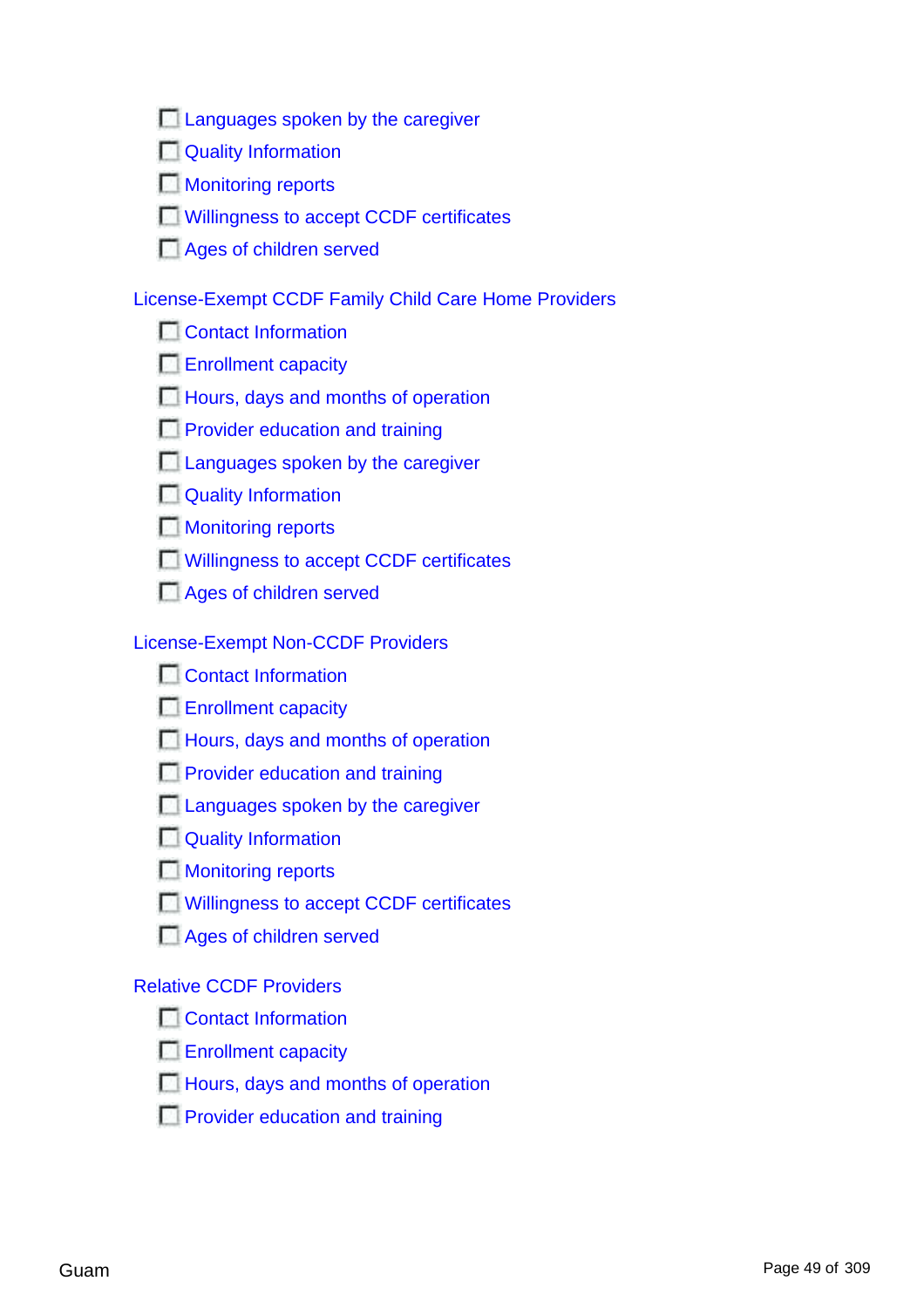**Languages spoken by the caregiver** 

**N**Quality Information

**Monitoring reports** 

**Willingness to accept CCDF certificates** 

**Ages of children served** 

2.3.5 How does the Lead Agency post a localized list of providers searchable by zip code on its website?

The consumer education website must include a list of all licensed providers (98.33 (a)(2)). At the discretion of the Lead Agency, all providers eligible to deliver CCDF services, identified as either licensed or license-exempt, can be included. Providers caring for children to whom they are related do not need to be included. The list of providers must be searchable by ZIP Code.

d. Other information included for:

*i.* All Licensed providers.

**Describe** 

**i**ii. License-exempt CCDF center-based providers. **Describe** 

 $\Box$  iii. License-exempt CCDF family child care providers. **Describe** 

*iv.* License-exempt, non-CCDF providers. **Describe** 

**No. Relative CCDF providers. Describe** 

**2.3.6 Lead Agencies must also identify specific quality information on each child care provider for whom they have this information. The type of information provided is determined by the Lead Agency, and it should help families easily understand whether a**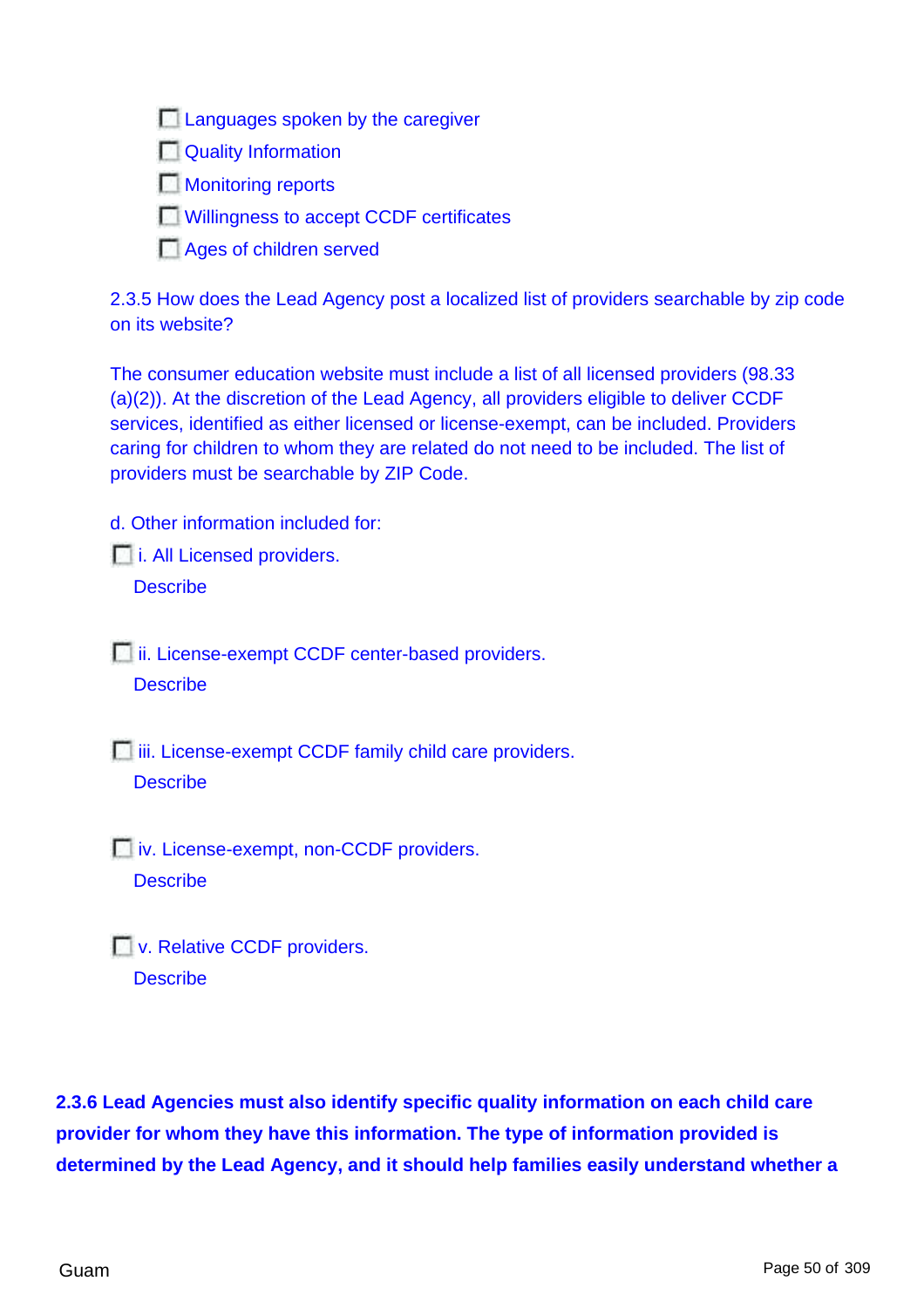**provider offers services that meet Lead Agency-specific best practices and standards or a nationally recognized, research-based set of criteria. Provider-specific quality information must only be posted on the consumer website if it is available for the individual provider.**

a. What information does the Lead Agency provide on the website to determine quality ratings or other quality information?

- $\Box$  i. Quality rating and improvement system
- *<u>I</u>*ii. National accreditation
- **iii.** Enhanced licensing system
- **iv. Meeting Head Start/Early Head Start Program Performance Standards**
- **No. Meeting Prekindergarten quality requirements**
- **Vi.** School-age standards, where applicable
- **Vii.** Other.

### **Describe**

Guam has not completed the implementation of the required state level and provider level consumer education website that is consumer-friendly and easily accessible with the provider search functionality. The Guam CCDF Office is working with the website development contractor to complete the required functionalities to include the quality ratings of providers who participated in the QRIS Pilot program. In the meantime, quality ratings for those who participated in the QRIS Pilot program will be posted on our temporary website ( [http://dphss.guam.gov/guamchildcare/\)](http://dphss.guam.gov/guamchildcare/) on or before 10/1/21.

b) For what types of providers are quality ratings or other indicators of quality available? i. Licensed CCDF providers. Describe the quality information:

**iii.** Licensed non-CCDF providers. Describe the quality information: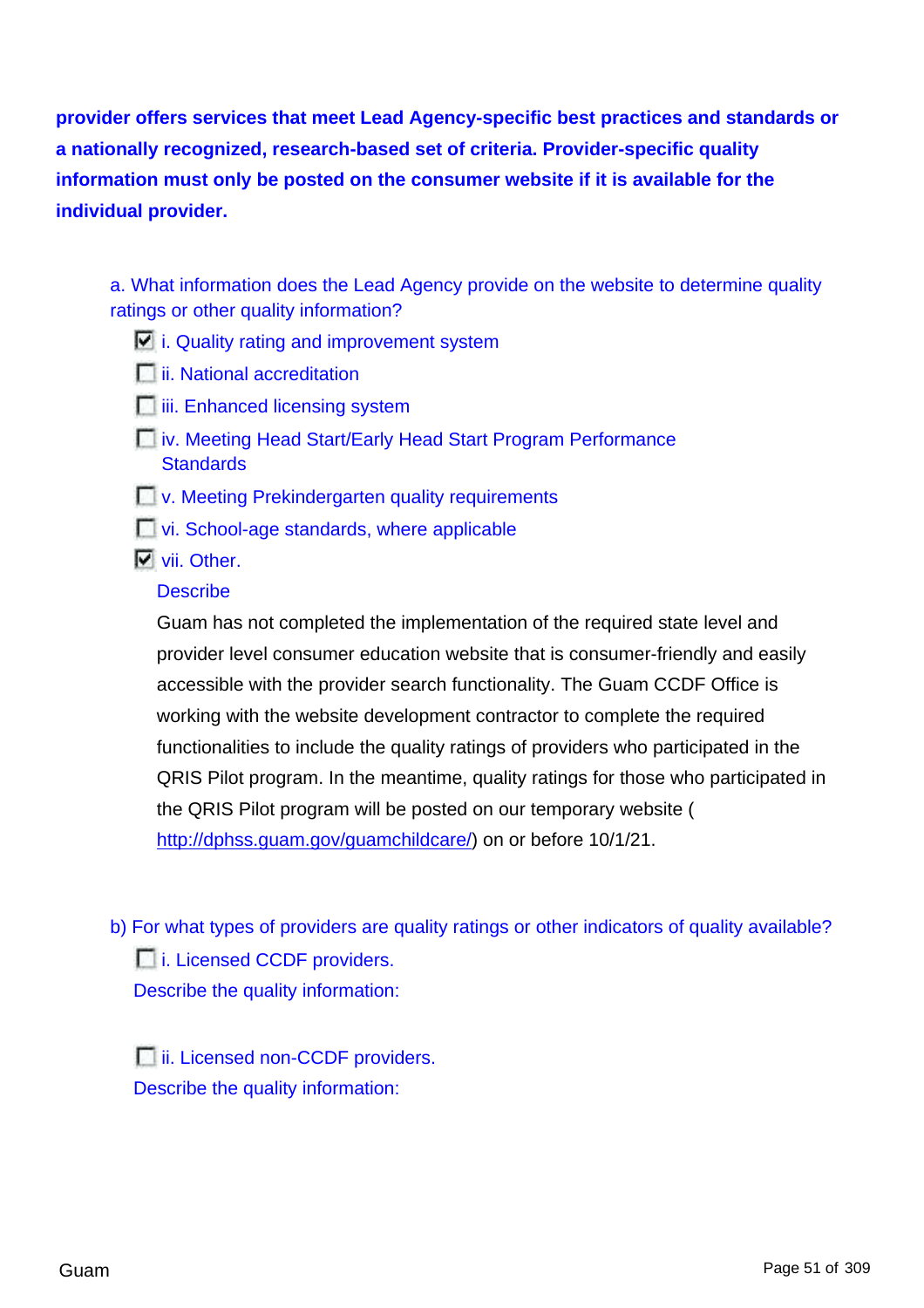**iii.** License-exempt center-based CCDF providers. Describe the quality information:

iv. License-exempt FCC CCDF providers. Describe the quality information:

**No. License-exempt non-CCDF providers.** Describe the quality information:

**Vi. Relative child care providers.** Describe the quality information:

## **N** vii. Other.

### **Describe**

Implemented ratings for Group 1 and Group 2 providers who participated in the program.

**2.3.7 Lead Agencies must post monitoring and inspection reports on the consumer education website for each licensed provider and for each non-relative provider eligible to provide CCDF services. These reports must include the results of required annual monitoring visits, and visits due to major substantiated complaints about a provider's failure to comply with health and safety requirements and child care policies. A full report covers everything in the monitoring visit, including areas of compliance and noncompliance. If the state does not produce any reports that include areas of compliance, the website must include information about all areas covered by a monitoring visit (e.g., by posting a blank checklist used by monitors).**

The reports must be in plain language or provide a plain language summary, as defined by the state or territory, and be timely to ensure that the results of the reports are available and easily understood by parents when they are deciding on a child care provider. Lead Agencies must post at least 3 years of reports.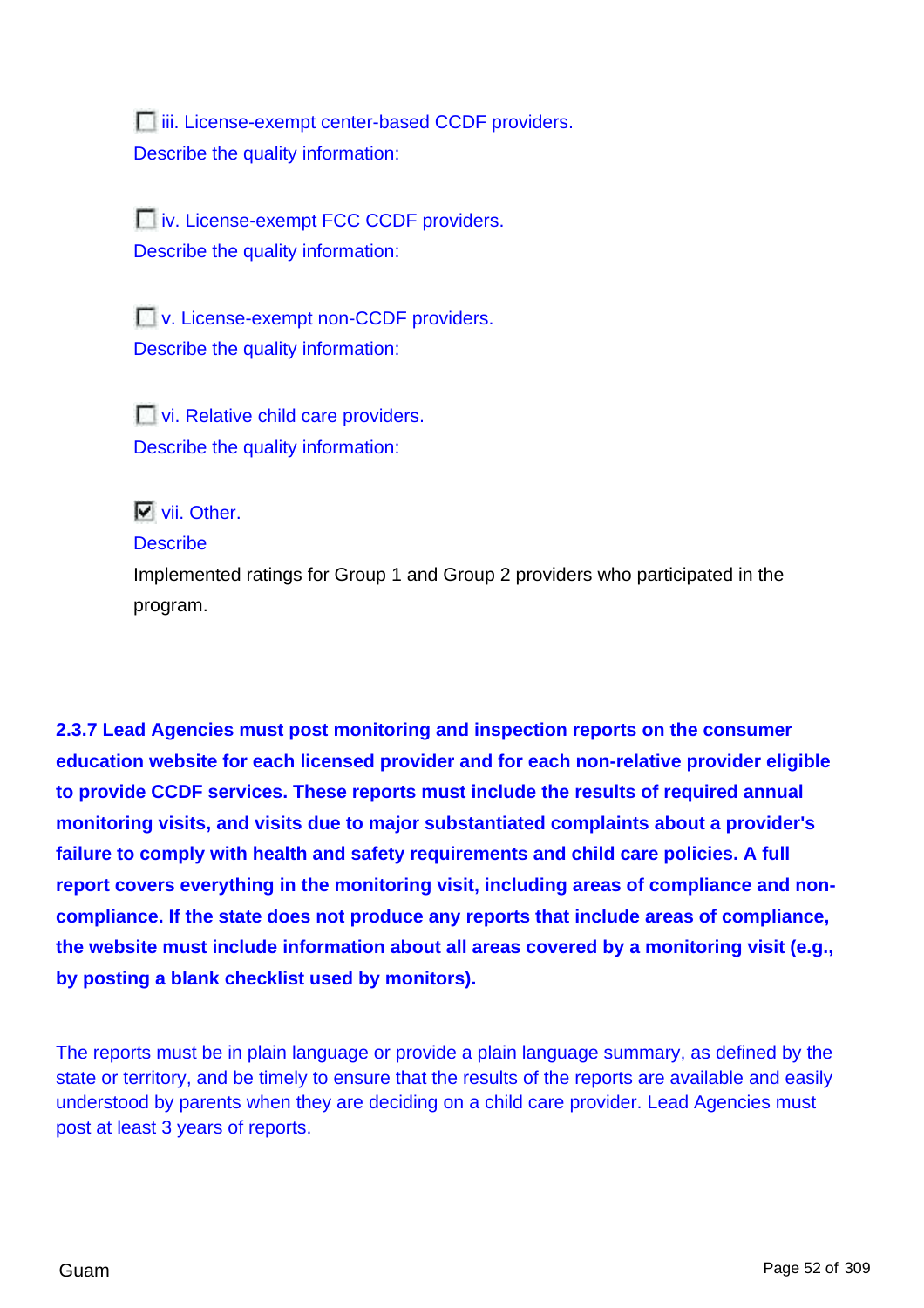#### Certify by responding to the questions below:

- a. Does the Lead Agency post? (check one):
	- $\Box$  i. Full monitoring reports that include areas of compliance and non-compliance.
	- $\Box$  ii. Monitoring reports that include areas of non-compliance only, with information about all areas covered by a monitoring visit posted separately on the website (e.g., a blank checklist used by monitors). Note: This option is only allowable if the state/territory does not produce monitoring reports that include both areas of compliance and non-compliance.

If checked, provide a direct URL/website link to the website where a blank checklist is posted.

Guam has not completed the implementation of the required state level and provider level consumer education website that is consumer-friendly and easily accessible with the provider search functionality. The Guam CCDF Office is working with the website development contractor to complete the required functionalities which will include full monitoring reports conducted by all regulatory agencies to include but not limited to the Division of Environmental Health, Child Care Licensing, Guam Fire Department, and Department of Public Works.However, in the meantime, PDF copies of these reports will be posted on our temporary website (<http://dphss.guam.gov/guamchildcare/>) on or before 10/1/21.

b. Check to certify that the monitoring and inspection reports and, if necessary, their plain language summaries include:

- Date of inspection
- $\Box$  Health and safety violations, including those violations that resulted in fatalities or serious injuries occurring at the provider.

Describe how these health and safety violations are prominently displayed: Such violations will be indicated and posted in a prominent area at the child care facility visible to the public via inspections reports.PDF versions of these reports will also be made available on our temporary ( [http://dphss.guam.gov/guamchildcare/\)](http://dphss.guam.gov/guamchildcare/) on or before 10/1/21.

Corrective action plans taken by the state and/or child care provider.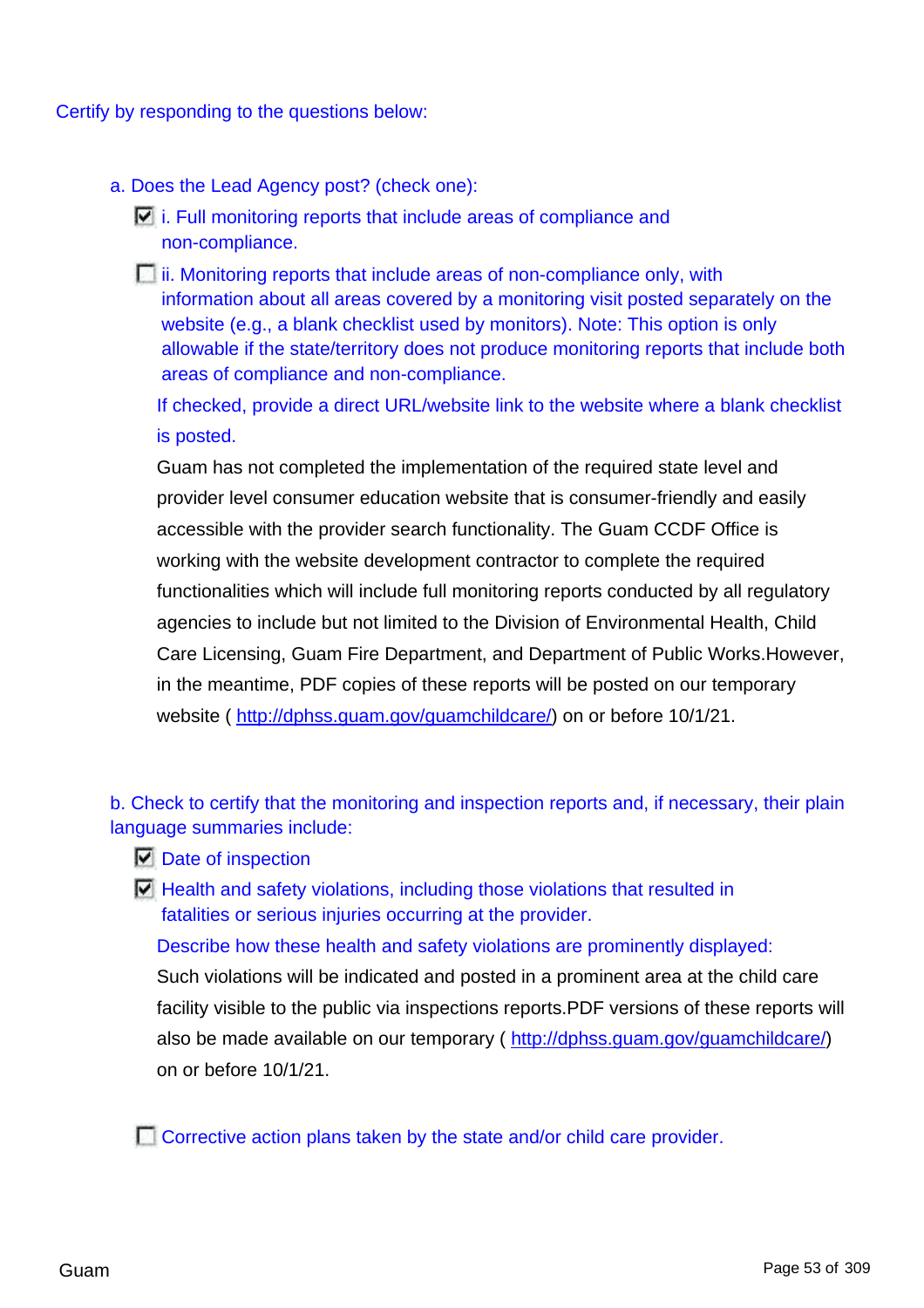#### Describe:

A minimum of 3 years of results, where available.

c. How and where are reports posted in a timely manner? Specifically, provide the Lead Agency's definition of "timely" and describe how it ensures that reports and/or summaries are posted within its timeframe. Note: While Lead Agencies may define "timely," we recommend Lead Agencies update results as soon as possible and no later than 90 days after an inspection or corrective action is taken.

i. Provide the direct URL/website link to where the reports are posted.

During the interim period, until a compliant website is launched, the CCDF office will include direct links to reports on the temporary website (

[http://dphss.guam.gov/guamchildcare/\)](http://dphss.guam.gov/guamchildcare/)

### ii. Describe how the Lead Agency defines timely posting of monitoring reports.

Reports are posted in the child care facility within 24 hours of inspection and no more than 90 days after the inspection.

d. Monitoring and inspection reports or the summaries must be in plain language to meet the CCDF regulatory requirements (98.33 (a)(4)).

i. Provide the Lead Agency's definition of plain language.

The Lead Agency follows the universal definition of plain language: communication is clear, concise, and well-organized such that the intended audience may easily find what they need, understand what they find, and use what they find to meet their needs.

ii. Describe how the monitoring and inspection reports or the summaries are in plain language.

Monitoring and inspection reports clearly identify the territory regulations and check marks are noted in the areas of compliance, non-compliance, or not applicable. Comments are indicated in the available comment boxes if needed. Inspection reports providing summaries for non-compliances are clearly written and the violation is identified with each summary.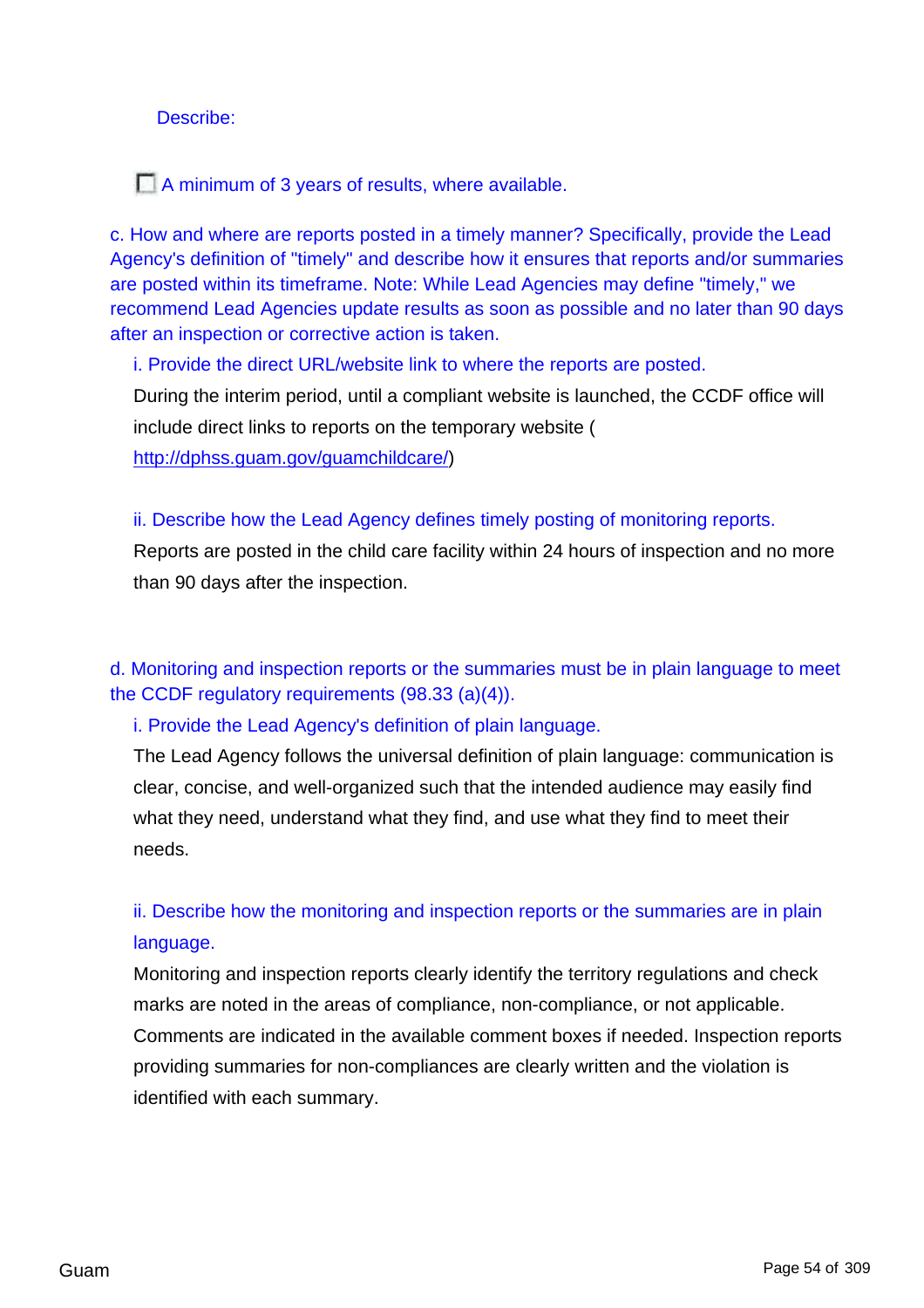### e. Describe the process for correcting inaccuracies in reports (98.33 (a)(4)).

Inaccuracies are corrected immediately during the facility inspection if needed and /or are made accordingly during the facility inspection report review with the child care provider on the same day.

Child care providers may submit in writing to the social services licensing officer their observed inaccuracies on a monitoring report. Should the inaccuracy deem to be so, the social services licensing officer will have the monitoring report corrected immediately. Should the inaccuracy be on that on another enforcement agency, the provider will need to contact that agency directly to rectify the inaccuracy. Once completed, the updated monitoring report will be made available.

f. Describe the process for providers to appeal the findings in reports. Description of the process should include the time requirements and timeframes for:

- -- filing the appeal
- -- conducting the investigation

-- removal of any violations from the website determined on appeal to be unfounded. Guam is in the process of implementating the required state level and provider level consumer education website that is consumer-friendly and easily accessible with the provider search functionality. The Guam CCDF Office is working with the website development contractor to complete the required functionalities.

26GAR - Public Health & Social Services Section1119 Right to Appeal: The provider will be notified in writing through a Notice of Adverse Action by the Director 10 days prior to the effective date of the agency's action to deny, suspend or revoke the license. Except for a suspension in an emergency as outlined in section 1118.3, the child care facility affected by an adverse action may initiate an appeal by means of a written request to the Department within 10 working days after the licensee has been served written notice. Failure to request within the timeframe will constitute a waiver of right to a hearing. 26GAR - Public Health & Social Services Section 1120 Hearing: Upon receipt of a request for a hearing, the Director shall arrange to hear the appeal of the child care facility within 20 working days following receipt of the written request. The Director shall make a final determination to repeal or stay any denial, suspension or revocation upon the completion of a hearing.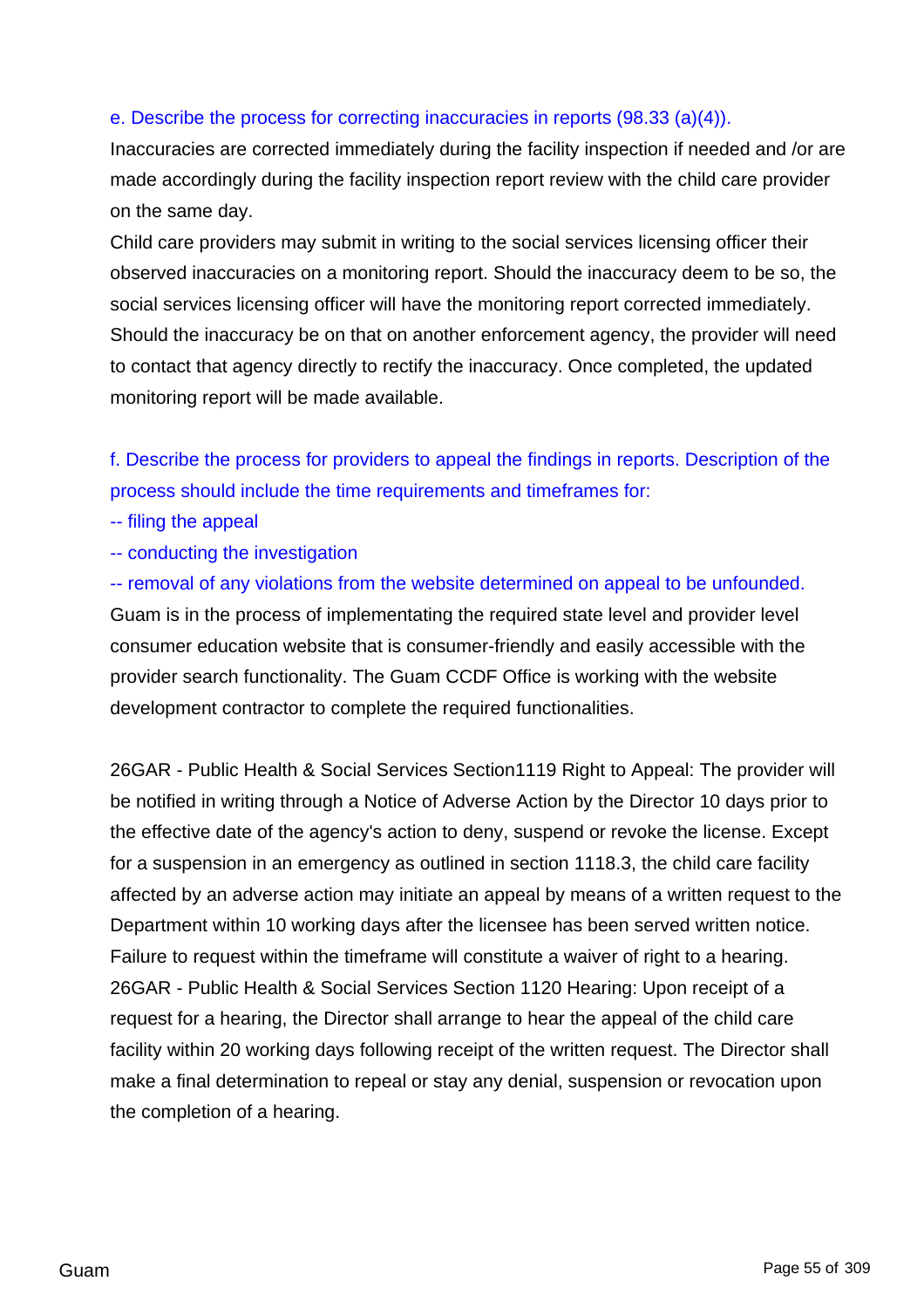g. Describe the process for maintaining monitoring and inspection reports on the website. Specifically, provide the minimum number of years reports are posted and the policy for removing reports (98.33(a)(4)(iv)).

The Lead Agency plans to make monitoring and inspection reports available on the consumer website for a minimum of three (3) years. Reports will be made available on our temporary website( [http://dphss.guam.gov/guamchildcare/\)](http://dphss.guam.gov/guamchildcare/) in PDF format on or before 10/01/21. Policy regarding the removal of reports from the consumer website are in development.

**2.3.8 Aggregate data on serious injuries, deaths, and substantiated cases of child abuse that have occurred in child care settings each year must be posted by Lead Agencies on the consumer education website (98.33(a)(5)). The serious incident aggregate data should include information about any child in the care of a provider eligible to receive CCDF, not just children receiving subsidies.**

This aggregate information on serious injuries and deaths must be separated by category of care (e.g. centers, family child care homes, and in-home care) and licensing status (i.e. licensed or license-exempt) for all eligible CCDF providers in the state. The information on instances of substantiated child abuse does not have to be organized by category of care or licensing status. Information should also include the total number of children regulated to be cared for by provider type and licensing status (81 FR, p. 67477), so that families can view the serious injuries, deaths, and substantiated cases of abuse data in context. The aggregate report should not include individual provider-specific information or names.

#### a. Certify by providing:

i. The designated entity to which child care providers must submit reports of any serious injuries or deaths of children occurring in child care (98.16 (ff)) and describe how the Lead Agency obtains the aggregate data from the entity.

Child Care providers submit accident and injury reports to the child care licensing section. These reports include serious injuries, incidences, and deaths occurring at the child care facility. On July 9, 2021, the Lead Agency's Director approved the transfer of the Child Care Licensing section formerly within the Bureau of Social Services Administration (BOSSA) to the Bureau of Management Support (BMS), alongside the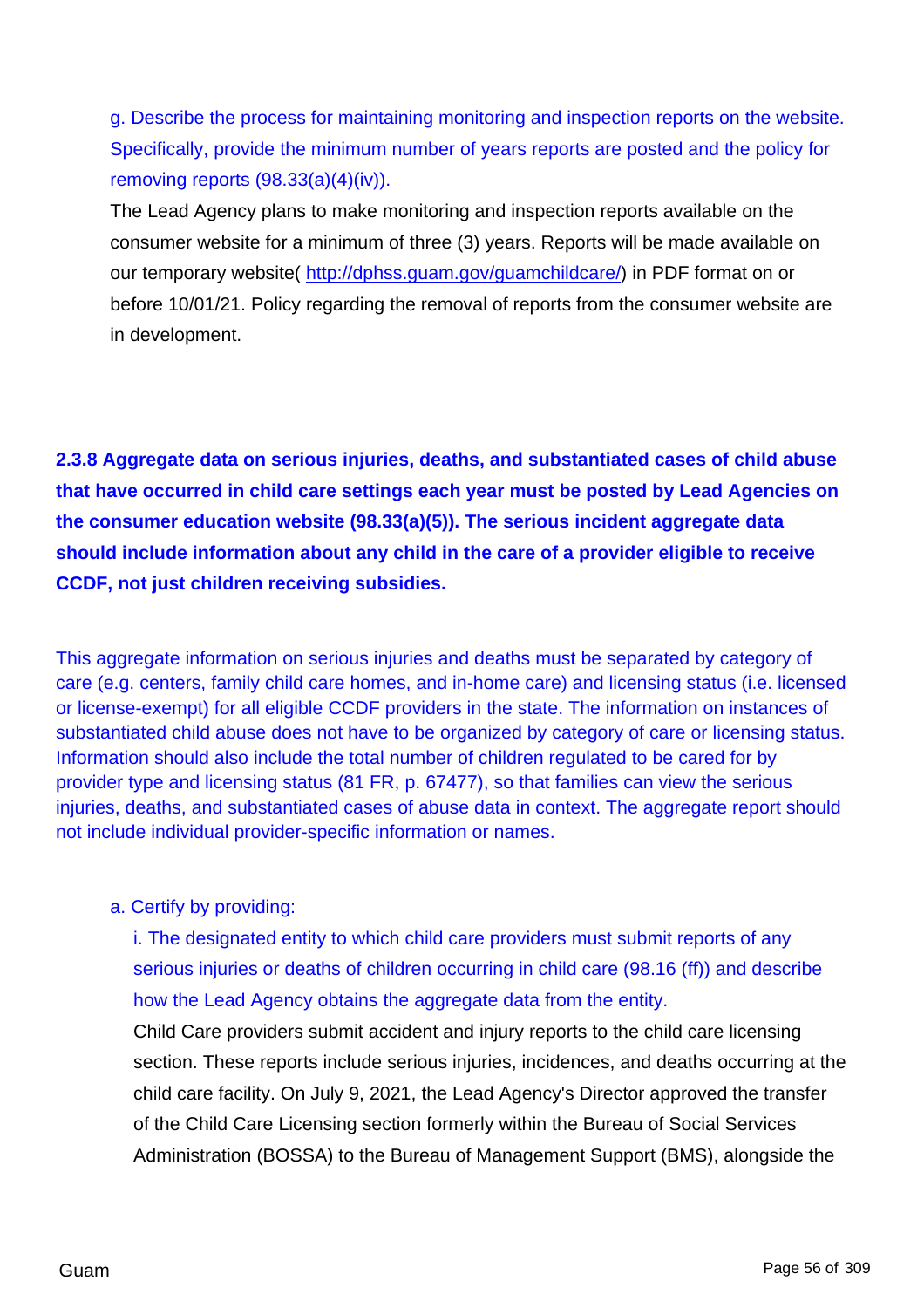CCDF program. This transfer enabled an easier information sharing process between Child Care Licensing and CCDF. This data is made available to the CCDF office upon request.

# ii. The definition of "substantiated child abuse" used by the Lead Agency for this requirement.

19 GCA Personal Relations Ch. 13 Child Protective Act: "Substantiated means a report made pursuant to this Chapter if there has been any judicial adjudication based on a finding that a child who is a subject of the report is an abused or neglected child;"

### iii. The definition of "serious injury" used by the Lead Agency for this requirement.

9 GCA Personal Relations Ch. 13 Child Protective Act: "Harm to a child's physical health or welfare occurs in a case where there exists evidence of injury, including but not limited to: (1) any case where the child exhibits evidence of: (A) skin bruising or any other internal bleeding; (B) any injury to skin causing bleeding; (C) bur or burns; (D) poisoning;

(E) fracture of any bone; (F) subdural hematoma; (G) soft tissue swelling; (H) extreme pain; (I) death ...

b. Certify by checking below that the required elements are included in the Aggregate Data Report on serious incident data that have occurred in child care settings each year.

- $\Box$  i. the total number of serious injuries of children in care by provider category/licensing status
- $\Box$  ii. the total number of deaths of children in care by provider category/licensing status
- $\mathbf{E}$  iii. the total number of substantiated instances of child abuse in child care settings

 $\Box$  iv. the total number of children in care by provider category/licensing status

c. Provide the website link to the page where the aggregate number of serious injuries, deaths, and substantiated instances of child abuse are posted.

Guam has not completed the implementation of the required state level and provider level consumer education website that is consumer-friendly and easily accessible with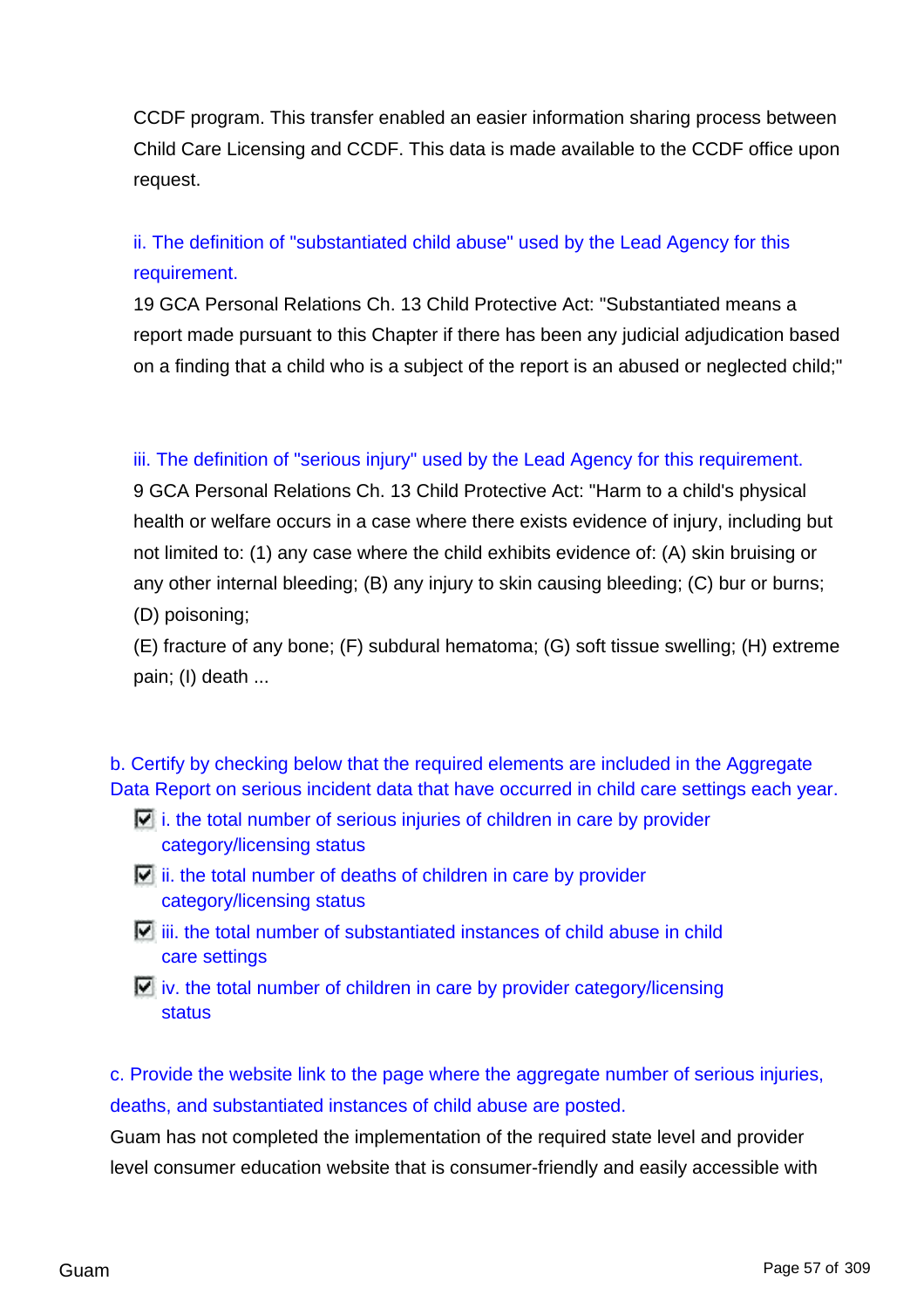the provider search functionality. The Guam CCDF Office is working with the website development contractor to complete the required functionalities and include this information. In the interim of the permanent website, this information will be included in the temporary website <http://dphss.guam.gov/guamchildcare/> on or before 10/01/21.

# **2.3.9 The consumer education website must include contact information on referrals to local child care resource and referral organizations (98.33 (a)(6)). How does the Lead Agency provide referrals to local CCR&R agencies through the consumer education website? Describe and include a website link to this information:**

Guam has not completed the implementation of the required state level and provider level consumer education website that is consumer-friendly and easily accessible with the provider search functionality. The Guam CCDF Office is working with the website development contractor to complete the required functionalities. The current temporary website <http://dphss.guam.gov/guamchildcare/> has a link of child care providers with information on contact phone numbers and email addresses.

# **2.3.10 The consumer education website must include information on how parents can contact the Lead Agency, or its designee, or other programs that can help the parent understand information included on the website (98.33 (a)(7)). Describe and include a website link to this information:**

During the interim of a permanent website, the CCDF office was able to establish a temporary website at: <http://dphss.guam.gov/guamchildcare/> and continued efforts are made to meet this requirement on or before September 30, 2021. The temporary website includes the "About" tab which identifies lead agency contact information.

Parents can also email [childcare@dphss.guam.gov](mailto:childcare@dphss.guam.gov) to obtain information and an application form.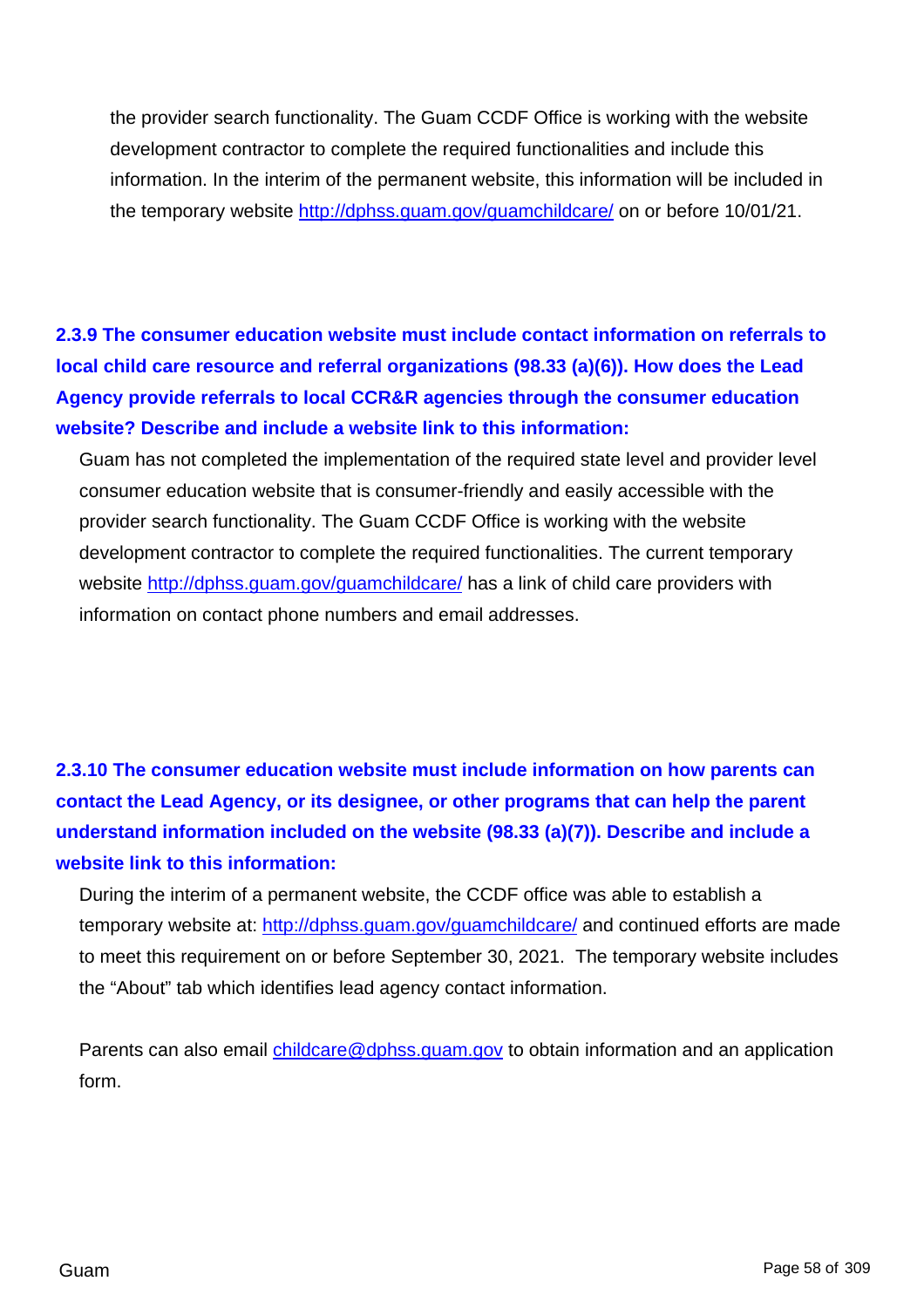# **2.3.11 Provide the website link to the Lead Agency's consumer education website. Note: An amendment is required if this website changes.**

During the interim of a permanent website, the CCDF was able to establish a temporary website at: <http://dphss.guam.gov/guamchildcare/> and continued efforts are made to meet this requirement on or before September 30, 2021.

## 2.4 Additional Consumer and Provider Education

Lead Agencies are required to certify that they will collect and disseminate information about the full diversity of child care services to promote parental choice to parents of eligible children, the general public, and where applicable, child care providers. In addition to the consumer education website, the consumer education information can be provided through CCR&R organizations or through direct conversations with eligibility case workers and child care providers. Outreach and counseling can also be effectively provided via information sessions or intake processes for families (658E(c)(2)(E); 98.15(b)(4); 98.33(b)).

In questions 2.4.1 through 2.4.5, certify by describing:

**2.4.1 How the Lead Agency shares information with eligible parents, the general public, and where applicable, child care providers about the availability of child care services provided through CCDF and other programs for which the family may be eligible, such as state Prekindergarten, as well as the availability of financial assistance to obtain child care services. At a minimum, describe what is provided (e.g., such methods as written materials, the website, and direct communications) and how information is tailored for these audiences.**

The Lead Agency shares information with parents and the general public through the http://dphss.guam.gov/guamchildcare/website, telephone inquiries, and office visits. Copies of the child care listing are made available through email or hard copy from the CCDF Office. The Child Care Directory provides information on all the licensed child care providers such as: rates, age group, hours of operation, capacity, contact phone numbers, and email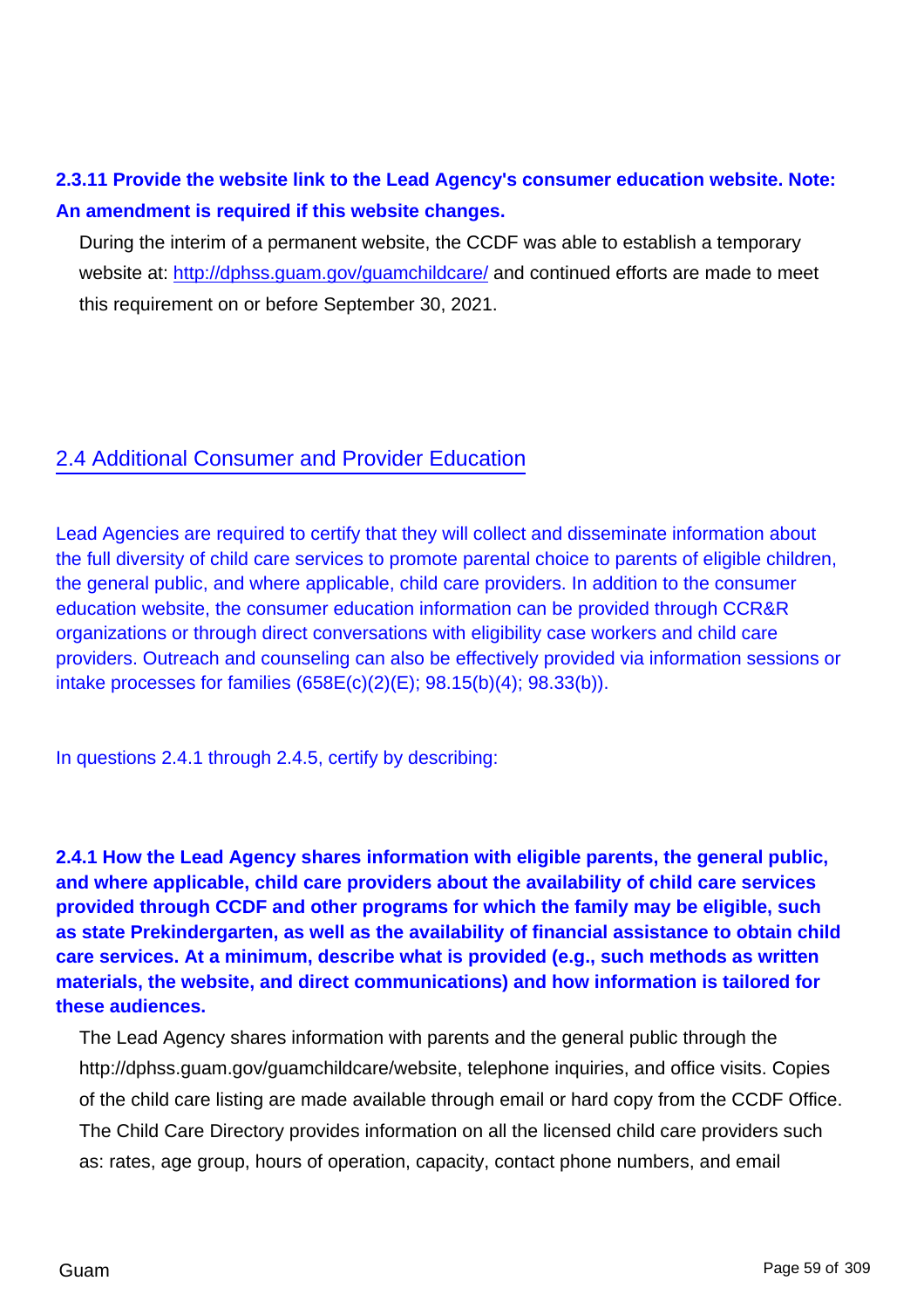address.

The child care listing is updated regularly by the Social Services Licensing Officer who disseminates the listing via email to all partners such as GCC, Welfare Office, Work Programs Section (WPS) (JOBS/E&T), and early care and education programs.

This information will be made available on our Child Care Website upon launch, to include resources and activities that provide awareness to the available public and private childcare settings that may serve children with disabilities.

The following are other information outlets that families my access information on child care services shared via embedded links on our temporary website to our early care partners-- - Neni Directory of Service is a listing of services and supports inclusive of child care

services is updated every 2 years by representatives from the different early care and education serving agencies. The Neni Directory is disseminated to families in print and electronic formats for information on family supports, health, and education.

Neni 311 centralized phone access point. Early Childhood partners share the responsibility of manning the 3-1-1 line. Care Coordinators from both health and education programs have received training to link families to resources that address parents' concerns about health, development, behavior and learning of their young child. However, in November 2019, Neni 3-1-1 services was postponed due to a major fire at the DPHSS: Central Public Health building that housed the centralized phone system and again with the COVID 19 pandemic. The Neni 311 will reconvene the services and will be part of the 311 by Summer 2021.

**2.4.2 How does the Lead Agency provide the required information about the following programs and benefits to the parents of eligible children, the general public, and where applicable, providers? Certify by describing for each program listed below, at a minimum, what information is provided, how the information is provided, and how the information is tailored to a variety of audiences. Include any partners who assist in providing this information.**

a. Temporary Assistance for Needy Families program: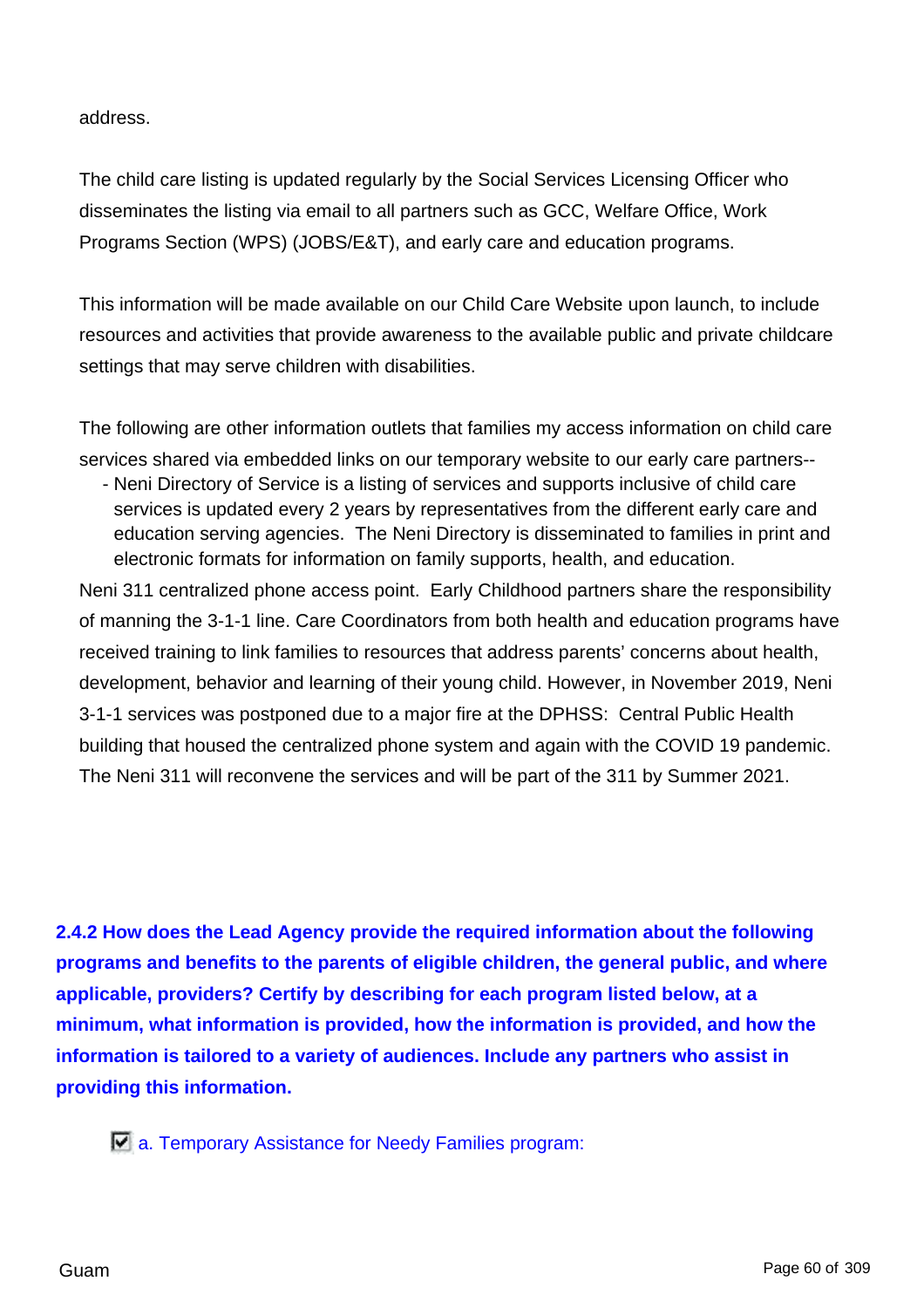The Lead Agency works closely with the Work Programs Section (WPS) which oversees the TANF JOBS and SNAP E&T Programs. CCDF coordinates with WPS to fund the child care support services for TANF clients. The Child Care Directory of licensed child care providers is provided to WPS staff and Social Workers to share with their clients. All programs are integrated, thus if a client is applying for child care and TANF and the public assistance programs, eligibility is determined and processed at once.

## **b.** Head Start and Early Head Start programs:

The Lead Agency collaborates with the Department of Education's Head Start and Early Pre-School programs and shares information on available child care services via email, through telephone contact or in person. Parents with children in these types of settings, avail of after school care and full-time care during extended school breaks, such as Christmas or summer breaks.

Information about eligible out-of-school care providers will be made available on the childcare permanent website (anticipated to launch in October 2021), Neni 311 and the Neni Directory of Services. CCDF shares information about Head Start and Early Head Start programs through CCDF providers by outreach, trainings, and info sessions.

# **E.** c. Low Income Home Energy Assistance Program (LIHEAP):

Not applicable in Guam

## d. Supplemental Nutrition Assistance Programs (SNAP) Program:

The eligibility process for CCDF is integrated with all public assistance programs under the purview of the Bureau of Economic Security which includes TANF, SNAP, Medicaid, Medically Indigent Program. Clients under the CCDF go through one eligibility determination process. Upon determination of eligibility, clients are provided a copy of the Child Care Directory of licensed child care providers, the directory may also be requested via email at childcare@dphss.guam.gov. CCDF shares information about the SNAP program during the eligibility process.

## e. Women, Infants, and Children Program (WIC) program: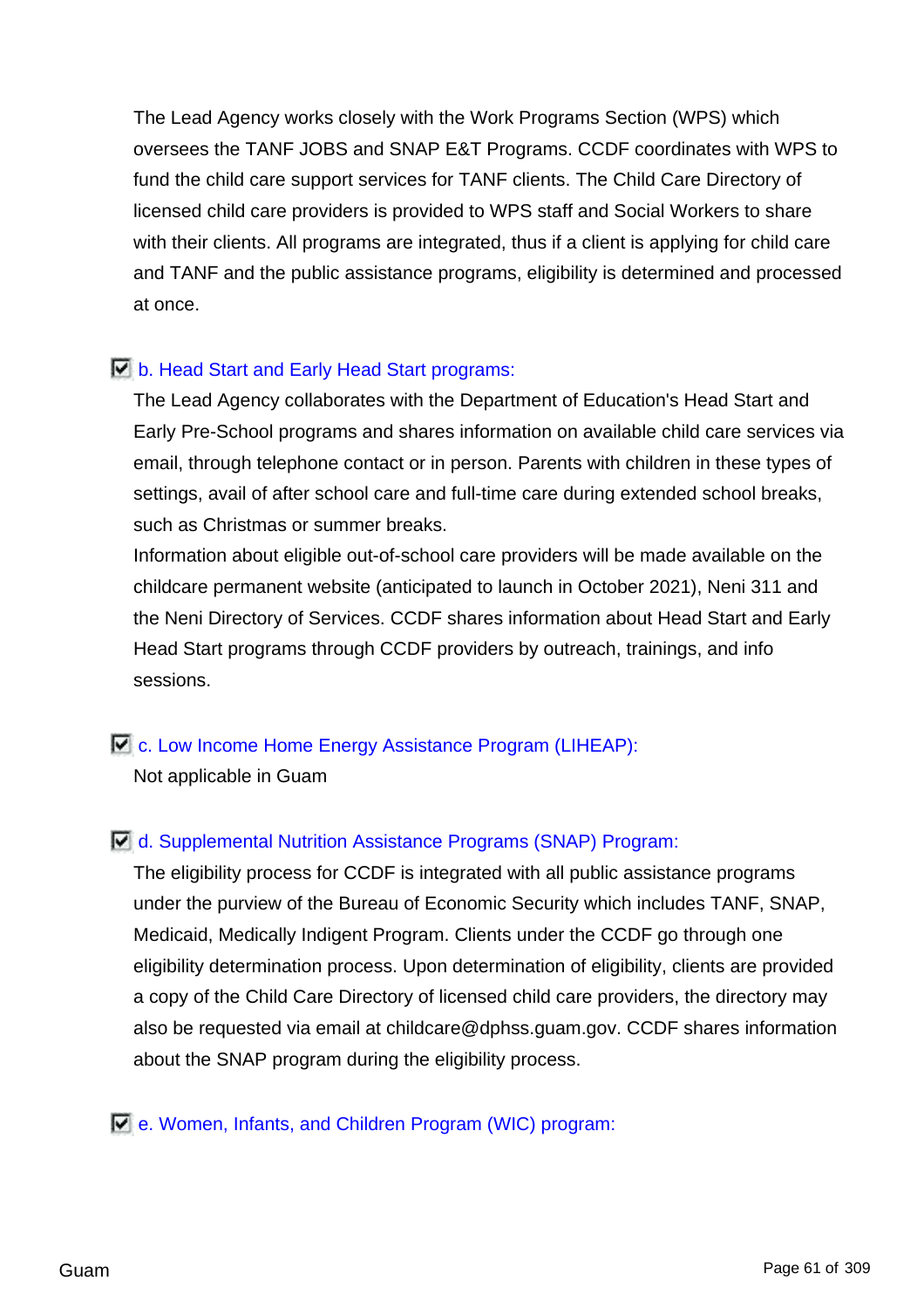Most of our CCDF clients participate on all other public assistance programs that they qualify for to include WIC. However, more efforts will be made to foster closer collaboration with the WIC program to provide WIC participants with information on CCDF program benefits and eligibility information. Information about the WIC program will be made available on the temporary child care website at <http://dphss.guam.gov/guamchildcare/> on or before 10/01/21.

## f. Child and Adult Care Food Program(CACFP):

The CACFP program grant is managed by the Guam Department of Education's (GDOE) Food Nutrition Services Division (FNSD). The FNSD CACFP information on program benefits and requirements will be posted and available on the lead agency's childcare websiteon or before 10/01/21.

## g. Medicaid and Children's Health Insurance Program (CHIP):

The eligibility process for CCDF is integrated with all public assistance programs under the purview of the Bureau of Economic Security which includes TANF, SNAP, Medicaid, CHIP, Medically Indigent Program. Clients under the CCDF go through one eligibility determination process. Information about CHIP is shared during the eligibility process.

### h. Programs carried out under IDEA Part B, Section 619 and Part C:

The Lead Agency collaborates with the Department of Education's Head Start and Early Pre-School, Special Education (Sped) and Guam Early Intervention programs and shares information on child care services via email, through telephone contact or in person. The Lead Agency also plans to build partnership and collaboration with organizations such as Hunter Speaks and or similar organizations that offer behavior interventionist training or training by behavior interventionists for providers, parents, and other relatives. These collaborative efforts will support and enhance parental choice options of the most appropriate child care settings for their child's needs.Links to more information about these resources will be made available on our temporary website on or before 10/01/21.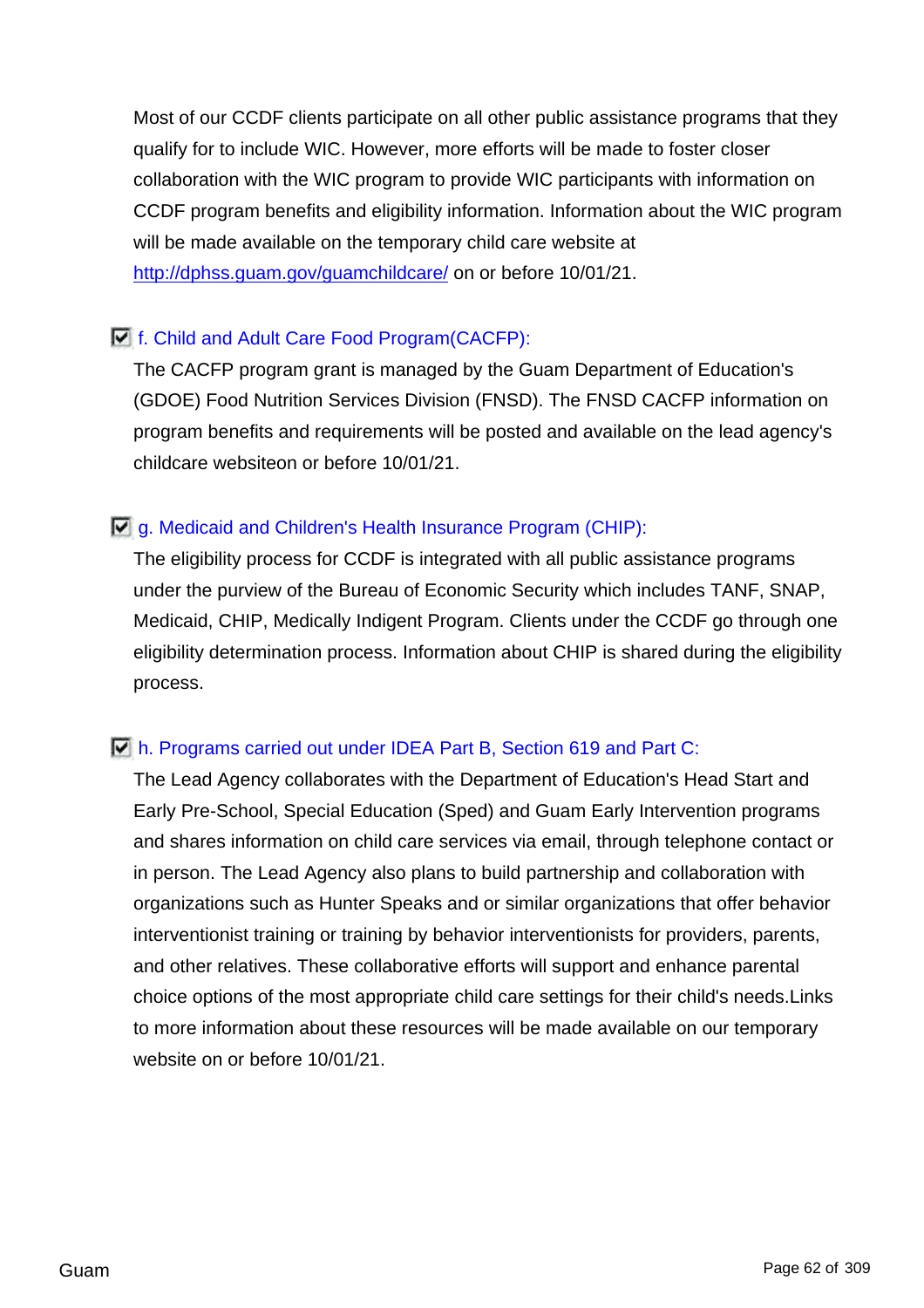**2.4.3 Describe how the Lead Agency makes information available to parents, providers and the general public on research and best practices concerning children's development, including physical health and development, particularly healthy eating and physical activity and information about successful parent and family engagement. The description should include:**

- -- what information is provided
- -- how the information is provided
- -- how the information is tailored to a variety of audiences, including:
- parents
- providers
- the general public
- -- any partners in providing this information

#### Description:

- The lead agency, in collaboration with other early care programs provide information to populate the Neni Directory of Services. Neni Directory of Services is a listing of services and supports that is updated every 2 years by representatives from the different early care and education serving agencies. The Neni Directory is disseminated to families in print and electronic formats for information on family supports, health, and education.
- The lead agency assists in printing and disseminating the Guam Early Learning Guidelines (GELGs): The GELGs for Young Children Ages Birth to 36 months and Three to Five was first developed in 2002 and 2005. The GELGs provide information of what children should know and be able to do. GEIS continues to provide a copy of the GELGs to families of children receiving early intervention services. The GELGs is a resource that shows parents what they could do to support their child's development and provides ideas of activities that will support their child's growth and development. GEIS uses the GELGs as one of the tools to age anchor a child's skills when completing the Child Outcome Summary measures.
- Other media outlets provide information to parents, such as, GEIS Para I Man Neni Family Information Blast; the Family Health Information Resource Center, and GELC Face Book.
- The CCDF Office collaborates closely with the SNAP-Ed (Supplemental Nutrition Assistance Program Education) and EFNEP (Expanded Food and Nutrition Education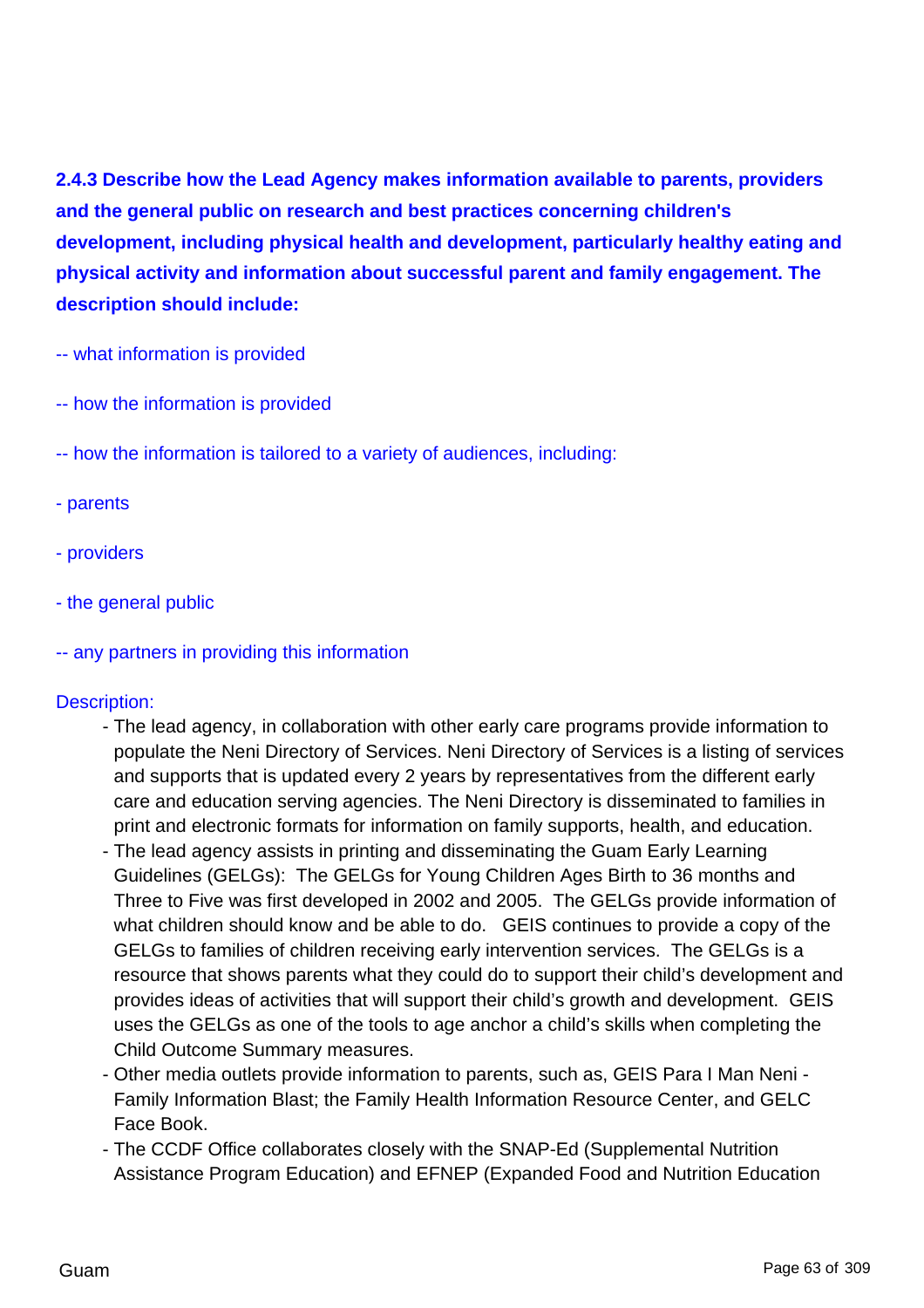Program) Programs and have available their training schedules on the childcare website.

**2.4.4 Describe how information on the Lead Agency's policies regarding the socialemotional and behavioral issues and mental health of young children, including positive behavioral intervention and support models based on research and best practices for those from birth to school age, are shared with families, providers, and the general public. At a minimum, include**

- what information is provided,
- how the information is provided, and
- how information is tailored to a variety of audiences, and
- include any partners in providing this information.

#### Description:

The CCDF Program collaborates with other early childhood care and education programs to provide training on Social and Emotional Development for child care providers. CCDF Program continues to partner with the PDG Birth to 5 to offer training for all levels (parents and providers). Specific training in partnership with early care and education programs continues to be offered to child care providers to include but not limited to --

- Social Emotional and Behavioral Training provided by the Center on the Social and Emotional Foundations for Early Learning (CSEFEL) Infant/Toddler, Preschool, and Pre-K Parent Modules to increase knowledge for ECCE providers and parents in the social emotional development for young children. CSEFEL is evidence-based and provides strategies to families and service providers in addressing challenging behaviors in early childhood. Over 40 service providers across health and education programs were trained to facilitate the pyramid model modules. The initiative works across agencies to promote the use of the pyramid model in center-based childcare facilities, preschool programs, child-serving agencies and programs, parents, and caregivers. The ELC: Social Emotional workgroup plans to offer training on trauma-informed care as a component for ensuring the needs of the whole child and family are met following traumatic events.
- Karinu in partnership with Guam CEDDERS facilitated training on CSEFEL Positive Solutions for Families Cultural Modification. The training focused on reviewing the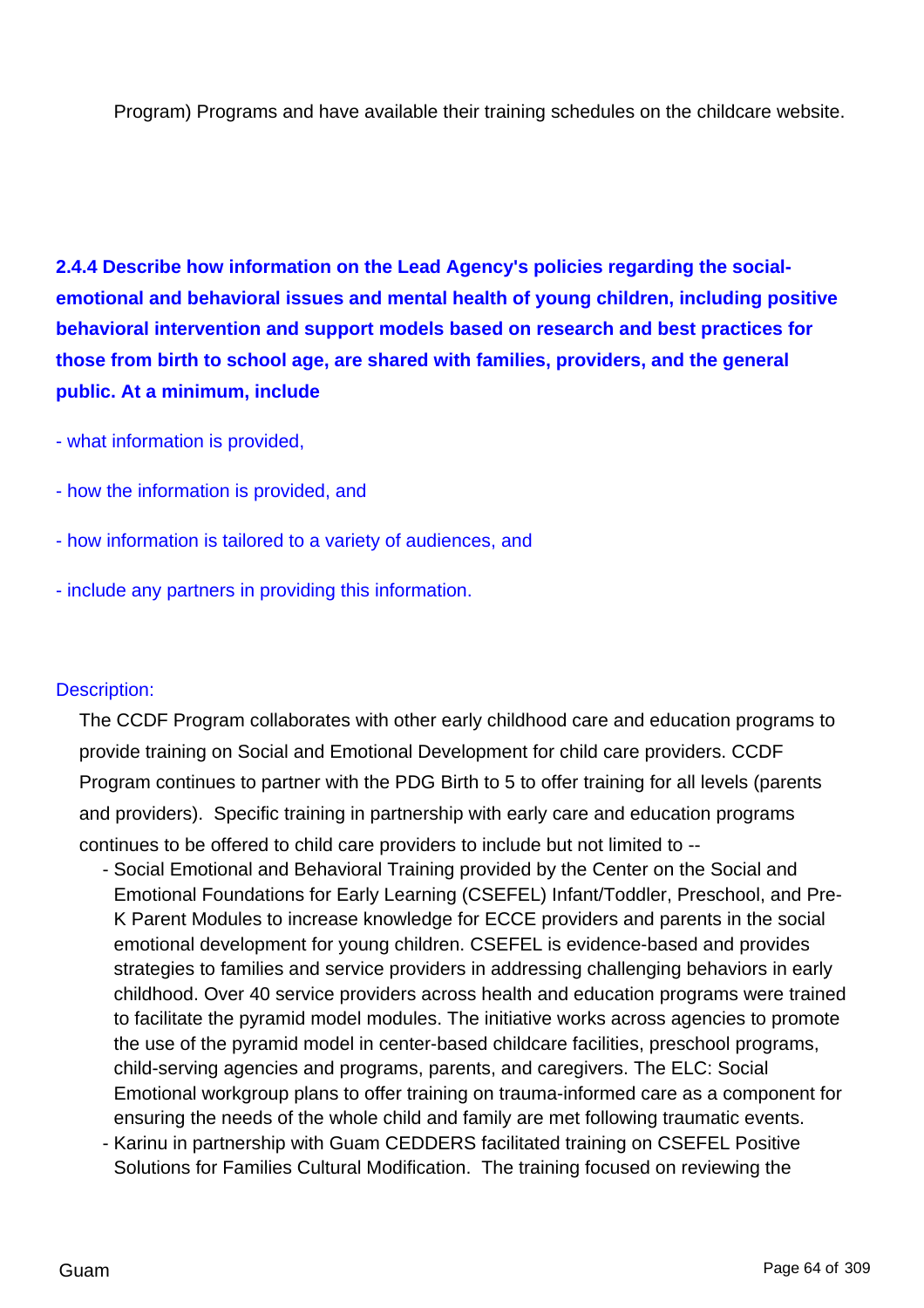Positive Solutions for Families training to be culturally responsive for Micronesian and Pacific Islanders and plans to expand the cultural modifications for other ethnicities.

- Island-wide Developmental and Behavioral Screening System (iDBSS): Guam's islandwide Developmental and Behavioral Screening System (iDBSS) for children birth to age three has in place policies and procedures that were endorsed by the ELC and is included in the standard operating procedures in every early childhood serving agency. The iDBSS is an integrated screening, referral, and service delivery system for children birth to age three years that is culturally and linguistically competent and respectful of the diverse ethnic cultural backgrounds that make up the island community. The purpose of the iDBSS is to identify children with or at risk for disabilities in the early years, and if eligible, access early intervention and or other early childhood services. Embedded in the iDBSS is the Universal Referral and Intake Process and the Learn The Signs Act Early (LTSAE) developmental monitoring process. Through the support of the ELC, a Memorandum of Understanding (MOU) with early childhood serving agencies was signed in August 2014 to use the Universal Referral and Intake Process form as a way to assist programs in helping families navigate through the health and early care and education system and to ensure families receive the appropriate services for their child. The purpose of the LTSAE was to assist parents in monitoring and tracking their child's development. LTSAE provides resources to assist parents in understanding their developmental milestones and shares parent engagement activities to identify children with developmental delays/disabilities and autism spectrum disorder (ASD). The LTSAE developmental monitoring has since been embedded into the iDBSS standard operating procedures. In addition, Guam's Act Early Ambassador cofacilitates training with GEIS to provided training to the child care providers on the 4-Key Steps for Early Identification. The 4 steps include—1) parent engaged developmental monitoring; 2) Screening; 3) referral for early intervention or early childhood preschool special education services; and 4) Receipt of early intervention and special education preschool services.
- The Guam Early Learning Council (GELC) Social Emotional Wellness Work Group continues to pilot processes for ensuring children that access services from 2 or more agencies are coordinated through this work group. For example, **Multi-Agency Workgroup Tier 3:** As a result of strong collaboration among programs, policies and procedures were developed and piloted on processes for working to ensure wrap around services are provided for young children with social emotional challenges that are wards of the State. These young children receive services from multiple agencies, such as the judiciary, Child Protective Services, GEIS or Kariñu: Guam's Early Childhood System of Care for Young Children. Procedures were developed to ensure agencies are immediately notified and supports such as childcare are provided that would allow for a safe, stable, and nurturing environment. The workgroup is working closely with DPHSS - Child Development Fund Program to offer social emotional training for childcare providers to support children that may need targeted or intensive individual supports.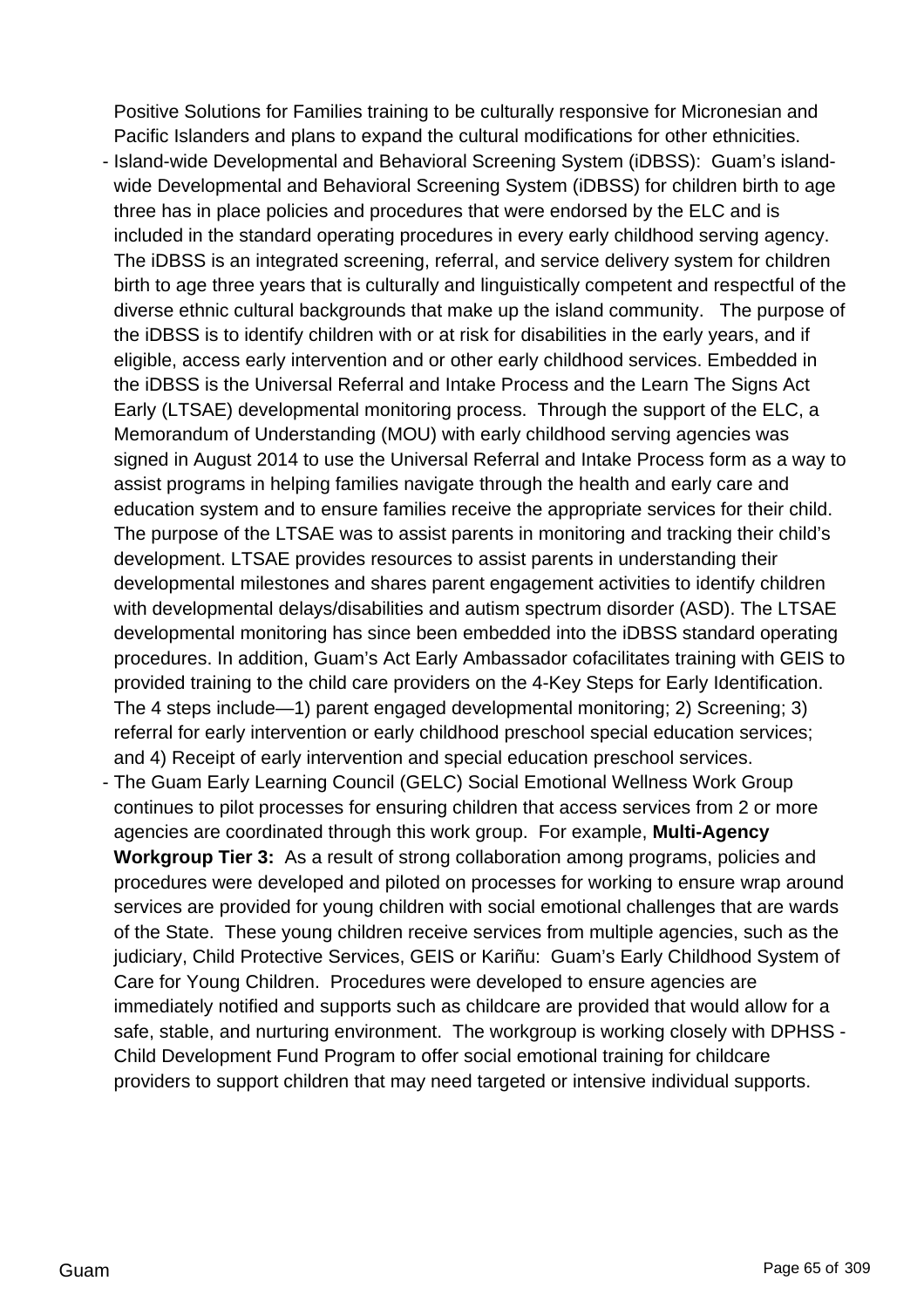**2.4.5 Describe the Lead Agency's policies to prevent the suspension and expulsion of children from birth to age 5 in child care and other early childhood programs receiving CCDF funds (98.16(ee)), including how those policies are shared with families, providers, and the general public.**

Currently there are no regulation or policies that addresses expulsion or suspension. The Guam CCDF Office will develop program policy to address this issue by December 2021. It is also our intent to incorporate this topic in the update of the child care law, P.L. 31-73.

## 2.5 Procedures for Providing Information on Developmental Screenings

Lead Agencies are required to provide information on developmental screenings to parents, the general public and, when applicable, child care providers. Information should include: Existing resources and services that the state can use in conducting developmental screenings and providing referrals to services for children who receive child care assistance.Lead Agencies must also include a description of how a family or child care provider can use these resources and services to obtain developmental screenings for children who receive subsidies and who might be at risk of cognitive or other developmental delays, which can include social, emotional, physical, or linguistic delays (658E(c)(2)(E)(ii)).This information about the resources can include the Early and Periodic Screening, Diagnosis, and Treatment program under the Medicaid program carried out under title XIX of the Social Security Act and developmental screening services available under IDEA Part B, Section 619 and Part C, in conducting those developmental screenings and in providing referrals to services for children who receive subsidies. Lead Agencies are required to provide this information to eligible families during CCDF intake and to child care providers through training and education (98.33(c)). Information on developmental screenings, as other consumer education information, should be accessible for individuals with limited English proficiency and individuals with disabilities.

### **2.5.1 Certify by describing:**

a) How the Lead Agency collects and disseminates information on existing resources and services available for conducting developmental screenings to CCDF parents, the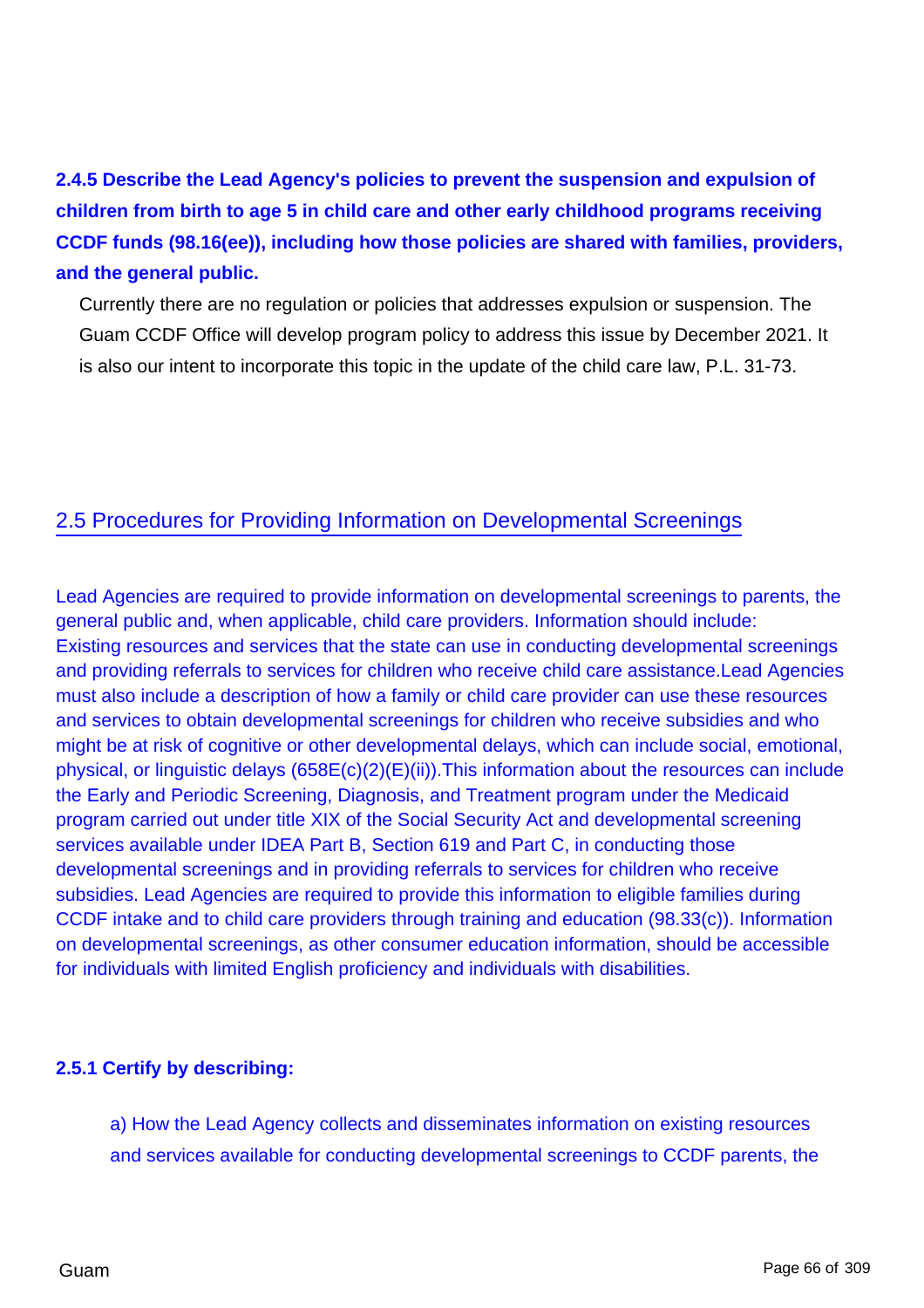#### general public, and where applicable, child care providers (98.15(b)(3)).

The CCDF Program is a member of the ELC Leadership Work Groups and participates at the Guam Early Learning Council quarterly meetings. The GELC Early Promotion and Identification (EPI) Work group monitoring the implementation of the Guam's island-wide Developmental and Behavioral Screening System (iDBSS). Guam's iDBSS for children birth to age three has in place policies and procedures that were endorsed by the ELC and is included in the standard operating procedures in every early childhood serving agency. The ELC EPI workgroup provides information on the iDBSS to clinic and physicians throughout the island. In efforts to sustain the importance of developmental monitoring and screening the early care and education programs continues to ensure that trainers on that promote developmental monitoring using the Learn the Signs Act Early (LTSAE) materials and the developmental screening tool (Ages and Stages Questionnaire). In addition, information on developmental monitoring and developmental screening are included in the Neni 311 Centralized phone access point that parents or providers have questions regarding screening and how to access information and or screening for their child. The CCDF Program in partnership of the PDG Early Learning Council Leadership Team plans to continue to promote the importance of developmental monitoring and screening for young children through public awareness campaigns.

The CCDF Program in coordination with the PDG Birth to Five has plans to continue to provide training on how to administer the LTSAE developmental checklist and the Ages and States Questionnaire 3rd Edition, thus enabling the providers to conduct the screening on the children in their day care. The CCDF Program will continue to encourage childcare providers to conduct and complete the LTSAE Developmental Checklist and the Ages and Stages screenings for the children enrolled at their respective centers. Should information require the need for further diagnostic evaluation, child care providers ae encouraged to provide to the parent supporting information.

b) The procedures for providing information on and referring families and child care providers to the Early and Periodic Screening, Diagnosis, and Treatment program under the Medicaid program - carried out under Title XIX of the Social Security Act (42 U.S.C. 1396 et seq.) - and developmental screening services available under Section 619 and Part C of the Individuals with Disabilities Education Act (20 U.S.C. 1419, 1431 et seq.). The Bureau of Health Care Financing Administration (BHCFA) under the Division of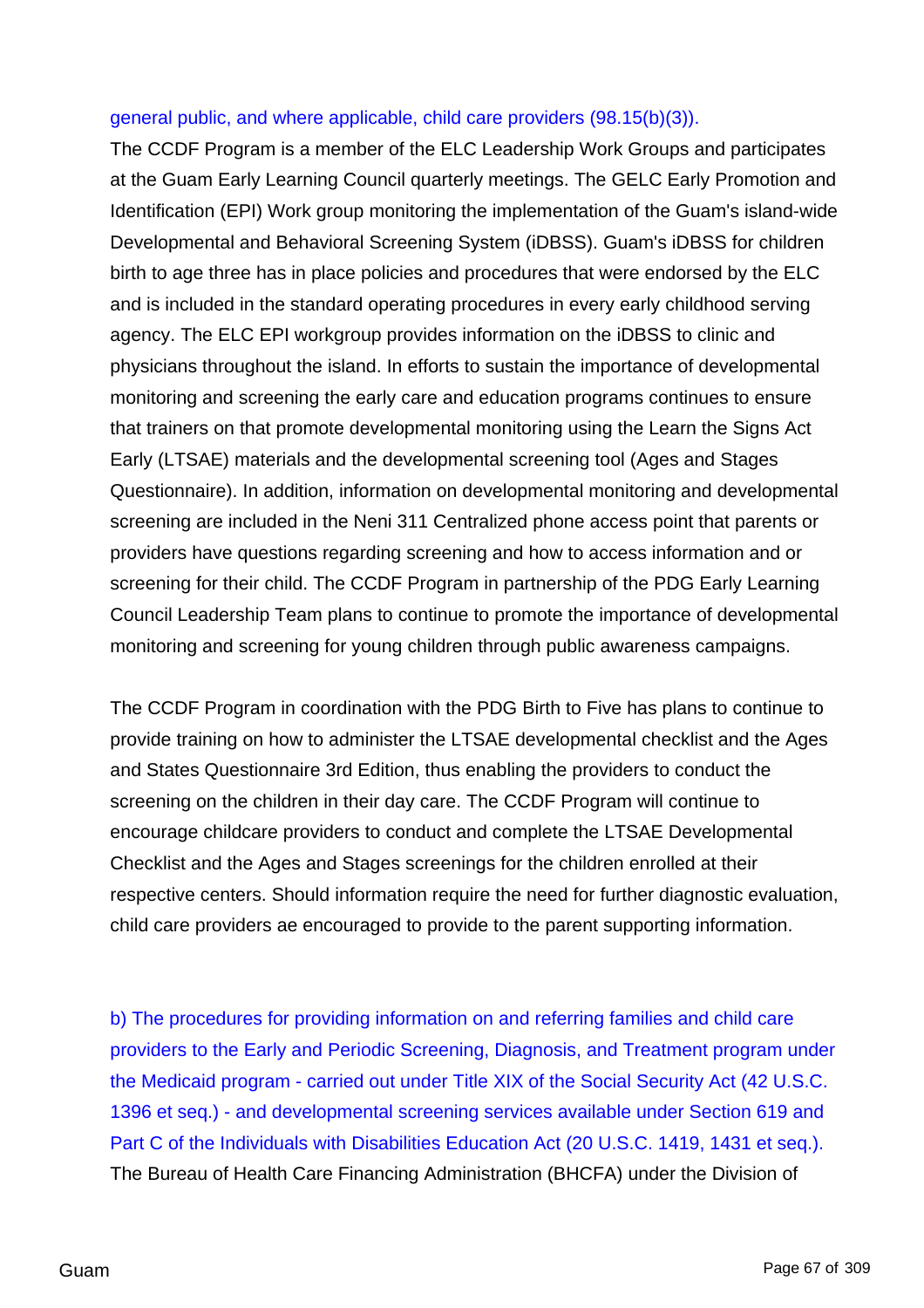Public Welfare, oversees the EPSDT program. Most clients under Medicaid are aware of this program and those who are not, who go in for referral or prior authorization for a well-baby check or child physical, are referred for EPSDT. Brochures are available for clients at the lobby of the Bureau of Economic Security. The CCDF Office will increase collaboration with BHCFA and plan for more outreach to the Medicaid families under the CCDF program.

c) How the Lead Agency gives information on developmental screenings to parents receiving a subsidy as part of the intake process. Include the information provided, ways it is provided, and any partners in this work.

The CCDF program provides information on developmental screenings to parents receiving subsidy in the form of brochures and pamphlets. Parents are also advised about Guam's Island-Wide Developmental and Behavioral Screening System (iDBSS) that is supported by Memorandum of Understanding (MOU) between early childhood serving agencies to include DPHSS, Guam Behavioral Health and Wellness Center, and Department of Education. The iDBSS includes in the procedures and policy of the Universal Referral Form that all agencies are using to ensure referrals across programs are made.

# d) How CCDF families or child care providers receiving CCDF can use the available resources and services to obtain developmental screenings for CCDF children at risk for cognitive or other developmental delays.

In 2017 in partnership with the CCDF Program, child care providers received training from Guam CEDDERS (Center for Excellence in Developmental Disabilities Education Research and Service) on how to complete the Ages and States Questionnaire 3rd Edition, thus enabling the providers to conduct the screening on the children in their day care. Those centers that attended the training received an Ages and Stage Questionnaire-3 Kit. In addition, copies of the procedures on the iDBSS were provided to child care center and are encourage for center in embed these procedures into their child care procedures.

The child care providers may conduct and complete the Ages and Stage Questionnaire screenings for the children enrolled at their respective centers. The information collected by the childcare centers, after screenings are completed of children that may be at risk and need further diagnostic evaluation, is provided to the Guam Part C Program (GEIS)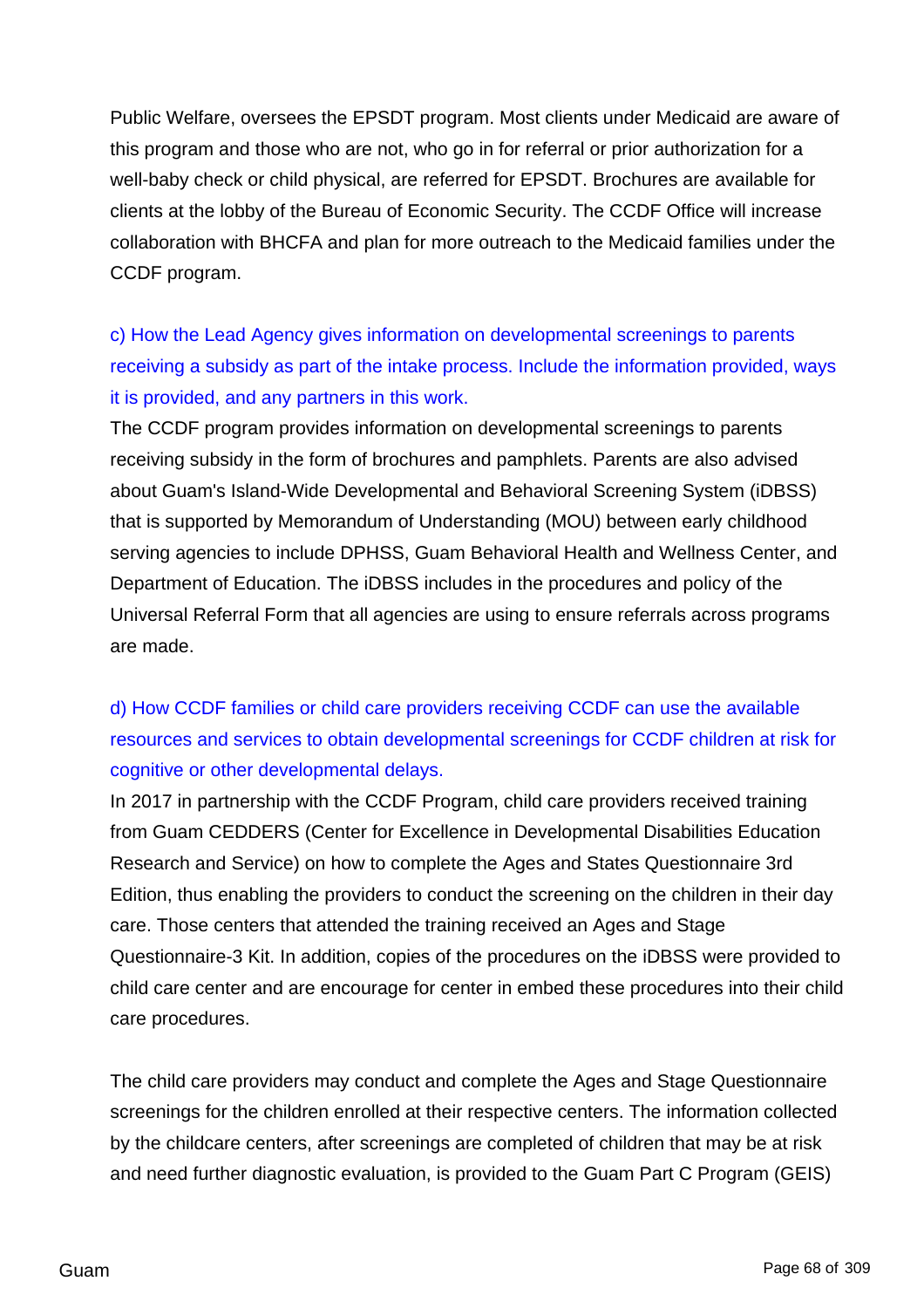or Special Education or Karinu for meeting with parents and sharing the next steps of the referral/intake process. If the findings support the need for additional evaluation, parents are referred to GEIS or ECSE Program to discuss the process and next steps.

# e) How child care providers receive this information through training and professional development.

The Ages and Stage Questionnaire training was offered 4-5 years ago by the University of Guam's (UOG) Center for Excellence in Developmental Disabilities Education Research and Service (Guam CEDDERS). However, the Child Care Office in partnership with the PDG Birth to 5 will be offering training for child care providers within in the next year. In addition, training is currently begin offered for Child care providers on the 4-Key Steps for Early Identification. This training embeds the use of the CDC Learn the Signs. Act Early (LTSAE) developmental monitoring checklist and other resource to promote parent engaged developmental monitoring. Each participant that attended the training were provided LTSAE Materials and received a certificate of completion.

# f) Provide the citation for this policy and procedure related to providing information on developmental screenings.

- 26GAR Public Health & Social Services, Div. 1, Section 1101.5(r)
- The Guam Early Learning Guidelines Birth to 36 Months Appendix B, addresses Observations and Assessments
- Ages and Stages Questionnaires 3rd Edition Training for child care providers
- Island wide Developmental & Behavioral Screening System (iDBSS) Policy and Guidance that was approved by the Guam Early Learning Council and the signed MOU by the different agencies.

## 2.6 Consumer Statement for Parents Receiving CCDF Funds

Lead Agencies must provide CCDF parents with a consumer statement in hard copy or electronically (such as referral to a consumer education website) that contains specific information about the child care provider they select (98.33 d). Please note that if the consumer statement is provided electronically, Lead Agencies should consider ensuring the statement is accessible to parents, including parents with limited access to the internet, and that parents have a way to contact someone to address their questions.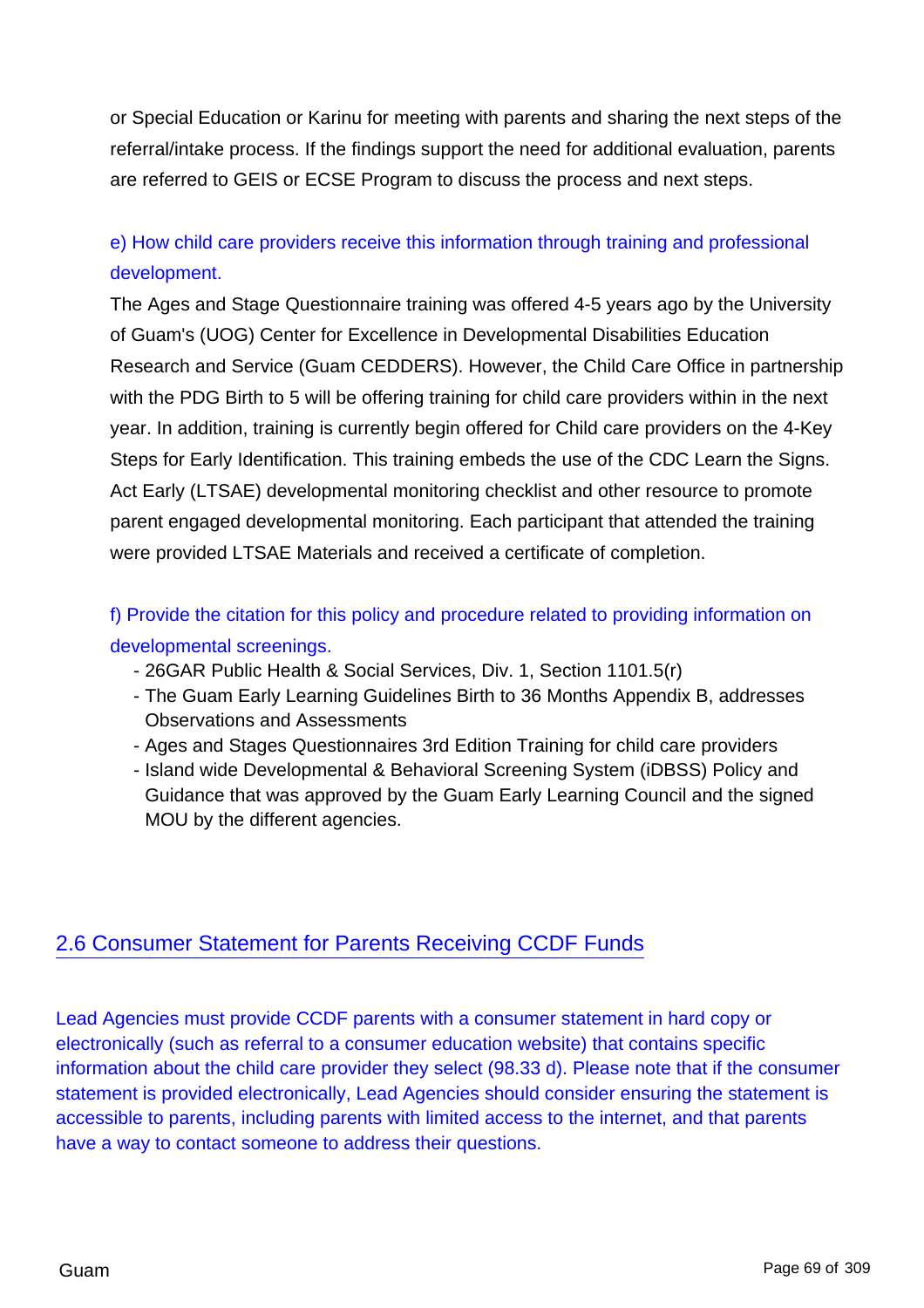### **2.6.1 Certify by describing:**

a. How and when the Lead Agency provides parents receiving CCDF funds with a consumer statement identifying the requirements for providers and the health and safety record of the provider they have selected.

The CCDF Program will continue to encourage parents to access the website at: <http://dphss.guam.gov/guamchildcare/> for information on the health and safety requirements and the record of the provider that they have selected. The CCDF Program has plans for expanding the current website for ensuring all the components are included by 10/01/21.

All participants approved to receive assistance, SNAP, TANF, Medicaid and/or CCDF, receive a consumer statement, which we call a Notice of Action (NOA). This notice of action is mailed or emailed to the participants and it informs them of their eligibility and for what programs. For child care, the NOA indicates the period of eligibility, renewal date, benefit amount, Eligibility Specialist who processed the case, rights and responsibilities and notice of right to a fair hearing.

b. Certify by checking below the specific information provided to families either in hard copy or electronically. Note: The consumer statement must include the eight requirements listed in the table below.

- $\Box$  Health and safety requirements met by the provider
- $\Box$  Licensing or regulatory requirements met by the provider
- $\nabla$  Date the provider was last inspected
- **M** Any history of violations of these requirements
- $\Box$  Any voluntary quality standards met by the provider
- $\blacksquare$  How CCDF subsidies are designed to promote equal access
- $\Box$  How to submit a complaint through the hotline
- $\Box$  How to contact a local resource and referral agency or other community-based organization to receive assistance in finding and enrolling in quality child care

c. Provide a link to a sample consumer statement or a description if a link is not available.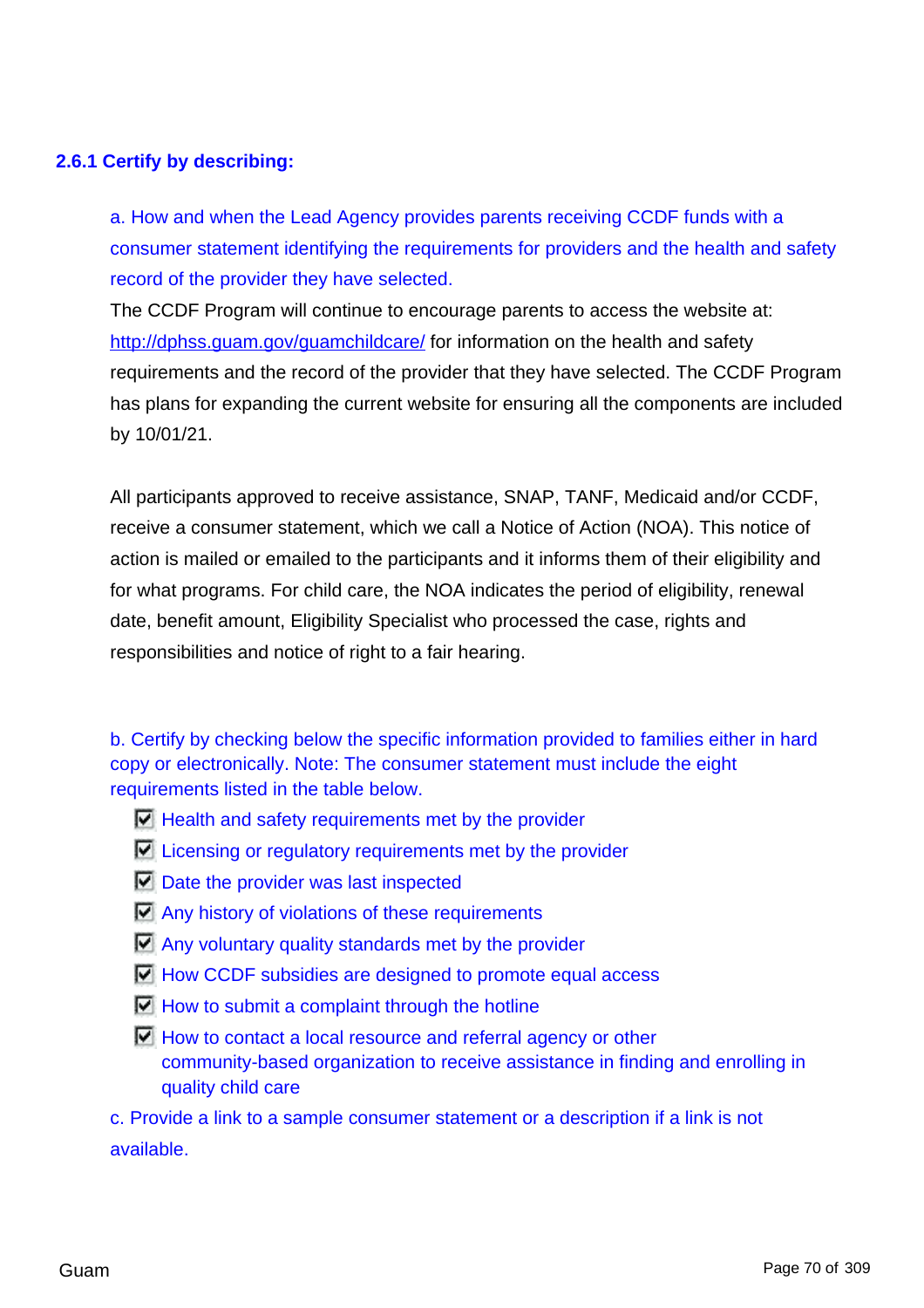All participants approved to receive assistance, SNAP, TANF, Medicaid and/or CCDF, receive a consumer statement, which we call a Notice of Action (NOA). This notice of action is mailed to the participants and it informs them of their eligibility and for what programs. For child care, the NOA indicates the period of eligibility, renewal date, benefit amount, Eligibility Specialist who processed the case, rights and responsibilities and notice of right to a fair hearing.

# 3. Provide Stable Child Care Financial Assistance to Families

### 3. Provide Stable Child Care Financial Assistance to Families

In providing child care assistance to families, Lead Agencies are required to implement these policies and procedures: a minimum 12-month eligibility and redetermination period, a process to account for irregular fluctuations in earnings, a policy ensuring that families' work schedules are not disrupted by program requirements, policies to provide for a job search of no fewer than 3 months if the Lead Agency exercises the option to discontinue assistance, and policies for the graduated phase-out of assistance. In addition, the Lead Agency is also required to describe procedures for the enrollment of children experiencing homelessness and, if applicable, children in foster care.

Note: Lead Agencies are not prohibited from establishing policies that extend eligibility beyond 12 months to align program requirements. For example, Lead Agencies can allow children enrolled in Head Start, Early Head Start, state or local Prekindergarten, and other collaborative programs to finish the program year or, similarly, parents enrolled in school can have eligibility extended to allow parents to finish their school year. This type of policy promotes continuity for families receiving services through multiple benefit programs.

In this section, Lead Agencies will identify how they define eligible children and families and how the Lead Agency improves access for vulnerable children and families. This section also addresses the policies that protect working families and determine a family's contribution to the child care payment.

Note: When asked for citations, responses can include state statute, regulations, administrative rules, policy manuals or policy issuances. See the Introduction on page 4 for more detail.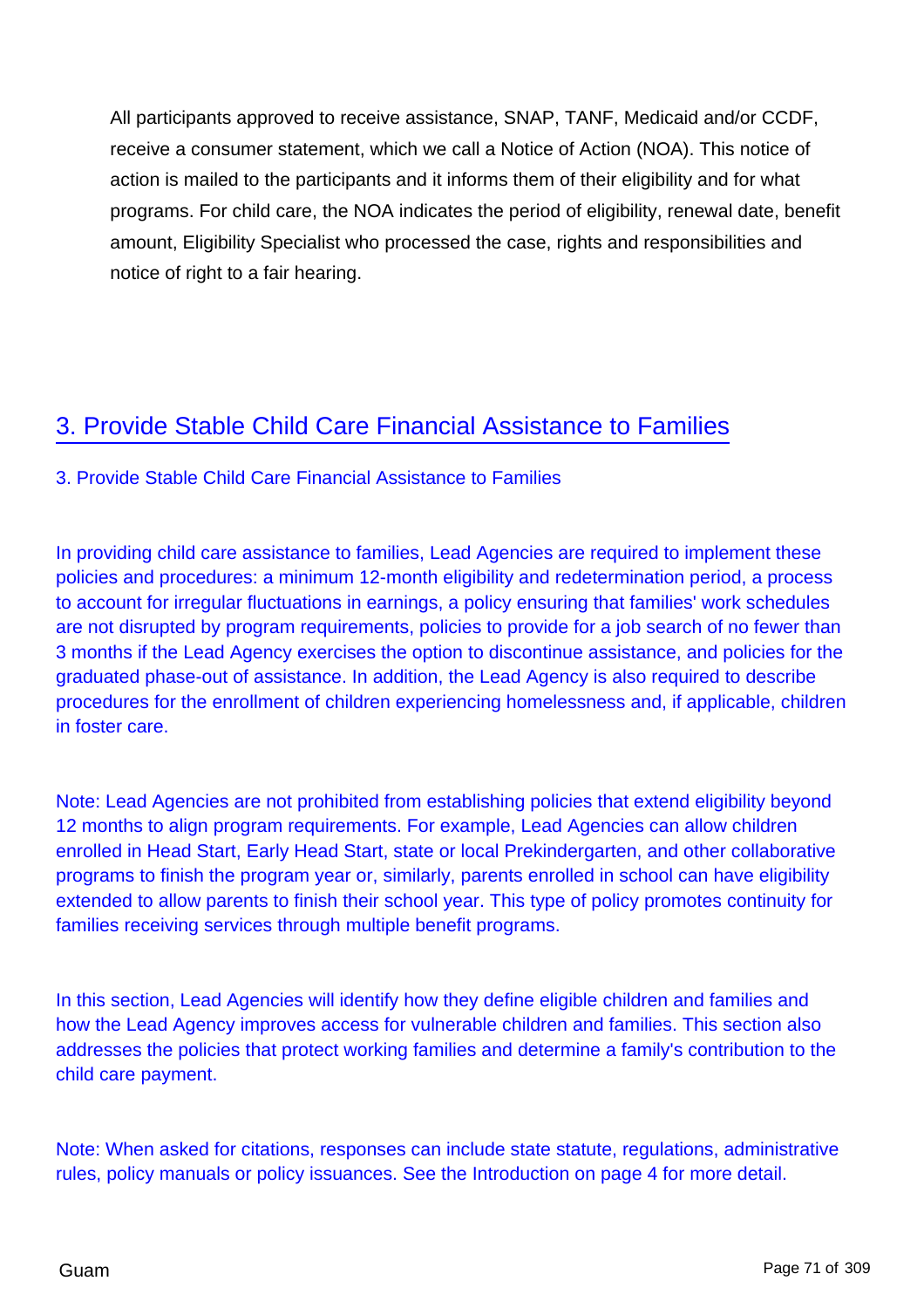# 3.1 Eligible Children and Families

### 3.1 Eligible Children and Families

At the time when eligibility is determined or redetermined, children must (1) be younger than age 13; (2) reside with a family whose income does not exceed 85 percent of the State's median income for a family of the same size and whose family assets do not exceed \$1,000,000 (as certified by a member of said family); and (3)(a) reside with a parent or parents who are working or attending a job training or educational program or (b) receives, or needs to receive, protective services and resides with a parent or parents not described in (3)(a.) (658P(4))); 98.20(a)).

### **3.1.1 Eligibility criteria: Age of children served**

a) The CCDF program serves children

from 0

(weeks/months/years)

through 12

years (under age 13). Note: Do not include children incapable of self-care or under court supervision, who are reported below in (b) and (c).

b) Does the Lead Agency allow CCDF-funded child care for children age 13 and above but below age 19 years who are physically and/or mentally incapable of selfcare?(658E(c)(3)(B), 658P(3))

 $\Gamma$  No  $\nabla$  Yes.

and the upper age is 18

(may not equal or exceed age 19).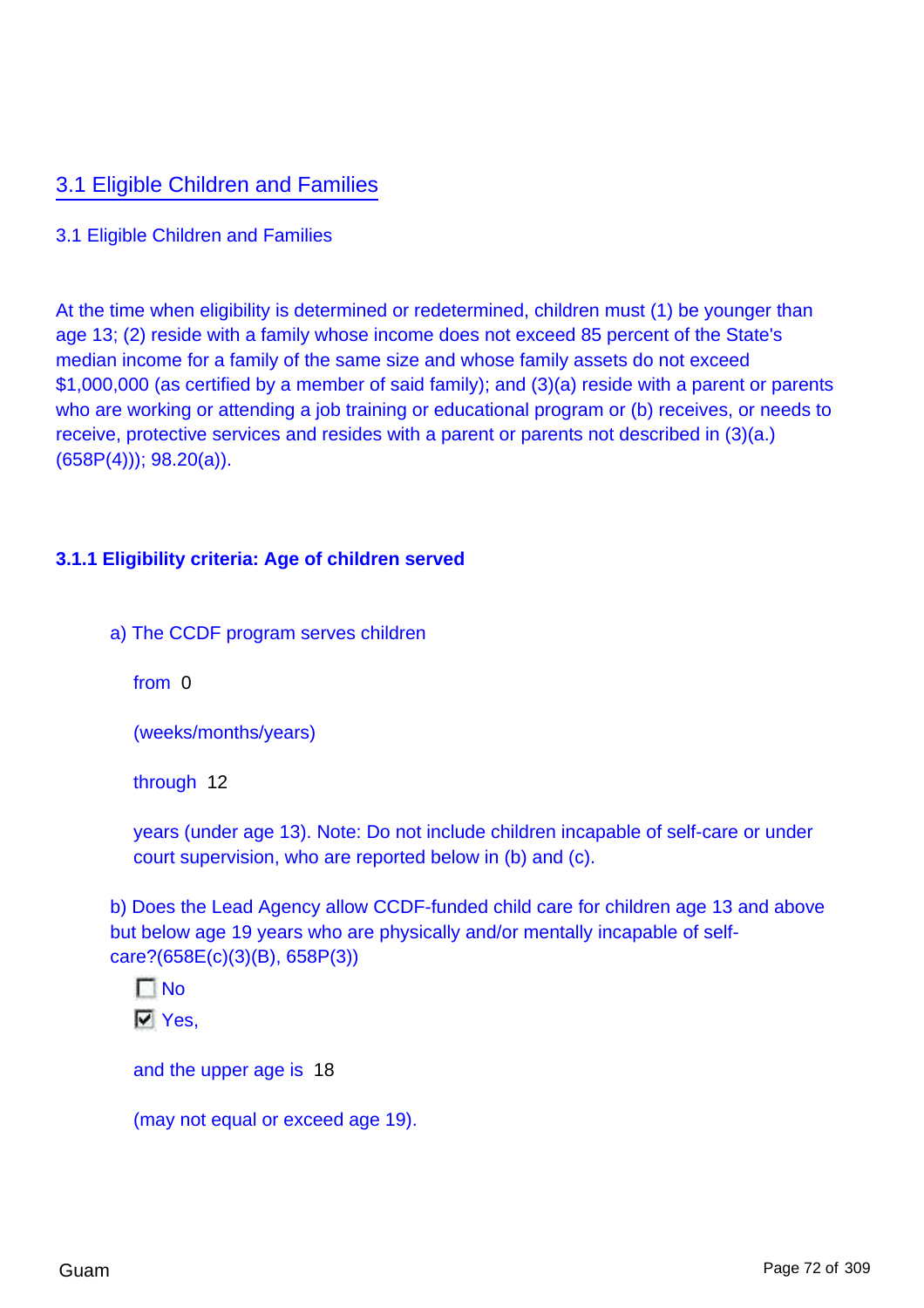If yes, Provide the Lead Agency definition of physical and/or mental incapacity: A child with a physical or mental condition incapable of self-care as determined by a licensed physician or psychologist and / or children who are physically or mentally incapable of self-care, under court supervision, or in need or protective services.

c) Does the Lead Agency allow CCDF-funded child care for children age 13 and above but below age 19 years who are under court supervision? (658P(3), 658E(c)(3)(B))



and the upper age is 18

(may not equal or exceed age 19)

d) How does the Lead Agency define the following eligibility terms?

#### i. "residing with":

means child(ren) physically living with natural or adoptive parents or other adult relative/primary caretaker, exercising parental control over the child(ren)'s welfare.

#### ii. "in loco parentis":

means an adult appointed as legal guardian or otherwise recognized as exercising parental control over the care and welfare of the minor(s).

#### **3.1.2 Eligibility criteria: Reason for care**

a. How does the Lead Agency define the following terms for the purposes of determining CCDF eligibility?

i. Define what is accepted as "Working" (including activities and any hour requirements):

·An individual receiving wages, salary, commission or profit from activities in which he/she is engaged in as a self-employed individual or an employee.

·Any individual working or engaged in an employment training program for a minimum of 30 hours a week is eligible for full-time childcare.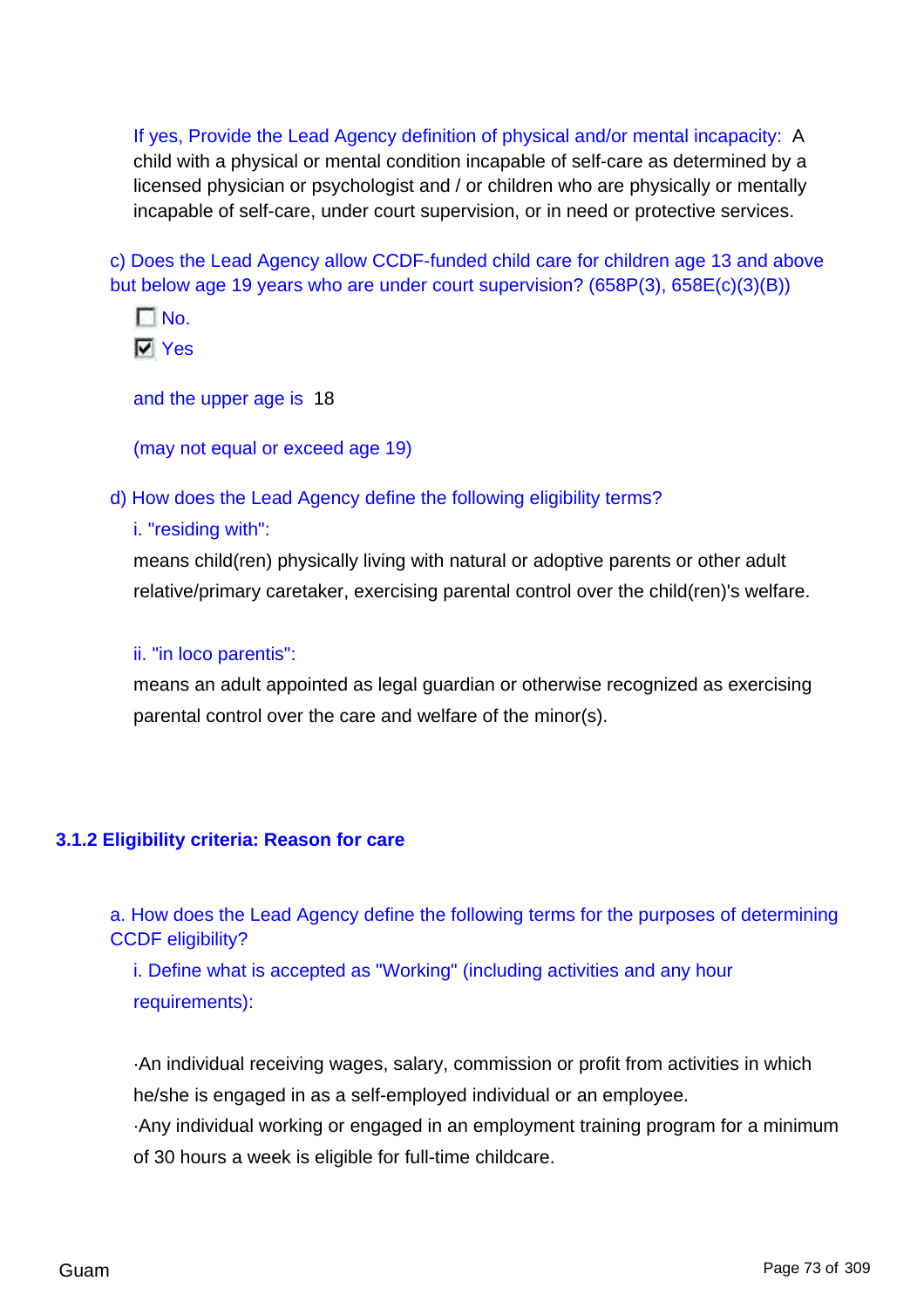·Any individual working or engaged in an employment training program for less than 30 hours a week is eligible for part-time childcare.

·During a time of emergency or disaster, "working" also means gainful employment or volunteering in essential services or participation in an emergency or disaster effort as an employee or volunteer.

# ii. Define what is accepted as "Job training" (including activities and any hour requirements):

Job training vocational or employment training is an organized training program (including community college and university education) established by the institution, agency or business for the purpose of the development of occupation. The minimum number of hours is determined by the institution, agency or business that is providing the job or educational program..

# iii. Define what is accepted as "Education" (including activities and any hour requirements):

Education means a curriculum that is established by an institution, agency, or business for the purpose of development of skills or academic study necessary for an identified occupation. Client qualifies for child care assistance based on the education institution's definition of part time or full time.

iv. Define what is accepted as "Attending" (a job training or educational program) (e.g. travel time, hours required for associated activities such as study groups, lab experiences, time for outside class study or completion of homework):

Attending means a parent is enrolled and participating in an allowable job training or educational program and may include a reasonable number of hours for travel, study groups, and homework.

## 3.1.2 Eligibility criteria: Reason for care

b. Does the Lead Agency allow parents to qualify for CCDF assistance on the basis of education and training without additional work requirements?

**IV** Yes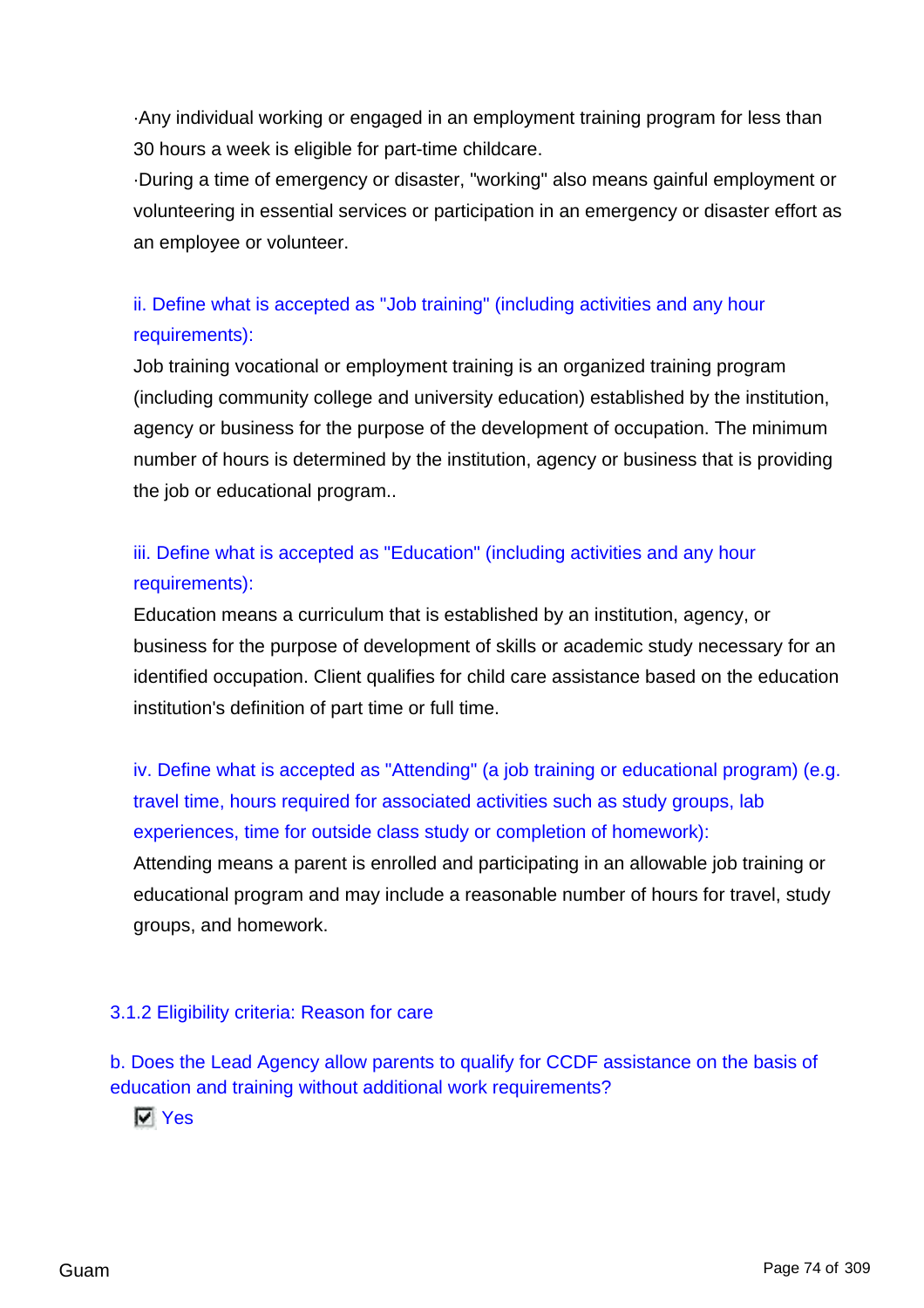$\Gamma$  No.

If no, describe the additional work requirements.

## 3.1.2 Eligibility criteria: Reason for care

c. Does the Lead Agency provide child care to children who receive, or need to receive protective services?

 $\Box$  No.

**Ves.** If yes:

i. Provide the Lead Agency's definition of "protective services":

"Protective Services" are services provided to any child who is a ward of the courts or living in protective conditions who is confirmed to:

- 1. have been abused or neglected; or
- 2. have been threatened with abuse or neglect; or
- 3. be in foster care and the need for child care services is specified in the family's
- or child's case plan as ordered by the court; or
- 4. be a child of essential services worker(s) (employed or volunteer) under a

Governor declared State of Emergency

Note: Federal requirements allow other vulnerable children identified by the Lead Agency not formally in child protection to be included in the Lead Agency's definition of protective services for CCDF purposes. A Lead Agency may elect to provide CCDF-funded child care to children in foster care when foster care parents are not working or are not in education/training activities, but this provision should be included in the protective services definition above.

> ii. Are children in foster care considered to be in protective services for the purposes of eligibility at determination?

 $\Gamma$ No **N** Yes

iii. Does the Lead Agency waive the income eligibility requirements for cases in which children receive, or need to receive, protective services on a case-by-case basis (98.20 (a)(3)(ii)(A))?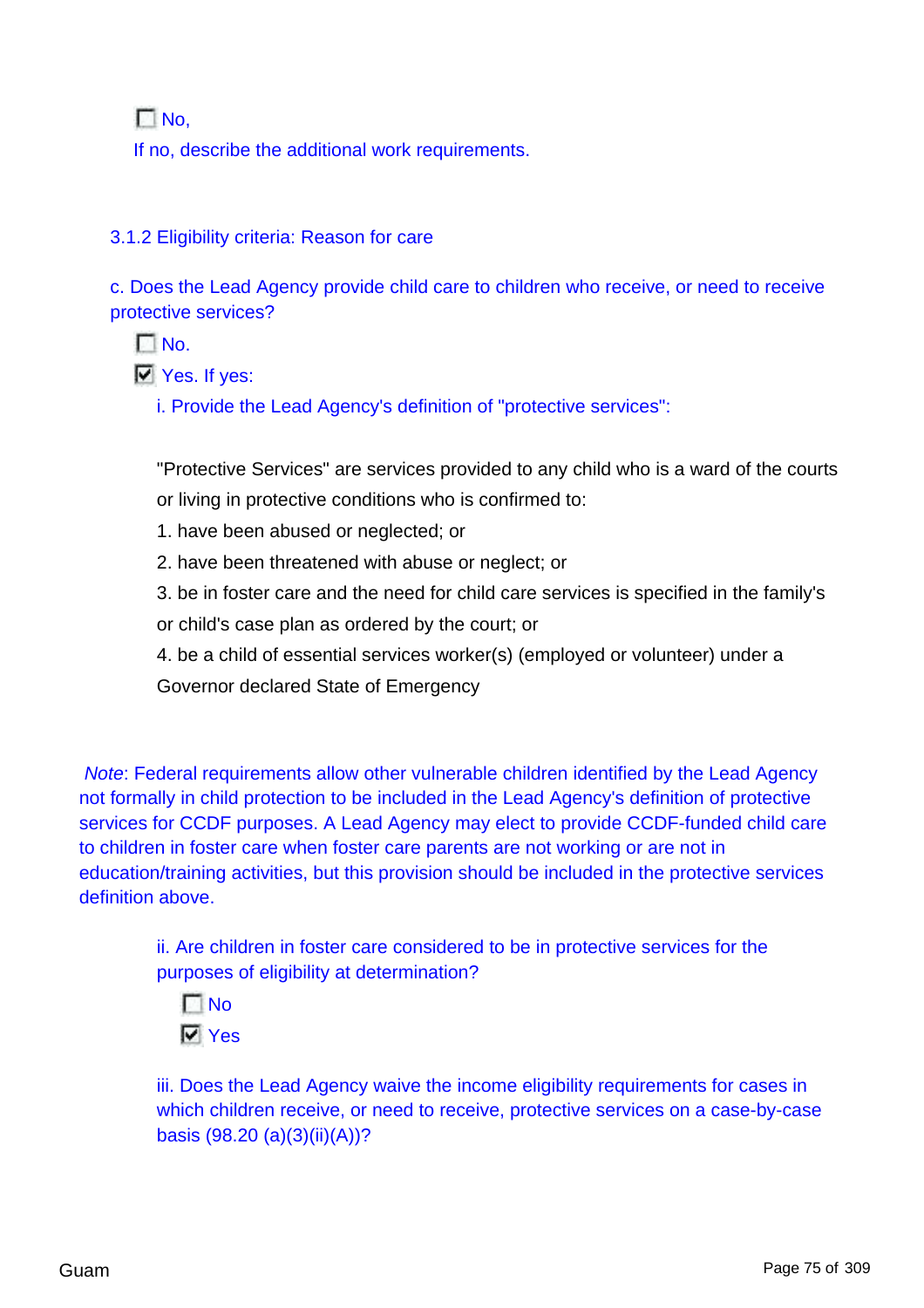

iv. Does the Lead Agency waive the eligible activity (e.g., work, job training, education, etc.) requirements for cases in which children receive, or need to receive, protective services on a case-by-case basis?

 $\Gamma$ No **N** Yes

v. Does the Lead Agency provide respite care to custodial parents of children in protective services?

 $\overline{M}$  No  $\Gamma$  Yes

## **3.1.3 Eligibility criteria: Family Income Limits**

Note: The questions in 3.1.3 relate to initial determination. Redetermination is addressed in 3.1.8 and 3.2.5.

# a. How does the Lead Agency define "income" for the purposes of eligibility at the point of initial determination?

"Income" means any benefit in cash which is available to an individual or is received as a result of current or past labor or services, business activities, interest in real or personal property; or as a contribution from persons, organizations, or assistance agencies; or monthly grants, such as TANF and Social Security. There are two types of income considered for eligibility: earned and unearned.

The income of a non-parent caretaker will not be counted if the child is receiving child protective services; however, the caretaker's income is counted if the caretaker needs child care for his or her own children in addition to the foster child.

For teen parent families, the income of the teen's parent(s) or guardian(s) is excluded in determining income for the purposes of eligibility for child care assistance if the teen parent and offspring resides with the teen's parents, an adult relative or legal guardian and is attending school.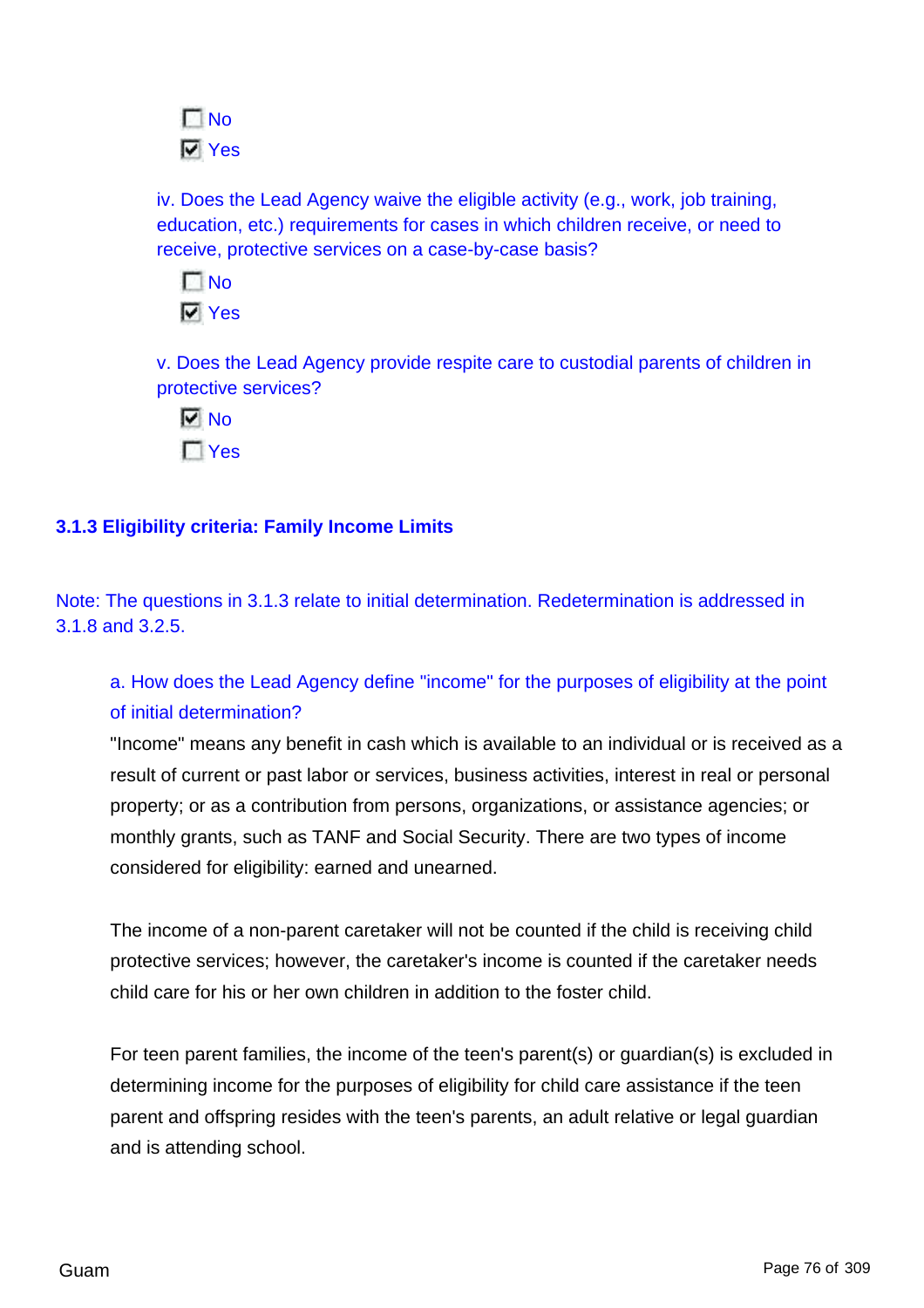b. Provide the CCDF income eligibility limits in the table below at the time of initial determination. Complete columns (i) and (ii) based on maximum eligibility at initial entry into CCDF. Complete columns (iii) and (iv) only if the Lead Agency is using income eligibility limits lower than 85 percent of the current state median income (SMI) at the initial eligibility determination point. If the income eligibility limits are not statewide, please complete the chart below using the most populous area of the state or territory (defined as the area serving highest number of CCDF children) and respond to c. below the table.

|                    |                                                                                   | (ii)    | (iii)                                                                                                                         | (iv)                                                                                                                                                       |
|--------------------|-----------------------------------------------------------------------------------|---------|-------------------------------------------------------------------------------------------------------------------------------|------------------------------------------------------------------------------------------------------------------------------------------------------------|
| <b>Family Size</b> | 85% of SMI<br>100% of<br>SMI(\$/Month)<br>(\$/Month) [Multiply<br>(a) by $0.85$ ] |         | (IF APPLICABLE)<br>(\$/Month)<br><b>Maximum Initial or</b><br><b>First Tier Income</b><br>if Lower Than 85%<br>of Current SMI | <b>IF APPLICABLE)</b><br>(% of SMI) [Divide]<br>(iii) by (i), multiply<br>by 100] Income<br>Limit (or Threshold) Level if Lower Than<br>85% of Current SMI |
|                    | 3007.94                                                                           | 2556.75 | N/A                                                                                                                           | N/A                                                                                                                                                        |
| $\mathcal{P}$      | 3933.46                                                                           | 3343.44 | N/A                                                                                                                           | N/A                                                                                                                                                        |
| 3                  | 4858.98                                                                           | 4130.13 | N/A                                                                                                                           | N/A                                                                                                                                                        |
| 4                  | 5784.50                                                                           | 4916.83 | N/A                                                                                                                           | N/A                                                                                                                                                        |
| 5                  | 6710.02                                                                           | 5703.52 | N/A                                                                                                                           | N/A                                                                                                                                                        |

c. If the income eligibility limits are not statewide, describe how many jurisdictions set their own income eligibility limits and provide the income limit ranges across the jurisdictions (e.g. range from [lowest limit] to [highest limit])( 98.16(i)(3)). Eligibility limits are island-wide.

d. SMI source and year. Guam uses the FFY2021 SMI from Arkansas as it most closely reflects Guam¿s median income level.

Reminder: Reminder: Income limits must be established and reported in terms of current SMI based on the most recent data published by the Bureau of the Census (98.20(a)(2)(i)) even if the federal poverty level is used in implementing the program. SMI guidelines are available at:

[https://www.acf.hhs.gov/ocs/resource/liheap-im-2020-02-state-median-income](%20https://www.acf.hhs.gov/ocs/resource/liheap-im-2020-02-state-median-income-estimates-for-optional-use-fy2020-and-mandatory-use-fy2021?utm_medium=rss)[estimates-for-optional-use-fy2020-and-mandatory-use-fy2021?utm\\_medium=rss.](%20https://www.acf.hhs.gov/ocs/resource/liheap-im-2020-02-state-median-income-estimates-for-optional-use-fy2020-and-mandatory-use-fy2021?utm_medium=rss)

e. Identify the most populous area of the state (defined as the area serving the highest number of CCDF children) used to complete the chart in 3.1.3 b.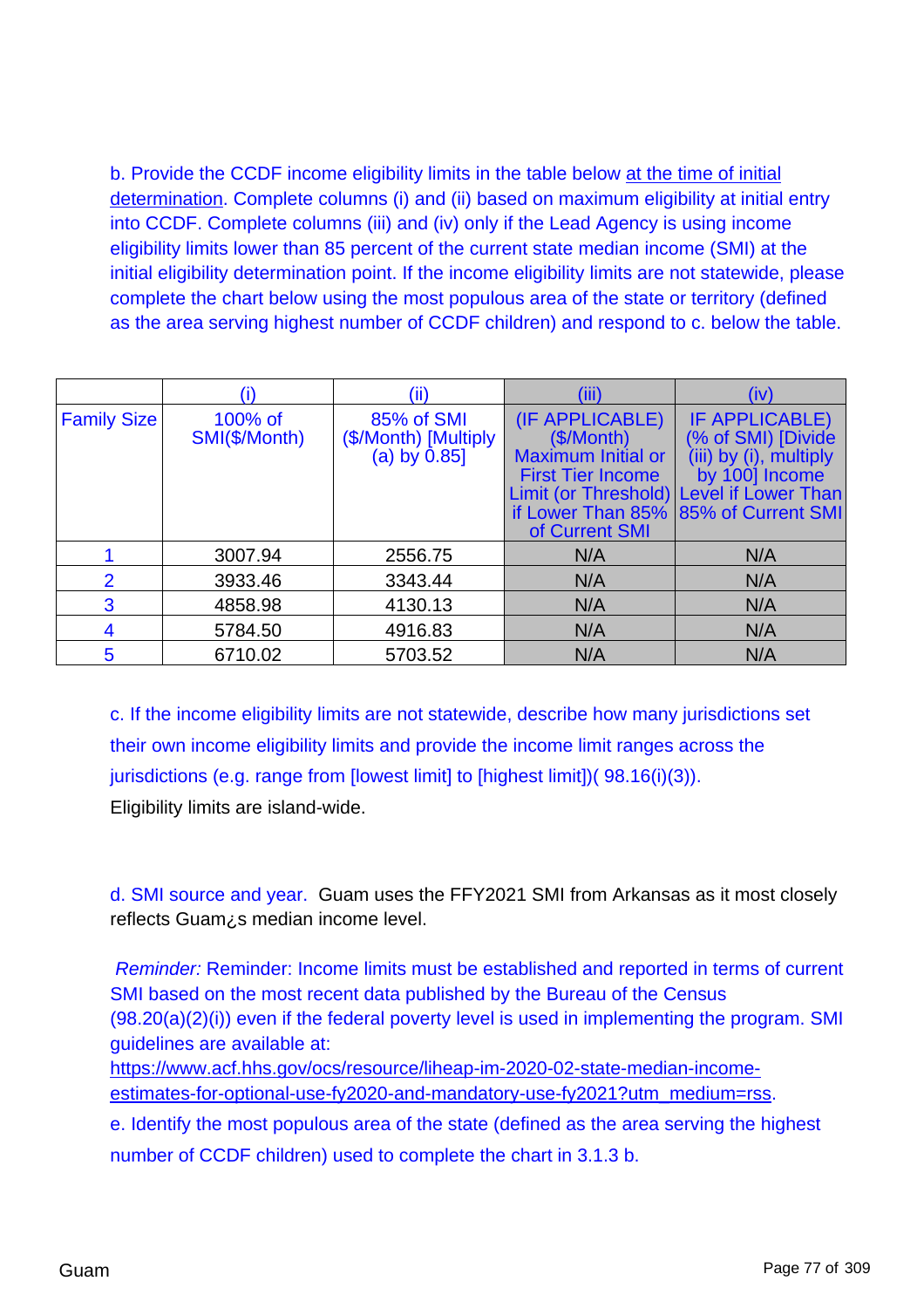Income eligibility limits are territory-wide, regardless of population.

f. What is the effective date for these eligibility limits reported in 3.1.3 b? October 01, 2020

g. Provide the citation or link, if available, for the income eligibility limits. BMS Policy No. 2021-01, http://dphss.guam.gov/guamchildcare/ - Annoucements

**3.1.4 Lead Agencies are required to ensure that children receiving CCDF funds do not have family assets that exceed \$1,000,000, as certified by a family member (98.20(a)(2)(ii)).**

a) Describe how the family member certifies that family assets do not exceed \$1,000,000 (e.g., a checkoff on the CCDF application).

The applicant self-reports that family assets do not exceed \$1,000,000 on their application.

b) Does the Lead Agency waive the asset limit on a case-by-case basis for families defined as receiving, or in need of, protective services?

 $\nabla$  No.

 $\Gamma$  Yes.

If yes, describe the policy or procedure and provide citation:

# **3.1.5 Describe any additional eligibility conditions or rules, which are applied by the Lead Agency (98.20(b)) during:**

#### a. eligibility determination.

During a declared period of emergency or disaster, essential services workers (employed or volunteer) whose income exceeds 85% of SMI but does not exceed 200% of the current federal poverty guidelines are eligible and are considered priority placements. Effective Date 08/04/2020. During the COVID -19 Pandemic, this would be funded through COVID-19 relief funding.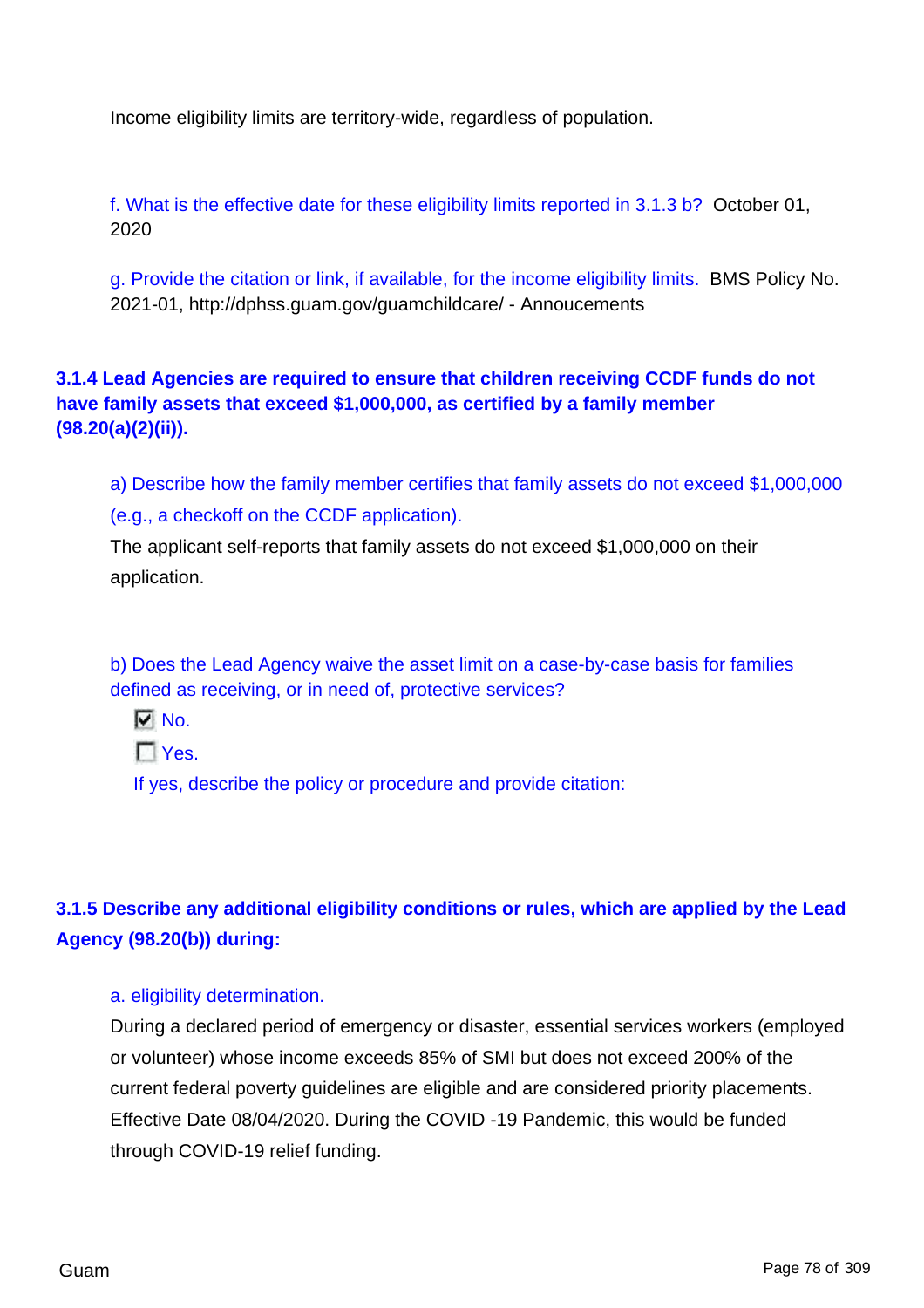### b. eligibility redetermination.

During a declared state of emergency, redetermination of eligibility will be extended up to six (6) months. To ensure continuity of services for families of multiple benefit programs, eligibility may be extended beyond 12 months to align program requirements.

**3.1.6 Lead Agencies are required to take into consideration children's development and promote continuity of care when authorizing child care services (98.21(f); 98.16(h)(6)). Lead Agencies are reminded that authorized child care services are not required to be strictly based on the work, training, or education schedule of the parent (98.21 (g)). Check the approaches, if applicable, that the Lead Agency uses when considering children's development and promoting continuity of care when authorizing child care services.**

- $\Box$  a. Coordinating with Head Start, Prekindergarten, other early learning programs, or school-age programs to create a package of arrangements that accommodates parents' work schedules
- b. Inquiring about whether the child has an Individualized Education Program (IEP) or Individual Family Services Plan (IFSP)
- **C.** Establishing minimum eligibility periods greater than 12 months
- $\Box$  d. Using cross-enrollment or referrals to other public benefits
- **E.** e. Working with IDEA Part B, Section 619 and Part C staff to explore how services included in a child's IEP or IFSP can be supported and/or provided onsite and in collaboration with child care services
- **F.** If. Working with entities that may provide other child support services.
- $\Box$  g. Providing more intensive case management for families with children with multiple risk factors;
- h. Implementing policies and procedures that promote universal design to ensure that activities and environments are accessible to all children, including children with sensory, physical, or other disabilities

i. Other.

Describe: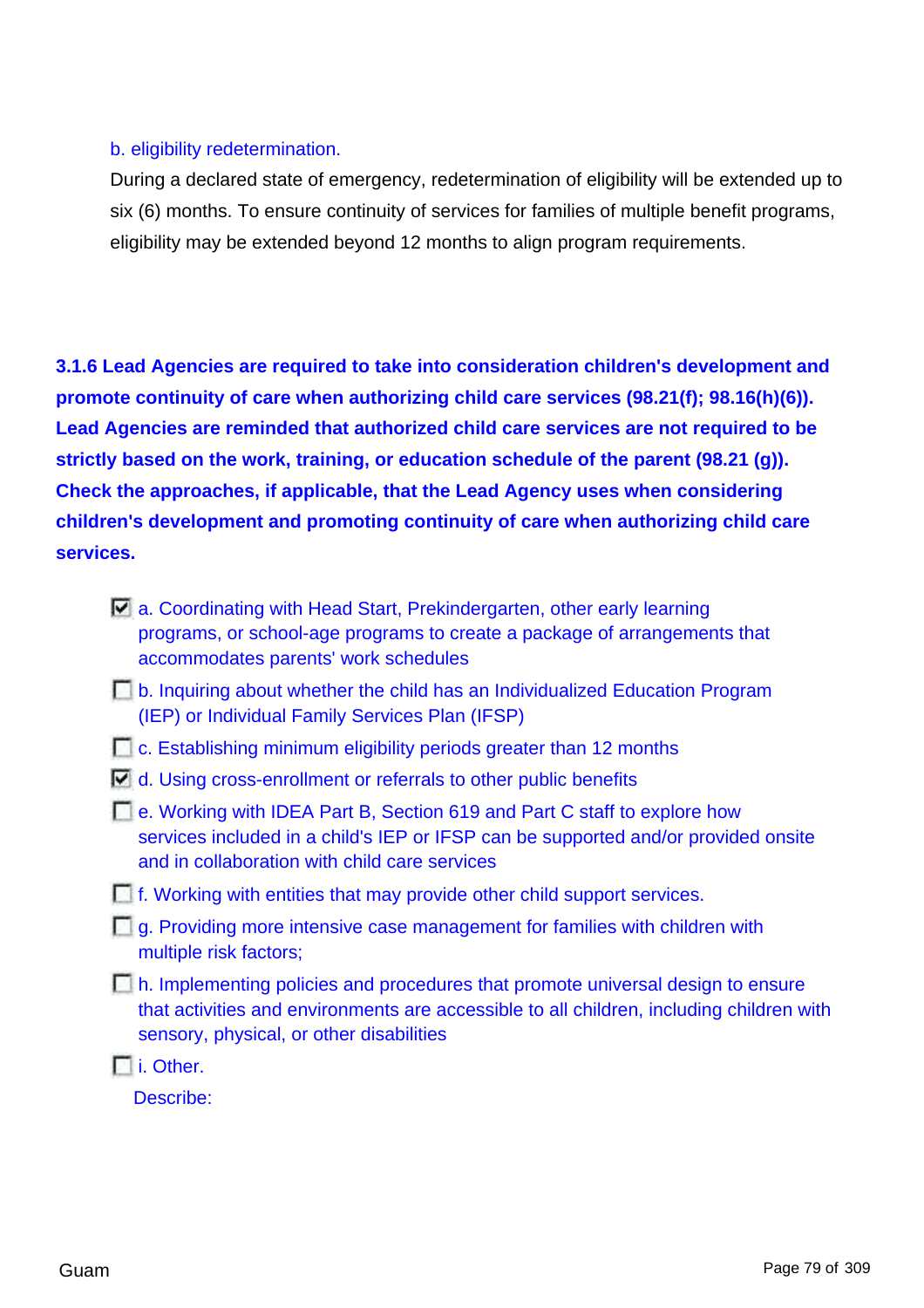### **3.1.7 Fluctuation in earnings.**

Check the processes that the Lead Agency uses to take into account irregular fluctuations in earnings.

- Average the family's earnings over a period of time (i.e. 12 months).
- $\Box$  Request earning statements that are most representative of the family's monthly income.
- $\Box$  Deduct temporary or irregular increases in wages from the family's standard income level.
- $\Box$  Other.

Describe:

**3.1.8 Lead Agencies are required to have procedures for documenting and verifying that children receiving CCDF funds meet eligibility criteria at the time of eligibility determination and redetermination (98.68(c)). Lead Agencies should note that there are no federal requirements for specific documentation or verification procedures. Check the information that the Lead Agency documents and verifies at initial determination and redetermination and describe, at a minimum, what information is required and how often. Check all that apply.**

- **Applicant identity.**
- Required at Initial Determination
- Required at Redetermination
	- Describe:

a. Applicant identity. Describe: Guam requires identity verification of each applicant. Acceptable documentary evidence may include, but is not limited to, drivers' license, work or school ID, birth certificate, passport, social security card or permanent residency card.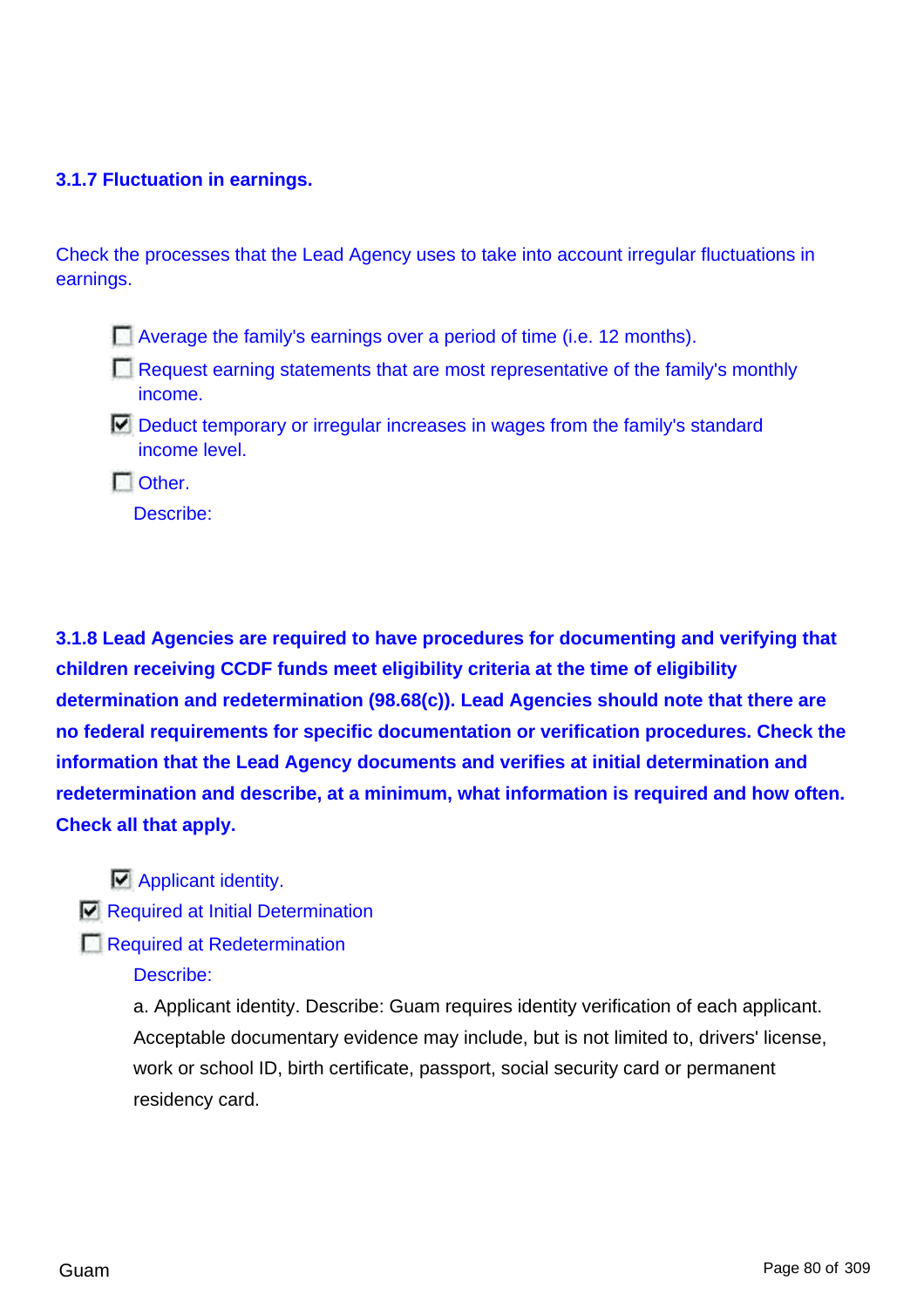## **Applicant's relationship to the child.**

- Required at Initial Determination
- Required at Redetermination

## Describe:

Guam requires verification of the applicant's relationship to the child. Acceptable documentary evidence of relationship may include, but is not limited to, a birth certificate or legal document establishing power of attorney, guardianship or in loco parentis.

 $\Box$  Child's information for determining eligibility (e.g., identity, age, citizen/immigration status).

- Required at Initial Determination
- Required at Redetermination

### Describe:

Guam requires a child to be a U.S. citizen or child of a qualified alien. Acceptable documentary evidence may include, but is not limited to, a birth certificate, US Passport, US Naturalization Papers, Permanent Residency Card, INS Form 151 or I-551, INS Form I-94, social security card.

## $\nabla$  Work.

- Required at Initial Determination
- Required at Redetermination

#### Describe:

Guam will verify work as the qualifying activity by checking documentary evidence which may include, but is not limited to, employment check stubs from the previous two months, tax statements, JOBS Works or employer verification.

## **Job training or educational program.**

- Required at Initial Determination
- Required at Redetermination

#### Describe:

Guam verifies job training or educational program by checking documentary evidence which may include, but is not limited to training or education verification, class schedule, job or education training enrollment forms.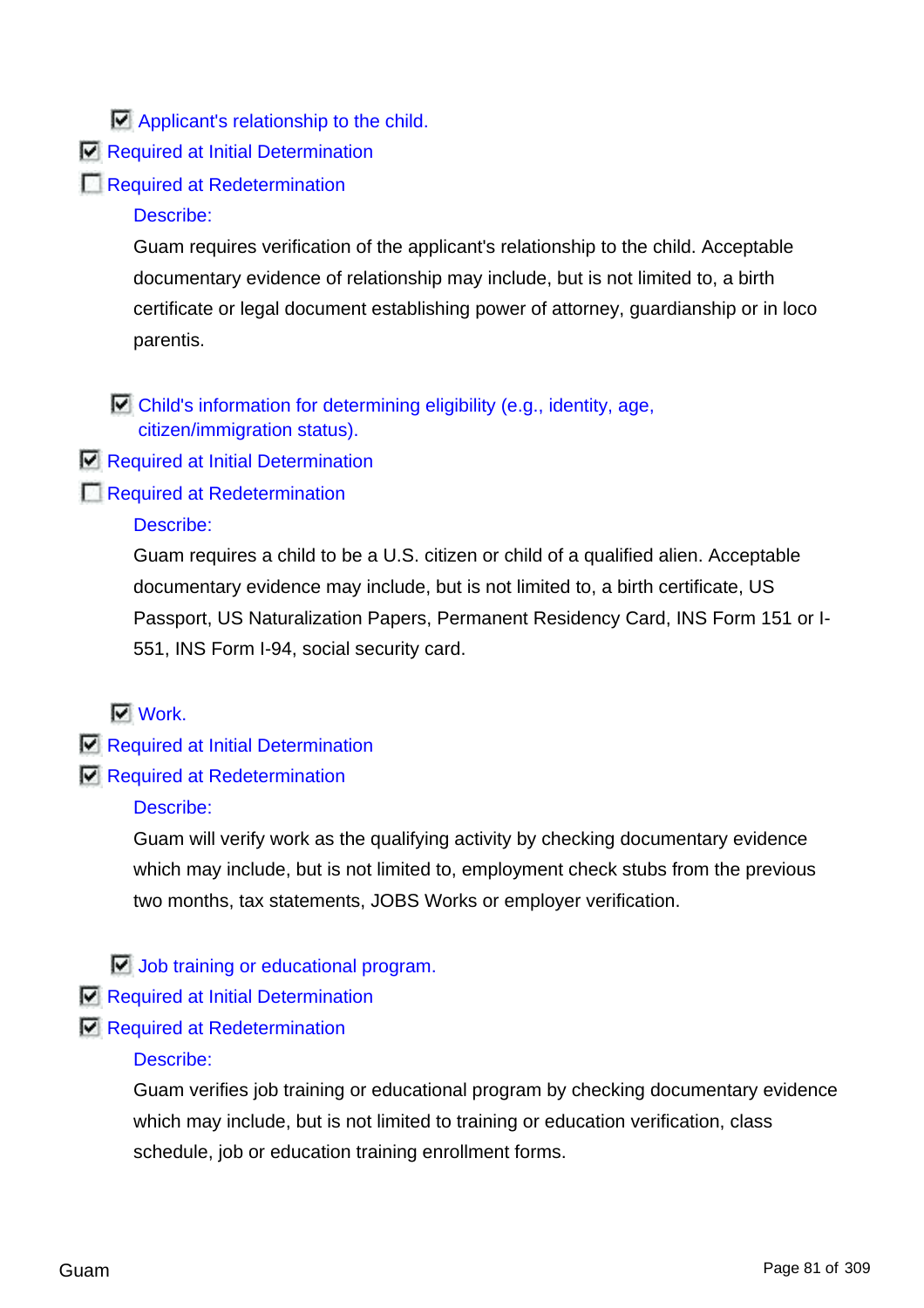$\n **Family income**$ .

Required at Initial Determination

Required at Redetermination

## Describe:

Guam verifies family income by checking documentary evidence of income of all members of the household unit which may include, but is not limited to, employment check stubs from the previous two months, tax statements, and by checking online income resources.

 $\Box$  Household composition.

- Required at Initial Determination
- Required at Redetermination

## Describe:

Guam verifies household composition by checking documentary evidence which may include, but is not limited to, Mayor's verification and GHURA documentation

**Applicant residence.** 

- Required at Initial Determination
- Required at Redetermination

## Describe:

Guam requires the applicant family to live in Guam with the intention of making Guam their home for a permanent or indefinite period (i.e., military). Acceptable documentary evidence may include, but is not limited to, Mayor's verification, utility bills/receipts, rent/mortgage receipt or documented collateral contact.

 $\Box$  Other.

- Required at Initial Determination
- Required at Redetermination
	- Describe: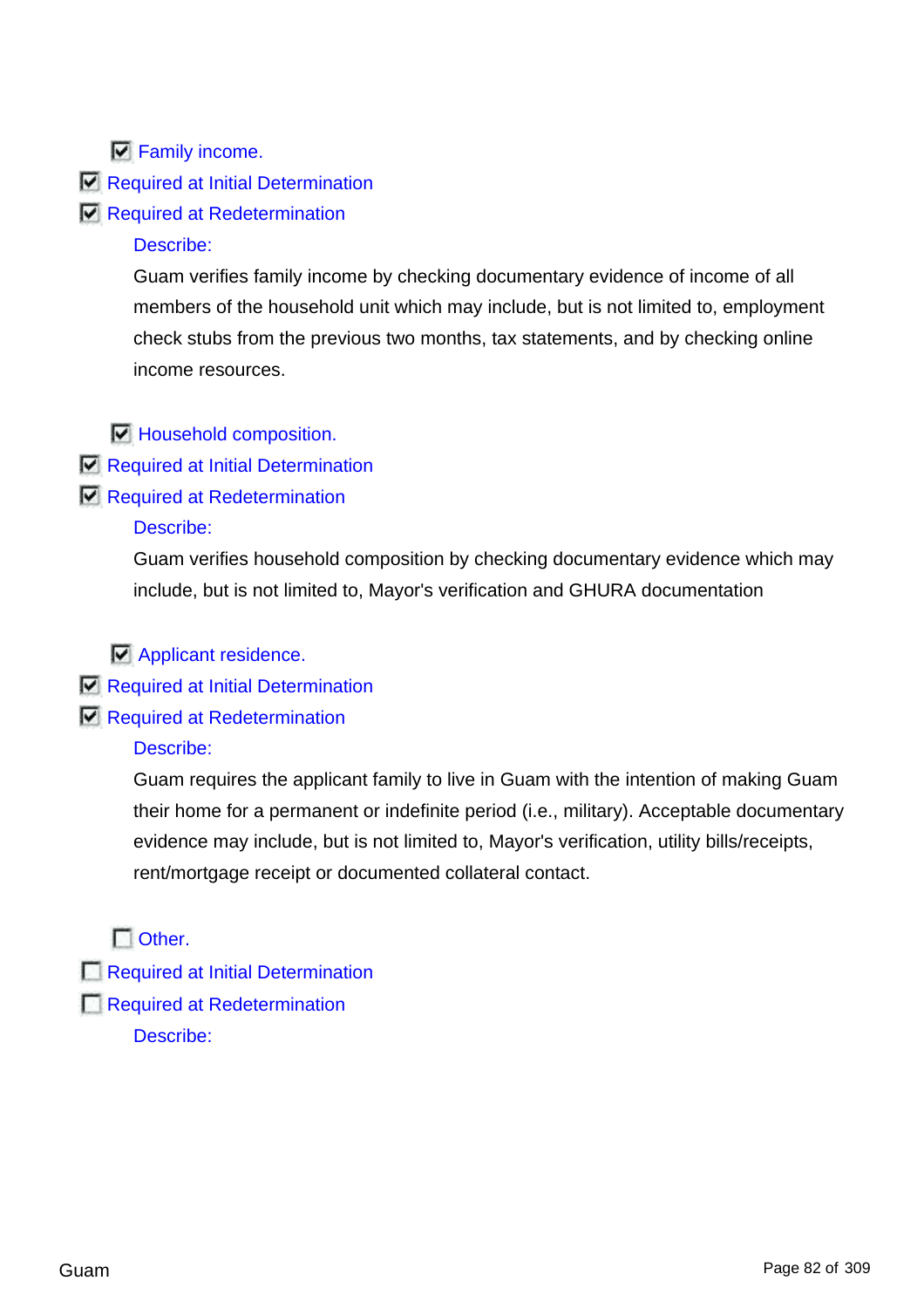**3.1.9 Which strategies, if any, will the Lead Agency use to ensure the timeliness of eligibility determinations upon receipt of applications? Check all that apply.**

 $\Box$  Time limit for making eligibility determinations

Describe length of time:

Guam is creating an internal policy to align with SNAP time limit for 30-day eligibility determination with intentions to complete by 10/01/21.

 $\Box$  Track and monitor the eligibility determination process  $\Gamma$  Other. Describe:

**None** 

## **3.1.10 Informing parents who receive TANF benefits about the exception to the individual penalties associated with the TANF work requirement.**

3.1.10 Informing parents who receive TANF benefits about the exception to the individual penalties associated with the TANF work requirement.

Lead Agencies are required to inform parents who receive TANF benefits about the exception to the individual penalties associated with the work requirement for any single custodial parent who has a demonstrated inability to obtain needed child care for a child younger than age 6 (98.16(v); 98.33(f)).

Lead Agencies must coordinate with TANF programs to ensure that TANF families with young children will be informed of their right not to be sanctioned if they meet the criteria set forth by the state/territory TANF agency in accordance with Section 407(e)(2) of the Social Security Act.

In fulfilling this requirement, the following criteria or definitions are applied by the TANF agency to determine whether the parent has a demonstrated inability to obtain needed child care.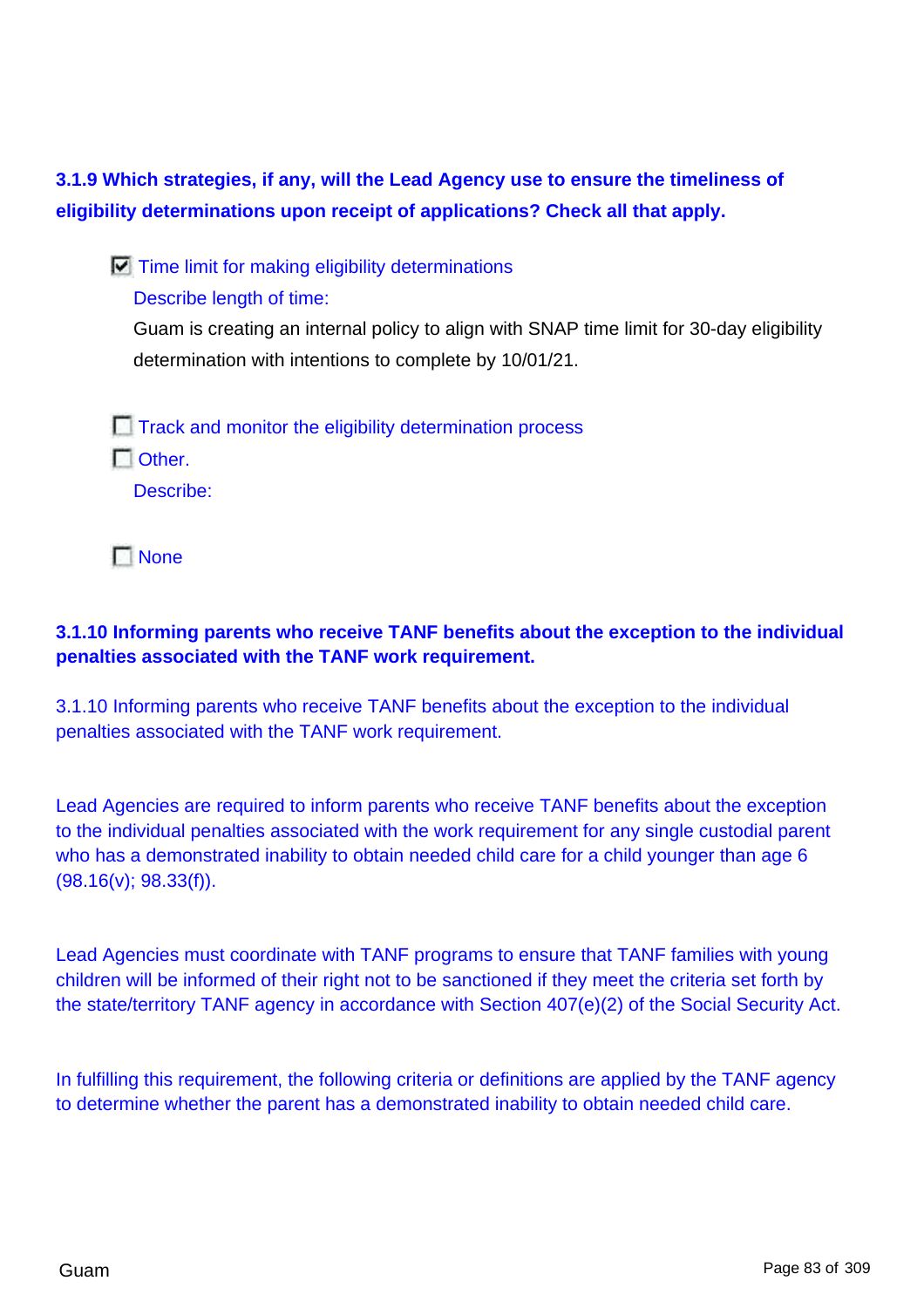Note: The TANF agency, not the CCDF Lead Agency, is responsible for establishing the following criteria or definitions. These criteria or definitions are offered in this Plan as a matter of public record.

a. Identify the TANF agency that established these criteria or definitions: Guam Department of Public Health and Social Services, Division of Public Welfare, Bureau of Economic Security

b. Provide the following definitions established by the TANF agency:

- i. "Appropriate child care":
	- An individual, a family setting, a family group home, or a licensed facility which provides a safe environment for children to learn, relax, thrive and have fun: a healthy child care setting.
	- Both provider and the place where care is provided meet the agency's safety and provider requirements
	- Care accommodates the parents' work schedule
	- Care meets the specific needs of the child, such as age, developmental needs and special needs requirements.

#### ii. "Reasonable distance":

located within one hour of travel from the participant's home to the child care provider to the participant's place of employment or work activity.

## iii. "Unsuitability of informal child care":

child care providers that do not meet the CCDF criteria (rules and regulations).

#### iv. "Affordable child care arrangements":

arrangements that do not cost more than the co-payment established under CCDF.

c. How are parents who receive TANF benefits informed about the exception to the individual penalties associated with the TANF work requirements?

#### $\Box$  i. In writing

 $\Box$  ii. Verbally

**I**iii. Other.

Describe: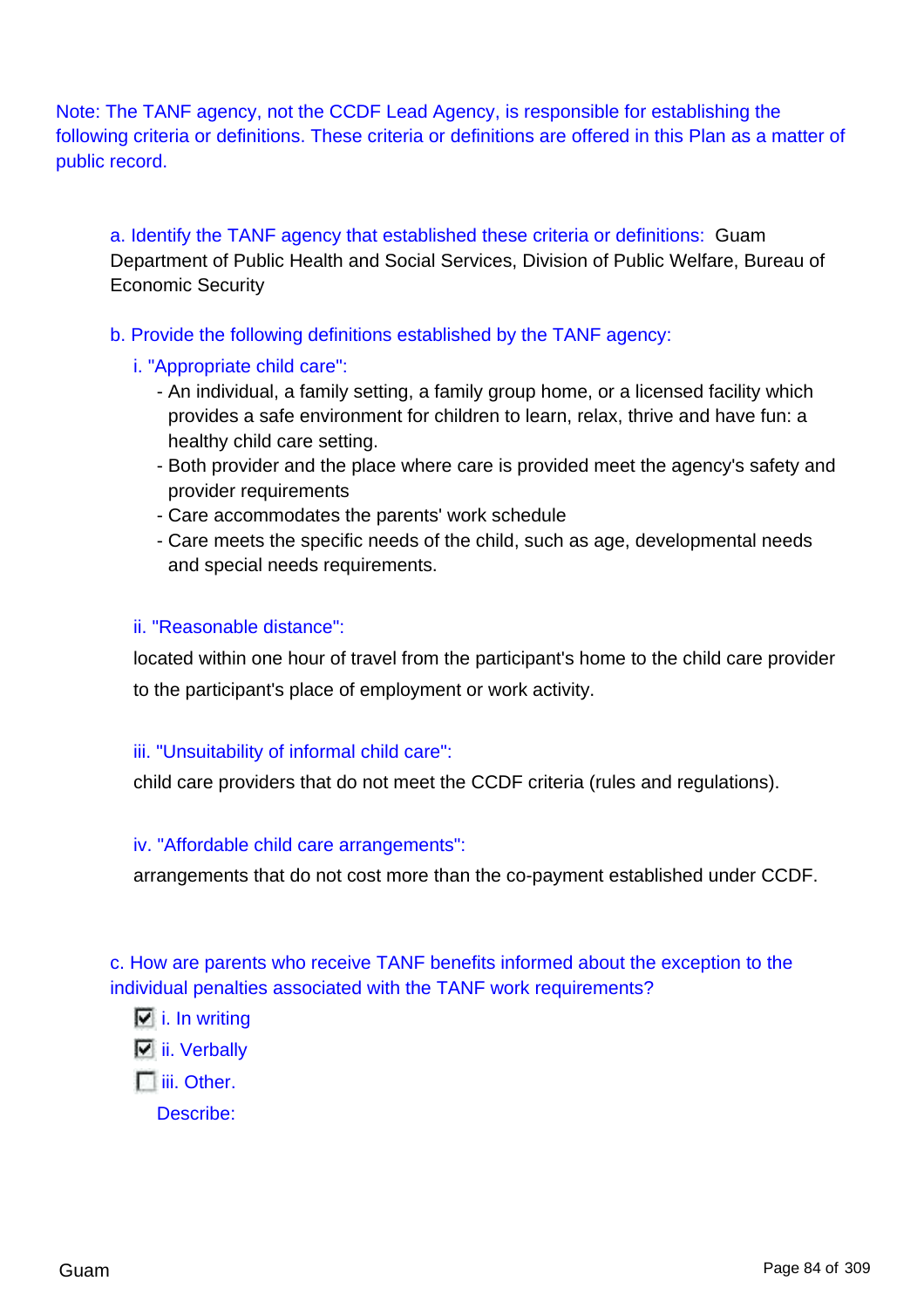d. Provide the citation for the TANF policy or procedure:

Guam FY 2021-23 TANF state plan section VII.5

## 3.2 Family Contribution to Payments

### 3.2 Family Contribution to Payments

Lead Agencies are required to establish and periodically revise a sliding-fee scale for CCDF families that varies based on income and the size of the family to determine each family's contribution (i.e., co-payment) that is not a barrier to families receiving CCDF funds (658E(c)(5)). In addition to income and the size of the family, the Lead Agency may use other factors when determining family contributions/co-payments. Questions 3.2.1 through 3.2.4 address co-payments during the initial/entry-eligibility period.

To help families transition off of child care assistance, Lead Agencies may gradually adjust copay amounts for families determined to be eligible under a graduated phase-out. Question 3.2.5 addresses co-payments during the graduated phase-out period.

## **3.2.1 Provide the CCDF co-payments in the chart below according to family size for one child in care.**

a. Complete the chart based on the most populous area of the state or territory (defined as the area serving the highest number of CCDF children, aligned to the response provided in 3.1.3 e).

|                              | (a)                                                                                                                                                             | (b)                                                                                                           | (c)                                                                                          | (d)                                                                                                                                             | (e)                                                                                                                  | (f)                                                                                   |
|------------------------------|-----------------------------------------------------------------------------------------------------------------------------------------------------------------|---------------------------------------------------------------------------------------------------------------|----------------------------------------------------------------------------------------------|-------------------------------------------------------------------------------------------------------------------------------------------------|----------------------------------------------------------------------------------------------------------------------|---------------------------------------------------------------------------------------|
| <b>Family</b><br><b>Size</b> | <b>Lowest</b><br>initial or<br><b>First Tier</b><br><b>Income</b><br><b>Level</b><br>where<br>family is<br>first<br>charged<br>co-pay<br>(greater<br>than $$0)$ | What is the<br>monthly co-<br>payment for a<br>family of this size<br>based on the<br>income level in<br>(a)? | <b>What</b><br>percenta<br>ge of<br><b>income</b><br>is this<br>$CO -$<br>payment<br>in (b)? | <b>Highest</b><br>initial or<br><b>First Tier</b><br><b>Income</b><br><b>Level</b><br>before a<br>family is<br><b>no</b><br>longer<br>eligible. | <b>What is the</b><br>monthly co-<br>payment for a<br>family of this size<br>based on the<br>income level in<br>(d)? | <b>What</b><br>percenta<br>ge of<br>income<br>is this<br>$CO -$<br>payment<br>in (d)? |
|                              | 1065                                                                                                                                                            | 25                                                                                                            | 2.4%                                                                                         | 2556.75                                                                                                                                         | 25                                                                                                                   | 1.2%                                                                                  |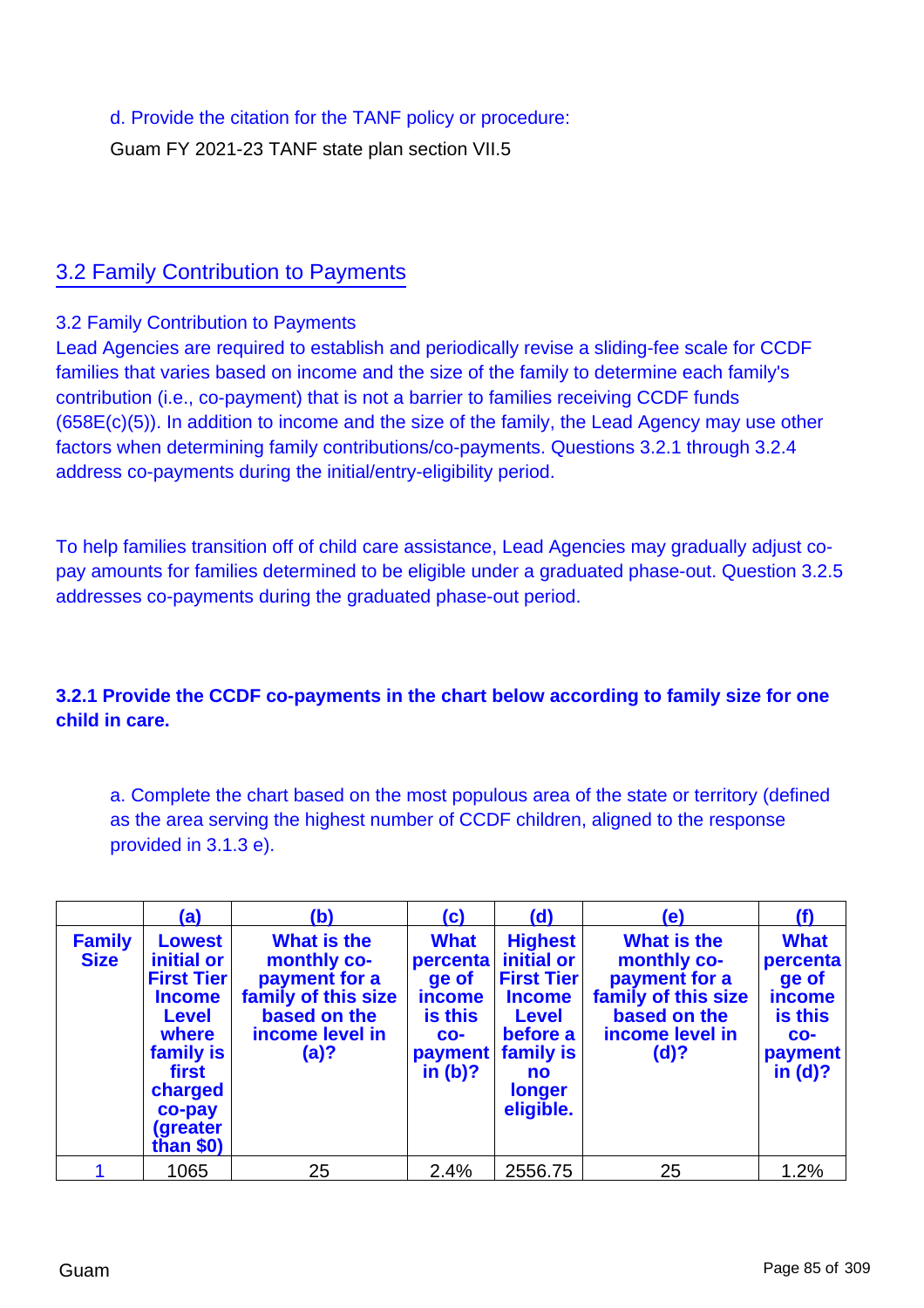| (a)  | (b) | (c)  | (d)     | (e) |      |
|------|-----|------|---------|-----|------|
| 1438 | 25  | 1.7% | 3343.44 | 25  | 0.9% |
| 1811 | 75  | 1.4% | 4130.13 | 75  | 0.7% |
| 5185 | 75  | 1.1% | 4916.83 | 75  | 0.6% |
| 2558 | 75  | 1.0% | 5703.52 | 75  | 0.5% |

b. If the sliding-fee scale is not statewide (i.e., county-administered states):

 $\Box$  i. N/A. Sliding fee scale is statewide

ii. Identify the most populous area of the state (defined as the area serving the highest number of CCDF children) used to complete the chart above. The co-payment structure is applied island-wide.

iii. Describe how many jurisdictions set their own sliding-fee scale (98.16(i)(3)). N/A

c. What is the effective date of the sliding-fee scale(s)? October 1, 2020

d. Provide the link(s) to the sliding-fee scale:

<http://dphss.guam.gov/guamchildcare/>

# **3.2.2 How will the family's contribution be calculated, and to whom will it be applied? Check all that apply under a. or b.**

- $\Box$  a. The fee is a dollar amount and (check all that apply):
	- $\Box$  i. The fee is per child, with the same fee for each child.
	- $\Box$  ii. The fee is per child and is discounted for two or more children.
	- $\Box$  iii. The fee is per child up to a maximum per family.
	- $\Box$  iv. No additional fee is charged after certain number of children.
	- $\Box$  v. The fee is per family.
	- $\Box$  vi. The contribution schedule varies because it is set locally/regionally (as indicated in 1.2.1). Describe: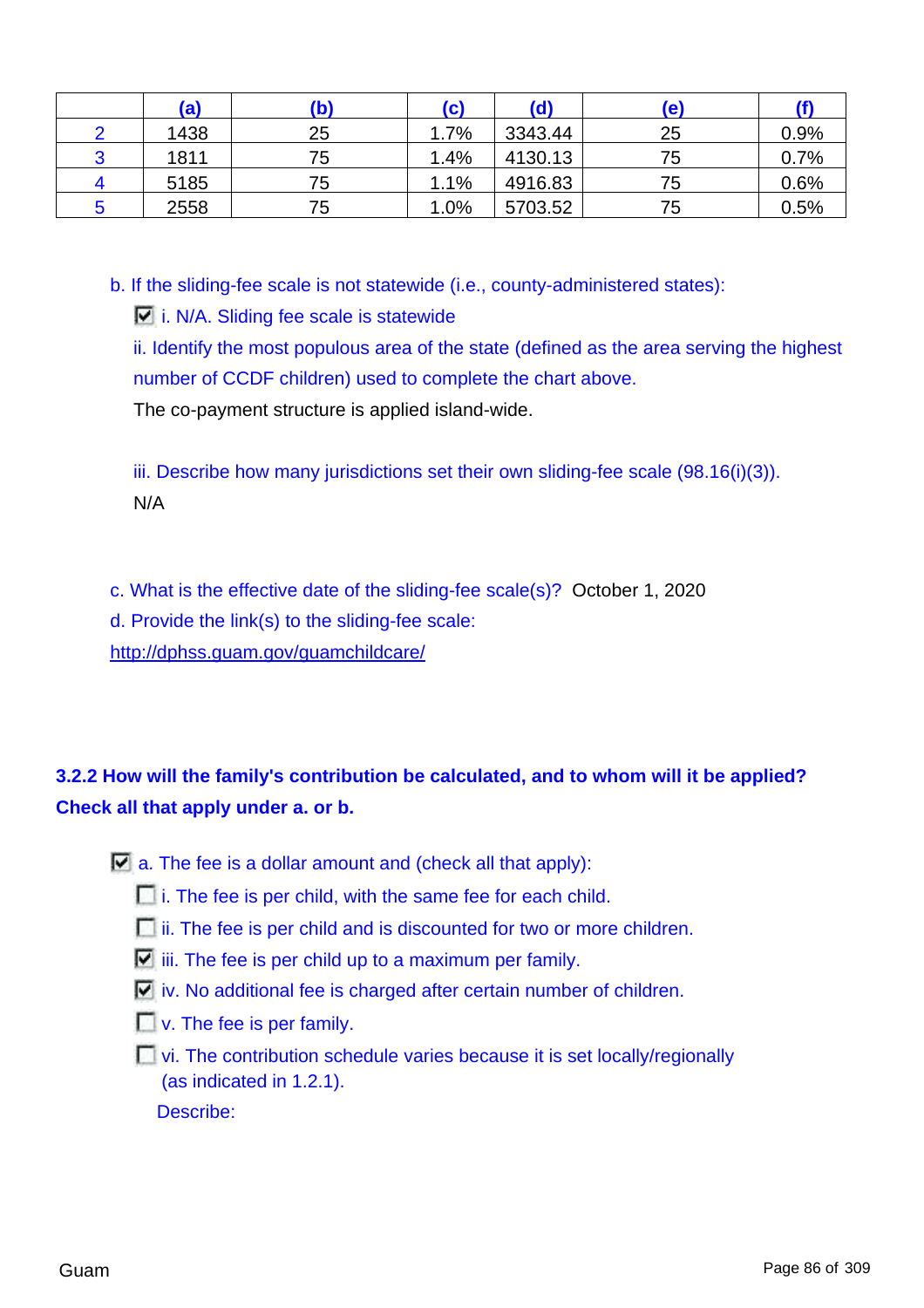|  |  | Vii. Other. |
|--|--|-------------|
|  |  |             |

Describe:

 $\Box$  b. The fee is a percent of income and (check all that apply):  $\Box$  i. The fee is per child, with the same percentage applied for each child. **i**ii. The fee is per child, and a discounted percentage is applied for two or more children.  $\Box$  iii. The fee is per child up to a maximum per family. iv. No additional percentage is charged after certain number of children.  $\Box$  v. The fee is per family. **T** vi. The contribution schedule varies because it is set locally/regionally (as indicated in 1.2.1). Describe: **Nii.** Other.

**3.2.3 Does the Lead Agency use other factors in addition to income and family size to determine each family's co-payment (658E(c)(3)(B))? Reminder ' Lead Agencies may NOT use cost of care or amount of subsidy payment in determining copayments (98.45(k)(2)).**

 $\nabla$  No.

T Yes, check and describe those additional factors below.

**a.** Number of hours the child is in care.

Describe:

Describe:

 $\Box$  b. Lower co-payments for a higher quality of care, as defined by the state/territory. Describe: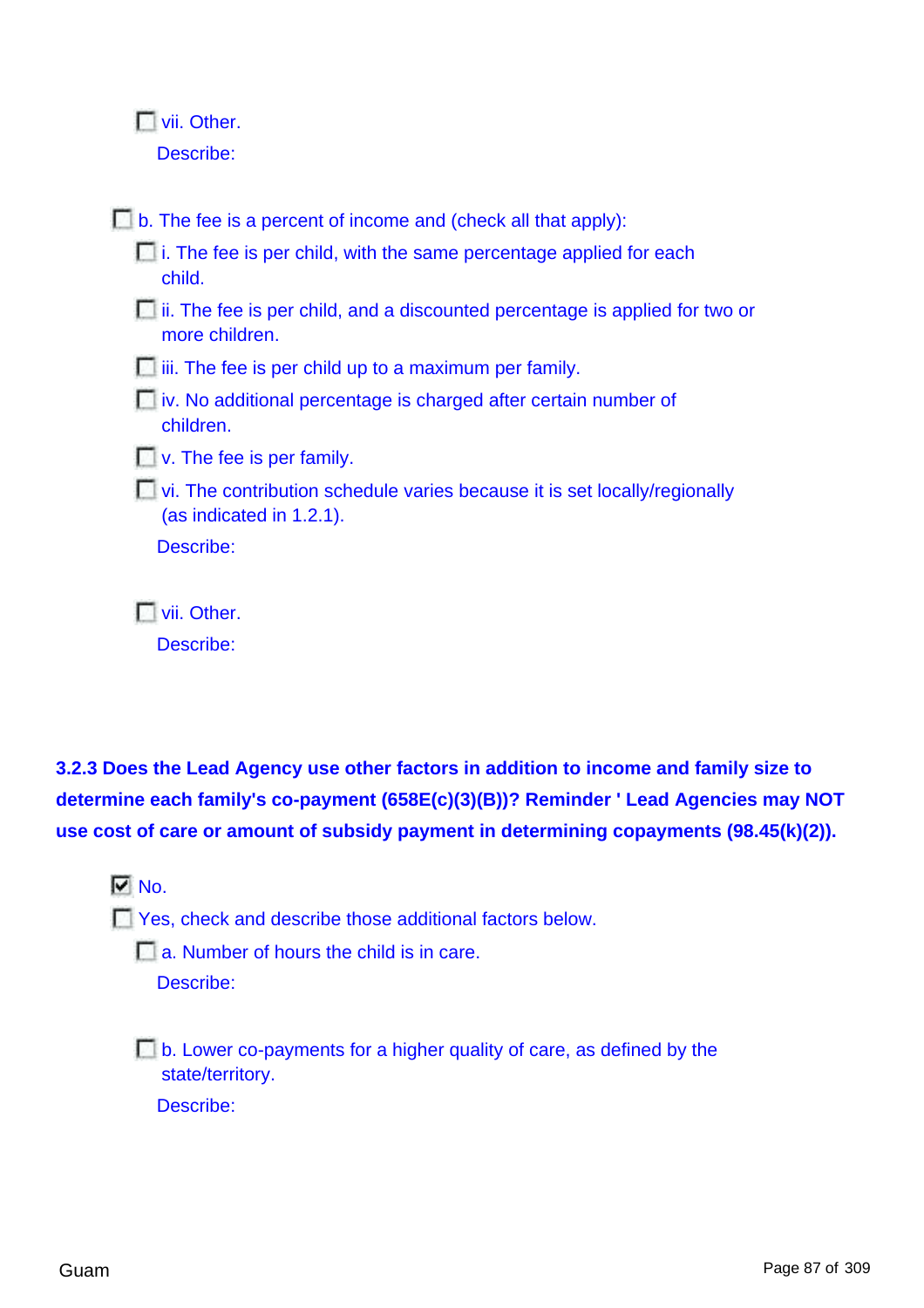$\Box$  c. Other. Describe:

**3.2.4 The Lead Agency may waive contributions/co-payments from families whose incomes are at or below the poverty level for a family of the same size (98.45(k)) or for families who are receiving or needing to receive protective services, on a case-by-case basis, as determined for purposes of CCDF eligibility, or who meet other criteria established by the Lead Agency (98.45(k)(4)). Does the Lead Agency waive family contributions/co-payments for any of the following? Check all that apply.**

- No, the Lead Agency does not waive family contributions/co-payments.
- Yes, the Lead Agency waives family contributions/co-payments. If yes, identify and describe which families have their family contributions/co-payments waived.
	- $\Box$  a. Families with an income at or below the Federal poverty level for families of the same size.

Describe the policy and provide the policy citation.

Family Contribution (co-pay) is waived for families with income below 100% of the federal poverty level. BMS Policy 2021-01.4.

**F** b. Families who are receiving or needing to receive protective services on a case-by-case basis, as determined by the Lead Agency for purposes of CCDF eligibility.

Describe the policy and provide the policy citation.

 $\Box$  c. Families meeting other criteria established by the Lead Agency. Describe Describe the policy.

The family contribution (co-pay) is waived for those experiencing homelessness, in foster care, eligible for TANF services, minor parents, and families with income below 100% of the federal poverty level.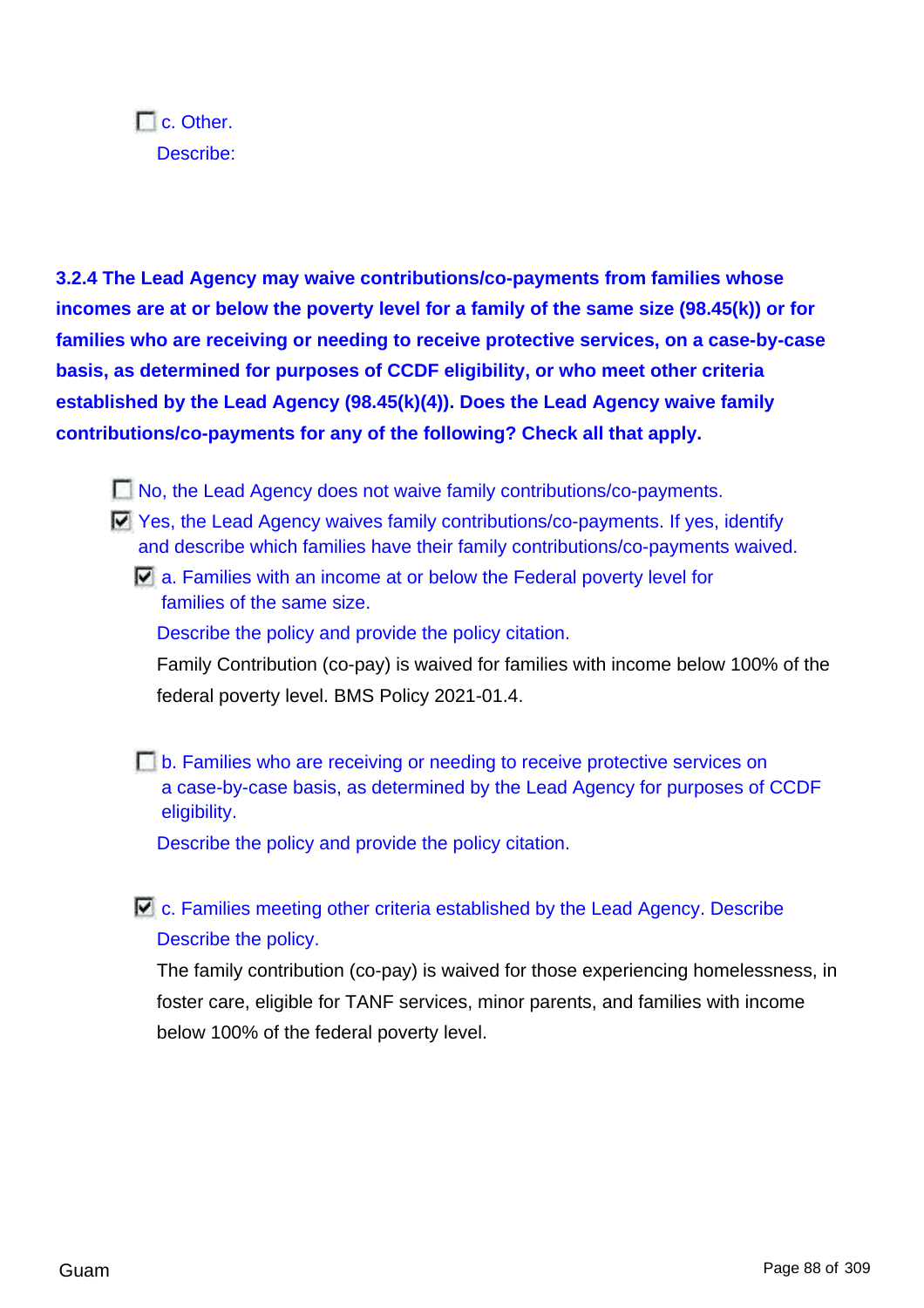## **3.2.5 Policies and processes for graduated phase-out of assistance at redetermination.**

3.2.5 Policies and processes for graduated phase-out of assistance at redetermination.

Lead Agencies that establish initial family income eligibility below 85 percent of state median income (SMI) are required to provide a graduated phase-out of assistance for families whose income has increased above the state's initial income threshold at the time of redetermination but remains below the federal threshold of 85 percent of the state median income (98.21 (b)(1)). Providing a graduated phase-out promotes continuity by allowing for wage growth, allows for a tapered transition out of the child care subsidy program as income increases, and supports long-term self-sufficiency for families.

Lead Agencies that provide a graduated phase-out must implement a two-tiered eligibility threshold, with the second tier of eligibility (used at the time of eligibility redetermination) to be set at:

At redetermination, a child shall be considered eligible if his or her parents are working or attending a job training or educational program even if their income exceeds the Lead Agency's income limit to initially qualify for assistance as long as their income does not exceed the second tier of eligibility (98.21(a); 98.21(b)(1)). Note that once deemed eligible, the family shall be considered eligible for a full minimum 12-month eligibility period, even if their income exceeds the second tier of eligibility during the eligibility period, as long as it does not exceed 85 percent of SMI.

A family eligible for services via the graduated phase-out of assistance is considered eligible under the same conditions as other eligible families with the exception of the co-payment restrictions, which do not apply to a graduated phase-out. To help families transition off of child care assistance, Lead Agencies may gradually adjust copay amounts for families whose children are determined eligible under a graduated phase-out and may require additional reporting on changes in family income. However, Lead Agencies must still ensure that any additional reporting requirements do not constitute an undue burden on families.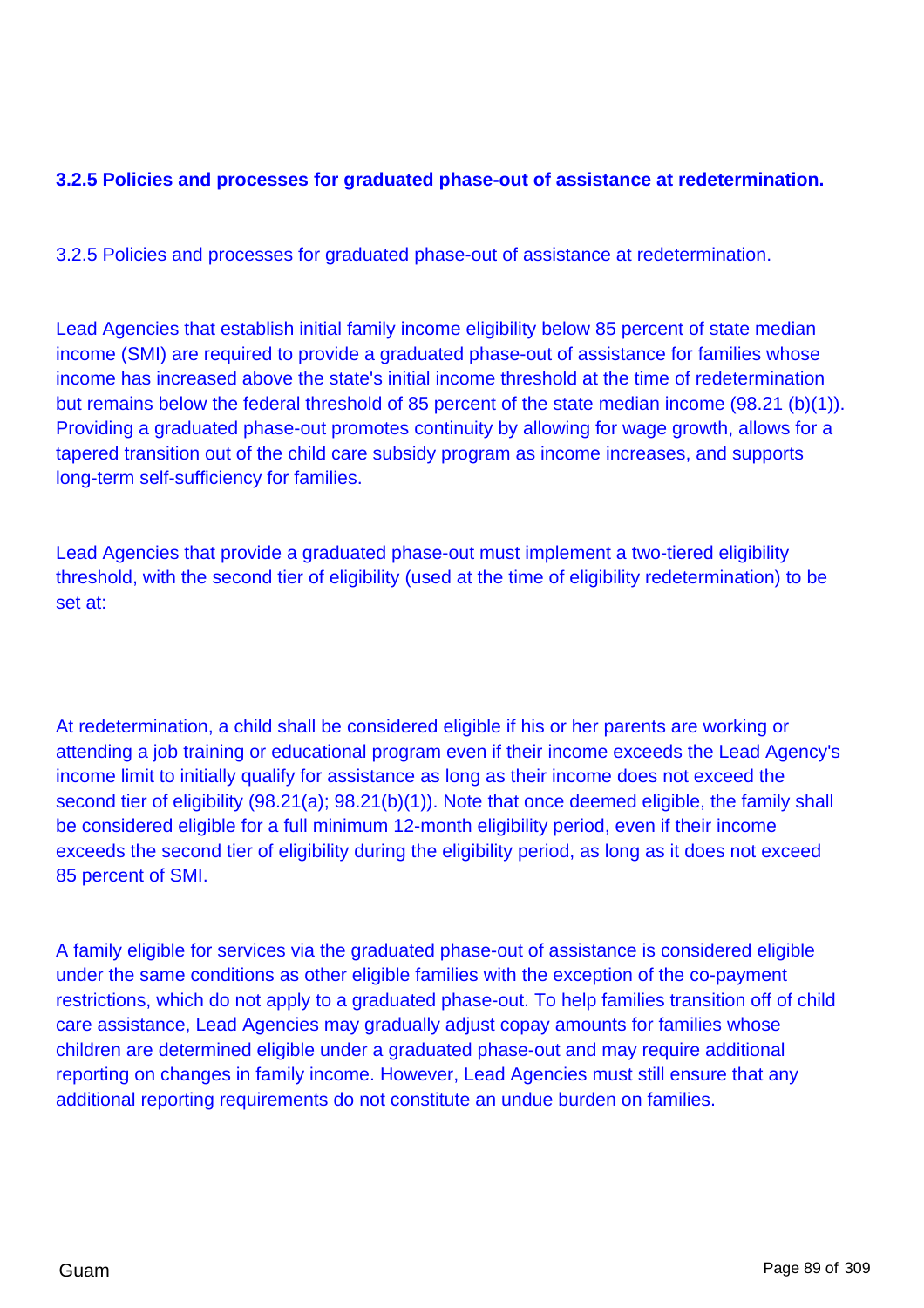**Lead Agencies that establish initial family income eligibility below 85 percent of state median income (SMI) are required to provide a graduated phase-out of assistance for families whose income has increased above the state's initial income threshold at the time of redetermination but remains below the federal threshold of 85 percent of the state median income (98.21 (b)(1)). Providing a graduated phase-out promotes continuity by allowing for wage growth, allows for a tapered transition out of the child care subsidy program as income increases, and supports long-term self-sufficiency for families.**

- a. Check and describe the option that best identifies the Lead Agency's policies and procedures regarding the graduated phase-out of assistance.
	- $\Box$  N/A. The Lead Agency sets its initial eligibility threshold at 85 percent of SMI and therefore, is not required to provide a graduated phase-out period. (If checked, skip to subsection 3.3)
	- The Lead Agency sets the second tier of eligibility at 85 percent of SMI.
		- A. Describe the policies and procedures.
		- B. Provide the citation for this policy or procedure.
	- The Lead Agency sets the second tier of eligibility at an amount lower than 85 percent of SMI for a family of the same size but above the Lead Agency's initial eligibility threshold.
		- A. Provide the income level for the second tier of eligibility for a family of three:
		- B. Describe how the second eligibility threshold:
			- 1. Takes into account the typical household budget of a low-income family:

2. Is sufficient to accommodate increases in family income over time that are typical for low-income workers and that promote and support family economic stability:

3. Reasonably allows a family to continue accessing child care services without unnecessary disruption: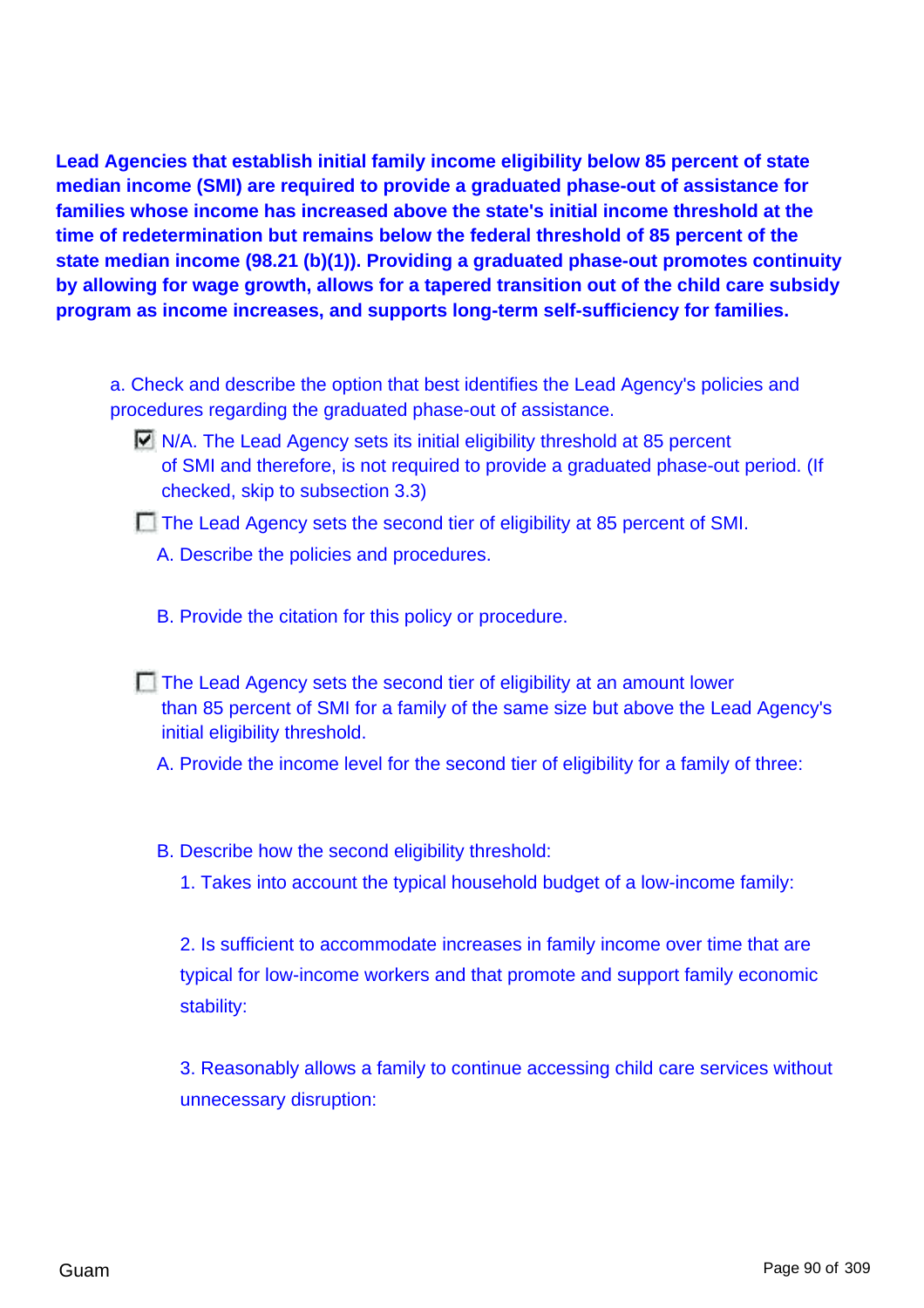4. Provide the citation for this policy or procedure related to the second eligibility threshold:

3.2.5 b. To help families transition from assistance, does the Lead Agency gradually adjust co-payments for families eligible under the graduated phase-out period?

 $\Box$ No

 $\Gamma$  Yes

i. If yes, describe how the Lead Agency gradually adjusts copayments for families under a graduated phase-out.

ii. If yes, does the Lead Agency require additional reporting requirements during the graduated phase-out period? (Note: Additional reporting requirements are also discussed in section 3.4.3 of the plan.)

 $\Box$  No.  $\Box$  Yes. Describe:

# 3.3 Increasing Access for Vulnerable Children and Families

3.3 Increasing Access for Vulnerable Children and Families

Lead Agencies are required to give priority for child care assistance to children with special needs, which can include vulnerable populations, in families with very low incomes and to children experiencing homelessness (658E(c)(3)(B); 98.46(a)). The prioritization of CCDF assistance services is not limited to eligibility determination (i.e., the establishment of a waiting list or the ranking of eligible families in priority order to be served).

Note:

CCDF defines "child experiencing homelessness" as a child who is homeless, as defined in Section 725 of Subtitle VII-B of the McKinney-Vento Act (42 U.S.C. 11434a) (98.2).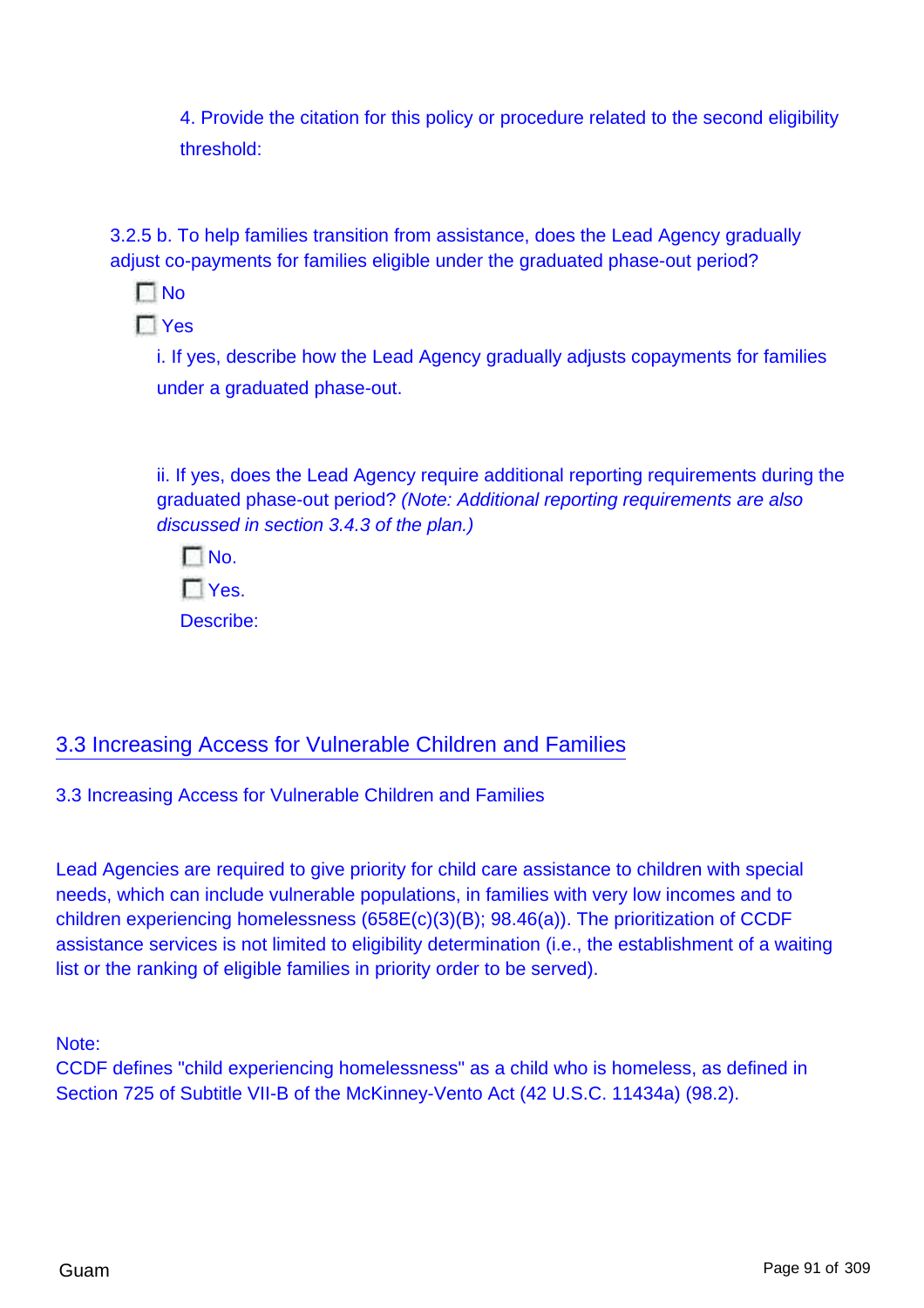### **3.3.1 Describe how the Lead Agency defines:**

#### a) "Children with special needs":

a child or youth who may require a level of care above the norm for his age due to disability, emotional or behavioral disorder, or a special health need; children with mental illness, children with severe mental illness, homeless children, teenage parents/pregnant teens, children involved in the child welfare system and the juvenile justice system (dually involved) or under court supervision.

#### b) "Families with very low incomes":

Families with income at or below the 100% of the poverty level for the 48 Contiguous States and the District of Columbia.

# **3.3.2 Identify how the Lead Agency will prioritize or target child care services for the following children and families:**

Note: If waiving co-payments is checked, Lead Agencies will need to provide further information in question 3.2.4. Paying higher rates for accessing higher quality care is addressed in 4.3.3 and using grants or contracts to reserve spots is addressed in 4.1.6.

a) Indicate how the identified populations are prioritized or targeted.

i. Indicate how services are prioritized for children with special needs. Check all that apply:

- **Prioritize for enrollment in child care services**
- $\Box$  Serve without placing on waiting list
- Waive co-payments (on a case-by-case basis). As described in 3.2.4
- $\Box$  Pay higher rate for access to higher quality care
- **Using grants or contracts to reserve spots**
- ii. Indicate how services are prioritized for famiies with very low incomes. Check all that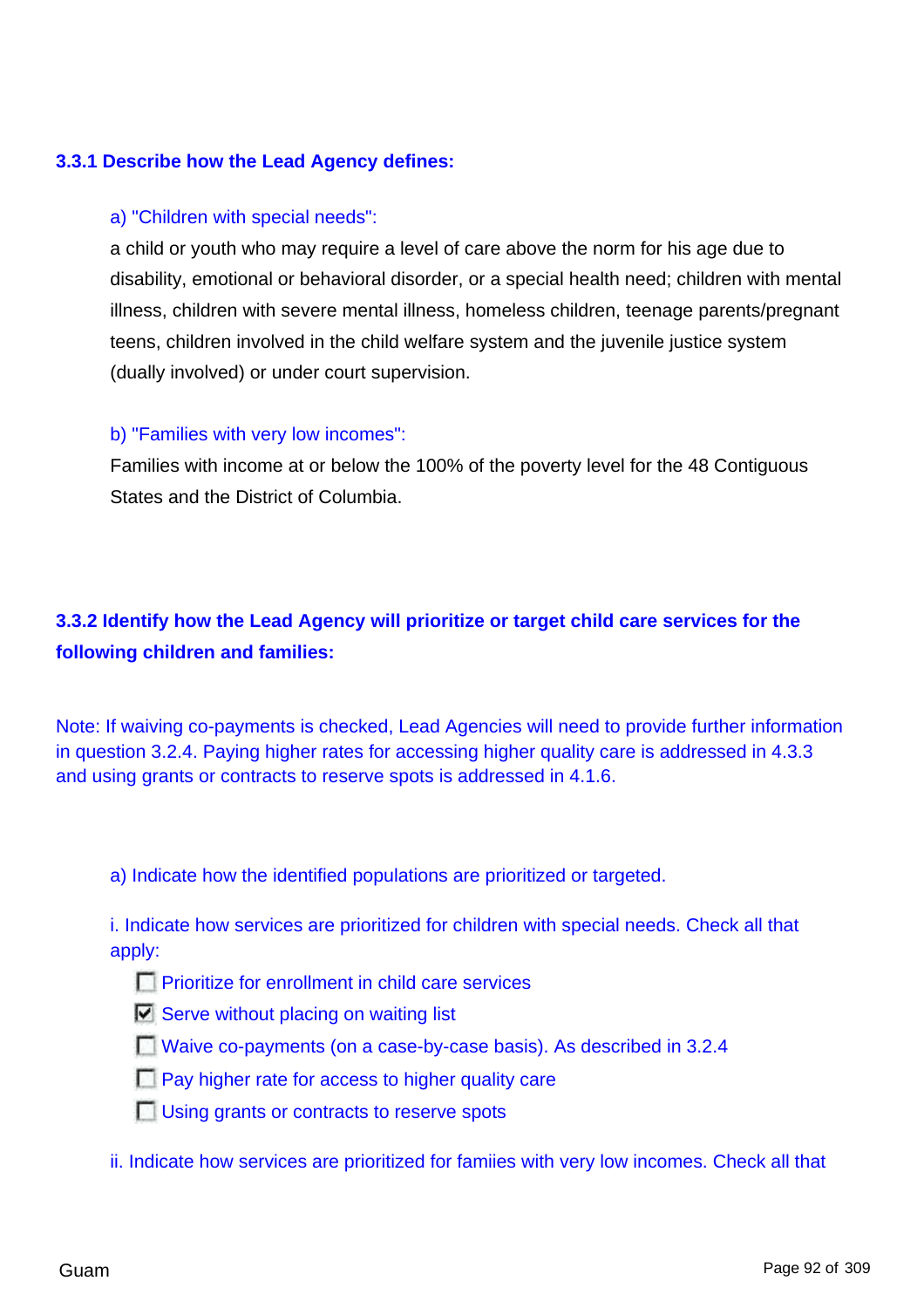apply:

- **Prioritize for enrollment in child care services**
- Serve without placing on waiting list
- Waive co-payments (on a case-by-case basis). As described in 3.2.4
- **Pay higher rate for access to higher quality care**
- **Using grants or contracts to reserve spots**

iii. Indicate how services are prioritized for children experiencing homelessness, as defined by the CCDF. Check all that apply:

- $\nabla$  Prioritize for enrollment in child care services
- $\overline{\triangledown}$  Serve without placing on waiting list
- Waive co-payments (on a case-by-case basis). As described in 3.2.4
- **Pay higher rate for access to higher quality care**
- **Using grants or contracts to reserve spots**

iv. Indicate how services are prioritized, for families receiving TANF, those attempting to transition off TANF, and those at risk of becoming dependent on TANF (98.16(i)(4)). Check all that apply:

- $\nabla$  Prioritize for enrollment in child care services
- $\Box$  Serve without placing on waiting list
- Waive co-payments (on a case-by-case basis). As described in 3.2.4
- **Pay higher rate for access to higher quality care**
- **Using grants or contracts to reserve spots**

b. If applicable, identify and describe any other ways the identified populations in the table above are prioritized or targeted.

#### **3.3.3 List and define any other priority groups established by the Lead Agency.**

Additional priority groups include:

- 1. Children under Child Protective Services
- 2. Children in foster care
- 3. Children of essential services workers (employed or volunteer)
- 4. Children who are part of a household who are experiencing prolonged economic recovery following a territory declared emergency.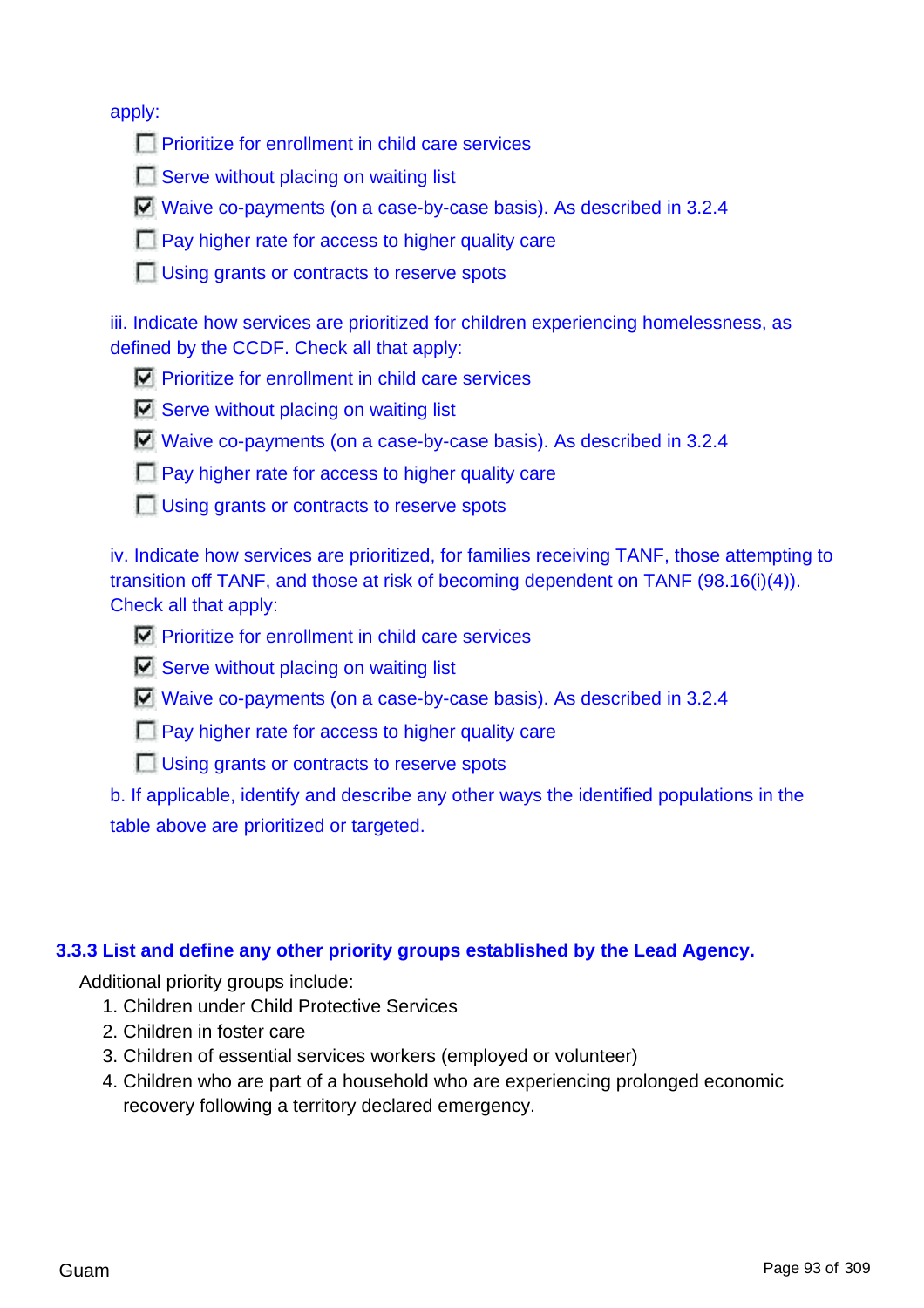# **3.3.4 Describe how the Lead Agency prioritizes services for the additional priority groups identified in 3.2.3.**

Application processing is prioritized and such applicants are not placed on a wait list.

**3.3.5 Lead Agencies are required to expend CCDF funds to (1) permit the enrollment (after an initial eligibility determination) of children experiencing homelessness while required documentation is obtained, (2) provide training and technical assistance to child care providers and the appropriate Lead Agency (or designated entity) staff on identifying and serving homeless children and families (addressed in section 6), and (3) conduct specific outreach to homeless families (658E(c)(3); 98.51).**

a. Describe the procedures to permit the enrollment of children experiencing homelessness while required documentation is obtained.

Children of families experiencing homelessness are permitted enrollment and are given 30 days to comply with required documentation.

b. Check, where applicable, the procedures used to conduct outreach for children experiencing homelessness (as defined by CCDF Rule) and their families.

- **i.** Lead Agency accepts applications at local community-based locations
- $\Box$  ii. Partnerships with community-based organizations
- $\Box$  iii. Partnering with homeless service providers, McKinney-Vento liaisons, and others who work with families experiencing homelessness to provide referrals to child care
- **IT** iv. Other

Note: The Lead Agency shall pay any amount owed to a child care provider for services provided as a result of the initial eligibility determination, and any CCDF payment made prior to the final eligibility determination shall not be considered an error or improper payment (98.51(a)(1)(ii)).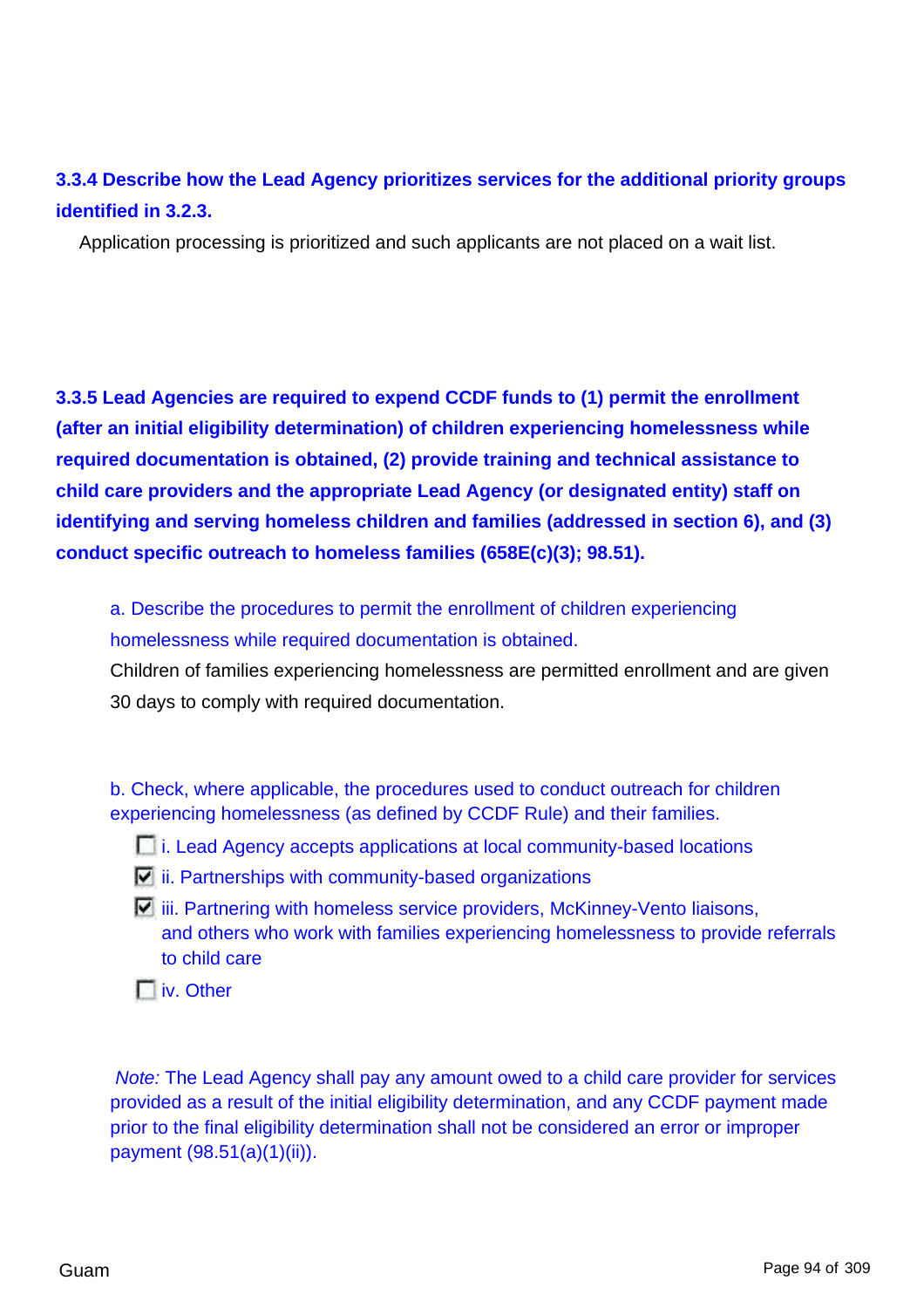**3.3.6 Lead Agencies must establish a grace period that allows homeless children and children in foster care to receive CCDF assistance while providing their families with a reasonable time to take any necessary actions to comply with immunization and other health and safety requirements (as described in section 5). The length of such a grace period shall be established in consultation with the state, territorial, or tribal health agency (658E(c)(2)(I)(i)(I); 98.41(a)(1)(i)(C)).**

Note:

Any payment for such a child during the grace period shall not be considered an error or improper payment  $(98.41(a)(1)(i)(C)(2))$ .

a) Describe procedures to provide a grace period to comply with immunization and other health and safety requirements, including how the length of the grace period was established in consultation with the state, territorial, or tribal health agency for:

## i. Children experiencing homelessness (as defined by Lead Agency's CCDF)

The Lead Agency allows a 30-day grace period for parents to come in to compliance with the immunization requirement for children experiencing homelessness. From consultation with the Lead Agency's Deputy Directors, whom oversee the Guam Immunization Office and the Guam Public Community Health Centers, it was determined that a 30-day grace period was an adequate timeframe to meet these needs.

#### Provide the citation for this policy and procedure.

Guam PL 31-73 1107.3(f)

#### ii. Children who are in foster care.

The Lead Agency allows a 30-day grace period for parents to come to compliance with the immunization requirement for children in foster care.

## Provide the citation for this policy and procedure.

Guam PL 31-73 1107.3(f)

b) Describe how the Lead Agency coordinates with licensing agencies and other relevant state, territorial, tribal, and local agencies to provide referrals and support to help families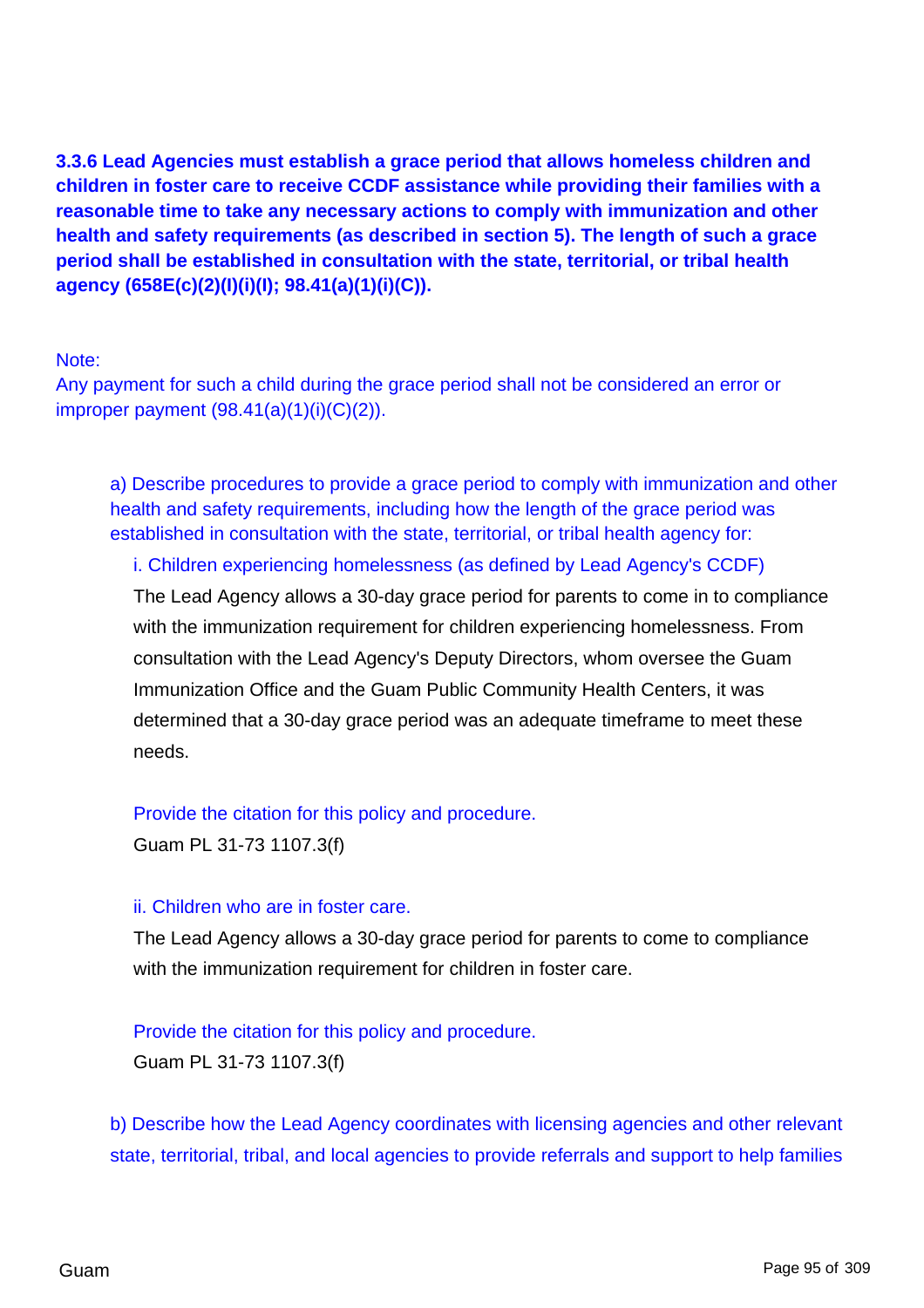with children receiving services during a grace period comply with immunization and other health and safety requirements (98.41(a)(1)(i)(C)(4)).

Lead Agency coordinates with licensing agency to refers families to local health department and/or medical providers to comply with immunization and other health and safety requirements.

c) Does the Lead Agency establish grace periods for other children who are not experiencing homelessness or in foster care?

 $\Gamma$  No.

**N** Yes.

Describe:

The Lead Agency allows a 30-day grace period for all families to come to compliance with the immunization requirement.

# 3.4 Continuity for Working Families

## **3.4.1 Minimum 12-month eligibility.**

3.4.1 Minimum 12-month eligibility.

The Lead Agency is required to establish a minimum 12-month eligibility and redetermination period:

regardless of changes in income. Lead Agencies may not terminate CCDF assistance during the minimum 12-month period if a family has an increase in income that exceeds the state's income eligibility threshold but not the federal threshold of 85 percent of state median income (SMI).regardless of temporary changes in participation in work, training, or educational activities (658E(c)(2)(N)(i) and (ii)).The Lead Agency may not terminate assistance prior to the end of the minimum 12-month period if a family experiences a temporary job loss or a temporary change in participation in a training or educational activity. Any temporary change cannot have a time limit (e.g. 60 days, 90 days, etc.). A temporary change in eligible activity includes, at a minimum:

any time-limited absence from work for an employed parent due to such reasons as the need to care for a family member or an illnessany interruption in work for a seasonal worker who is not workingany student holiday or break for a parent participating in a training or educational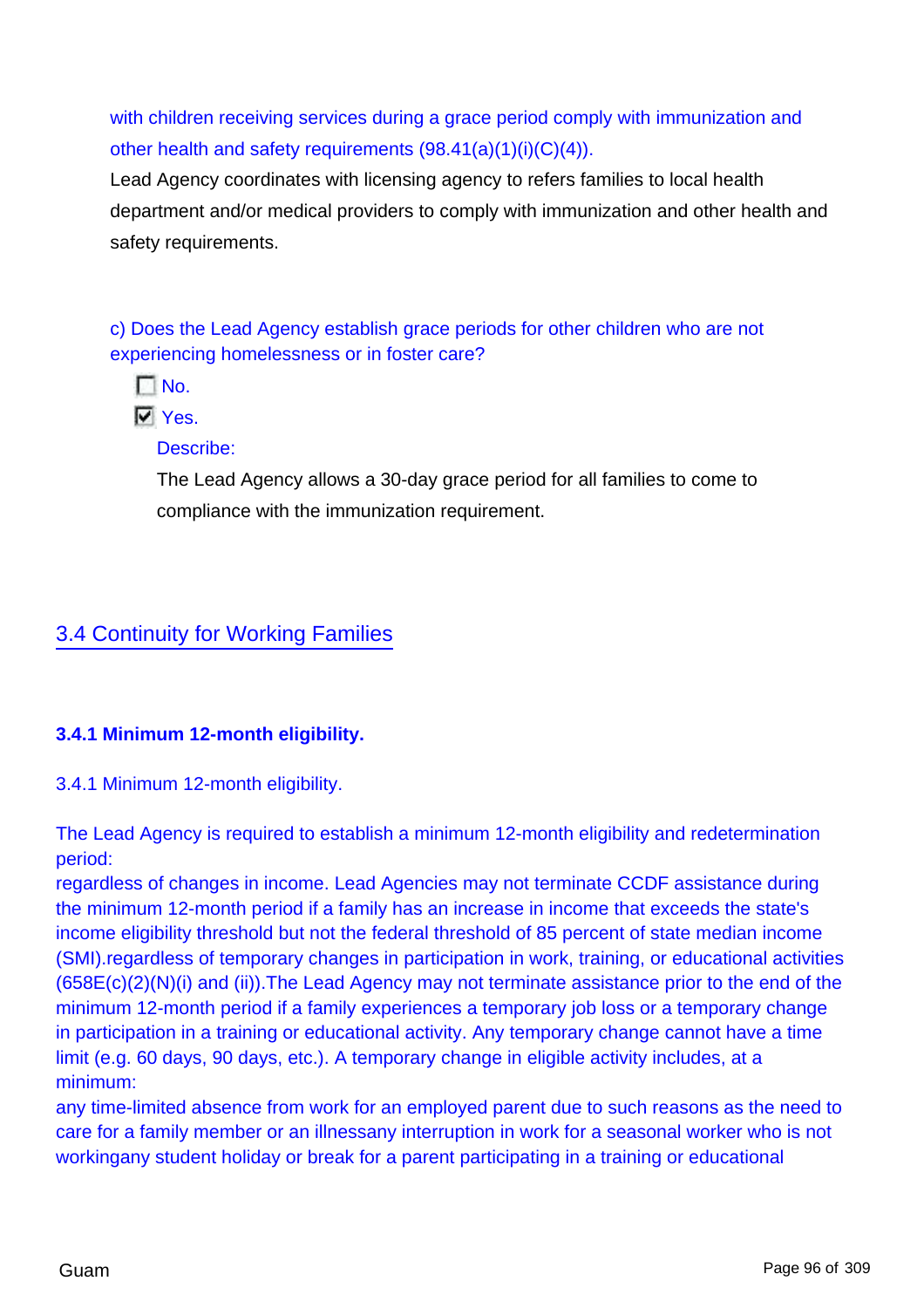programany reduction in work, training, or education hours, as long as the parent is still working or attending a training or educational programany other cessation of work or attendance at a training or educational program that does not exceed 3 months or a longer period of time established by the Lead Agencya child turning 13 years old during the minimum 12-month eligibility period (except as described in 3.1.1)any changes in residency within the state, territory, or tribal service area

a. Describe the Lead Agency's policies and procedures related to providing a minimum 12-month eligibility period at initial eligibility determination and redetermination and provide a citation for these policies or procedures.

All CCDF applicants deemed eligible for the program are given a 12-month eligibility time period. Should the eligibility period expire during a declared state of emergency or disaster, the Lead Agency will automatically extend the eligibility period for six (6) months and may approve an additional six (6) months. Policy citation: Guam CCDF manual section 2002.95

The Lead Agency is required to establish a minimum 12-month eligibility and redetermination period

b. Describe and provide the citation for each of the minimum required elements listed below that are included in the Lead Agency's definition of "temporary change".

 $\Box$  i. Any time-limited absence from work for an employed parent due to such reasons as the need to care for a family member or an illness.

Describe or define your Lead Agency's policy:

Guam's current policy does not address this element of temporary change. However, we are in the process of revising our policy with technical assistance support and will address this element.

## Citation:

N/A

 $\Box$  ii. Any interruption in work for a seasonal worker who is not working.

Describe or define your Lead Agency's policy:

Although not specific to seasonal workers, under current policy, Guam continues to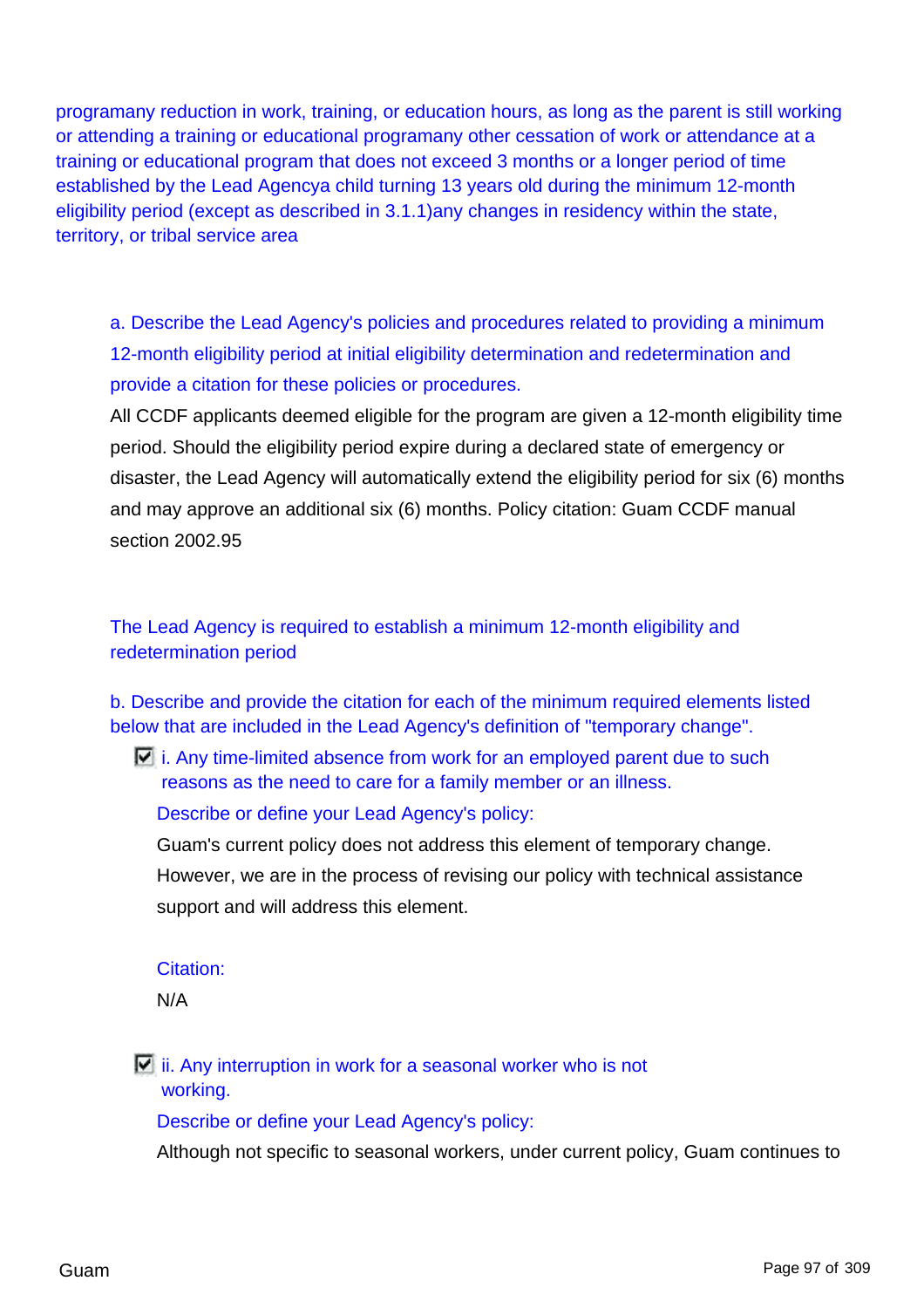offer child care assistance for up to 3 months for a client who is experiencing an interruption in work if the client intends to look for work. However, we are in the process of revising our policy with technical assistance support and will address this element.

### Citation:

Guam CCDF Manual 2002.98.Guam is in the process of revising it's "temporary change" policy with technical assistance support.

# $\Box$  iii. Any student holiday or break for a parent participating in a training or educational program.

## Describe or define your Lead Agency's policy:

Under current policy, Guam suspends child care assistance when a student and/or employee employed at an educational institution is on school break.However, we are in the process of revising our policy with technical assistance support and intend to adjust this element to ensure continuation of Child Care assistance during this break period.

## Citation:

Guam CCDF Manual 2002.98. Guam is in the process of revising it's "temporary change" policy with technical assistance support.

# $\Box$  iv. Any reduction in work, training, or education hours, as long as the parent is still working or attending a training or educational program. Describe or define your Lead Agency's policy:

Guam's current policy does not specifically address this element of temporary change. However, we are in the process of revising our policy with technical assistance support and will address this element.

## Citation:

Guam is in the process of revising its "temporary change" policy with technical assistance support.

 $\Box$  v. Any other cessation of work or attendance at a training or educational program that does not exceed 3 months or a longer period of time established by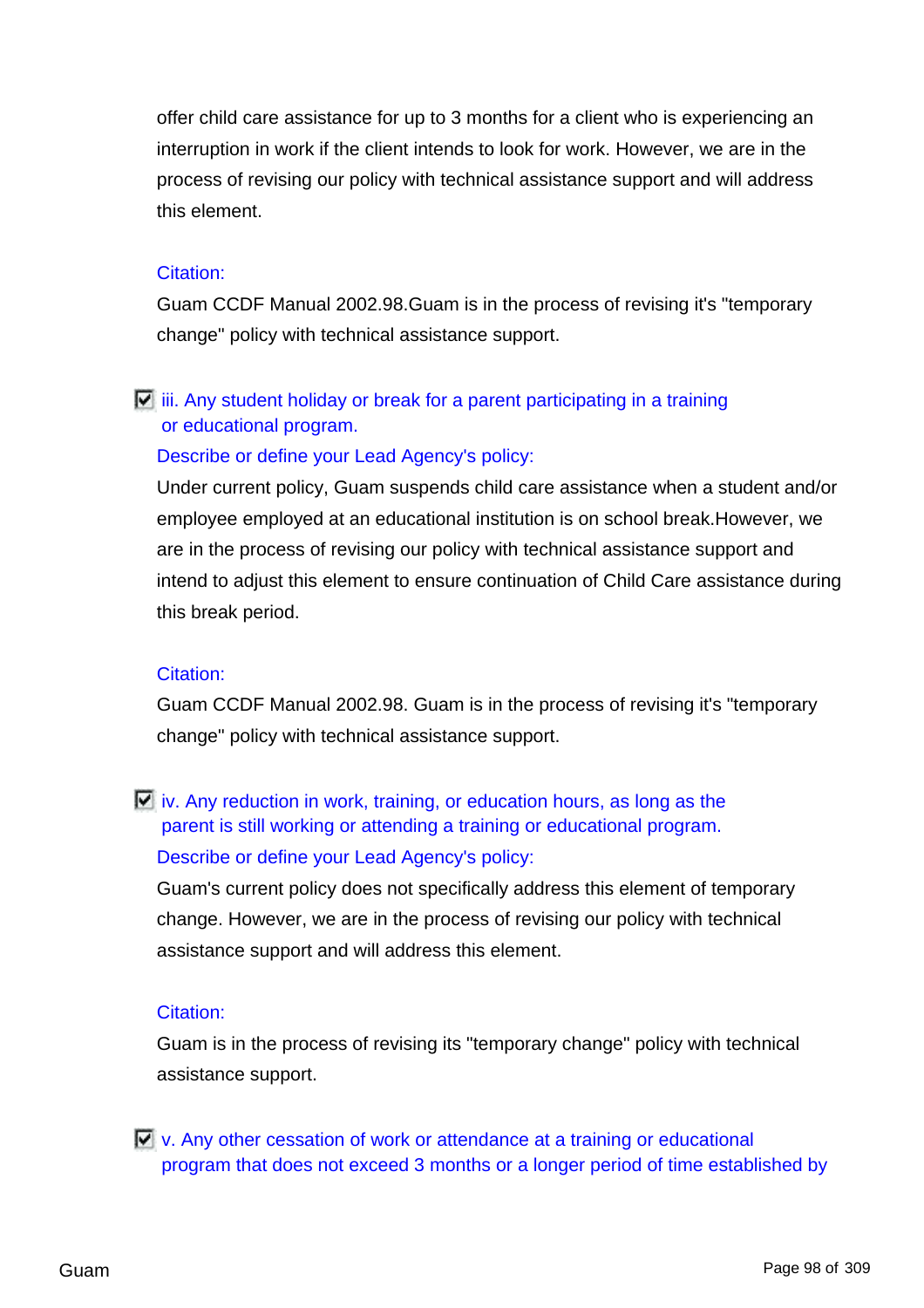#### the Lead Agency.

#### Describe or define your Lead Agency's policy:

Guam's current policy does not address this element of temporary change. However, we are in the process of revising our policy with technical assistance support and will address this element.

#### Citation:

Guam is in the process of revising its "temporary change" policy with technical assistance support.

## $\Box$  vi. A child turning 13 years old during the minimum 12-month eligibility period (except as described in 3.1.1).

#### Describe or define your Lead Agency's policy:

Under current policy, Guam terminates child care assistance the month after a child turns 13.However, we are in the process of revising our policy with technical assistance support and intend to extend the continuation of child care assistance period through the duration of the 12-month eligibility period.

#### Citation:

Guam CCDF Manual 2002.96. Guam is in the process of revising its "temporary change" policy with technical assistance support.

### $\Box$  vii. Any changes in residency within the state, territory, or tribal service area.

#### Describe or define your Lead Agency's policy:

Current Guam policy requires that families must be living in Guam with the intention of making Guam their home permanently or for an indefinite period. Changes in residency within the territory does not affect the family's eligibility unless there are changes to other elements of eligibility such as household income, size, etc.

#### Citation:

Guam CCDF Manual 2002.61. Guam is in the process of revising its "temporary change" policy with technical assistance support.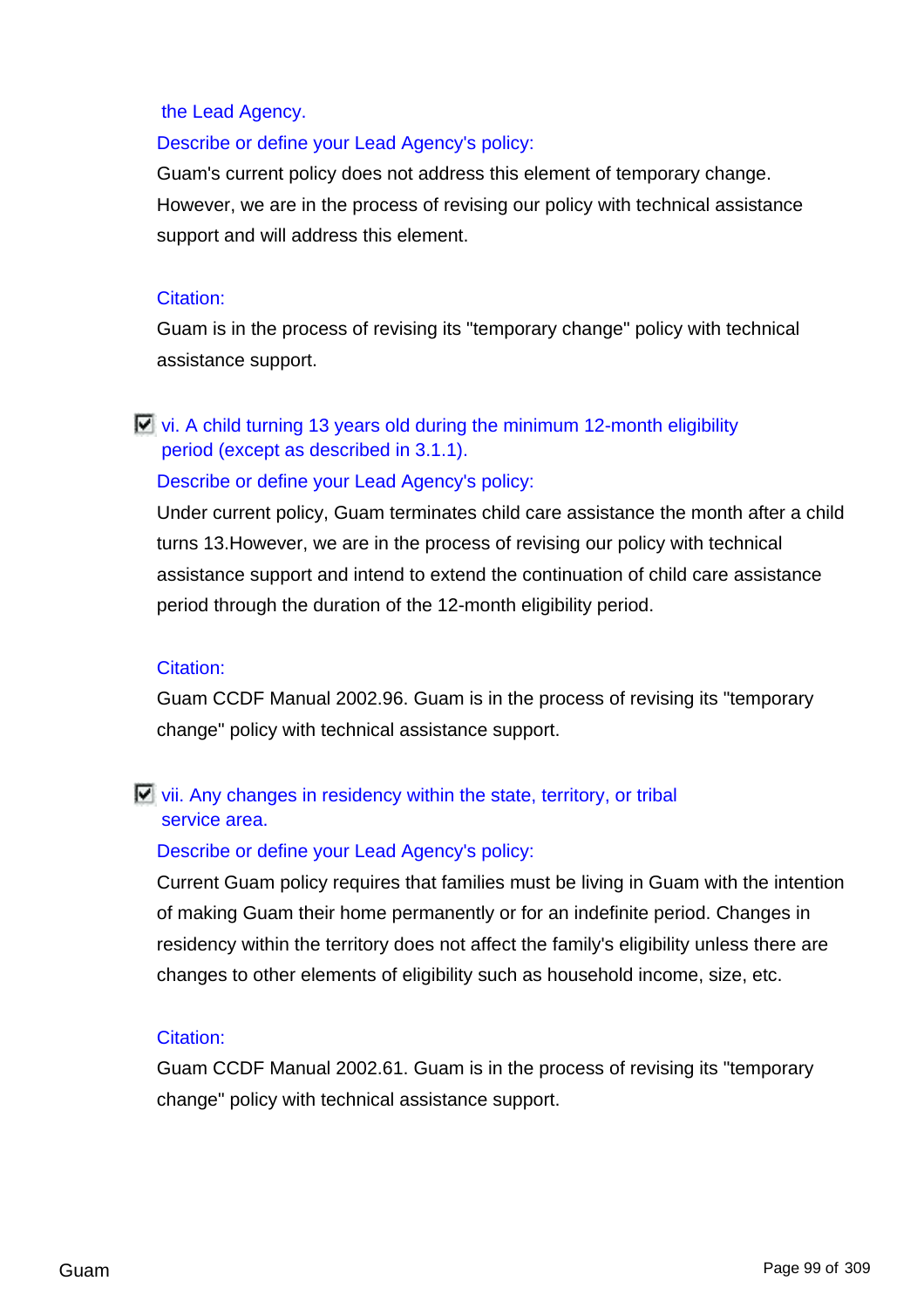c. Provide any other elements included in the state's definition of "temporary change", including those implemented during the pandemic, and provide the citation.

There are no other elements included in Guam's definition of temporary change.

## **3.4.2 Continuing assistance for "job search" and a Lead Agency's option to discontinue assistance during the minimum 12-month eligibility period.**

a. Does the Lead Agency consider seeking employment (engaging in a job search) an eligible activity at initial eligibility determination (at application) and at the minimum 12-month eligibility redetermination? (Note: If yes, Lead Agencies must provide a minimum of three months of job search.)

3.4.2 Continuing assistance for "job search" and a Lead Agency's option to discontinue assistance during the minimum 12-month eligibility period.

Lead Agencies have the option, but are not required, to discontinue assistance during the minimum 12-month eligibility period due to a parent's non-temporary loss of work or cessation of attendance at a job training or educational program, otherwise known as a parent's eligible activity.

If the Lead Agency chooses the option to discontinue assistance due to a parent's nontemporary loss or cessation of eligible activity, it must continue assistance at least at the same level for a period of not fewer than 3 months after each such loss or cessation. This time period allows the parent to engage in a job search and to resume work or resume attendance in a job training or educational program. At the end of the minimum 3-month period of continued assistance, if the parent has engaged in a qualifying work, training, or educational program activity with an income below 85 percent of state median income (SMI), assistance cannot be terminated, and the child must continue receiving assistance until the next scheduled redetermination or, at the Lead Agency option, for an additional minimum 12-month eligibility period.

 $\Gamma$  No.

**M** Yes.

If yes, describe the policy or procedure (including any differences in eligibility at initial eligibility determination vs. redetermination of eligibility):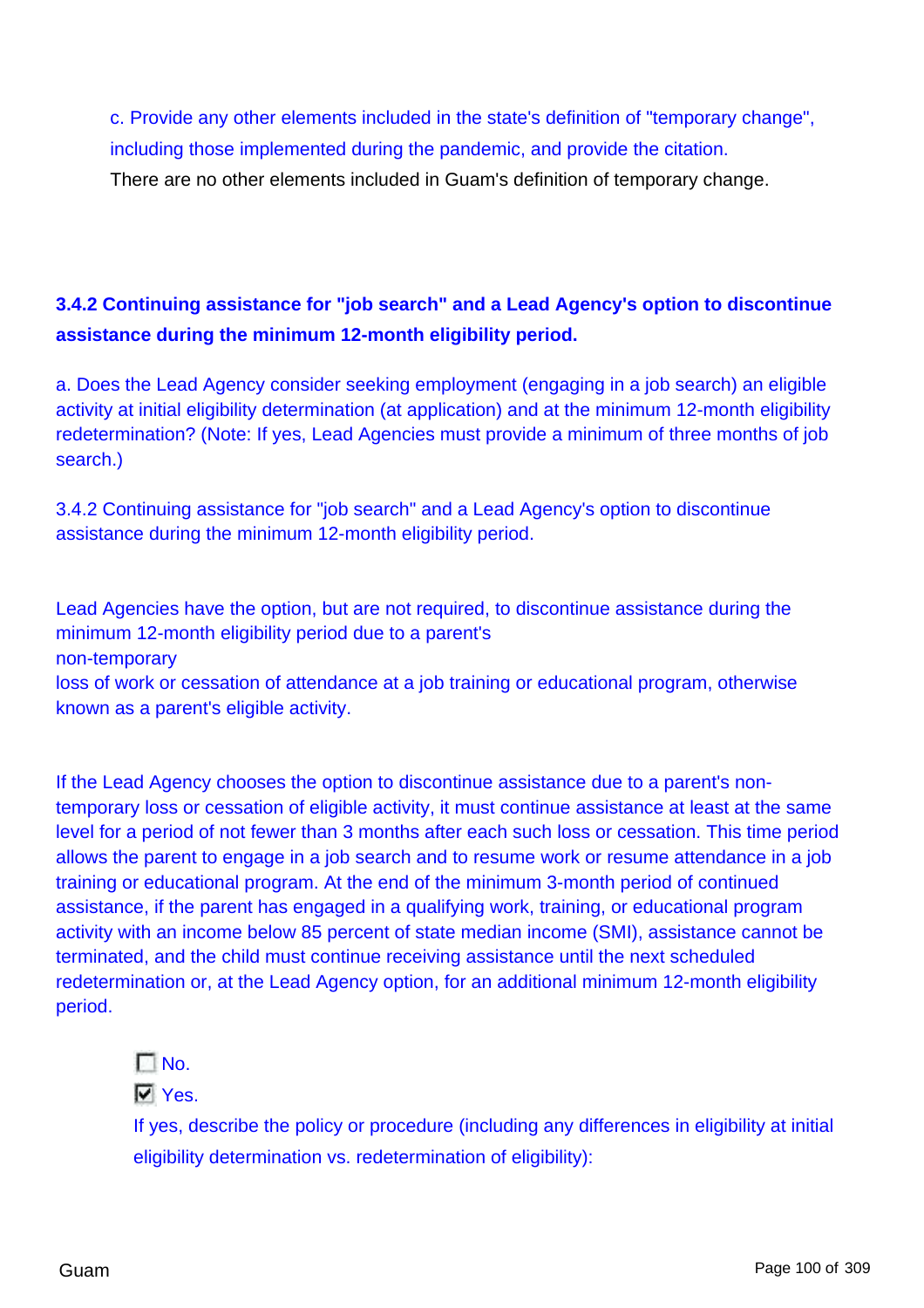An unemployed applicant performing job search activities for 90 calendar days (3 months) in order to obtain employment is eligible for full time childcare assistance. The applicant MUST indicate that the need or purpose for child care is to search for employment. Unemployed applicants must show proof of seeking employment or attending school/training program on or before the last work day of the certification end month. An applicant/client actively performing job search activities beyond 3 months shall be eligible for full-time child care assistance through the duration of the 12-month eligibility period

b. Does the Lead Agency discontinue assistance during the minimum 12-month eligibility period due to a parent's non-temporary loss or cessation of eligible activity and offer a minimum 3-month period to allow parents to engage in a job search and to resume participation in an eligible activity?

- No, the state/territory does not discontinue assistance during the 12-month eligibility period due to a parent's non-temporary loss of work or cessation of attendance at a job training or educational program.
- Yes, the Lead Agency discontinues assistance during the 12-month eligibility period due to a parent's non-temporary loss of work or cessation of eligible activity and provides a minimum 3-month period of job search. If yes:

i. Provide a summary describing the Lead Agency's policies and procedures for discontinuing assistance due to a parent's non-temporary change:

Lead agency may terminate assistance prior to the 12th month eligibility period if the parent has a non-temporary loss of employment or school enrollment. An applicant/client actively performing job search activities beyond 3 months following the non-temporary loss of work or cessation of eligible activity shall be eligible for full-time child care assistance through the duration of the 12-month eligibility period.

ii. Describe what specific actions/changes trigger the job-search period after each such loss or cessation:

During the period of eligibility, the job search provision is triggered when a client experiences a loss of employment without an expected return to work.

iii. How long is the job-search period (must be at least 3 months)? Ninety (90) days.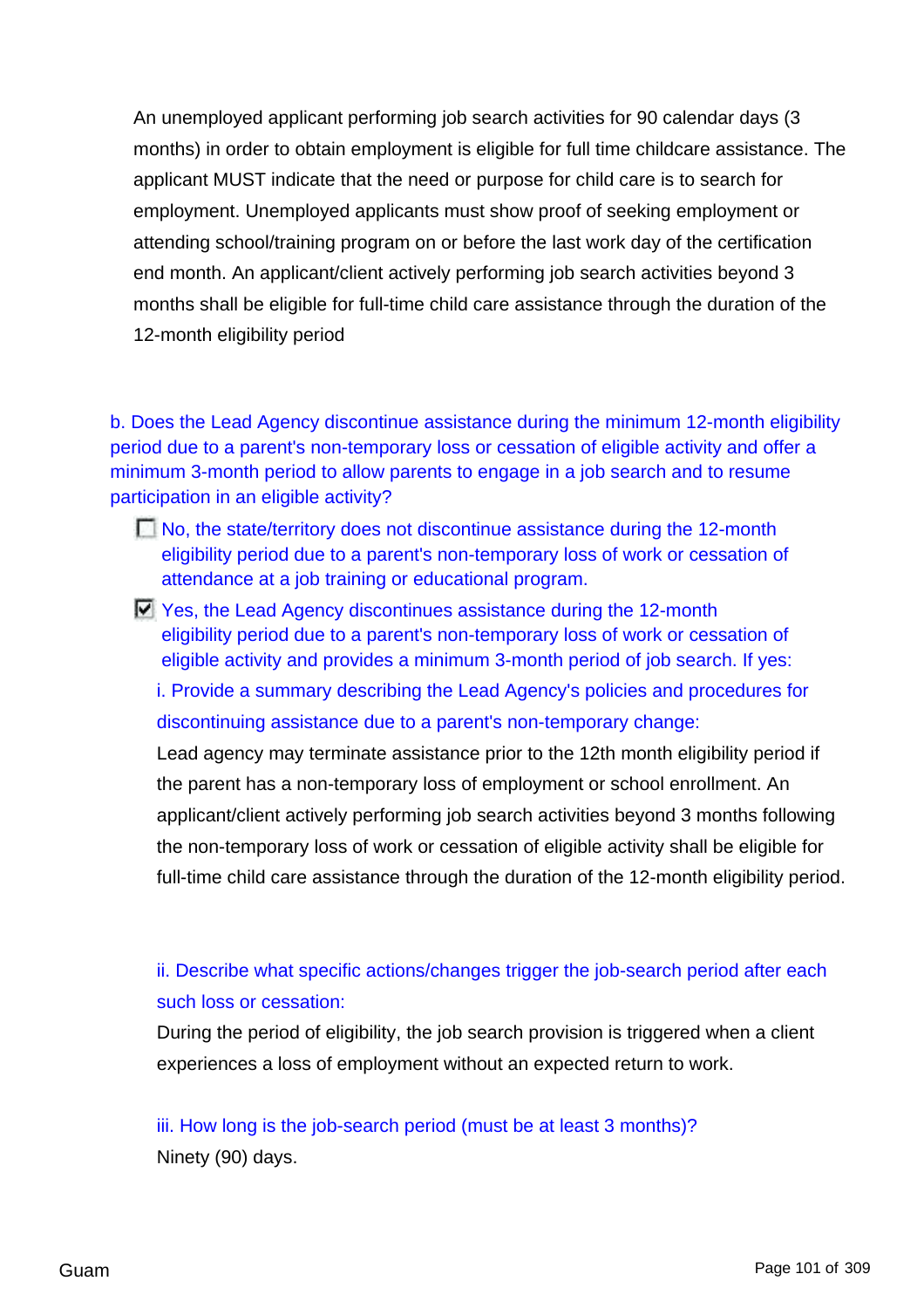iv. Provide the citation for this policy or procedure. BMS 2016-001

c. The Lead Agency may discontinue assistance prior to the next minimum 12-month redetermination in the following limited circumstances. Check and describe any circumstances in which the Lead Agency chooses to discontinue assistance prior to the next minimum 12-month redetermination. Check all that apply.

### $\Box$  i. Not applicable.

 $\Box$  ii. Excessive unexplained absences despite multiple attempts by the Lead Agency or designated entity to contact the family and provider, including the prior notification of a possible discontinuation of assistance.

#### A. Define the number of unexplained absences identified as excessive:

Assistance can be terminated for unexcused absences in excess of 10 consecutive days.

### B. Provide the citation for this policy or procedure:

Provider Rates and Payments, Provider handbook, page 14.

## $\overline{V}$  iii. A change in residency outside of the state, territory, or tribal service area.

## Provide the citation for this policy or procedure:

Within 10 calendar days from the date the change occurred, the applicant/client shall report changes in the household to include but not limited to change in mailing address and leaving the island. The Lead Agency may discontinue assistance should the client fail to report such changes then after resulting in unexcused absences in excess of 10 consecutive days. CCDF Policy Manual section 2002.99, Provider Rates and Payments, Provider Handbook, p14.

 $\Box$  iv. Substantiated fraud or intentional program violations that invalidate prior determinations of eligibility.

Describe the violations that lead to discontinued assistance and provide the citation for this policy or procedure.

Program fraud and abuse is defined as willful misrepresentation or withholding of facts or information to qualify for CCDF assistance. CCDF Manual 5000.11. An Intentional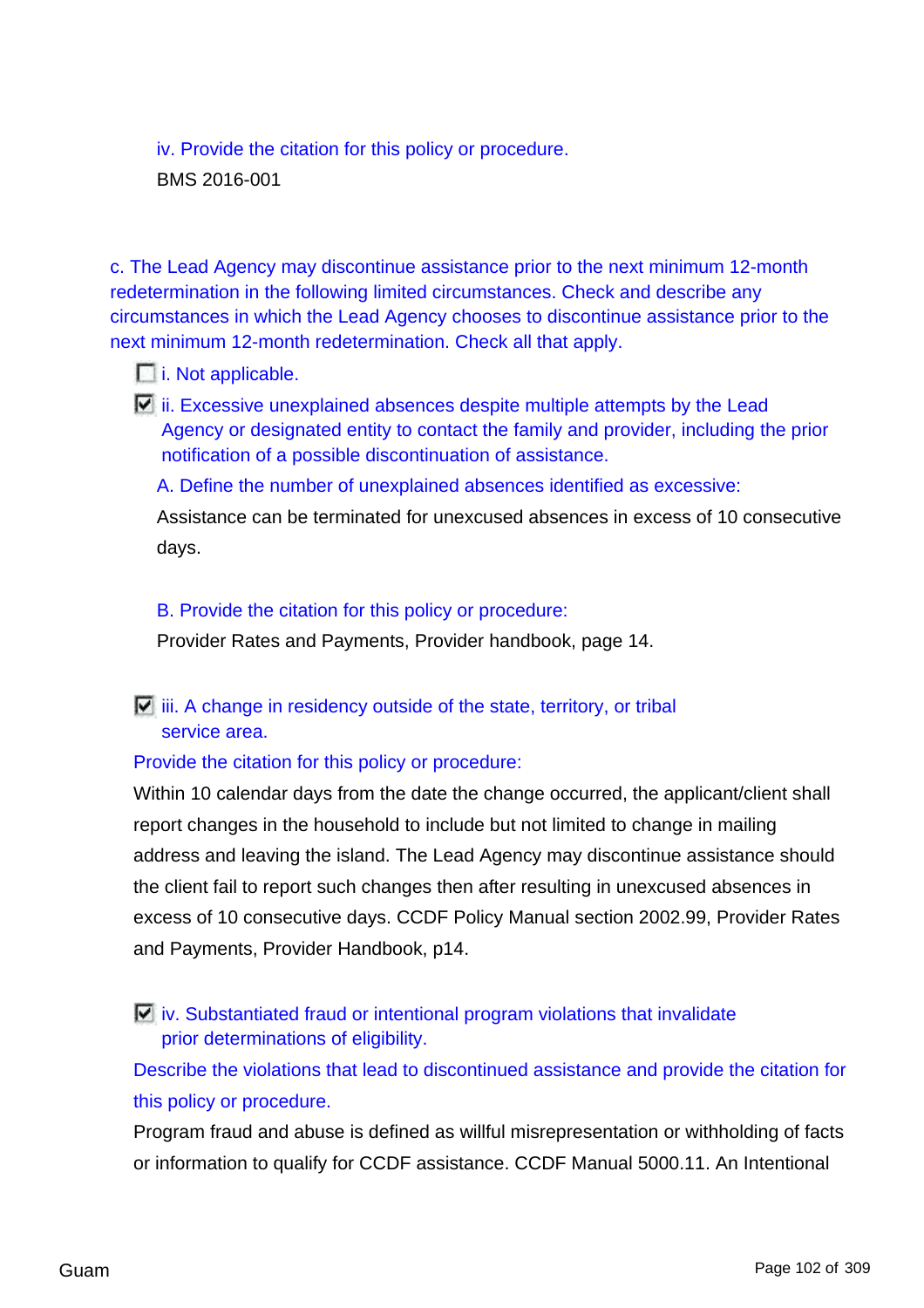Program Violation is an action by an individual for the purpose of establishing or maintaining individual or entity's eligibility for assistance or for increasing or preventing a reduction in the amount of grant, which is intentionally a) a false or misleading statement or misrepresentation, concealment, or withholding of facts; or b) any act intended to mislead, misrepresent, conceal or withhold facts or propounds a falsity. CCDF Manual 5000.13

## **3.4.3 Change reporting during the minimum 12-month eligibility period.**

3.4.3 Change reporting during the minimum 12-month eligibility period.

The Lead Agency must describe the requirements for parents to report changes in circumstances during the 12-month eligibility period and describe efforts to ensure that such requirements do not place an undue burden on eligible families, which could impact the continuity of care for children and stability for families receiving CCDF services (98.21 (e)).

Note: Responses should exclude reporting requirements for a graduated phase-out, which were described in question 3.2.5 b.

Families are required to report a change to the Lead Agency at any time during the 12-month eligibility period if the family's income exceeds 85 percent of the state median income, taking into account irregular fluctuations in income (98.21(e)(1)). If the Lead Agency chooses the option to terminate assistance, as described in section 3.4.2 of the Plan, they may require families to report a non-temporary change in work, training or educational activities (otherwise known as a parent's eligible activity).

a. Does the Lead Agency require families to report a non-temporary change in a parent's eligible activity?



b. Any additional reporting requirements during the 12-month eligibility period must be limited to items that impact a family's eligibility (e.g., income changes over 85 percent of state median income (SMI)) or that impact the Lead Agency's ability to contact the family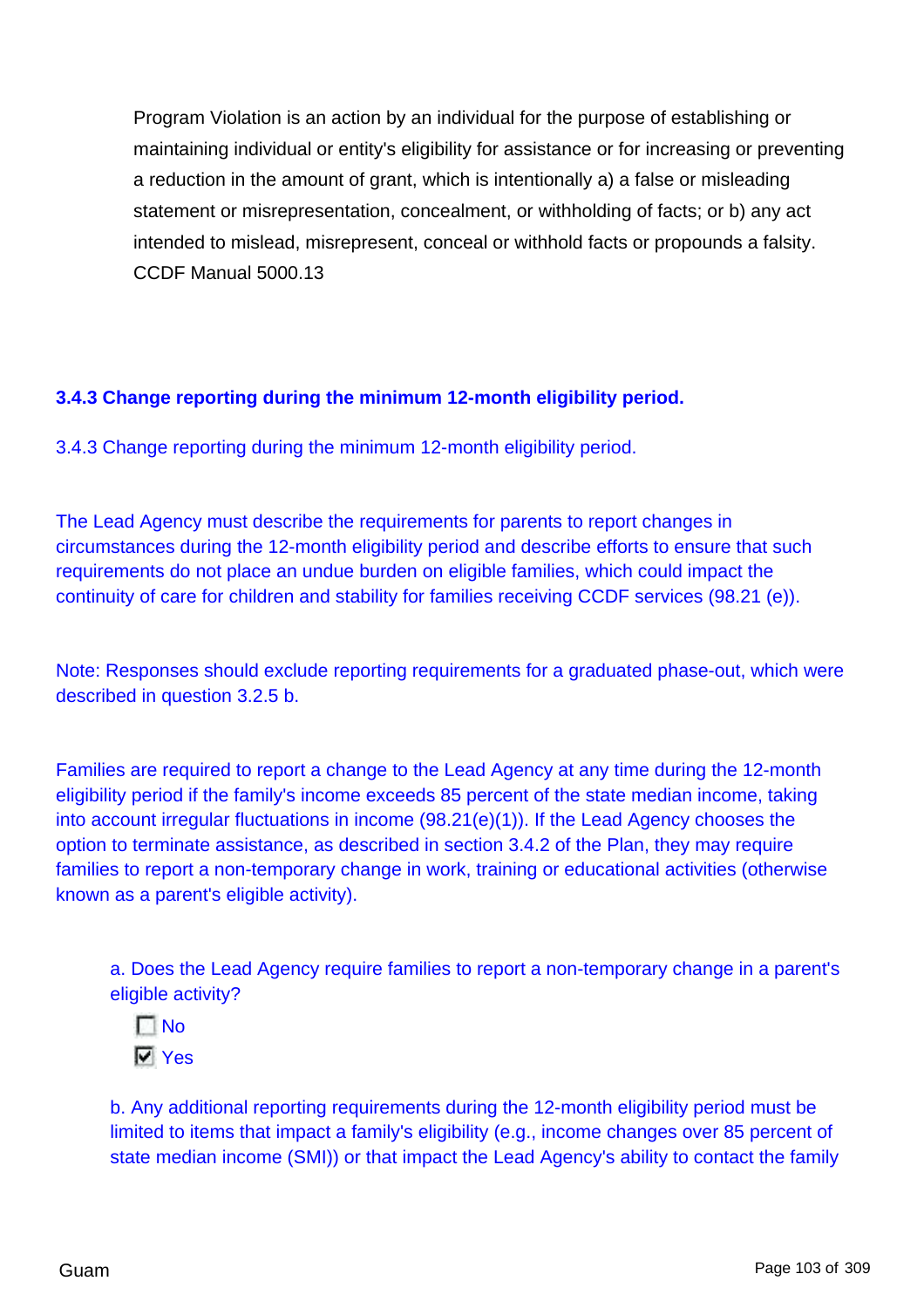or pay the child care providers (e.g., a family's change of address, a change in the parent's choice of child care provider).

Check and describe any additional reporting requirements required by the Lead Agency during the 12-month eligibility period. Check all that apply.

 $\Box$  i. Additional changes that may impact a family's eligibility during the 12-month period. Describe:

 $\Box$  ii. Changes that impact the Lead Agency's ability to contact the family.

### Describe:

leaving the island, change of name, change in mailing address, phone number or email address.

 $\Box$  iii. Changes that impact the Lead Agency's ability to pay child care providers.

Describe:

Change of child care provider.

c. Any additional reporting requirements that the Lead Agency chooses to require from parents during the minimum 12-month eligibility period, shall not require an additional office visit. In addition, the Lead Agency must offer a range of notification options to accommodate families. How does the Lead Agency allow families to report changes to ensure that reporting requirements are not burdensome and to avoid an impact on continued eligibility between redeterminations? Check all that apply.

- **N** i. Phone
- **M** ii. Email
- $\Box$  iii. Online forms
- $\Box$  iv. Extended submission hours
- v. Postal Mail
- **Vi.** FAX
- **Vii.** In-person submission
- **T** viii. Other.

Describe: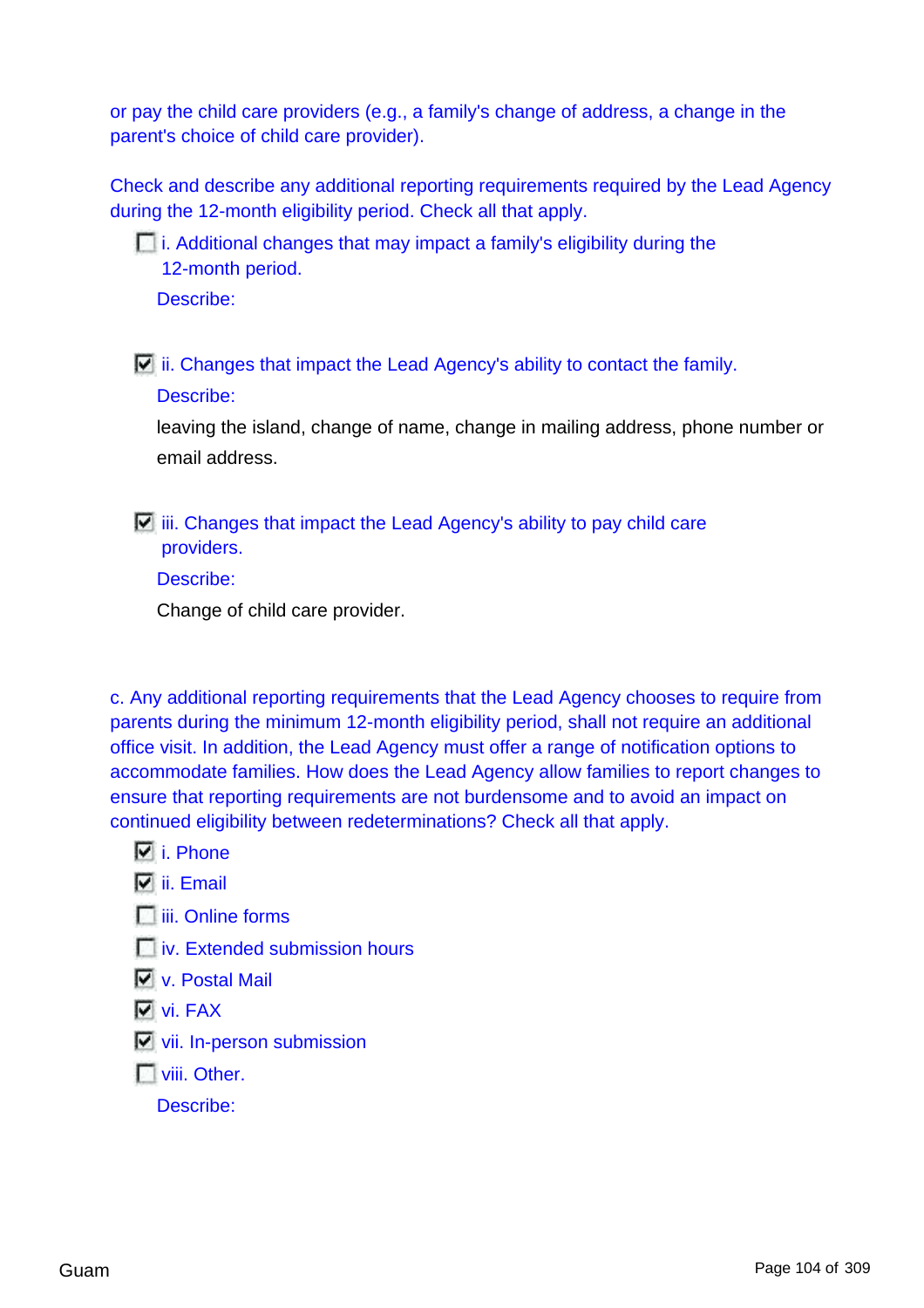d) Families must have the option to voluntarily report changes on an ongoing basis during the minimum 12-month eligibility period. Lead Agencies are required to act on information reported by the family if it will reduce the family's co-payment or increase the family's subsidy. Lead Agencies are prohibited from acting on information reported by the family that would reduce the family's subsidy unless the information reported indicates that the family's income exceeds 85 percent of SMI after considering irregular fluctuations in income or, at the option of the Lead Agency, the family has experienced a non-temporary change in eligible activity.

#### i. Describe any other changes that the Lead Agency allows families to report.

An increase or decrease in household's income, the source of income stops or changes, change in household's composition, change in child care provider, change in the cost of a child, withdraw or change in school or training schedule, leaving the island, child in not in care, change in mailing address, change of name

### ii. Provide the citation for this policy or procedure.

No policy exists that require the Lead Agency act on information reported by the family if it will reduce the family's co-payment or increase the family's subsidy, only a procedure that is completed based on circumstances. However, the Lead Agency is in the process of revising its policies and intends to address this subsidy policy.

## **3.4.4 Prevent the disruption of employment, education, or job training activities**

3.4.4 Prevent the disruption of employment, education, or job training activities.

Lead Agencies are required to have procedures and policies in place to ensure that parents (especially parents receiving assistance under the TANF program) are not required to unduly disrupt their employment, education, or job training activities to comply with the Lead Agency's or designated local entity's requirements for the redetermination of eligibility for assistance (658E(c)(2)(N)(ii); 98.21(d)).

Examples include developing strategies to inform families and their providers of an upcoming redetermination and the information that will be required of the family, pre-populating subsidy renewal forms, having parents confirm that the information is accurate, and/or asking only for the information necessary to make an eligibility redetermination. In addition, states and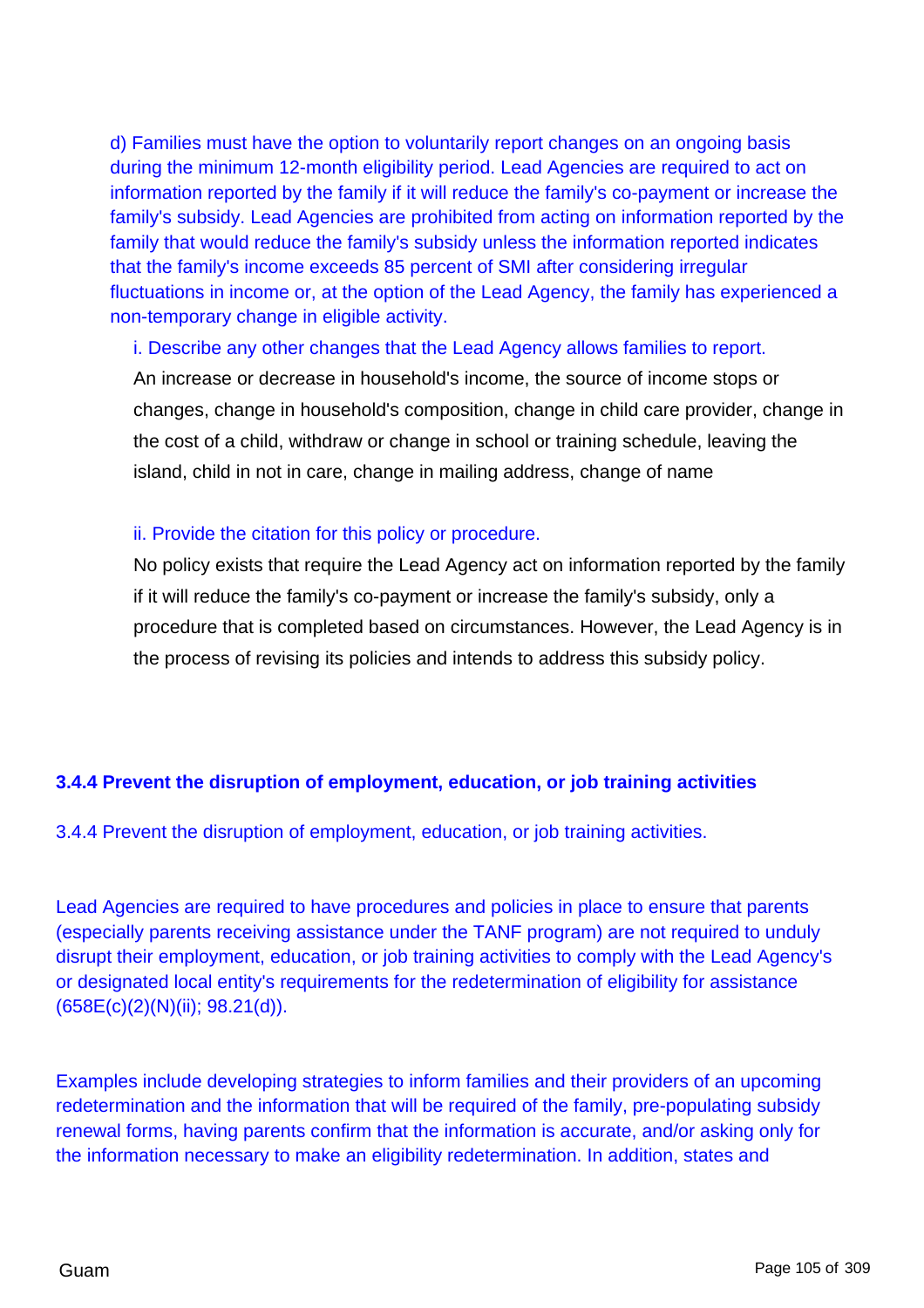territories can offer a variety of family-friendly methods for submitting documentation for eligibility redetermination that considers the range of needs for families in accessing support (e.g., use of languages other than English, access to transportation, accommodation of parents working non-traditional hours).

a) Identify, where applicable, the Lead Agency's procedures and policies to ensure that parents (especially parents receiving TANF program funds) do not have their employment, education, or job training unduly disrupted to comply with the state/territory's or designated local entity's requirements for the redetermination of eligibility. Check all that apply.

- $\Box$  i. Advance notice to parents of pending redetermination
- **ii.** Advance notice to providers of pending redetermination
- $\Box$  iii. Pre-populated subsidy renewal form
- *iv.* Online documentation submission
- **No.** Cross-program redeterminations
- vi. Extended office hours (evenings and/or weekends)
- **T** vii. Consultation available via phone
- **Viii. Other.**

Describe:

families may submit redetermination documents via email.

# 4 Ensure Equal Access to Child Care for Low-Income Children

A core purpose of CCDF is to promote parental choice and to empower working parents to make their own decisions regarding the child care services that best suit their family's needs. Parents have the option to choose from center-based care, family child care, or care provided in the child's own home. In supporting parental choice, the Lead Agencies must ensure that families receiving CCDF funding have the opportunity to choose from the full range of eligible child care settings and must provide families with equal access to child care that is comparable to that of non-CCDF families. Lead Agencies must employ strategies to increase the supply and to improve the quality of child care services, especially in underserved areas. In addition to generally building the supply of child care for all families, this effort also supports equal access for CCDF eligible children to the priced child care market.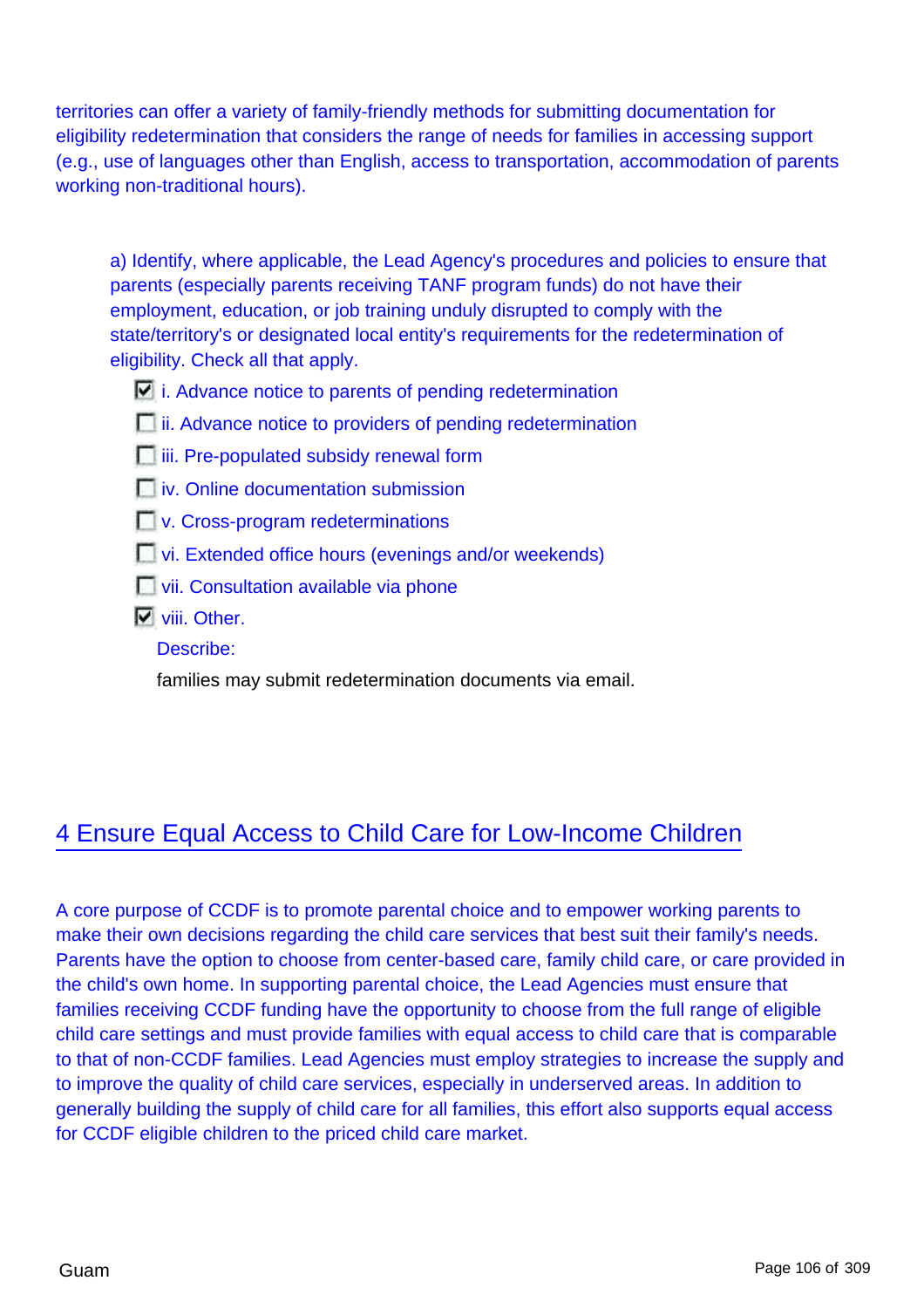This section addresses strategies that the Lead Agency uses to promote parental choice, ensure equal access, and increase the supply of child care. Note: In responding to questions in this section, the Office of Child Care (OCC) recognizes that each state/territory identifies and defines its own categories and types of care. The OCC does not expect states/territories to change their definitions to fit the CCDF-defined categories and types of care. For these questions, provide responses that closely match the CCDF categories of care.

Note: When asked for citations, responses can include state statute, regulations, administrative rules, policy manuals or policy issuances. See the Introduction on page 4 for more detail.

## 4.1 Maximize Parental Choice and Implement Supply Building Mechanisms

The parent(s) of each eligible child who receive(s) or is offered financial assistance for child care services has the option of either receiving a child care certificate or, if available, enrolling their child with a provider that has a grant or contract for providing child care services (658E(c)(2)(A); 98.30(a)). Even if a parent chooses to enroll their child with a provider who has a grant or contract, the parent will select the provider, to the extent practicable. If a parent chooses to use a certificate, the Lead Agency shall provide information to the parent on the range of provider options, including care by sectarian providers and relatives. Lead Agencies must require providers chosen by families to meet health and safety standards and has the option to require higher standards of quality. Lead Agencies are reminded that any policies and procedures should not restrict parental access to any type of care or provider (e.g. center care, home care, in-home care, for-profit provider, non-profit provider, or faith-based provider, etc.) (98.15 (a)(5)).

## **4.1.1 Describe the child care certificate, including when it is issued to parents (before or after the parent has selected a provider) and what information is included on the certificate (98.16 (q)).**

The childcare certificate is issued to the parent after they have selected a child care provider either by mail, email, or pickup by the parent or provider. The certificate states the parents name, case number, mailing address, co-share percentage (if applicable), child's name and date of birth, the CCDF subsidy amount, the renewal date and certification period and the parent's and daycare center's rights and responsibilities.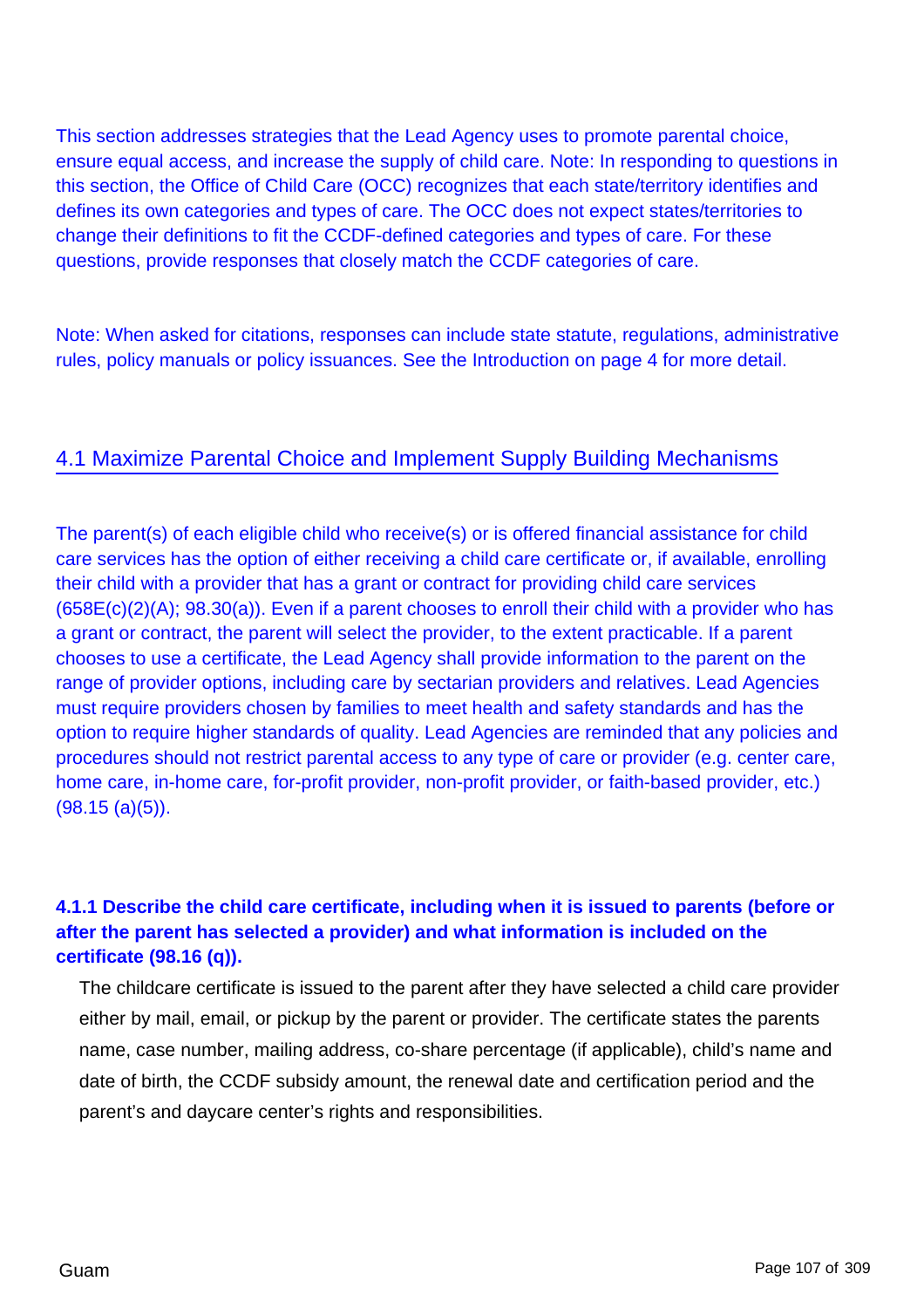**4.1.2 Identify how the parent is informed that the child care certificate allows the option to choose from a variety of child care categories, such as private, not-for-profit, faithbased providers; centers; FCC homes; or in-home providers (658E(c)(2)(A)(i); 658P(2); 658Q). Check all that apply.**

- **a.** Certificate provides information about the choice of providers
- $\Box$  b. Certificate provides information about the quality of providers
- $\Box$  c. Certificate is not linked to a specific provider, so parents can choose any provider
- **d.** Consumer education materials on choosing child care
- e. Referrals provided to child care resource and referral agencies
- f. Co-located resource and referral staff in eligibility offices
- $\Box$  g. Verbal communication at the time of the application
- $\Box$  h. Community outreach, workshops, or other in-person activities
- $\overline{V}$  i. Other.

Describe:

A listing of child care providers is available online on our website <http://dphss.guam.gov/guamchildcare/> to view or download and is also provided to parents when applying for child care or upon request

**4.1.3 A core principle of CCDF is that families receiving CCDF-funded child care should have equal access to child care that is comparable to that of non-CCDF families (658E(c)(4)(A) and 98.45(a)).**

a. Describe how parents have access to the full range of providers eligible to receive CCDF:

Provider rates are set at the 75th percentile of the rates reported in the Child Care Directory as of June 1, 2021 to ensure parents have access to a wide range of providers. Parents are provided a directory of all child care providers on Guam and their rate by age group, location, hours of operation, capacity of the center, phone number, email address, director and assistant director's names (if applicable) and EIN/Vendor number.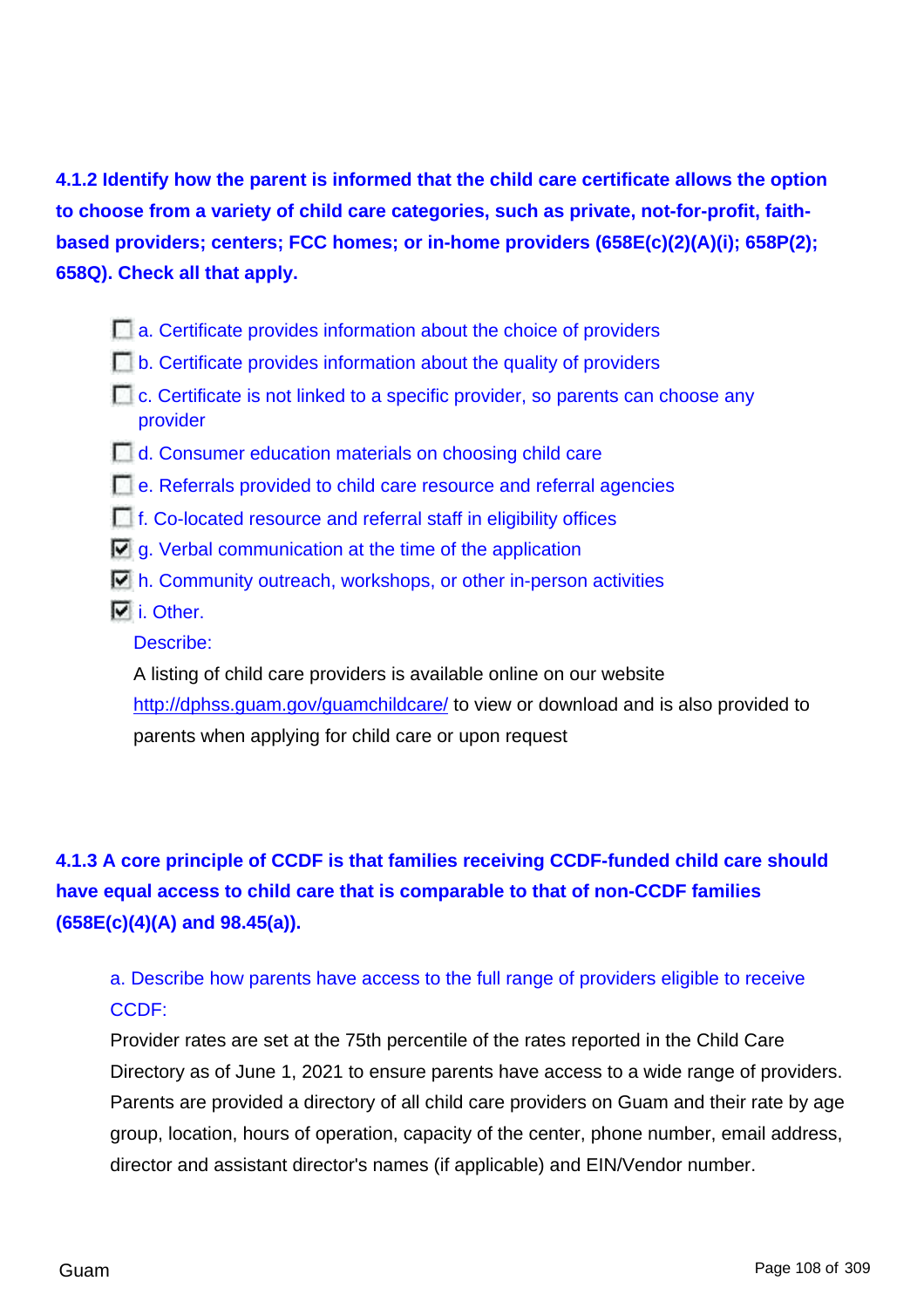b. Describe state data on the extent to which eligible child care providers participate in the CCDF system:

All child care programs in the territory are eligible to participate in the child care subsidy program, however, approximately 94% of programs currently have subsidy participants.

c. Identify any barriers to provider participation, including barriers related to payment rates and practices - including for family child care and in-home providers - based on provider feedback and reports to the Lead Agency:

All child care programs in the territory are eligible to participate in the child care subsidy program.

**4.1.4 Certify by describing the Lead Agency's procedures for ensuring that parents have unlimited access to their children whenever their children are in the care of a provider who receives CCDF funds (658E(c)(2)(B); 98.16(t)).**

Guam's public law requires that parents have unlimited access to their children when at the day care center.

**4.1.5 The Lead Agency must allow for in-home care (i.e., care provided in the child's own home) but may limit its use (98.16(i)(2)). Will the Lead Agency limit the use of in-home care in any way?**

# $\nabla$  No.

**The Yes. If checked, what limits will the Lead Agency set on the use of in-home** care? Check all that apply.

**a.** Restricted based on the minimum number of children in the care of the provider to meet the Fair Labor Standards Act (minimum wage) requirements. Describe: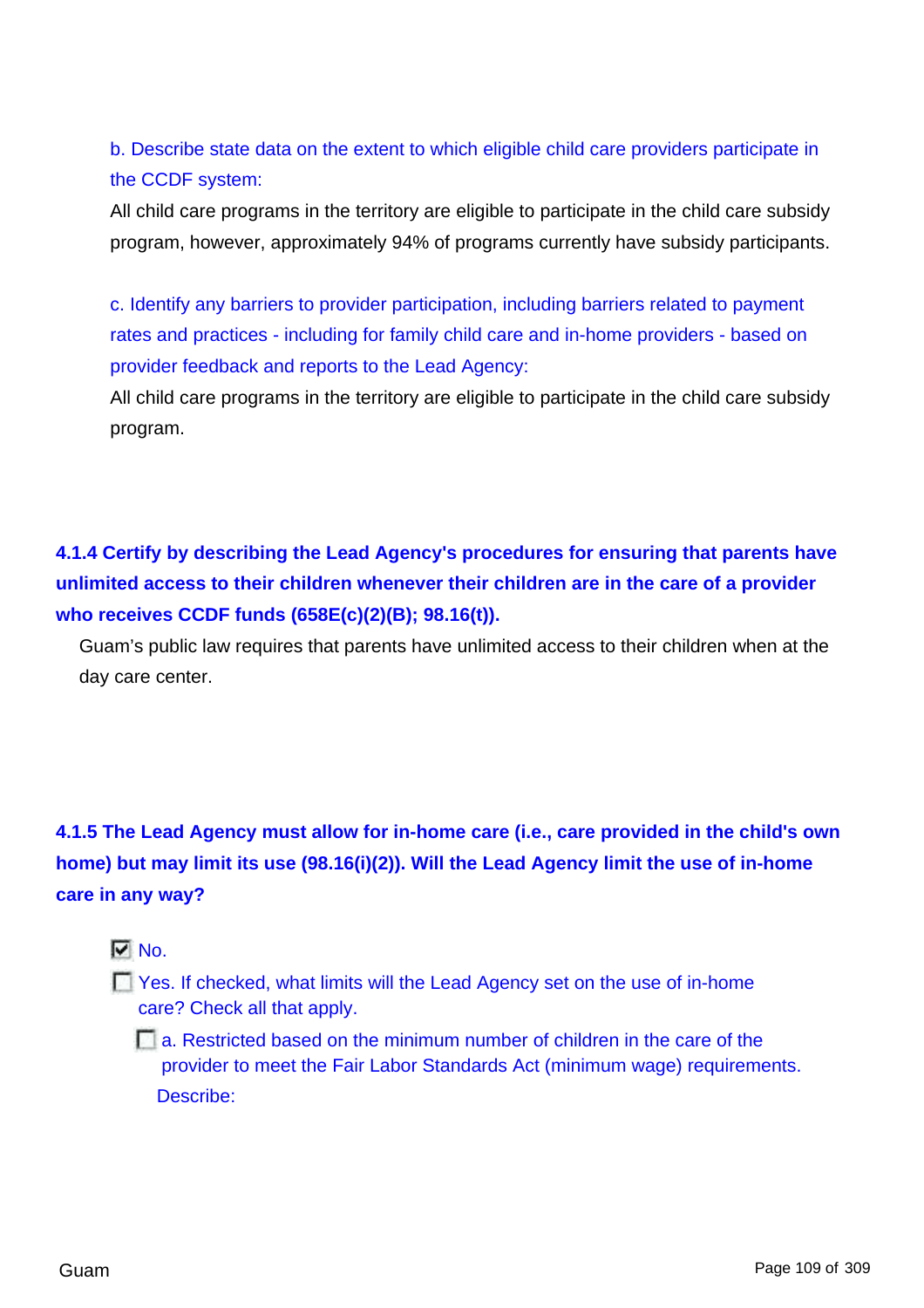**b.** Restricted based on the provider meeting a minimum age requirement. Describe:

**C.** Restricted based on the hours of care (i.e., certain number of hours, non-traditional work hours). Describe:

d. Restricted to care by relatives. (A relative provider must be at least 18 years of age based on the definition of eligible child care provider (98.2)). Describe:

e. Restricted to care for children with special needs or a medical condition.

Describe:

 $\Box$  f. Restricted to in-home providers that meet additional health and safety requirements beyond those required by CCDF. Describe:

**g.** Other. Describe:

## **4.1.6 Child care services available through grants or contracts.**

a) In addition to offering certificates, does the Lead Agency provide child care services through grants or contracts for child care slots (658A(b)(1))? Note: Do not check 'yes' if every provider is simply required to sign an agreement to be paid in the certificate program.

No. If no, skip to 4.1.7.

**T** Yes, in some jurisdictions but not statewide.

If yes, describe how many jurisdictions use grants or contracts for child care slots.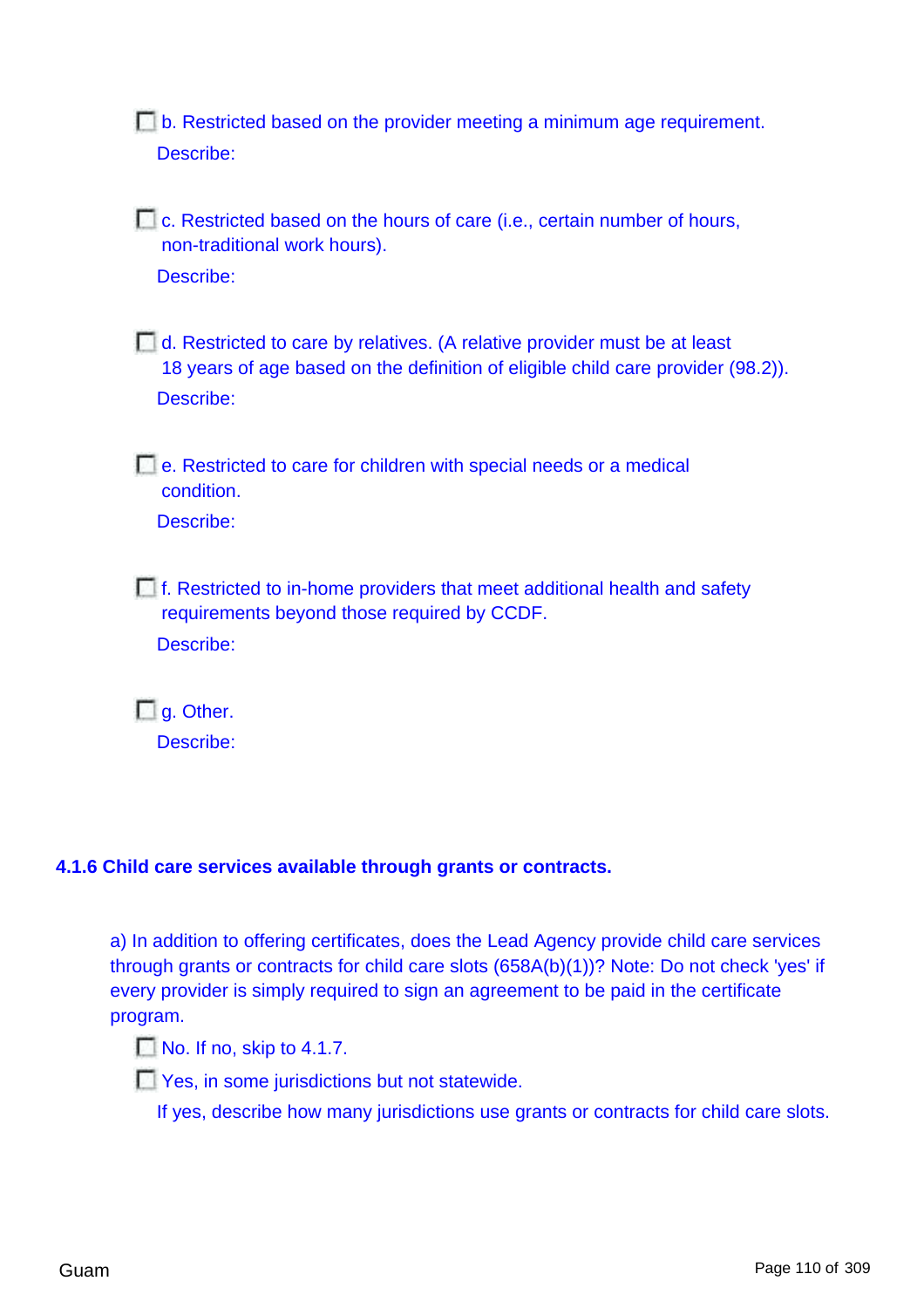## **Yes, statewide. If yes, describe:**

i. How the Lead Agency ensures that parents who enroll with a provider who has a grant or contract have choices when selecting a provider:

The Lead agency has plans to develop a child care resource and referral network by the end of this calendar year. This network will be able to provide a list of eligible providers inclusive of providers who have obtained grants or contract with the CCDF office.

# ii. The entities that receive contracts (e.g., shared services alliances, CCR&R agencies, FCC networks, community-based agencies, child care providers) and how grants or contracts are promoted by the Lead Agency:

The Lead Agency has plans to provide grants and contracts for providers who are interested in becoming CCDF providers in order to expand the supply of child care. As a condition of these grant and contract opportunities, interested providers must become CCDF eligible providers as required. The CCDF office intends to develop and implement a fast-track eligibility program for providers who obtain grants and contracts from our program; with annual renewal at their discretion.

# iii. How rates for contracted slots are set through grants and contracts and if they are viewed by providers as a vehicle for stabilizing payments.

Plans are in development to address this, however, providers who obtain certain grants and contracts may be subject to waiving rates for contracted slots. If so, this will be identified in the grant terms and conditions of the subawards.

#### **4.1.6 Child care services available through grants or contracts.**

b) Will the Lead Agency use grants or contracts for child care services to increase the supply and/or quality of specific types of care?



 $\Box$  Yes. If yes, does the Lead Agency use grants or contracts to increase the supply and/or quality of child care programs serving the populations below? Check all that apply.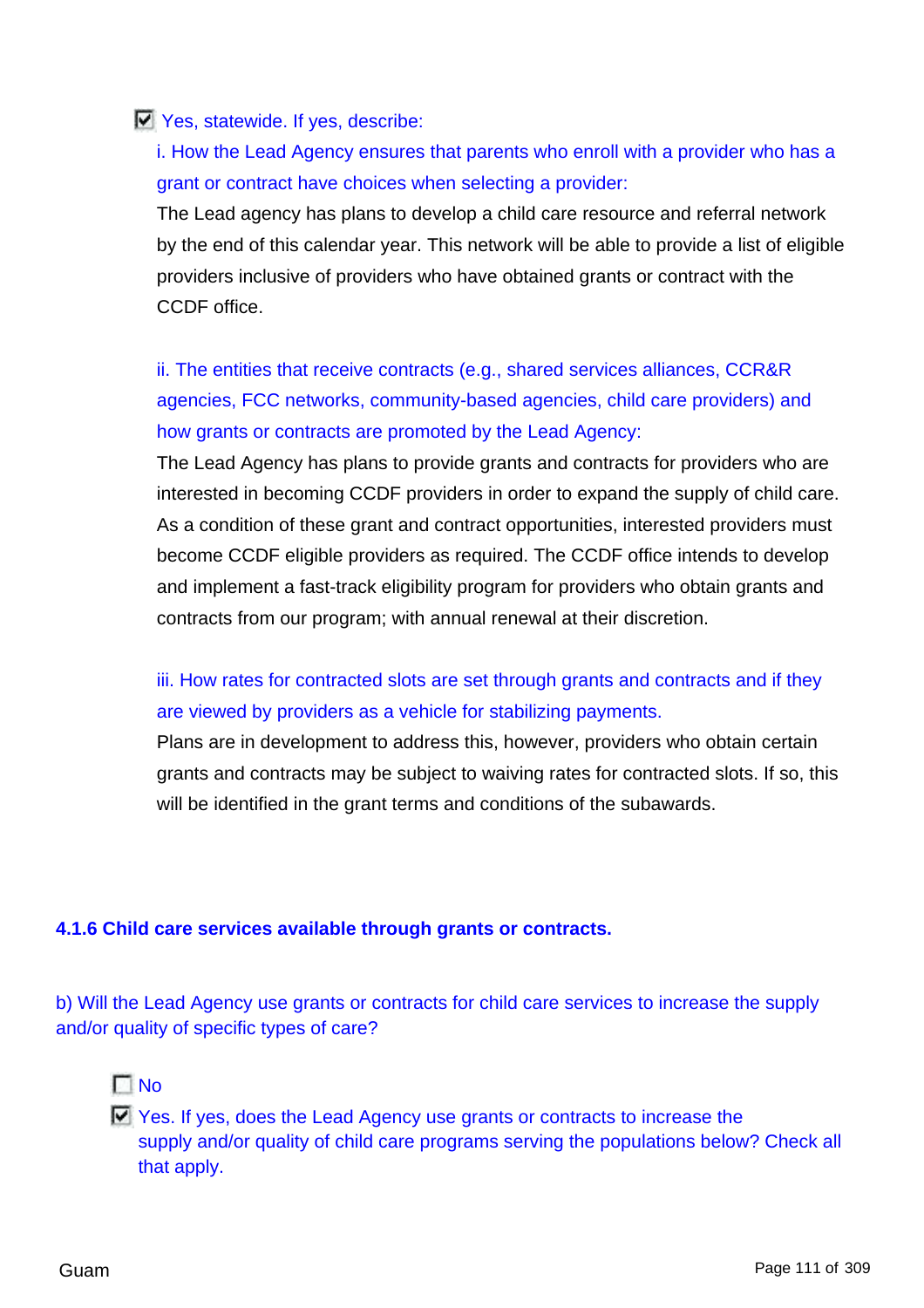i. Grants or Contracts are used in Child Care Programs that serve Children with disabilities:



 $\Box$  To increase the quality of care

ii. Grants or Contracts are used in Child Care Programs that serve Infants and toddlers:

 $\Box$  To increase the supply of care

 $\Box$  To increase the quality of care

iii. Grants or Contracts are used in Child Care Programs that serve School-age children:



 $\Box$  To increase the supply of care

 $\Box$  To increase the quality of care

iv. Grants or Contracts are used in Child Care Programs that serve Children needing non-traditional hour care:



 $\Box$  To increase the quality of care

v. Grants or Contracts are used in Child Care Programs that serve Children experiencing homelessness:

 $\Box$  To increase the supply of care

 $\Box$  To increase the quality of care

vi. Grants or Contracts are used in Child Care Programs that serve Children with diverse linguistic or cultural backgrounds:





vii. Grants or Contracts are used in Child Care Programs that serve Children in underserved areas:



 $\Box$  To increase the quality of care

viii. Grants or Contracts are used in Child Care Programs that serve Children in urban areas: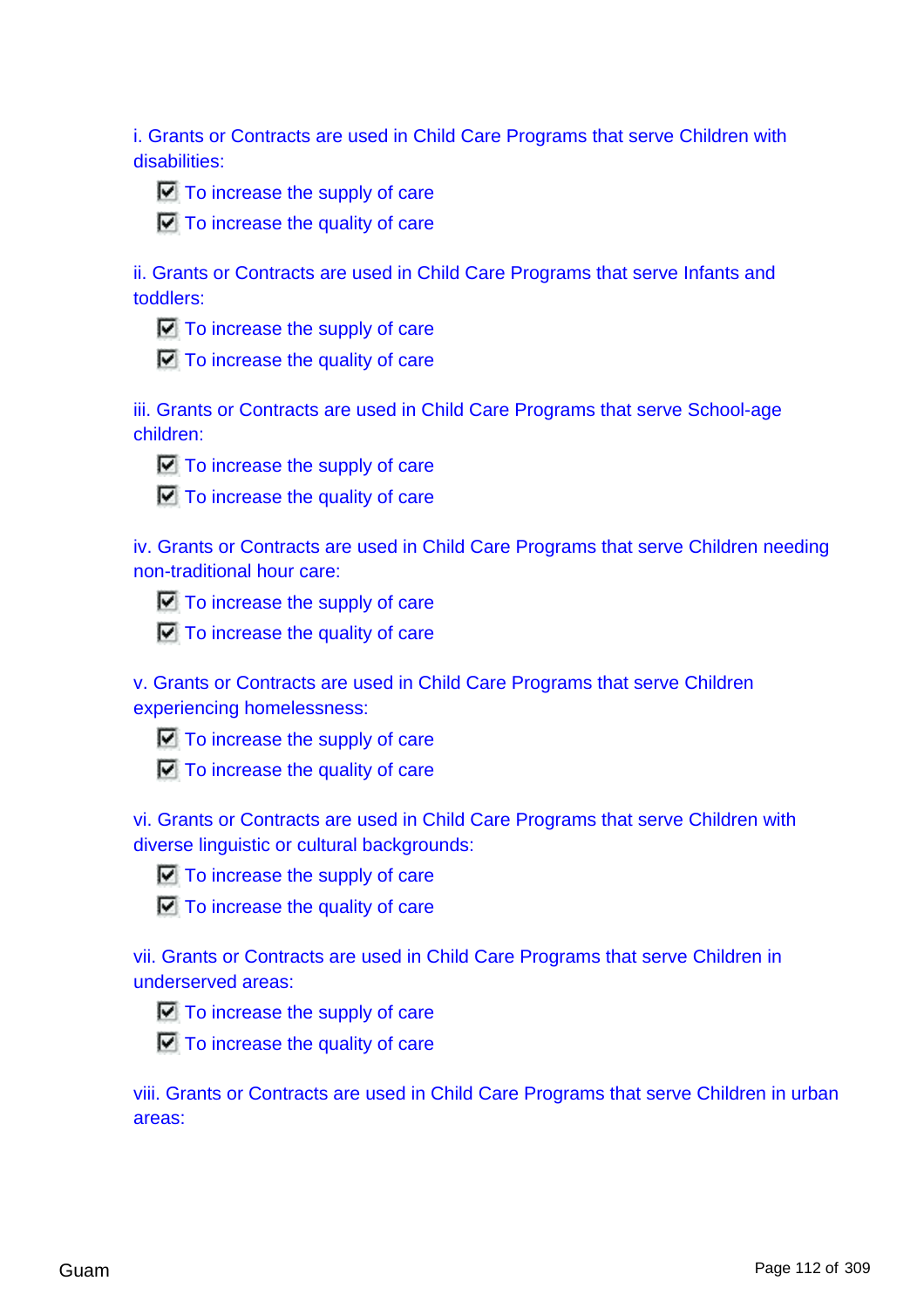$\Box$  To increase the supply of care

 $\Box$  To increase the quality of care

ix. Grants or Contracts are used in Child Care Programs that serve Children in rural areas:

 $\Box$  To increase the supply of care

 $\Box$  To increase the quality of care

x. Grants or Contracts are used in Child Care Programs that serve Other populations, please specify :

 $\Box$  To increase the supply of care

 $\Box$  To increase the quality of care

**Describe** 

**4.1.7 Lead Agencies must identify shortages in the supply of high-quality child care providers that meet parents' needs and preferences. List the data sources used to identify any shortages and declines in the supply of care types that meet parents' needs. Also describe the method of tracking progress to support equal access and parental choice (98.16(x).**

## a. In child care centers.

The Guam Child Care Directory identifies licensed child care providers in the territory. This directory indicates the ages accepted, child care tuition rates, and licensing information.

## b. In child care homes.

There is currently only one registered child care home (relative care/family daycare) provider.

## c. Other.

Based on the child care directory, there is clearly a need to improve and increase the supply of high-quality child care providers within the territory. Although there is data that indicates that the supply of child care has been steady at 45 licensed child care providers, there is a need for high-quality child care supply in more specific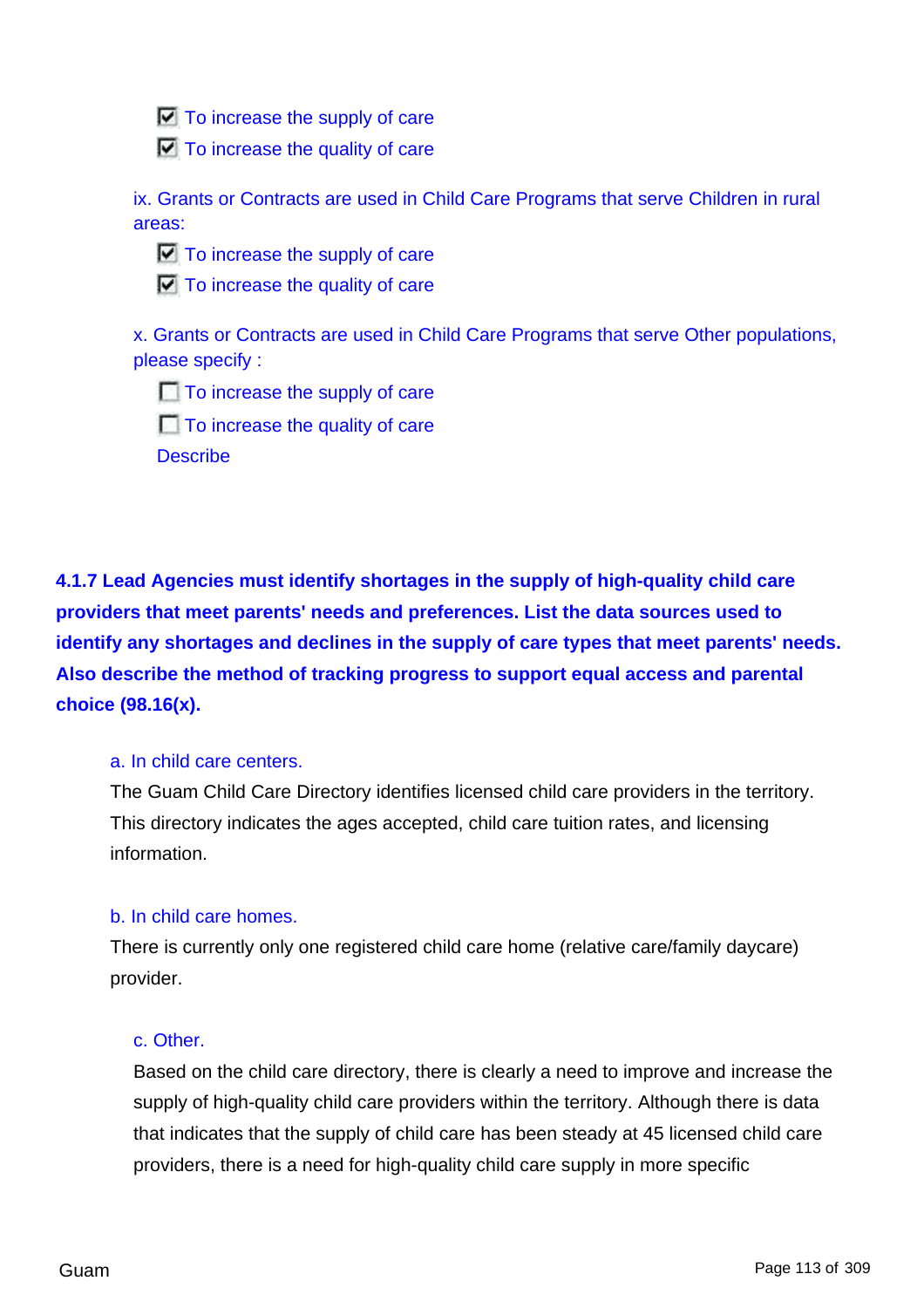underserved populations throughout the island; most especially for school-aged children in out-of-school type settings.

**4.1.8 Lead Agencies are required to develop and implement strategies to increase the supply of and improve the quality of child care services (98.16 (x)). These strategies should address children in underserved areas; infants and toddlers; children with disabilities, as defined by the Lead Agency; and children who receive care during nontraditional hours. Identify what method(s) is (are) used to increase supply and/or to improve quality for the following populations and indicate in the description if a strategy is focused more on building supply or on improving quality.**

- a) Children in underserved areas. Check and describe all that apply.
	- $\Box$  i. Grants and contracts (as discussed in 4.1.6).
		- Describe:

The Lead Agency has plans to offer grants and contracts to increase the supply of child care.

*i***ii. Targeted Family Child Care Support such as Family Child Care Networks.** Describe:

# $\overline{\mathbf{u}}$  iii. Start-up funding.

#### Describe:

The Lead Agency has plans to offer grants and contracts to increase the supply and quality of child care.

# *iv.* Technical assistance support.

Describe:

## **V.** Recruitment of providers.

#### Describe:

Guam provides tax incentives for newly licensed providers for a minimum of five years to increase the supply of child care.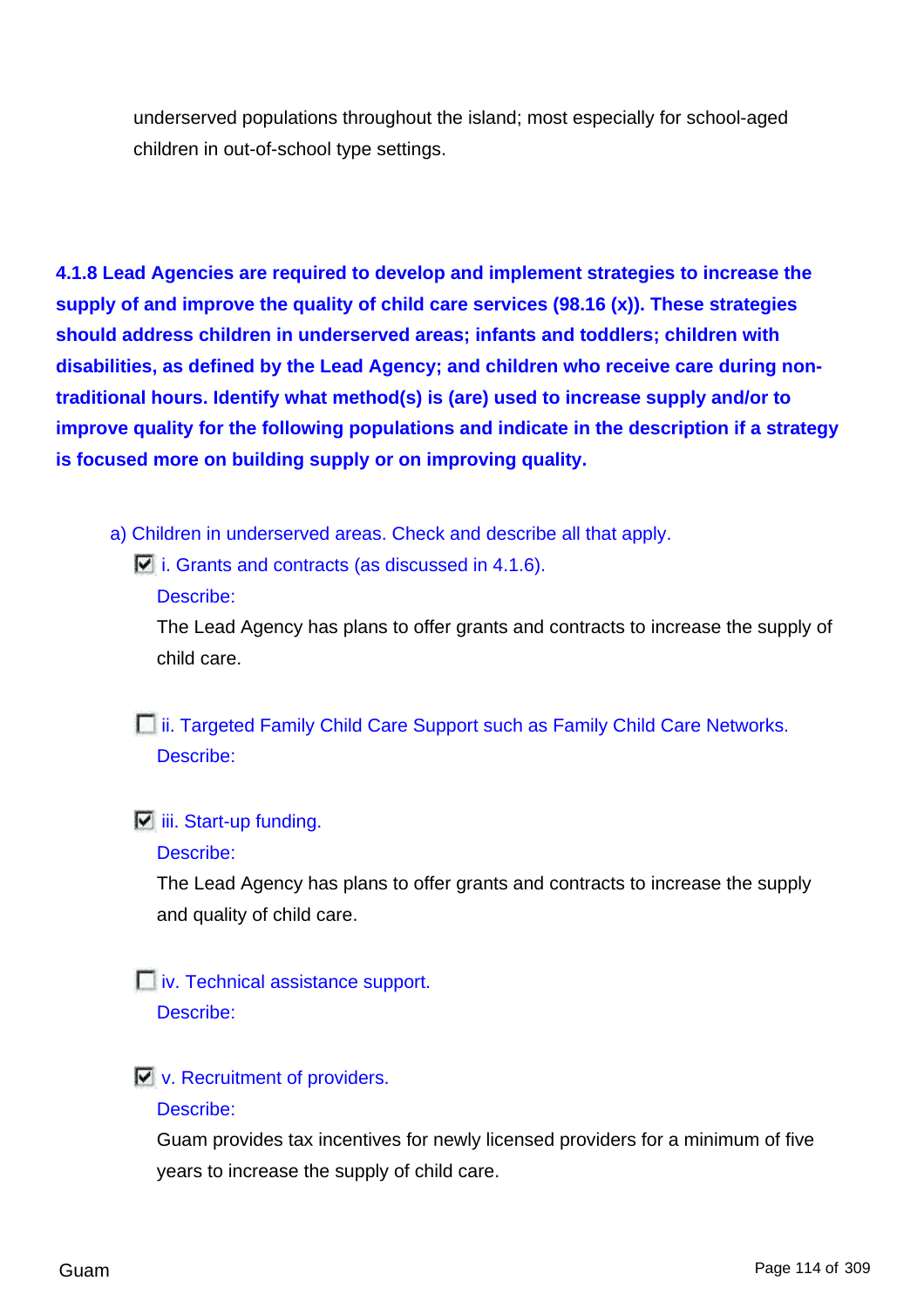**Vi.** Tiered payment rates (as in 4.3.3).

Describe:

vii. Support for improving business practices, such as management training, paid sick leave, and shared services. Describe:

**Viii. Accreditation supports.** Describe:

 $\overline{\triangledown}$  **ix. Child Care Health Consultation.** 

#### Describe:

The Lead Agency has plans to offer contracts to increase the quality of care.

**N** x. Mental Health Consultation.

## Describe:

The Lead Agency has plans to offer grants and contracts to increase the quality of care.

xi. Other.

Describe:

4.1.8 Lead Agencies are required to develop and implement strategies to increase the supply of and improve the quality of child care services (98.16 (x)). These strategies should address children in underserved areas; infants and toddlers; children with disabilities, as defined by the Lead Agency; and children who receive care during nontraditional hours. Identify what method(s) is (are) used to increase supply and/or to improve quality for the following populations and indicate in the description if a strategy is focused more on building supply or on improving quality.

b. Infants and toddlers. Check and describe all that apply.

 $\Box$  i. Grants and contracts (as discussed in 4.1.6).

Describe:

The Lead Agency has plans to offer grants and contracts to increase the supply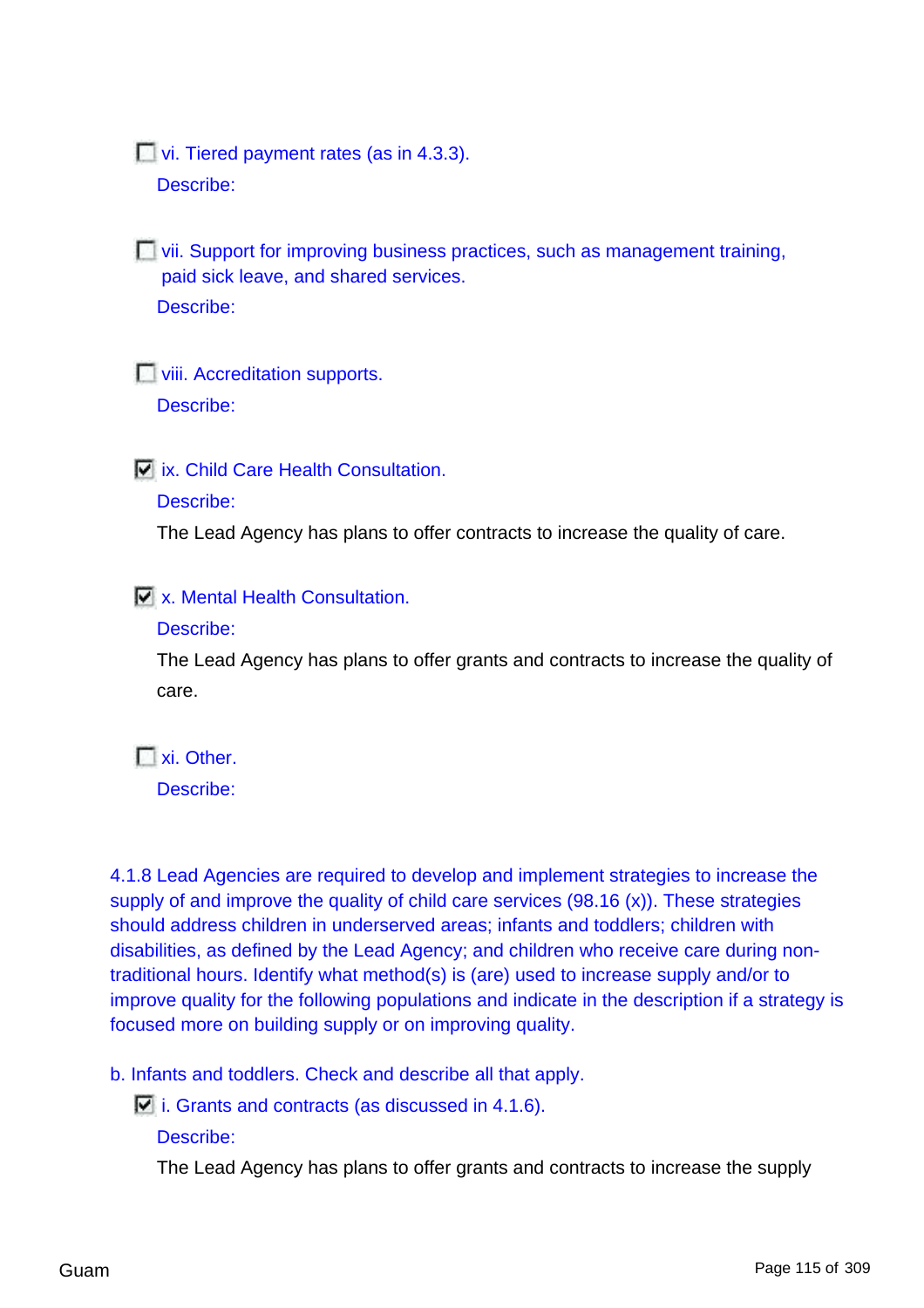and quality of child care.

#### **ii. Family Child Care Networks.**

Describe:

 $\overline{\mathbf{ii}}$  iii. Start-up funding.

#### Describe:

The Lead Agency has plans to offer grants and contracts to increase the supply of child care.

**iv.** Technical assistance support.

Describe:

 $\overline{\Box}$  v. Recruitment of providers.

Describe:

Guam provides tax incentives for newly licensed providers for a minimum of five yearsto increase the supply of child care.

 $\Box$  vi. Tiered payment rates (as in 4.3.3).

Describe:

**T** vii. Support for improving business practices, such as management training, paid sick leave, and shared services. Describe:

**Viii. Accreditation supports.** Describe:

ix. Child Care Health Consultation.

#### Describe:

The Lead Agency has plans to offer grants and contracts to increase the quality of care.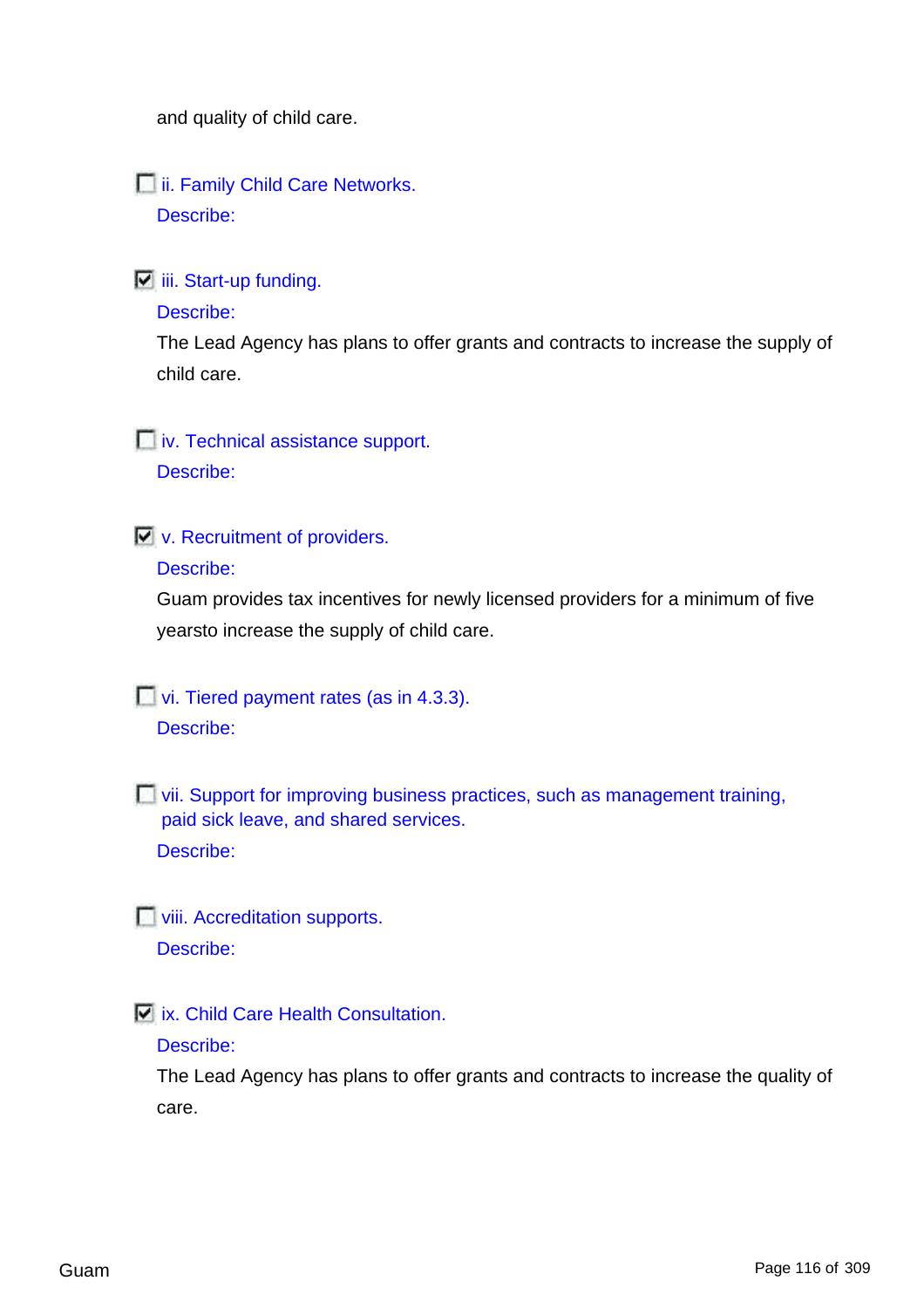**X.** Mental Health Consultation.

## Describe:

The Lead Agency has plans to offer grants and contracts to increase the quality of care.

xi. Other. Describe:

4.1.8 Lead Agencies are required to develop and implement strategies to increase the supply of and improve the quality of child care services (98.16 (x)). These strategies should address children in underserved areas; infants and toddlers; children with disabilities, as defined by the Lead Agency; and children who receive care during nontraditional hours. Identify what method(s) is (are) used to increase supply and/or to improve quality for the following populations and indicate in the description if a strategy is focused more on building supply or on improving quality.

c. Children with disabilities. Check and describe all that apply.

 $\Box$  i. Grants and contracts (as discussed in 4.1.6).

Describe:

The Lead Agency has plans to offer grants and contracts to increase the supply and quality of child care.

**iii. Family Child Care Networks.** 

Describe:

 $\overline{\mathbf{u}}$  iii. Start-up funding.

Describe:

The Lead Agency has plans to offer grants and contracts to increase the supply and quality of child care.

**iv.** Technical assistance support. Describe:

 $\nabla$  v. Recruitment of providers.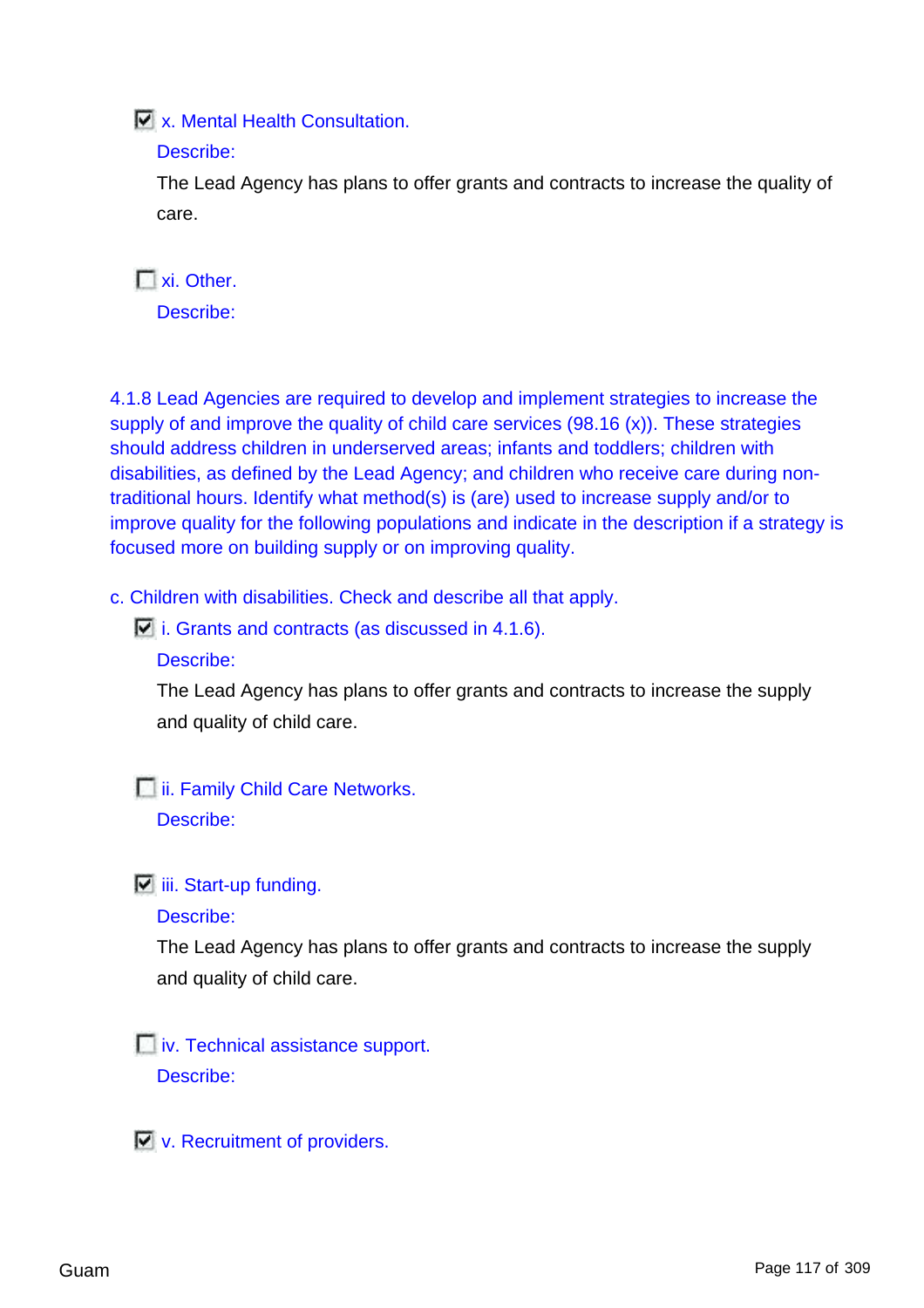#### Describe:

Guam provides tax incentives for newly licensed providers for a minimum of five years to increase the supply of child care.

 $\Box$  vi. Tiered payment rates (as in 4.3.3).

Describe:

**E** vii. Support for improving business practices, such as management training, paid sick leave, and shared services. Describe:

**Viii. Accreditation supports.** Describe:

*N* ix. Child Care Health Consultation.

Describe:

The Lead Agency has plans to offer grants and contracts to increase the quality of care.

## **X.** Mental Health Consultation.

#### Describe:

The Lead Agency has plans to offer grants and contracts to increase the quality of care.

T xi. Other.

Describe:

4.1.8 Lead Agencies are required to develop and implement strategies to increase the supply of and improve the quality of child care services (98.16 (x)). These strategies should address children in underserved areas; infants and toddlers; children with disabilities, as defined by the Lead Agency; and children who receive care during nontraditional hours. Identify what method(s) is (are) used to increase supply and/or to improve quality for the following populations and indicate in the description if a strategy is focused more on building supply or on improving quality.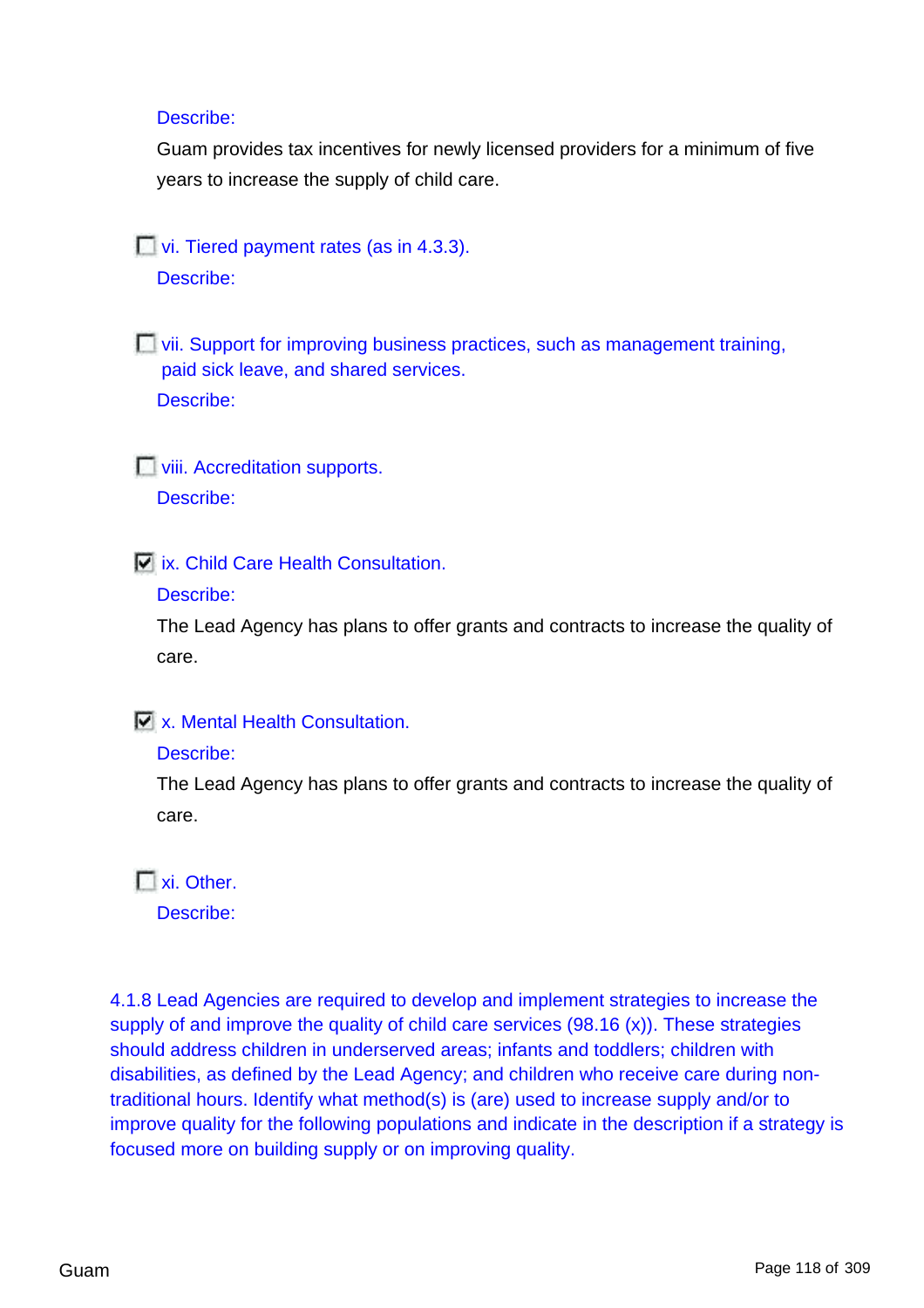d. Children who receive care during non-traditional hours. Check and describe all that apply.

 $\Box$  i. Grants and contracts (as discussed in 4.1.6).

Describe:

The Lead Agency has plans to offer grants and contracts to increase the supply and quality of child care.

**ii. Family Child Care Networks.** 

Describe:

 $\boxed{\phantom{a}}$  iii. Start-up funding.

Describe:

The Lead Agency has plans to offer grants and contracts to increase the supply and quality of child care.

**iv.** Technical assistance support.

Describe:

 $\overline{\Box}$  v. Recruitment of providers.

Describe:

Guam provides tax incentives for newly licensed providers for a minimum of five years to increase the supply of child care.

vi. Tiered payment rates (as in 4.3.3).

Describe:

**Notify-** vii. Support for improving business practices, such as management training, paid sick leave, and shared services. Describe:

**Viii. Accreditation supports.** Describe: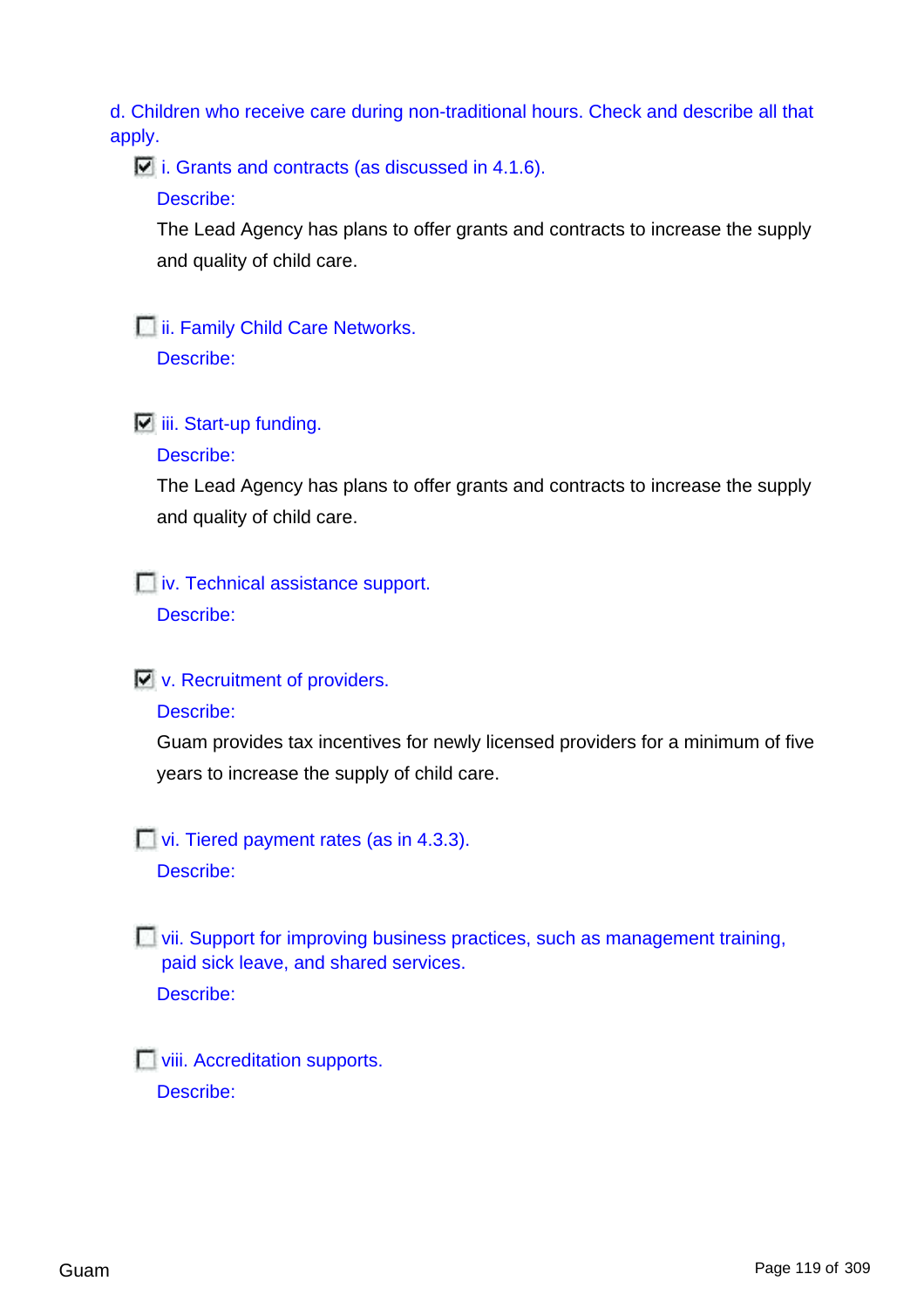**ix.** Child Care Health Consultation.

#### Describe:

The Lead Agency has plans to offer grants and contracts to increase the quality of care.

**No. Mental Health Consultation.** 

#### Describe:

The Lead Agency has plans to offer grants and contracts to increase the quality of care.

 $\Box$  xi. Other.

Describe:

4.1.8 Lead Agencies are required to develop and implement strategies to increase the supply of and improve the quality of child care services (98.16 (x)). These strategies should address children in underserved areas; infants and toddlers; children with disabilities, as defined by the Lead Agency; and children who receive care during nontraditional hours. Identify what method(s) is (are) used to increase supply and/or to improve quality for the following populations and indicate in the description if a strategy is focused more on building supply or on improving quality.

e. Other. Check and describe all that apply.

 $\Box$  i. Grants and contracts (as discussed in 4.1.6).

Describe:

The Lead Agency offers subgrants to eligible child care providers in the form of a cost reimbursement contract and has plans to offer subgrants to eligible child care programs in the form of upfront payments utilizing the stabilization and COVID-19 related funding sources to increase the supply and quality of child care.

**iii. Family Child Care Networks.** Describe:

 $\Box$  iii. Start-up funding. Describe: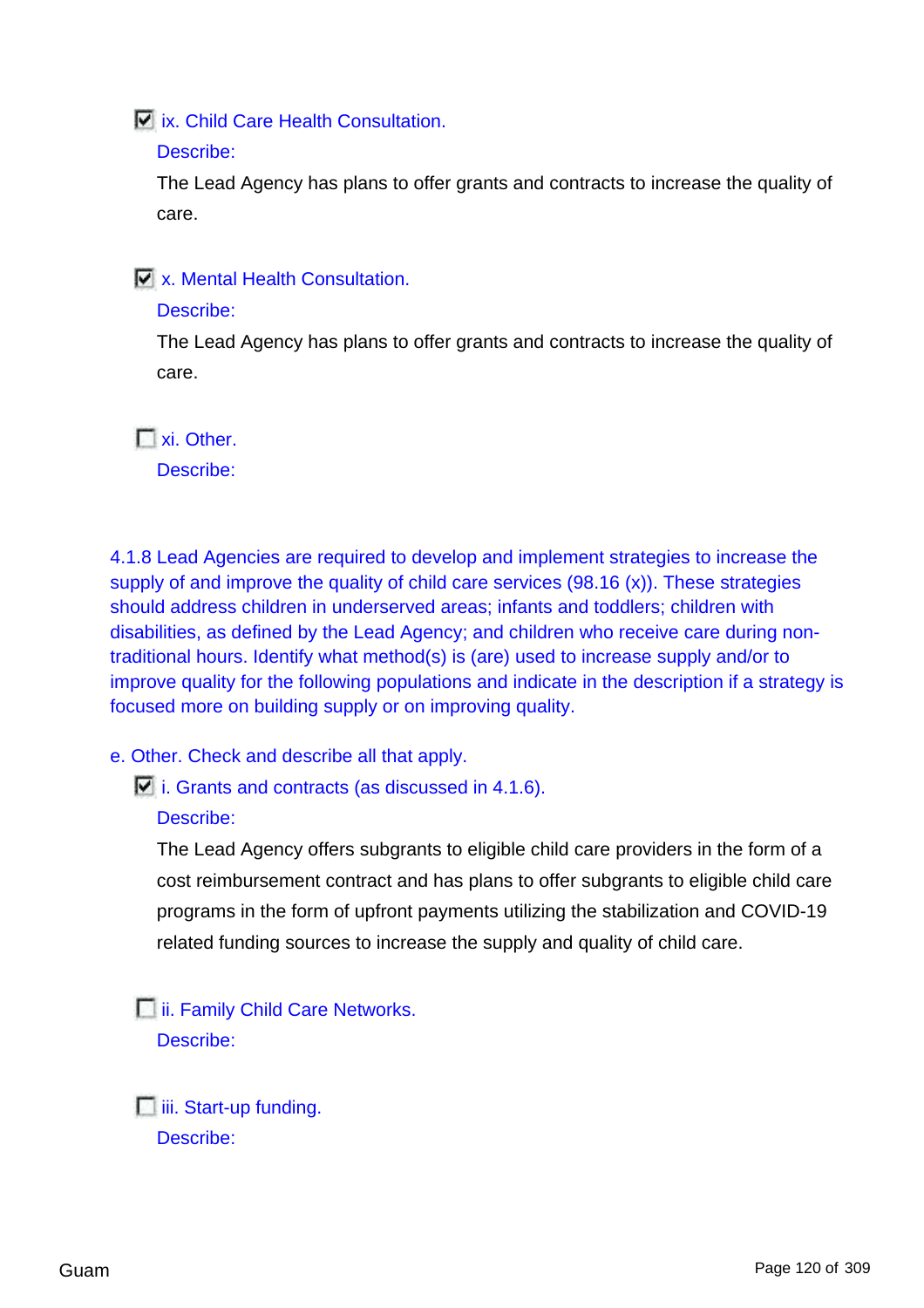#### **iv.** Technical assistance support.

#### Describe:

The Lead Agency has plans to offer contracts for training and technical assistance related to identifying and serving children and families experiencing homelessnessto increase the quality of care.

# **No. Recruitment of providers.**

Describe:

**vi.** Tiered payment rates (as in 4.3.3). Describe:

 $\Box$  vii. Support for improving business practices, such as management training, paid sick leave, and shared services. Describe:

**Viii. Accreditation supports.** Describe:

**Tix. Child Care Health Consultation.** Describe:

**T** x. Mental Health Consultation. Describe:

# $\nabla$  xi. Other.

#### Describe:

The Lead Agency is exploring options that support parental choice and meet the needs of parents and families such as supporting the option of highly trained relative child care providers; training includes but not limited to required heath and safety training, and behavior intervention.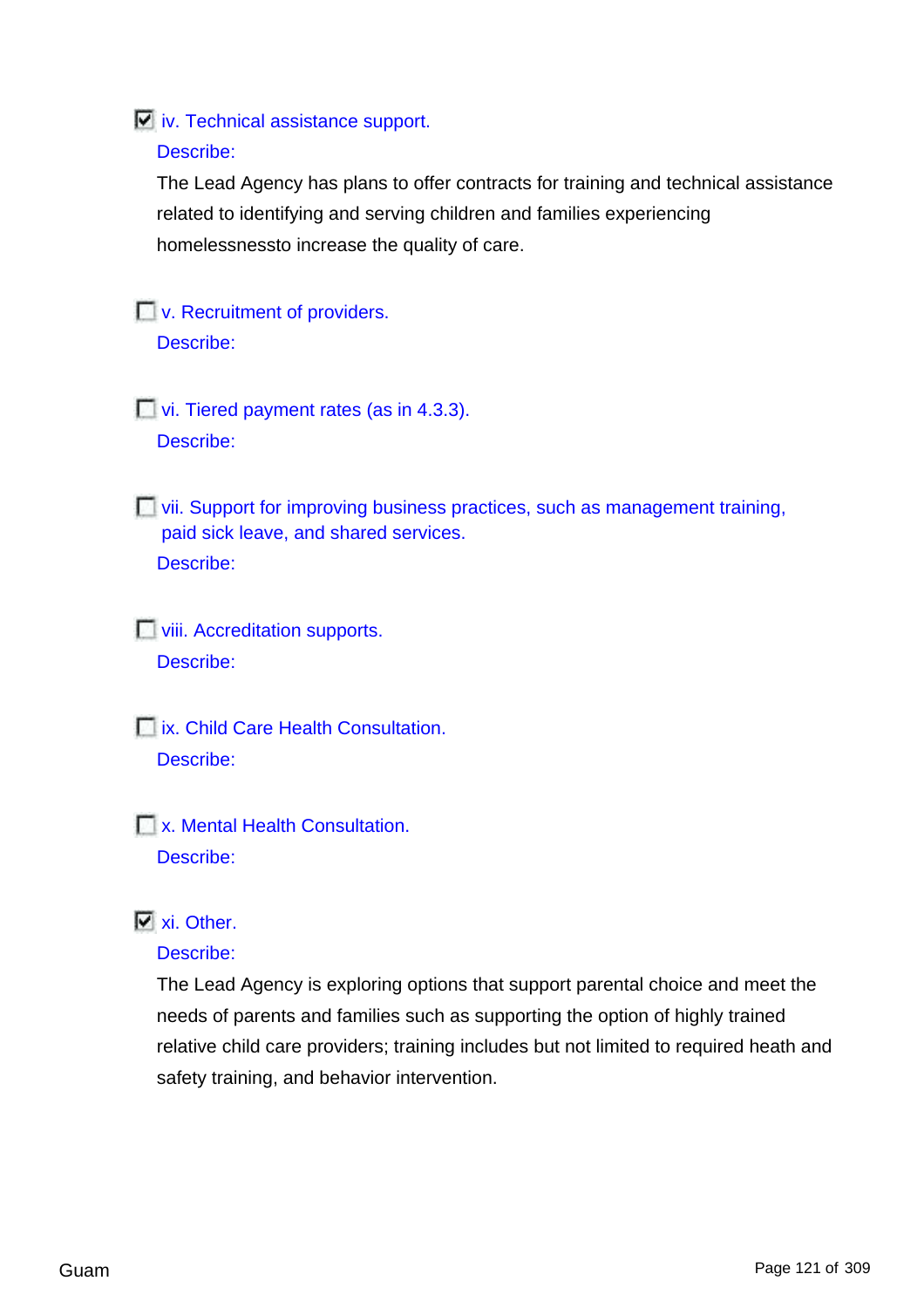**4.1.9 Lead Agencies must prioritize investments for increasing access to high-quality child care and development services for children of families in areas that have significant concentrations of poverty and unemployment and do not currently have sufficient numbers of such programs (658 E(c)(2)(M); 98.16 (x);98.46(b)).**

# a) How does the Lead Agency define areas with significant concentrations of poverty and unemployment?

Children in rural areas is included in the U.S. Census Bureau definition of Guam as a rural territory, therefore Rates of poverty and unemployment are equally distributed across the island. However, the definition is expanded to include specific areas within the territory located in the villages of Dededo and Yigo. Concentrated areas such as the Okkodo Pipeline, Gil Baza subdivision, Gil Breeze, Dollar Homes, Zero Down, GHURA housings, Swamp Road, and Nevermind Road.

b) Describe how the Lead Agency prioritizes increasing access to high-quality child care and development services for children of families in areas that have significant concentrations of poverty and unemployment and that do not have high-quality programs The Lead Agency has plans to offer grants and contracts to increase the supply and quality of child care in these concentrated areas.

# 4.2 Assess Market Rates and Analyze the Cost of Child Care

## 4.2 Assess Market Rates and Analyze the Cost of Child Care

Key principles of the CCDF are to: (1) provide equal access to childcare for children receiving childcare assistance; and (2) ensure parental choice by offering a full range of childcare services. Payment rates that are too low to support equal access undermine these principles. To establish subsidy payment rates that ensure equal access, Lead Agencies collect and analyze data through a number of tools. Lead Agencies have the option to conduct a statistically valid and reliable (1) market rate survey (MRS) reflecting variations in the price to parents of childcare services by geographic area, type of provider, and age of child or (2) an ACF pre-approved alternative methodology, such as a cost estimation model (CEM)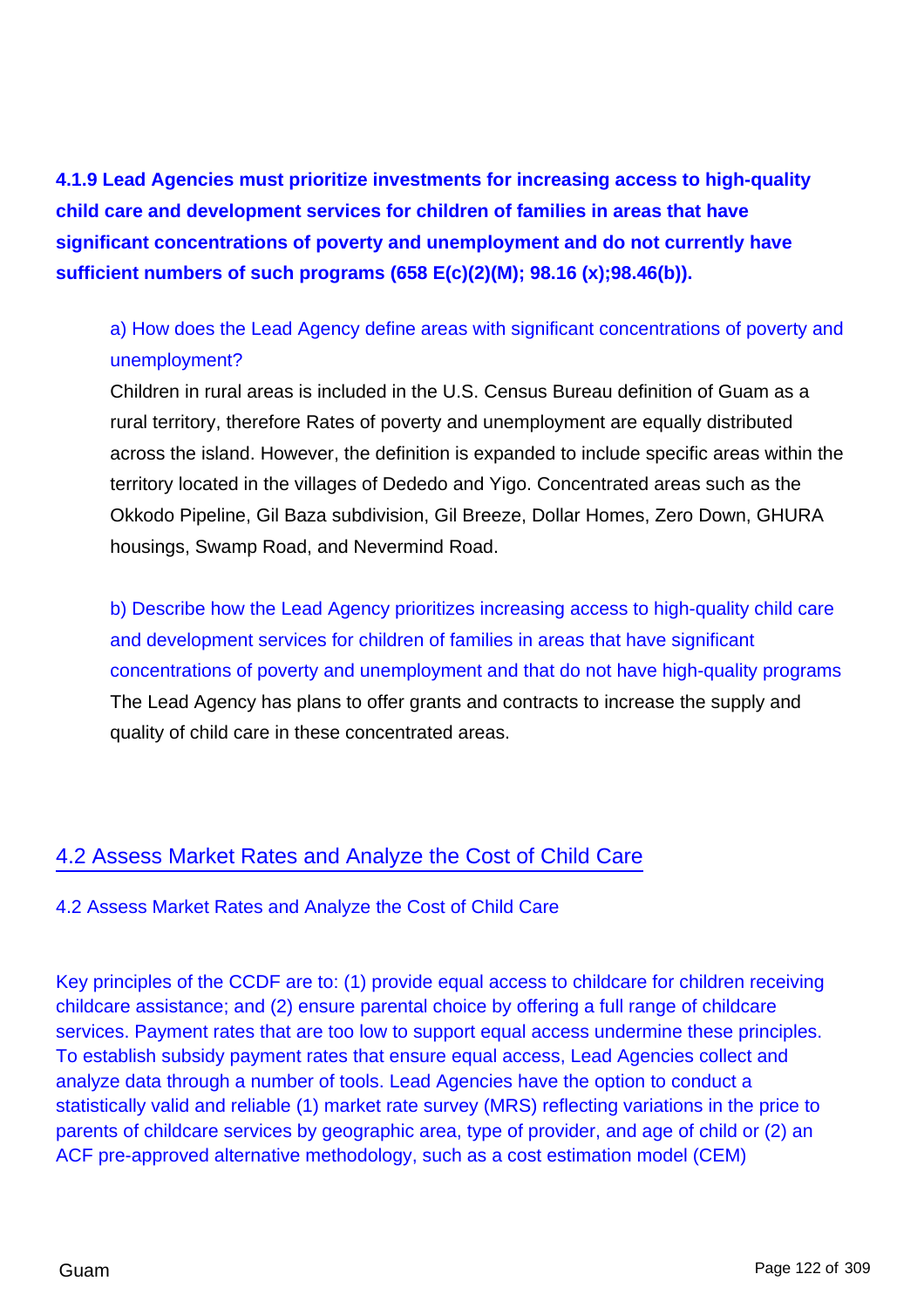$(658E(c)(4)(B))$ . A cost estimation model estimates the cost of care by incorporating both data and assumptions to judge what expected costs would be incurred by childcare providers and parents under different scenarios. Another approach would be a cost study that collects cost data at the facility or program level to measure the costs (or inputs used) to deliver childcare services (CCDF-ACF-PI-2018-01).

Regardless of whether Lead Agencies conduct a MRS or an alternative methodology, they are required to analyze the cost of providing child services, known as the narrow cost analysis, that meet basic health/safety/quality and staffing requirements (base level care) (98.45(b)(3),  $(f)(1)(ii)(A)$ , and  $(f)(2)(ii)$ , and higher-quality care at each level of quality, as defined by the Lead Agency (98.45(b)(4), (f)(1)(ii)(B), and (f)(2)(iii)). The analysis must identify the gaps between the cost of care and subsidy levels adopted by the state and then be considered as part of the rate setting process.

Note: Any Lead Agency considering using an alternative methodology, instead of a MRS rate survey, is required to submit a description of its proposed approach to its ACF Regional Child Care Program Office for pre-approval in advance of the Plan submittal (see https://www.acf.hhs.gov/occ/resource/ccdf-acf-pi-2016-08 ). Advance approval is not required if the Lead Agency plans to implement both a MRS and an alternative methodology.

A MRS or an ACF pre-approved alternative methodology must be developed and conducted no earlier than 2 years before the date of submission of the Plan (658E(c)(4)(B)(i) (98.45 (c)). Due to the COVID-19 pandemic, Lead Agencies may request a waiver for up to one additional year (until July 1, 2022) to complete the required MRS or an ACF pre-approved alternative methodology. Lead Agencies may also request the required Narrow Cost Analysis be waived for one year (until July 1, 2022). These waiver requests must include a justification linked to the COVID-19 pandemic.

## **4.2.1 Completion of the MRS or ACF pre-approved alternative methodology.**

Did the state/territory conduct a statistically valid and reliable MRS or ACF pre-approved alternative methodology?

 $\Box$  Yes. If yes, please identify the methodology(ies) used below to assess child care prices and/or costs.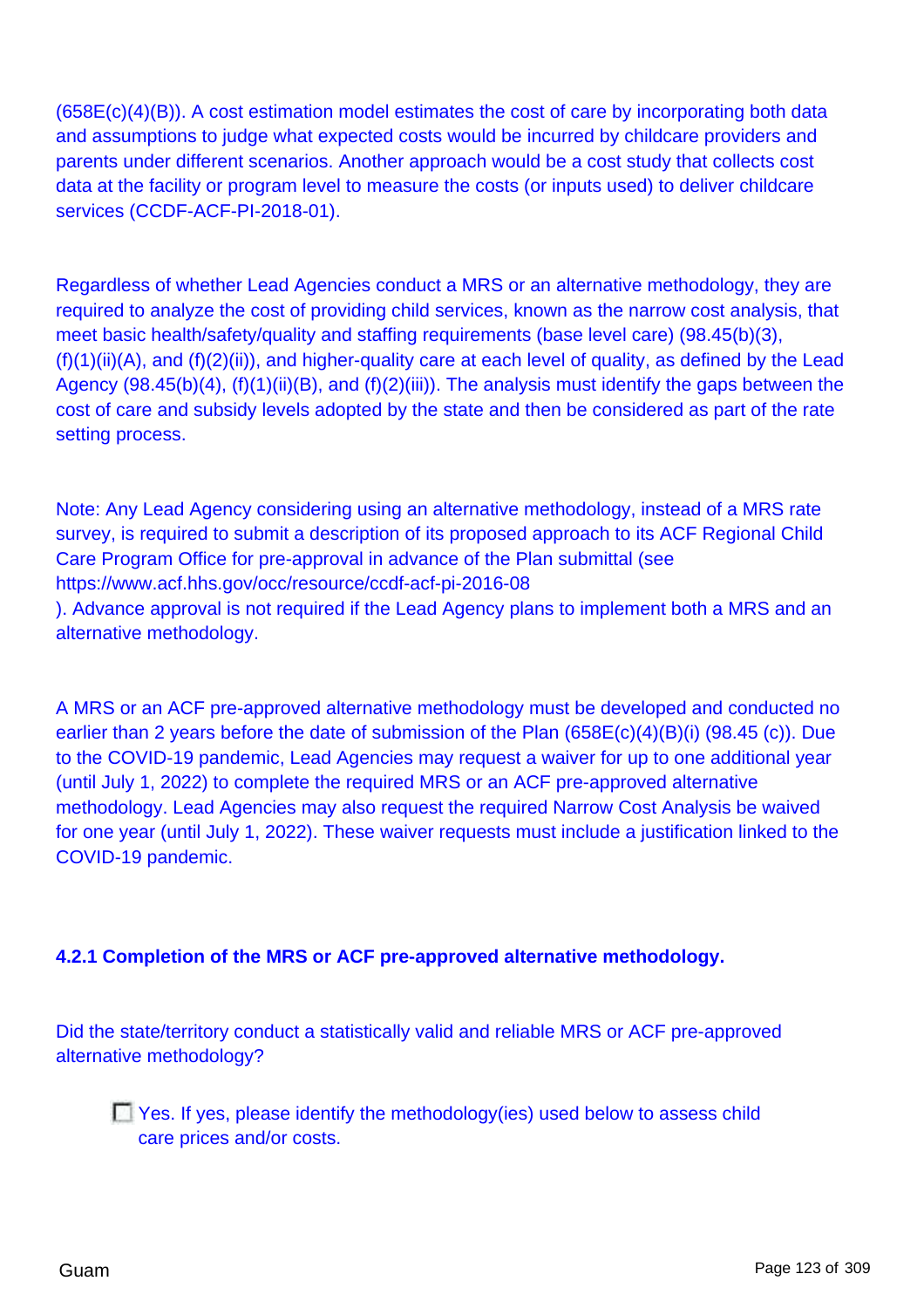$\Box$  a. MRS.

When was your data gathered (provide a date range, for instance, September - December, 2019)?

**b.** ACF pre-approved alternative methodology. Identify the date of the ACF approval and describe the methodology:

No, a waiver is being requested in Appendix A.

a. Please identify the Lead Agency's planned methodology(ies) to assess child care prices and/or costs.

i. MRS.

If checked, describe the status of the Lead Agency's implementation of the MRS.

 $\Box$  ii. ACF pre-approved alternative methodology.

If checked, describe the status of the Lead Agency's implementation of the ACF pre-approved alternative methodology, including if applicable, the date of the ACF approval and a description of the methodology:

The Lead Agency uses alternative methodology similar to Cost Model or Cost Calculator, reviewing and assessing the most current child care rates from all providers.

b. If a waiver is requested, Lead Agencies will need to respond to questions 4.2.2- 4.5.2 based on data collected for the FY 2019-2021 CCDF Plan or any data collected since then. Identify the date of the Lead Agencies' most recent and complete Market Rate Survey or ACF pre-approved alternative methodology that will provide data to inform responses to questions 4.2.2 - 4.5.2. 06/01/2021

**4.2.2 Prior to developing and conducting the MRS, or conducting the ACF pre-approved alternative methodology, the Lead Agency is required to consult with (1) the State Advisory Council or similar coordinating body, local child care program administrators, local child care resource and referral agencies, and other appropriate entities, and (2) organizations representing caregivers, teachers, and directors (98.45 (e)). Local child care program administrators may also be good informants to Lead Agencies on narrow cost analyses.**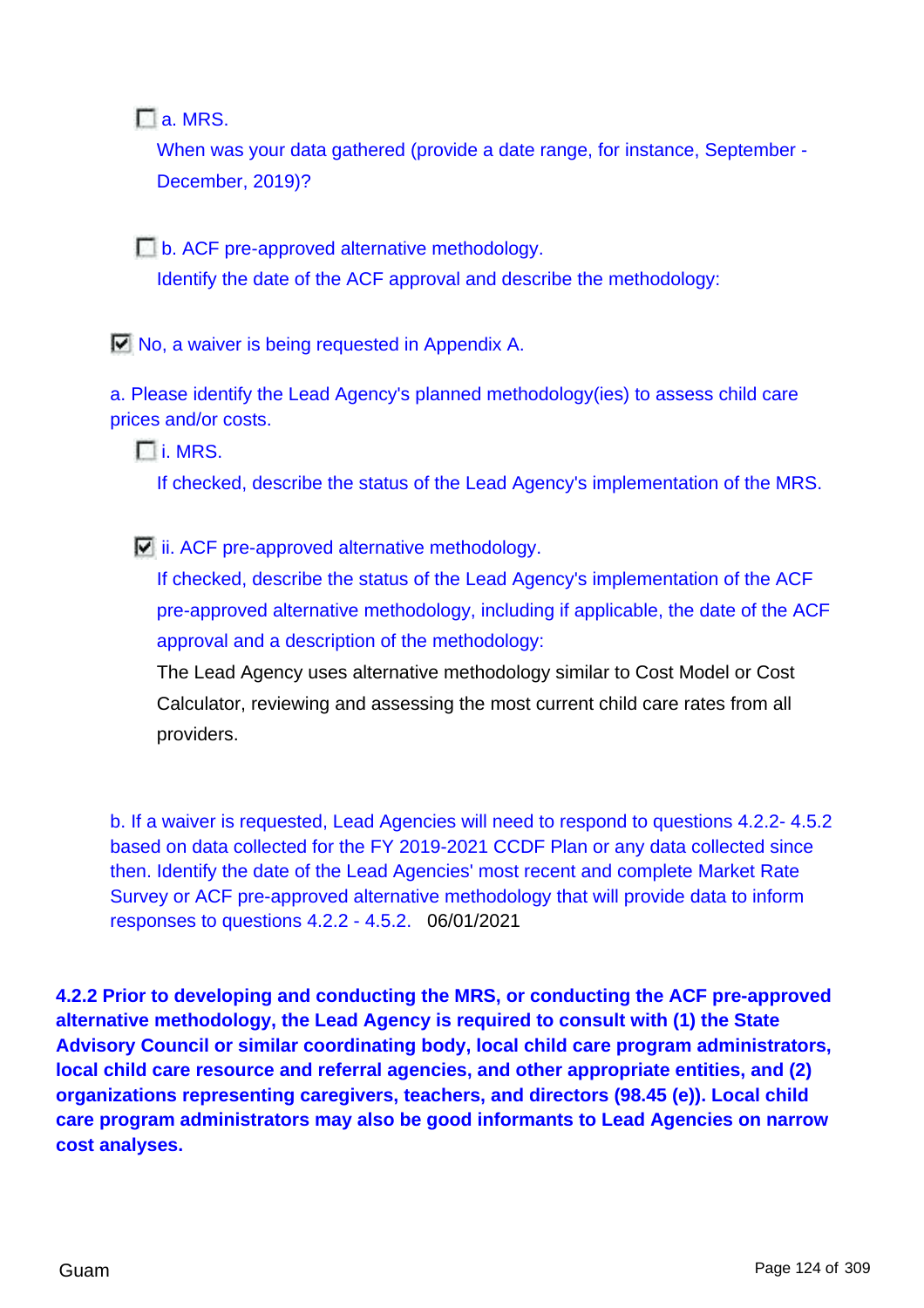Describe how the Lead Agency consulted with the:

## a) State Advisory Council or similar coordinating body:

Guam Lead Agency did not consult with Guam Early Council (the territories equivalent to state Advisory Council) prior to the most recent market rate survey; however, they are currently engaged and will provide feedback for the next market rate survey.

## b) Local child care program administrators:

Guam Lead Agency did not consult with local child care program administrators prior to conducting the most recent MRS. However, the Lead Agency has recently reconnected with the Guam Early Learning Council providing access and support to local child care program administrators who will provide feedback for the next market rate survey.

#### c) Local child care resource and referral agencies:

Guam does not have a local resource and referral agency.

#### d) Organizations representing caregivers, teachers, and directors:

Guam Lead Agency consulted and met with the Guam Childcare Development Associationduring quarterly association meetings.

e) Other. Describe: N/A

**4.2.3 ACF has established a set of benchmarks, largely based on research, to identify the components of a valid and reliable market rate survey (81 FR, p. 67509). To be considered valid and reliable a Market Rate Survey or preapproved alternative methodology meets the following:**

- represents the child care market
- provides complete and current data
- uses rigorous data collection procedures
- reflects geographic variations
- analyzes data in a manner that captures other relevant differences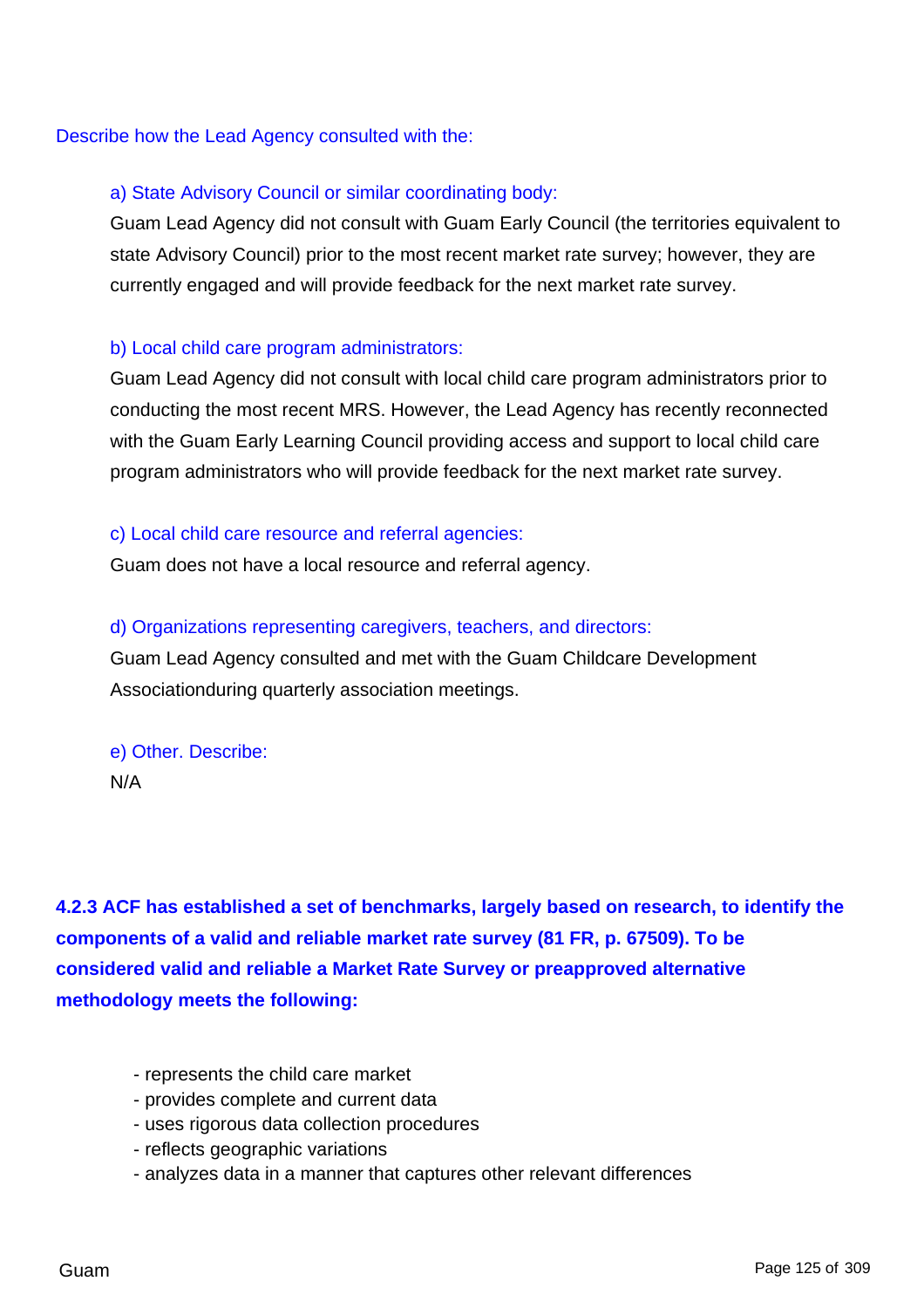An MRS can use administrative data, such as child care resource and referral data, if it is representative of the market.

a. Describe how each of the benchmarks are met in either the MRS or ACF pre-approved alternative methodology.

i. Represent the child care market: Click or tap here to enter text.

Data was collected from all licensed child care providers within the territory.

ii. Provide complete and current data:

Data was extracted from the most current child care directory, June 01, 2021.

#### iii. Use rigorous data collection procedures:

Data was collected from all child care facilities in the territory by age group and category of care (P/T, F/T).

## iv. Reflect geographic variations:

Data was collected from all child care facilities within the territory by age group and category of care.

v. Analyze data in a manner that captures other relevant differences: N/A

b. Given the impact of COVID-19 on the child care market, do you think that the data you gathered (as indicated in 4.2.1) on the prices or costs of child care adequately reflect the child care market as you submit this plan?

```
\nabla No
```
 $\Gamma$  Yes.

If yes, why do you think the data represents the child care market?

N/A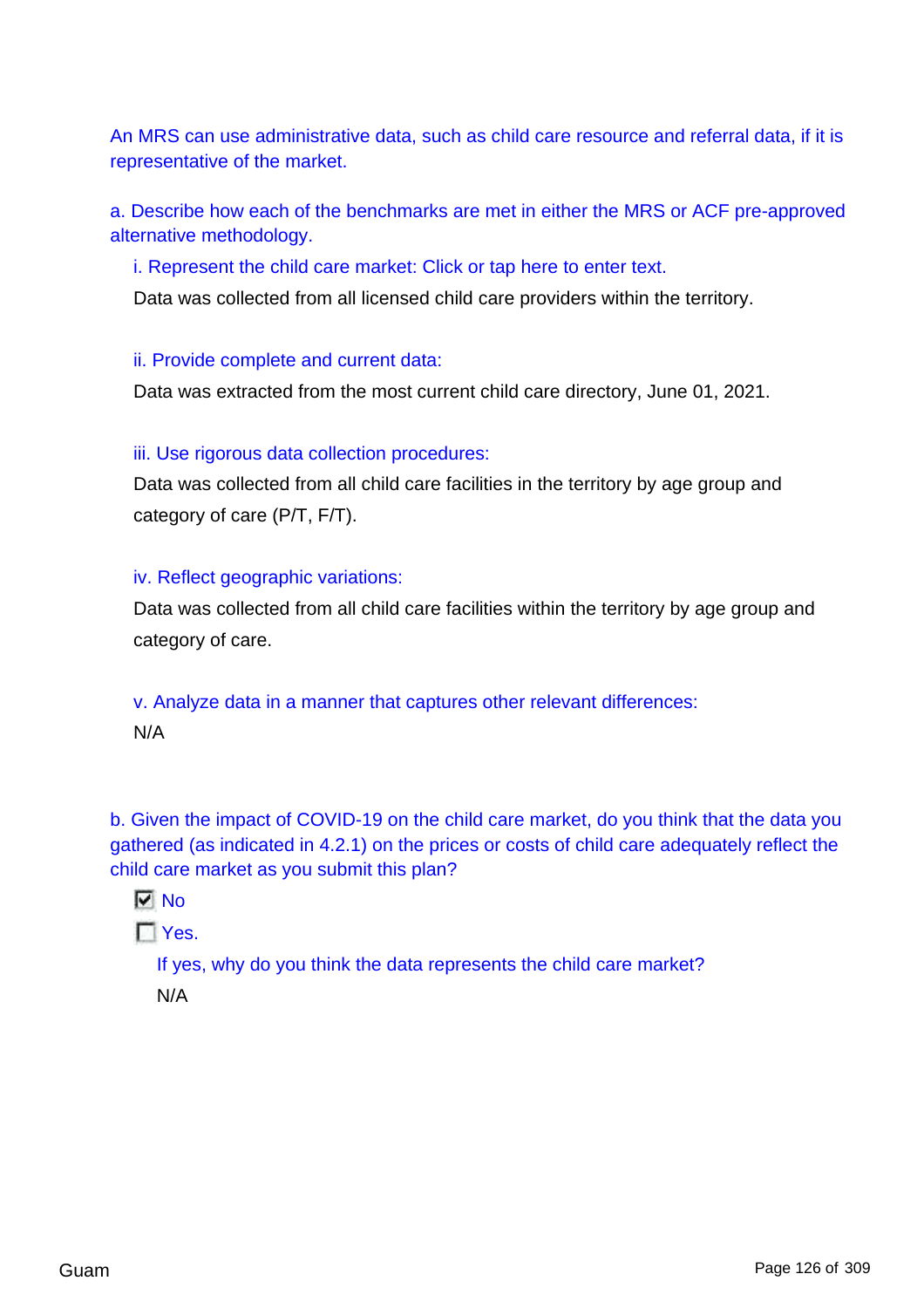# **4.2.4 Describe how the market rate survey or ACF pre-approved alternative methodology reflects variations in the price or cost of child care services by:**

#### a) Geographic area (e.g., statewide or local markets). Describe:

There is no significant variation in the price or cost of child care services based on geography on Guam.

#### b) Type of provider. Describe:

The Child Care Directory of Licensed child care providers were used to populate the alternative methodology for the market rate. In comparison, there were no significant variation in the price or cost of child care services based on provider type on Guam.

#### c) Age of child. Describe:

The prices and costs of child care services were collected based on the age of the child.

# d. Describe any other key variations examined by the market rate survey or ACF preapproved alternative methodology, such as quality level.

No other variation was examined.

#### 4.2.5 Has the Narrow Cost Analysis been completed for the FY 2022 - 2024 CCDF Plan?

- $\Box$  No, a waiver is being requested in Appendix A. If no, describe the status of the Lead Agency's upcoming narrow cost analysis.
- **T** Yes, the narrow cost analysis information is included in the report as described in 4.2.6. If yes, describe how the State/Territory analyzed the cost of child care through a narrow cost analysis for the FY 2022 - 2024 CCDF Plan, including:

a. The methodology the Lead Agency used to conduct, obtain, and analyze data on the estimated cost of care (narrow cost analysis), including any relevant variation by geographic location, category of provider, or age of child (98.45 (f)(ii)).

b. How the methodology addresses the cost of child care providers' implementation of health, safety, quality and staffing requirements (i.e. applicable licensing and regulatory requirements, health and safety standards, training and professional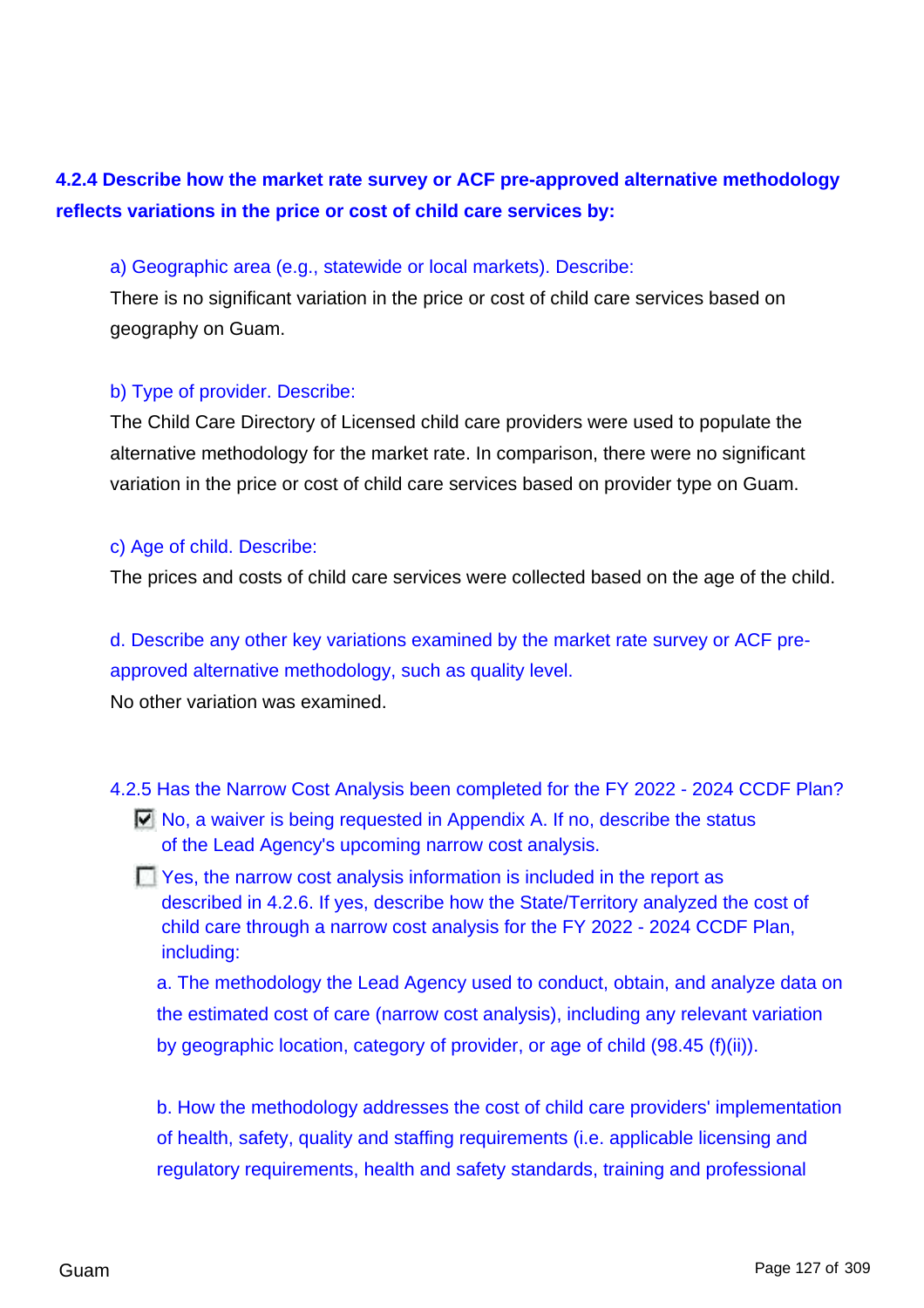development standards, and appropriate child to staff ratio, groups size limits, and caregiver qualification requirements (98.45 (f)(ii)(A)).

c. How the methodology addresses the cost of higher-quality care, as defined by the Lead Agency using a quality rating and improvement system or other system of quality indicators, at each level of quality (98.45 (f)(ii)(B)).

d. The gap between costs incurred by child care providers and the Lead Agency's payment rates based on findings from the narrow cost analysis.

**4.2.6 After conducting the market rate survey or ACF pre-approved alternative methodology, the Lead Agency must prepare a detailed report containing the results of the MRS or ACF pre-approved alternative methodology. The detailed report must also include the Narrow Cost Analysis, as described in 4.2.5, which estimates the cost of care (including any relevant variation by geographic location, category of provider, or age of child) necessary to support (1) child care providersâ implementation of the health, safety, quality, and staffing requirements, and (2) higher quality care, as defined by the Lead Agency using a quality rating and improvement system or other system of quality indicators, at each level of quality. For states without a QRIS or for a state with a QRIS system that is currently limited to only certain providers, those states may use other quality indicators (e.g. provider status related to accreditation, PreK standards, Head Start performance standards, school-age quality standards, or state defined quality measures.)**

The Lead Agency must make the report with these results widely available no later than 30 days after completion of the report, including posting the results on the Lead Agency website. The Lead Agency must describe in the detailed report how the Lead Agency took into consideration the views and comments of the public or stakeholders.

Describe how the Lead Agency made the results of the market rate survey or ACF preapproved alternative methodology report widely available to the public (98.45(f)(1)) by responding to the questions below.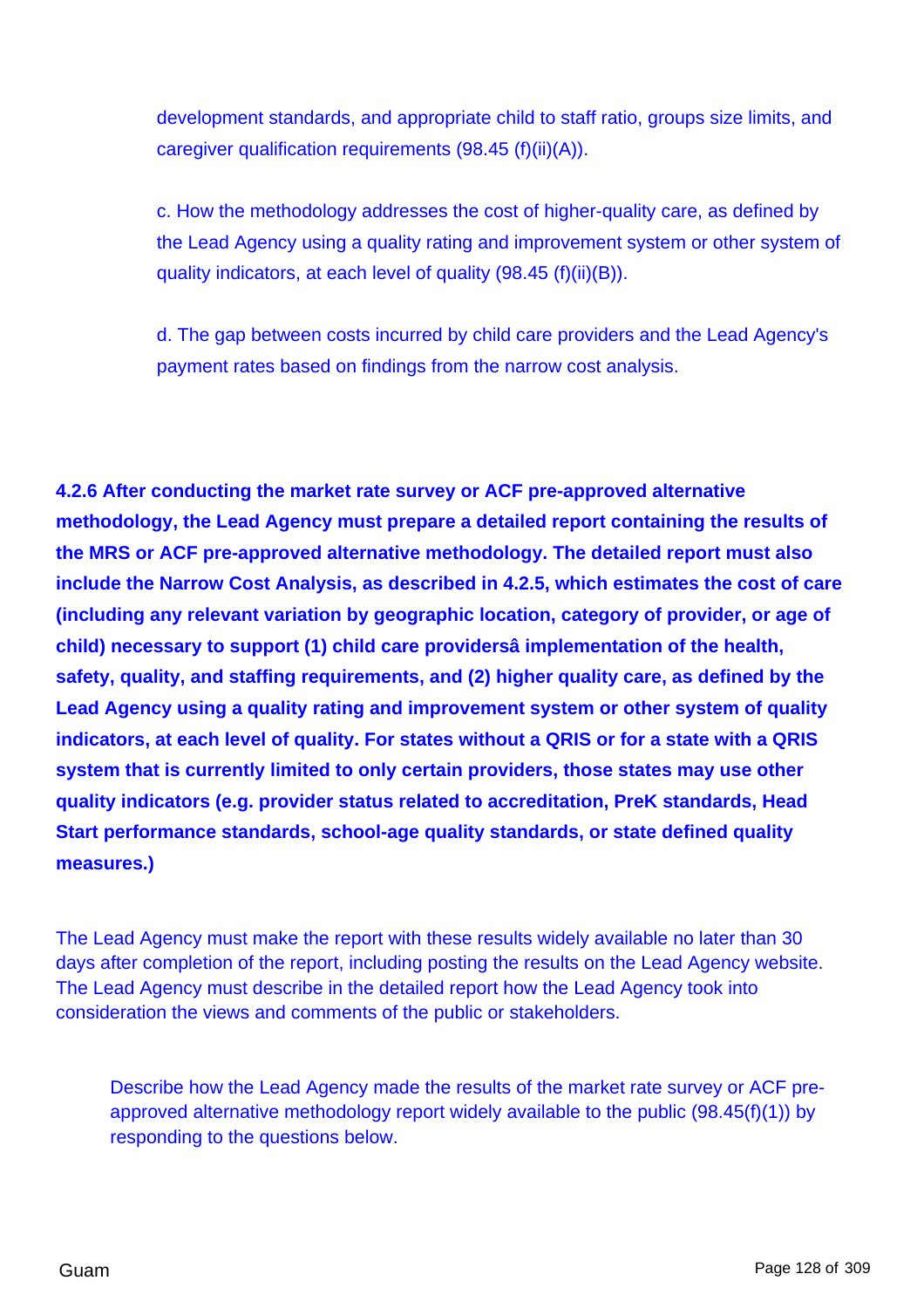a. Date the report containing results was made widely available - no later than 30 days after the completion of the report. 07/25/2019

b. Describe how the Lead Agency made the detailed report containing results widely available and provide the link where the report is posted.

The report is available upon request. The information was not posted.

c. Describe how the Lead Agency considered stakeholder views and comments in the detailed report.

The Lead Agency considers stakeholder views and comments from child care providers.

# 4.3 Establish Adequate Payment Rates

The Lead Agency must set CCDF subsidy payment rates, in accordance with the results of the current MRS or ACF pre-approved alternative methodology, as identified in 4.2.1, at a level to ensure equal access for eligible families to child care services that are comparable with those provided to families not receiving CCDF assistance. Lead Agencies must also consider the costs of base and higher quality care at each level as part of its rate setting. The Lead Agency must re-evaluate its payment rates at least every 3 years.

# **4.3.1 Provide the base payment rates and percentiles (based on the most recent MRS as identified in 4.2.1) for the following categories below.**

4.3.1 Provide the base payment rates and percentiles (based on the most recent MRS as identified in 4.2.1) for the following categories below.

Lead Agencies are required to provide a summary of data and facts in their Plan to demonstrate how its payment rates ensure equal access. The preamble to the final rule (81 FR, p. 67512), indicates that a benchmark for adequate payment rates is the 75th percentile of the most recent MRS. The 75th percentile is the number separating the lowest 75 percent of rates from the highest 25 percent. Setting rates at the 75th percentile, while not a requirement, would ensure that eligible children have access to three out of four child care slots.

The 75th percentile benchmark applies to the base rates. Base rates are the lowest,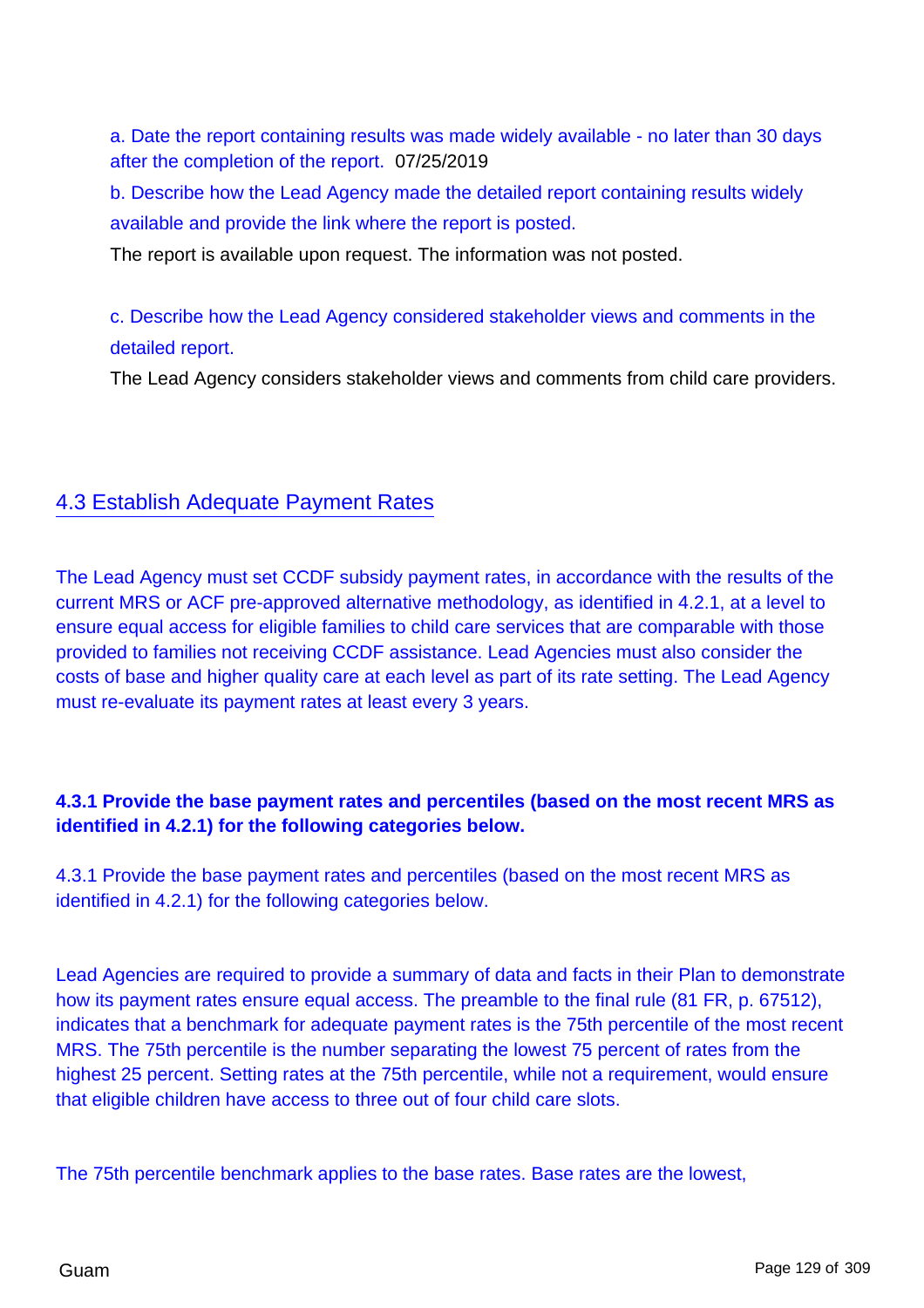foundational rates before any differentials are added (e.g., for higher quality or other purposes). Further, base rates must be sufficient to ensure that minimum health and safety and staffing requirements are covered.

Percentiles are not required if the Lead Agency conducted an ACF pre-approved alternative methodology, but must be reported if the Lead Agency conducted a MRS. For states that conduct an ACF pre-approved alternative methodology, report the base payment rates based on a full-time weekly rate.

The ages and types of care listed below are meant to provide a snapshot of the categories on which rates can be based and are not intended to be comprehensive of all categories that might exist or to reflect the terms used by the Lead Agency for particular ages. If rates are not statewide, please use the most populous geographic region (defined as the area serving highest number of CCDF children) to report base payment rates below.

a. Provide the base payment rates and percentiles based on either the statewide rates or the most populous area of the state (area serving highest number of children accessing CCDF). To facilitate compiling state by state payment rates, provide the full-time weekly base payment rates in the table below. If weekly payment rates are not published, then the Lead Agency will need to calculate its equivalent.

i. Age of child in what type of licensed child care setting (All rates are full-time) - Infant (6 months) Center care:

Base payment rate:\$700/month

Full-time weekly base payment rate: \$163/week

If the Lead Agency conducted an MRS, what is the percentile of the base payment rate? 75th

If the Lead Agency used an alternative methodology what percent of the estimated cost of care is the base rate?

ii. Age of child in what type of licensed child care setting (All rates are full-time) - Toddler (18 months) Center care:

Base payment rate:\$630/month

Full-time weekly base payment rate: \$147/week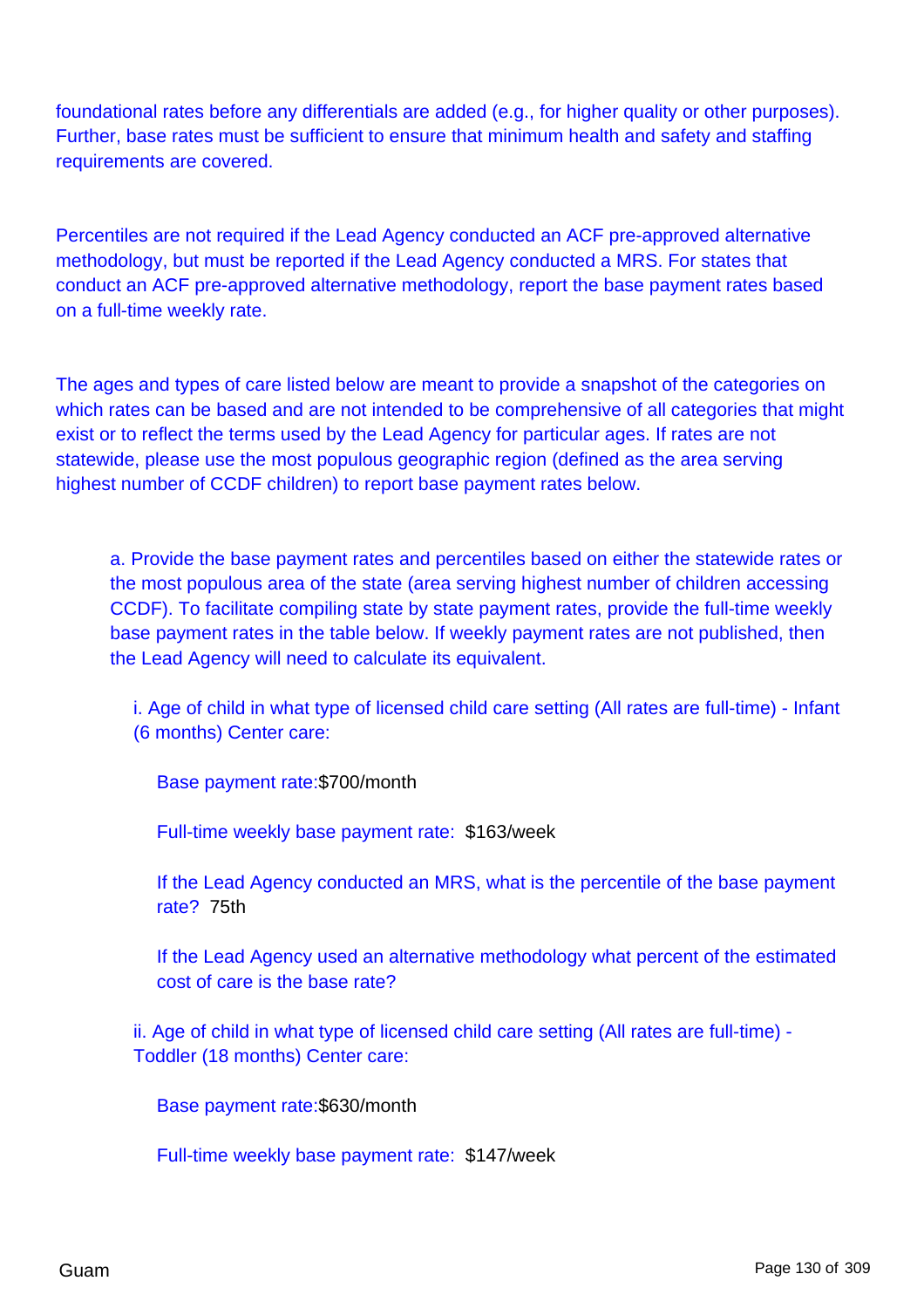If the Lead Agency conducted an MRS, what is the percentile of the base payment rate? 75th

If the Lead Agency used an alternative methodology what percent of the estimated cost of care is the base rate?

iii. Age of child in what type of licensed child care setting (All rates are full-time) -Preschooler (4 years) Center care:

Base payment rate:\$575/month

Full-time weekly base payment rate: \$134/week

If the Lead Agency conducted an MRS, what is the percentile of the base payment rate? 75th

If the Lead Agency used an alternative methodology what percent of the estimated cost of care is the base rate?

iv. Age of child in what type of licensed child care setting (All rates are full-time) - School-age child (6 years) Center care (Based on full-day, full-year rates that would be paid during the summer):

Base payment rate:\$525/month

Full-time weekly base payment rate: \$122/week

If the Lead Agency conducted an MRS, what is the percentile of the base payment rate? 75th

If the Lead Agency used an alternative methodology what percent of the estimated cost of care is the base rate?

v. Age of child in what type of licensed child care setting (All rates are full-time) - Infant (6 months) Family Child Care:

Base payment rate:\$625/month

Full-time weekly base payment rate: \$145/week

If the Lead Agency conducted an MRS, what is the percentile of the base payment rate? 100th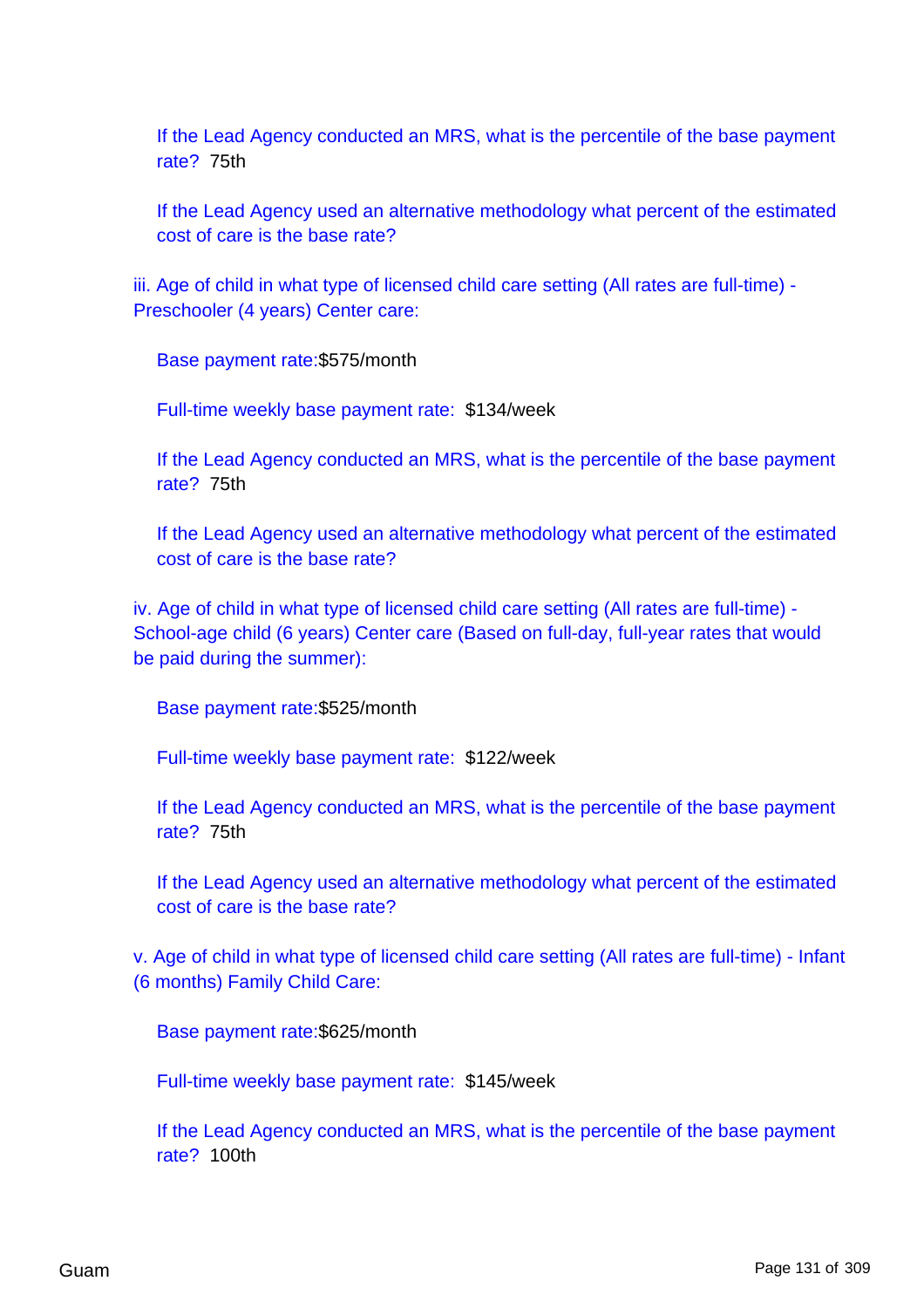If the Lead Agency used an alternative methodology what percent of the estimated cost of care is the base rate?

vi. Age of child in what type of licensed child care setting (All rates are full-time) - Toddler (18 months) Family Child Care:

Base payment rate:\$625/month

Full-time weekly base payment rate: \$145/week

If the Lead Agency conducted an MRS, what is the percentile of the base payment rate? 100th

If the Lead Agency used an alternative methodology what percent of the estimated cost of care is the base rate?

vii. Age of child in what type of licensed child care setting (All rates are full-time) - Preschooler (4 years) Family Child Care:

Base payment rate:\$625/month

Full-time weekly base payment rate: \$145/week

If the Lead Agency conducted an MRS, what is the percentile of the base payment rate? 100th

If the Lead Agency used an alternative methodology what percent of the estimated cost of care is the base rate?

viii. Age of child in what type of licensed child care setting (All rates are full-time) - School-age child (6 years) Family Child Care (Based on full-day, full-year rates that would be paid during the summer):

Base payment rate:\$625/month

Full-time weekly base payment rate: \$145/week

If the Lead Agency conducted an MRS, what is the percentile of the base payment rate? 100th

If the Lead Agency used an alternative methodology what percent of the estimated cost of care is the base rate?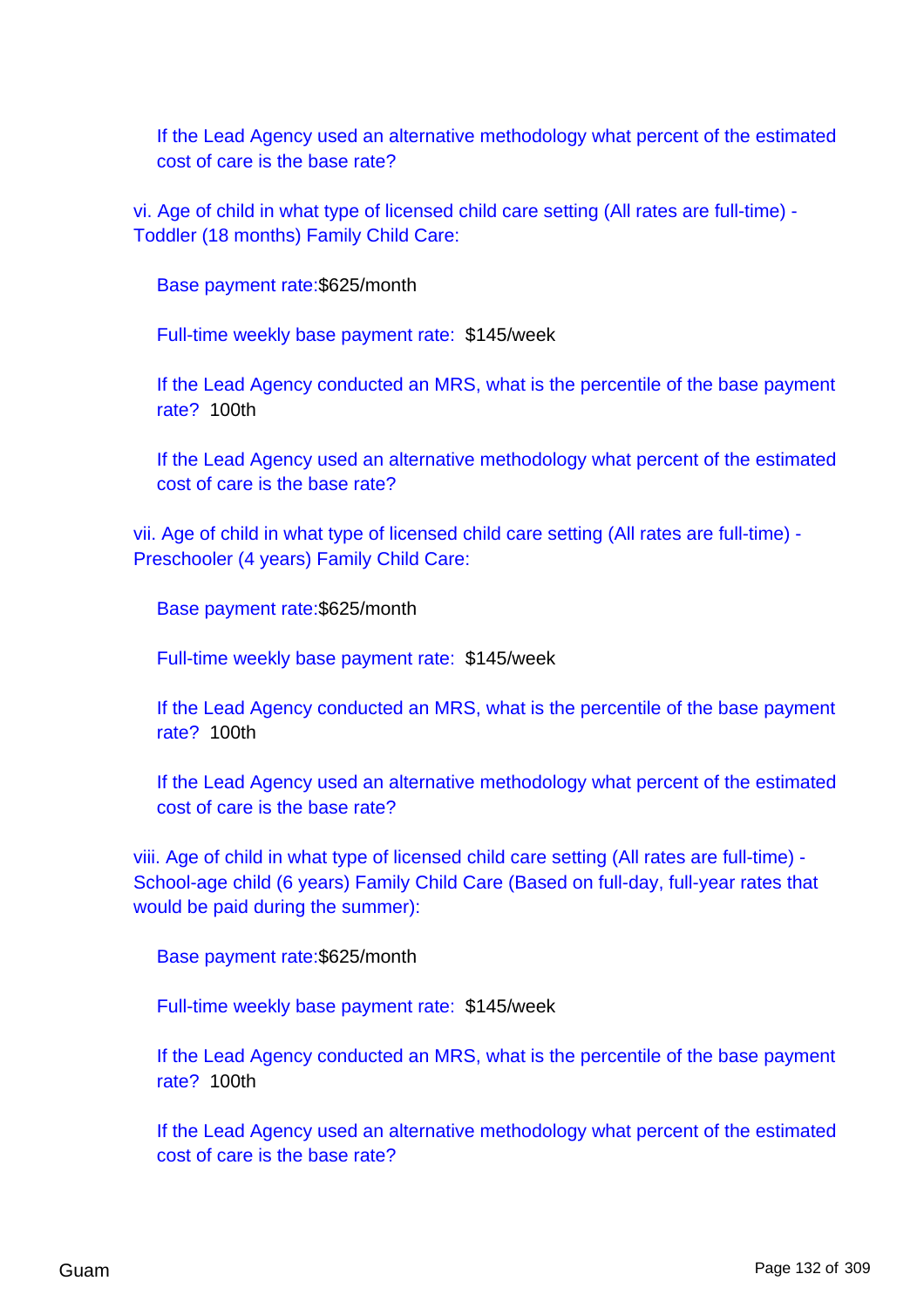b. If the Lead Agency does not publish weekly rates then how were these rates calculated (e.g., were daily rates multiplied by 5 or monthly rates divided by 4.3)? Monthly rate divided by 4.3.

c. Describe how the Lead Agency defines and calculates part-time and full-time care. Part time care is up to 120 hours per month. Full time care is 121 up to 160 hours per month.

d. Provide the date these current payment rates became effective (i.e., date of last update based on most recent MRS as reported in 4.2.1). 06/01/2021 e. If applicable, identify the most populous area of the state (area serving highest number of children accessing CCDF) used to complete the responses above. N/A. The rates are set territory-wide.

f. Provide the citation, or link, if available, to the payment rates currently not available via website.

g. If the payment rates are not set by the Lead Agency for the entire state/territory, describe how many jurisdictions set their own payment rates (98.16(i)(3)).

Payment rates are set by the Lead Agency for the entire territory.

**4.3.2 Describe how and on what factors the Lead Agency differentiates payment rates. Check all that apply.**

> a. Geographic area. Describe:

**b.** Type of provider. Describe:

 $\Box$  c. Age of child.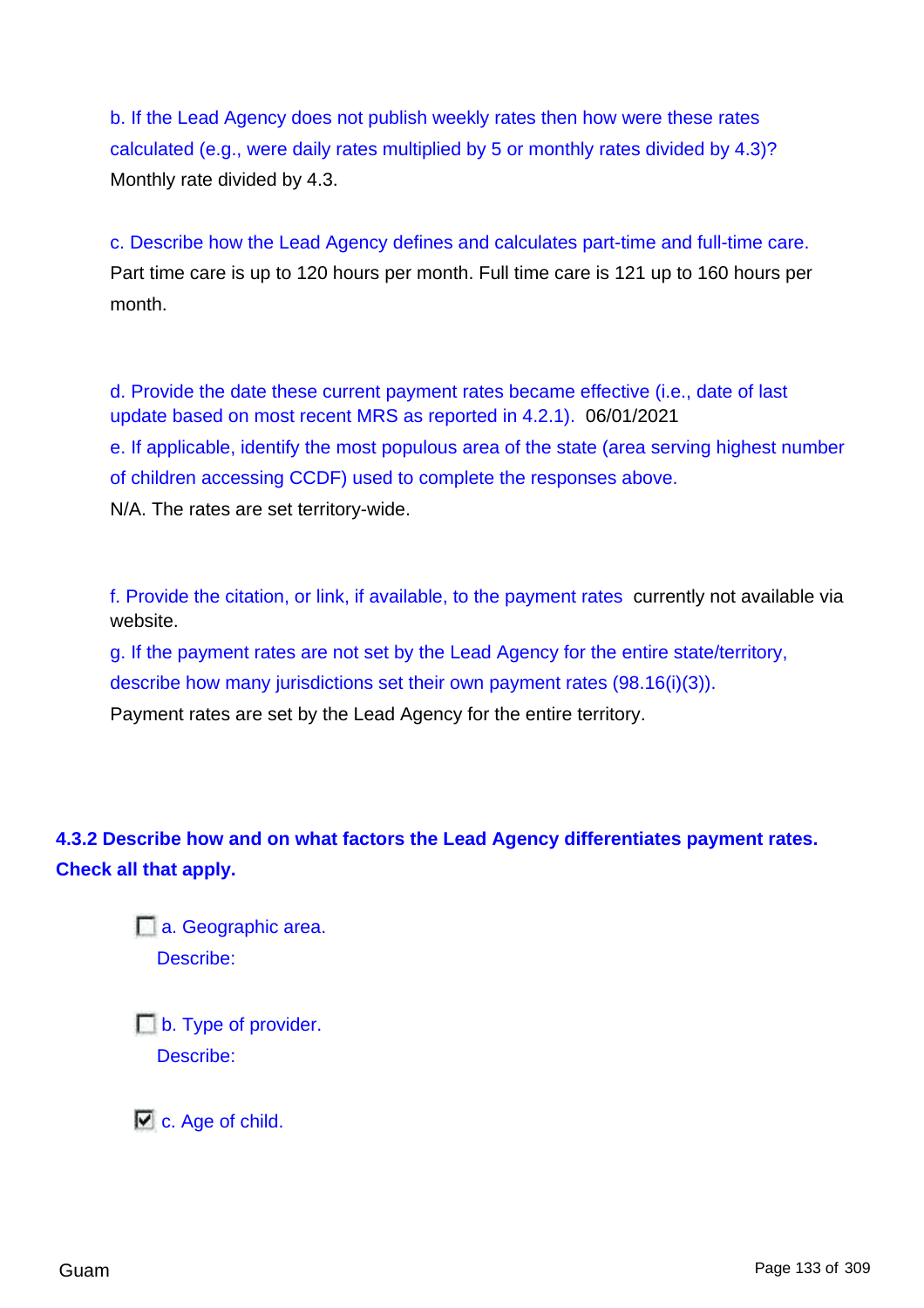Describe:

Guam sets three rates by age: infant/toddler, pre-school, and school age

 $\Box$  d. Quality level. Describe:

 $\Box$  e. Other. Describe:

**4.3.3 Lead Agencies can choose to establish tiered rates, differential rates, or add-ons on top of their base rates as a way to increase payment rates for targeted needs (i.e., a higher rate for special needs children as both an incentive for providers to serve children with special needs and as a way to cover the higher costs to the provider to provide care for special needs children). Lead Agencies may pay providers more than their private pay rates as an incentive or to cover costs for higher quality care (81 FR, p. 67514).**

Has the Lead Agency chosen to implement tiered reimbursement or differential rates?



 $\Box$  Yes. If yes, identify below any tiered or differential rates, and at a minimum, indicate the process and basis used for determining the tiered rates, including if the rates were based on the MRS or an ACF pre-approved alternative methodology. Check and describe all that apply.

a. This option should not be selected if the answer above is "Yes" -- Tiered or differential rates are not implemented.

Describe:

b. Differential rate for non-traditional hours. Describe:

 $\Box$  c. Differential rate for children with special needs, as defined by the state/territory.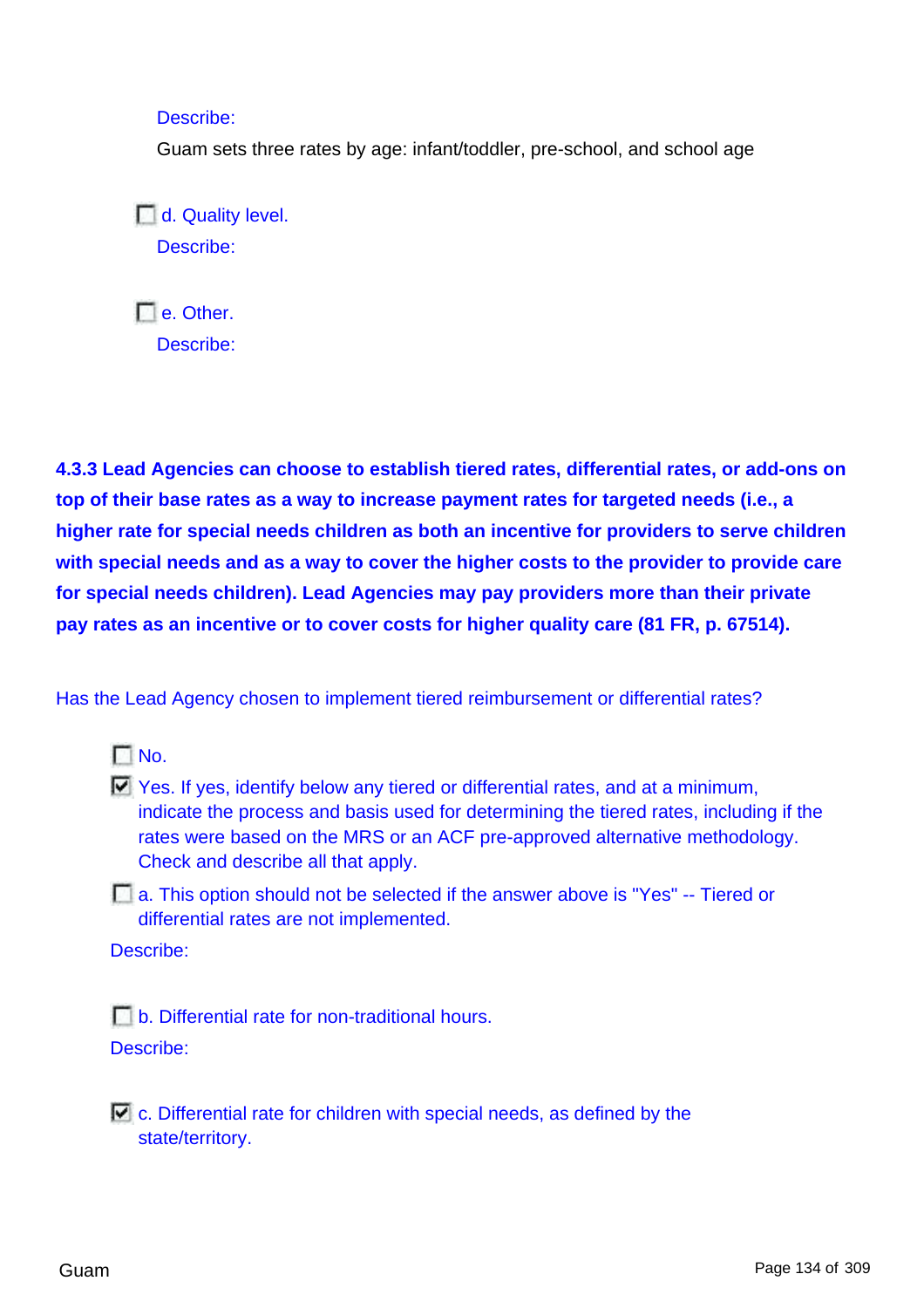## Describe:

The Lead Agency intends to provide higher payment/reimbursement rates for childcare providers who have a behavior interventionist/someone trained by a behavioral interventionist on staff.

d. Differential rate for infants and toddlers. Note: Do not check if the Lead Agency has a different base rate for infants/toddlers with no separate bonus or addon.

Describe:

e. Differential rate for school-age programs. Note: Do not check if the Lead Agency has a different base rate for school-age children with no separate bonus or add-on.

Describe:

 $\Box$  f. Differential rate for higher quality, as defined by the state/territory.

## Describe:

The Lead Agency intends to provide higher payment/reimbursement rates for childcare providers who provide bilingual services to dual-language learners.

 $\Box$  g. Other differential rates or tiered rates. Describe:

# 4.3.4 Establishment of adequate payment rates.

a. Describe how base payment rates are adequate and enable providers to meet health, safety, quality, and staffing requirements under CCDF, and how they were established based on the most recent MRS or ACF pre-approved alternative methodology and the Narrow Cost Analysis, as reported in 4.2.1 and 4.2.5.. In determining compliance with the Act for the equal access provisions in the FY2019-2021 CCDF Plan, the OCC reviewed all the states with payment rates below the 75th percentile benchmark. Of those states, the half with the lowest payment rates were considered non-compliant and placed on a corrective action plan (CAP). These states all had rates below the 25th percentile for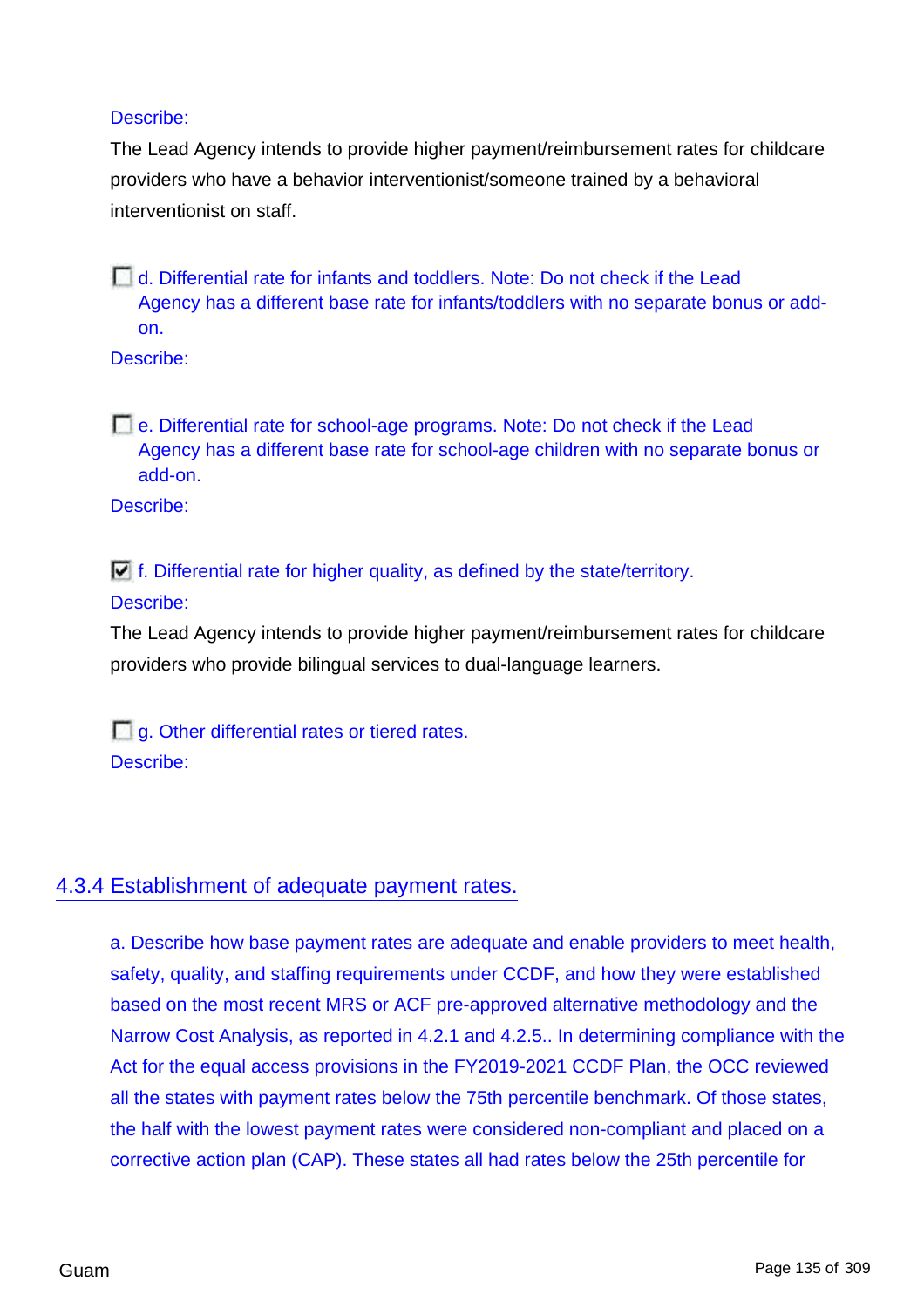either some or all categories of care. The 25th percentile is not to be viewed as a benchmark or a long-term solution to gauge equal access. It is also not to be viewed as sufficient for compliance in future plan cycles. OCC expects to continue to take action against states with the lowest rates in future plan cycles in an effort to keep payment rates moving upward toward ensuring equal access. Note: Per the preamble (81 FR p. 67512), in instances where an MRS or ACF pre-approved alternative methodology indicates that prices or costs have increased, Lead Agencies must raise their rates as a result.

Guam's rates are set at the 75th percentile which is adequate to enable providers to meet health, safety and staffing requirements.

b) Describe how payment rates are adequate and have been established based on the **most recent MRS or alternative methodology** . Note: Per the preamble (81 FR 67512), in instances where a MRS or alternative methodology indicates that prices or costs have increased, Lead Agencies must raise their rates as a result.

Guam reviews market prices and sets rates so that families have access to the most providers possible. The Lead Agency made grants available to all providers and issued funds to directly address increased costs due to COVID-19.

**4.3.5 Describe how the Lead Agency took the cost of higher quality, as determined in 4.2.5, into account, including how payment rates for higher-quality care, as defined by the Lead Agency using a QRIS or other system of quality indicators, relate to the estimated cost of care at each level of quality. Note: For states without a QRIS, the states may use other quality indicators (e.g. provider status related to accreditation, PreK standards, Head Start performance standards, or state-defined quality measures).**

Guam does not have a quality rating system. Participation in a professional development system is required for all child care providers and is subsidized by CCDF grant funds.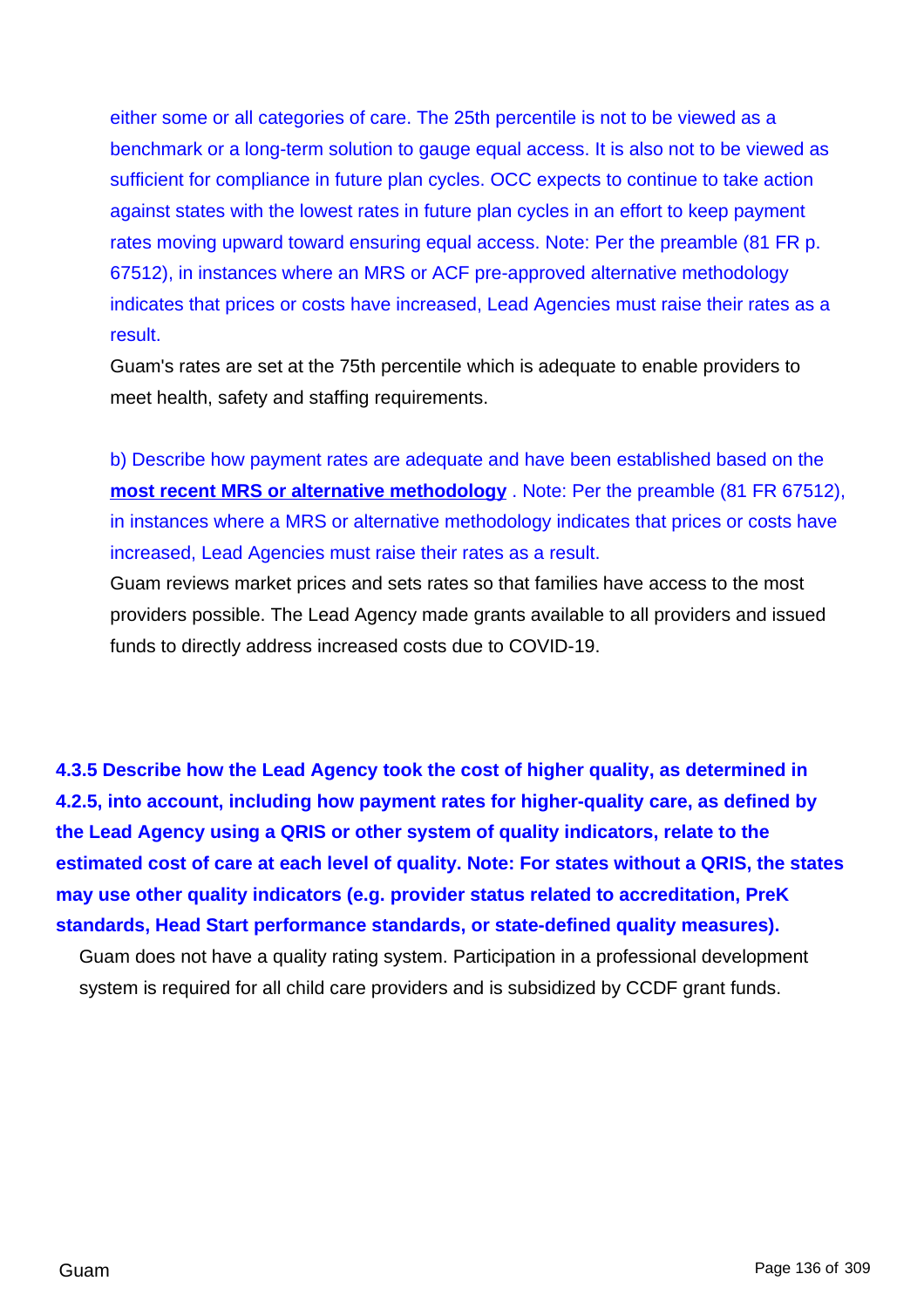**4.3.6 Identify and describe any additional facts that the Lead Agency considered in determining its payment rates ensure equal access. If applicable, provide a description of how any additional health and safety costs, because of the COVID-19 pandemic are included in rate setting.**

N/A

# 4.4 Implement Generally Accepted Payment Practices and Ensure Timeliness of **Payments**

4.4 Implement Generally Accepted Payment Practices and Ensure Timeliness of Payments

Lead Agencies are required to demonstrate that they have established payment practices applicable to all CCDF child care providers that include ensuring the timeliness of payments by either (1) paying prospectively prior to the delivery of services or (2) paying within no more than 21 calendar days of the receipt of a complete invoice for services. To the extent practicable, the Lead Agency must also support the fixed costs of providing child care services by delinking provider payments from a child's occasional absences by (1) paying based on a child's enrollment rather than attendance, (2) providing full payment if a child attends at least 85 percent of the authorized time, (3) providing full payment if a child is absent for 5 or fewer days in a month, or (4) using an alternative approach for which the Lead Agency provides a justification in its Plan  $(658E(c)(2)(S)(ii); 98.45(1)(2)).$ 

Lead Agencies are required to use CCDF payment practices that reflect generally accepted payment practices of child care providers who serve children who do not receive CCDF-funded assistance. Unless a Lead Agency is able to demonstrate that the following policies are not generally accepted in its particular state, territory, or service area or among particular categories or types of providers, Lead Agencies must (1) pay providers based on established part-time or full-time rates rather than paying for hours of service or smaller increments of time and (2) pay for reasonable, mandatory registration fees that the provider charges to privatepaying parents (658E(c)(2)(S); 98.45(l)(3)). Responses may also identify any additional health and safety fees providers are charging as a result of COVID-19.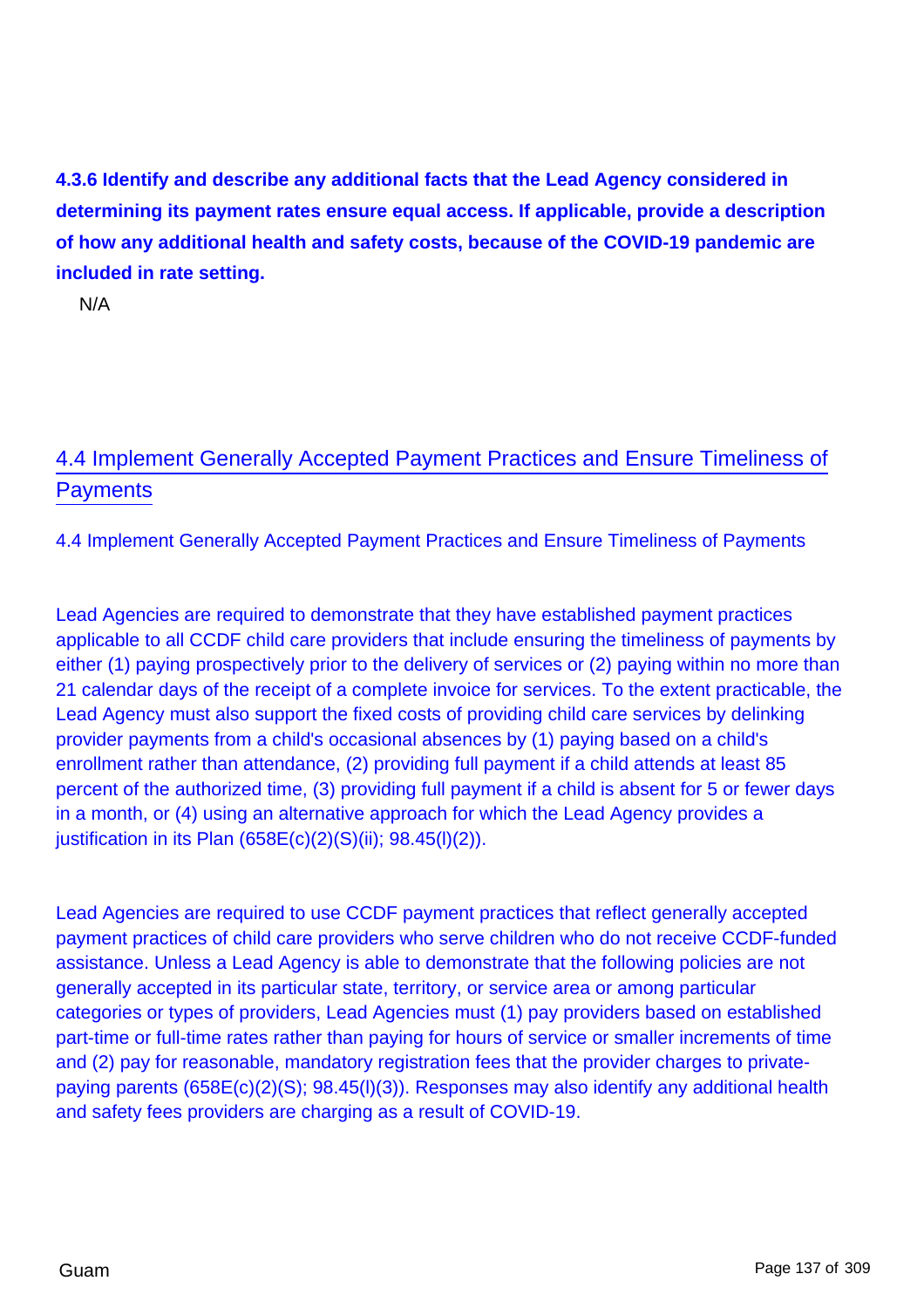In addition, there are certain other generally accepted payment practices that are required. Lead Agencies are required to ensure that child care providers receive payment for any services in accordance with a payment agreement or an authorization for services, ensure that child care providers receive prompt notice of changes to a family's eligibility status that could impact payment, and establish timely appeal and resolution processes for any payment inaccuracies and disputes (98.45(l)(4) through (6); 658E(c)(2)(S)(ii); 98.45(l)(4); 98.45(l)(5); 98.45(l)(6)).

# **4.4.1 Certify by identifying and describing the payment practices below that the Lead Agency has implemented for all CCDF child care providers.**

a. Ensure the timeliness of payments by either (Lead Agency to implement at least one of the following):

 $\Box$  i. Paying prospectively prior to the delivery of services.

Describe the policy or procedure.

 $\Box$  ii. Paying within no more than 21 calendar days of the receipt of a complete invoice for services.

Describe the policy or procedure.

After review of the certificate, child care calendar and any other supporting documents

(e.g. doctor's excuse note, etc.), payment is processed within 21 calendar days.

b. To the extent practicable, support the fixed costs of providing child care services by delinking provider payments from a child's occasional absences by: (Note: The Lead Agency is to choose at least one of the following):

**i.** Paying based on a child's enrollment rather than attendance.

Describe the policy or procedure.

 $\Box$  ii. Providing full payment if a child attends at least 85 percent of the authorized time.

Describe the policy or procedure.

 $\Box$  iii. Providing full payment if a child is absent for five or fewer days in a month.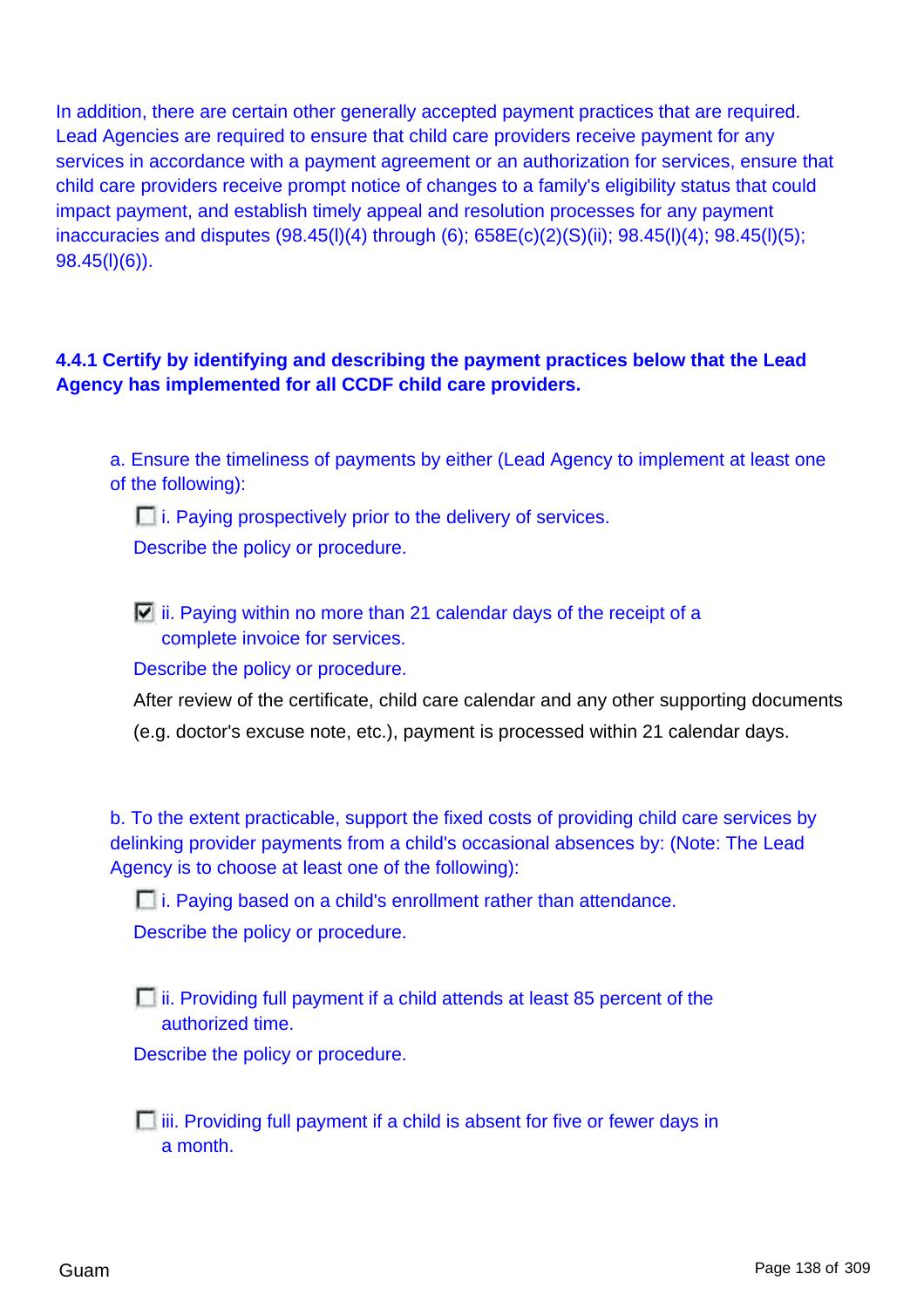Describe the policy or procedure.

 $\Box$  iv. Use an alternative approach for which the Lead Agency provides a justification in its Plan.

If chosen, please describe the policy or procedure and the Lead Agency's justification for this approach.

If a child attends 50% plus one day during any given month, full payment is remitted. If a child attends 50% or less during any given month, payment is pro-rated based on attendance and daily subsidy rate.

During a declared state of emergency or disaster, the Lead Agency may pay providers based on a child's enrollment status rather than attendance up to the Declaration end date, subject to the availability of funds. During the state of emergency, the absent day policy is expanded, and child care providers can bill the lead agency for the full month for children scheduled to be in care. The Lead Agency may extend this policy up to six months beyond the end of the emergency period.

c. The Lead Agency's payment practices reflect generally accepted payment practices of child care providers who serve children who do not receive CCDF subsidies. These payment practices must include the following two practices unless the Lead Agency provides evidence that such practices are not generally accepted in its state (658E(c)(2)(S); 98.45(l)(3)).

i. Paying on a part-time or full-time basis (rather than paying for hours of service or smaller increments of time).

Describe the policy or procedure and include a definition of the time increments (e.g., part time, full-time).

The part time rate applies to families who need child care for up to 120 hours per month based on their work, training or school schedule. The fulltime rate applies to families who need child care for up to 121 - 160 hours per month based on their work, training or school schedule.

ii. Paying for reasonable mandatory registration fees that the provider charges to private-paying parents.

Describe the policy or procedure.

Registration Fees are not paid with CCDF grant funds at this time. The Lead Agency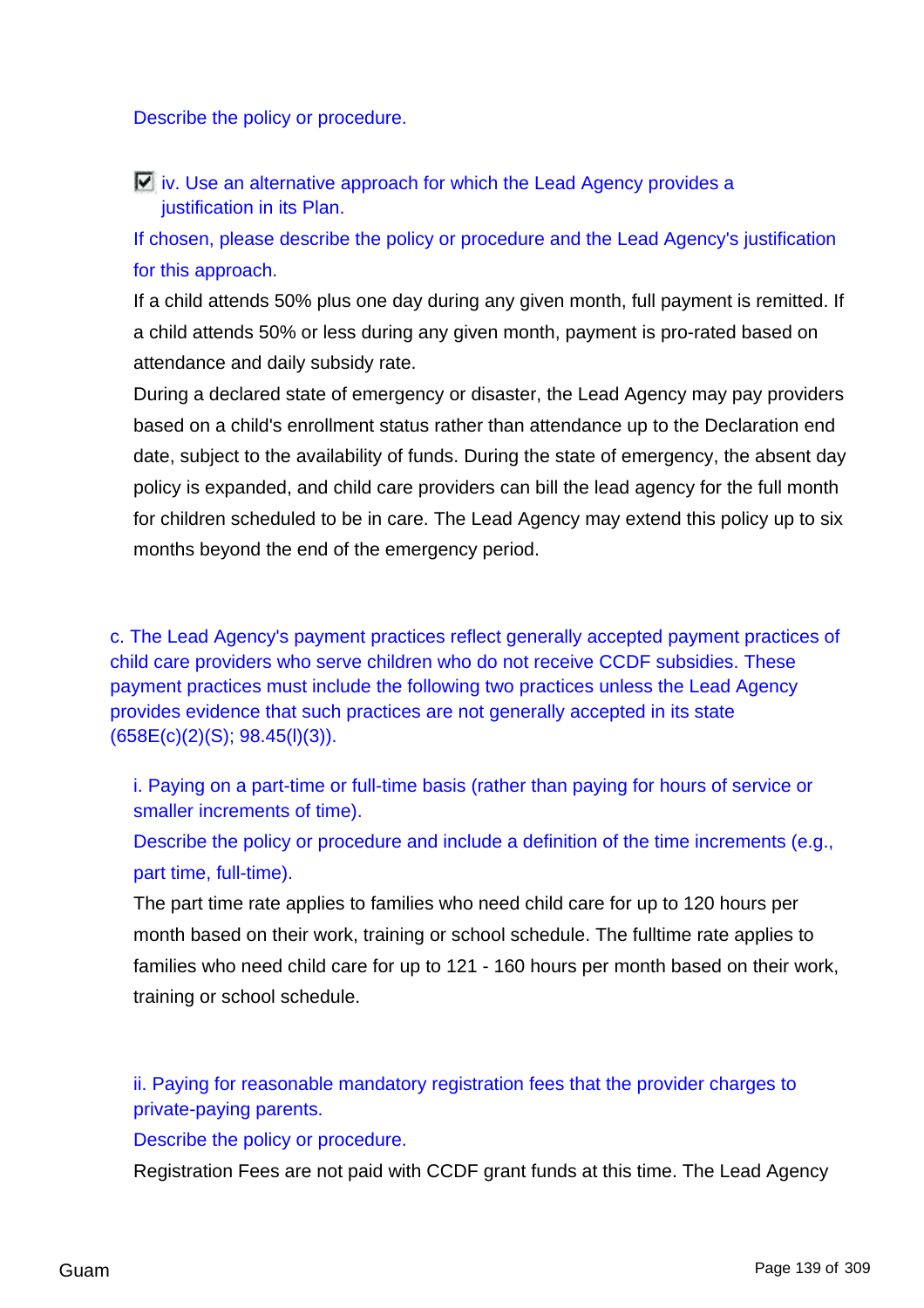is currently in the process of changing policy to allow for payment of registration fees.

d. The Lead Agency ensures that providers are paid in accordance with a written payment agreement or an authorization for services that includes, at a minimum, information regarding provider payment policies, including rates, schedules, any fees charged to providers, including fees related to COVID 19, and the dispute-resolution process. Describe:

Guam does not yet have an official provider agreement document. However, written payment agreement authorization is made using the Child Care Provider Data Form used during the client eligibility process and during the initial enrollment and acceptance processing of the child by the child care provider. The child care provider data form is updated each time a payment or change is implemented by the child care provider, to reflect such changes. The child care provider data form includes information related to provider rates and related fees, and is accompanied by the child care directory which also includes provider schedules, rates, provider information, and related fees. The child care certificate (voucher) identifies the client's co-payment amount (if applicable), the payment amount to the provider, highlights provider payment policies, payment schedules, and the dispute-resolution process, which is issued on a monthly basis. Payments to providers are processed within twenty (20) working days upon receipt of the child care certificate and child attendance calendar.

e. The Lead Agency provides prompt notice to providers regarding any changes to the family's eligibility status that could impact payments, and such a notice is sent no later than the day that the Lead Agency becomes aware that such a change will occur. Describe:

Providers are notified of changes to the family's eligibility status that may impact payments via the Child Care Certificate (voucher) at least thirty-days prior to the date of service beginning.

# f. The Lead Agency has a timely appeal and resolution process for payment inaccuracies and disputes. Describe:

The Lead Agency offers a ninety (90) day appeal and resolution period from the date the child care services were provided.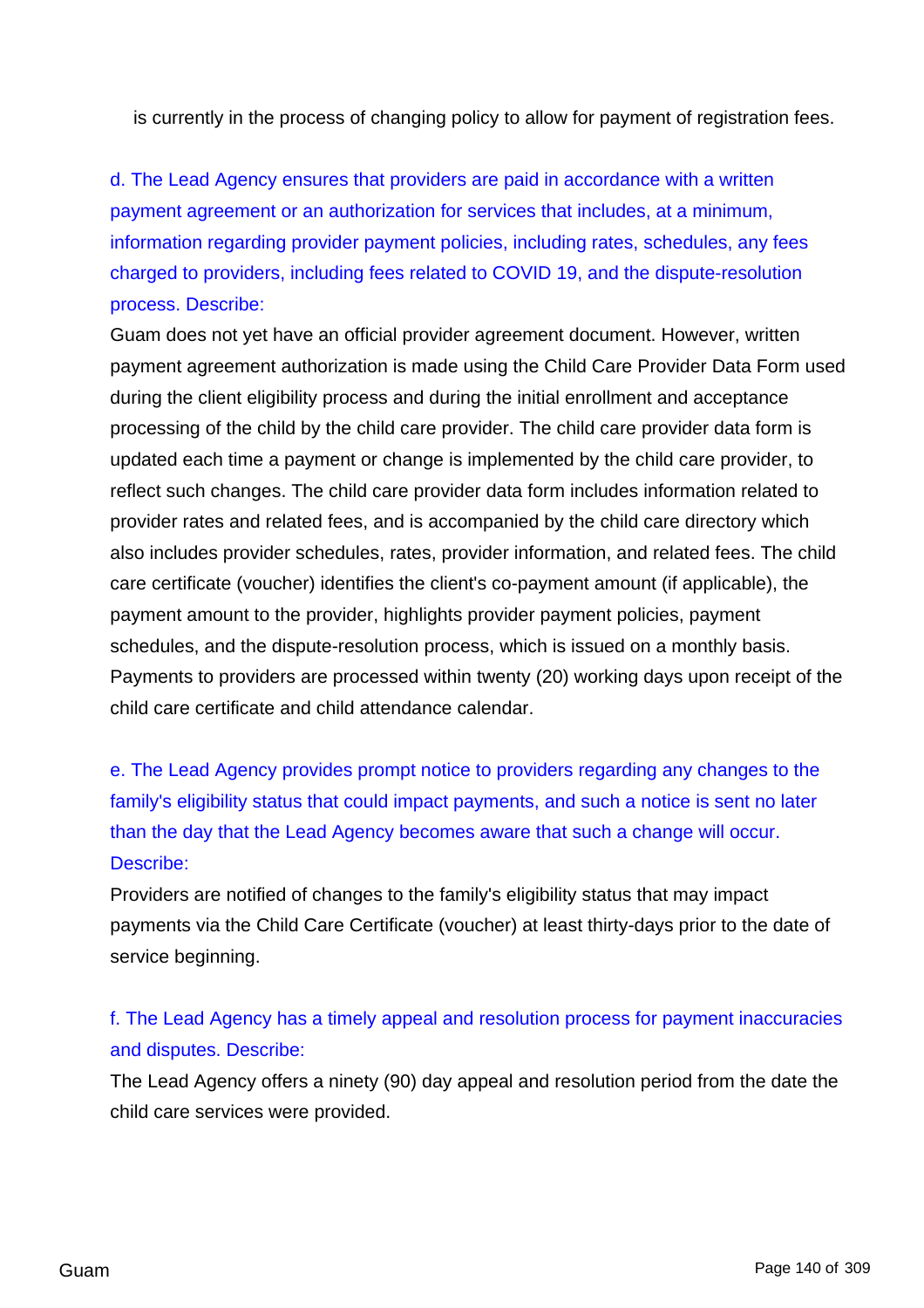g. Other. Describe: N/A

#### **4.4.2 Do payment practices vary across regions, counties, and/or geographic areas?**

 $\Box$  No, the practices do not vary across areas. **T** Yes, the practices vary across areas. Describe:

# **4.4.3 Describe how Lead Agencies' payment practices described in subsection 4.4 support equal access to a full range of providers.**

Guam's rates are set at the 75th percentile, and timely payments within 21 days provide parents with access to all eligible provides in the territory.

## **4.5 Establish Affordable Co-Payments**

Family co-payments are addressed in Section 3 related to minimum 12-month eligibility and the graduated phase-out provision and also in this subsection, because they are an important element for determining equal access. If a Lead Agency allows providers to charge amounts more than the required family co-payments, the Lead Agency must provide a rationale for this practice, including how charging such additional amounts will not negatively impact a family's ability to receive care they might otherwise receive, taking into consideration a family's copayment and the provider's payment rate.

4.5.1 How will the Lead Agency ensure that the family contribution/co-payment, based on a sliding-fee scale, is affordable and is not a barrier to families receiving CCDF services (98.16 (k))? Check all that apply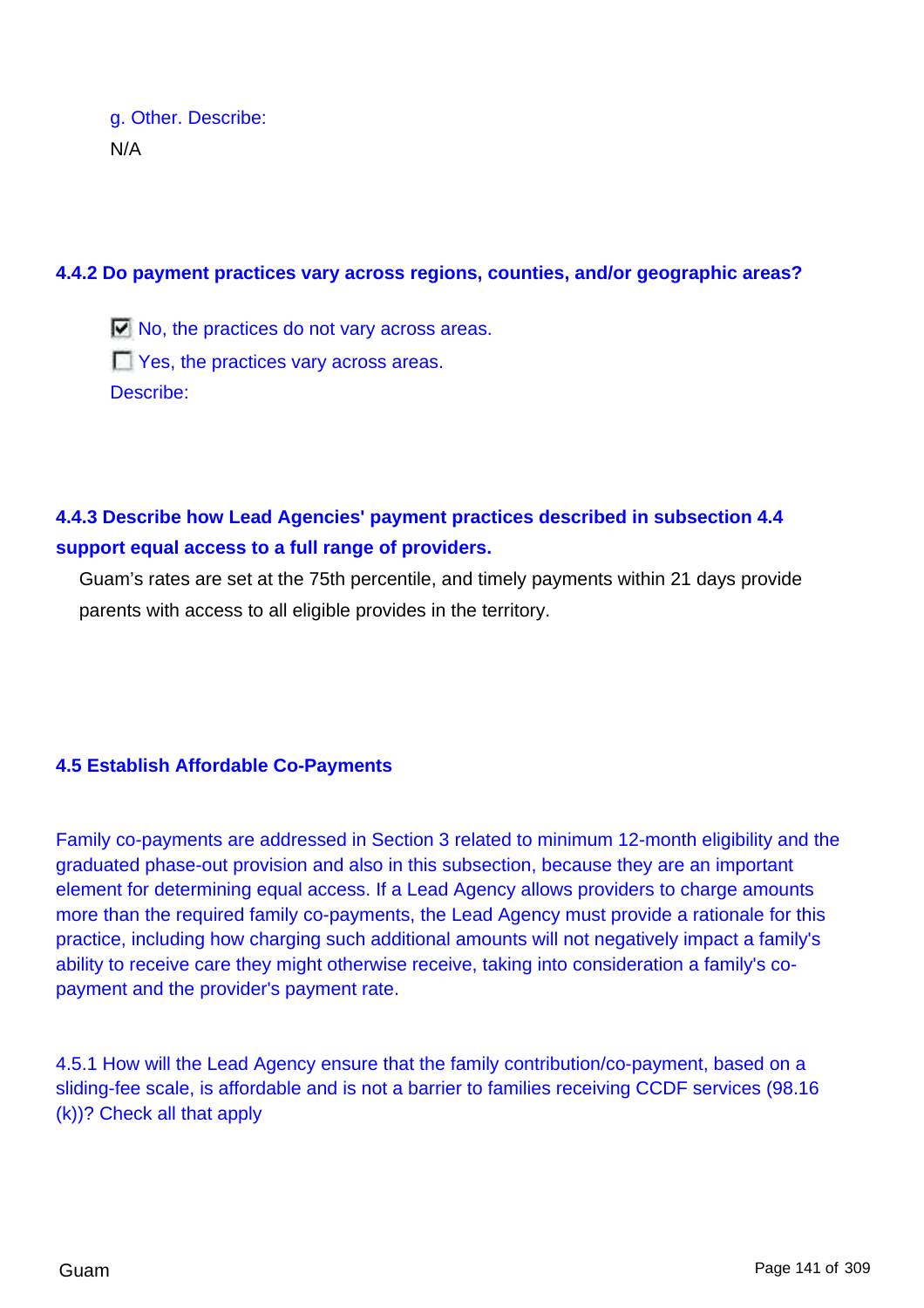$\overline{V}$  a. Limit the maximum co-payment per family.

Describe:

Guam sets the maximum co-payment per family at \$75

 $\Box$  b. Limit the combined amount of co-payment for all children to a percentage of family income. List the percentage of the co-payment limit and

 $\Box$  c. Minimize the abrupt termination of assistance before a family can afford the full cost of care ('the cliff effect') as part of the graduated phase-out of assistance discussed in 3.2.5.

 $\Box$  d. Other.

Describe:

**4.5.2. Does the Lead Agency choose the option to allow providers to charge families additional amounts above the required co-payment in instances where the provider's price exceeds the subsidy payment (98.45(b)(5))?**



# **N** Yes. If yes:

i. Provide the rationale for the Lead Agency's policy to allow providers to charge families additional amounts above the required co-payment, including a demonstration of how the policy promotes affordability and access for families. The Lead Agency does not impose a limit on how much private child care providers can charge families since these providers must be able to charge the price that allows them to be able to operate. Parental choice allows families to select a provider that best suits their needs.

ii. Provide data (including data on the size and frequency of such amounts) on the extent to which CCDF providers charge additional amounts to families. The Lead Agency currently does not have this data.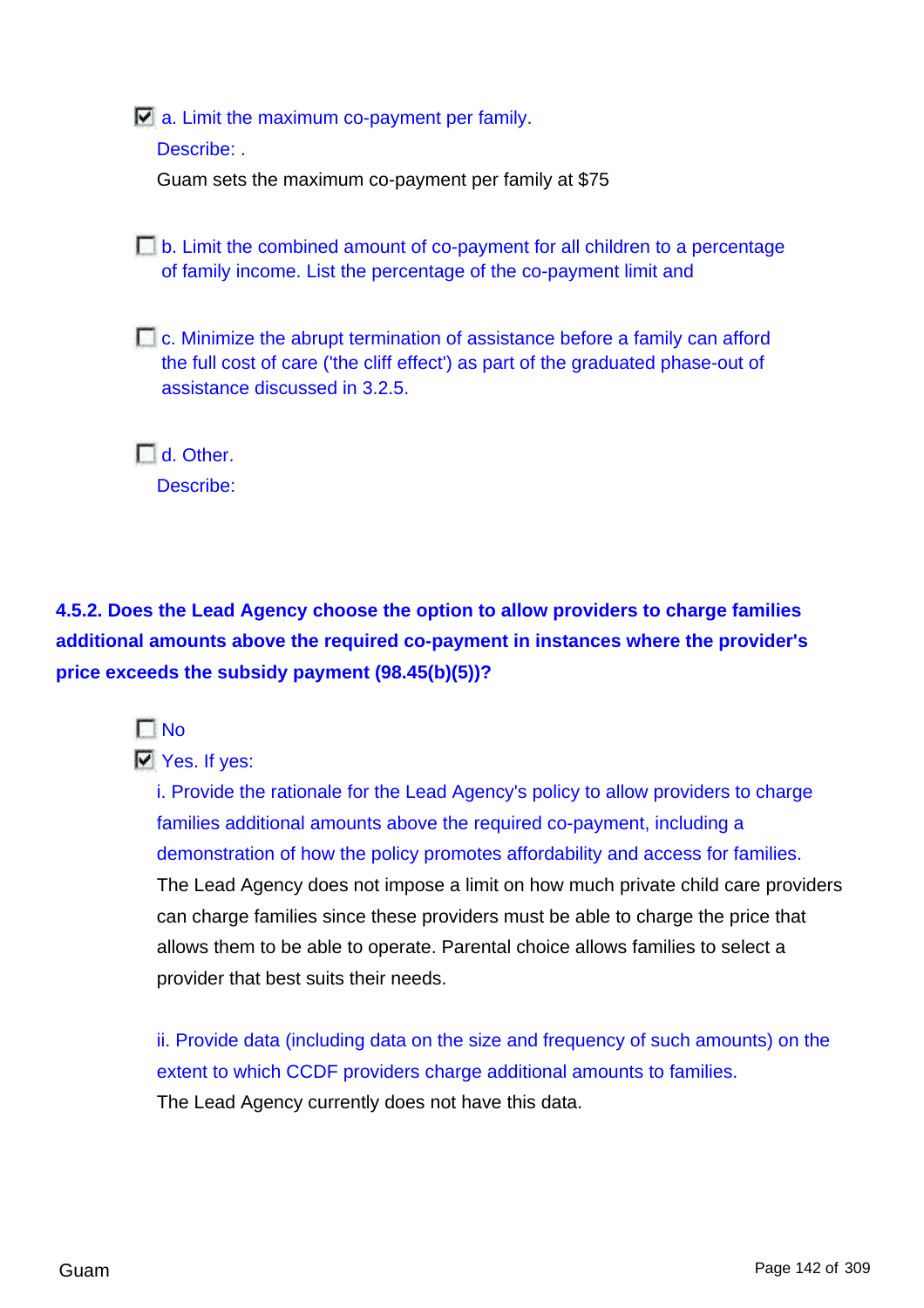iii. Describe the Lead Agency's analysis of the interaction between the additional amounts charged to families with the required family co-payment, and the ability of current subsidy payment rates to provide access to care without additional fees. The Lead Agency currently does not have this data.

# 5 Establish Standards and Monitoring Processes to Ensure the Health and Safety of Child Care Settings

Lead Agencies are required to certify that there are in effect licensing requirements applicable to all child care services in the state/territory, which supports the health and safety of all children in child care. States and territories may allow licensing exemptions. Lead Agencies must describe how such licensing exemptions do not endanger the health, safety, and development of CCDF children in license-exempt care (98.16 (u)).

Lead Agencies also must certify that there are in effect health and safety standards and training requirements applicable to providers serving CCDF children whether they are licensed or license-exempt. These health and safety requirements must be appropriate to the provider setting and age of the children served, must include specific topics and training on those topics, and are subject to monitoring and enforcement procedures.

The organization of this section begins with a description of the licensing system for all child care providers in a state or territory and then moves to focus specifically on CCDF providers who may be licensed, or those exempt from licensing. The next section addresses child-staff ratios, group size limits, and required qualifications for caregivers, teachers, and directors (98.16(m)) serving CCDF children. The section then covers the health and safety requirements; standards, training, and monitoring and enforcement procedures to ensure that CCDF child care providers comply with licensing and health and safety requirements (98.16(n)). Finally, Lead Agencies are asked to describe any exemptions for relative providers (98.16(l)). In some cases, CCDF health and safety requirements may be integrated within the licensing system for licensed providers and may be separate for CCDF providers who are license-exempt. In either case, Lead Agencies are expected to identify and describe health and safety requirements for all providers receiving CCDF.

Note: When responding to questions in this section, the OCC recognizes that each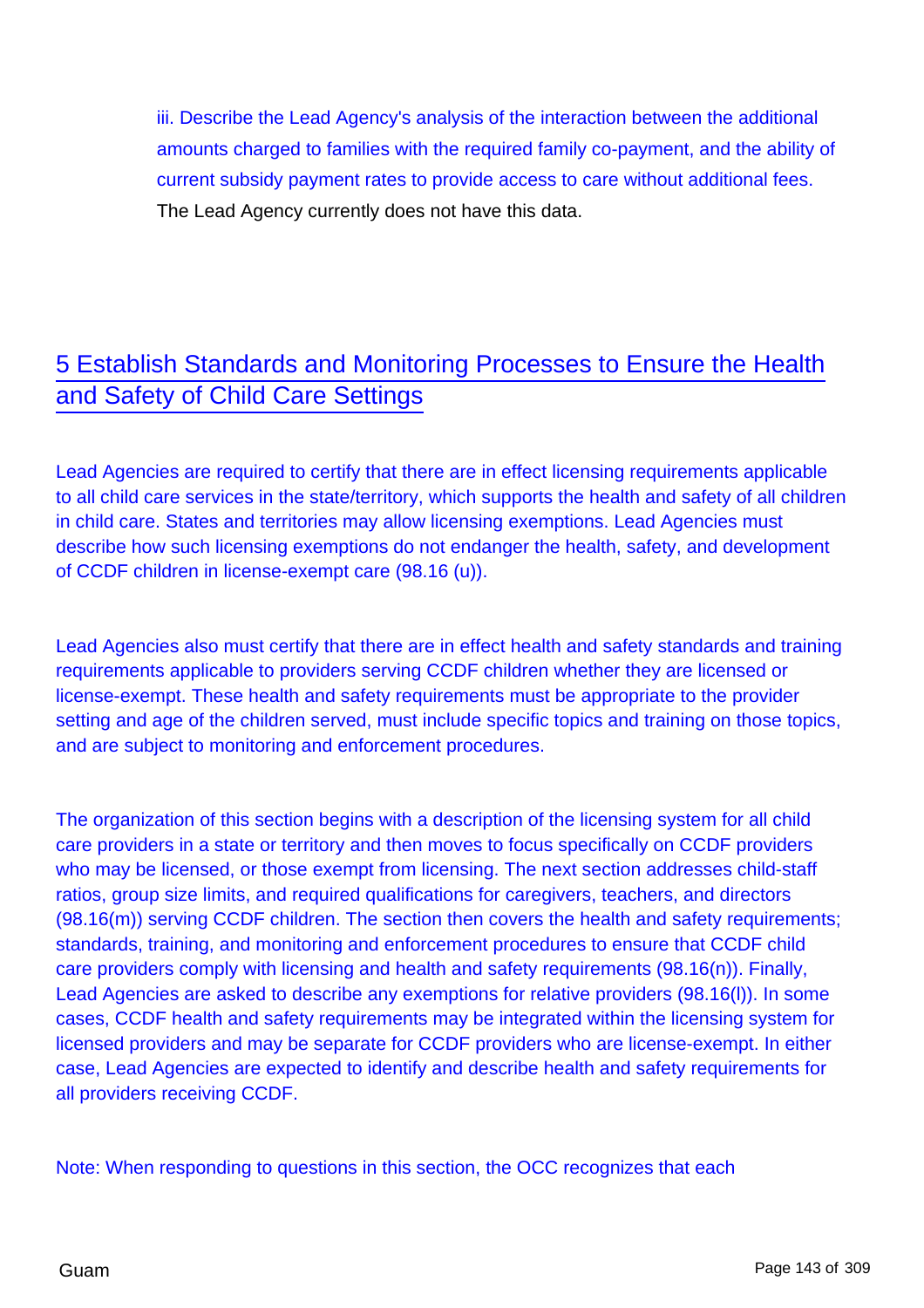state/territory identifies and defines its own categories of care. The OCC does not expect states/territories to change their definitions to fit the CCDF-defined categories of care. For these questions, provide responses that closely match the CCDF categories of care.

Criminal background check requirements are included in this section (98.16(o)). It is important to note that these requirements apply to all child care staff members who are licensed, regulated, or registered under state/territory law and all other providers eligible to deliver CCDF services.

Note: When asked for citations, responses can include state statute, regulations, administrative rules, policy manuals or policy issuances. See the Introduction on page 4 for more detail.

# 5.1 Licensing Requirements

Each state/territory must certify it has in effect licensing requirements applicable to all child care services provided within the state/territory (not restricted to providers receiving CCDF funds) and provide a detailed description of these requirements and how the requirements are effectively enforced (658E(c)(2)(F)). If any types of providers are exempt from licensing requirements, the state/territory must describe those exemptions and describe how these exemptions do not endanger the health, safety, or development of children. The descriptions must also include any exemptions based on provider category, type, or setting; length of day; and providers not subject to licensing because the number of children served falls below a Lead Agency-defined threshold and any other exemption to licensing requirements (658E(c)(2)(F); 98.16(u); 98.40(a)(2)(iv)).

**5.1.1 To certify, describe the licensing requirements applicable to child care services provided within the state/territory by identifying the providers in your state/territory that are subject to licensing using the CCDF categories listed below? Check, identify, and describe all that apply, and provide a citation to the licensing rule.**

## **a.** Center-based child care.

i. Identify the providers subject to licensing:

Child Care Facilities (center-based child care providers);Any person, association, corporation, or partnership providing or with intent to provide, in a facility or home, home, care, education, and supervision for twelve (12) or more children for all or part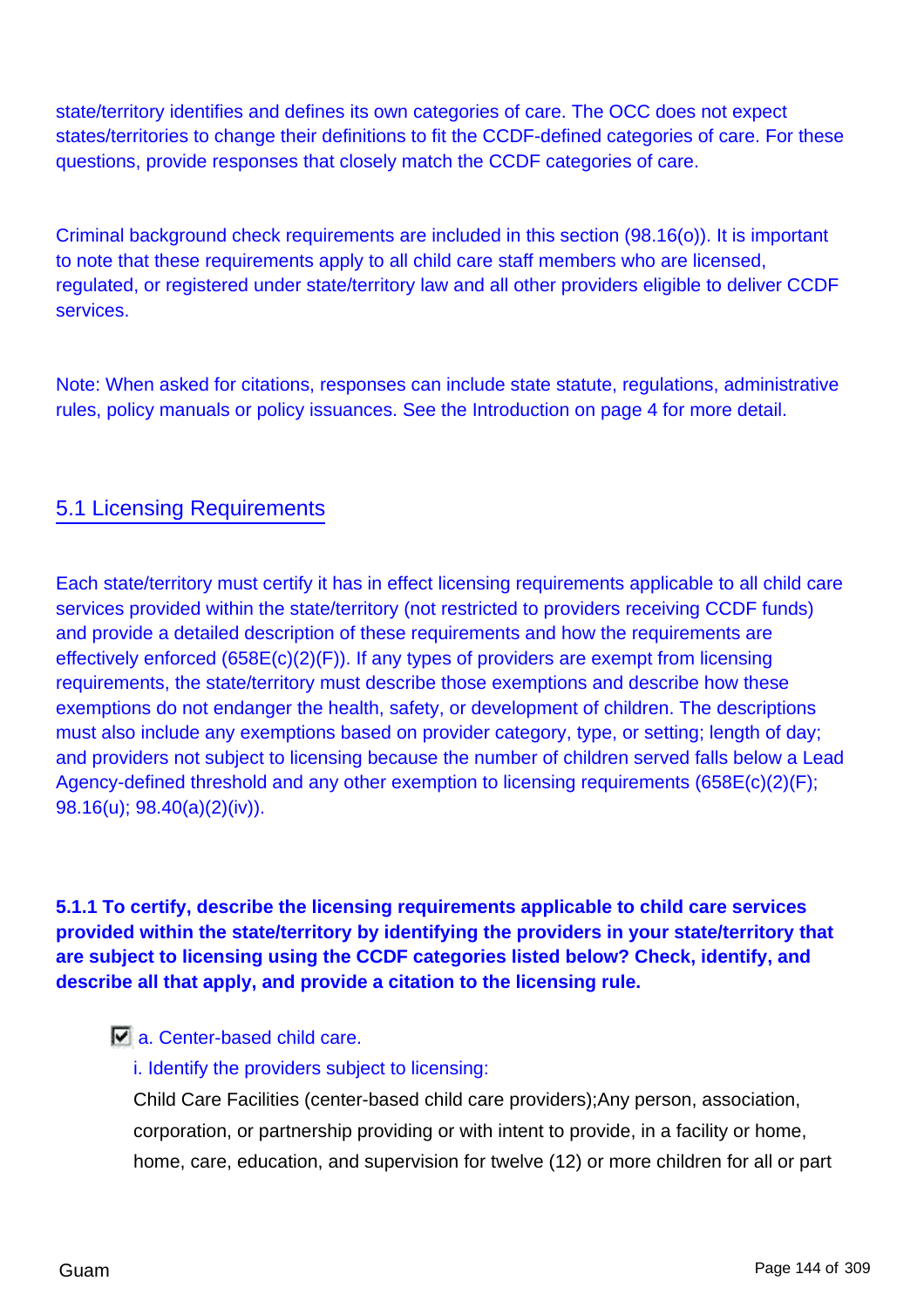of a twenty-four (24) hour day, whether or not the facility is operated for profit or charges for the services it offers.

### ii. Describe the licensing requirements:

Guam's Rules and Regulations for Licensed Child Care Facilities and Group Child Care Homes (Public Law 31-73) outlines licensing requirements for Child Care Facilities and requires that the facility be inspected and certified to be in conformance with applicable laws, codes or regulations relating to building standards. All new child care facilities are required to obtain clearances from the Income Tax, Business Privilege Tax/GRT, Collection, and Business License Branches. Staff members shall be of good character and equipped with the education, training and/or experience for the work they are required to do. All staff members, volunteers and practicum students must obtain a physical examination from their private physician, a Police Clearance from the Guam Police Department, a Court Clearance from the Superior Court of Guam, must sign the Consent for Disclosure of Client Information Form authorizing BOSSA to conduct a cross check of the Guam Child Protective Services Registry, obtain a Path A Certification according to Guam's Plan for Professional Development, a health certificate from the Division of Environmental Health, and have at least two (2) staff members certify in pediatric first aid & CPR. Child care directors must submit at least three (3) Statements attesting to their character, temperament, and capacity to provide constructive childcare along with their resume and educational transcripts.

### iii. Provide the citation:

Rules and Regulations for Licensed Child Care Facilities and Group Child Care Homes (Public Law 31-73). http://dphss.guam.gov/guamchildcare/

### $\Box$  b. Family child care. Describe and provide the citation:

## i. Identify the providers subject to licensing:

Group Child Care Home Providers (family child care providers); Any person, association, corporation, or partnership providing or with intent to provide, in a facility or home, child care for at least seven (7), and not more than twelve (12) children, during all or part of a twenty-four (24) hour day,whether or not the facility is operated for profit or charges for the services it offers.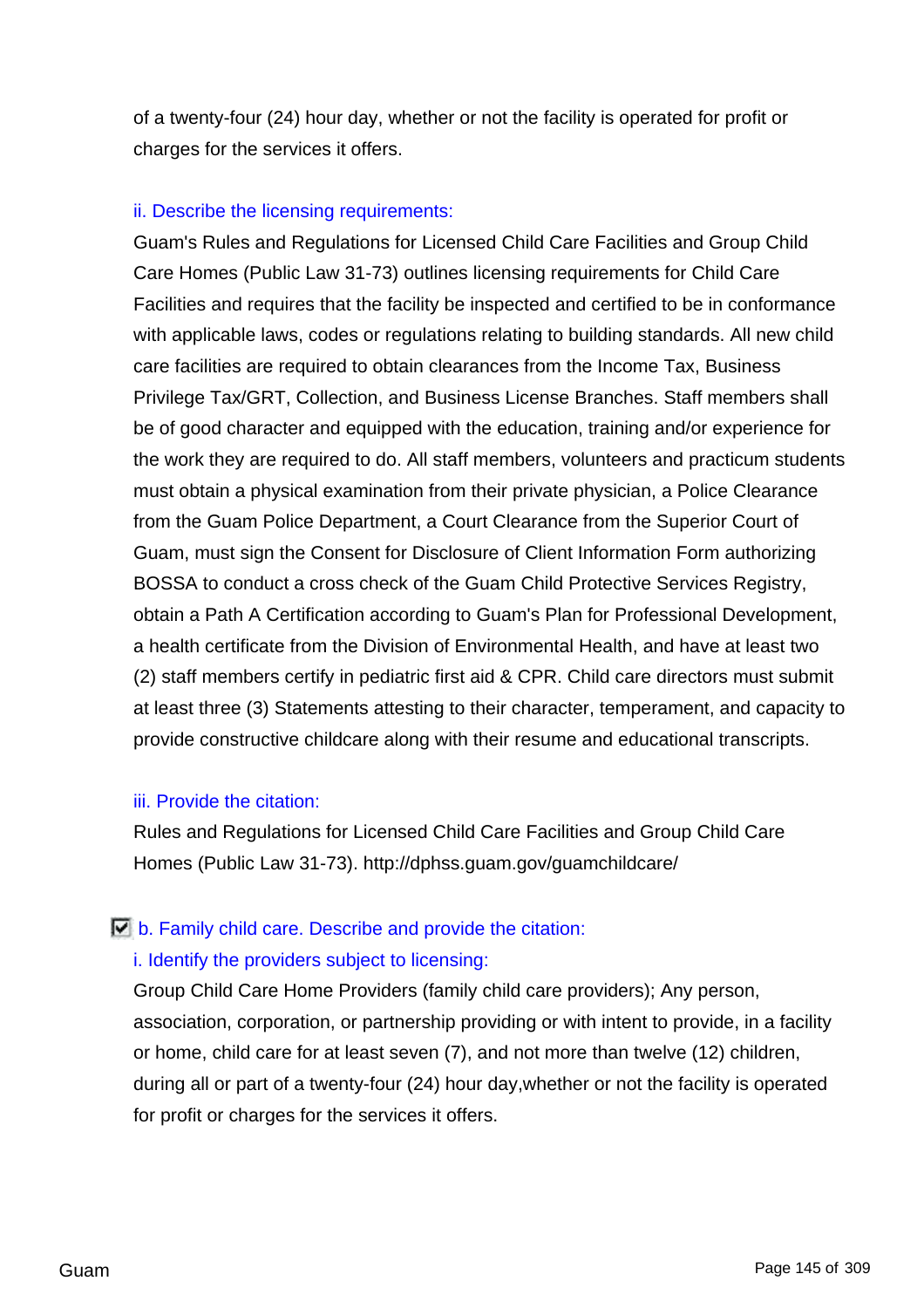### ii. Describe the licensing requirements:

Guam's Rules and Regulations for Licensed Child Care Facilities and Group Child Care Homes (Public Law 31-73) outlines licensing requirements for Group Child Care Homes and requires that the facility be inspected and certified to be in conformance with applicable laws, codes or regulations relating to building standards. All Group Child Care Home facilities are required to obtain clearances from the Income Tax, Business Privilege Tax/GRT, Collection, and Business License Branches. Staff members shall be of good character and equipped with the education, training and/or experience for the work they are required to do. All staff members, volunteers, and practicum students must obtain a physical examination from their private physician, a Police Clearance from the Guam Police Department, a Court Clearance from the Superior Court of Guam, must sign the Consent for Disclosure of Client Information Form authorizing BOSSA to conduct a cross check of the Guam Child Protective Services Registry, complete at least fifteen (15) annual training hours in health, safety, and education, and have all staff members certify in pediatric first aid & CPR.

### iii. Provide the citation:

Rules and Regulations for Licensed Child Care Facilities and Group Child Care Homes (Public Law 31-73). http://dphss.guam.gov/guamchildcare/

 $\Box$  c. In-home care (care in the childâs own) (if applicable): i. Identify the providers subject to licensing: N/A

ii. Describe the licensing requirements:

iii. Provide the citation:

**5.1.2 Identify the CCDF-eligible providers who are exempt from licensing requirements. Describe exemptions based on length of day, threshold on the number of children in care, ages of children in care, or any other factors applicable to the exemption. Describe how such exemptions do not endanger the health, safety, and development of children (658E (c)(2)(F); 98.40(a)(2)). Do not include exempt relative care providers, this**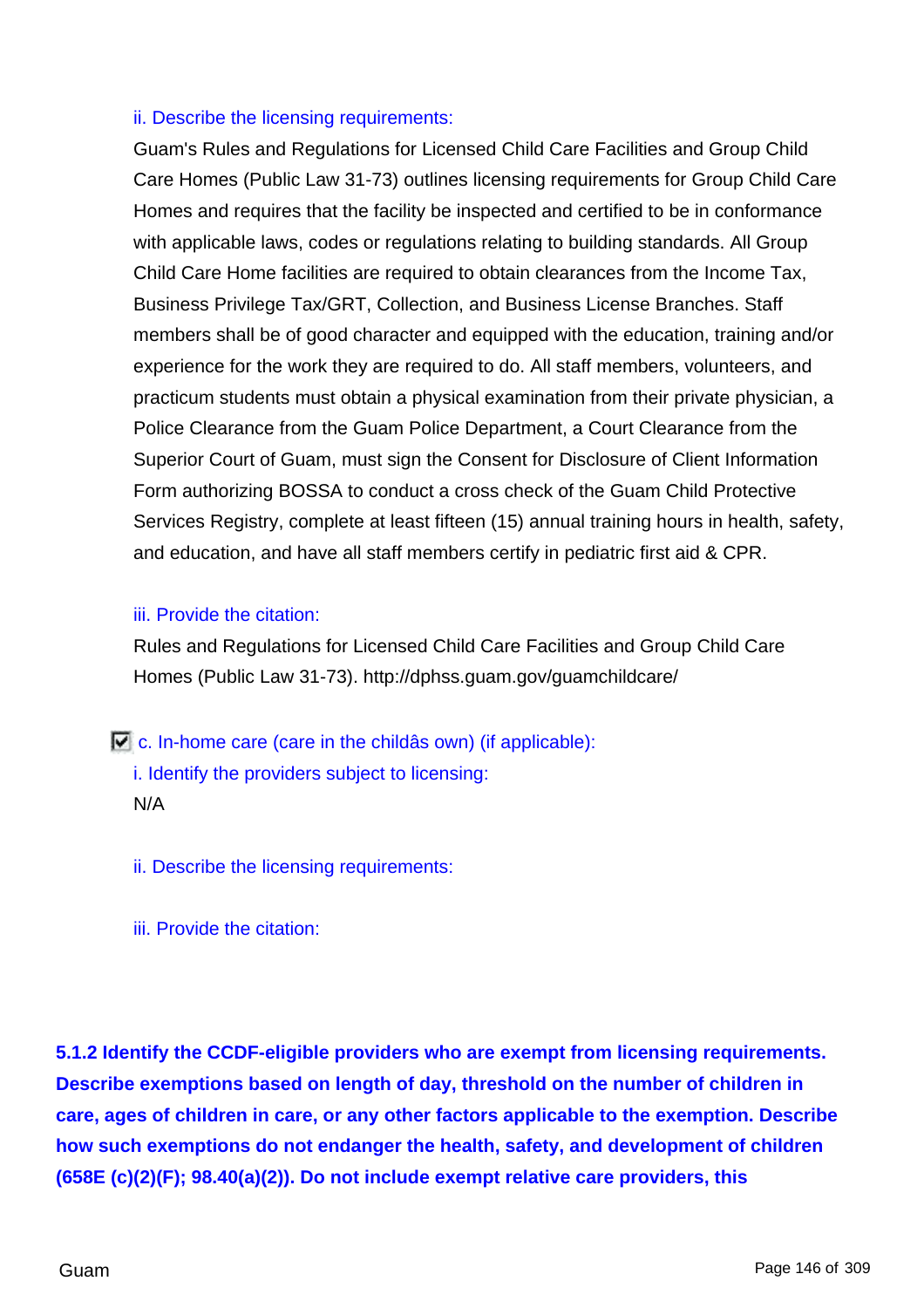#### **information will be collected in Section 5.6.**

a. License-exempt center-based child care. Describe and provide the citation by answering the questions below.

i. Identify the CCDF-eligible center-based child care providers who are exempt from licensing requirements. Describe the exemptions based on length of day, threshold on the number of children in care, ages of children in care, or any other factors applicable to the exemption:

Wrap-Around programs and campus child care programs such as accredited public of private educational institutions, preschool classrooms regulated by the Guam DOE or the Administration for Children and Families, seasonal camps, Child Care Facilities regulated by the U.S. Department of Defense.

#### ii. Provide the citation to this policy:

Guam PL 31-73, Sec.1102.2; CCDF Manual (2001), Sec.2001. http://dphss.guam.gov/guamchildcare/

## iii. Describe how the exemptions for these CCDF-eligible providers do not endanger the health, safety, and development of children.

These providers are licensed and regulated by the Guam Department of Revenue and Taxation and or adhere to federal guidelines/mandates. They are subject to obtaining a Sanitary Permit from the Guam Division of Environmental Health who enforces local health, safety, and sanitation requirements for institutional facilities; a sanitary permit is renewed annually. These facilities shall provide the DPHSS with the most current monitoring report assuring that their facility has passed inspection and/or requirements by their respective accrediting institution or regulatory agency, as applicable.

b. License-exempt family child care. Describe and provide the citation by answering the questions below.

i. Identify the CCDF-eligible family child care providers who are exempt from licensing requirements. Describe the exemptions based on length of day, threshold on the number of children in care, ages of children in care, or any other factors applicable to the exemption:

Relative, Friend, or Neighbor Care: A family home in which one (1) but no more than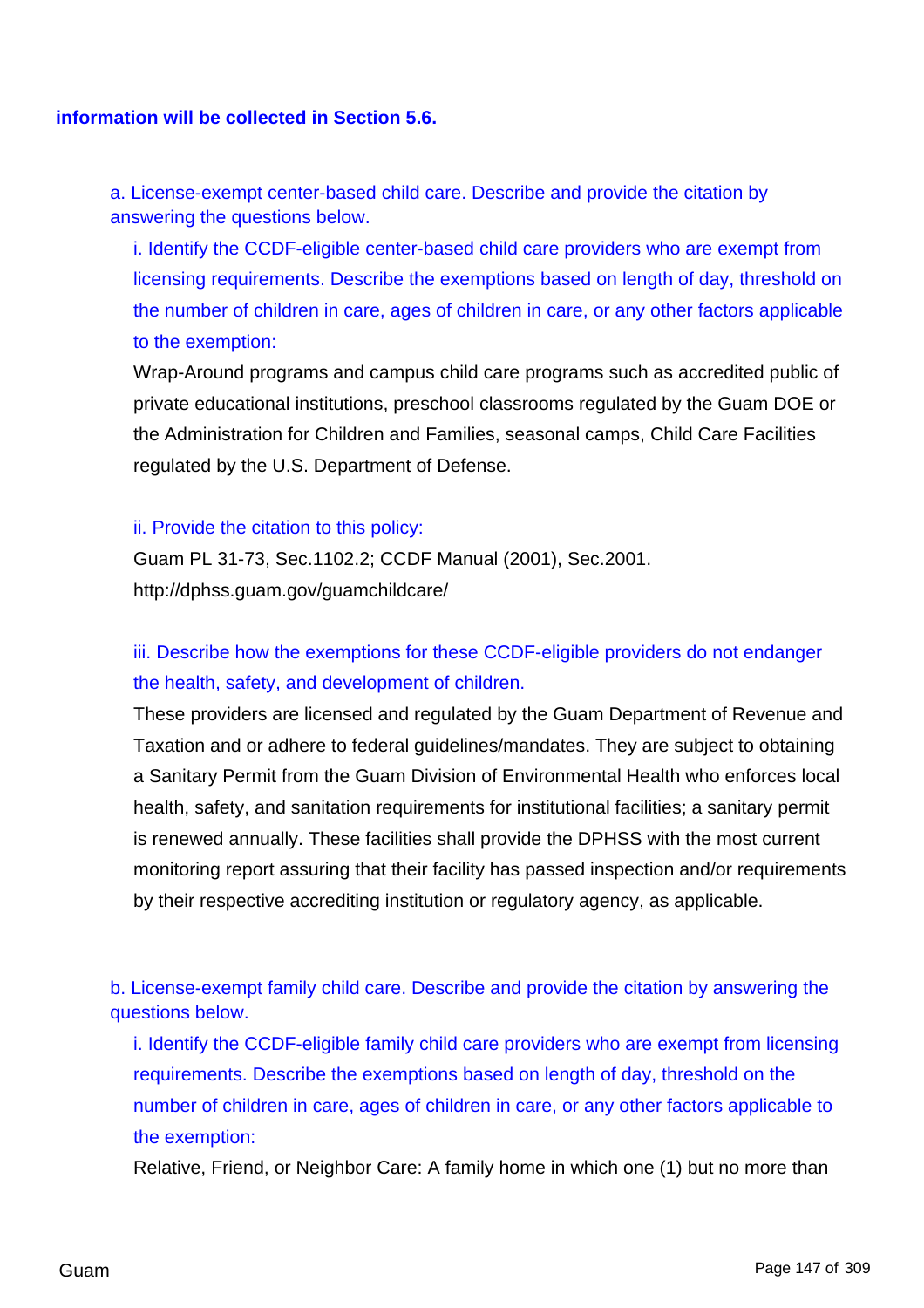six (6) children are received for care and supervision in a family setting during a portion of a 24-hour day.Here, children generally of varying ages, find care for some part of the 24-hour day in the home of another family, often within their own neighborhood.

#### ii. Provide the citation to this policy:

Guam PL 31-73, Sec.1102.2; CCDF Manual (2001), Sec.2001. http://dphss.guam.gov/guamchildcare/

## iii. Describe how the exemptions for these CCDF-eligible providers do not endanger the health, safety, and development of children.

Although exempt from obtaining a childcare license, these child care providers must obtain a business license from the Guam Department of Revenue and Taxation, obtain a Sanitary Permit/maintain compliance with quarterly inspections conducted by the Division of Environmental Health, and secure fifteen (15) annual hours of early childhood health and safety training. In the interim of the revision of Guam's child care law, Guam has established and implemented an application process which requires interested applicants who wish to become a CCDF Provider, to comply with the child care law, the health & safety standards and CCDBG Act. Guam Administrative Rules and Regulations, Title 26, Chapter 1, Article 1 - Child Welfare Services Act; Rules and Regulations for Licensed Child Care Facilities and Group Child Care Homes and Title 10 Guam Code Annotated, Chapter 3, Public Health and Social Services, Chapter 2, Article, Division of Public Welfare, Child Welfare Act; CCDF Manual (2001), Sec.2001. http://dphss.guam.gov/guamchildcare/

c. In-home care (care in the child's own home by a non-relative): Describe and provide the citation by answering the questions below.

i. Identify the CCDF-eligible in-home child care (care in the child's own home by a non-relative) providers who are exempt from licensing requirements. Describe the exemptions based on length of day, threshold on the number of children in care, ages of children in care, or any other factors applicable to the exemption.

A family home in which one (1) but no more than six (6) children are cared and supervised in their own home setting during a portion of a 24-hour day. Here, children generally of varying ages, find care for some part of the 24-hour day in their own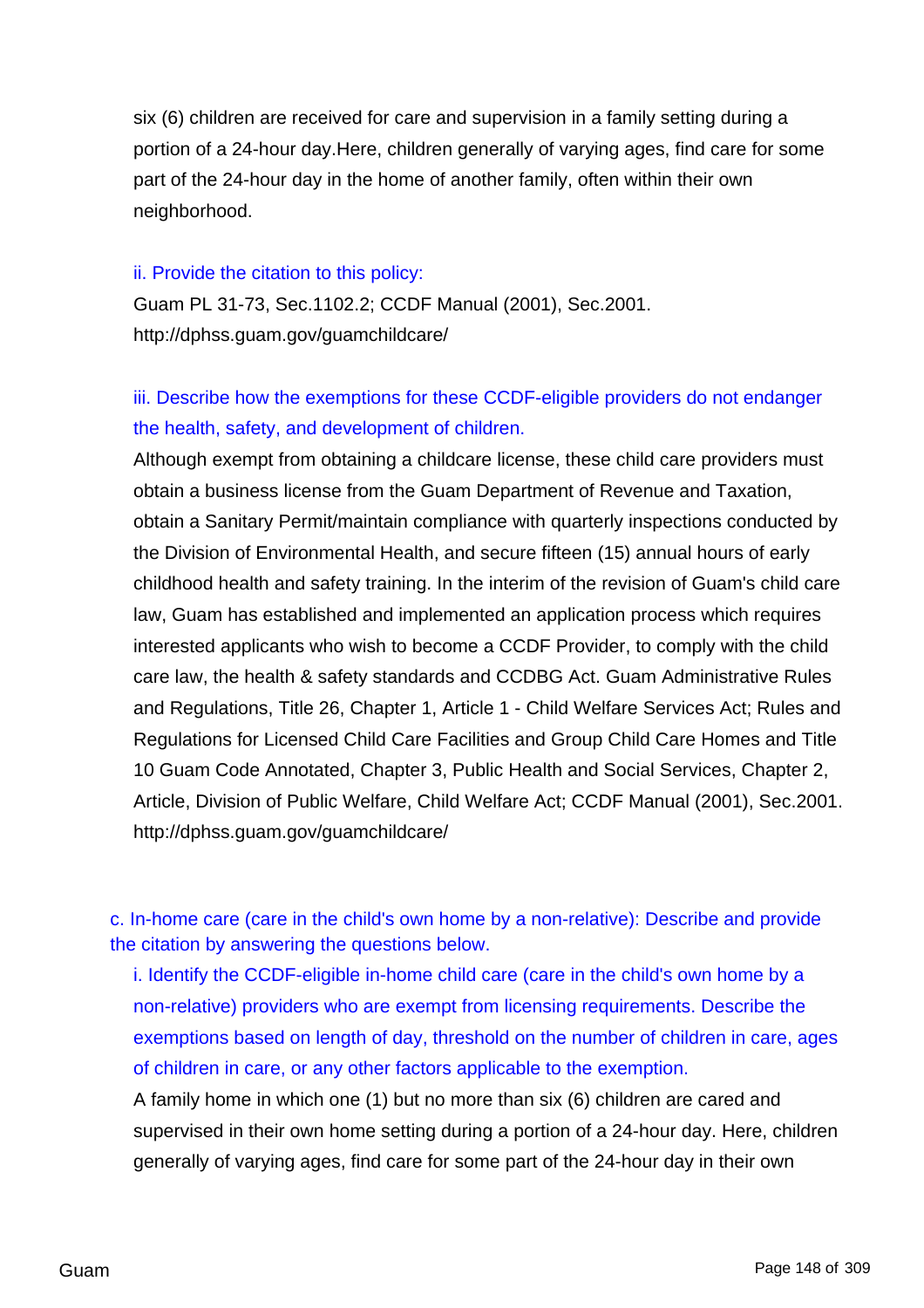home.

### ii. Provide the citation to this policy:

Guam Administrative Rules and Regulations, Title 26, Chapter 1, Article 1 - Child Welfare Services Act; Rules and Regulations for Licensed Child Care Facilities and Group Child Care Homes and Title 10 Guam Code Annotated, Chapter 3, Public Health and Social Services, Chapter 2, Article, Division of Public Welfare, Child Welfare Act; CCDF Manual (2001), Sec.2001.

## iii. Describe how the exemptions for these CCDF-eligible providers do not endanger the health, safety, and development of children.

Although exempt from obtaining a childcare license, the in-home provider must obtain a business license from the Guam Department of Revenue and Taxation, obtain a Sanitary Permit/maintain compliance with quarterly inspections conducted by the Division of Environmental Health, and secure fifteen (15) annual hours of early childhood health and safety training. In the interim of the revision of Guam's child care law, Guam has established and implemented an application process which requires interested applicants who wish to become a CCDF Provider, to comply with the child care law, the health & safety standards and CCDBG Act.

## 5.2 Standards for Ratios, Group Size and Qualifications for CCDF Providers

Lead Agencies are required to have child care standards for providers receiving CCDF funds, appropriate to the type of child care setting involved, that address appropriate ratios between the number of children and number of providers in terms of the age of the children, group size limits for specific age populations, and the required qualifications for providers (658E(c)(2)(H); 98.41(d); 98.16(m)). For ease of responding, this section is organized by CCDF categories of care, licensing status, and age categories. Respondents should map their Lead Agency categories of care to the CCDF categories. Exemptions for relative providers will be addressed in subsection 5.6.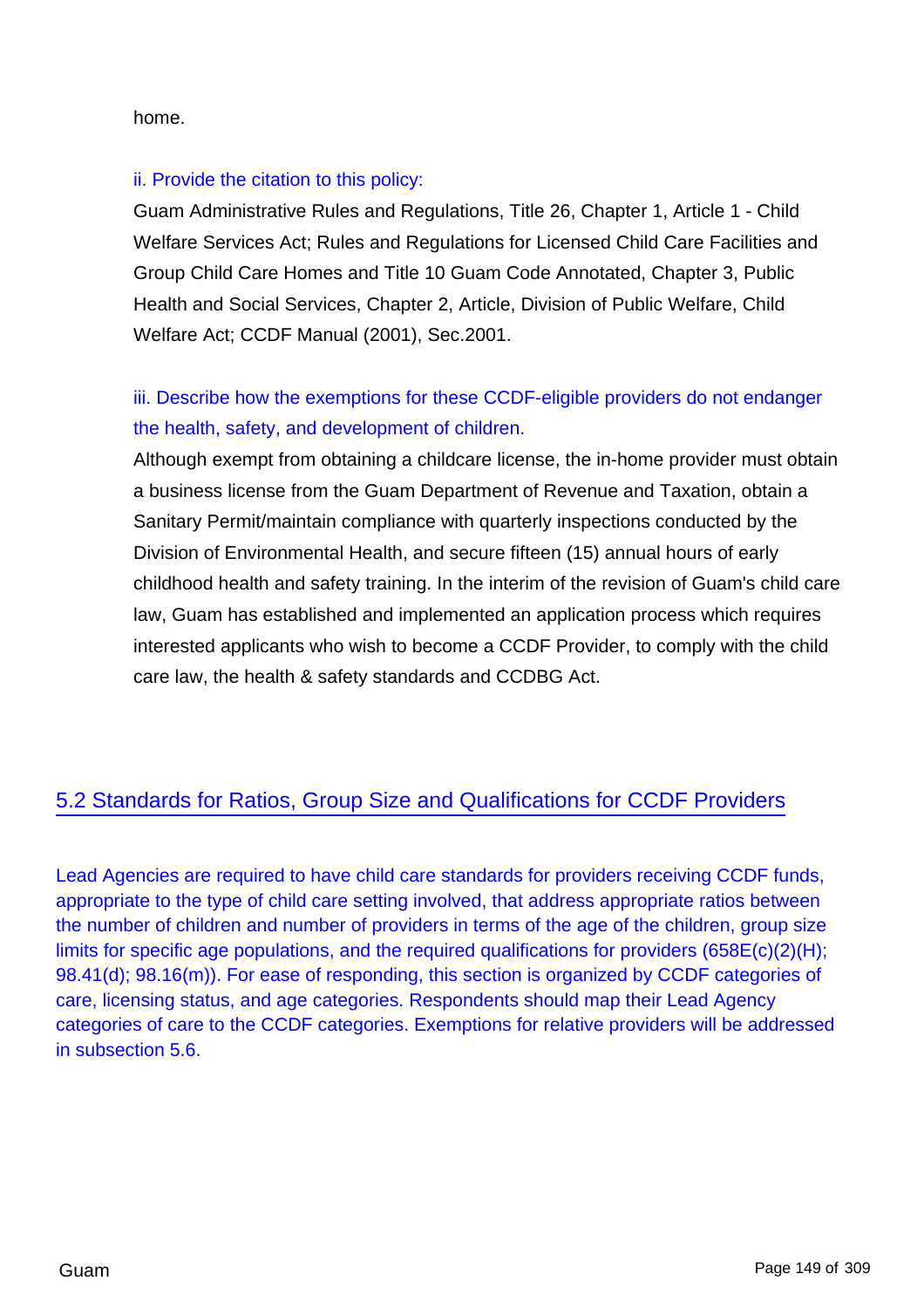## **5.2.1 Describe how the state/territory defines the following age classifications. For instance, Infant: 0-18 months.**

a. Infant. Describe:

Birth to 12 months

- b. Toddler. Describe: 13 months to 36 months.
- c. Preschool. Describe: 37 months to 48 months
- d. School-Age. Describe: 48 months and up

# **5.2.2 To demonstrate continued compliance, provide the ratio and group size for settings and age groups below.**

- a) Licensed CCDF center-based care
- i. Infant

A. Ratio:

4:1

## B. Group size:

The Lead Agency is working with the Guam Early Learning Council related to guidance to establishing group size requirements. These requirements will also be reflected in the Child Care Law (PL31-73) update. Currently, group size is generally established by the capacity of the room, whereas the number of children exceeds the age ratio, an additional staff shall be in place to maintain required staff to child ratio. However, although not in policy yet, in the event there are mixed-age groups, the current practice is to follow the child to staff ratio of that of the youngest child in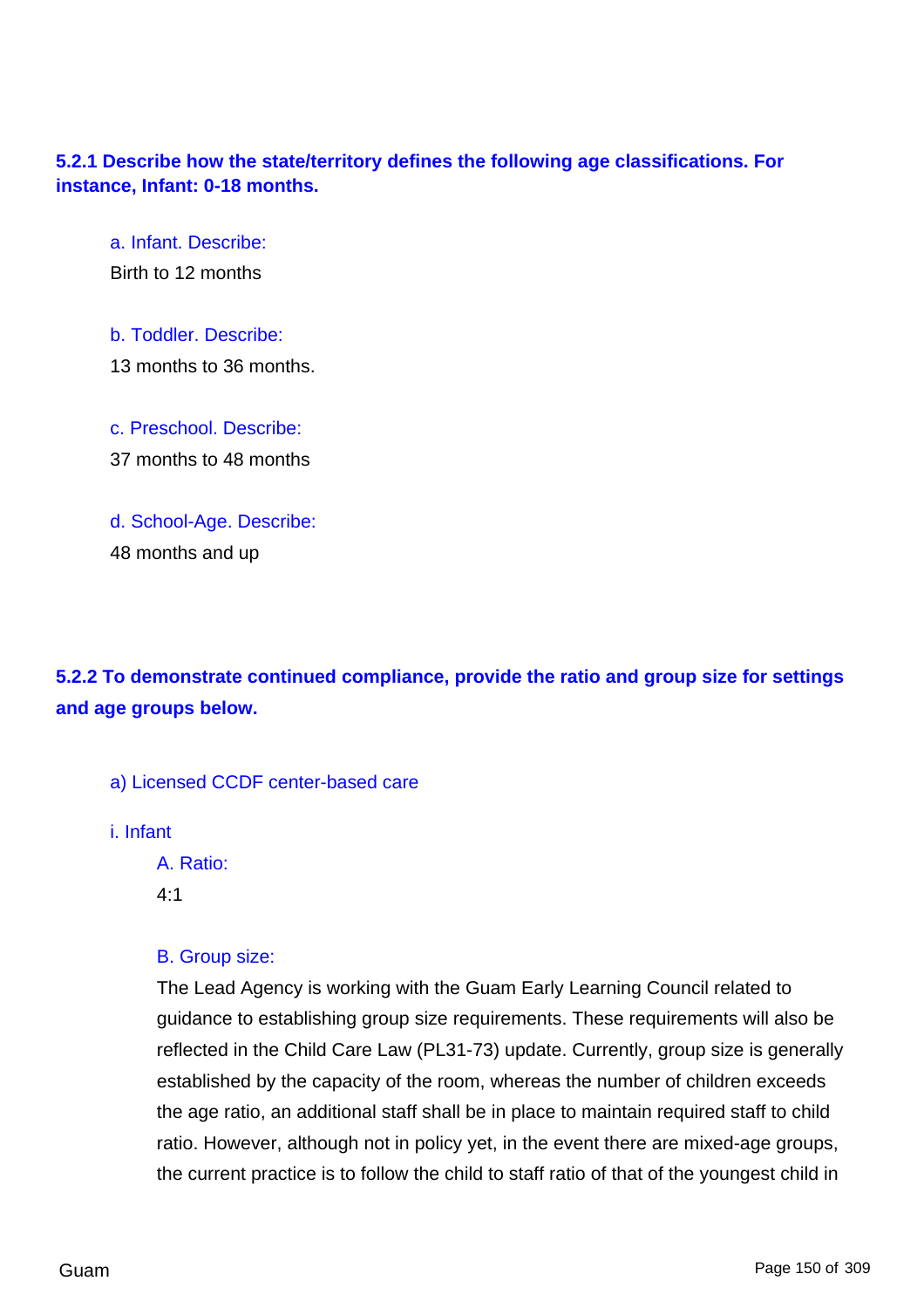the group.

#### ii. Toddler

A. Ratio:

7:1

## B. Group size:

The Lead Agency is working with the Guam Early Learning Council related to guidance to establishing group size requirements. These requirements will also be reflected in the Child Care Law (PL31-73) update. Currently, group size is generally established by the capacity of the room, whereas the number of children exceeds the age ratio, an additional staff shall be in place to maintain required staff to child ratio. However, although not in policy yet, in the event there are mixed-age groups, the current practice is to follow the child to staff ratio of that of the youngest child in the group.

## iii. Preschool

A. Ratio:

15:1

### B. Group size:

The Lead Agency is working with the Guam Early Learning Council related to guidance to establishing group size requirements. These requirements will also be reflected in the Child Care Law (PL31-73) update. Currently, group size is generally established by the capacity of the room, whereas the number of children exceeds the age ratio, an additional staff shall be in place to maintain required staff to child ratio. However, although not in policy yet, in the event there are mixed-age groups, the current practice is to follow the child to staff ratio of that of the youngest child in the group.

### iv. School-age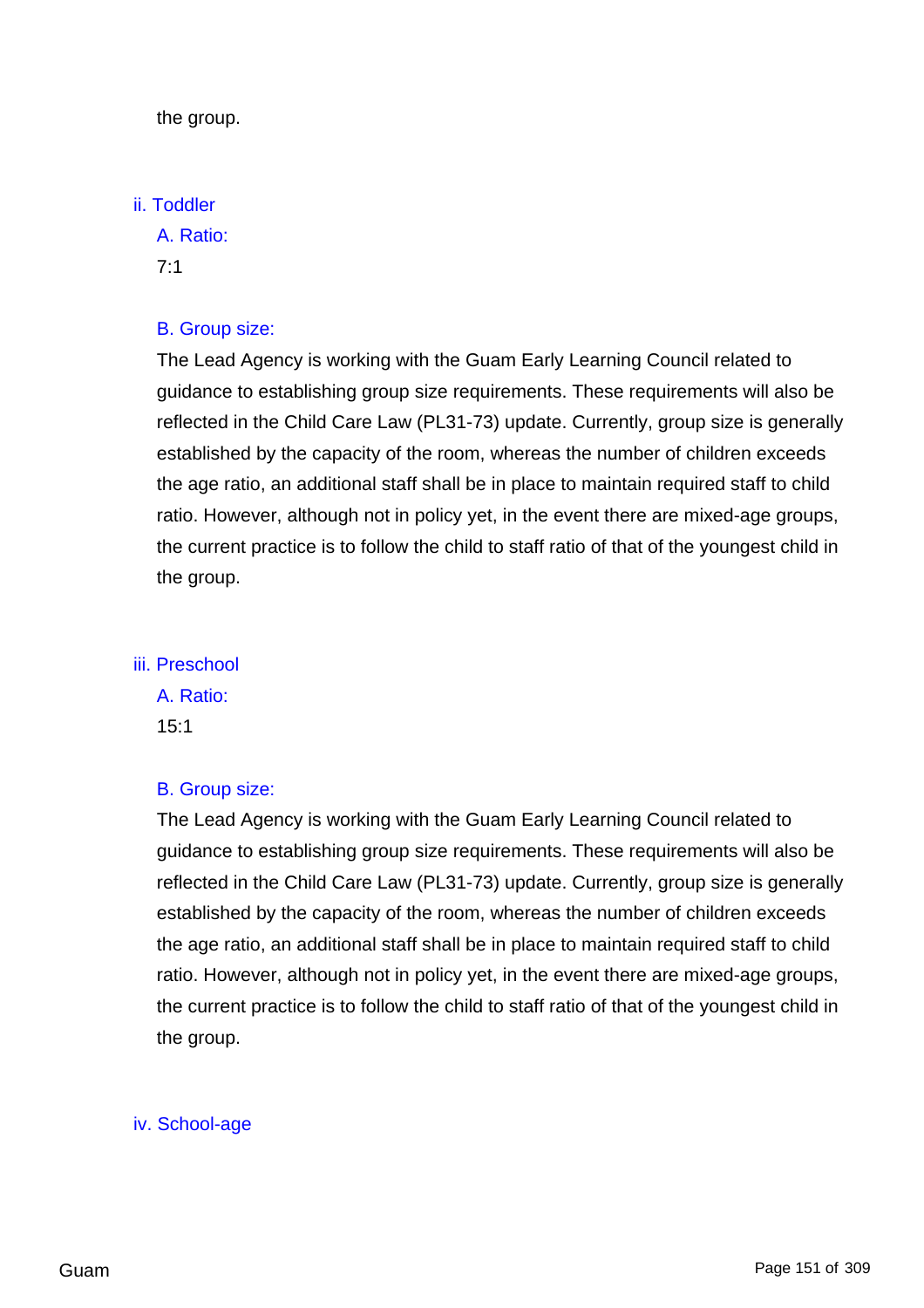## A. Ratio:

20:1

## B. Group size:

The Lead Agency is working with the Guam Early Learning Council related to guidance to establishing group size requirements. These requirements will also be reflected in the Child Care Law (PL31-73) update. Currently, group size is generally established by the capacity of the room, whereas the number of children exceeds the age ratio, an additional staff shall be in place to maintain required staff to child ratio. However, although not in policy yet, in the event there are mixed-age groups, the current practice is to follow the child to staff ratio of that of the youngest child in the group.

## v. Mixed-Age Groups (if applicable)

A. Ratio: N/A

## B. Group size:

The Lead Agency is working with the Guam Early Learning Council related to guidance to establishing group size requirements. These requirements will also be reflected in the Child Care Law (PL31-73) update. Currently, group size is generally established by the capacity of the room, whereas the number of children exceeds the age ratio, an additional staff shall be in place to maintain required staff to child ratio. However, although not in policy yet, in the event there are mixed-age groups, the current practice is to follow the child to staff ratio of that of the youngest child in the group.

vi. If any of the responses above are different for exempt child care centers, describe the ratio and group size requirements for license-exempt providers. N/A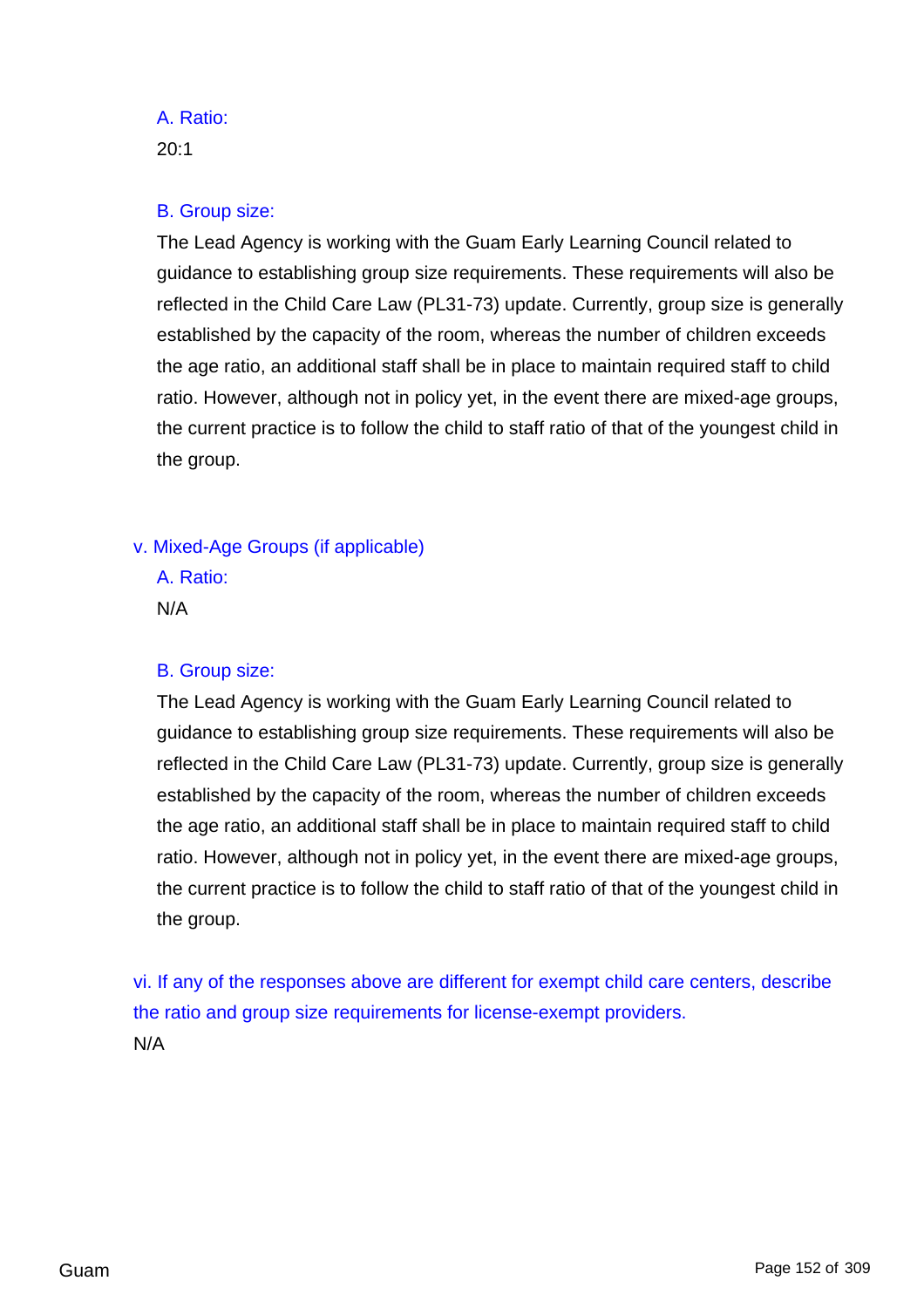# **5.2.2 To demonstrate continued compliance, provide the ratio and group size for settings and age groups below.**

b. Licensed CCDF family child care home providers:

i. Mixed Groups A. Ratio:

12:1

B. Group size:

12:1

ii. Infant

A. Ratio: 4:1

B. Group size: 12:1

iii. Toddler

A. Ratio:

7:1

B. Group size: 12:1

iv. Preschool A. Ratio:

12:1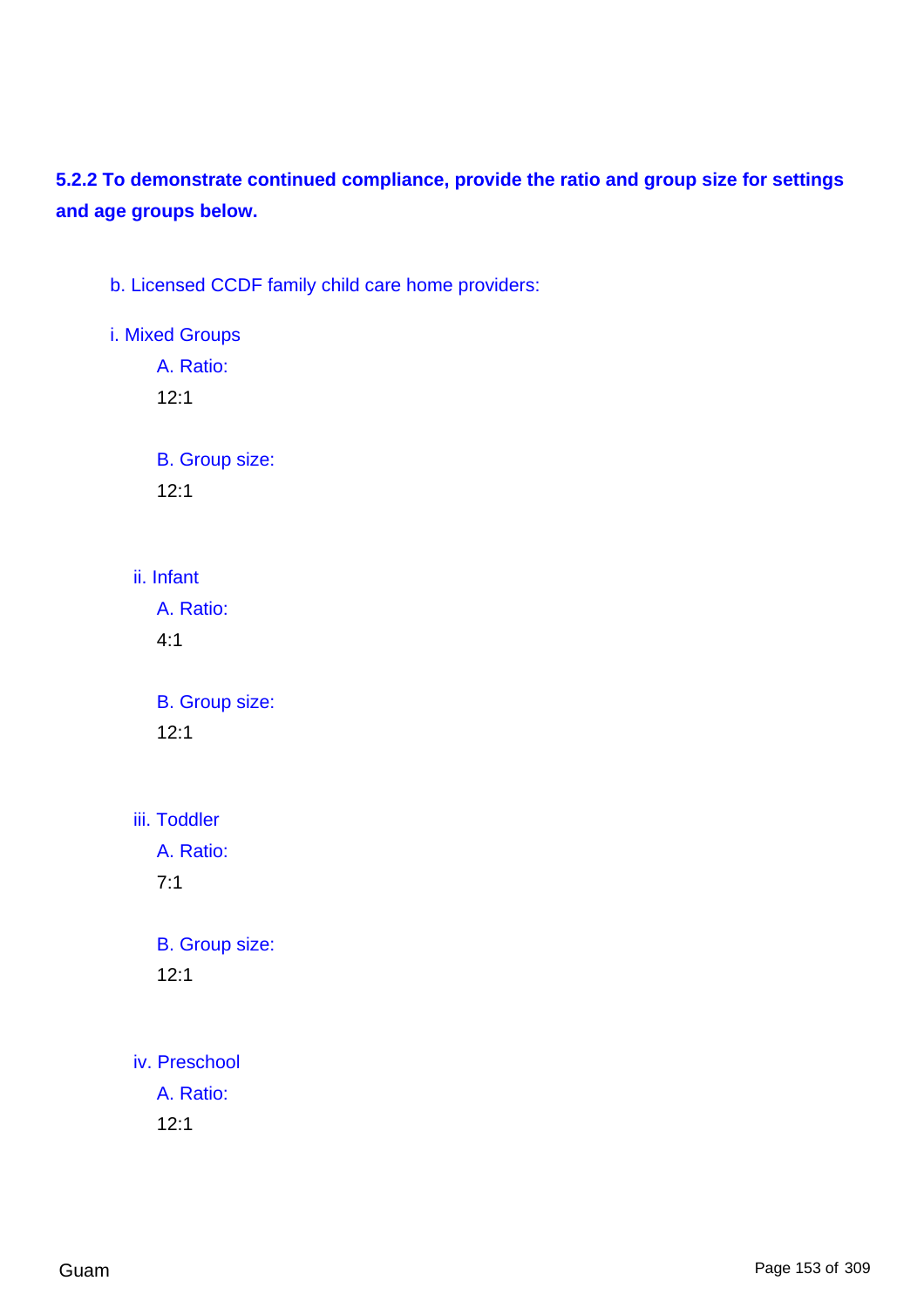B. Group size:  $12:1$ 

v. School-age

A. Ratio: 20:1

B. Group size: 12:1

vi. If any of the responses above are different for exempt child care homes, describe the ratio and group size requirements for license-exempt family child care home providers. Family Day Care Providers: Ratio and Group Size: 12:1

Relative, Friend, or Neighbor Care:

Ratio and Group Size: 6:1

**5.2.2 To demonstrate continued compliance, provide the ratio and group size for settings and age groups below.**

c. Licensed in-home care (care in the child's own home):

i. Mixed Groups (if applicable) A. Ratio: 6:1

B. Group size:

6:1

ii. Infant (if applicable)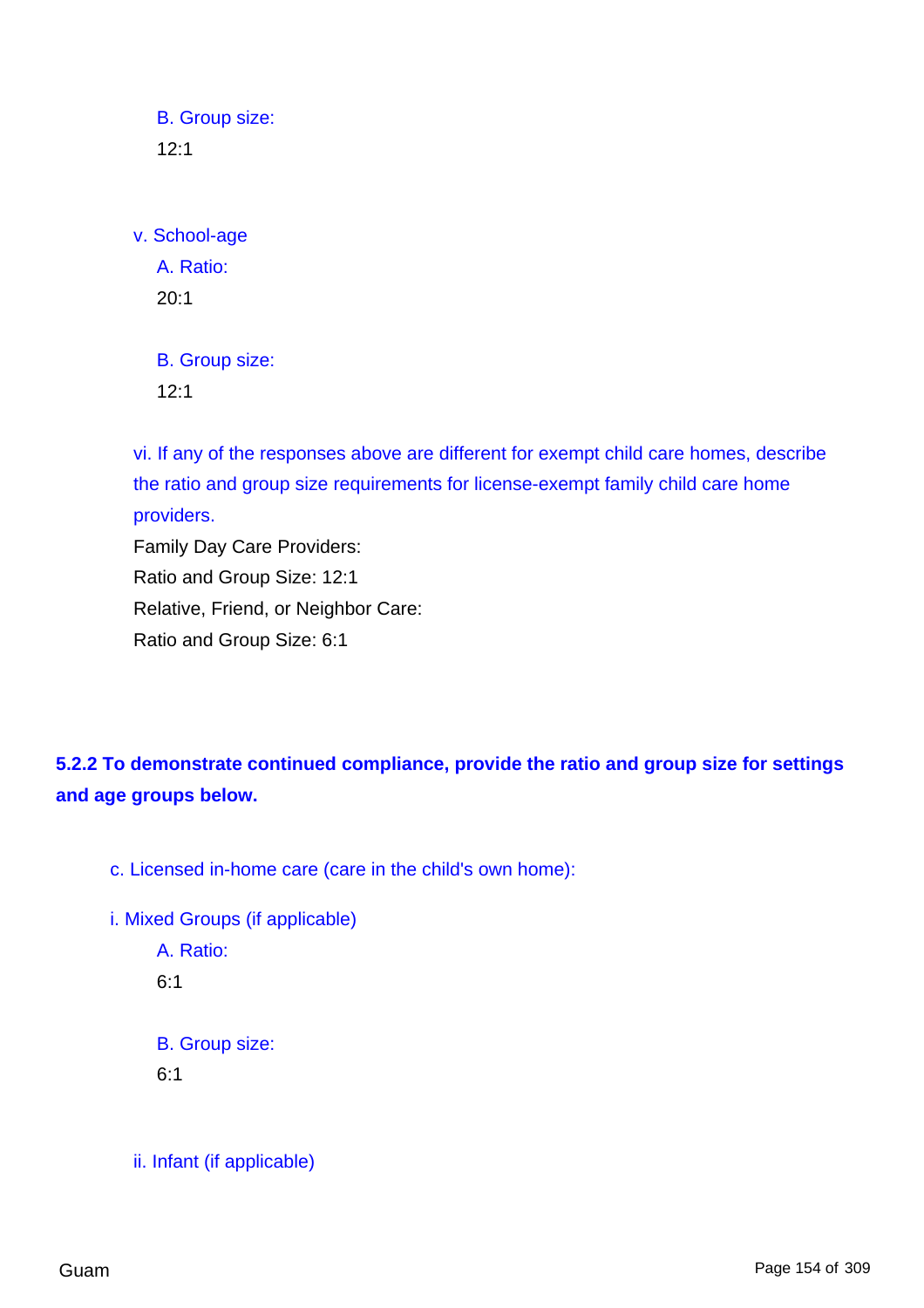A. Ratio: N/A

B. Group size: N/A

iii. Toddler (if applicable) A. Ratio: N/A

> B. Group size: N/A

iv. Preschool (if applicable) A. Ratio: N/A

> B. Group size: N/A

v. School-age (if applicable)

A. Ratio:

N/A

B. Group size:

N/A

vi. Describe the ratio and group size requirements for license-exempt in-home care. N/A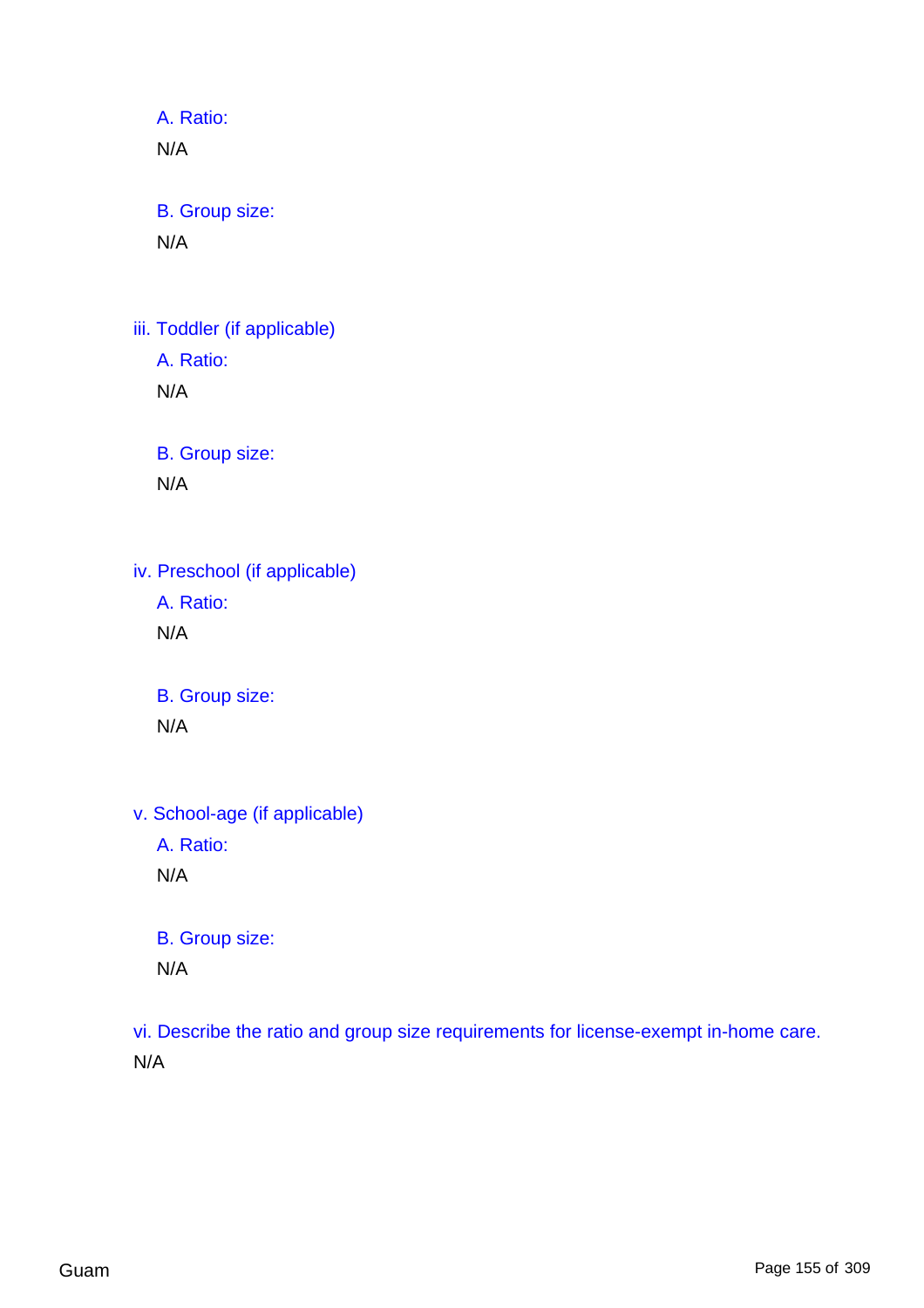## **5.2.3 Provide the teacher/caregiver qualifications for each category of care.**

### a. Licensed Center-Based Care

i. Describe the teacher qualifications for licensed CCDF center-based care, including any variations based on the ages of children in care:

Guam law requires early childhood providers to comply with Guam's Plan for Professional Development (GPPD), requiring a Path A (Alternate Path) certification for all child care providers. Path A identifies four Levels of teacher/caregiver Qualifications with each level consisting of sublevel requirements, Precedential - level 4.

**Entry Level: Early Childhood Assistant Provider Intermediate Level A: Early Childhood Lead Provider Intermediate Level B: Early Childhood Master Provider Advanced Level A: Early Childhood Assistant Director / Early Childhood Director**

All levels require a high school diploma unless a degree is obtained/awarded. Each level outlines specific measures for completion.

ii. Describe the director qualification for licensed CCDF center-based care, including any variations based on the ages of children in care or the number of staff employed: (1) The Early Childhood Director shall be at least twenty- one (21) years of age. (2) The Early Childhood Director shall have education and experience which will provide the knowledge, skills, and attributes and qualities necessary to carry out an effective program of quality child care as set forth in these laws, rules and regulations. (3) The minimum education and training requirement for an Early Childhood Director is Level 3 Early Childhood Master Provider/Early Childhood Director as indicated in Guam's Plan for Professional Development.

iii. If any of the responses above are different for license-exempt child care centers, describe which requirements apply to exempt centers:

License-exempt providers must secure fifteen (15) hours of early childhood health and safety related training each year.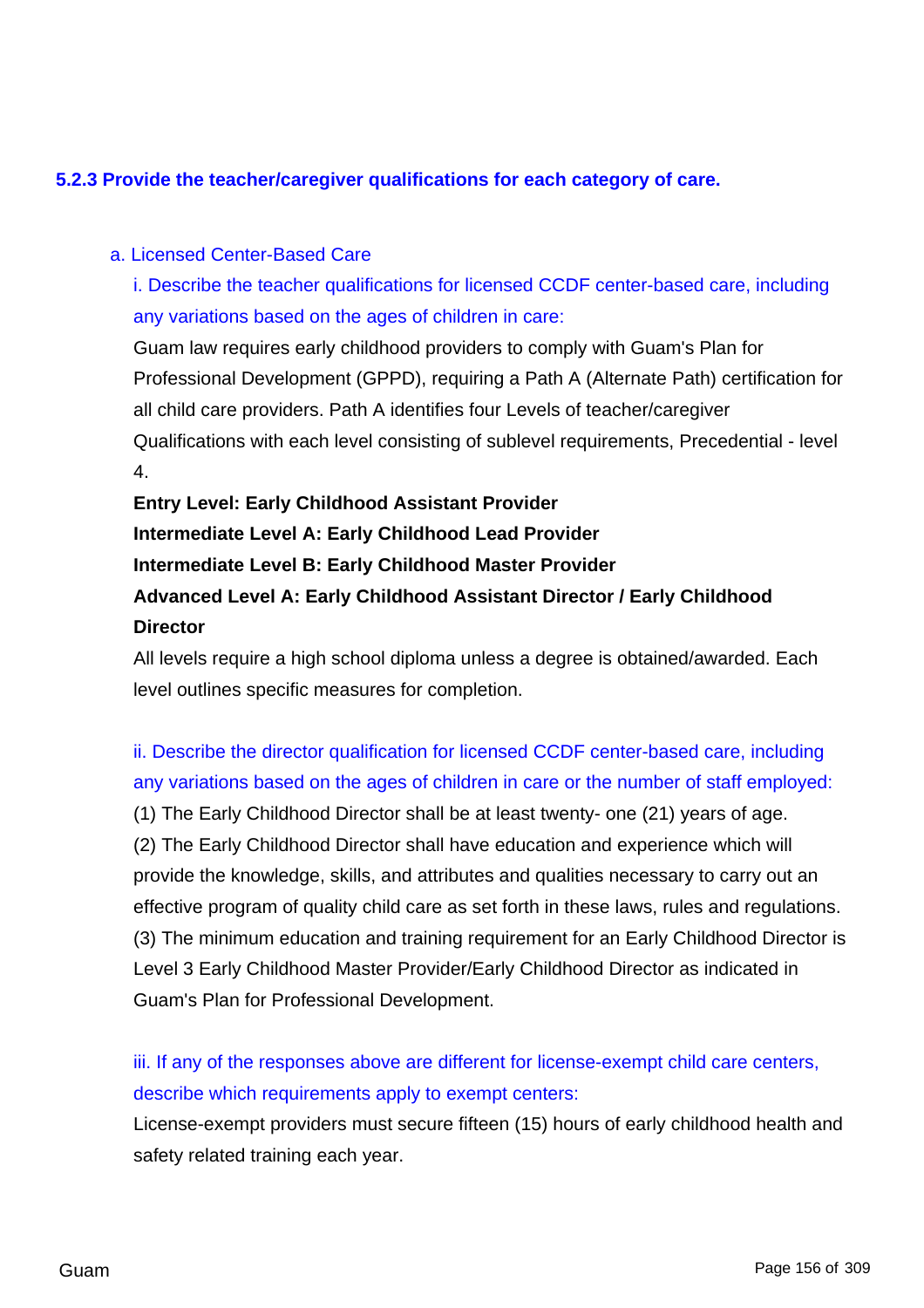iv. If applicable, provide the website link detailing the center-based teacher and director qualifications.

In the interim of our permanent website, these requirements will be made available on our temporary website at http://dphss.guam.gov/guamchildcare/

### b. Licensed Family Child Care

# i. Describe the provider qualifications for licensed family child care homes, including any variations based on the ages of children in care:

In accordance with Guam's childcare law Guam Administrative Rules and Regulations, Title 26, Chapter 1, Article 1 - Child Welfare Services Act; Rules and Regulations for Licensed Group Child Care Homes requires that all providers be at least twenty-one (21) years of age or older, complete fifteen (15) hours of annual training, maintain certification in Pediatric First Aid & CPR and be free of serious emotional problems that interfere with their ability to care for children, and must demonstrate evidence of ability to deal effectively with practical problems of daily living, child care, and work positively.

# ii. If any of the responses above are different for license-exempt family child care homes, describe which requirements apply to exempt homes:

License-exempt providers must secure fifteen (15) hours of early childhood health and safety related training each year.

## iii. If applicable, provide the website link detailing the family child care home provider qualifications:

In the interim of our permanent website, these requirements will be made available on our temporary website at http://dphss.guam.gov/guamchildcare/

c. Regulated or registered In-home Care (care in the child's own home by a non-relative) i. Describe the qualifications for licensed in-home child care providers (care in the child's own home) including any variations based on the ages of children in care: Be at least twenty-one (21) years of age or older, complete fifteen (15) hours of annual training, maintain certification in Pediatric First Aid & CPR and be free of serious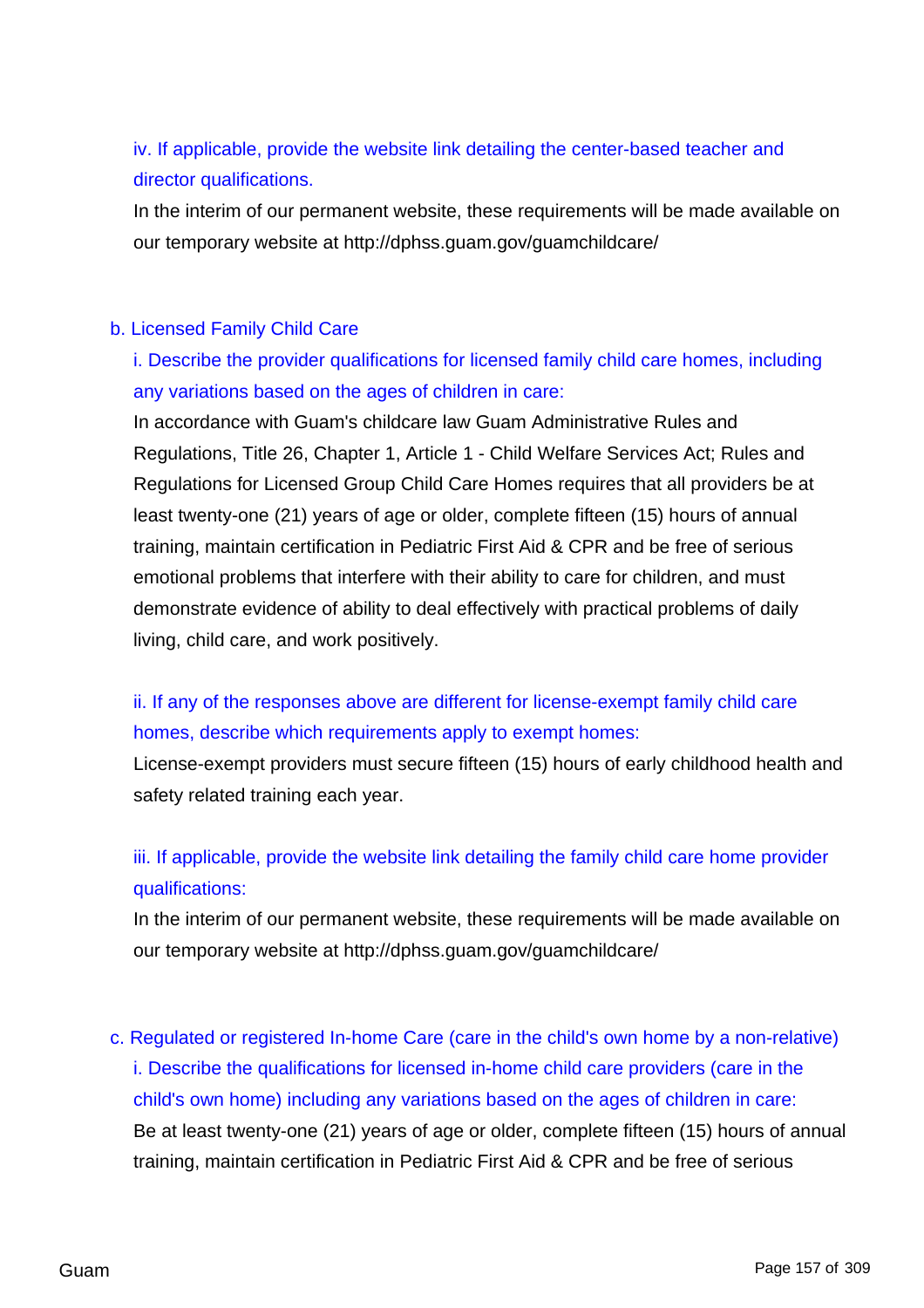emotional problems that interfere with their ability to care for children, and must demonstrate evidence of ability to deal effectively with practical problems of daily living, child care, and work positively. License-exempt providers must secure fifteen (15) hours of early childhood health and safety related training each year.

ii. If any of the responses above are different for license-exempt in-home care providers, describe which requirements apply to exempt in-home care providers: Although exempt from obtaining a childcare license, the in-home provider must obtain a business license from the Guam Department of Revenue and Taxation, obtain a Sanitary Permit/maintain compliance with quarterly inspections conducted by the Division of Environmental Health, and secure fifteen (15) annual hours of early childhood health and safety training. In the interim of the revision of Guam's child care law, Guam has established and implemented an application process which requires interested applicants who wish to become a CCDF Provider, to comply with the child care law, the health & safety standards and CCDBG Act.

## 5.3 Health and Safety Standards and Training for CCDF Providers

## 5.3 Health and Safety Standards and Training for CCDF Providers

The state/territory must describe its requirements for pre-service or orientation training and ongoing training. Lead Agencies are required to have minimum pre-service or orientation training requirements (to be completed within 3 months), as appropriate to the provider setting and the age of children served. This training must address the required health and safety topics (658E(c)(2)(l)(i) and the content area of child development. Lead Agencies have flexibility in determining the number of training hours to require, and they may consult with Caring for our Children Basics for best practices and the recommended time needed to address these training requirements.

Lead Agencies must also have ongoing training requirements for caregivers, teachers, and directors who are caring for children receiving CCDF funds (658E(c)(2)(I)(i); 98.44(b)(1)(iii)). Lead Agencies are to report the total number of ongoing training hours that are required each year, but they do not have to report these hours out by topic (658E(c)(2)(G)(iii). Ongoing training requirements will be addressed in 5.3.13.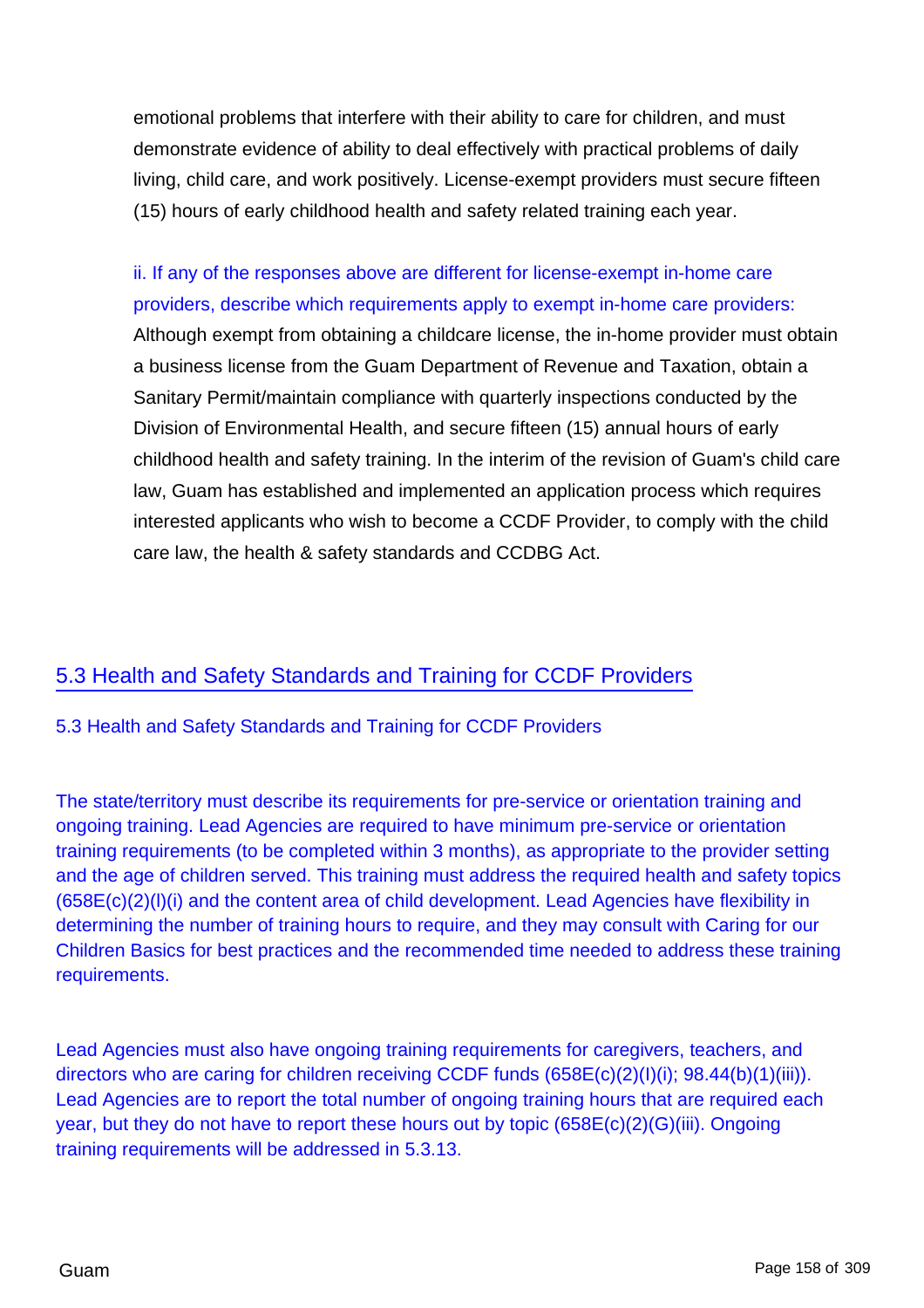Both preservice/orientation and ongoing trainings should be a part of a broader systematic approach and progression of professional development (as described in section 6) within a state/territory.

## States and territories must have health and safety standards

for programs (e.g., child care centers, family child care homes, etc.) serving children receiving CCDF assistance relating to the required health and safety topics as appropriate to the provider setting and age of the children served (98.41(a)). This requirement is applicable to all child care programs receiving CCDF funds regardless of licensing status (i.e., licensed or license-exempt). The only exception to this requirement is for relative providers, as defined in 98.2. Lead Agencies have the option of exempting relatives from some or all CCDF health and safety requirements (98.42(c)). Exemptions for relative providers' standards and training requirements will be addressed in question 5.6.3.

To certify, describe the following health and safety requirements for programs serving children receiving CCDF assistance on the following topics (98.16(l)) identified in questions 5.3.1 - 5.3.12. Note: Monitoring and enforcement will be addressed in subsection 5.4.

## **5.3.1 Prevention and control of infectious diseases (including immunizations) health and safety standards and training requirements.**

### a. Standard(s)

i. Provide a brief description of the standard(s). This description should identify the practices which must be implemented by child care programs.

Section 1107.2, 1107.4 of Guam Public Law 31-73, rules and regulations governing child care facilities and group child care homes outline requirements for illness and communicable disease control. Requirements include child screenings, isolation procedures, and practices for receiving children returning to the facility following an ill occurrence. Section 1107.3 outlines immunization requirements in conformity with the Advisory Committee on Immunization Practices (ACIP), U.S. Centers for Disease Control and Prevention (CDC), Department of Health and Human Services, and the American Academy of Pediatrics (AAP).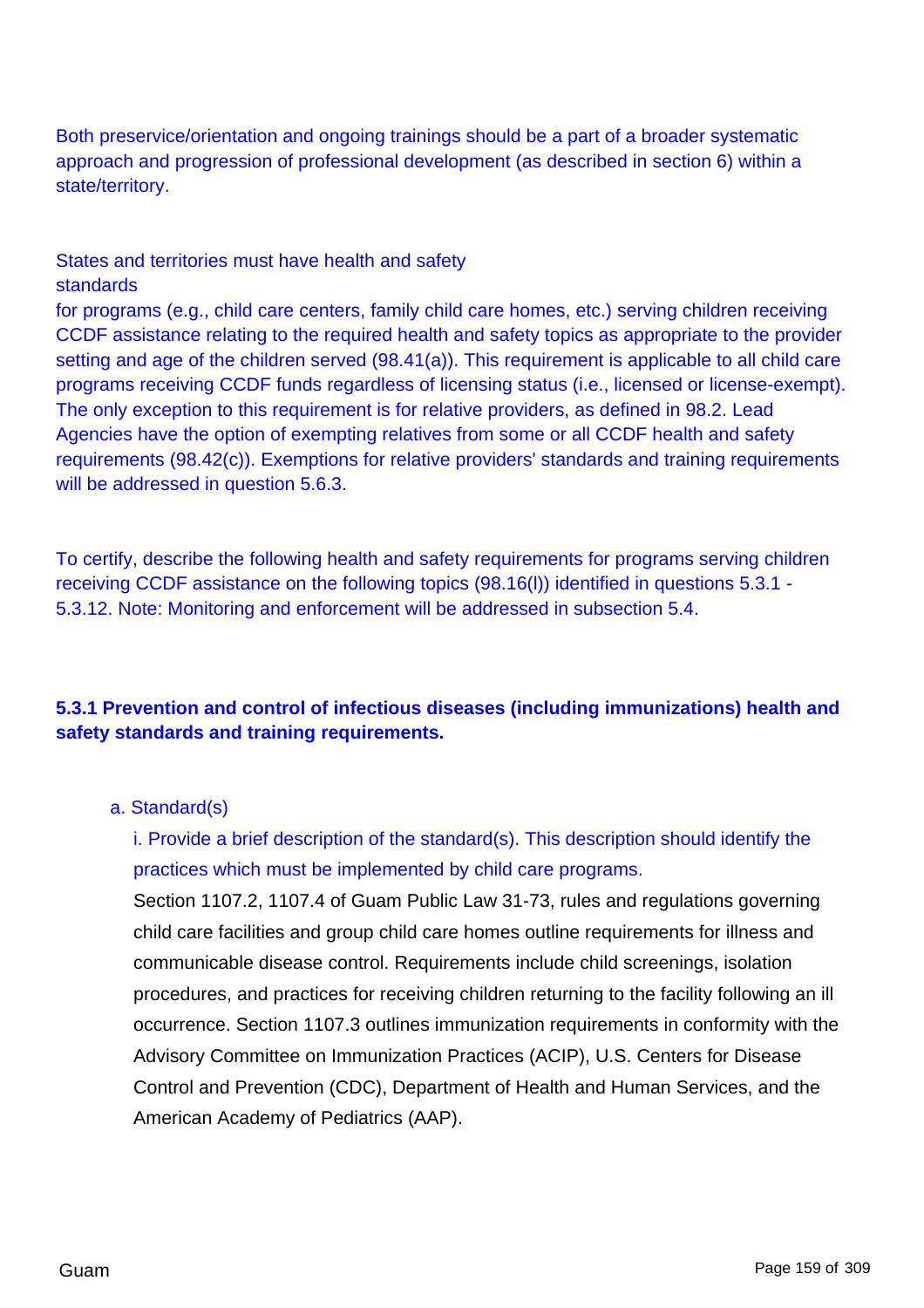ii. Describe any variations in the standard(s) by category of care (i.e. Center, FCC, Inhome), licensing status (i.e. licensed, license-exempt), and the age of the children in care.

There are no variations standards. The newly developed and implementation of the CCDF Application for Child Care Provider advises that, pending the full implementation of the CCDBG Act, all Licensed and Licensed-Exempt Child Providers must be able to demonstrate compliance with Guam Public Law 31-73, which outlines certain home/ facility conditions, as part of the health and safety standards and other requirements prior to the receipt of any CCDF funds. The DPHSS, CCDF Office will validate such clearances with the Licensing Office.

iii. The Lead Agency must certify that the identified health and safety standard(s) is(are) in effect and enforced through monitoring. Provide the citation(s) for the standard(s), including citations for both licensed and license-exempt providers.

Validation of these requirements are made by DPHSS Licensing Office and DPHSS-Division of Environmental Health during quarterly facility inspections and monitoring. A certification of compliance report of the Job-Site Inspection is issued by the Lead Agency's Division of Environmental Health and provided to the Guam's CCDF Program Office and BOSSA - Licensing Office. The Licensing Officer also works closely with the Guam Immunization program to ensure immunization requirements are adhered to on a quarterly basis

Guam Administrative Rules and Regulations, Title 26, Chapter 1, Article 1 - Child Welfare Services Act; Rules and Regulations for Licensed Child Care Facilities and Group Child Care Homes, §1104 and 1104.1(a)(b)(c)(d) and (e)' - (Health and Safety),

§1107.2 (Illness and Communicable Disease Control), §1107.3 (Immunizations), §1107.4 (Testing for Tuberculosis); 10 Guam Code Annotated (GCA), Chapter 2, §2413 (Health Permit Required); §2414 - (Disease Control); the Department of Public Health & Social Services, Division of Environmental Health, Rules and Regulations Governing Child Care Facilities -General Provisions, Section 1.301 (Sanitary Permit); Title 10 Guam Code Annotated, Chapter 3, Public Health and Social Services, Article 3 (Disease Control). These citations may be found in the following links: <http://dphss.guam.gov/division-of-environmental-health/> <http://www.guamcourts.org/compileroflaws/GAR/26GAR/26GAR001.pdf> <http://www.guamcourts.org/compileroflaws/GCA/10gca/10gc003.PDF>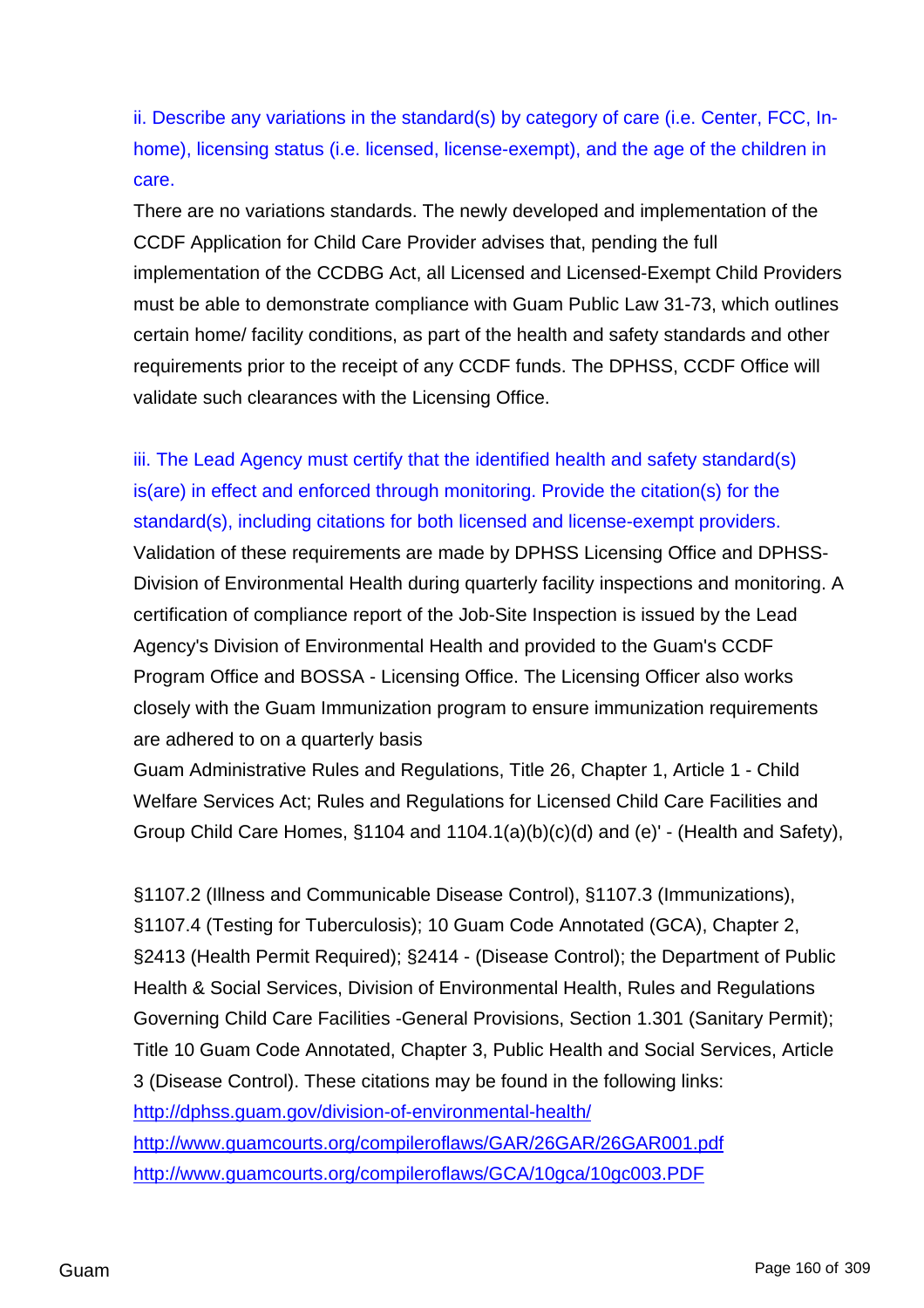### b. Pre-Service and Ongoing Training

i. Provide the citation(s) for these training requirements, including citations for both licensed and license-exempt providers.

In the interim of the revision of Guam's Child Care Law, Guam has established and implemented an application process which requires interested CCDF providers to comply with the health & safety standards of the CCDBG act. All child care providers must undergo an orientation of health and safety training inclusive of the prevention and control of infectious diseases (including immunizations) as well as at least fifteen hours of annual training coordinated by DPHSS Licensing Office and other certified trainers.

ii. Describe any variations in training requirements for the standard(s). Do training requirements vary by category of care (i.e. Center, FCC, In-home), licensing status (i.e. licensed, license-exempt), or the age of the children in care?

There are no variations in training requirements. The newly developed and implementation of the CCDF Application for Child Care Provider advises that, pending the full implementation of the CCDBG Act, all Licensed and Licensed-Exempt Child Providers must be able to demonstrate compliance with Guam Public Law 31-73, which outlines certain home/ facility conditions, as part of the health and safety standards and other requirements prior to the receipt of any CCDF funds. The DPHSS, CCDF Office will validate such clearances with the Licensing Office. Upon validation of clearances, a one-time provider orientation will be administered by a CCDF representative.

iii. To demonstrate compliance, certify by checking below how the state/territory requires this training topic be completed by providers during either pre-service or during an orientation period within three (3) months of hire.

- **Pre-Service**
- $\Box$  Orientation within three (3) months of hire

iv. Does the state/territory require that this training topic be completed before caregivers, teachers, and directors are allowed to care for children unsupervised?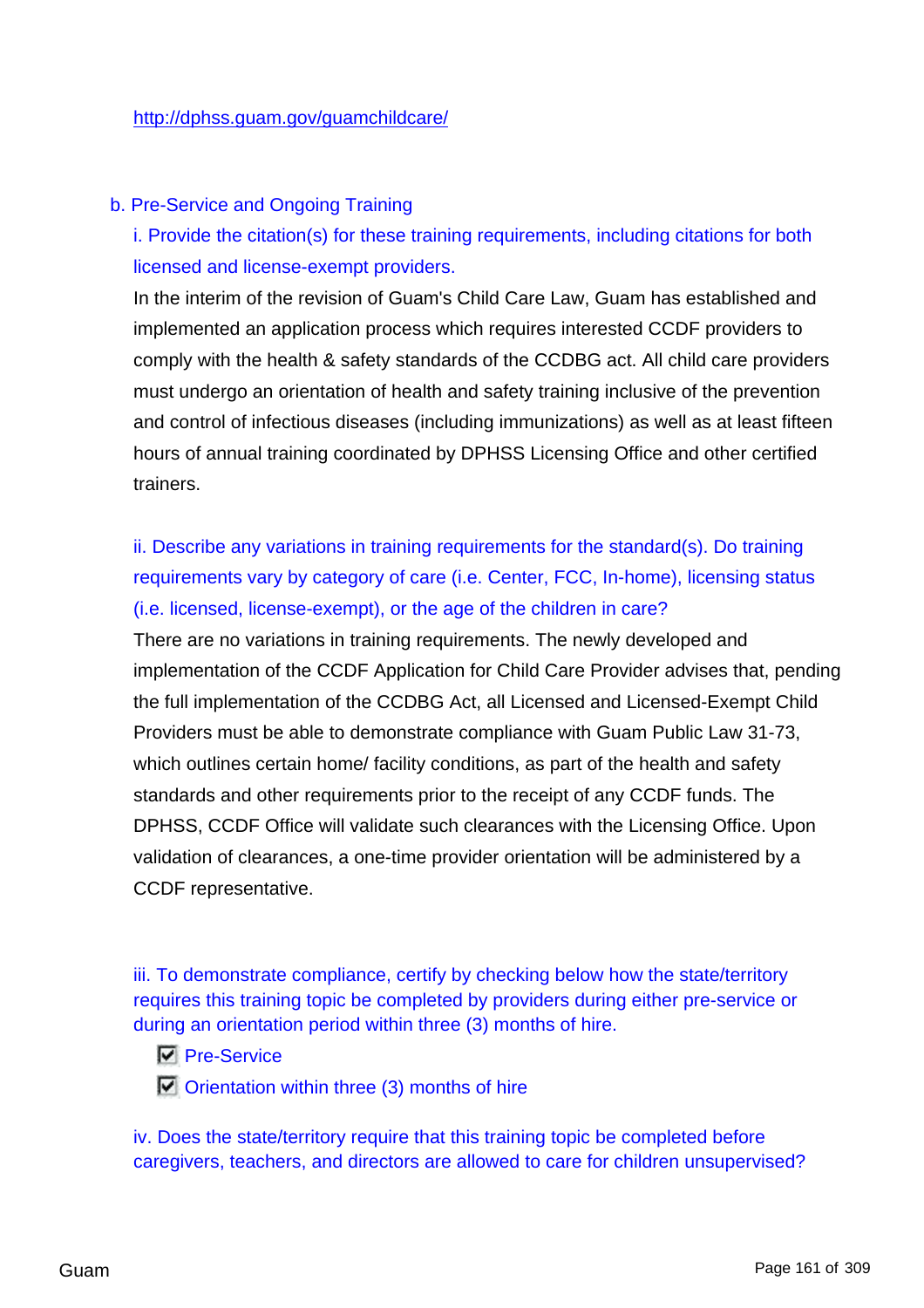

 $\Gamma$ No

v. How do providers receive updated information and/or training regarding the standard(s)? This description should include methods to ensure that providers are able to maintain and update the health and safety practices as described in the standards above.

Guam DPHSS, Licensing Office and CCDF State Program Office, provides annual health & safety orientation to all child care providers and conducts it for new employees within 30 days from the start of employment, with in depth health & safety training to follow through thereafter.

Trainings are coordinated by DPHSS, Licensing Office and CCDF Program Office and other certified trainers.

## **5.3.2 Prevention of sudden infant death syndrome and the use of safe-sleep practices.**

### a. Standard(s)

i. Provide a brief description of the standard(s). This description should identify the practices which must be implemented by child care programs.

The standard is defined in accordance with the universal definition. Guam's child care law for sudden infant death syndrome ensures that sleeping equipment is safe, sturdy, clean, age-appropriate and available. The Guam DPHSS, Environmental Health Rules and Regulations requires that crib bars shall be constructed to prevent infants from being trapped between bars.

ii. Describe any variations in the standard(s) by category of care (i.e. Center, FCC, Inhome), licensing status (i.e. licensed, license-exempt), and the age of the children in care.

There are no variations in standards. The newly developed and implementation of the CCDF Application for Child Care Provider advises that pending the full implementation of the CCDBG Act, all Licensed and Licensed-Exempt Child Providers must be able to demonstrate compliance with Guam Public Law 31-73, which outlines certain home/ facility conditions, as part of the health and safety standards and other requirements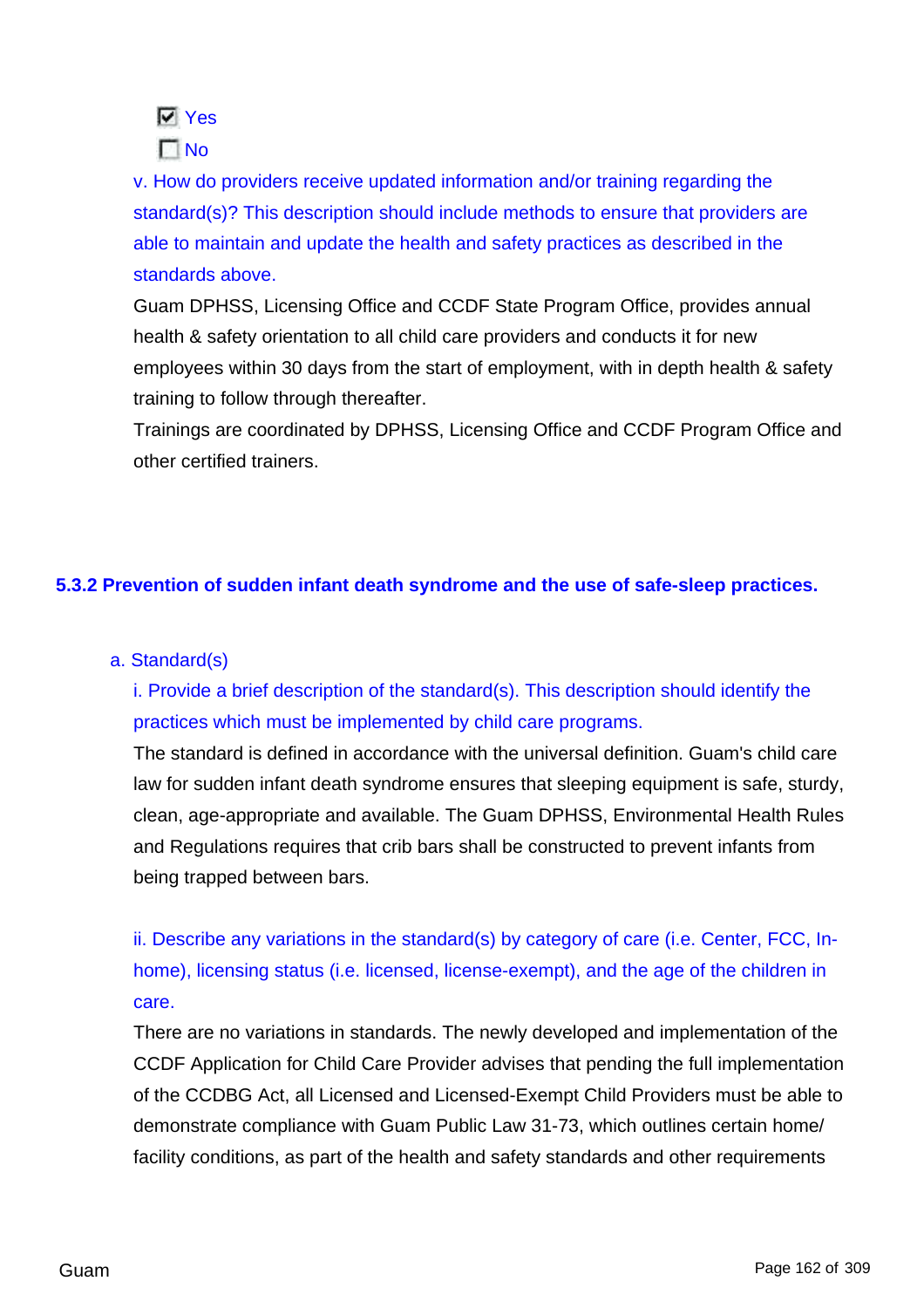prior to the receipt of any CCDF funds. The DPHSS, CCDF Office will validate such clearances with the Licensing Office.

iii. The Lead Agency must certify that the identified health and safety standard(s) is(are) in effect and enforced through monitoring. Provide the citation(s) for the standard(s), including citations for both licensed and license-exempt providers. Validation of these requirements are made by DPHSS Licensing Office and DPHSS-Division of Environmental Health during quarterly facility inspections and monitoring. A certification of compliance report of the Job-Site Inspection is issued by the Lead Agency's Division of Environmental Health and provided to the Guam's CCDF Program Office and Licensing Office.

26 Guam Administrative Rules and Regulations, Title 26, Chapter 1, Article 1 - Child Welfare Services Act; Rules and Regulations for Licensed Child Care Facilities and Group Child Care Homes §1106.1-5 (Staff to Child Ratio), §1108.3 (Sleeping and Bedding), and the DPHSS's Division of Environmental Health, Rules and Regulations Governing Child Care Facilities - General Provisions, Section 1.16.00 (Sleeping facilities); Section 1.19.01(i) (Safety).

These citations may be found in the following links: <http://dphss.guam.gov/division-of-environmental-health/> <http://www.guamcourts.org/compileroflaws/GAR/26GAR/26GAR001.pdf> <http://www.guamcourts.org/compileroflaws/GCA/10gca/10gc003.PF>

## b. Pre-Service and Ongoing Training

i. Provide the citation(s) for these training requirements, including citations for both licensed and license-exempt providers.

Annual training is provided by DPHSS Licensing Office and other certified trainers in the competency area of healthy and safe environments as referenced in Public Law 31-73, section 1109.5, requirements of staff members and indicated in Guam's Plan for Professional Development which includes training on the prevention of sudden infant death syndrome and the use of safe-sleep practices.

In the interim of the revision of Guam's Child Care Law, Guam has established and implemented an application process which requires interested CCDF providers to comply with the health & safety standards of the CCDBG act. All child care providers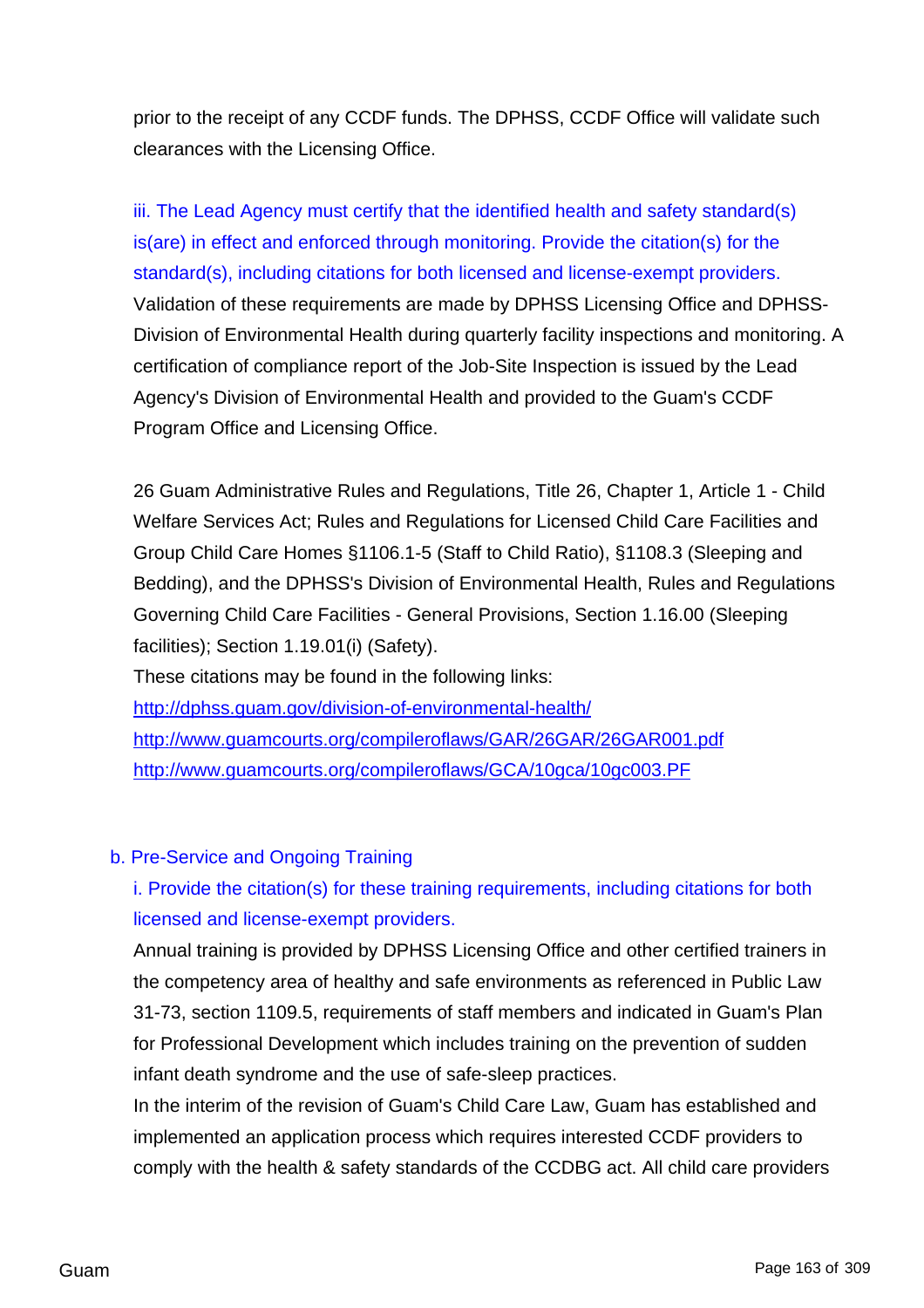must undergo an orientation of health and safety training inclusive of the prevention of sudden infant death syndrome and the use of safe-sleep practices as well as at least fifteen hours of annual training coordinated by DPHSS Licensing Office and other certified trainers.

ii. Describe any variations in training requirements for the standard(s). Do training requirements vary by category of care (i.e. Center, FCC, In-home), licensing status (i.e. licensed, license-exempt), or the age of the children in care?

There are no variations in training requirements. The newly developed and implementation of the CCDF Application for Child Care Provider advises that, pending the full implementation of the CCDBG Act, all Licensed and Licensed-Exempt Child Providers must be able to demonstrate compliance with Guam Public Law 31-73, which outlines certain home/ facility conditions, as part of the health and safety standards and other requirements prior to the receipt of any CCDF funds. The DPHSS, CCDF Office will validate such clearances with the Licensing Office. Upon validation of clearances, a one-time provider orientation will be administered by a CCDF representative.

iii. To demonstrate compliance, certify by checking below how the state/territory requires this training topic be completed by providers during either pre-service or during an orientation period within three (3) months of hire.

**Pre-Service** 

 $\Box$  Orientation within three (3) months of hire

iv. Does the state/territory require that this training topic be completed before caregivers, teachers, and directors are allowed to care for children unsupervised?

- **N** Yes
- $\Box$ No

v. How do providers receive updated information and/or training regarding the standard(s)? This description should include methods to ensure that providers are able to maintain and update the health and safety practices as described in the standards above.

Guam DPHSS, Licensing Office and CCDF State Program Office, provides annual health & safety orientation to all child care providers and conducts it for new employees within 30 days from the start of employment, with in depth health & safety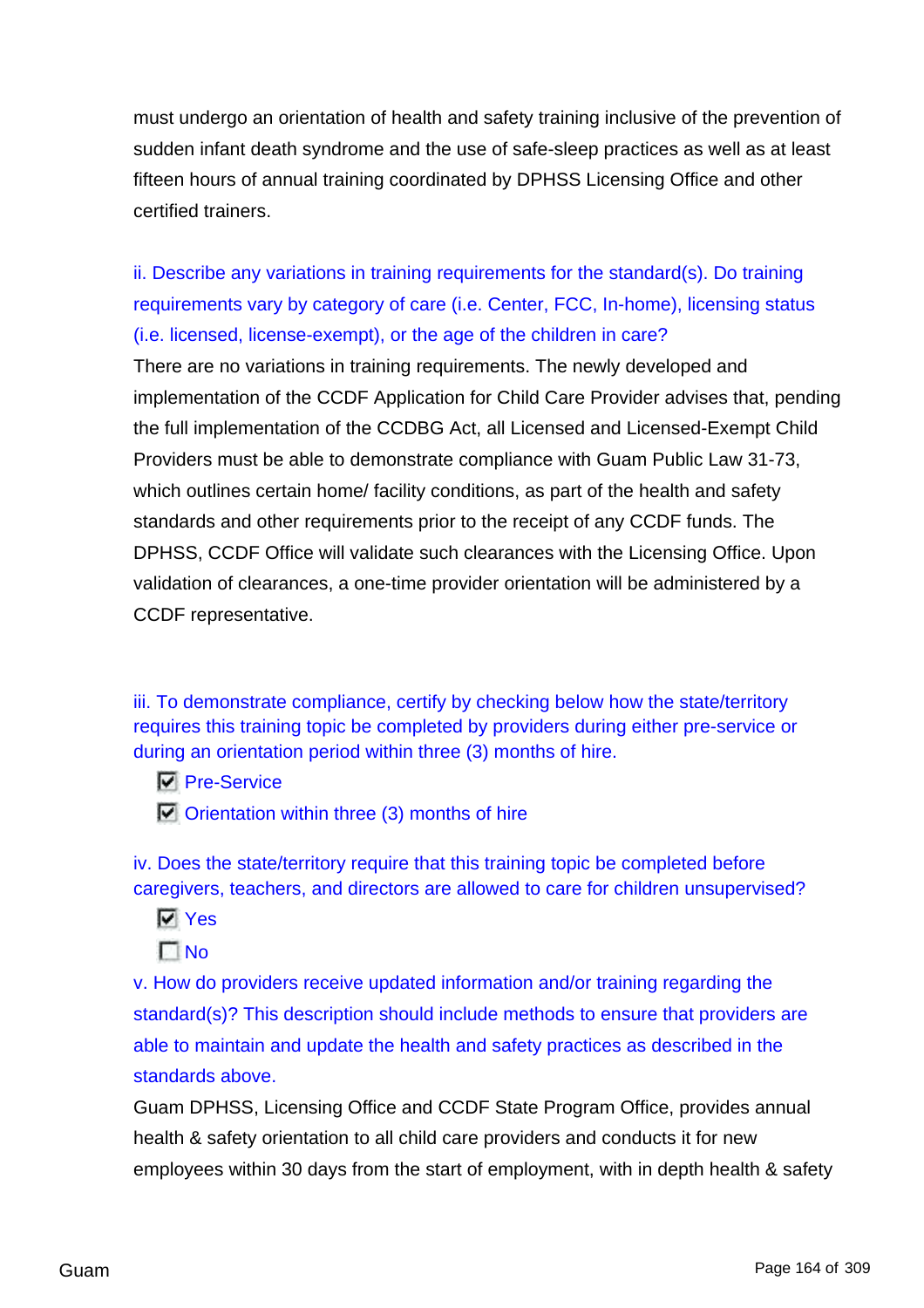training to follow through thereafter.

Trainings are coordinated by DPHSS, Licensing Office and CCDF Program Office and other certified trainers.

## **5.3.3 Administration of medication, consistent with standards for parental consent.**

## a. Standard(s)

i. Provide a brief description of the standard(s). This description should identify the practices which must be implemented by child care programs.

Section 1107.2, 1107.4 of Guam Public Law 31-73, rules and regulations governing child care facilities and group child care homes outline requirements related to medication administration. The standard requires that the Child Care facility admission procedures include sufficient information and instruction from the parents or guardians be furnished to enable the staff members to make decisions or act on behalf of child, such as obtaining the child's health report, that includes the child's immunization record, and other pertinent information regarding the health of the child, and requiring that prescription and non-prescription medication should in the original container, labeled, dispensed according to written directions on the prescription label or printed manufacturer's label, and stored separately and locked out of children's reach; and It also defines that no medication shall be given without the signed consent of a parent, and prescription drugs shall be given only when prescribed for a child by a licensed physician. Any medication administered by any staff of the child care facility shall be documented and recorded in a medication administration log.

ii. Describe any variations in the standard(s) by category of care (i.e. Center, FCC, Inhome), licensing status (i.e. licensed, license-exempt), and the age of the children in care.

There are no variations standards. The newly developed and implementation of the CCDF Application for Child Care Provider advises that, pending the full implementation of the CCDBG Act, all Licensed and Licensed-Exempt Child Providers must be able to demonstrate compliance with Guam Public Law 31-73, which outlines certain home/ facility conditions, as part of the health and safety standards and other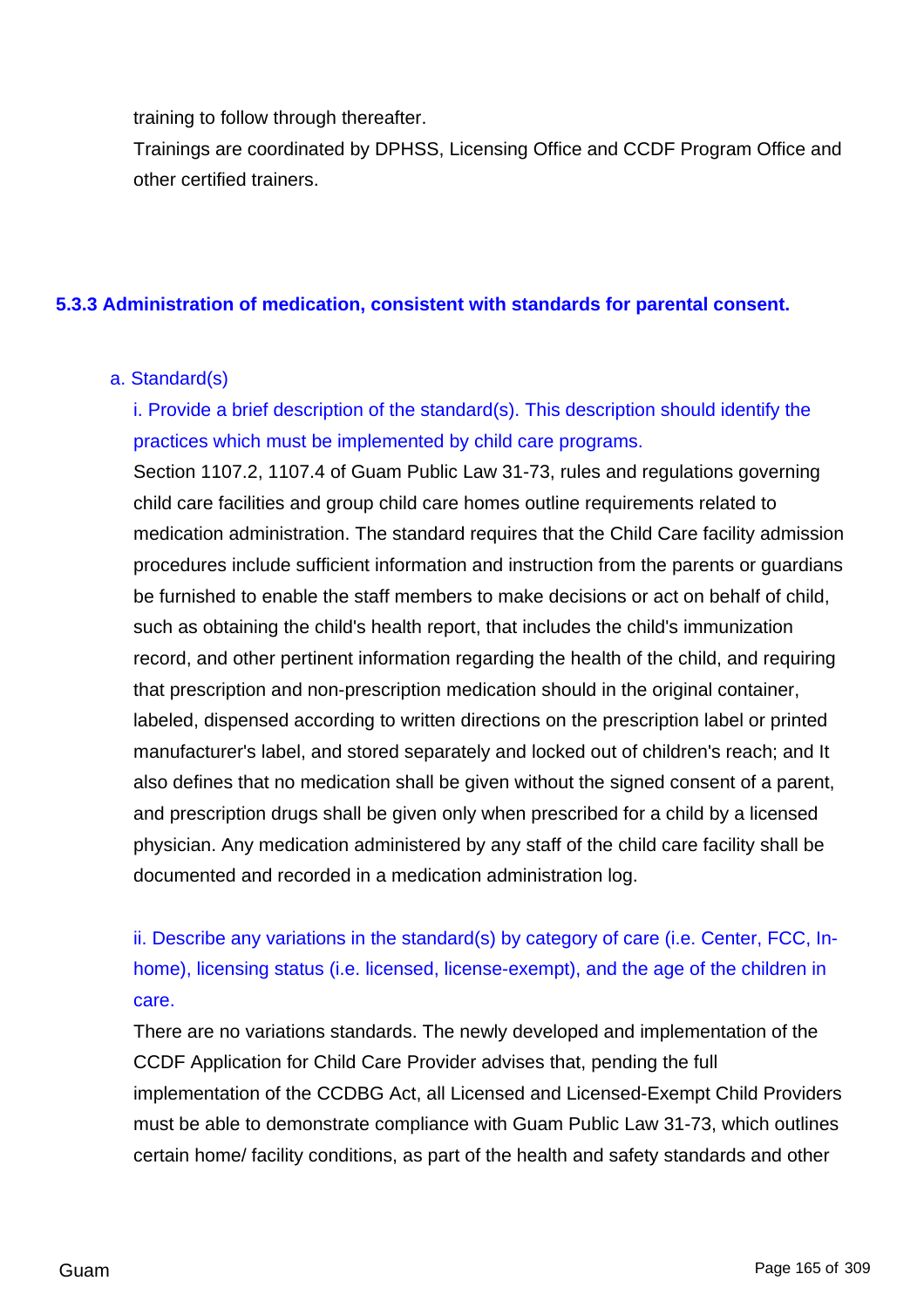requirements prior to the receipt of any CCDF funds. The DPHSS, CCDF Office will validate such clearances with the Licensing Office.

iii. The Lead Agency must certify that the identified health and safety standard(s) is(are) in effect and enforced through monitoring. Provide the citation(s) for the standard(s), including citations for both licensed and license-exempt providers. Validation of these requirements are made by DPHSS Licensing Office and DPHSS-Division of Environmental Health during quarterly facility inspections and monitoring. A certification of compliance report of the Job-Site Inspection is issued by the Lead Agency's Division of Environmental Health and provided to the Guam's CCDF Program Office and Licensing Office.

26 Guam Administrative Rules and Regulations, Title 26, Chapter 1, Article 1 - Child Welfare Services Act; Rules and Regulations for Licensed Child Care Facilities and Group Child Care Homes, §1102.5 (General Information Requirements), §1107.6 (Medication) and §1108.2 (Storage Spaces). These citations may be found in the following links:

<http://dphss.guam.gov/division-of-environmental-health/> <http://www.guamcourts.org/compileroflaws/GAR/26GAR/26GAR001.pdf> <http://www.guamcourts.org/compileroflaws/GCA/10gca/10gc003.PDF>

## b. Pre-Service and Ongoing Training

i. Provide the citation(s) for these training requirements, including citations for both licensed and license-exempt providers.

Annual training is provided by DPHSS Licensing Office and other certified trainers in the competency area of healthy and safe environments as referenced in Public Law 31-73, section 1109.5, requirements of staff members and indicated in Guam's Plan for Professional Development which includes training related to medication administration.

In the interim of the revision of Guam's Child Care Law, Guam has established and implemented an application process which requires interested CCDF providers to comply with the health & safety standards of the CCDBG act. All child care providers must undergo an orientation of health and safety training inclusive of practices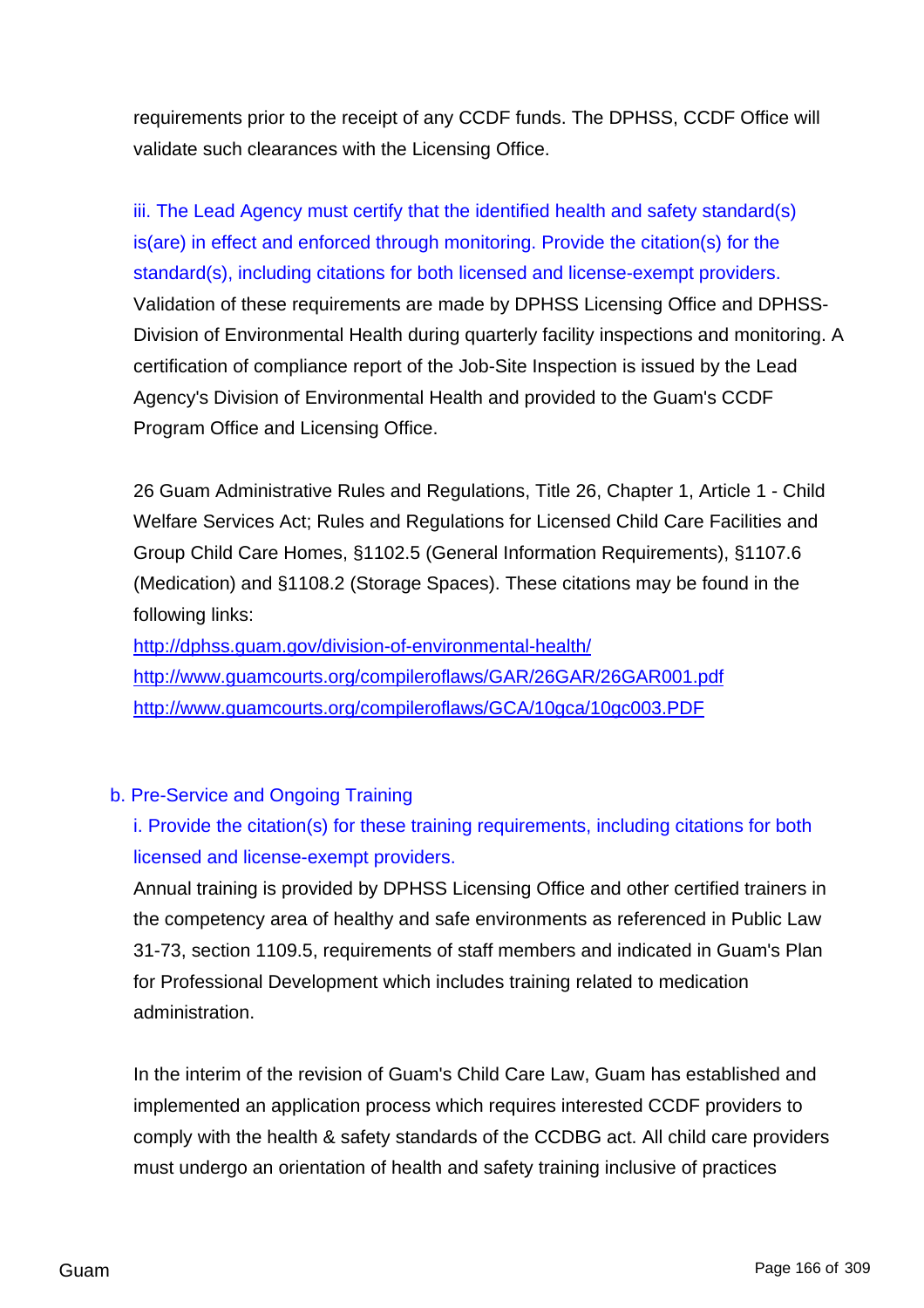regarding medication administration as well as at least fifteen hours of annual ongoing training coordinated by DPHSS-BOSSA, Licensing Office and other certified trainers.

ii. Describe any variations in training requirements for the standard(s). Do training requirements vary by category of care (i.e. Center, FCC, In-home), licensing status (i.e. licensed, license-exempt), or the age of the children in care?

There are no variations in training requirements. The newly developed and implementation of the CCDF Application for Child Care Provider advises that, pending the full implementation of the CCDBG Act, all Licensed and Licensed-Exempt Child Providers must be able to demonstrate compliance with Guam Public Law 31-73, which outlines certain home/ facility conditions, as part of the health and safety standards and other requirements prior to the receipt of any CCDF funds. The DPHSS, CCDF Office will validate such clearances with the Licensing Office. Upon validation of clearances, a one-time provider orientation will be administered by a CCDF representative.

iii. To demonstrate compliance, certify by checking below how the state/territory requires this training topic be completed by providers during either pre-service or during an orientation period within three (3) months of hire.

- **Pre-Service**
- $\Box$  Orientation within three (3) months of hire

iv. Does the state/territory require that this training topic be completed before caregivers, teachers, and directors are allowed to care for children unsupervised?

- **N** Yes
- $\Gamma$  No

v. How do providers receive updated information and/or training regarding the standard(s)? This description should include methods to ensure that providers are able to maintain and update the health and safety practices as described in the standards above.

Guam DPHSS, Licensing Office and CCDF State Program Office, provides annual health & safety orientation to all child care providers and conducts it for new employees within 30 days from the start of employment, with in depth health & safety training to follow through thereafter.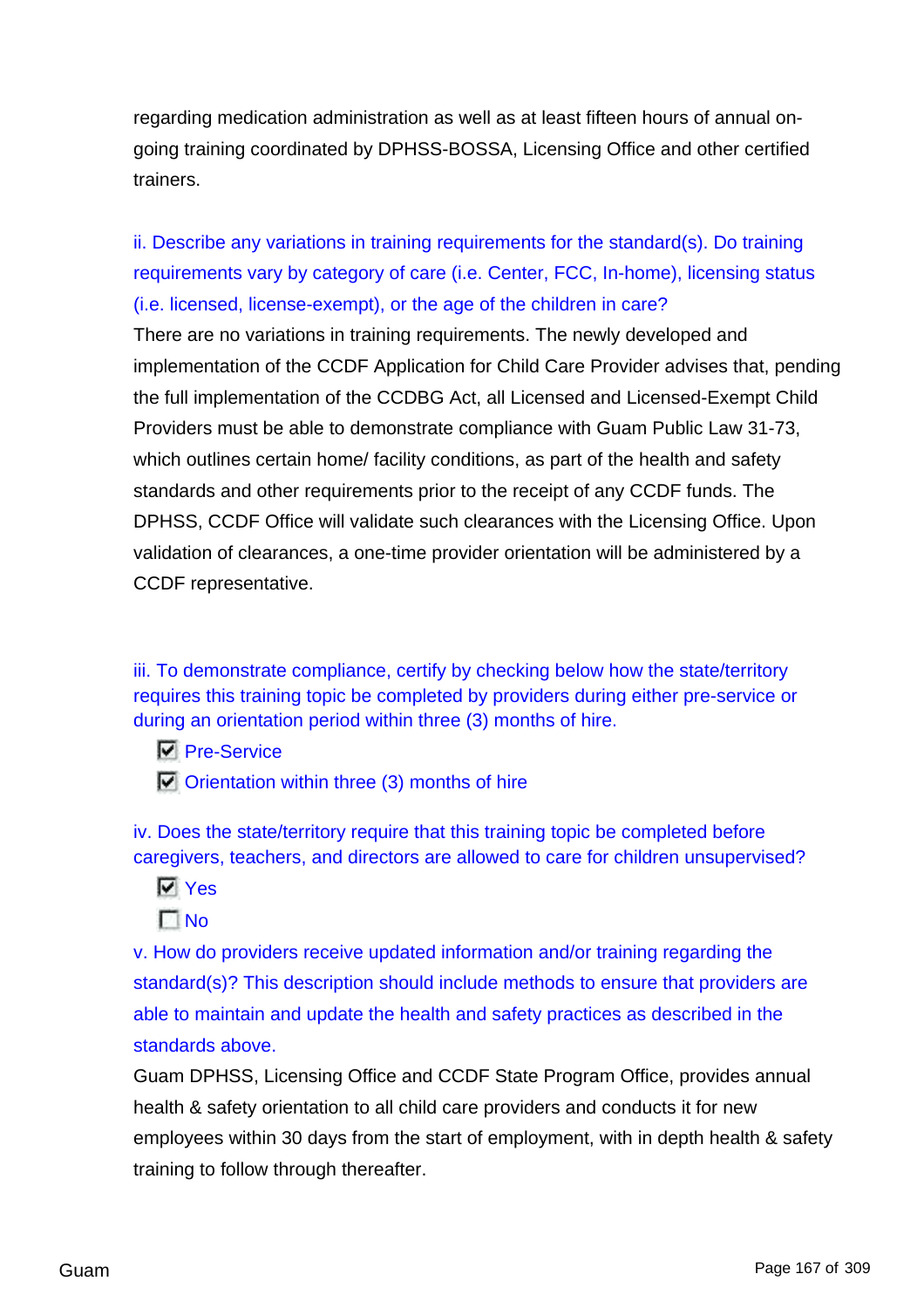Trainings are coordinated by DPHSS Licensing Office and CCDF Program Office and other certified trainers.

### **5.3.4 Prevention of and response to emergencies due to food and allergic reactions.**

### a. Standard(s)

i. Provide a brief description of the standard(s). This description should identify the practices which must be implemented by child care programs.

Section 1107.7 of Guam Public Law 31-73, rules and regulations governing child care facilities and group child care homes outline requirements related to food and nutrition policies and plans, meals prepared and/or served on-site, and food service. The standard addresses responsibilities for food handling, preparation and service; staffing; and nutrition education as an effort to reduce and prevent food emergencies and food related allergic reactions. Section 1109.5, requires that all child care staff obtain a health certificate from the DPHSS, Environmental Health. This certification requires successful completion of the food safety training course and is renewed annually. Section 1112.1, requires child care providers post conspicuously next to all operating phone lines emergency medical phone numbers and have in place emergency procedures. Written medical reports and child health information inclusive of allergies shall be on file for each child to include emergency health care plans, emergency contact information, and authorization for medical treatment during emergencies as outlined in Section 1102.5. Section 1107.5 requires that at least two staff shall complete and maintain certification requirements in pediatric first aid, and safety and management of blocked airway and rescue breathing, including cardio pulmonary resuscitation and have at least one of these staff on the premises at all times.

ii. Describe any variations in the standard(s) by category of care (i.e. Center, FCC, Inhome), licensing status (i.e. licensed, license-exempt), and the age of the children in care.

There are no variations standards. The newly developed and implementation of the CCDF Application for Child Care Provider advises that, pending the full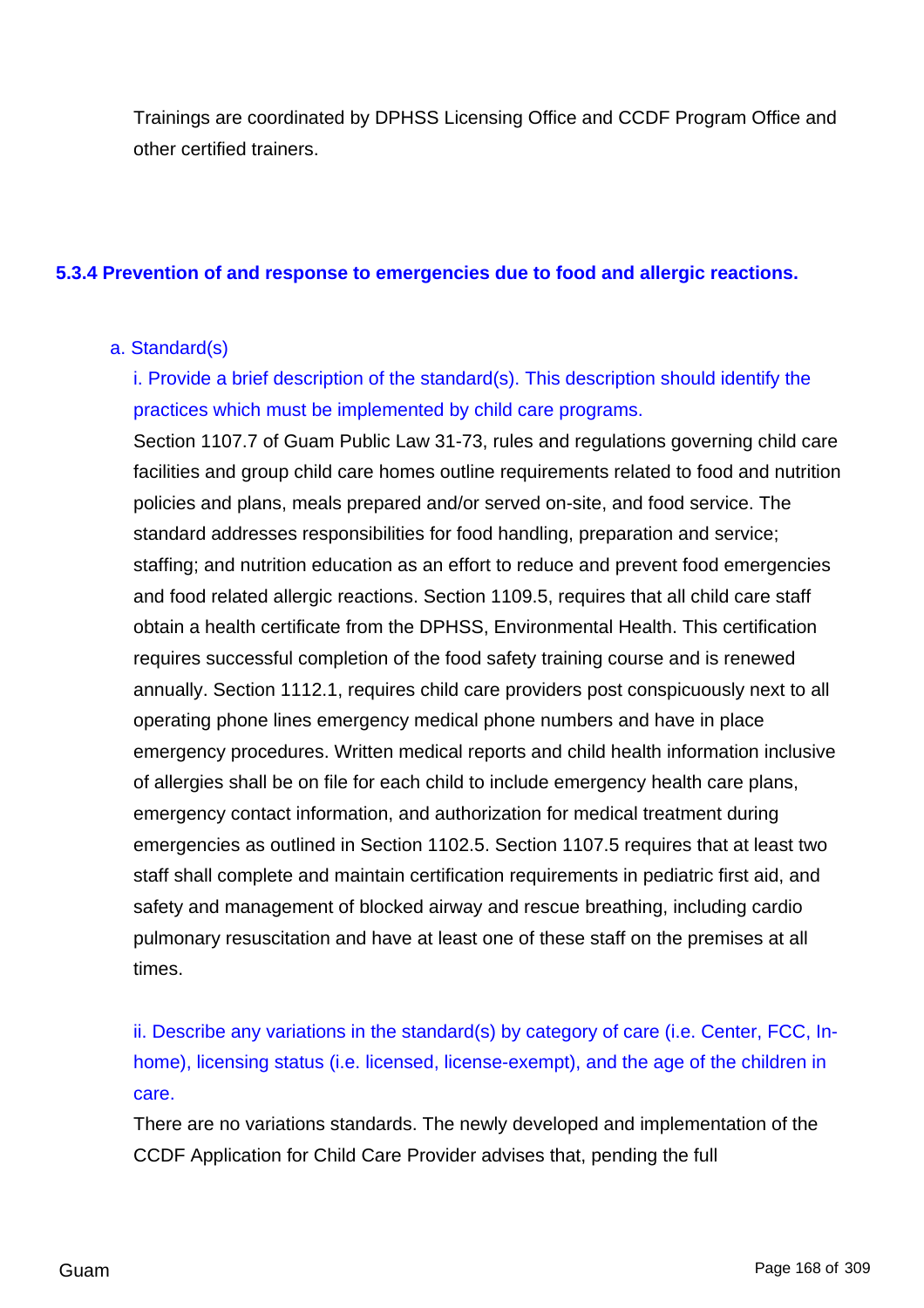implementation of the CCDBG Act, all Licensed and Licensed-Exempt Child Providers must be able to demonstrate compliance with Guam Public Law 31-73, which outlines certain home/ facility conditions, as part of the health and safety standards and other requirements prior to the receipt of any CCDF funds. The DPHSS, CCDF Office will validate such clearances with the Licensing Office.

iii. The Lead Agency must certify that the identified health and safety standard(s) is(are) in effect and enforced through monitoring. Provide the citation(s) for the standard(s), including citations for both licensed and license-exempt providers. Validation of these requirements are made by DPHSS Licensing Office and DPHSS-Division of Environmental Health during quarterly facility inspections and monitoring. A certification of compliance report of the Job-Site Inspection is issued by the Lead Agency's Division of Environmental Health and provided to the Guam's CCDF Program Office and Licensing Office.

26 Guam Administrative Rules and Regulations, Title 26, Chapter 1, Article 1 - Child Welfare Services Act; Rules and Regulations for Licensed Child Care Facilities and Group Child Care Homes, §1102.5 (General Information Requirements), §1107.5 (CPR and First Aid), §1107.7 (Food and Nutrition), §1109.5 (Requirements of Staff Members) and §1112.1 (Display of Documents). These citations may be found in the following links:

<http://dphss.guam.gov/division-of-environmental-health/> <http://www.guamcourts.org/compileroflaws/GAR/26GAR/26GAR001.pdf> <http://www.guamcourts.org/compileroflaws/GCA/10gca/10gc003.PDF>

## b. Pre-Service and Ongoing Training

i. Provide the citation(s) for these training requirements, including citations for both licensed and license-exempt providers.

Annual training is provided by DPHSS Licensing Office and other certified trainers in the competency area of healthy and safe environments as referenced in Public Law 31-73, section 1109.5, requirements of staff members and indicated in Guam's Plan for Professional Development which includes training on the prevention of and response to emergencies due to food and allergic reactions.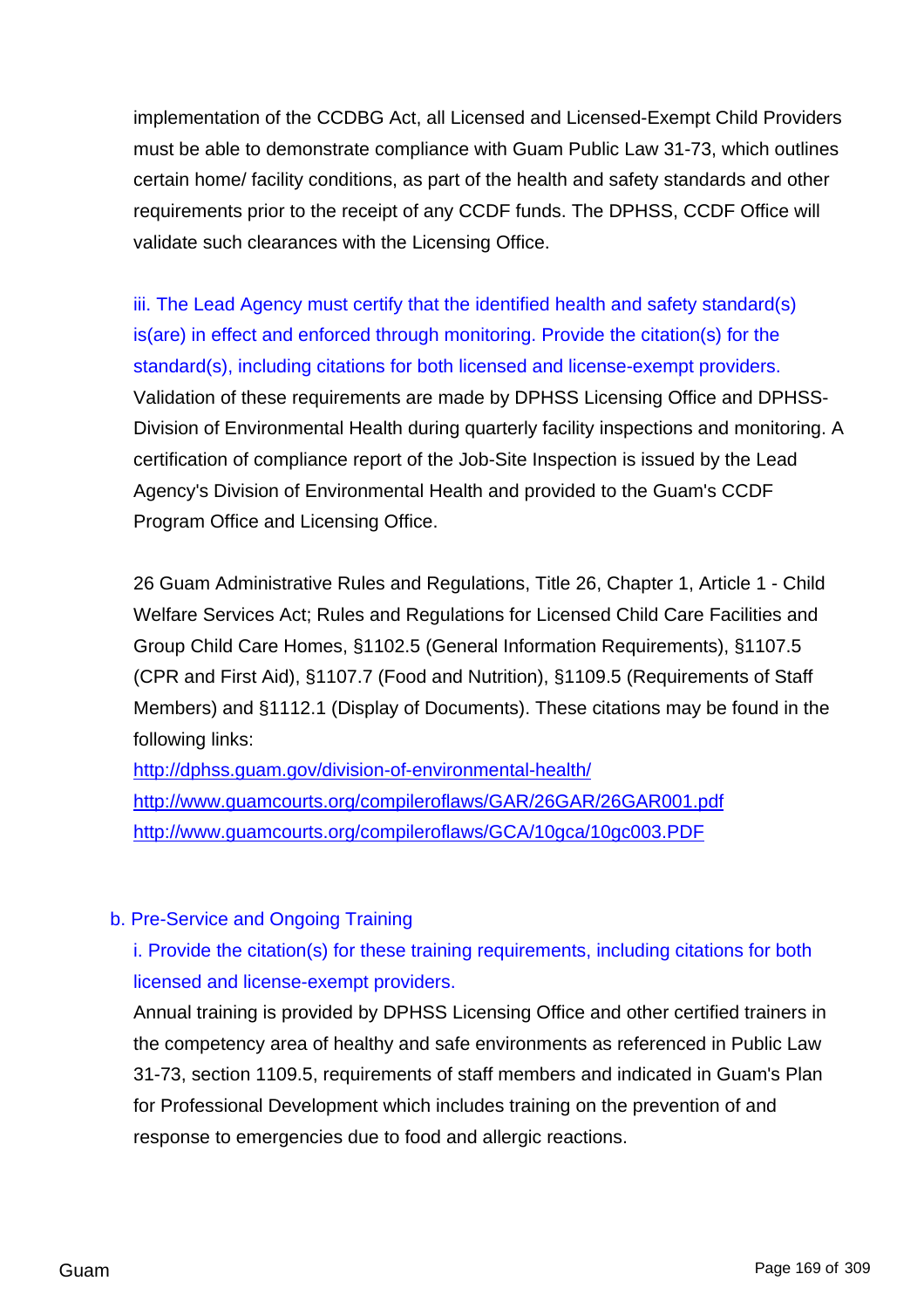In the interim of the revision of Guam's Child Care Law, Guam has established and implemented an application process which requires interested CCDF providers to comply with the health & safety standards of the CCDBG act. All child care providers must undergo an orientation of health and safety training inclusive of prevention of and response to emergencies due to food and allergic reactions as well as at least fifteen hours of annual on-going training coordinated by DPHSS Licensing Office and other certified trainers.

26 Guam Administrative Rules and Regulations, Title 26, Chapter 1, Article 1 - Child Welfare Services Act; Rules and Regulations for Licensed Child Care Facilities and Group Child Care Homes, §1107.5 (CPR and First Aid), §1107.7 (Food and Nutrition), §1109.5 (Requirements of Staff Members) These citations may be found in the following links:

<http://dphss.guam.gov/division-of-environmental-health/> <http://www.guamcourts.org/compileroflaws/GAR/26GAR/26GAR001.pdf> <http://www.guamcourts.org/compileroflaws/GCA/10gca/10gc003.PDF>

ii. Describe any variations in training requirements for the standard(s). Do training requirements vary by category of care (i.e. Center, FCC, In-home), licensing status (i.e. licensed, license-exempt), or the age of the children in care?

There are no variations in training requirements. The newly developed and implementation of the CCDF Application for Child Care Provider advises that, pending the full implementation of the CCDBG Act, all Licensed and Licensed-Exempt Child Providers must be able to demonstrate compliance with Guam Public Law 31-73, which outlines certain home/ facility conditions, as part of the health and safety standards and other requirements prior to the receipt of any CCDF funds. The DPHSS, CCDF Office will validate such clearances with the Licensing Office. Upon validation of clearances, a one-time provider orientation will be administered by a CCDF representative.

iii. To demonstrate compliance, certify by checking below how the state/territory requires this training topic be completed by providers during either pre-service or during an orientation period within three (3) months of hire.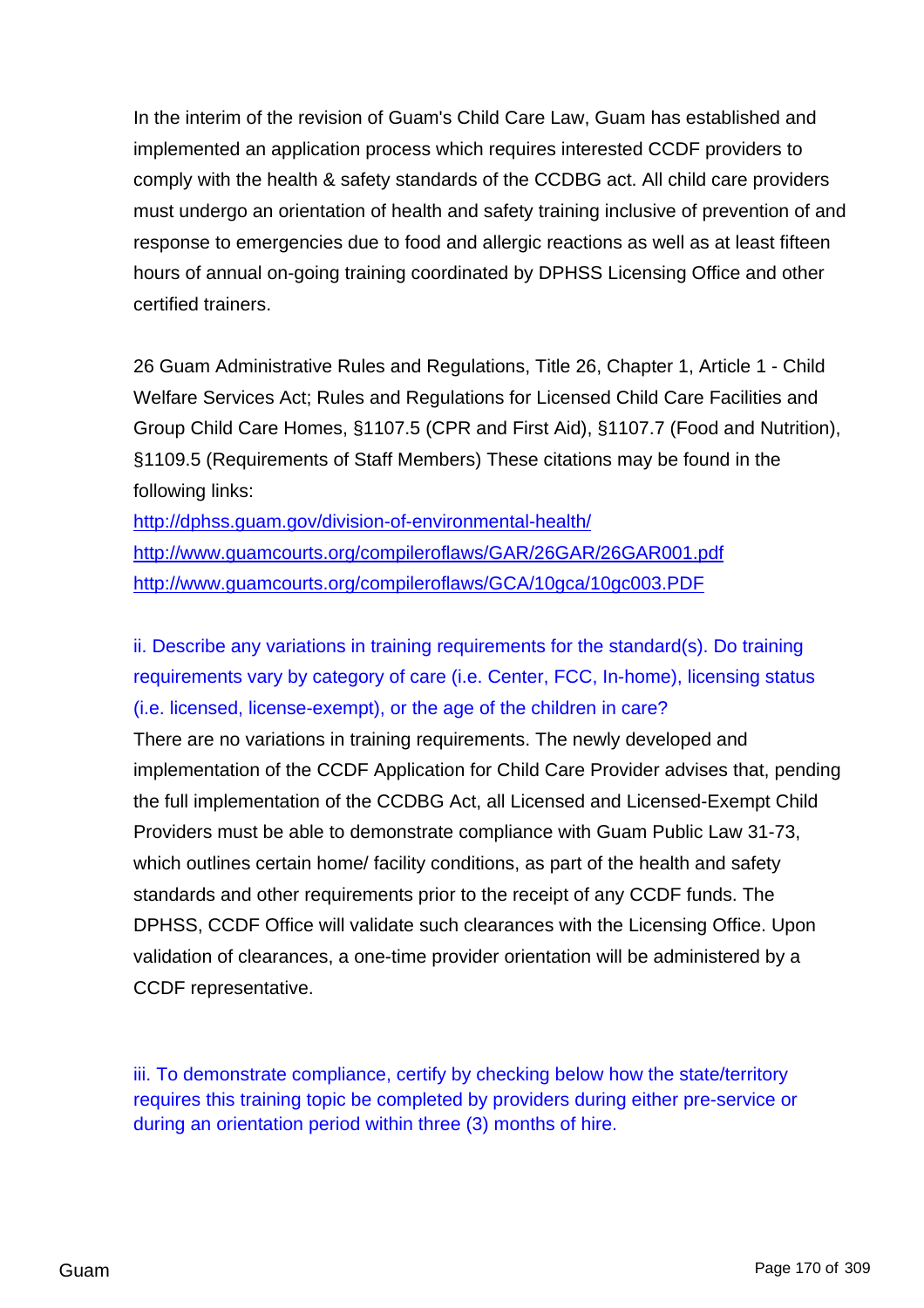**N** Pre-Service

**To Orientation within three (3) months of hire** 

iv. Does the state/territory require that this training topic be completed before caregivers, teachers, and directors are allowed to care for children unsupervised?

**Ves** 

 $\Gamma$  No

v. How do providers receive updated information and/or training regarding the standard(s)? This description should include methods to ensure that providers are able to maintain and update the health and safety practices as described in the standards above.

Guam DPHSS, Licensing Office and CCDF State Program Office, provides annual health & safety orientation to all child care providers and conducts it for new employees within 30 days from the start of employment, with in depth health & safety training to follow through thereafter.

Trainings are coordinated by DPHSS, Licensing Office and CCDF Program Office and other certified trainers.

# **5.3.5 Building and physical premises safety, including the identification of and protection from hazards, bodies of water, and vehicular traffic.**

## a. Standard(s)

i. Provide a brief description of the standard(s). This description should identify the practices which must be implemented by child care programs.

This standard is defined in Guam's DPHSS child care law and environmental health rules and regulations; whereas the child care requires that before a license is granted for new or renewal, the applicant must obtain a clearance certifying its compliance with local officials according to all applicable health, safety, fire, building, sanitation, plumbing, electrical, mechanical and zoning regulations. A certification of compliance comprised of inspections conducted by Guam's DPHSS, Division of Environmental Health, the Guam Fire Department, Department of Public Works, Department of Land Management, and the Department of Revenue & Taxation is provided to Guam's DPHSS, BOSSA - Licensing Office as part of the licensing process. This report is also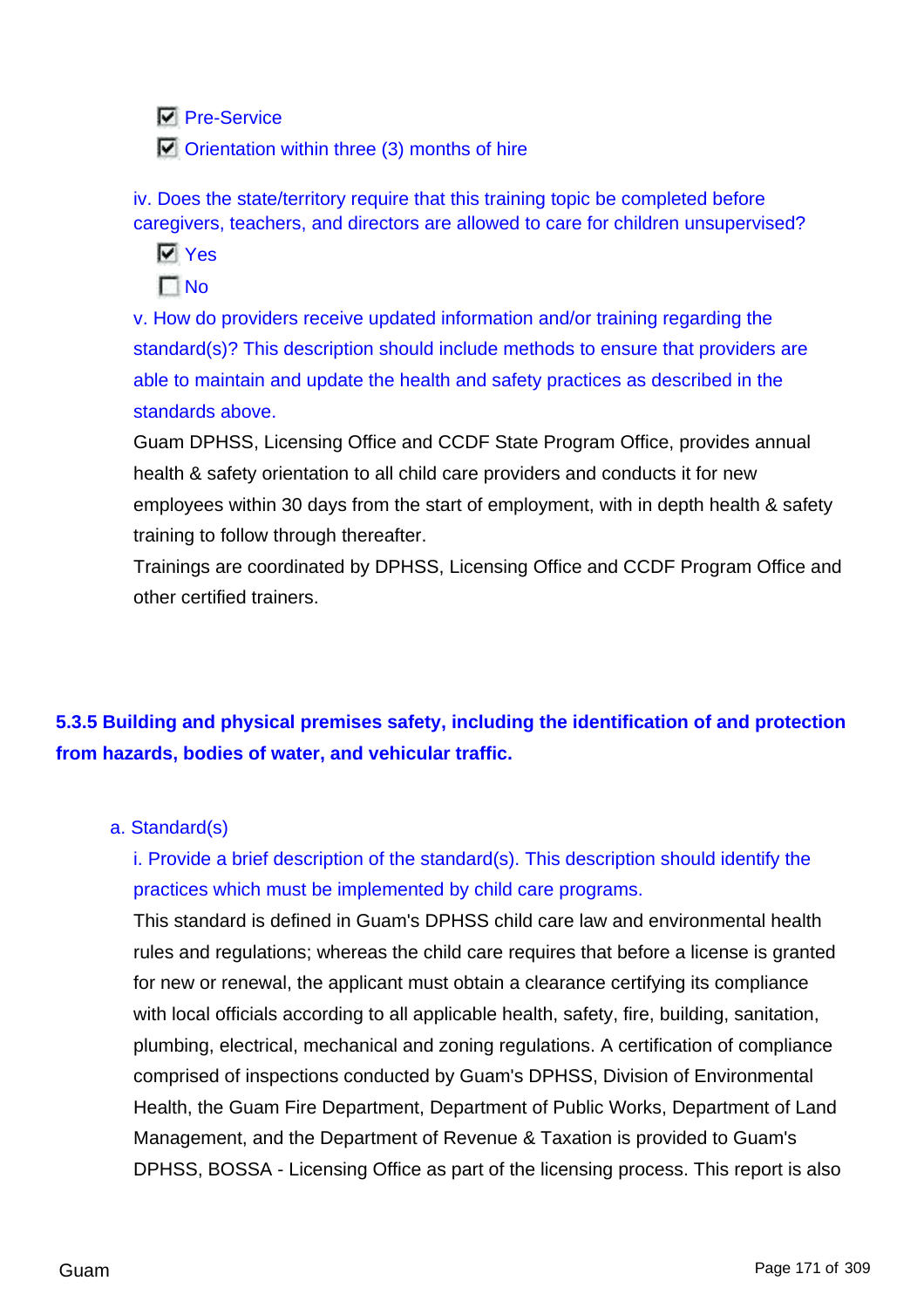provided to CCDF Program Office.

Such inspections include inspecting the design and construction of the facility and ensuring that the adherence to Uniform Plumbing Code, Uniform Building Code, Uniform Mechanical Code, National Electrical Code and the Guam Fire Prevention Code is compiled for new construction, remodeling and renovation. It is also requires that floors and steps shall be free of safety hazards and shall be constructed of or surfaced with non-slippery materials, no furnishings or decorations of an explosive or high flammable material shall be used; curtains and draperies shall be flame resistant; hallways, passageways, or corridors shall be free and clear of obstructions; extension cords shall not exceed 10 feet in length; shall not extend from the one room to another; shall be stapled, nailed or otherwise permanently fastened to walls, floors, or ceilings; and shall be not be placed under rugs or carpets. It also includes ensuring the location and premises are located in a quiet, surroundings, away from excessive noise, odors, dust, smoke, traffic or other hazardous environmental conditions which would interface with the children's comfort, health and safety.

ii. Describe any variations in the standard(s) by category of care (i.e. Center, FCC, Inhome), licensing status (i.e. licensed, license-exempt), and the age of the children in care.

There are no variations standards. The newly developed and implementation of the CCDF Application for Child Care Provider advises that, pending the full implementation of the CCDBG Act, all Licensed and Licensed-Exempt Child Providers must be able to demonstrate compliance with Guam Public Law 31-73, which outlines certain home/ facility conditions, as part of the health and safety standards and other requirements prior to the receipt of any CCDF funds. The DPHSS, CCDF Office will validate such clearances with the Licensing Office.

iii. The Lead Agency must certify that the identified health and safety standard(s) is(are) in effect and enforced through monitoring. Provide the citation(s) for the standard(s), including citations for both licensed and license-exempt providers. 26 Guam Administrative Rules and Regulations, Title 26, Chapter 1, Article 1 - Child Welfare Services Act; Rules and Regulations for Licensed Child Care Facilities and Group Child Care Homes, §1102.4 (Application Packet) and §1112.0 (Display of Documents). These citations may be found in the following links: <http://dphss.guam.gov/division-of-environmental-health/> [http:/](http://www.guamcourts.org/compileroflaws/GAR/26GAR/26GAR001.pdf)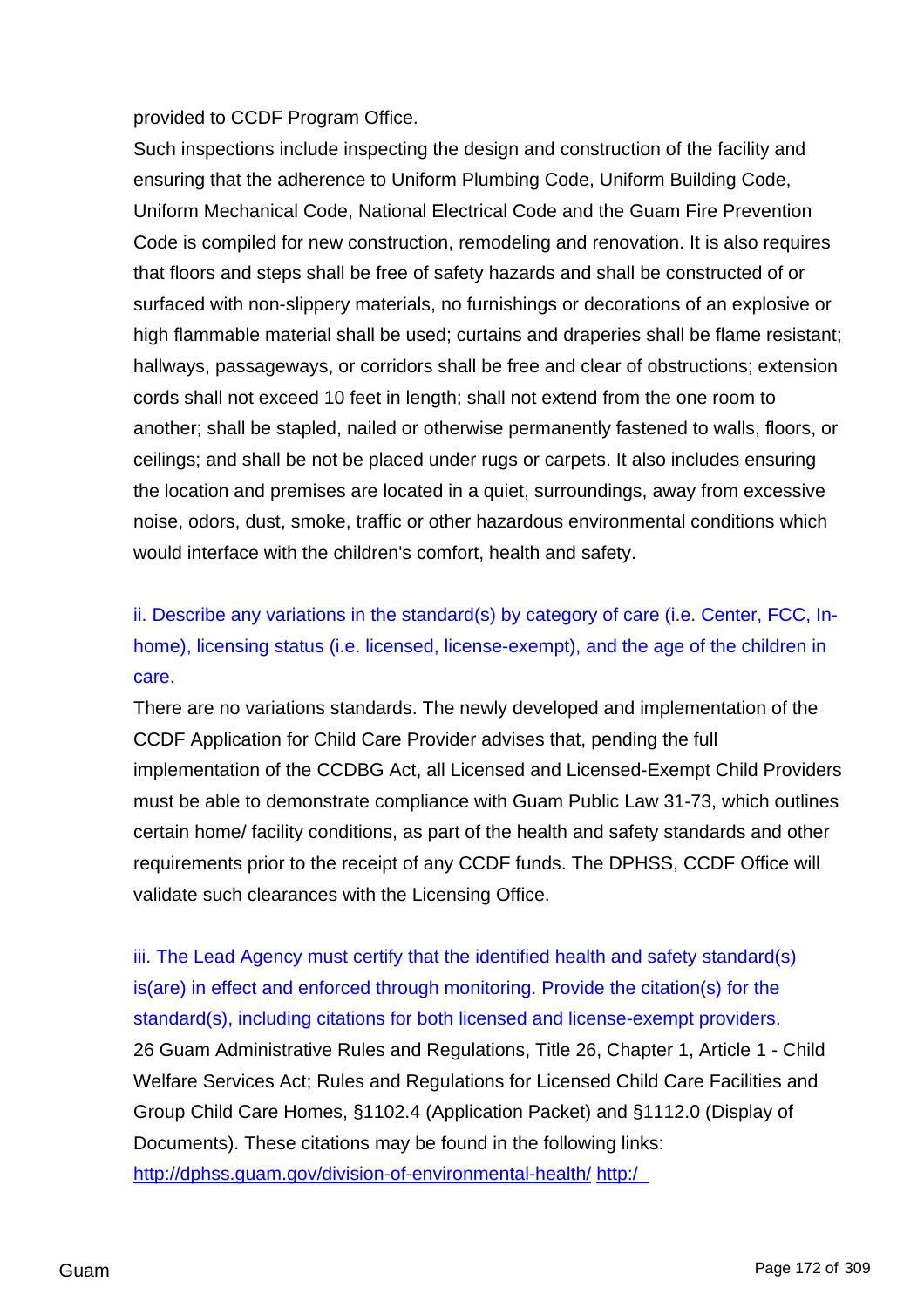## b. Pre-Service and Ongoing Training

i. Provide the citation(s) for these training requirements, including citations for both licensed and license-exempt providers.

Annual training is provided by DPHSS Licensing Office and other certified trainers in the competency area of healthy and safe environments as referenced in Public Law 31-73, section 1109.5, requirements of staff members and indicated in Guam's Plan for Professional Development which includes training related to building and physical premises safety, including the identification of and protection from hazards, bodies of water, and vehicular traffic.

In the interim of the revision of Guam's Child Care Law, Guam has established and implemented an application process which requires interested CCDF providers to comply with the health & safety standards of the CCDBG act. All child care providers must undergo an orientation of health and safety training inclusive of training related to Building and physical premises safety, including the identification of and protection from hazards, bodies of water, and vehicular traffic as well as at least fifteen hours of annual on-going training coordinated by DPHSS, Licensing Office and other certified trainers.

# ii. Describe any variations in training requirements for the standard(s). Do training requirements vary by category of care (i.e. Center, FCC, In-home), licensing status (i.e. licensed, license-exempt), or the age of the children in care?

There are no variations in training requirements. The newly developed and implementation of the CCDF Application for Child Care Provider advises that, pending the full implementation of the CCDBG Act, all Licensed and Licensed-Exempt Child Providers must be able to demonstrate compliance with Guam Public Law 31-73, which outlines certain home/ facility conditions, as part of the health and safety standards and other requirements prior to the receipt of any CCDF funds. The DPHSS, CCDF Office will validate such clearances with the Licensing Office. Upon validation of clearances, a one-time provider orientation will be administered by a CCDF representative.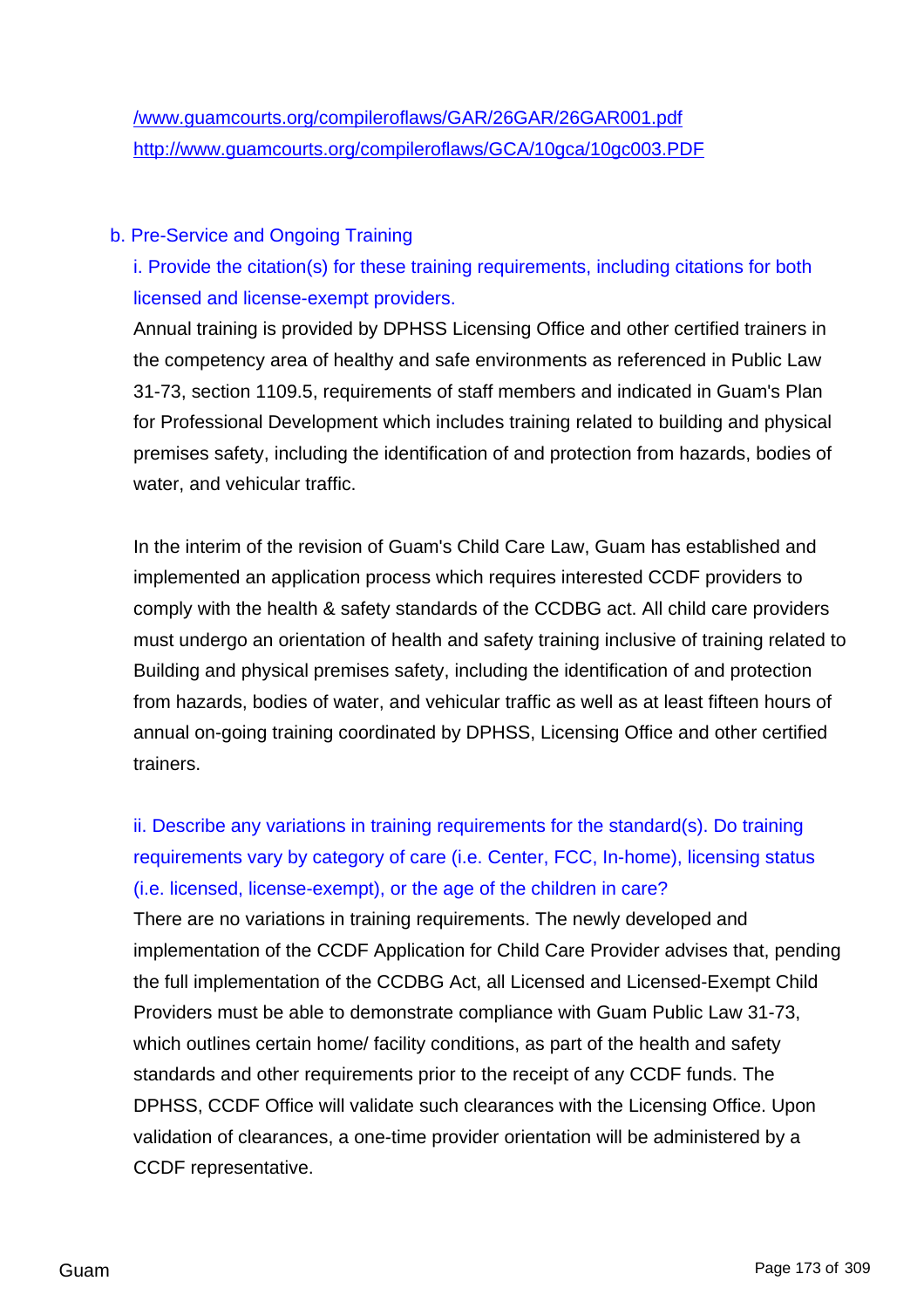iii. To demonstrate compliance, certify by checking below how the state/territory requires this training topic be completed by providers during either pre-service or during an orientation period within three (3) months of hire.

**Pre-Service** 

 $\Box$  Orientation within three (3) months of hire

iv. Does the state/territory require that this training topic be completed before caregivers, teachers, and directors are allowed to care for children unsupervised?

**Ves** 

 $\Gamma$ <sub>No</sub>

v. How do providers receive updated information and/or training regarding the standard(s)? This description should include methods to ensure that providers are able to maintain and update the health and safety practices as described in the standards above.

Guam DPHSS, Licensing Office and CCDF State Program Office, provides annual health & safety orientation to all child care providers and conducts it for new employees within 30 days from the start of employment, with in depth health & safety training to follow through thereafter.

Trainings are coordinated by DPHSS, Licensing Office and CCDF Program Office and other certified trainers.

# **5.3.6 Prevention of shaken baby syndrome, abusive head trauma, and child maltreatment.**

## a. Standard(s)

i. Provide a brief description of the standard(s). This description should identify the practices which must be implemented by child care programs.

The standard is defined in accordance with the universal definition. Guam child care law requires that child care facilities implement developmentally appropriate practices and a program that promotes building positive relationships among children and adults to increase and/or maintain a sense of self-worth and responsibility to a community.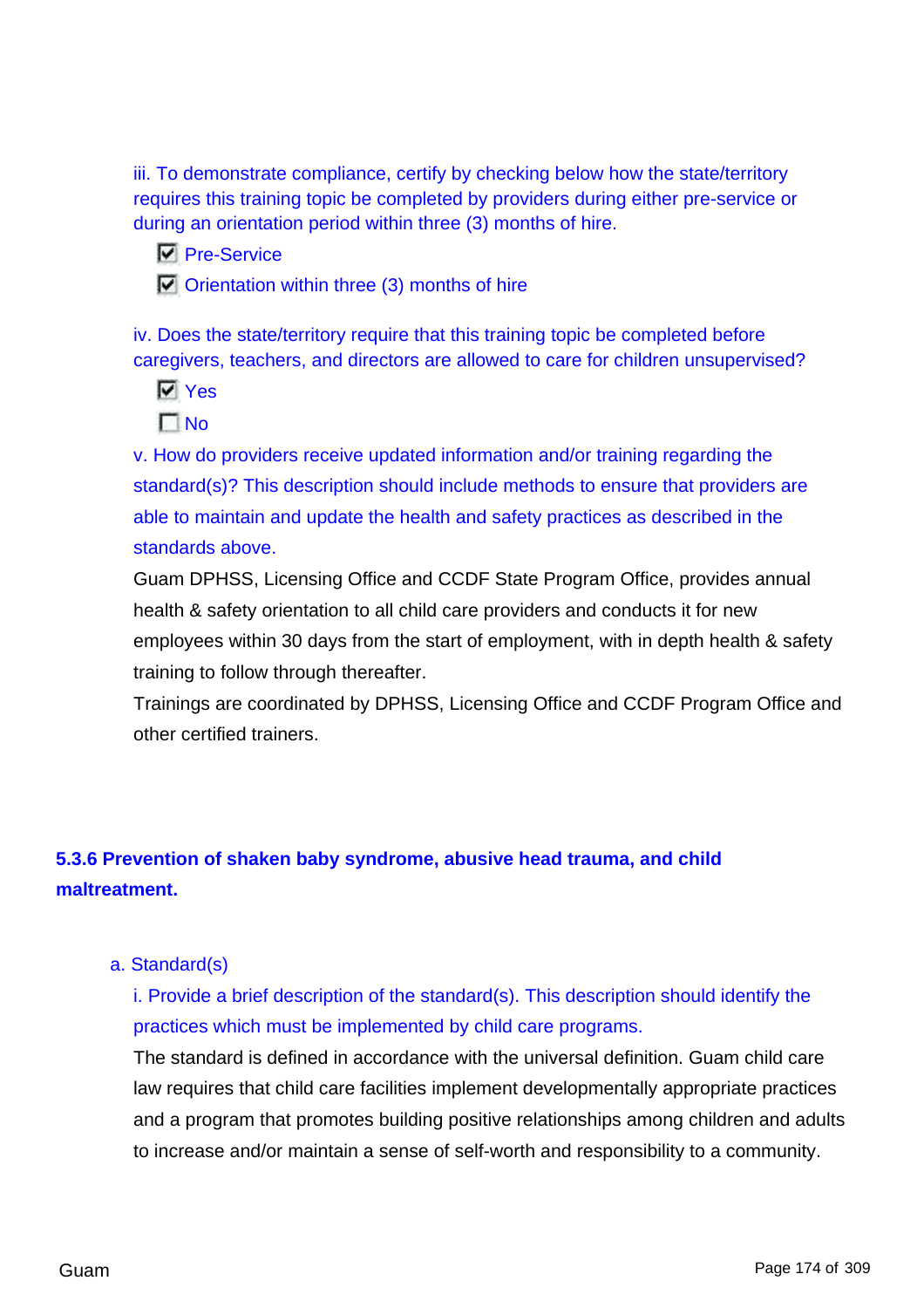The child care program shall promote health, safety, and nutrition where children and adults are protected from illness and harm and employ staff with the knowledge, skills, and abilities to foster children's learning and development. The program's policies and procedures shall promote a system of high-quality experiences.

Child care programs must ensure that all staff members are free of serious emotional problems which limit their ability to care for children, and that they demonstrate evidence of the ability to deal effectively with practical problems of daily living and of childcare. Staff members must be of reputable and responsible character, and shall not have a criminal history record, employment history records, or background which poses a risk to children in their care.

ii. Describe any variations in the standard(s) by category of care (i.e. Center, FCC, Inhome), licensing status (i.e. licensed, license-exempt), and the age of the children in care.

There are no variations standards. The newly developed and implementation of the CCDF Application for Child Care Provider advises that, pending the full implementation of the CCDBG Act, all Licensed and Licensed-Exempt Child Providers must be able to demonstrate compliance with Guam Public Law 31-73, which outlines certain home/ facility conditions, as part of the health and safety standards and other requirements prior to the receipt of any CCDF funds. The DPHSS, CCDF Office will validate such clearances with the Licensing Office.

iii. The Lead Agency must certify that the identified health and safety standard(s) is (are) in effect. Provide the citation(s) for the standard(s), including citations for both licensed and license-exempt providers.

26 Guam Administrative Rules and Regulations, Title 26, Chapter 1, Article 1 - Child Welfare Services Act; Rules and Regulations for Licensed Child Care Facilities and Group Child Care Homes §1109.5 (Requirements of Staff Members).

<http://www.guamcourts.org/compileroflaws/GAR/26GAR/26GAR001.pdf> <http://www.guamcourts.org/compileroflaws/GCA/10gca/10gc003.PDF>

b. Pre-Service and Ongoing Training

i. Provide the citation(s) for these training requirements, including citations for both licensed and license-exempt providers.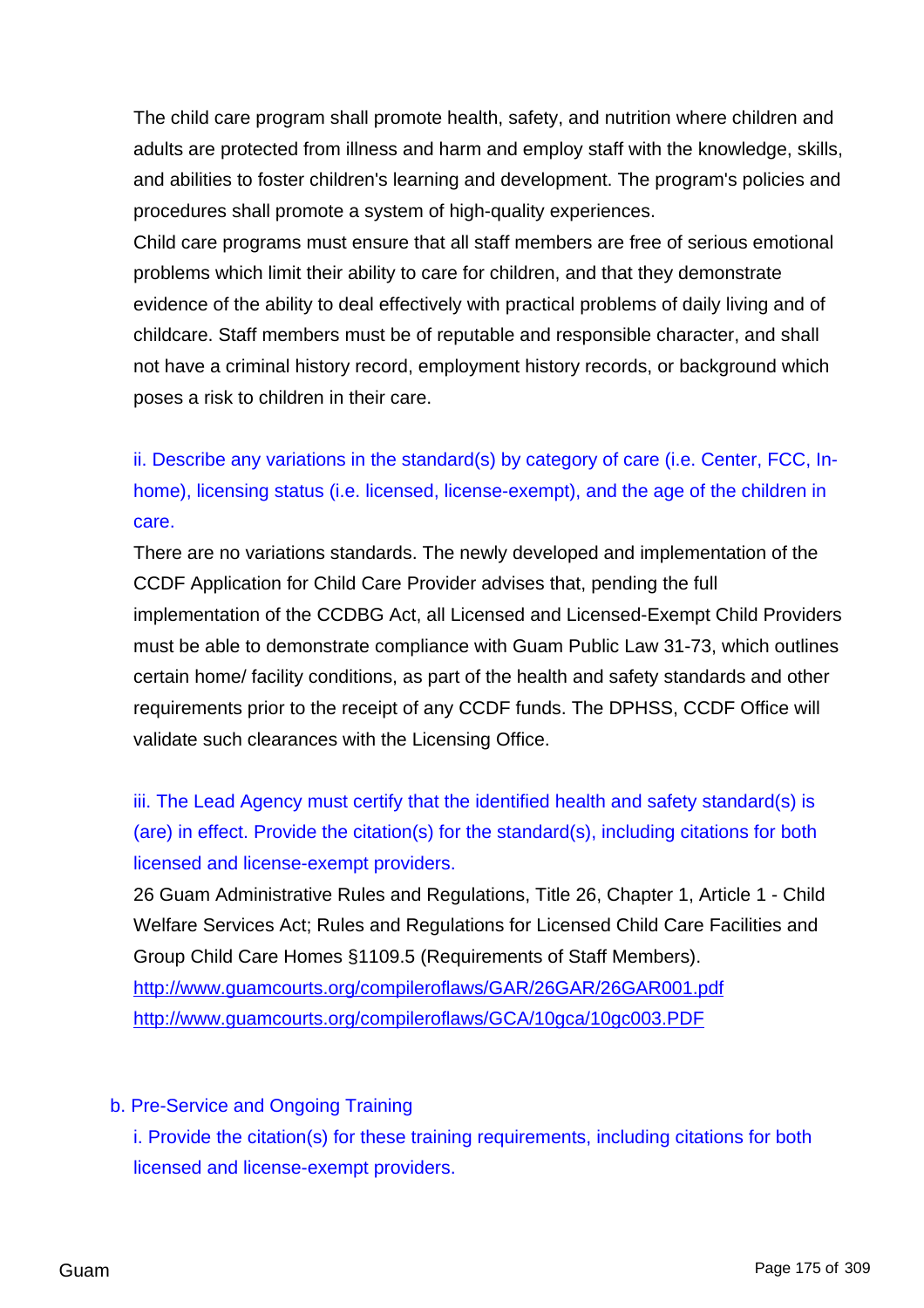Annual training is provided by DPHSS Licensing Office and other certified trainers in the competency areas of Child Development Theory and Practical Application, Healthy and Safe Environments, Working with Families, and Professional Conduct and Ethics as referenced in Public Law 31-73, section 1109.5, Requirements of Staff Members and indicated in Guam's Plan for Professional Development which includes training on the prevention of sudden infant death syndrome and the use of safe-sleep practices. In the interim of the revision of Guam's Child Care Law, Guam has established and implemented an application process which requires interested CCDF providers to comply with the health & safety standards of the CCDBG act. All child care providers must undergo an orientation of health and safety training inclusive of training related to prevention of child maltreatment, prevention of sudden infant death syndrome, shaken baby syndrome, abusive head trauma, and the use of safe-sleep practices as well as at least fifteen hours of annual on-going training coordinated by DPHSS Licensing Office and other certified trainers.

ii. Describe any variations in training requirements for the standard(s). Do training requirements vary by category of care (i.e. Center, FCC, In-home), licensing status (i.e. licensed, license-exempt), or the age of the children in care?

There are no variations in training requirements. The newly developed and implementation of the CCDF Application for Child Care Provider advises that, pending the full implementation of the CCDBG Act, all Licensed and Licensed-Exempt Child Providers must be able to demonstrate compliance with Guam Public Law 31-73, which outlines certain home/ facility conditions, as part of the health and safety standards and other requirements prior to the receipt of any CCDF funds. The DPHSS, CCDF Office will validate such clearances with the Licensing Office. Upon validation of clearances, a one-time provider orientation will be administered by a CCDF representative.

iii. To demonstrate compliance, certify by checking below how the state/territory requires this training topic be completed by providers during either pre-service or during an orientation period within three (3) months of hire.

**Pre-Service** 

 $\Box$  Orientation within three (3) months of hire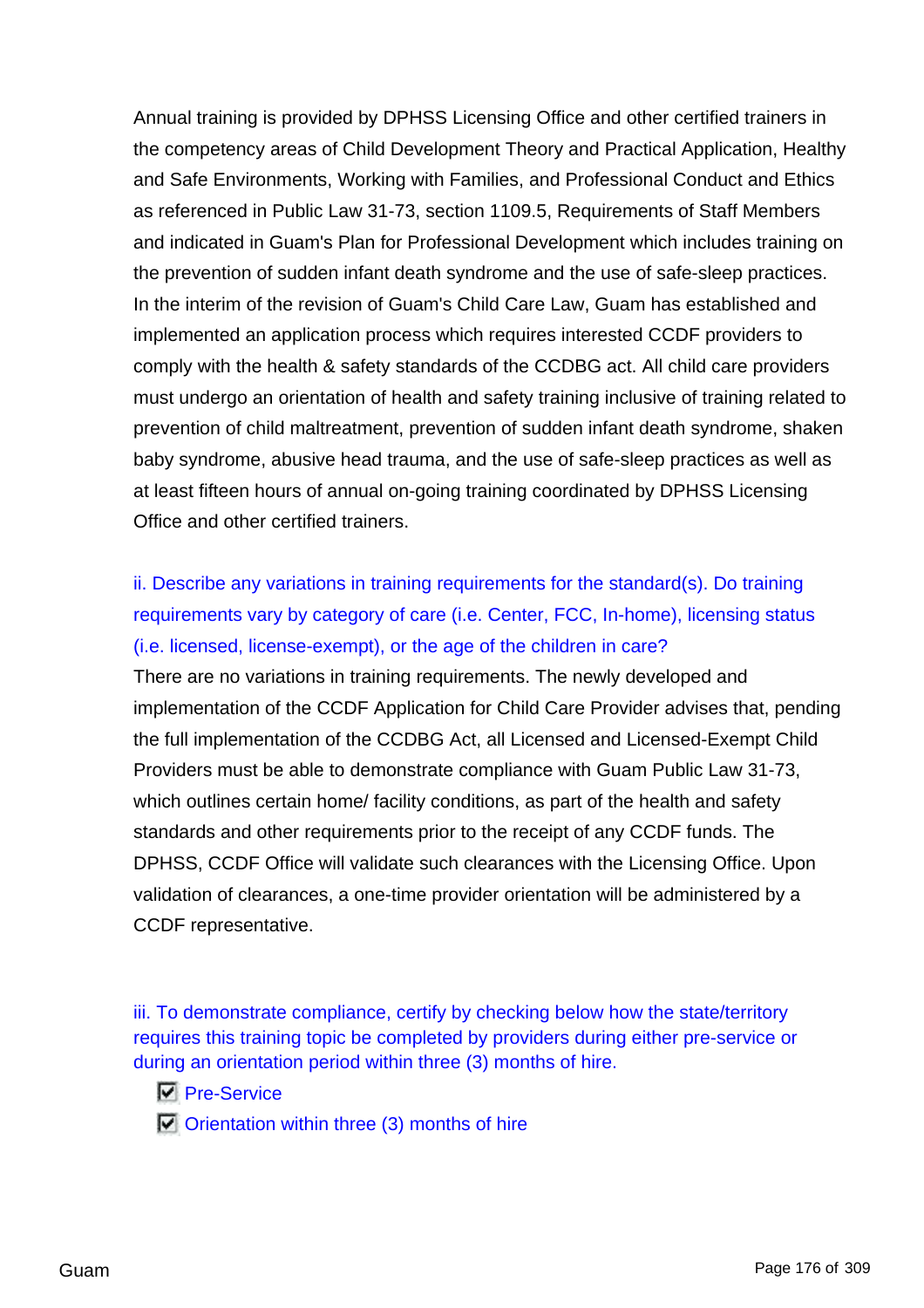iv. Does the state/territory require that this training topic be completed before caregivers, teachers, and directors are allowed to care for children unsupervised?

**N** Yes  $\Gamma$ No

v. How do providers receive updated information and/or training regarding the standard(s)? This description should include methods to ensure that providers are able to maintain and update the health and safety practices as described in the standards above.

Guam DPHSS, Licensing Office and CCDF State Program Office, provides annual health & safety orientation to all child care providers and conducts it for new employees within 30 days from the start of employment, with in depth health & safety training to follow through thereafter.

Trainings are coordinated by DPHSS, Licensing Office and CCDF Program Office and other certified trainers.

**5.3.7 Emergency preparedness and response planning for emergencies resulting from a natural disaster or a human-caused event (such as violence at a child care facility), within the meaning of those terms under section 602(a)(1) of the Robert T. Stafford Disaster Relief and Emergency Assistance Act (42 U.S.C. 5195a(a)(1)). Emergency preparedness and response planning (at the child care provider level) must also include procedures for evacuation; relocation; shelter-in-place and lockdown; staff and volunteer training and practice drills; communications and reunification with families; continuity of operations; and accommodations for infants and toddlers, children with disabilities, and children with chronic medical conditions.**

a. Standard(s)

i. Provide a brief description of the standard(s). This description should identify the practices which must be implemented by child care programs.

The emergency preparedness and response planning for emergencies resulting from a natural disaster standard is defined as an island-wide effort, through the Guam Comprehensive Emergency Management Plan (CEMP) which is developed by the Guam Homeland Security/Office of Civil Defense. This plan serves as a master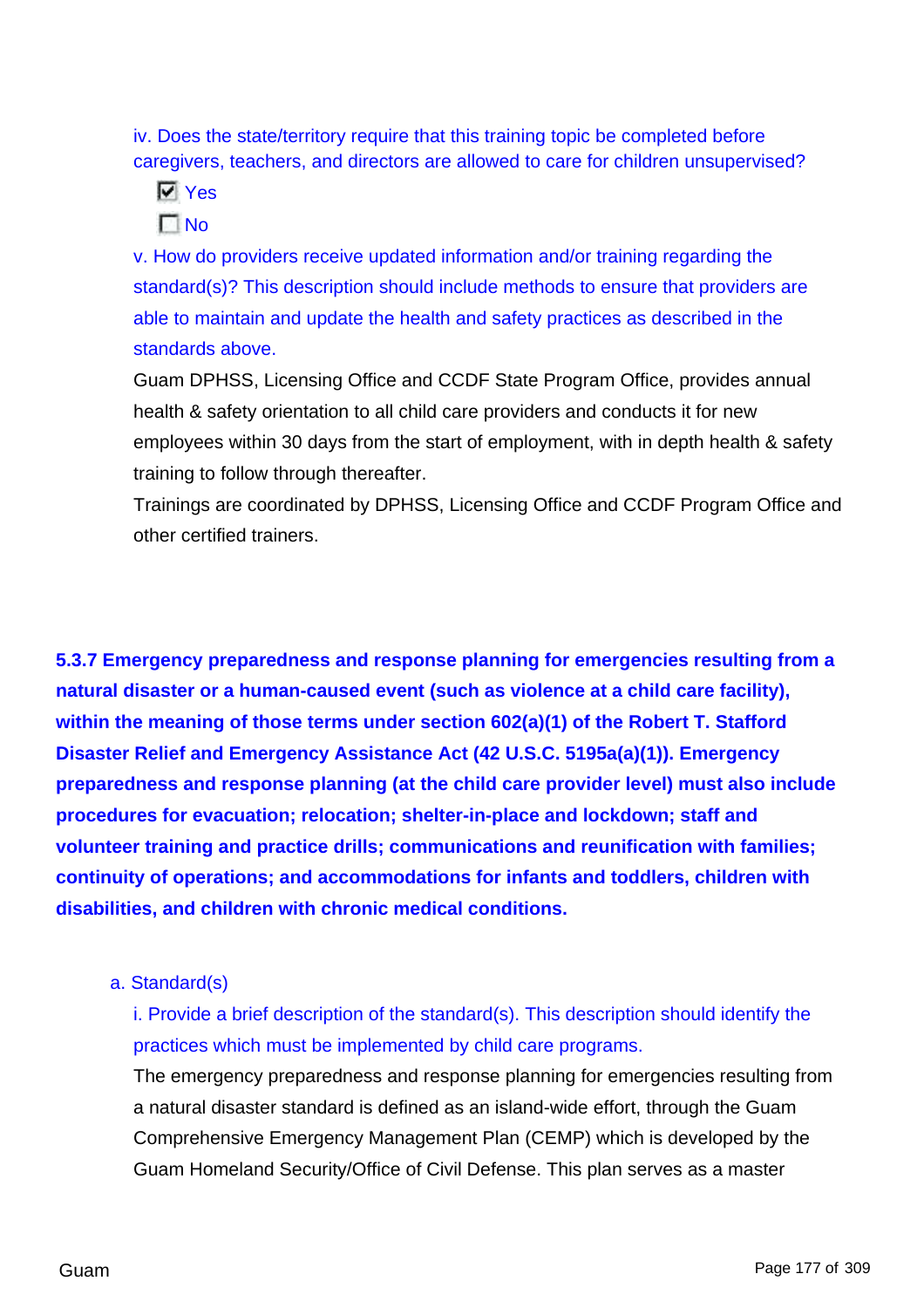operations document for the Territory of Guam in responding to all emergencies, and all catastrophic, major, and minor disasters, which applies to the child care centers in Guam.

The DPHSS-Environmental Health, requires that a written and rehearsed plan of evacuation in the event of fire or other emergency must be developed and instruction in same must be given to staff. Regular drills by the staff and children in this procedure are required to be conducted at lease every month. This fire evacuation plan and fire drill documentation must be prominently displayed in a conspicuous location in addition to fire extinguisher signs, exit signs, earthquake preparedness procedures, emergency phone numbers to include, but not limited to, the fire department, the police, emergency medical services, and other related emergency procedures established by the child care facility as required by Guam Child Care Law, P.L.31-73.

The CCDF Program Office, in collaboration with Guam's DPHSS Licensing Office are participating and receiving technical assistance to establish standards and develop a territory-wide child care disaster plan that will include training requirements, certification and validation frequency, and establishment of supporting internal policies.

ii. Describe any variations in the standard(s) by category of care (i.e. Center, FCC, Inhome), licensing status (i.e. licensed, license-exempt), and the age of the children in care.

There are no variations standards. The newly developed and implementation of the CCDF Application for Child Care Provider advises that, pending the full implementation of the CCDBG Act, all Licensed and Licensed-Exempt Child Providers must be able to demonstrate compliance with Guam Public Law 31-73, which outlines certain home/ facility conditions, as part of the health and safety standards and other requirements prior to the receipt of any CCDF funds. The DPHSS, CCDF Office will validate such clearances with the Licensing Office.

iii. The Lead Agency must certify that the identified health and safety standard(s) is(are) in effect and enforced through monitoring. Provide the citation(s) for the standard(s), including citations for both licensed and license-exempt providers. The Territory's Comprehensive Emergency Management Plan, Draft Guam's Child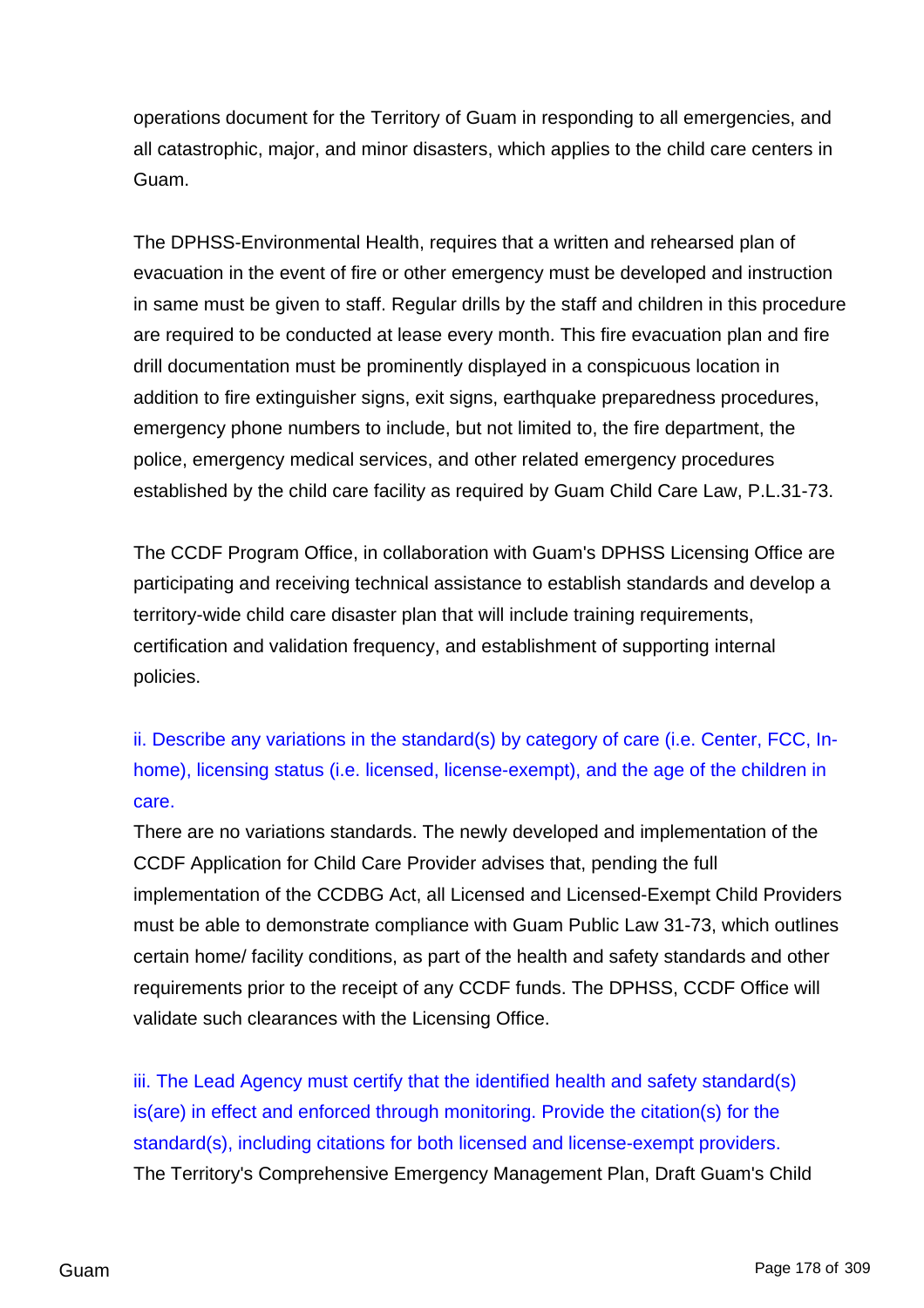Care Center - Emergency Preparedness & Response Plan (EPRP); Part 1.0.00 General Provisions stipulated in Section 1.10.00 Fire Protection 1.18.01 General (g) (General-Fire Protection)

26 Guam Administrative Rules and Regulations, Title 26, Chapter 1, Article 1 - Child Welfare Services Act; Rules and Regulations for Licensed Child Care Facilities and Group Child Care Homes, §1102.4 (Application Packet) and §1112.0 (Display of Documents). These citations may be found in the following links: <http://dphss.guam.gov/division-of-environmental-health/> <http://www.guamcourts.org/compileroflaws/GAR/26GAR/26GAR001.pdf> <http://www.guamcourts.org/compileroflaws/GCA/10gca/10gc003.PDF>

## b. Pre-Service and Ongoing Training

i. Provide the citation(s) for these training requirements, including citations for both licensed and license-exempt providers.

Annual training is provided by DPHSS Licensing Office and other certified trainers in the competency areas of Healthy and Safe Environments, and Working with Families as referenced in Public Law 31-73, section 1109.5, Requirements of Staff Members and indicated in Guam's Plan for Professional Development which includes training related to emergency preparedness and response planning. Licensing Office works closely with child care providers to develop and implement individualized emergency response plans that best suit their facility location, families, and community.

In the interim of the revision of Guam's Child Care Law, Guam has established and implemented an application process which requires interested CCDF providers to comply with the health & safety standards of the CCDBG act. All child care providers must undergo an orientation of health and safety training inclusive of training related to emergency preparedness and response planning as well as at least fifteen hours of annual on-going training coordinated by DPHSS Licensing Office and other certified trainers.

ii. Describe any variations in training requirements for the standard(s). Do training requirements vary by category of care (i.e. Center, FCC, In-home), licensing status (i.e. licensed, license-exempt), or the age of the children in care?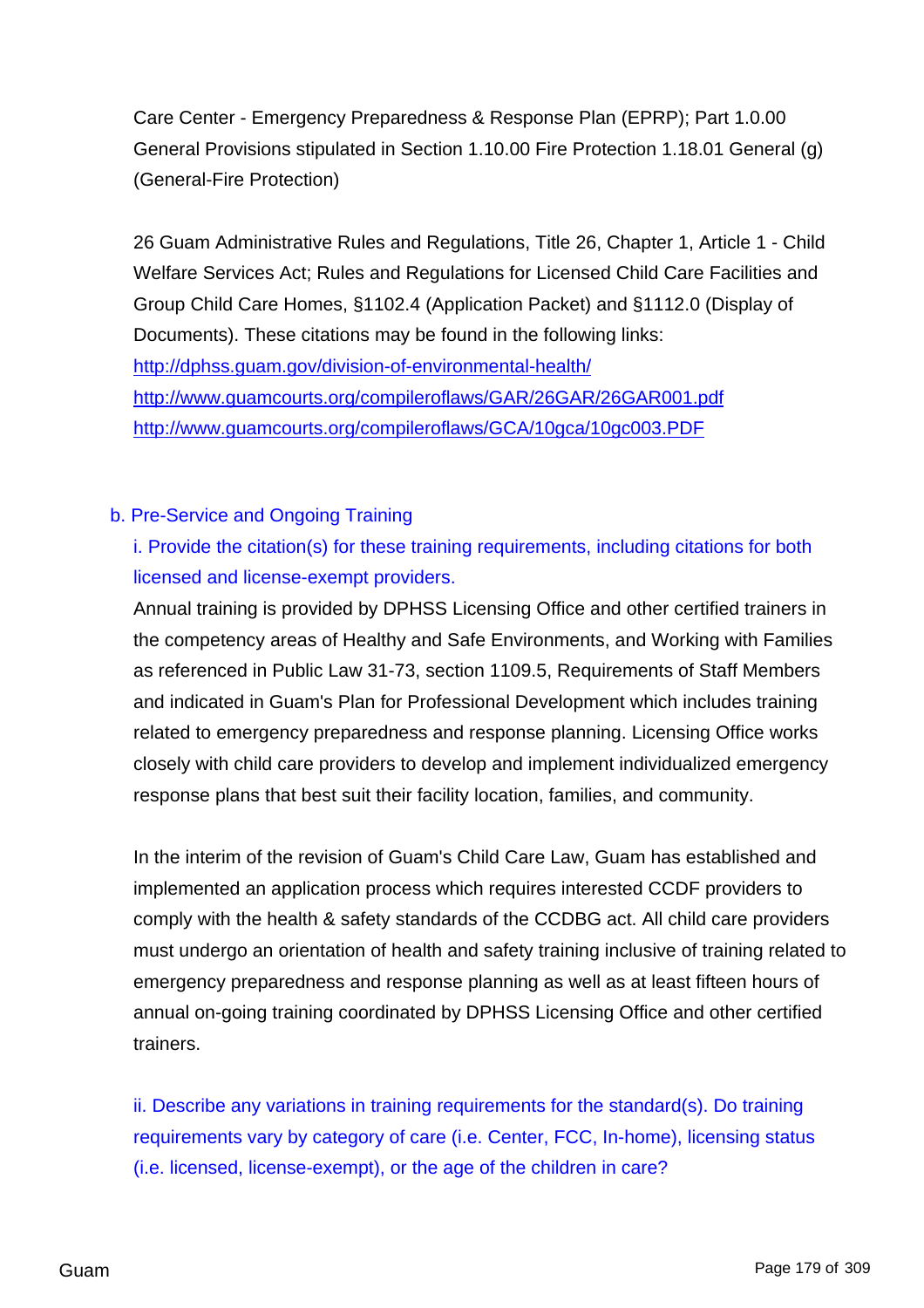There are no variations in training requirements. The newly developed and implementation of the CCDF Application for Child Care Provider advises that, pending the full implementation of the CCDBG Act, all Licensed and Licensed-Exempt Child Providers must be able to demonstrate compliance with Guam Public Law 31-73, which outlines certain home/ facility conditions, as part of the health and safety standards and other requirements prior to the receipt of any CCDF funds. The DPHSS, CCDF Office will validate such clearances with the Licensing Office. Upon validation of clearances, a one-time provider orientation will be administered by a CCDF representative.

iii. To demonstrate compliance, certify by checking below how the state/territory requires this training topic be completed by providers during either pre-service or during an orientation period within three (3) months of hire.

- **Pre-Service**
- $\Box$  Orientation within three (3) months of hire

iv. Does the state/territory require that this training topic be completed before caregivers, teachers, and directors are allowed to care for children unsupervised?

- **N** Yes
- $\Gamma$  No

v. How do providers receive updated information and/or training regarding the standard(s)? This description should include methods to ensure that providers are able to maintain and update the health and safety practices as described in the standards above.

Guam DPHSS, Licensing Office and CCDF State Program Office, provides annual health & safety orientation to all child care providers and conducts it for new employees within 30 days from the start of employment, with in depth health & safety training to follow through thereafter.

Trainings are coordinated by DPHSS, Licensing Office and CCDF Program Office and other certified trainers.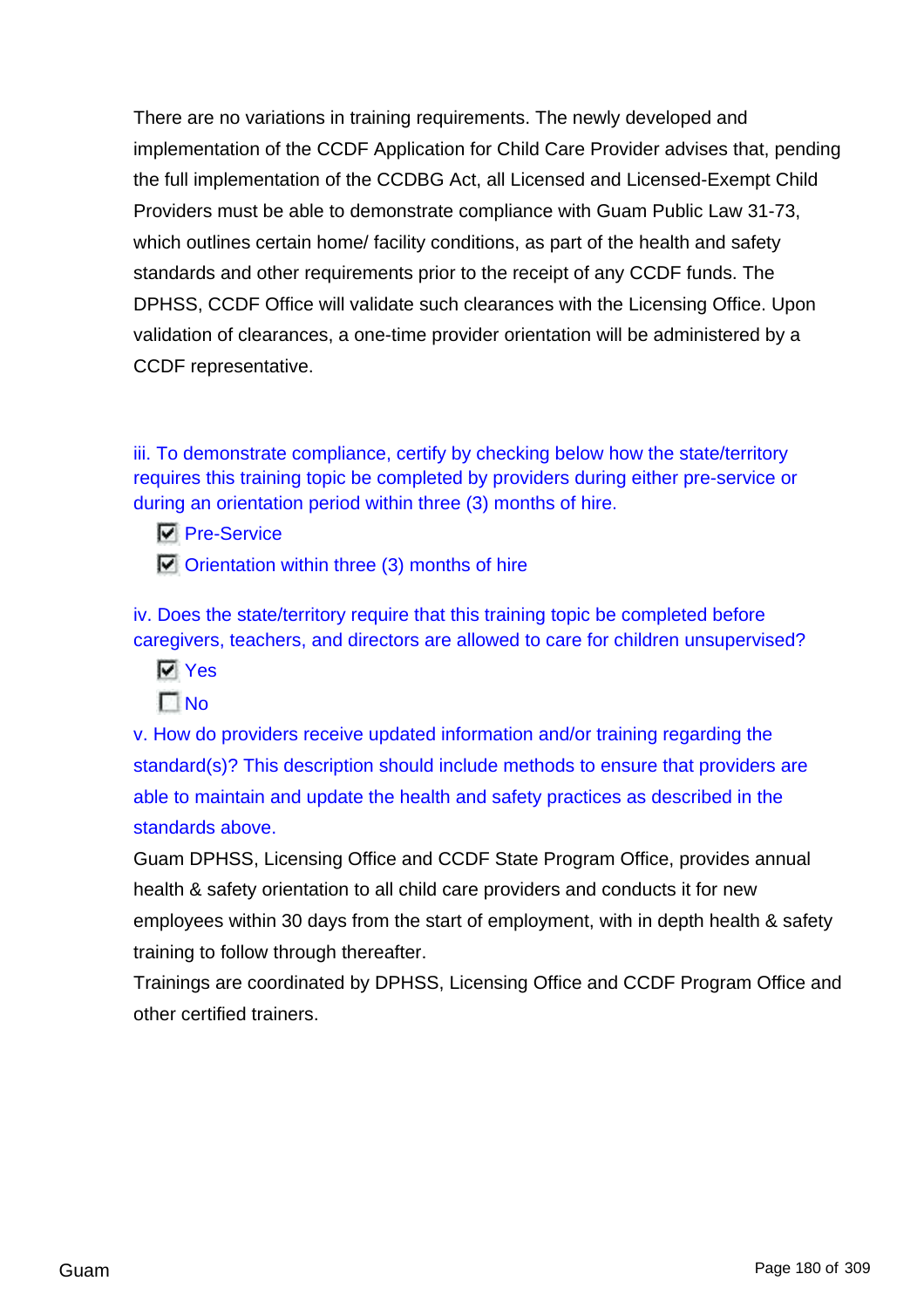# **5.3.8 Handling and storage of hazardous materials and the appropriate disposal of biocontaminants.**

#### a. Standard(s)

i. Provide a brief description of the standard(s). This description should identify the practices which must be implemented by child care programs.

The standard is defined in Guam's, DPHSS, Division of Environmental Health's Rules and Regulations Governing Child Care Facilities. It is also a requirement for obtaining or renewing a license. The rules and regulations require that adequate protection must be provided to ensure that all poisons, dangerous chemicals, and hazardous substances are kept out of the reach of children. That all corrosive agents, insecticides, rodenticides, herbicides, bleaches, detergents, polishes, items containing petroleum products, any product which is under pressure in an aerosol dispensing container, and any substance which may be toxic to a child if ingested, inhaled, or handled shall be stored in a locked cabinet and in an area not accessible to the children. That no surfaces covered with lead paint shall be accessible to the children or poisonous plants shall be located on the premises. That all liquid waste must be discharged to a public sanitary sever or to an individual sewage disposal system approved by Guam Environmental Protection Agency.

As a result of the Coronavirus Pandemic, DPHSS-Environmental Health released additional guidelines regarding the minimum requirements for operations of childcare facilities as outlined in DPHSS Guidance Memorandum 2020-20. These guidelines identify general restrictions, requirements, and recommendations relative to but not limited to intensified cleaning, sanitization, and disinfection efforts inclusive of diapering and bedding, washing, feeding, or holding a child, and additional employee health and hygiene.

ii. Describe any variations in the standard(s) by category of care (i.e. Center, FCC, Inhome), licensing status (i.e. licensed, license-exempt), and the age of the children in care.

There are no variations in standards. The newly developed and implementation of the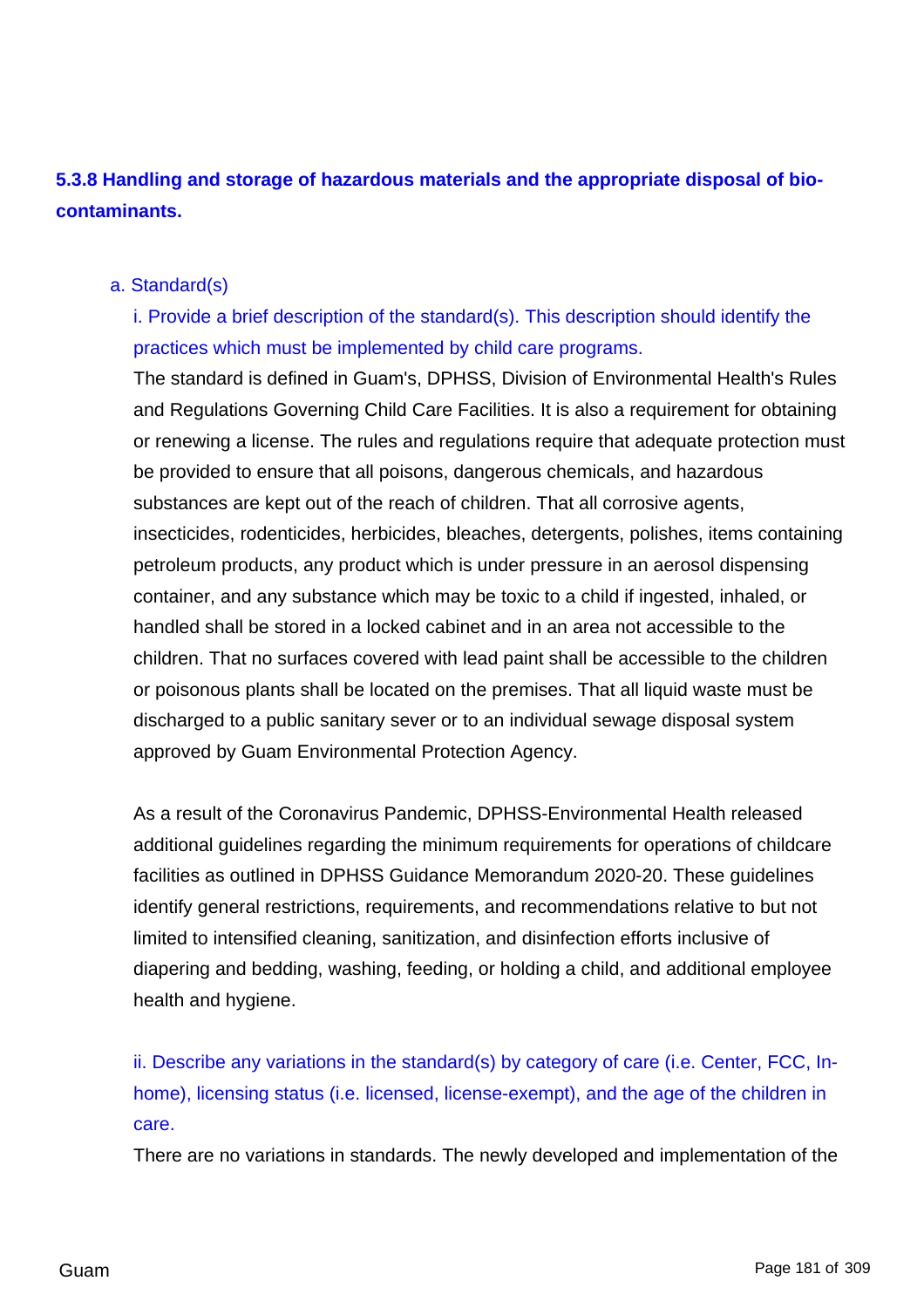CCDF Application for Child Care Provider advises that pending the full implementation of the CCDBG Act, all Licensed and Licensed-Exempt Child Providers must be able to demonstrate compliance with Guam Public Law 31-73, which outlines certain home/ facility conditions, as part of the health and safety standards and other requirements prior to the receipt of any CCDF funds. The DPHSS, CCDF Office will validate such clearances with the Licensing Office.

iii. The Lead Agency must certify that the identified health and safety standard(s) is(are) in effect and enforced through monitoring. Provide the citation(s) for the standard(s), including citations for both licensed and license-exempt providers. The Division of Environmental Health employees conduct pre-licensure inspections upon receipt of a request for a sanitary permit. Unannounced inspections at licensed facilities are conducted quarterly and a copy of the inspection report and their findings is generated and provided to the DPHSS, Bureau of Social Services Administration (BOSSA - Licensing Office) and to DPHSS Child State Office. To ensure compliance with the latest pandemic guidance, all licensed facilities were required to submit a pandemic mitigation plan to DPHSS-Environmental Health prior to reopening and are enforced through regular unannounced quarterly inspections utilizing an additional inspection checklist specific to the additional pandemic standards.

Guam's DPHSS's Division of Environmental Health, Rules and Regulations Governing Child Care Facilities, Section 1.19.01(a)(k) - (Safety) and Section 1.13.01 (d) - (Water Supply, Sewers and Plumbing). DPHSS's Division of Environmental Health, Guidance Memorandum 2020-20. 26 Guam Administrative Rules and Regulations, Title 26, Chapter 1, Article 1 - Child Welfare Services Act; Rules and Regulations for Licensed Child Care Facilities and Group Child Care Homes, §1105.1 (Program Requirements).

These citations may be found in the following links: <http://dphss.guam.gov/division-of-environmental-health/> <http://www.guamcourts.org/compileroflaws/GAR/26GAR/26GAR001.pdf> <http://www.guamcourts.org/compileroflaws/GCA/10gca/10gc003.PDF>

b. Pre-Service and Ongoing Training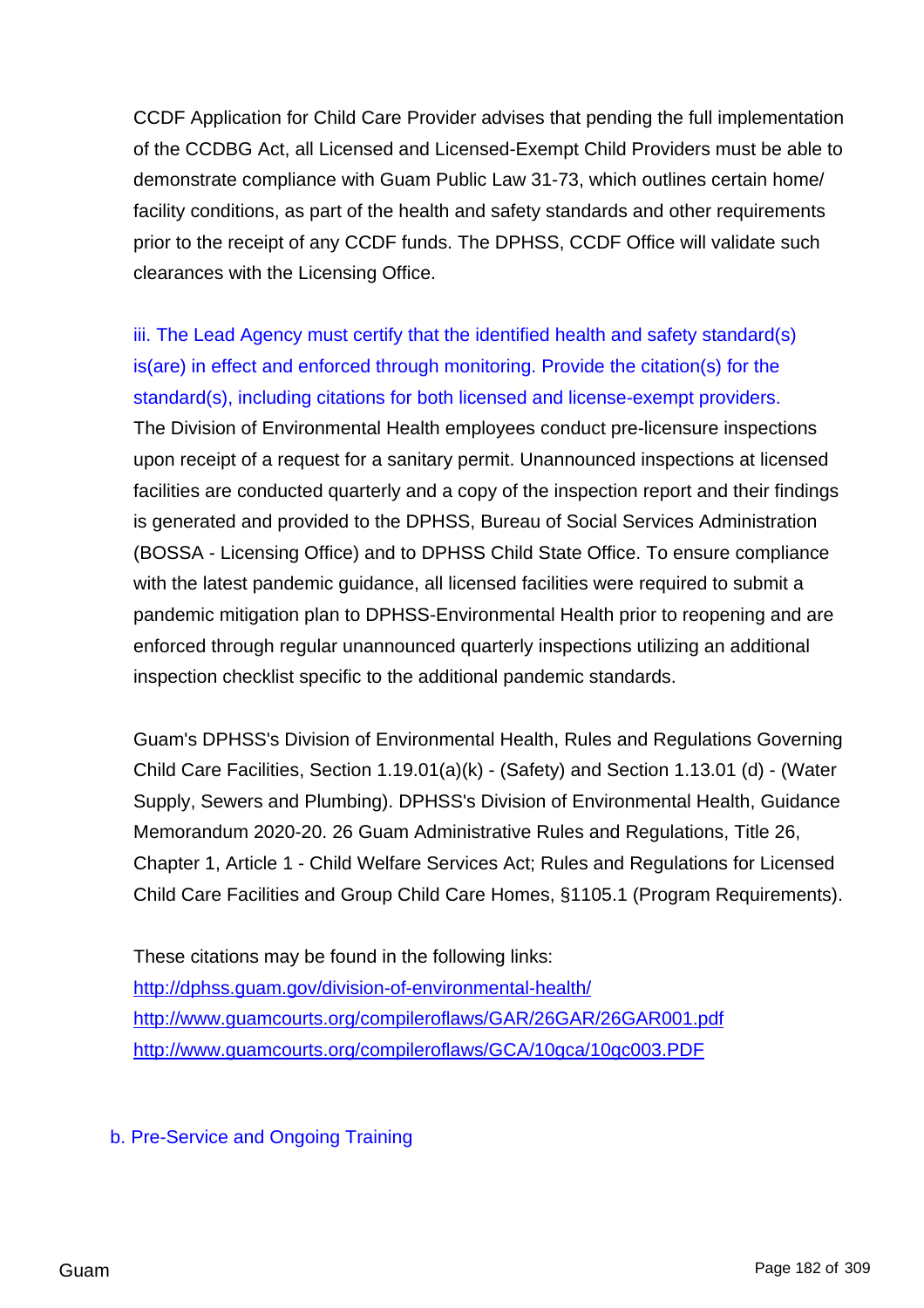# i. Provide the citation(s) for these training requirements, including citations for both licensed and license-exempt providers.

Annual training is provided by DPHSS Licensing Office and other certified trainers in the competency area of healthy and safe environments as referenced in Public Law 31-73, section 1109.5, requirements of staff members and indicated in Guam's Plan for Professional Development which includes training on the Handling and storage of hazardous materials and the appropriate disposal of bio-contaminants.

In the interim of the revision of Guam's Child Care Law, Guam has established and implemented an application process which requires interested CCDF providers to comply with the health & safety standards of the CCDBG act. All child care providers must undergo an orientation of health and safety training inclusive of training related to handling and storage of hazardous materials and the appropriate disposal of biocontaminants as well as at least fifteen hours of annual on-going training coordinated by DPHSS Licensing Office and other certified trainers.

# ii. Describe any variations in training requirements for the standard(s). Do training requirements vary by category of care (i.e. Center, FCC, In-home), licensing status (i.e. licensed, license-exempt), or the age of the children in care?

There are no variations in training requirements. The newly developed and implementation of the CCDF Application for Child Care Provider advises that, pending the full implementation of the CCDBG Act, all Licensed and Licensed-Exempt Child Providers must be able to demonstrate compliance with Guam Public Law 31-73, which outlines certain home/ facility conditions, as part of the health and safety standards and other requirements prior to the receipt of any CCDF funds. The DPHSS, CCDF Office will validate such clearances with the Licensing Office. Upon validation of clearances, a one-time provider orientation will be administered by a CCDF representative.

iii. To demonstrate compliance, certify by checking below how the state/territory requires this training topic be completed by providers during either pre-service or during an orientation period within three (3) months of hire.

**Pre-Service**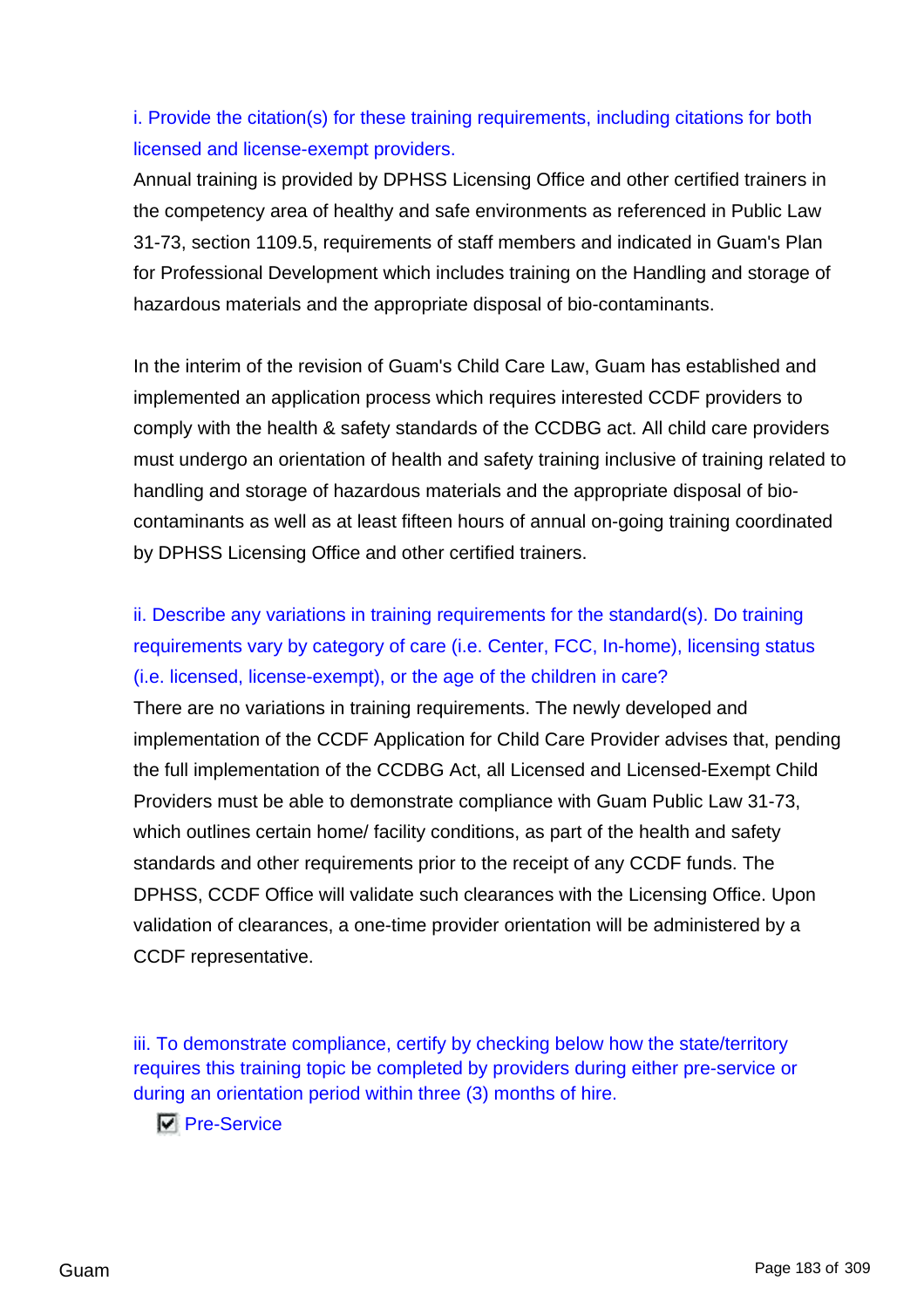$\Box$  Orientation within three (3) months of hire

iv. Does the state/territory require that this training topic be completed before caregivers, teachers, and directors are allowed to care for children unsupervised?

**Ves** 

 $\Gamma$ No

v. How do providers receive updated information and/or training regarding the standard(s)? This description should include methods to ensure that providers are able to maintain and update the health and safety practices as described in the standards above.

Guam DPHSS, Licensing Office and CCDF State Program Office, provides annual health & safety orientation to all child care providers and conducts it for new employees within 30 days from the start of employment, with in depth health & safety training to follow through thereafter.

Trainings are coordinated by DPHSS, Licensing Office and CCDF Program Office and other certified trainers.

### **5.3.9 Precautions in transporting children (if applicable).**

a. Standard(s)

i. Provide a brief description of the standard(s). This description should identify the practices which must be implemented by child care programs.

Currently the child care providers do not provide transportation services. However, the standard is defined in Guam's DPHSS child care law which states that when transportation is provided by a child care facility, children shall be protected by adequate supervision, safety precautions, and liability and medical insurance coverages. These include but are not limited to, vehicle and driver must be in compliance with all relevant motor vehicle and traffics; during any field trip or excursion operated or planned by the child care facility, the staff to child ratios as provided in the statute (§1106) shall apply as noted in the statute.

ii. Describe any variations in the standard(s) by category of care (i.e. Center, FCC, Inhome), licensing status (i.e. licensed, license-exempt), and the age of the children in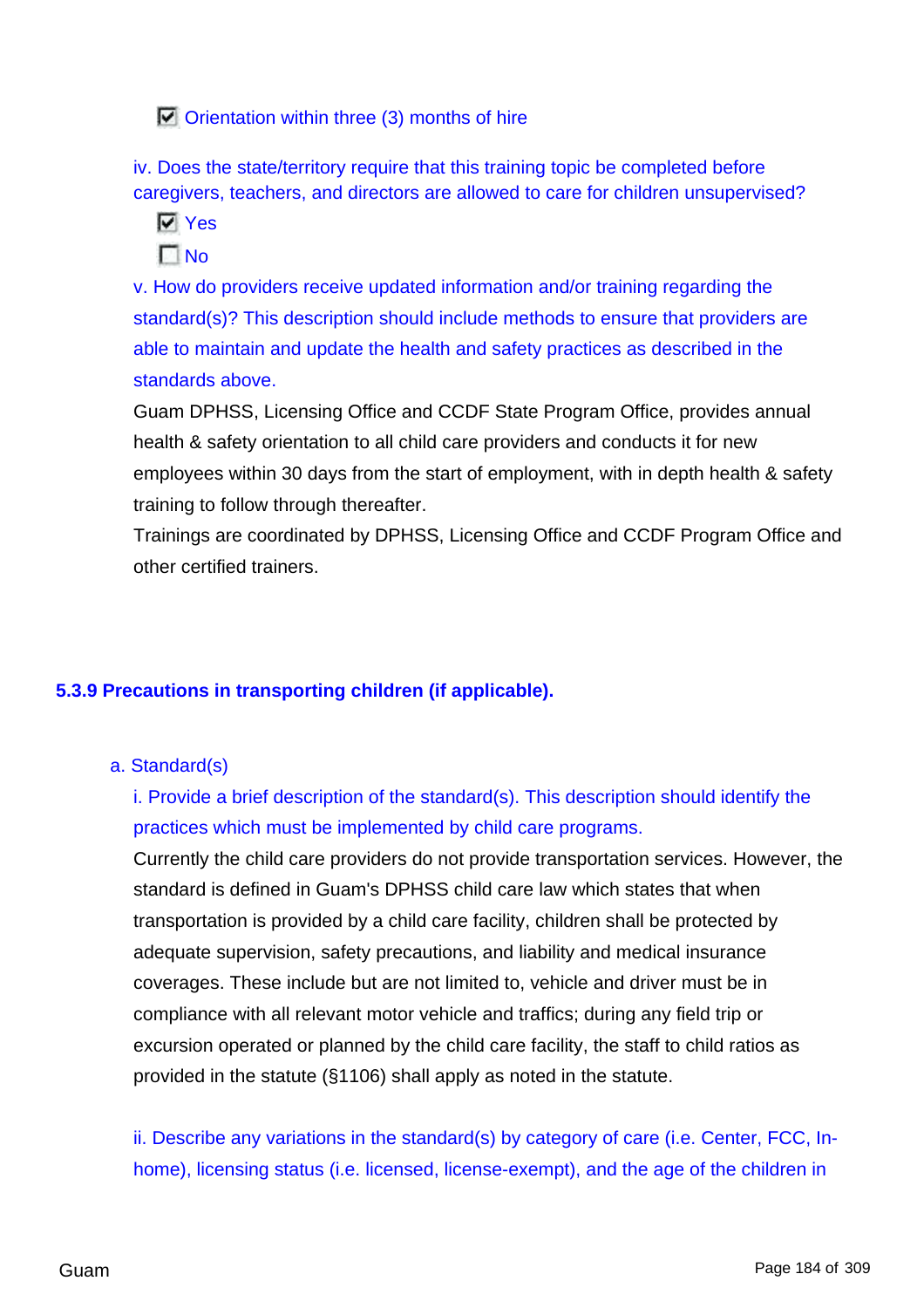#### care.

There are no variations in standards. The newly developed and implementation of the CCDF Application for Child Care Provider advises that pending the full implementation of the CCDBG Act, all Licensed and Licensed-Exempt Child Providers must be able to demonstrate compliance with Guam Public Law 31-73, which outlines certain home/ facility conditions, as part of the health and safety standards and other requirements prior to the receipt of any CCDF funds. The DPHSS, CCDF Office will validate such clearances with the Licensing Office.

iii. The Lead Agency must certify that the identified health and safety standard(s) is(are) in effect and enforced through monitoring. Provide the citation(s) for the standard(s), including citations for both licensed and license-exempt providers. 26 Guam Rule and Regulation, Title 26, Chapter 1, Article 1 - Child Welfare Services Act; Rules and Regulations for Licensed Child Care Facilities and Group Child Care Homes, §1114.1 (Transportation). These citations may be found in the following link: <http://www.guamcourts.org/compileroflaws/GAR/26GAR/26GAR001.pdf>

### b. Pre-Service and Ongoing Training

i. Provide the citation(s) for these training requirements, including citations for both licensed and license-exempt providers.

Although there is no specific citations for such training requirements, the Lead Agency's child care law, 26 Guam Rules and Regulation, Title 26, Chapter 1, Article 1, §1141 General requires that when transportation is provided by a child care facility, children shall be protected by adequate supervision, safety precautions, and liability and medical insurance coverages, as detailed in the statute's sections (a), (b), (c), (d),  $\epsilon$  and (f) is discussed and factored in to the child care orientations.

ii. Describe any variations in training requirements for the standard(s). Do training requirements vary by category of care (i.e. Center, FCC, In-home), licensing status (i.e. licensed, license-exempt), or the age of the children in care?

There are no variations in training requirements. The newly developed and implementation of the CCDF Application for Child Care Provider advises that, pending the full implementation of the CCDBG Act, all Licensed and Licensed-Exempt Child Providers must be able to demonstrate compliance with Guam Public Law 31-73,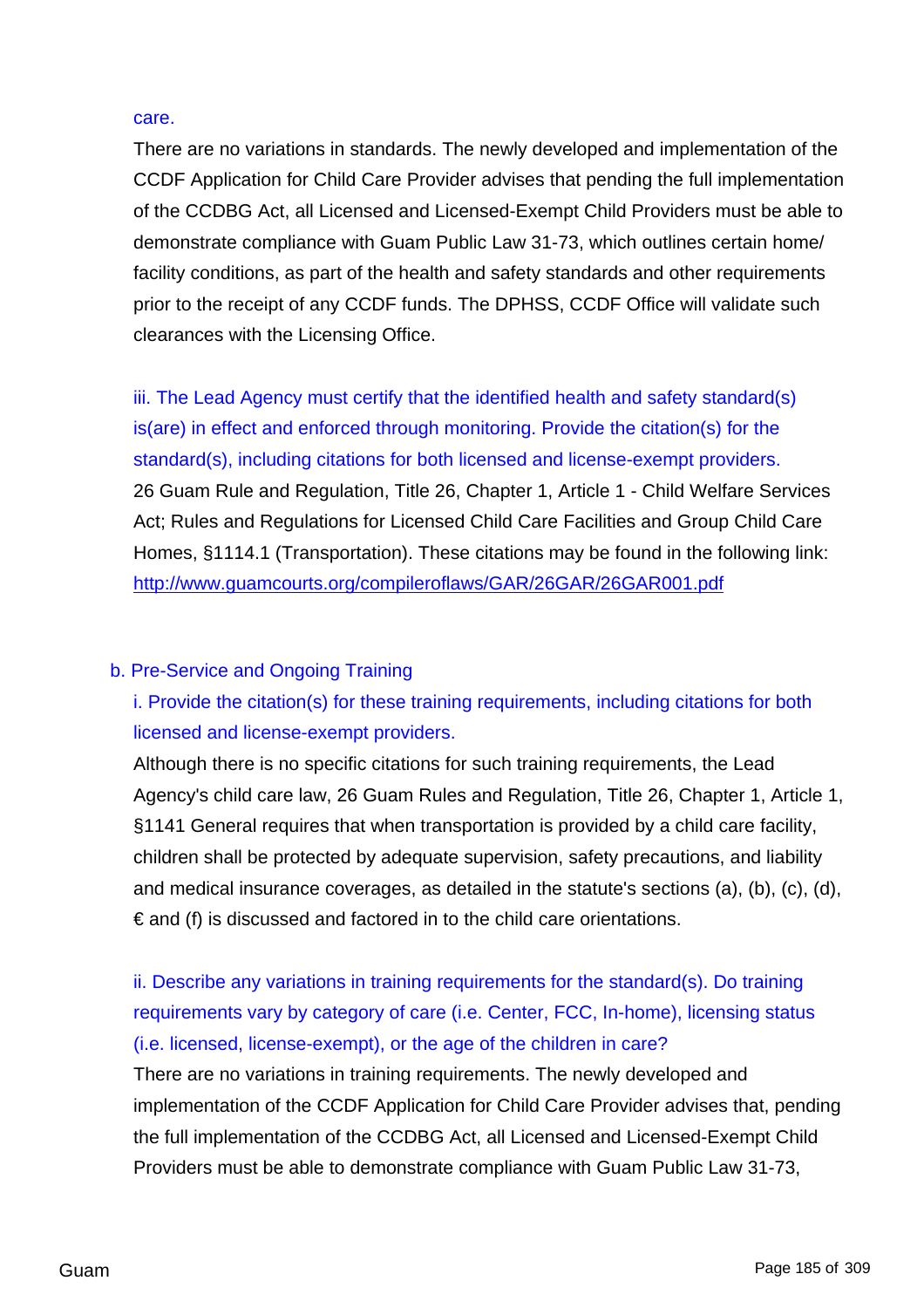which outlines certain home/ facility conditions, as part of the health and safety standards and other requirements prior to the receipt of any CCDF funds. The DPHSS, CCDF Office will validate such clearances with the Licensing Office. Upon validation of clearances, a one-time provider orientation will be administered by a CCDF representative.

iii. To demonstrate compliance, certify by checking below how the state/territory requires this training topic be completed by providers during either pre-service or during an orientation period within three (3) months of hire.

- **N** Pre-Service
- $\Box$  Orientation within three (3) months of hire

iv. Does the state/territory require that this training topic be completed before caregivers, teachers, and directors are allowed to care for children unsupervised?

**N** Yes

 $\Gamma$ No

v. How do providers receive updated information and/or training regarding the standard(s)? This description should include methods to ensure that providers are able to maintain and update the health and safety practices as described in the standards above.

Guam DPHSS, Licensing Office and CCDF State Program Office, provides annual health & safety orientation to all child care providers and conducts it for new employees within 30 days from the start of employment, with in depth health & safety training to follow through thereafter.

Trainings are coordinated by DPHSS, Licensing Office and CCDF Program Office and other certified trainers.

### **5.3.10 Pediatric first aid and pediatric cardiopulmonary resuscitation (CPR).**

a. Standard(s)

i. Provide a brief description of the standard(s). This description should identify the practices which must be implemented by child care programs.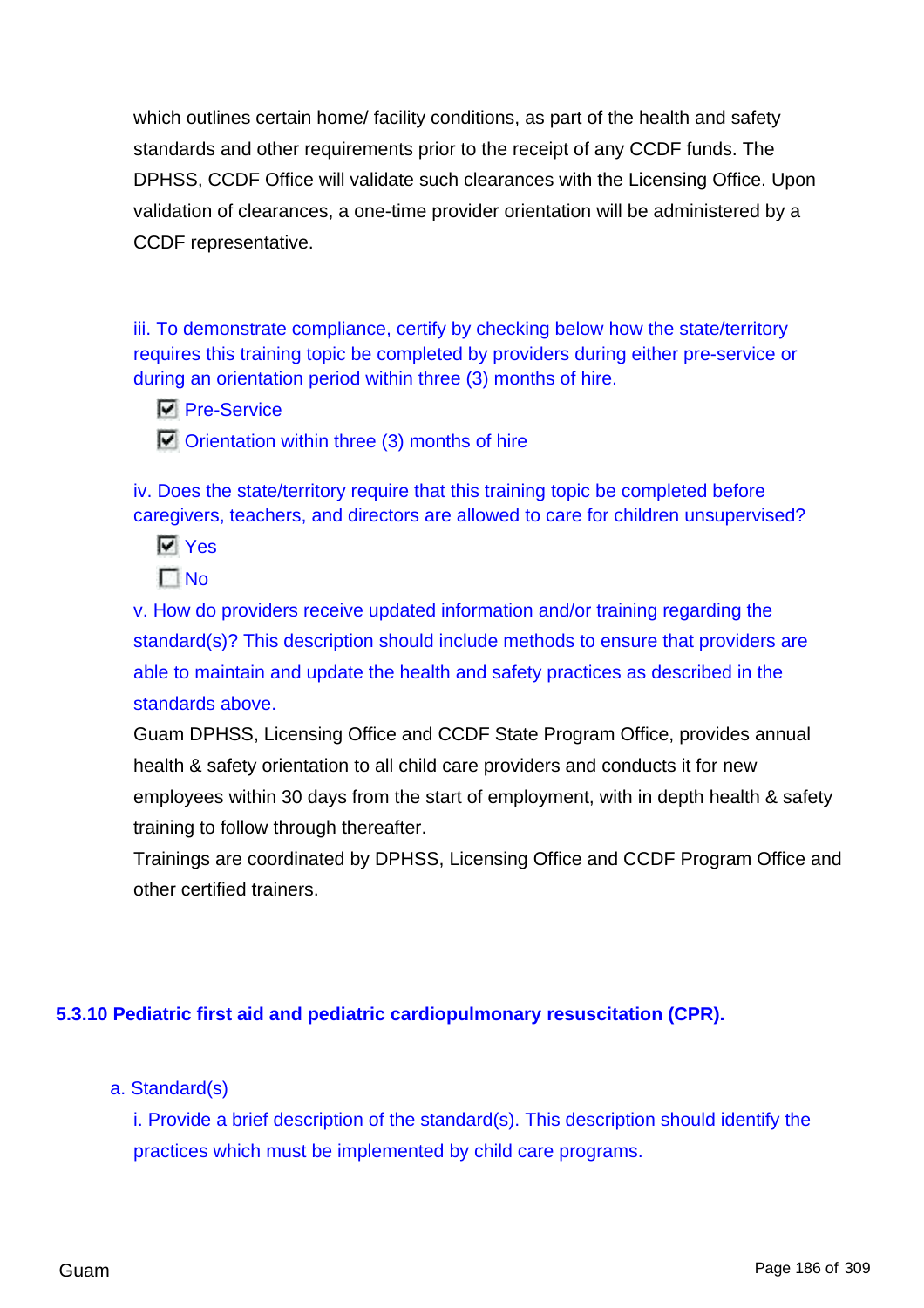The standard is defined in Guam's, DPHSS Child Care law and Environmental Rules and Regulations. The child care law requires that at least two (2) staff involved in providing direct care and education of children shall complete and maintain certification requirements in pediatric first aid, and safety and management of blocked airway and rescue breathing, including cardio pulmonary resuscitation (CPR). At least one (1) first aid kit must be maintained on the premises of all child care facilities at all times and wherever the children are in care.

The environmental health rules and regulations also require that a standard first-aid equipment must be accessible to all staff members but kept out of the reach of children.

ii. Describe any variations in the standard(s) by category of care (i.e. Center, FCC, Inhome), licensing status (i.e. licensed, license-exempt), and the age of the children in care.

Guam Child Care Law requires that all Group Child Care Home providers are required to complete and maintain certification requirements in pediatric first aid, and safety and management of blocked airway and rescue breathing, including cardio pulmonary resuscitation (CPR).

There are no variations in standards for licensed exempt child care providers. The newly developed and implementation of the CCDF Application for Child Care Provider advises that pending the full implementation of the CCDBG Act, all Licensed and Licensed-Exempt Child Providers must be able to demonstrate compliance with Guam Public Law 31-73, which outlines certain home/ facility conditions, as part of the health and safety standards and other requirements prior to the receipt of any CCDF funds. The DPHSS, CCDF Office will validate such clearances with the Licensing Office.

iii. The Lead Agency must certify that the identified health and safety standard(s) is(are) in effect and enforced through monitoring. Provide the citation(s) for the standard(s), including citations for both licensed and license-exempt providers. To ensure compliance, the Division of Environmental Health employees conduct prelicensure inspections upon receipt of a request for a sanitary permit. Unannounced inspections at licensed facilities are conducted quarterly and a copy of the inspection report and their findings is generated and provided to the DPHSS, Bureau of Social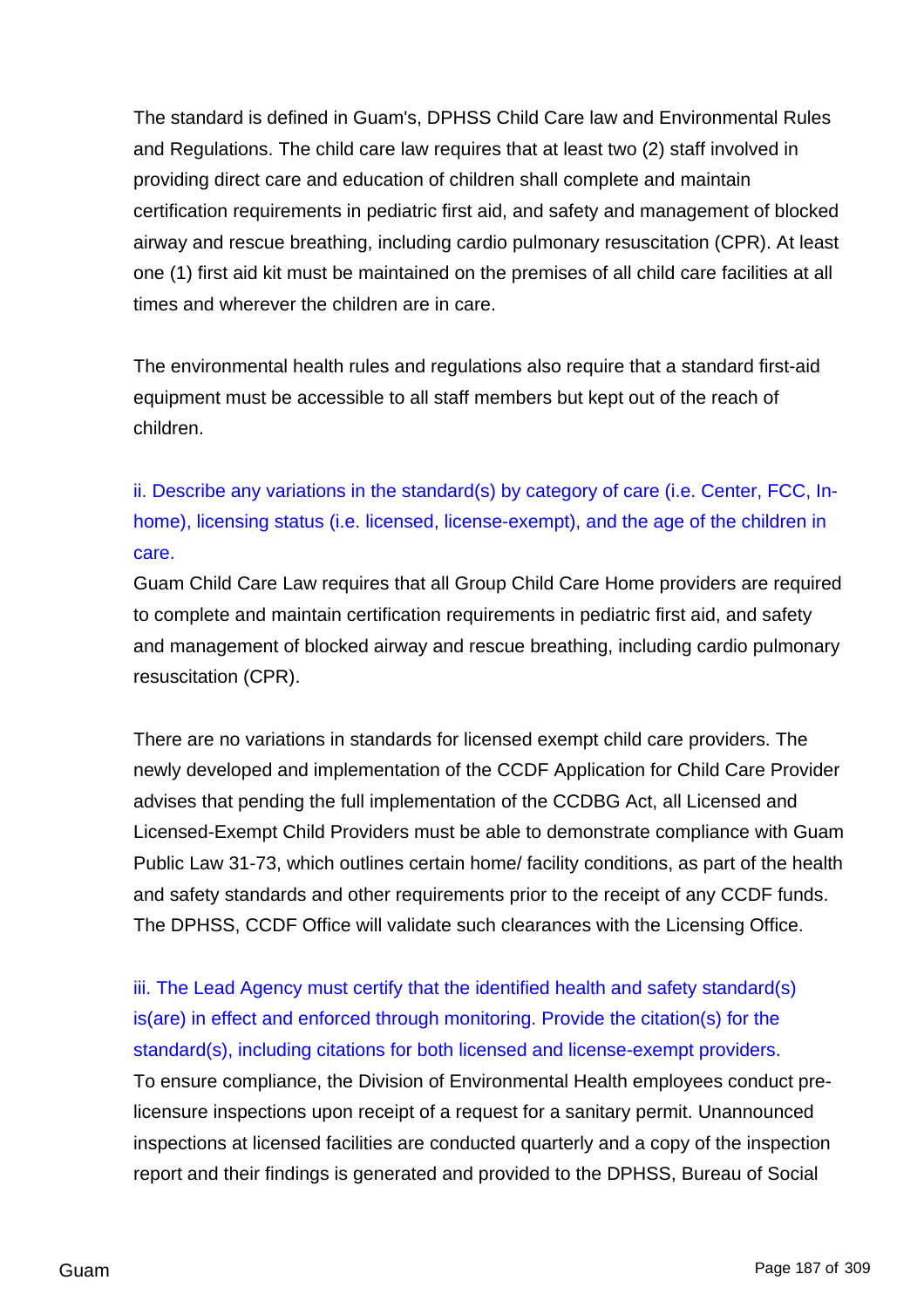Services Administration (BOSSA - Licensing Office) and to DPHSS Child State Office. The DPHSS, BOSSA-Licensing Office also conducts unannounced monitoring inspections at least once annually to ensure compliance and requires these certifications at time of application for new or renewal licenses.

26 Guam Rules and Regulations, Title 26, Chapter 1, Article 1, §1107.5 (CPR and First Aid), DPHSS Environmental Health, Rules and Regulations Governing Child Care Facilities, Section 1.19.00 (Safety) - 1.19.01(b) - General. These citations may be found in the following links: <http://dphss.guam.gov/division-of-environmental-health/> <http://www.guamcourts.org/compileroflaws/GAR/26GAR/26GAR001.pdf> <http://www.guamcourts.org/compileroflaws/GCA/10gca/10gc003.PDF>

### b. Pre-Service and Ongoing Training

i. Provide the citation(s) for these training requirements, including citations for both licensed and license-exempt providers.

Annual orientation training is provided by DPHSS Licensing Office regarding the importance of Pediatric first aid and pediatric cardiopulmonary resuscitation (CPR).

In the interim of the revision of Guam's Child Care Law, Guam has established and implemented an application process which requires interested CCDF providers to comply with the health & safety standards of the CCDBG act. All child care providers must undergo an orientation of health and safety training inclusive of training related to Pediatric first aid and pediatric cardiopulmonary resuscitation (CPR). The Guam CCDF Office also has plans to provide financial assistance to child care providers in order to obtain this certification, with intentions of having 100% of child care providers fully certified.

ii. Describe any variations in training requirements for the standard(s). Do training requirements vary by category of care (i.e. Center, FCC, In-home), licensing status (i.e. licensed, license-exempt), or the age of the children in care? There are no variations in training requirements. The newly developed and implementation of the CCDF Application for Child Care Provider advises that, pending the full implementation of the CCDBG Act, all Licensed and Licensed-Exempt Child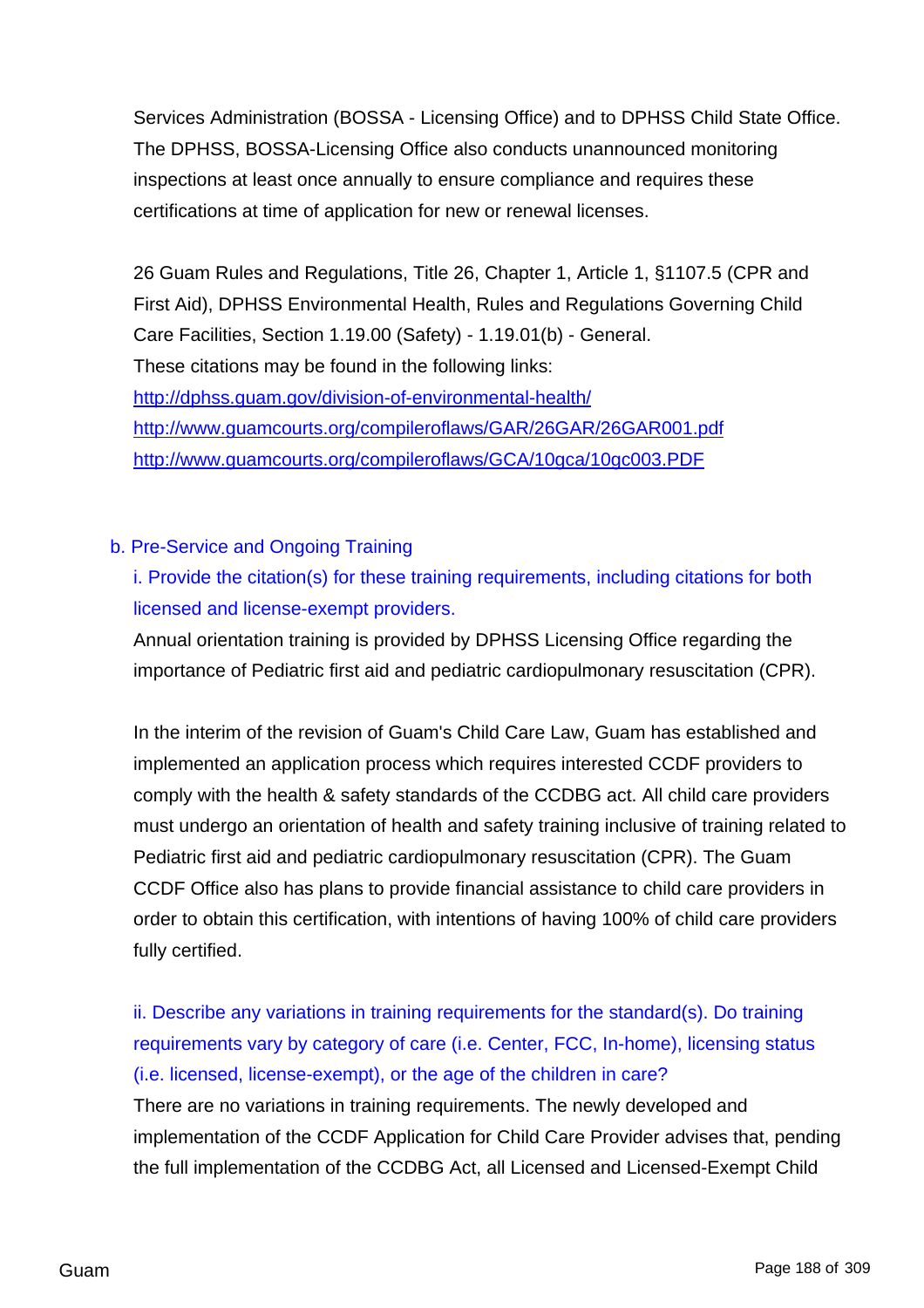Providers must be able to demonstrate compliance with Guam Public Law 31-73, which outlines certain home/ facility conditions, as part of the health and safety standards and other requirements prior to the receipt of any CCDF funds. The DPHSS, CCDF Office will validate such clearances with the Licensing Office. Upon validation of clearances, a one-time provider orientation will be administered by a CCDF representative.

iii. To demonstrate compliance, certify by checking below how the state/territory requires this training topic be completed by providers during either pre-service or during an orientation period within three (3) months of hire.

**N** Pre-Service

 $\Box$  Orientation within three (3) months of hire

iv. Does the state/territory require that this training topic be completed before caregivers, teachers, and directors are allowed to care for children unsupervised?

**N** Yes  $\Gamma$ No

v. How do providers receive updated information and/or training regarding the standard(s)? This description should include methods to ensure that providers are able to maintain and update the health and safety practices as described in the standards above.

Guam DPHSS, Licensing Office and CCDF State Program Office, provides annual health & safety orientation to all child care providers and conducts it for new employees within 30 days from the start of employment, with in depth health & safety training to follow through thereafter.

Trainings are coordinated by DPHSS, Licensing Office and CCDF Program Office and other certified trainers. CCDF Program office has secured and will fund Pediatric First Aid and CPR training for all CCDF Providers. This training series will occur annually to ensure that all child care providers are trained and certified. Renewal of these certifications will be maintained and coordinated by the CCDF Program Office.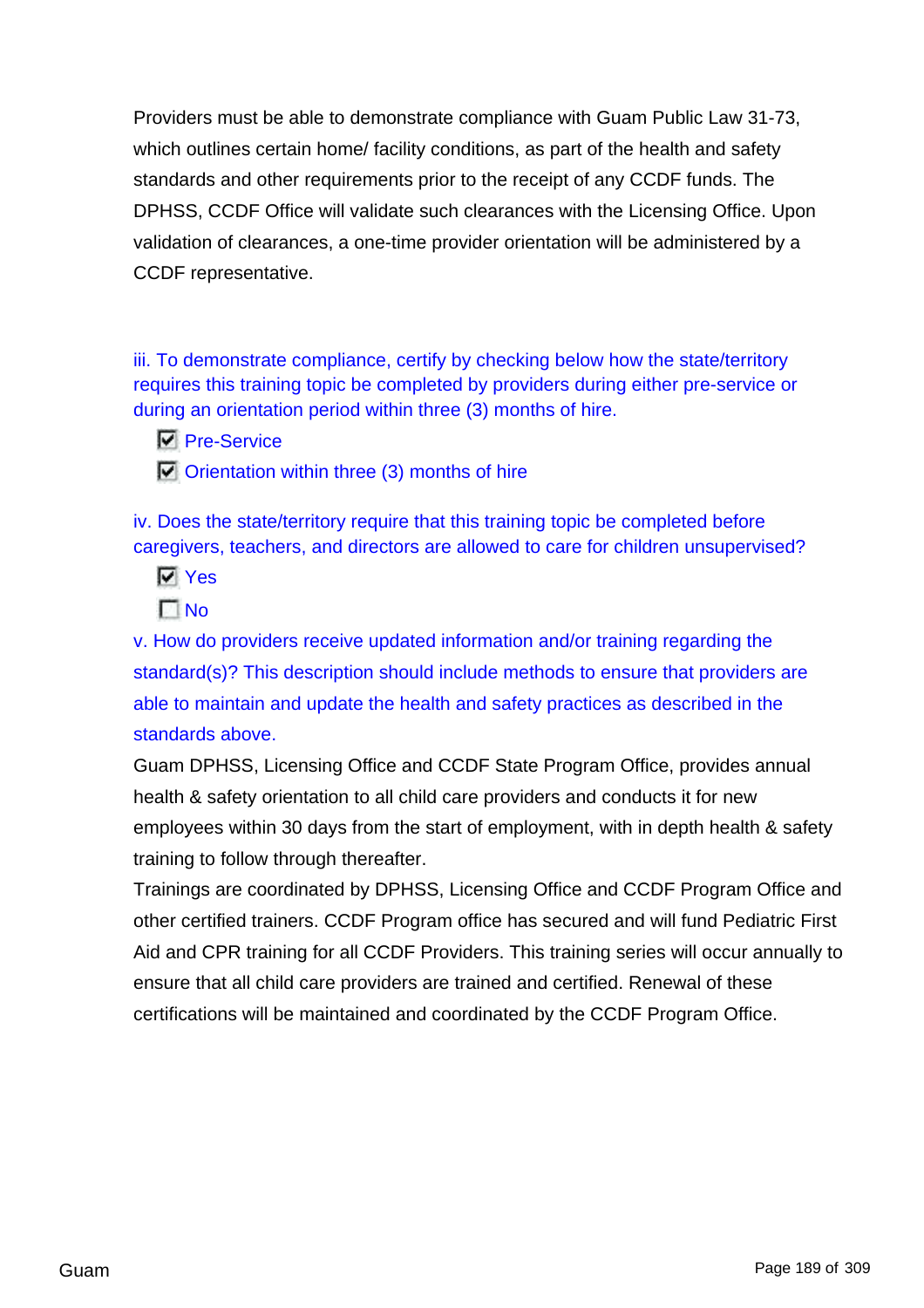**5.3.11 Recognition and reporting of child abuse and neglect. Note: The description must include a certification that child care providers within the state comply with the child abuse reporting requirements of section 106(b)(2)(B)(i) of the Child Abuse Prevention and Treatment Act (42 U.S.C. 5106a(b)(2)(B)(i)).**

### a. Standard(s)

i. Provide a brief description of the standard(s). This description should identify the practices which must be implemented by child care programs.

The standards are defined in Guam's DPHSS child care law which requires that the child care facility shall ensure that each child care staff to be knowledgeable and informed of their individual mandatory responsibility to report all incidents of child abuse or neglect to the DPHSS - Division of Child Protective Services Section accordingly. This applies to all child care providers, regardless if they're receiving child care funds.

In addition, at the time of admission, the child care facility is required to provide the child's parent or guardian information that explains how to report suspected child abuse or neglect, and that the facility is mandated to report any suspected child abuse or neglect to the proper authorities. Such reports are provided by the Child Protective Services to the licensing office.

Section 1107.2 of the Guam Child Care Law, requires that child care providers conduct a general health screening and inspection of children upon daily arrival to the facility. This health screening and inspection helps providers recognize and address possible abuse and or neglect in a timely manner. The child care law also requires that the child care facility provide written information detailing the steps to report any licensing, health, and safety violations against a child care facility at the time of admission, to the child's parent or guardian, and to potential staff members prior to recruitment.

ii. Describe any variations in the standard(s) by category of care (i.e. Center, FCC, Inhome), licensing status (i.e. licensed, license-exempt), and the age of the children in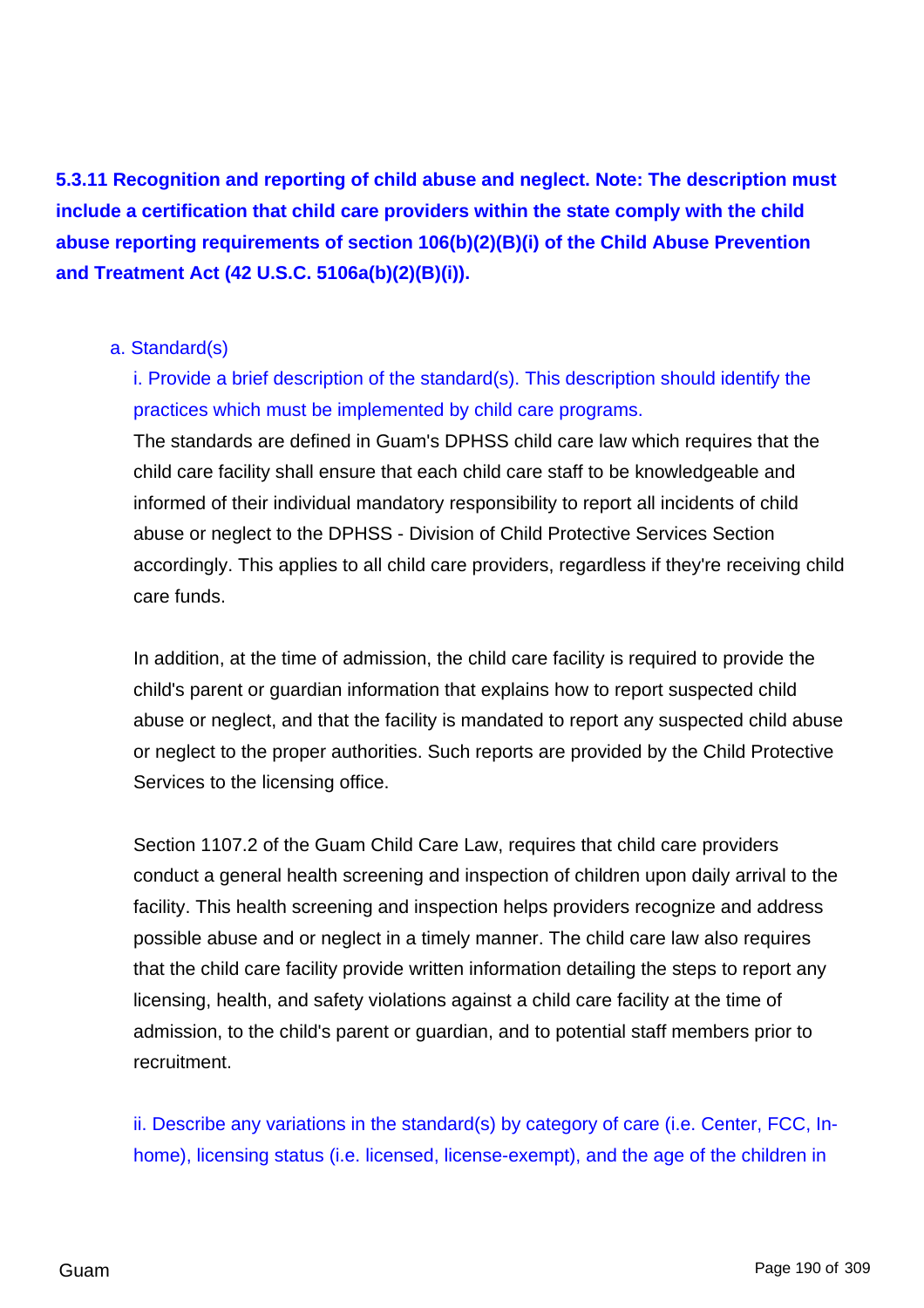#### care.

There are no variations in standards for licensed exempt providers. The newly developed and implementation of the CCDF Application for Child Care Provider advises that pending the full implementation of the CCDBG Act, all Licensed and Licensed-Exempt Child Providers must be able to demonstrate compliance with Guam Public Law 31-73, which outlines certain home/ facility conditions, as part of the health and safety standards and other requirements prior to the receipt of any CCDF funds. The DPHSS, CCDF Office will validate such clearances with the Licensing Office.

iii. The Lead Agency must certify that the identified health and safety standard(s) is(are) in effect and enforced through monitoring. Provide the citation(s) for the standard(s), including citations for both licensed and license-exempt providers. Although not specifically stated in the child care law, it is the current practice that Child Care providers report accidents, incidences, and suspicious child screening/inspection that occur at the center immediately but no longer than 24 hours after the occurrence. This report is done online and is sent to the DPHSS, Licensing Office instantly. Any serious injuries that may require a child abuse and neglect referral will be flagged by the DPHSS, BOSSA-Licensing Office who will provide direct guidance to the provider to complete the report.

26 Guam Rules and Regulation, Title 26, Chapter 1, Article 1 - Child Welfare Services Act; Rules and Regulations for Licensed Child Care Facilities and Group Child Care Homes, §1107.2 (Illness and Communicable Disease Control); §1111.1 (Reporting Child Abuse and Neglect); §1111.2 (Reporting Licensing Complaints) which is applicable to all licensed and license-exempt providers. These citations may be found in the following links:

<http://dphss.guam.gov/division-of-environmental-health/>

<http://www.guamcourts.org/compileroflaws/GAR/26GAR/26GAR001.pdf> <http://www.guamcourts.org/compileroflaws/GCA/10gca/10gc003.PDF>

These standards will be addressed in the update of the child care law, P.L. 31-73 in the fall of 2022.

b. Pre-Service and Ongoing Training

i. Provide the citation(s) for these training requirements, including citations for both licensed and license-exempt providers.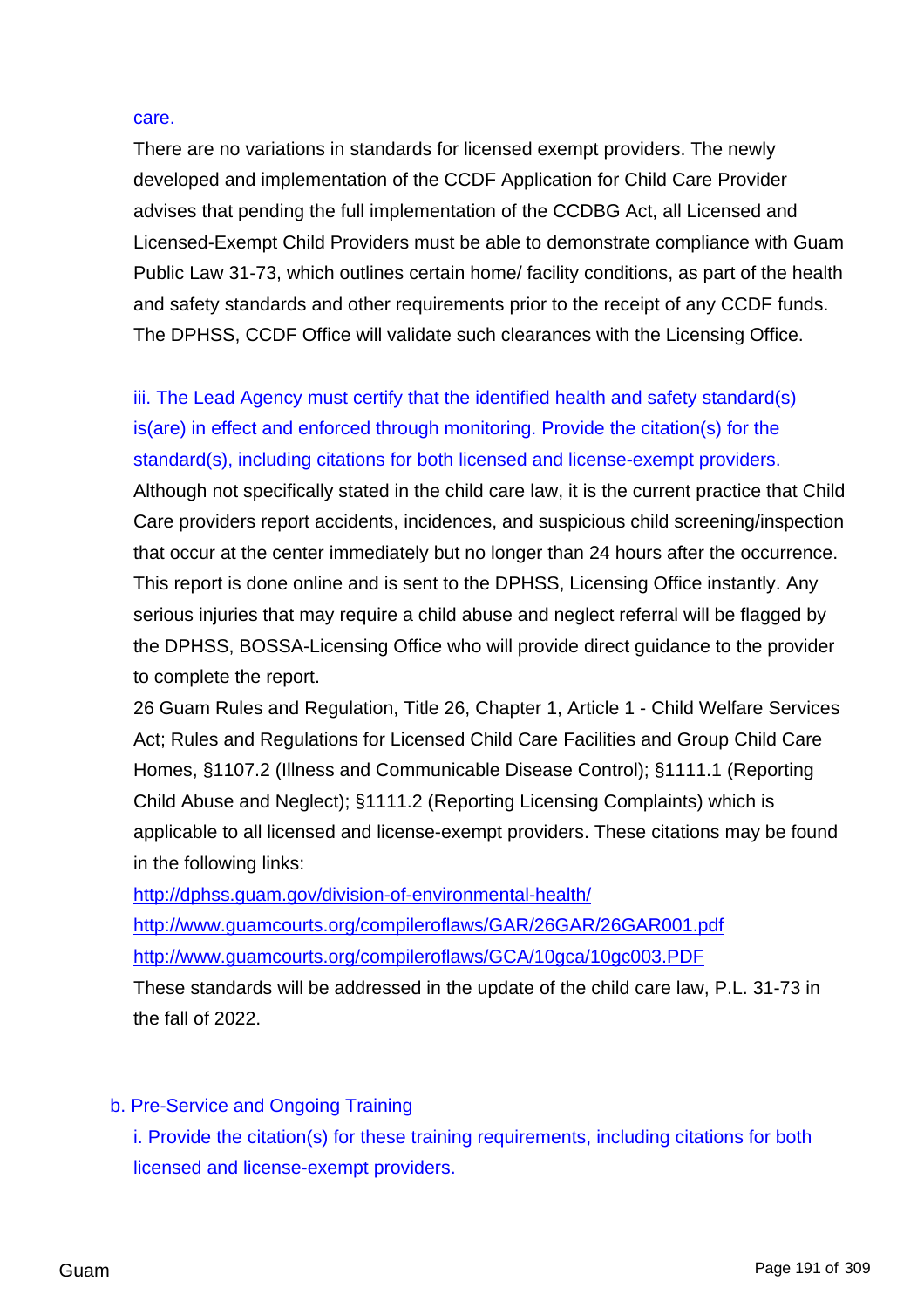Annual orientation training is coordinated by DPHSS-BOSSA, Licensing Office aligned with the competency area of healthy and safe environments as referenced in Public Law 31-73, section 1109.5, requirements of staff members and indicated in Guam's Plan for Professional Development which includes the importance of Recognition and reporting of child abuse and neglect.

In the interim of the revision of Guam's Child Care Law, Guam has established and implemented an application process which requires interested CCDF providers to comply with the health & safety standards of the CCDBG act. All child care providers must undergo an orientation of health and safety training inclusive of training related to recognition and reporting of child abuse and neglect.

ii. Describe any variations in training requirements for the standard(s). Do training requirements vary by category of care (i.e. Center, FCC, In-home), licensing status (i.e. licensed, license-exempt), or the age of the children in care?

There are no variations in training requirements. The newly developed and implementation of the CCDF Application for Child Care Provider advises that, pending the full implementation of the CCDBG Act, all Licensed and Licensed-Exempt Child Providers must be able to demonstrate compliance with Guam Public Law 31-73, which outlines certain home/ facility conditions, as part of the health and safety standards and other requirements prior to the receipt of any CCDF funds. The DPHSS, CCDF Office will validate such clearances with the Licensing Office. Upon validation of clearances, a one-time provider orientation will be administered by a CCDF representative.

iii. To demonstrate compliance, certify by checking below how the state/territory requires this training topic be completed by providers during either pre-service or during an orientation period within three (3) months of hire.

- **N** Pre-Service
- $\Box$  Orientation within three (3) months of hire

iv. Does the state/territory require that this training topic be completed before caregivers, teachers, and directors are allowed to care for children unsupervised?

**N** Yes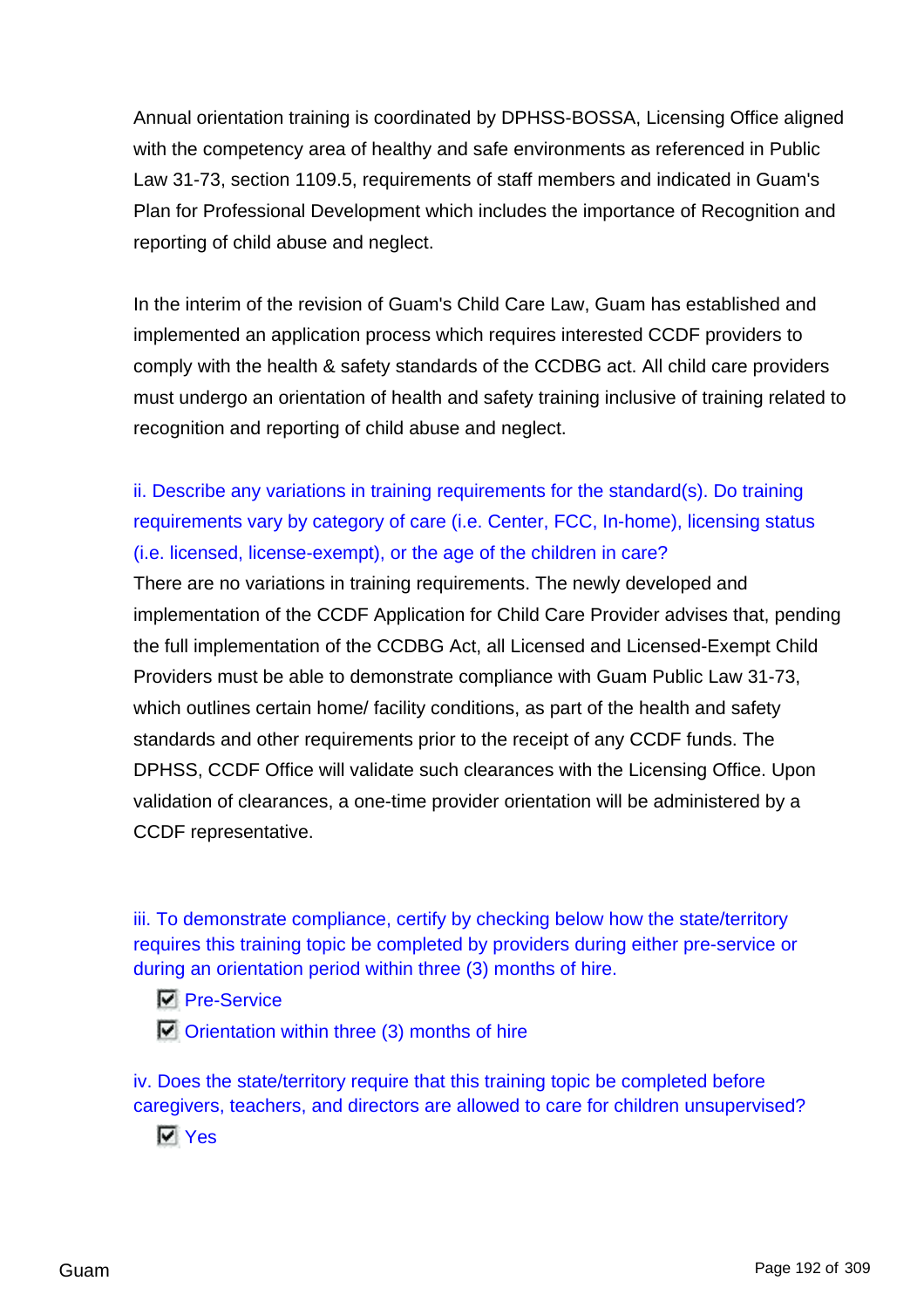$\Gamma$  No

v. How do providers receive updated information and/or training regarding the standard(s)? This description should include methods to ensure that providers are able to maintain and update the health and safety practices as described in the standards above.

Guam DPHSS, Licensing Office and CCDF State Program Office, provides annual health & safety orientation to all child care providers and conducts it for new employees within 30 days from the start of employment, with in depth health & safety training to follow through thereafter.

Trainings are coordinated by DPHSS, Licensing Office and CCDF Program Office and other certified trainers.

# **5.3.12 PLEASE ENTER 'NA' IN THE TEXT BOXES 'i', 'ii', AND 'iii' BELOW, AND COMPLETE QUESTION 5.3.12b**

a. PLEASE ENTER 'NA' IN THE TEXT BOXES 'i', 'ii', AND 'iii' BELOW, AND COMPLETE QUESTION 5.3.12b

i. Please enter 'NA' below NA

ii. Please enter 'NA' below NA

iii. Please enter 'NA' below NA

5.3.12 Child Development. Lead Agencies are required to describe in their plan how training addresses child development principles, including the major domains of cognitive, social, emotional, physical development and approaches to learning  $(98.44(b)(1)(iii))$ .

b. Pre-Service and Ongoing Training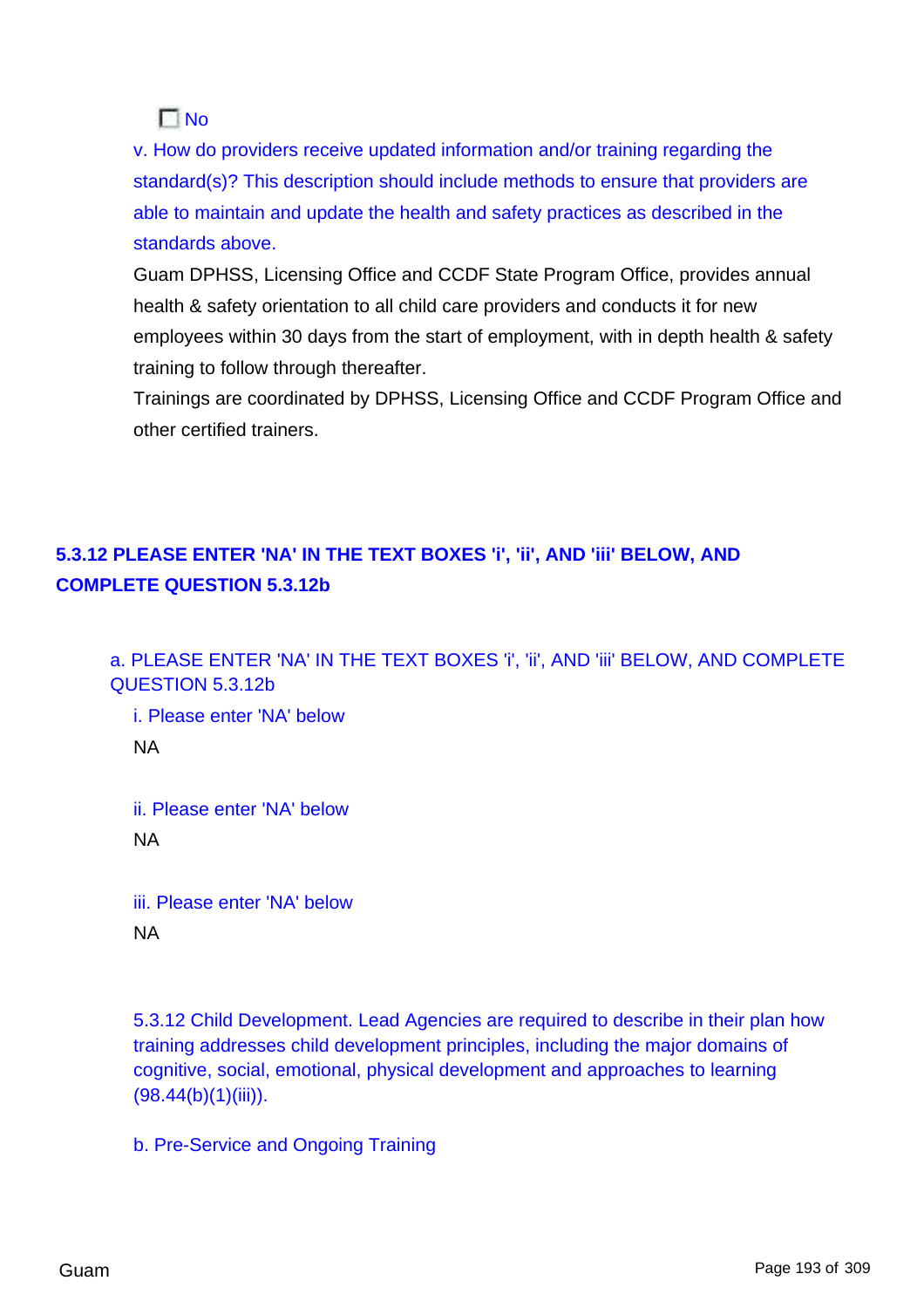i. Describe the training content and provide the citation(s) for the training requirement(s). Include citations for both licensed and license-exempt providers Annual orientation training is conducted by DPHSS Licensing Office and the CCDF Program office for all child care providers and within 30 days upon hire for all new child care providers regarding the importance of Child Development and Developmentally Appropriate Practices.

Section 1109.5 of Guam Rules and Regulations Governing Child Care Facilities and Group Child Care Homes requires that each staff member be qualified through training, experience, skills, and education, as indicated in Guam's Plan for Professional Development (GPPD). The GPPD (Appendix A) details the framework for training and professional development in Guam. The GPPD follows "Core Standard for Professional Preparation" from the National Association of the Education of Young Children (NAEYC). These five standards provide the foundation for professional practices that - 1) Promote child development and training; 2) Are culturally respectful and responsive; 3) Promotes ethical behavior and professional advocacy; and 4) Provides in-depth field experience in high quality professional preparation. Standard 1: Promoting Child Development and Learning; Standard 2: Building Family and Community Relationships; Standard 3: Observing, Documenting, and Assessing to Support Young children and families; Standard 4: Teaching and Learning; and Standard 5: Being a Professional. These Core Standards provide the framework for early childhood professionals' education and training. Core Topics and General Competencies are the foundation of fundamental skills that early childhood personnel should acquire and strengthen to increase their knowledge and skills.

Guam's Plan for Professional Development comprises of two paths for certification: Path A (the Alternate Path) is to be used by early childhood providers not employed with the Department of Education and/or the Government of Guam. Individuals utilizing Path A will be subject to credential review by the Early Childhood Professional Development Subcommittee under the Guam Early Learning Council (GELC). Path B is to be used by professional in the early childhood field employed by public or private agencies and individuals utilizing Path B are subject to the regulations and requirements set forth by the Guam Commission for Educator Certification.

In the interim of the revision of Guam's Child Care Law, Guam has established and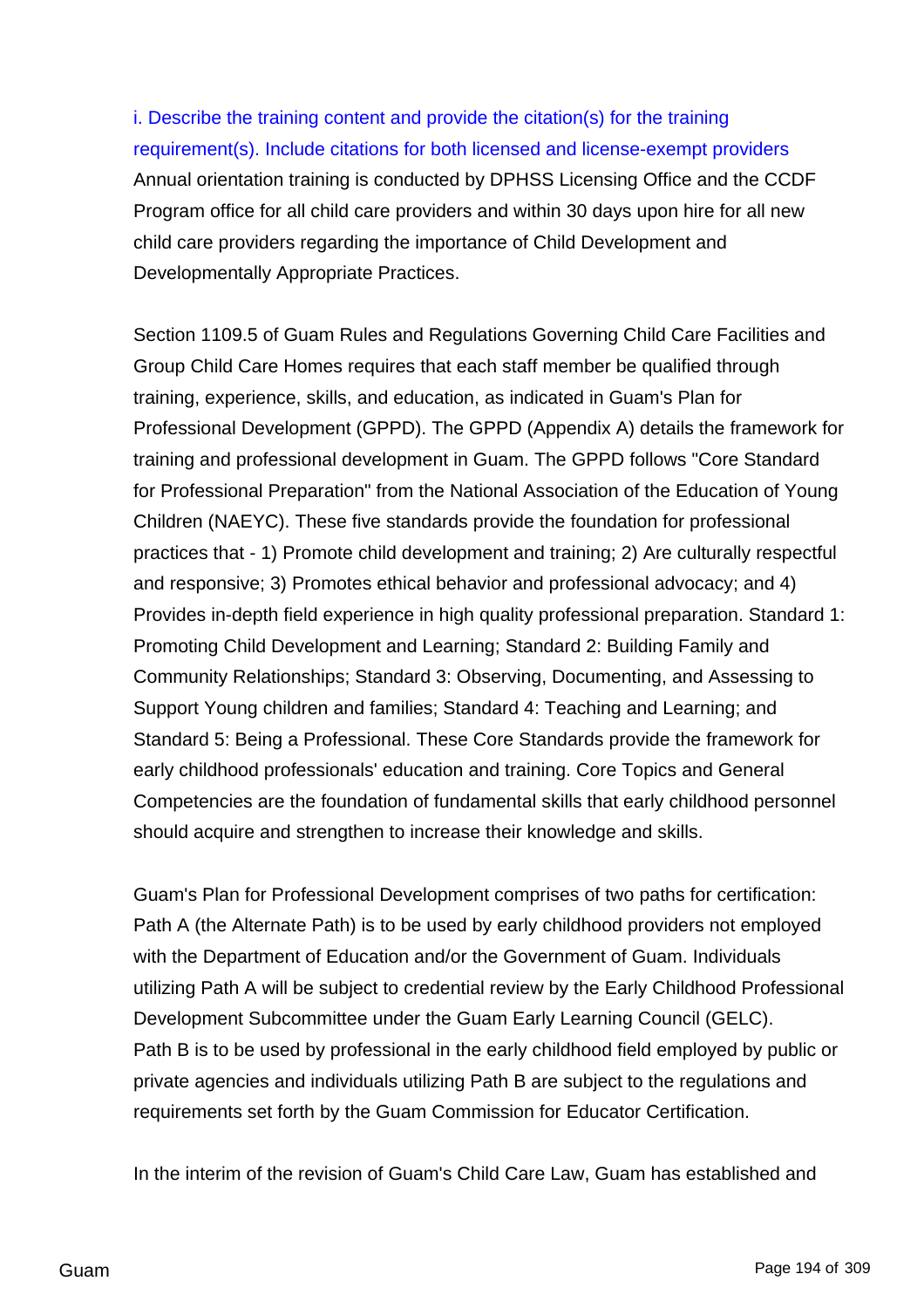implemented an application process which requires interested CCDF providers to comply with the health & safety standards of the CCDBG act. All child care providers must undergo an orientation of health and safety training inclusive of the importance of Child Development and Developmentally Appropriate Practices.

ii. Describe any variations in training requirements for this topic. Do training requirements vary by category of care (i.e. Center, FCC, In-home), licensing status (i.e. licensed, license-exempt), or the age of the children in care?

Section 1110.1 of Guam Rules and Regulations Governing Child Care Facilities and Group Child Care Homes requires that all Group Child Care Home providers receive fifteen (15) hours of annual training in the areas of, but not limited to, health, safety, nutrition, and child development.

There are no variations in standards for licensed exempt providers. The newly developed and implementation of the CCDF Application for Child Care Provider advises that pending the full implementation of the CCDBG Act, all Licensed and Licensed-Exempt Child Providers must be able to demonstrate compliance with Guam Public Law 31-73, which outlines certain home/ facility conditions, as part of the health and safety standards and other requirements prior to the receipt of any CCDF funds. The DPHSS, CCDF Office will validate such clearances with the Licensing Office .

iii. To demonstrate compliance, certify by checking below how the state/territory requires this training topic be completed by providers during either pre-service or during an orientation period within three (3) months of hire.

- **Pre-Service**
- $\overline{|\cdot|}$  Orientation within three (3) months of hire

iv. Does the state/territory require that this training topic be completed before caregivers, teachers, and directors are allowed to care for children unsupervised?

**N** Yes

 $\Gamma$ No

v. How do providers receive updated information and/or training regarding this topic? This description should include methods to ensure that providers are able to maintain and update their understanding of child development principles as described in the topic above.

Guam Child Care Law, requires that Early Childhood Directors provide information on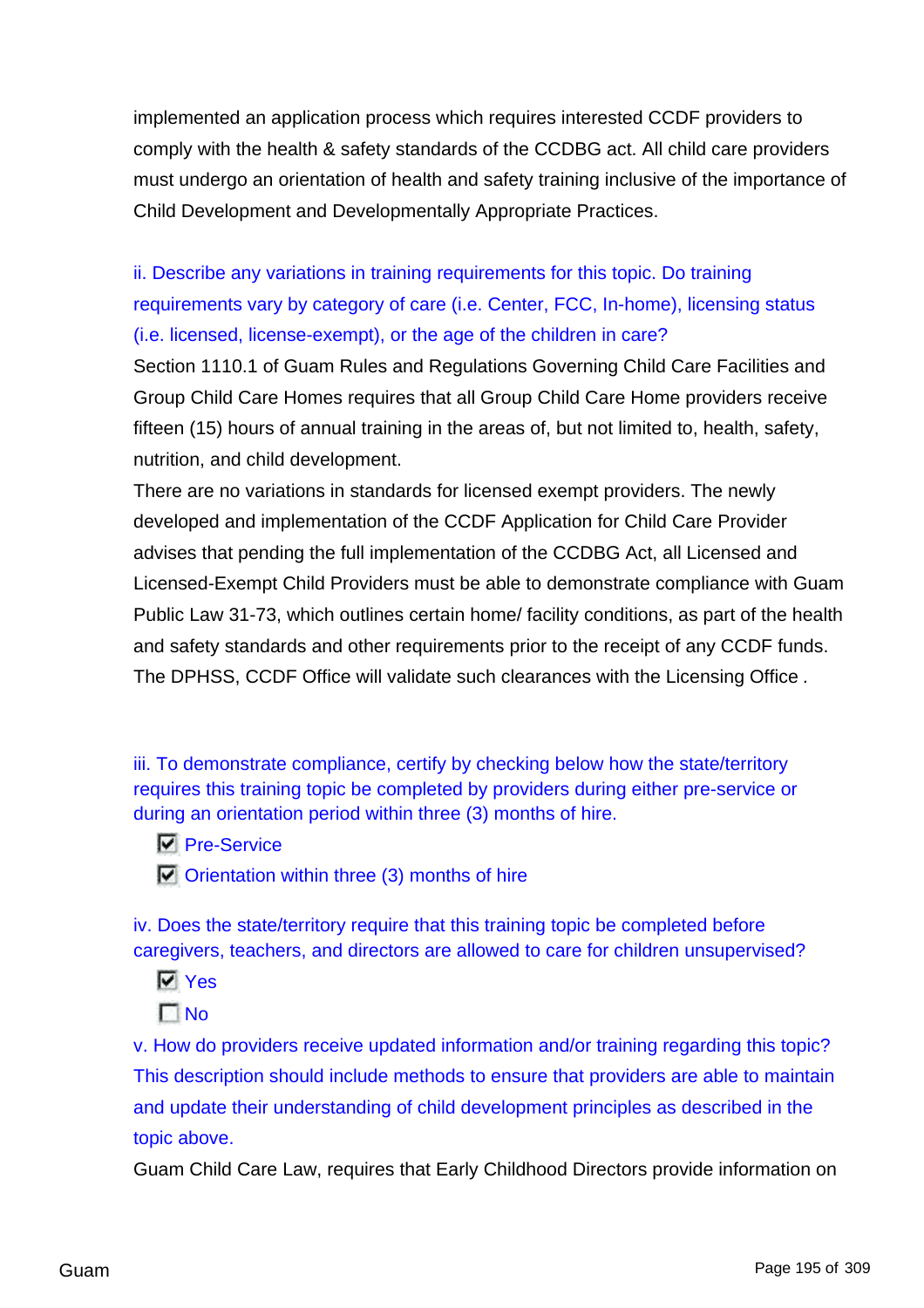workshops, seminars, training sessions or courses available to all staff members to encourage staff growth and development.

Additionally, annual training is provided by DPHSS-BOSSA, Licensing Office and other certified trainers in the following competency areas to include but not limited to, as referenced in Guam's Plan for Professional Development: Child Development Theory and Practical Application; Healthy & Safe Environments; Adaptations and Modifications; Working with Families; Observation and Assessment; and Professional Conduct and Ethics.

Training hours are calculated upon education credential review and are assessed in order to meet certification advancement as required by Guam Child Care Law.

# **5.3.13 Provide the number of hours of ongoing training required annually for eligible CCDF providers in the following settings (658E(c)(2)(G)(iii):**

### a. Licensed child care centers:

The minimum number of pre-service or orientation is 15 hours of training annually and or set forth by individual child care provider's GPPD Level, as required by Guam Law as described below:

**Early Childhood Assistant Provider:** minimum 45 to 90 clock hours of training in Early Childhood Education from a course offered by institutions of higher education or part of a professional certificate professional growth plan. Renewability-none.

**Early Childhood Lead Provider:** minimum 105 to 150 clock hours of training in Early Childhood Education from a course offered by institutions of higher education or part of a professional certificate professional growth plan. Renewability up to three (3) times with proof of earned six (6) or more semester hours of college credit per year applicable; or fifteen (15) hours of in-service training initiated or approved by the DPHSS, or related early education agencies / departments.

**Early Childhood Master Provider/ Early Childhood Assistant Director/Director:**

minimum thirty-three (33) semester hours of college credits with at least six (6) semester hours in Early Childhood Education but less than the requirements for the Initial Educator Certificate; or at least fifty-one (51) semester hours/college credits with six (6) semester hours in Early Childhood Education Core Knowledge Areas. Renewability up to three (3) times with proof of earned six (6) or more semester hours of college credit per year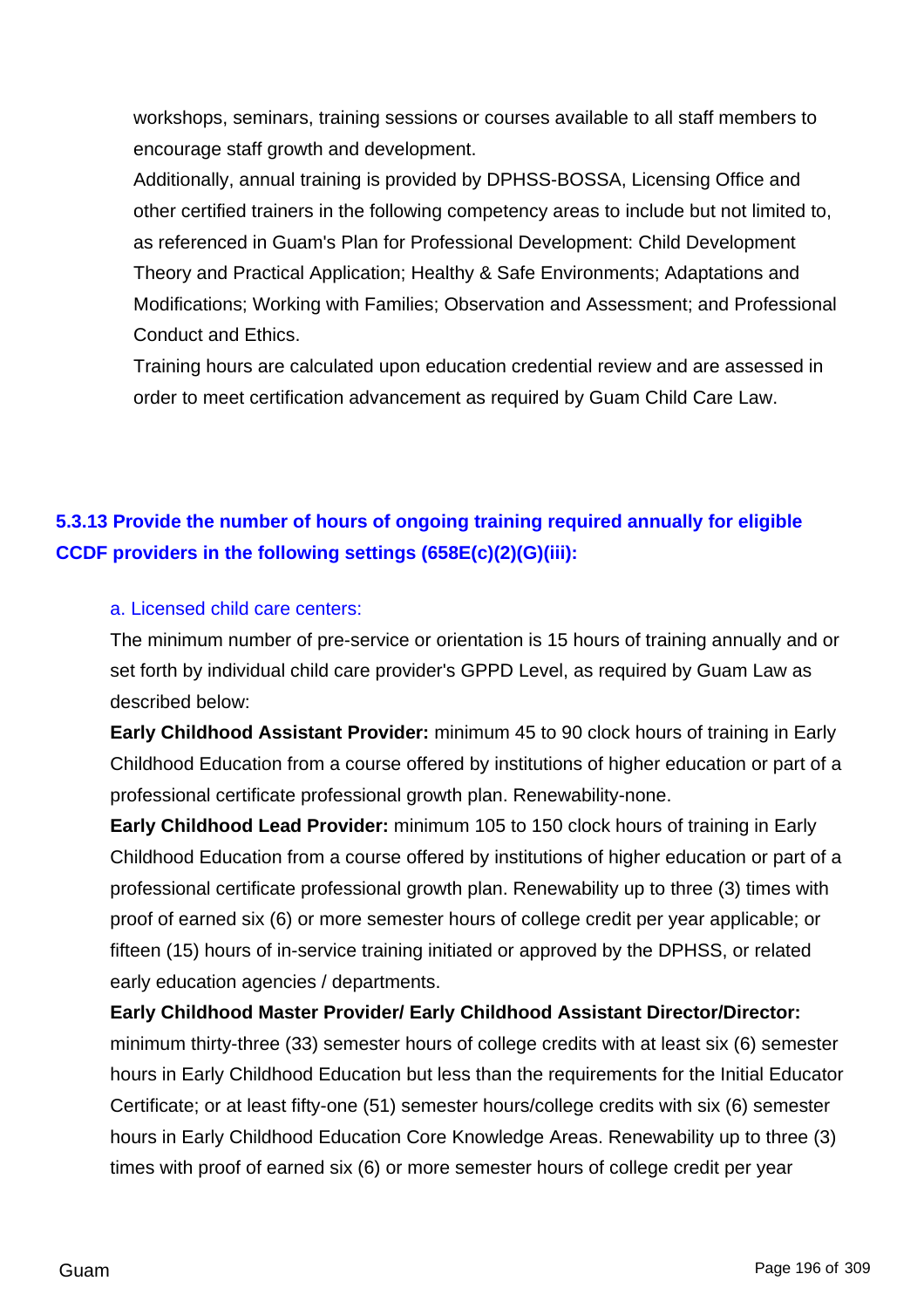applicable to requirements for the Initial Educator Certificate; or fifteen (15) hours of inservice training initiated or approved by the DPHSS, or related early education agencies / departments.

**Basic Preschool (Birth-Kindergarten) Teacher:** associate degree in early childhood education; or an associate degree in a field related with equivalent to a major relating to early childhood education, with one (1) year experience teaching preschool-aged children, or a baccalaureate degree in early childhood education and has not taken and/or passed the PRAXIS I…

### b. License-exempt child care centers:

In the interim of the revision of Guam's Child Care Law, Guam has established and implemented an application process which requires interested CCDF providers to comply with the health & safety standards of the CCDBG act. All child care providers must undergo an orientation of health and safety training and complete at least 15-hours of pre-service or orientation training annually which covers the topical/competency areas of child development, health and safety environments, adaptations and modifications, working with families, observations and assessment and professional conduct and ethics.

### c. Licensed family child care homes:

Fifteen (15) hours of annual training in the areas of, but not limited to, health, safety, nutrition, and child development.

### d. License-exempt family child care homes:

In the interim of the revision of Guam's Child Care Law, Guam has established and implemented an application process which requires interested CCDF providers to comply with the health & safety standards of the CCDBG act. All child care providers must undergo an orientation of health and safety training and complete at least 15-hours of pre-service or orientation training annually which covers the topical/competency areas of child development, health and safety environments, adaptations and modifications, working with families, observations and assessment and professional conduct and ethics.

#### e.Regulated or registered In-home child care:

Although there are currently no regulated or registered In-home child care providers,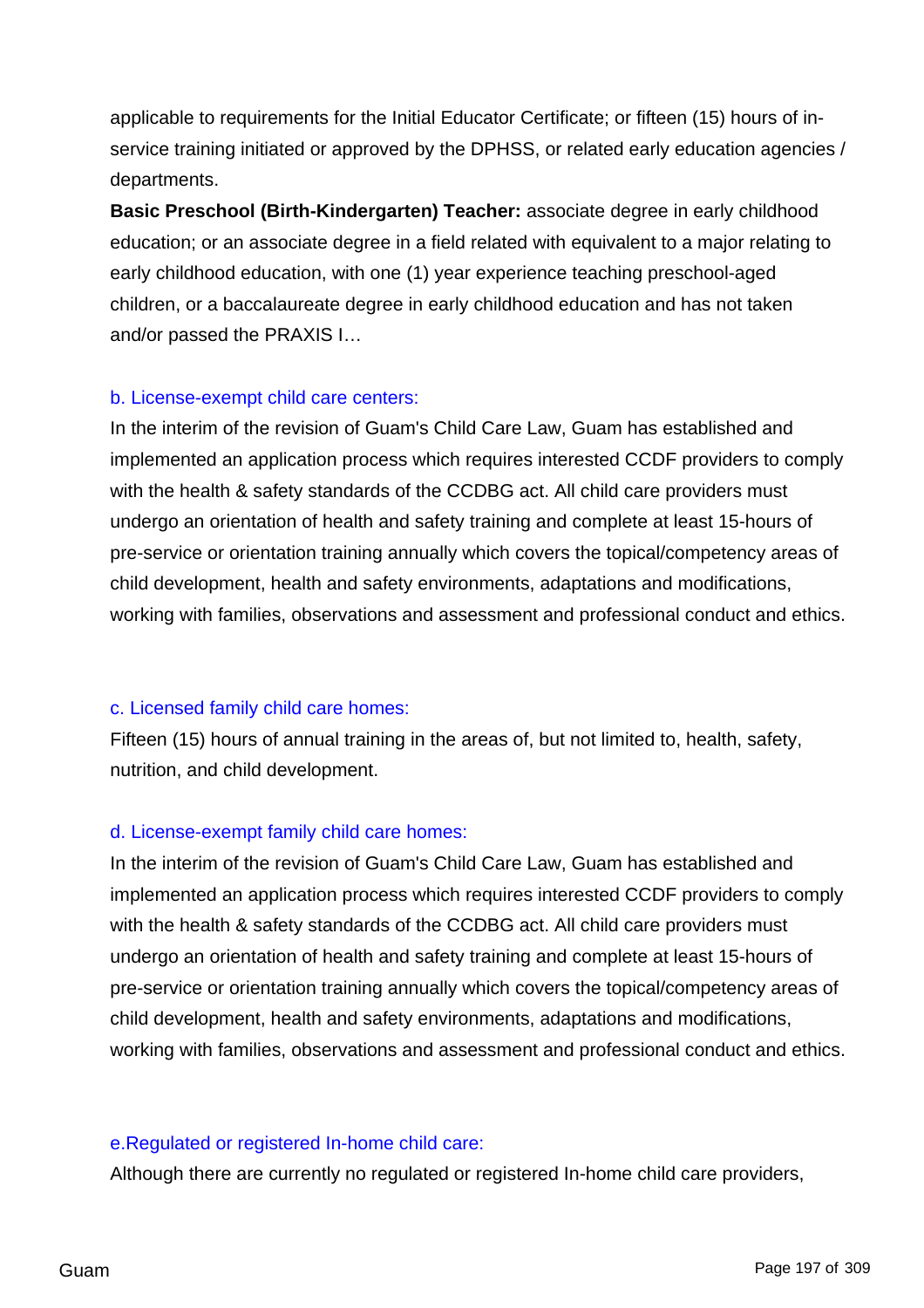such providers will be subject to the CCDF application process which requires interested CCDF providers to comply with the health & safety standards of the CCDBG act and requires that all child care providers must undergo an orientation of health and safety training and complete at least 15-hours of pre-service or orientation training annually which covers the topical/competency areas of child development, health and safety environments, adaptations and modifications, working with families, observations and assessment and professional conduct and ethics.

f. Non-regulated or registered in-home child care: N/A

**5.3.14 In addition to the required standards, does the Lead Agency require providers to comply with the following optional standards? If checked, describe the standards, how often the training is required and include the citation. (Please check all that apply)**

### **a.** Nutrition:

### Describe:

Guam Child Care Law 31-73, Section 1107.1 Food and Nutrition, (a) Food and Nutrition Policies and Plans; (b) Meals prepared and/or Served On-Site.. shall provide adequate nutritious food appropriate to the age of the child…; (c) …promote and understanding of the importance of nutritious meals and snacks as recommended by the U.S.D.A. Food and Nutrition Guidelines; (d) ..special diets… Annual training is conducted in the competency area of Healthy and Safe Environments pursuant to Section 1109.5 Requirements of Staff Members; Health Certificate certification pursuant to Title 10 GCA, Chapter 22, and applicable rules and

### regulations; Section 1112.1 General (c) Copy of Health Certificate.

### $\overline{b}$  b. Access to physical activity:

### Describe:

Guam Child Care Law 31-73, Section 1108.0 Materials and Equipment. The selection, quantity, arrangement and use of available materials and equipment shall be ageappropriate, durable, meet the U.S. Consumer Product Safety Commission recommendations. This standard requires that children have access to materials and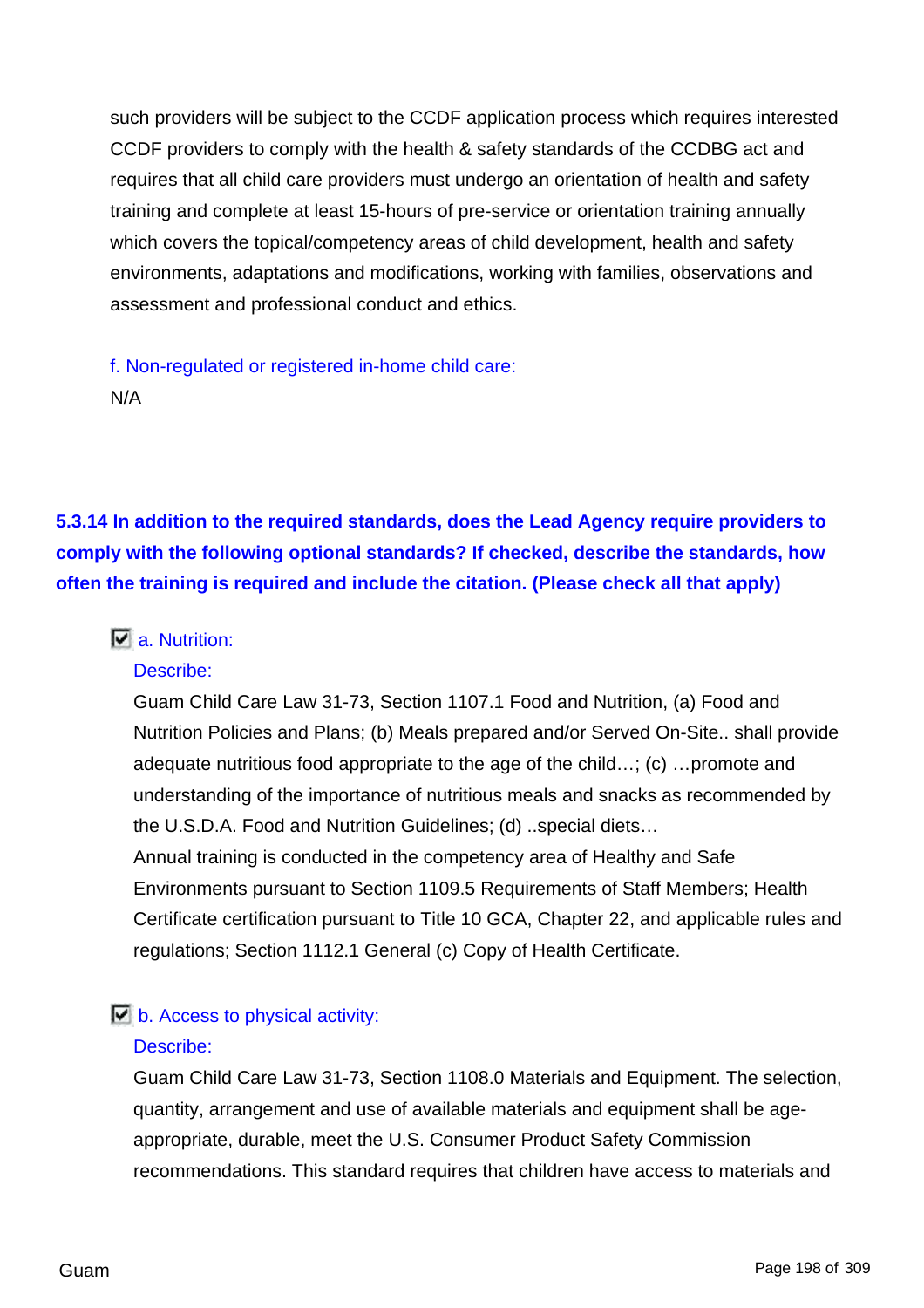equipment that provide opportunities for indoor and outdoor play, exploration, expression, experimentation, and discovery. Section 1105.1 also requires that child care facilities shall have a well-maintained indoor and outdoor physical environment that is appropriate, safe, and accessible.

Annual training is conducted / coordinated by the DPHSS-BOSSA, Licensing Office and the CCDF Program Office in the competency area of Healthy and Safe Environments pursuant to Section 1109.5 Requirements of Staff Members.

### $\Box$  c. Caring for children with special needs:

### Describe:

Section 1108.1 of the Guam Child Care Law requires providers to utilize materials and equipment that meet the recommendations of the Americans with Disabilities Act (ADA) for all children, including children with special needs. A child care facility shall not discriminate against any person of race, color, national origin, age, sex, religion or disability in admission to, participation in, or receipt of the services and benefits of any of its programs and activities. A child care facility shall not deny or provide for the access and accommodation of persons with disabilities in compliance with the Americans with Disabilities Act of 1990 and conform to any Guam laws and applicable rules and regulations governing persons with disabilities and other protected groups as stated in Section 1117.0 Non-Discrimination.

Annual training is conducted and coordinated by the DPHSS-BOSSA, Licensing Office, the CCDF Program Office, and other certified trainers related to the importance and sensitivity of working with children with special needs, pursuant to Section 1109.5 (Requirements of Staff Members); (B) Healthy and Safe Environments; (C) Adaptations and Modifications; (D) Working with Families; (E) Observation and Assessment; (F) Professional Conduct and Ethics. Additionally, child care providers participate in the practices of connecting families to supportive community partners and working with families to accommodate their children's individual needs.

### $\Box$  d. Any other areas determined necessary to promote child development or to protect childrenâs health and safety (98.44(b)(1)(iii)). Describe:

Section 1105.1 of the Guam Child Care Law requires that child care facilities implement developmentally appropriate practices, implement age-appropriate curriculum, promote a program that builds positive relationships, implement a program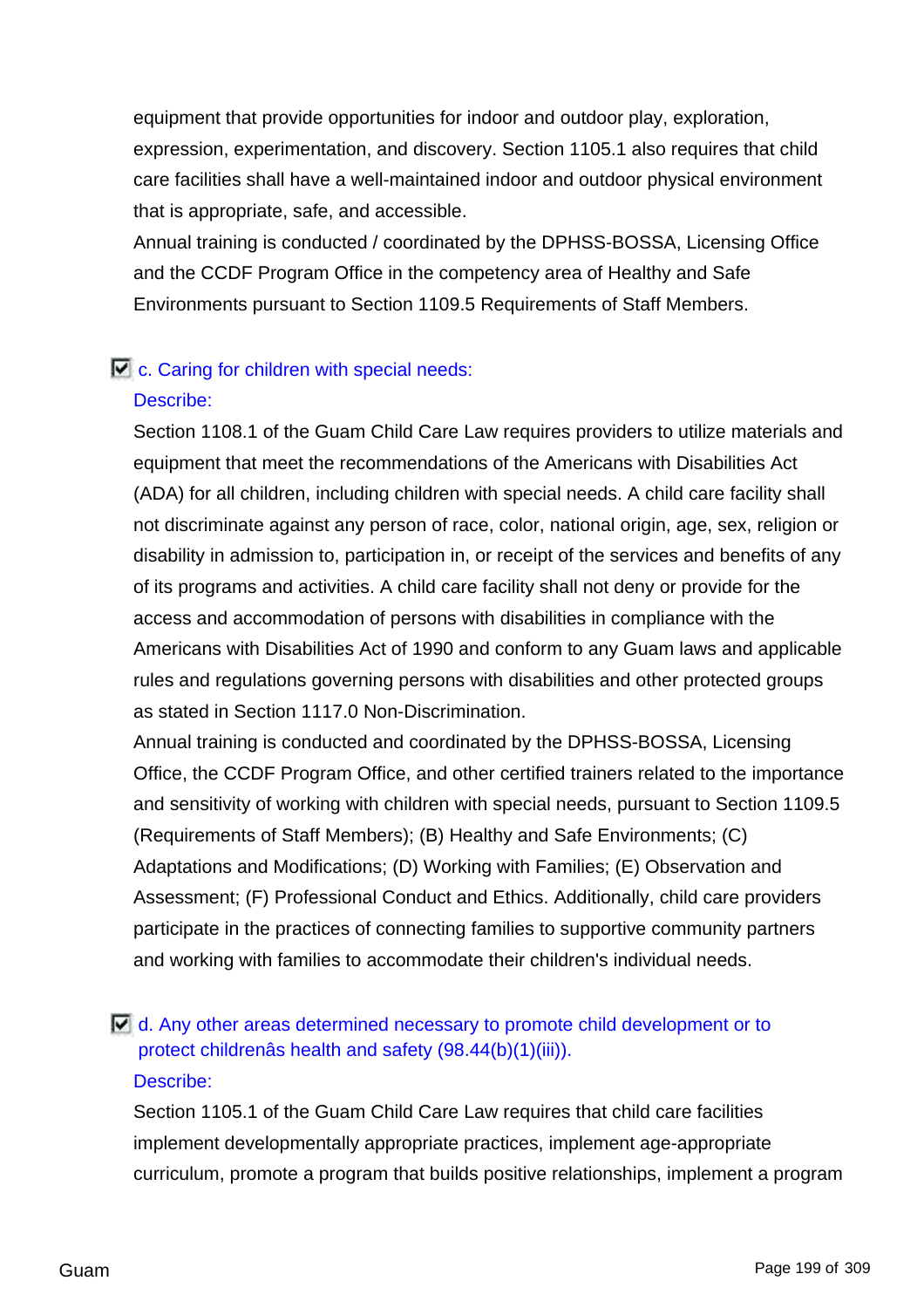that promotes cognitive, social, emotional, language, aesthetic, and physical areas of child development, a program that promotes effective teaching strategies that reflect culture, language, and development needs for individual learning, ensure appropriate instruction, intervention, and/or evaluation to promote health, safety, and nutrition in an environment where children and adults are protected from illness and harm; the program shall building partnerships with families to support active involvement in their child's grown and development and connect with community resources to support program goals.

Annual training is conducted / coordinated by the DPHSS-BOSSA, Licensing Office and the CCDF Program in the competency area of Healthy and Safe Environments pursuant to Section 1109.5 Requirements of Staff Members.

### **5.4 Monitoring and Enforcement Policies and Practices for CCDF Providers**

5.4.1 Enforcement of licensing and health and safety requirements.

Lead agencies must certify that procedures are in effect to ensure that all child care providers caring for children receiving CCDF services comply with all applicable state and local health and safety requirements, including those described in 98.41 (98.42(a)). This may include, but is not limited to, any systems used to ensure that providers complete health and safety trainings, any documentation required to be maintained by child care providers, or any other monitoring procedures to ensure compliance. Note: Inspection requirements are described starting in 5.4.2.

# a. To certify, describe the procedures to ensure that CCDF providers comply with the required Health and Safety Standards as described in Section 5.3.

Guam has established and implemented an application process which requires interested CCDF providers to comply with the health & safety standards of the CCDBG act. As part of this application process, providers are required to complete a pre-service orientation of health and safety standards and certify acknowledgment of such standards. This certification is renewed annually for license-exempt providers and every two (2) years for licensed providers.

Additionally, Childcare providers are regulated and must comply with child care standards. These standards are certified using Child Care Inspection and Monitoring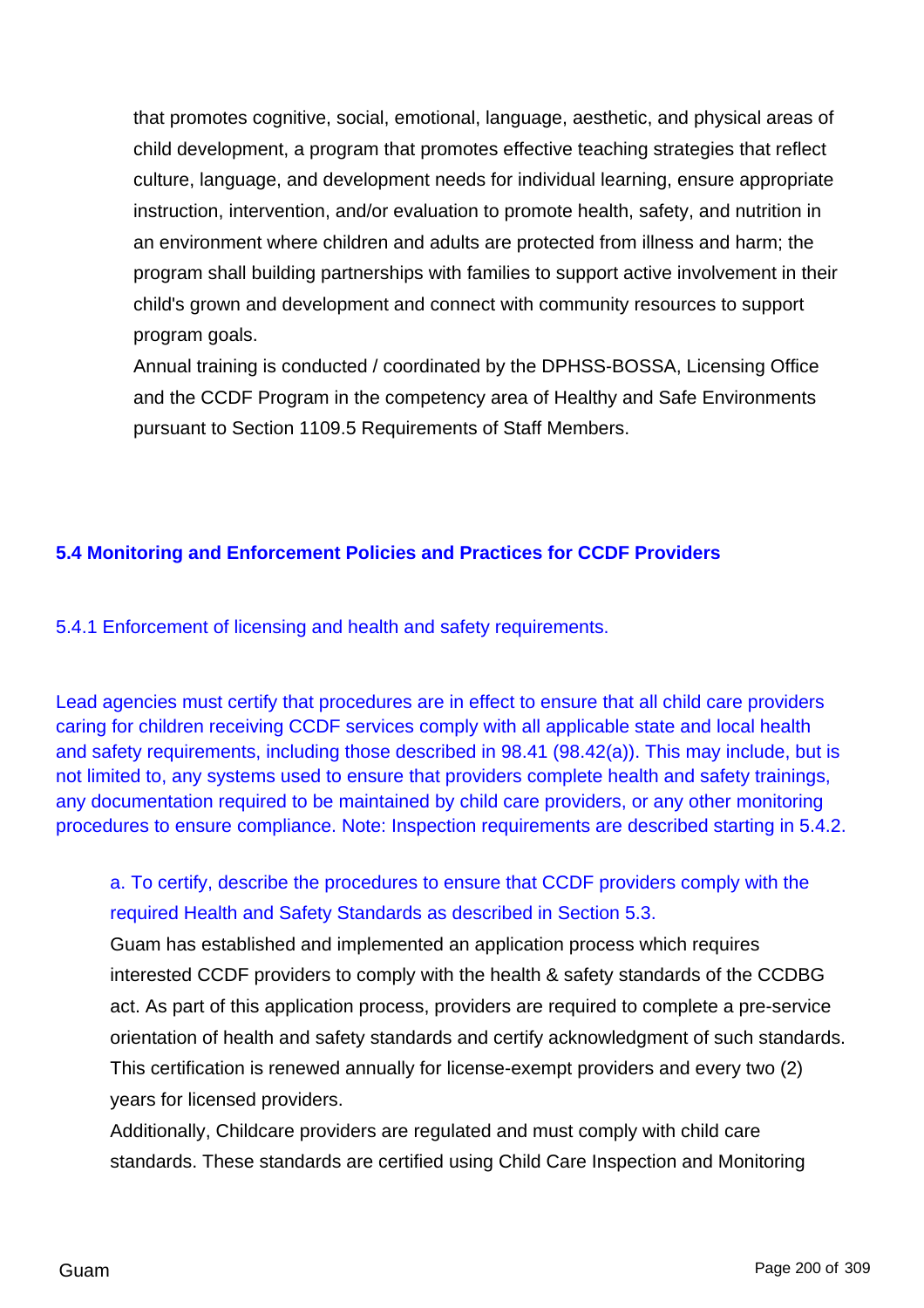Checklists conducted by the Child Care Licensing Office, Child Care Facility Inspection Reports conducted by the Division of Environmental Health, and CCDF Provider Certification form validated by the CCDF Program Office.

# b. To certify, describe the procedures to ensure that CCDF providers comply with the required Health and Safety Training as described in Section 5.3.

Guam has established and implemented an application process which requires interested CCDF providers to comply with the health & safety standards of the CCDBG act. Upon receipt of the application and all required documents, the applicant will undergo a preliminary facility inspection, criminal history background check, and preservice orientation of health and safety standards. Upon validation of documentation and successful completion of preliminary requirements, a CCDF Provider Certification is issued. Certification for License-Exempt Providers are renewed annually and certified by the CCDF Program Office. Certification for Licensed Child Care Providers are renewed every two (2) years and certified by the Bureau of Social Services Administration (BOSSA) Licensing Officer. Within thirty (30) days of the certification period, a Provider Orientation will be conducted by the CCDF representative regarding program requirements. Renewability of provider certifications are subject to required document updates and fulfillment of at least fifteen (15) hours of annual health and safety related training.

# c. To certify, describe the procedures to ensure that CCDF providers comply with all other applicable state and local health, safety, and fire standards.

The Child Care Licensing Office conducts at least one (1) unannounced inspection each year for all child care providers. The Division of Environmental Health conducts quarterly unannounced inspections for all child care providers. Upon the renewal process, annual for license-exempt providers and every two (2) years for licensed providers, child care providers are required to obtain Certification and Inspection Reports from the following enforcement agencies: Guam Department of Public Works-Building Permit and Inspection, Guam Fire Department-Fire Prevention Bureau, Guam Division of Environmental Health, Guam Department of Land Management-Zoning Division.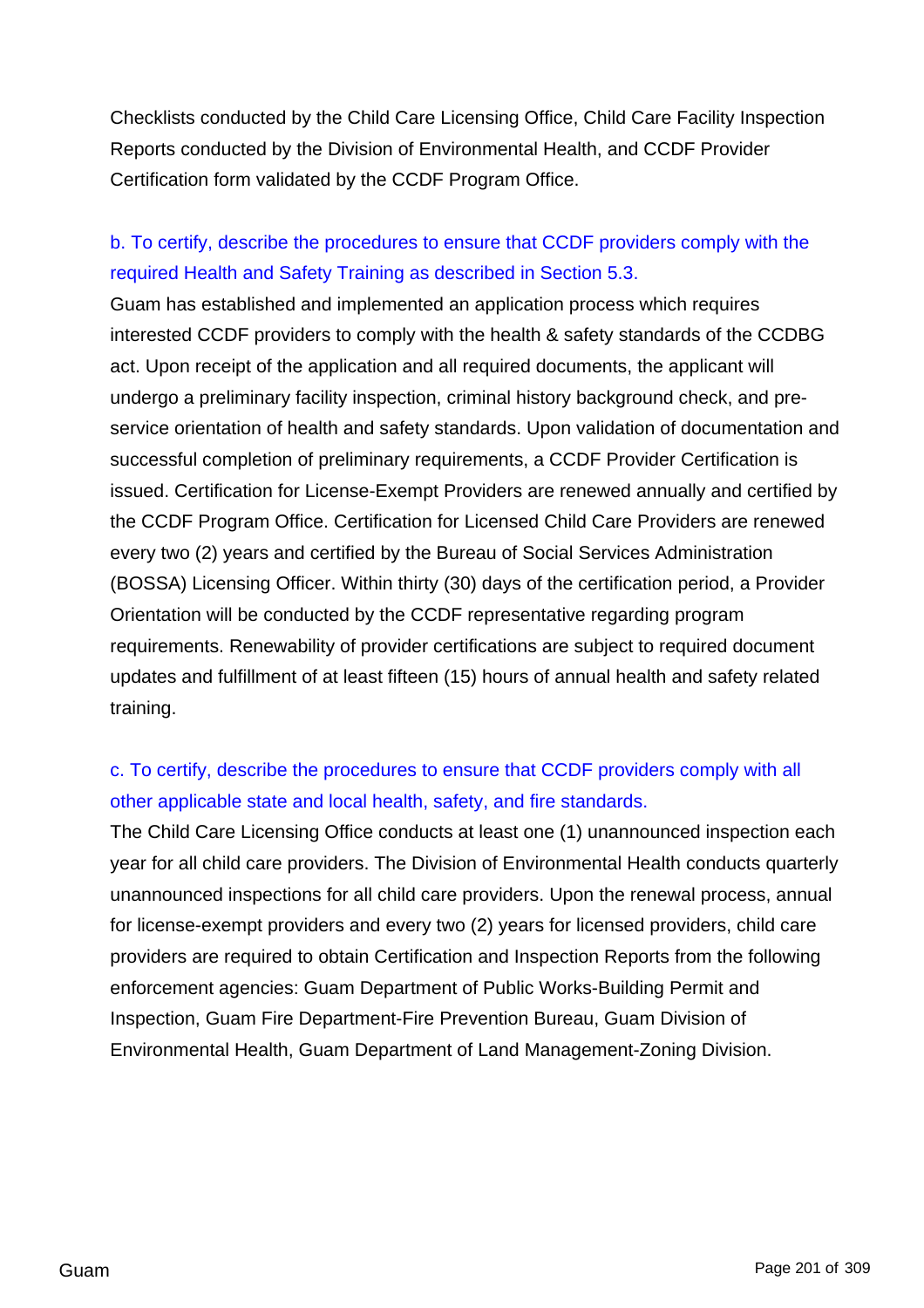### **5.4.2 Inspections for licensed CCDF providers.**

Lead agencies must require licensing inspectors to perform inspections - with no fewer than one pre-licensure inspection for compliance with health, safety, and fire standards - of each child care provider and facility in the state/territory. Licensing inspectors are required to perform no fewer than one annual, unannounced inspection of each licensed CCDF provider for compliance with all child care licensing standards; it shall include an inspection for compliance with health and safety (including, but not limited to, those requirements described in 98.41) and fire standards; inspectors may inspect for compliance with all three standards - health, safety, and fire - at the same time (658E(c)(2)(K)(i)(II); 98.16 (n); 98.42(b)(2)(i)).

Certify by describing, in the questions below, your state/territory's monitoring and enforcement procedures to ensure that licensed child care providers comply with licensing standards, including compliance with health and safety (including, but not limited to, those requirements described in 98.41) and fire standards.

#### a. Licensed CCDF center-based child care

i. Describe your state/territory's policies and practices for pre-licensure inspections of licensed child care center providers for compliance with health, safety, and fire standards.

Prior to obtaining a license and or certification to be a CCDF Provider, child care providers are required to obtain Certification and Inspection Reports from the following enforcement agencies: Guam Department of Public Works-Building Permit and Inspection, Guam Fire Department-Fire Prevention Bureau, Guam Division of Environmental Health, Guam Department of Land Management-Zoning Division. Additionally, initial facility inspection and document checklists must be completed and verified by the Child Care Licensing Office and or the CCDF Program Office, in accordance with Guam Public Law 31-73, Section 1102.1 License Required (c); validating compliance of applicable health, safety, fire, building, and sanitation regulations.

ii. Describe your state/territory's policies and practices for annual, unannounced inspections of licensed CCDF child care center providers.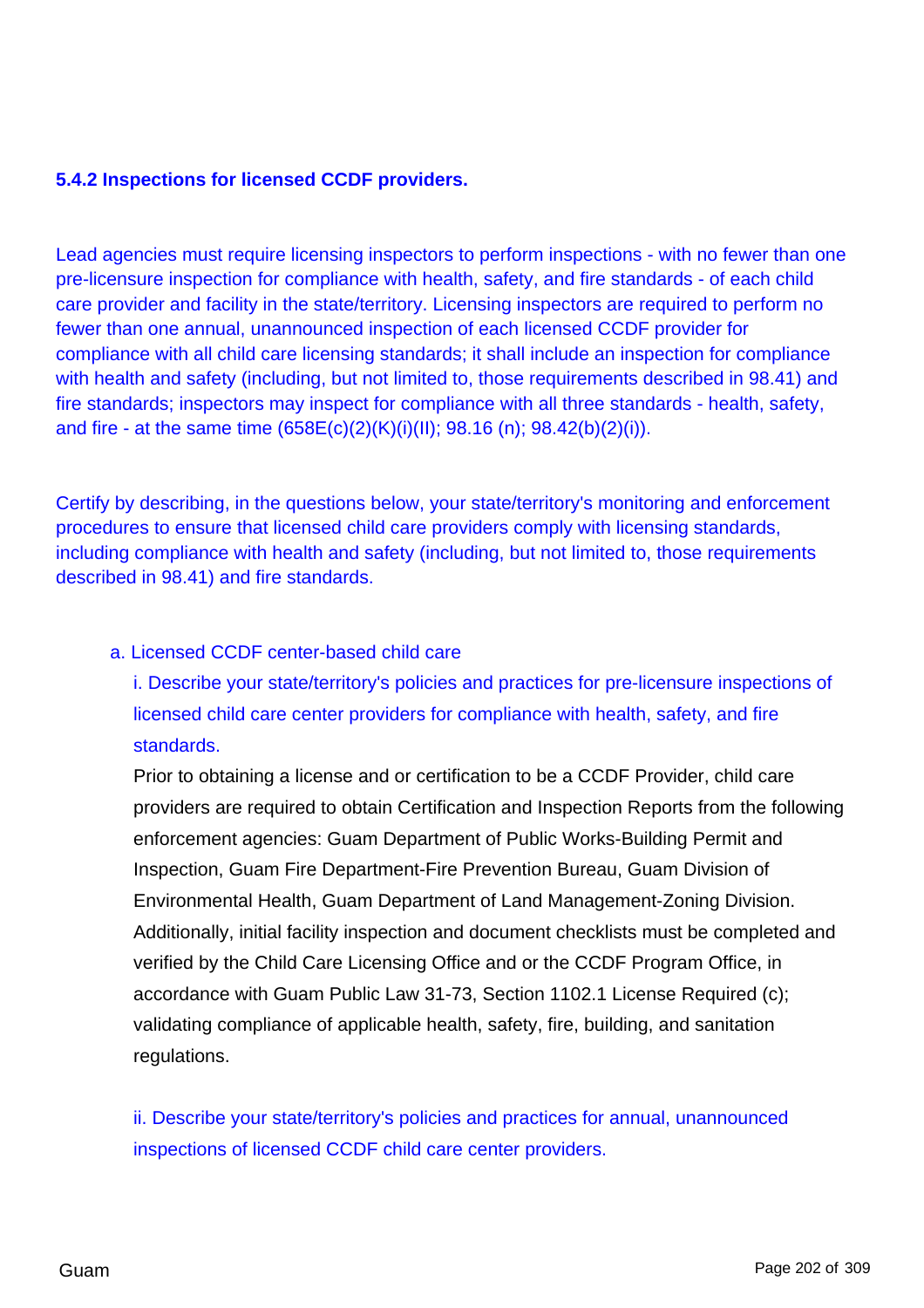The Child Care Licensing Office conducts at least one (1) unannounced inspection each year for all child care providers. The Division of Environmental Health conducts quarterly unannounced inspections for all child care providers.

iii. Identify the frequency of unannounced inspections:

■ A. Once a year **B.** More than once a year Describe:

At least once by Child Care Licensing Office and at least four (4) times per year by the Division of Environmental Health.

iv. If applicable, describe the differential monitoring process and how these inspections ensure that child care center providers continue to comply with the applicable licensing standards, including health, safety, and fire standards. N/A

v. List the citation(s) for your state/territory's policies regarding inspections for licensed CCDF center providers

In accordance with Guam's Child Care Law, Guam Administrative Rules and Regulations, Title 26, Chapter 1, Article 1 - Child Welfare Services Act; Rules and Regulations for Licensed Child Care Facilities, §1102.12 An inspection of a child care facility shall be conducted at least once every 12 months. Additional inspections shall be conducted as often and necessary for the enforcement of the rules and regulations.

# 5.4.2 Inspections for licensed CCDF providers.

Lead agencies must require licensing inspectors to perform inspections - with no fewer than one pre-licensure inspection for compliance with health, safety, and fire standards - of each child care provider and facility in the state/territory. Licensing inspectors are required to perform no fewer than one annual, unannounced inspection of each licensed CCDF provider for compliance with all child care licensing standards; it shall include an inspection for compliance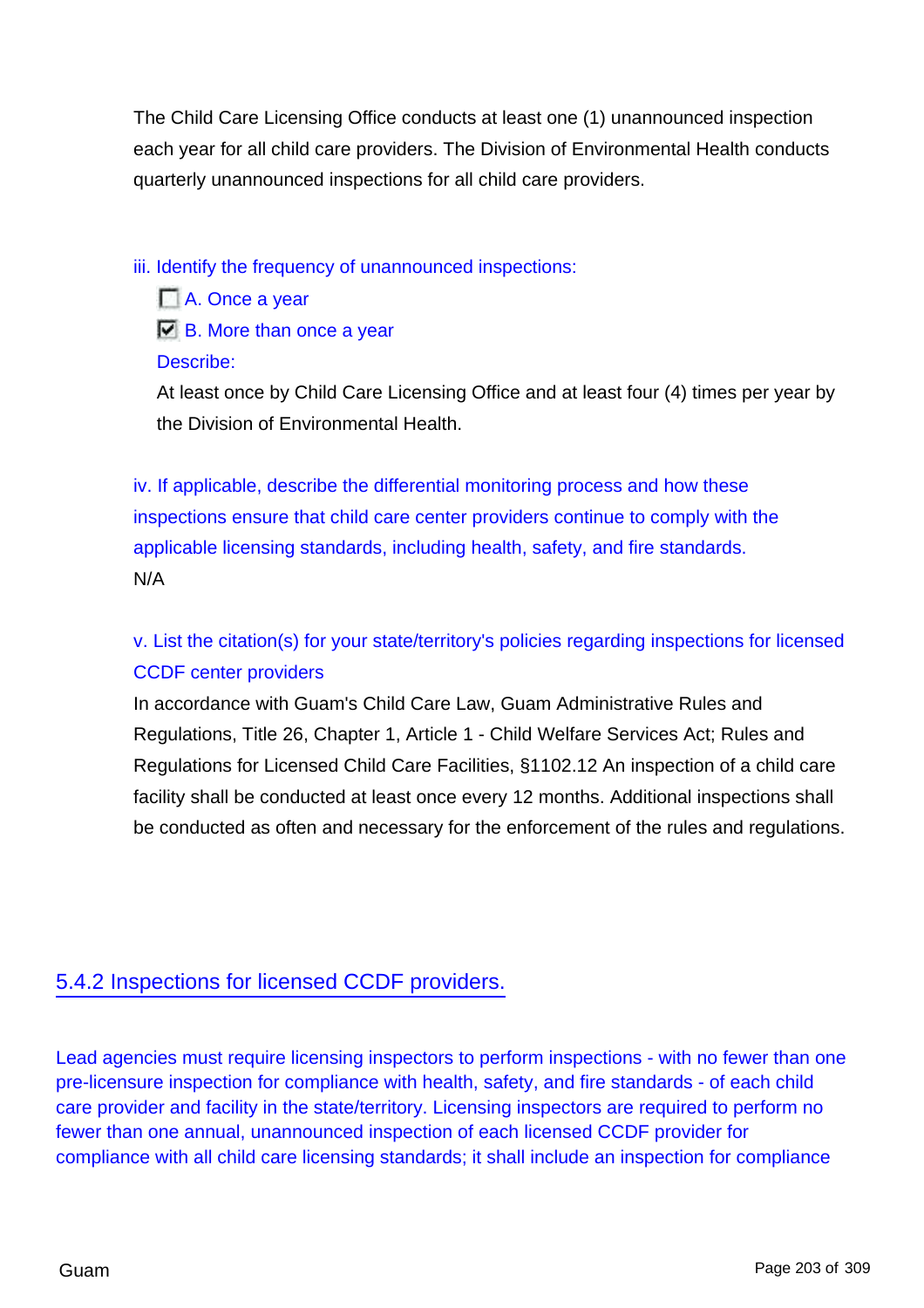with health and safety (including, but not limited to, those requirements described in 98.41) and fire standards; inspectors may inspect for compliance with all three standards - health, safety, and fire - at the same time (658E(c)(2)(K)(i)(II); 98.16 (n); 98.42(b)(2)(i)).

Certify by describing, in the questions below, your state/territory's monitoring and enforcement procedures to ensure that licensed child care providers comply with licensing standards, including compliance with health and safety (including, but not limited to, those requirements described in 98.41) and fire standards.

### **b. Licensed CCDF family child care home**

i. Describe your state/territory's requirements for pre-licensure inspections of licensed family child care providers for compliance with health, safety, and fire standards Guam has established and implemented an application process which requires interested CCDF providers to comply with the health & safety standards of the CCDBG act. As part of this application process, providers are required to complete a pre-service orientation of health and safety standards and certify acknowledgment of such standards. This certification is renewed every two (2) years for licensed providers.

Additionally, Childcare providers are regulated and must comply with child care standards. These standards are certified using Child Care Inspection and Monitoring Checklists conducted by the Child Care Licensing Office, Child Care Facility Inspection Reports conducted by the Division of Environmental Health, and CCDF Provider Certification form validated by the CCDF Program Office.

# ii. Describe your state/territory's policies and practices for annual, unannounced inspections of licensed CCDF family child care providers.

The Child Care Licensing Office conducts at least one (1) unannounced inspection each year for all child care providers. The Division of Environmental Health conducts quarterly unannounced inspections for all child care providers.

iii. Identify the frequency of unannounced inspections:

■ A. Once a year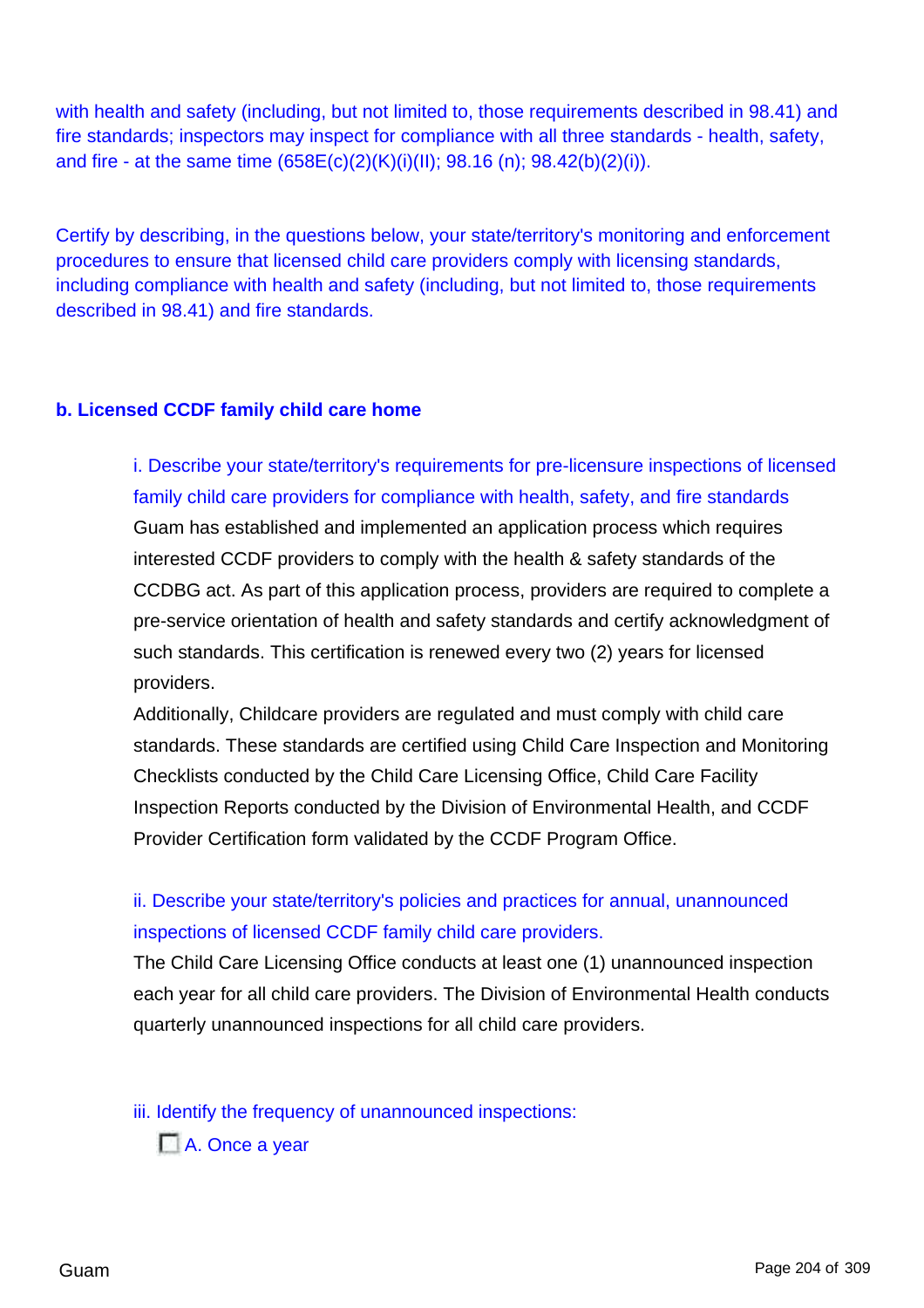# **B.** More than once a year Describe:

At least once by Child Care Licensing Office and at least four (4) times per year by the Division of Environmental Health.

iv. If applicable, describe the differential monitoring process and how these inspections ensure that family child care providers continue to comply with the applicable licensing standards, including health, safety, and fire standards. N/A

# v. List the citation(s) for your state/territory's policies regarding inspections for licensed CCDF family child care providers

In accordance with Guam's Child Care Law, 26 Guam Administrative Rules and Regulations, Title 26, Chapter 1, Article 1 - Child Welfare Services Act; Rules and Regulations for Licensed Child Care Facilities and Group Child Care Homes; §11021. 2 An inspection of a child care facility shall be conducted at least once every 12 months. Additional inspections shall be conducted as often and necessary for the enforcement of the rules and regulations.

### 5.4.2 Inspections for licensed CCDF providers.

Lead agencies must require licensing inspectors to perform inspections - with no fewer than one pre-licensure inspection for compliance with health, safety, and fire standards of each child care provider and facility in the state/territory. Licensing inspectors are required to perform no fewer than one annual, unannounced inspection of each licensed CCDF provider for compliance with all child care licensing standards; it shall include an inspection for compliance with health and safety (including, but not limited to, those requirements described in 98.41) and fire standards; inspectors may inspect for compliance with all three standards - health, safety, and fire - at the same time (658E(c)(2)(K)(i)(II); 98.16 (n); 98.42(b)(2)(i)).

Certify by describing, in the questions below, your state/territory's monitoring and enforcement procedures to ensure that licensed child care providers comply with licensing standards, including compliance with health and safety (including, but not limited to, those requirements described in 98.41) and fire standards.

### c) Licensed in-home CCDF child care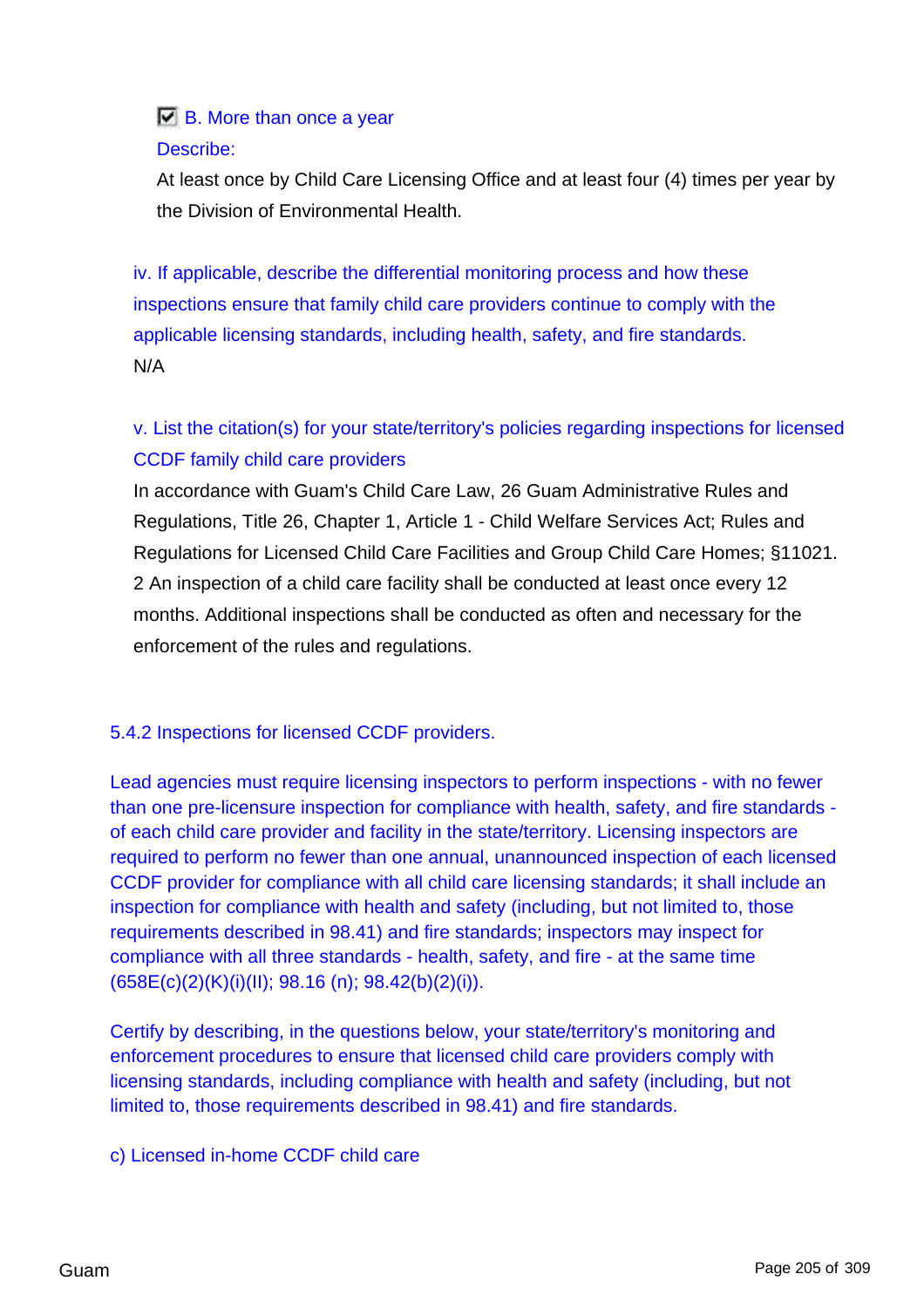i. Does your state/territory license in-home child care (care in the childâs own home)?  $\Box$  No (Skip to 5.4.3 (a)).

T Yes. If yes, answer A-D below:

A. Describe your state/territory's policies and practices for pre-licensure inspections of licensed in-home care (care in the child's own) providers for compliance with health, safety, and fire standards.

B. Describe your state/territory's policies and practices for annual, unannounced inspections of licensed CCDF child care in-home care (care in the child's own home) providers.

C. Identify the frequency of unannounced inspections:

□ 1. Once a year ■ 2. More than once a year Describe:

D. If applicable, describe the differential monitoring process and how these inspections ensure that in-home care (care in the child's own providers continue to comply with the applicable licensing standards, including health, safety, and fire standards.

E. List the citation(s) for your state/territory's policies regarding inspections for licensed CCDF in-home care (care in the child's own home) providers.

### 5.4.2 Inspections for licensed CCDF providers.

Lead agencies must require licensing inspectors to perform inspections - with no fewer than one pre-licensure inspection for compliance with health, safety, and fire standards - of each child care provider and facility in the state/territory. Licensing inspectors are required to perform no fewer than one annual, unannounced inspection of each licensed CCDF provider for compliance with all child care licensing standards; it shall include an inspection for compliance with health and safety (including, but not limited to, those requirements described in 98.41) and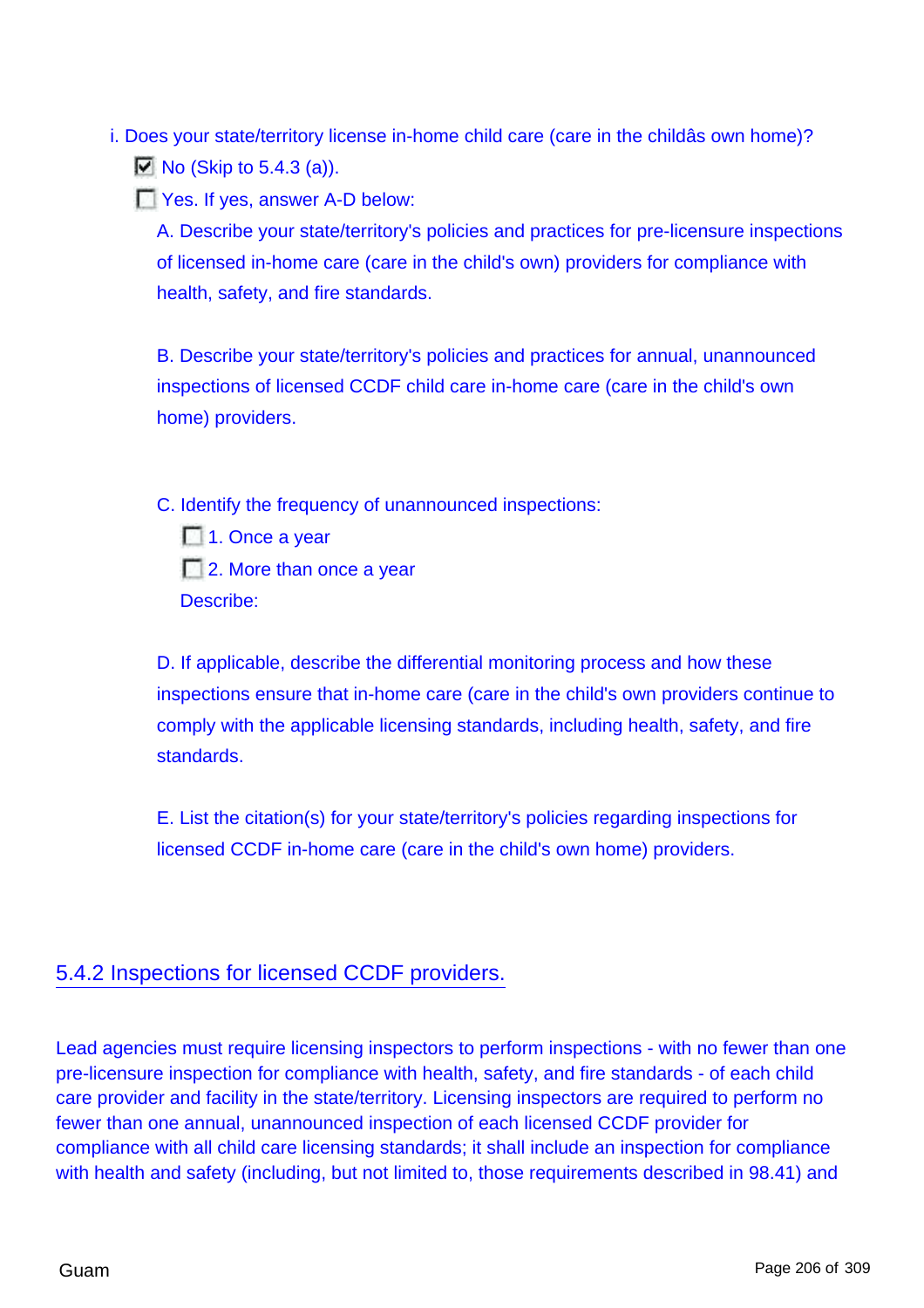fire standards; inspectors may inspect for compliance with all three standards - health, safety, and fire - at the same time (658E(c)(2)(K)(i)(II); 98.16 (n); 98.42(b)(2)(i)).

Certify by describing, in the questions below, your state/territory's monitoring and enforcement procedures to ensure that licensed child care providers comply with licensing standards, including compliance with health and safety (including, but not limited to, those requirements described in 98.41) and fire standards.

d) List the entity(ies) in your state/territory that are responsible for conducting pre-licensure inspections and unannounced inspections of licensed CCDF providers

DPHSS-Bureau of Social Services Administration, Child Care Licensing Office; DPHSS-Division of Environmental Health

### **5.4.3 Inspections for license-exempt center-based and family child care providers.**

The Lead Agency must have policies and practices that require licensing inspectors (or qualified monitors designated by the Lead Agency) to perform an annual monitoring visit of each licenseexempt CCDF provider for compliance with health, safety, and fire standards (658E(c)(2)(K)(i)(IV); 98.42(b)(2)(ii)). Inspections for relative providers will be addressed in question 5.6.4. At a minimum, the health and safety requirements to be inspected must address the standards listed in subsection 5.3 (98.41(a)).

To certify, describe the policies and practices for the annual monitoring of:

a. License-exempt center-based CCDF providers, including if monitoring is announced or unannounced, occurs more frequently than once per year, and if differential monitoring is used.

The inspection of child care providers does not differ between licensed and licenseexempt child care providers. The Child Care Licensing Office conducts at least one (1) unannounced inspection each year for all child care providers. The Division of Environmental Health conducts quarterly unannounced inspections for all child care providers.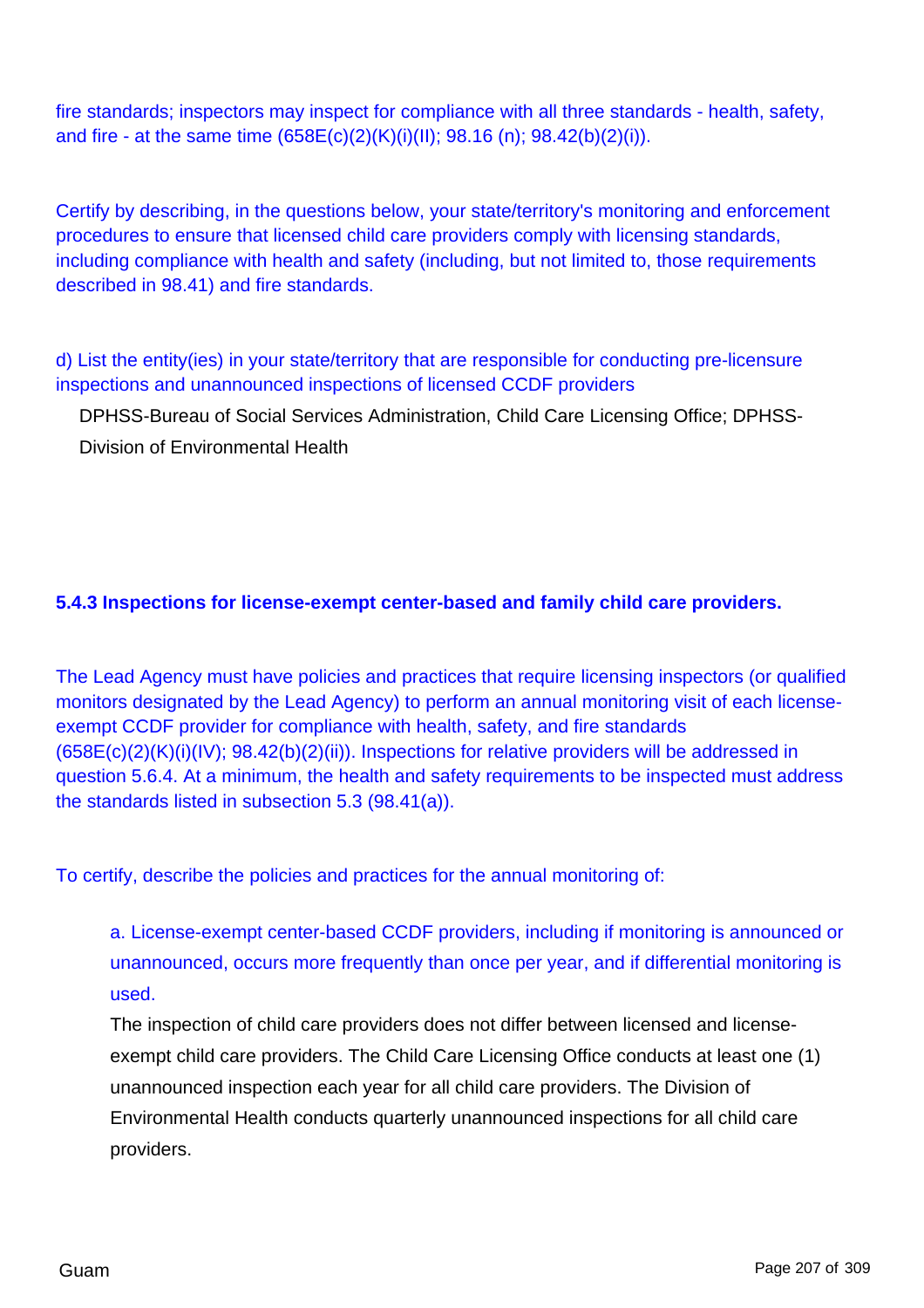### i. Provide the citation(s) for this policy or procedure

Policies regarding the monitoring procedures for license-exempt providers stem from the annual renewal of provider health certification and sanitary permit, validation for these renewals are certified by facility inspections. Guam Administrative Rules and Regulations, Title 26, Chapter 1, Article 1 - Child Welfare Services Act; Rules and Regulations for Licensed Child Care Facilities and Group Child Care Homes and Guam's Department of Public Health & Social Services, Division of Environmental Health, Rules and Regulations Governing Child Care Facilities.

b. License-exempt family child care CCDF providers, including if monitoring is announced or unannounced, occurs more frequently than once per year, and if differential monitoring is used.

Announced and/or announced monitoring is completed annually and quarterly.

### i. Provide the citation(s) for this policy or procedure

Health Certifications and Sanitary Permits are only awarded annually and must be renewed through inspection. Guam Administrative Rules and Regulations, Title 26, Chapter 1, Article 1 - Child Welfare Services Act; Rules and Regulations for Licensed Child Care Facilities and Group Child Care Homes and Guam's Department of Public Health & Social Services, Division of Environmental Health, Rules and Regulations Governing Child Care Facilities.

### **5.4.4 Inspections for license-exempt in-home care (care in the child's own home).**

Lead Agencies have the option to develop alternate monitoring requirements for care provided in the child's home that are appropriate to the setting. A child's home may not meet the same standards as other child care facilities and this provision gives Lead Agencies flexibility in conducting more streamlined and targeted on-site inspections. For example, Lead Agencies may choose to monitor in-home providers on basic health and safety requirements such as training and background checks. Lead Agencies could choose to focus on health and safety risks that pose imminent danger to children in care. This flexibility cannot be used to bypass the monitoring requirement altogether. States should develop procedures for notifying parents of monitoring protocols and consider whether it would be appropriate to obtain parental permission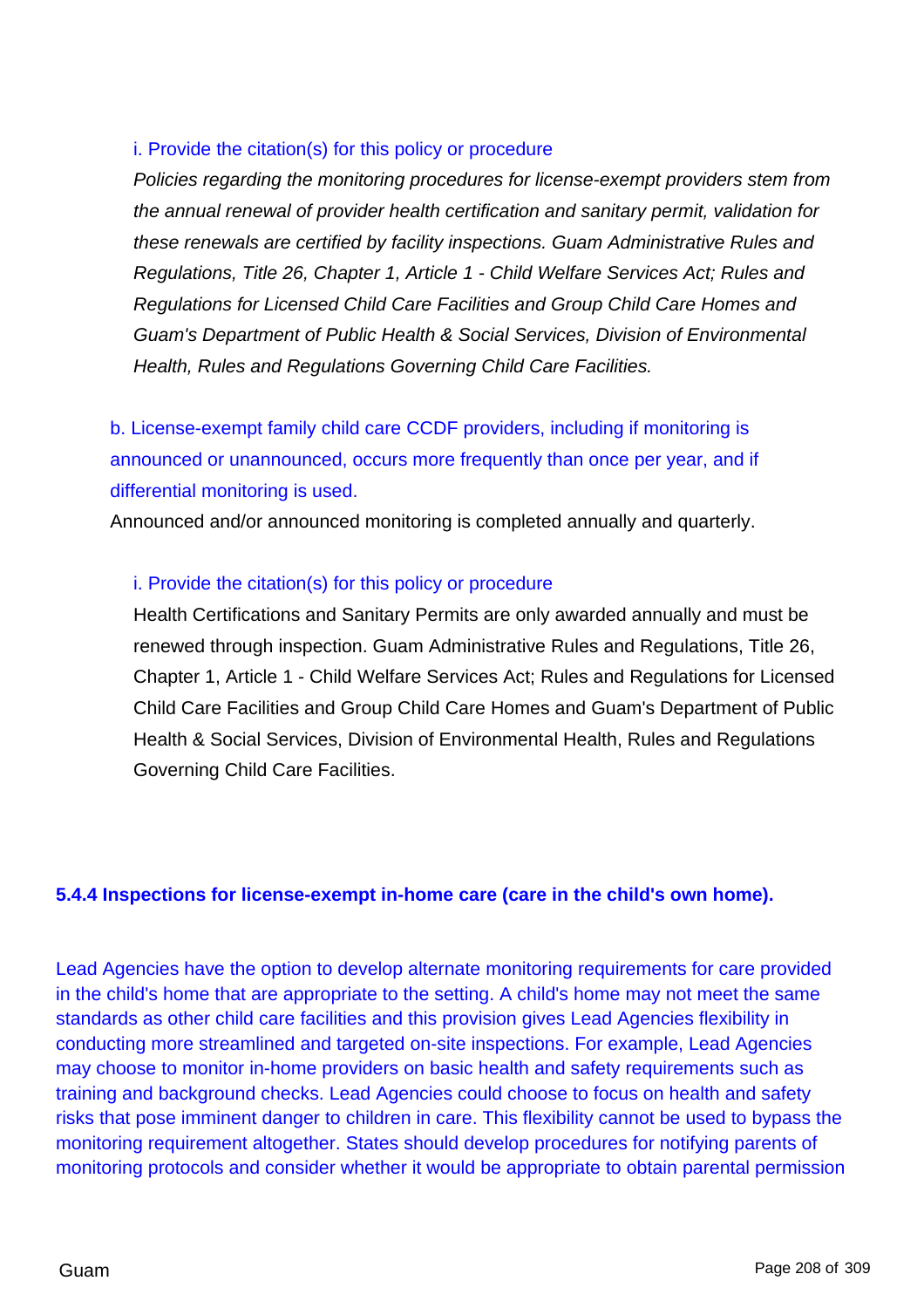prior to entering the home for inspection (98.42(b)(2)(iv)(B)).

a. To certify, describe the policies and practices for the annual monitoring of licenseexempt in-home care, including if monitoring is announced or unannounced, occurs more frequently than once per year, and if differential monitoring procedures are used. Guam currently does not have any participating license-exempt in-home care providers. However, these providers are subject to the same monitoring practices as all other providers; annual and quarterly, announced and/or announced monitoring.

### b. Provide the citation(s) for this policy or procedure.

Health Certifications and Sanitary Permits are only awarded annually and must be renewed through inspection. Guam Administrative Rules and Regulations, Title 26, Chapter 1, Article 1 - Child Welfare Services Act; Rules and Regulations for Licensed Child Care Facilities and Group Child Care Homes and Guam's Department of Public Health & Social Services, Division of Environmental Health, Rules and Regulations Governing Child Care Facilities.

# c. List the entity(ies) in your state/territory that are responsible for conducting inspections of license-exempt CCDF providers:

The Lead Agency's Division of Environmental Health (DEH) and the CCDF State Program Office conducts compliance reviews.

### **5.4.5 Licensing Inspectors (or qualified inspectors designated by the Lead Agency).**

Lead Agencies will have policies and practices that ensure that individuals who are hired as licensing inspectors (or qualified monitors designated by the Lead Agency) are qualified to inspect child care providers and facilities and have received health and safety training appropriate to the provider setting and age of the children served. Training shall include, but is not limited to, those requirements described in 98.41(a)(1) and all aspects of the stateâs licensure requirements (658E(c)(2)(K)(i)(I); 98.42(b)(1-2)).

a. To certify, describe how the Lead Agency ensures that licensing inspectors (or qualified monitors designated by the Lead Agency) are qualified to inspect child care facilities and providers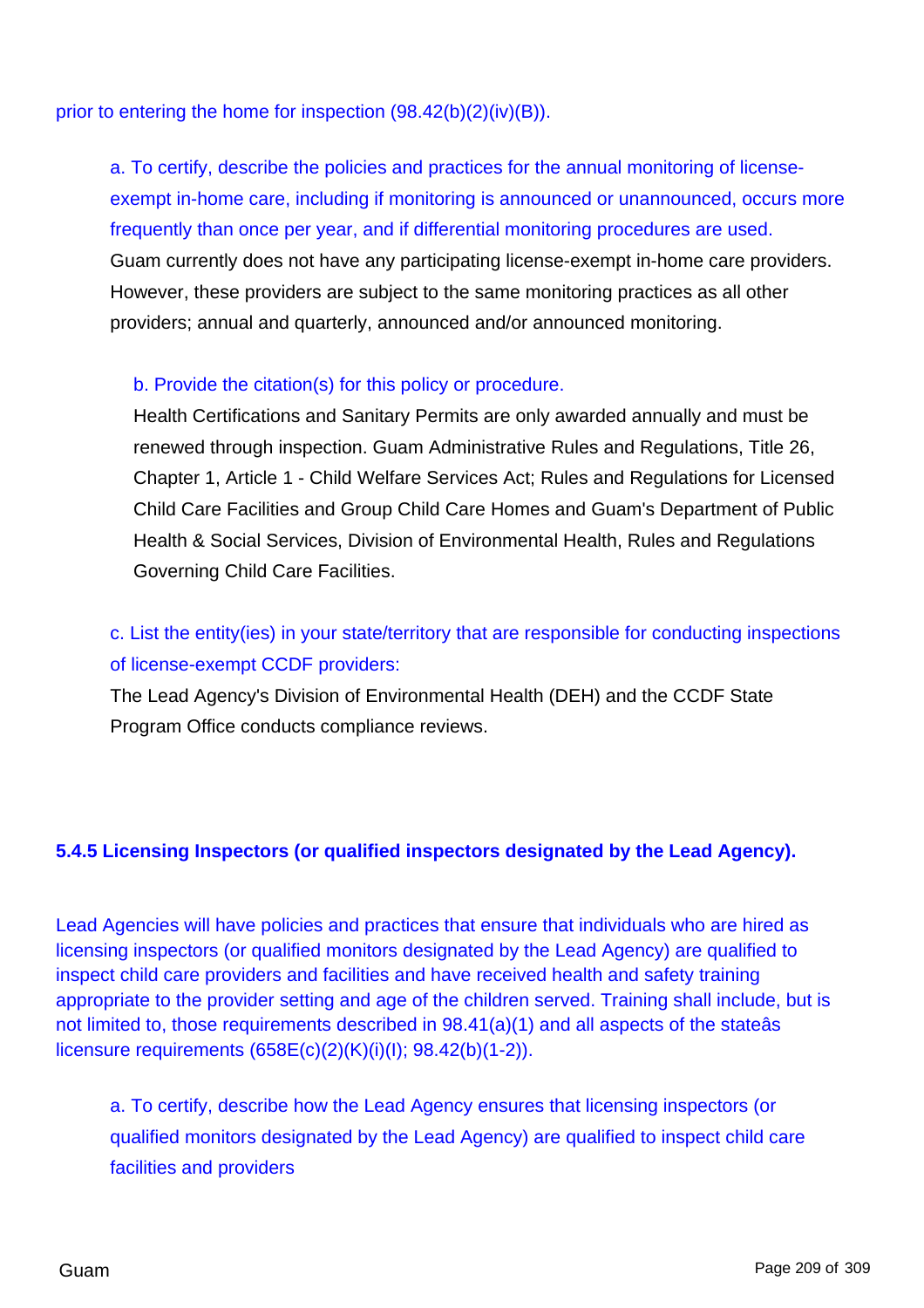The Lead Agency's Division of Environmental Health's (DEH) are certified and required to maintain their certifications, coupled with receiving the training on CCDF health and safety requirements. From the recruitment perspective, the requirements to apply for the position requires necessary qualification to be employed as an inspector, which includes but is not limited to education and work experience in order to conduct inspection related to health and safety. In addition, a designated Social Services Licensing Officer from the Guam DPHSS, BOSSA License Office is designated to monitor and inspect of the facility which includes but is not limited to updated health certificate, training certificates, developmentally appropriate practices, etc.

b. To certify, describe how inspectors and monitors have received training on health and safety requirements that are appropriate to the age of the children in care and the type of provider setting (98.42(b)(1-2)).

The Lead Agency's Division of Environmental Health's (DEH) are certified and required to maintain their certifications, coupled with receiving the training on CCDF health and safety requirements. From the recruitment perspective, the requirements to apply for the position requires necessary qualification to be employed as an inspector, which includes but is not limited to education and work experience in order to conduct inspection related to health and safety. In addition, a designated early childhood trained Social Services Licensing Officer from the Guam DPHSS, License Office is responsible to monitor and inspect of the facility which includes but is not limited to updated health certificate, training certificates, developmentally appropriate practices, etc.

The DEH and Social Services Licensing Officer maintain a close relationship with regard to monitoring and inspecting child care providers.

### c. Provide the citation(s) for this policy or procedure.

Environmental Inspector certifications are broad and not limited to child care provider/ facility requirements. DPHSS's Division of Environmental Health, Rules and Regulations Governing Child Care Facilities. Social Services Licensing Officer: Guam Department of Administration, Government of Guam, Personnel Rules and Regulation, Job Classification No. 6.151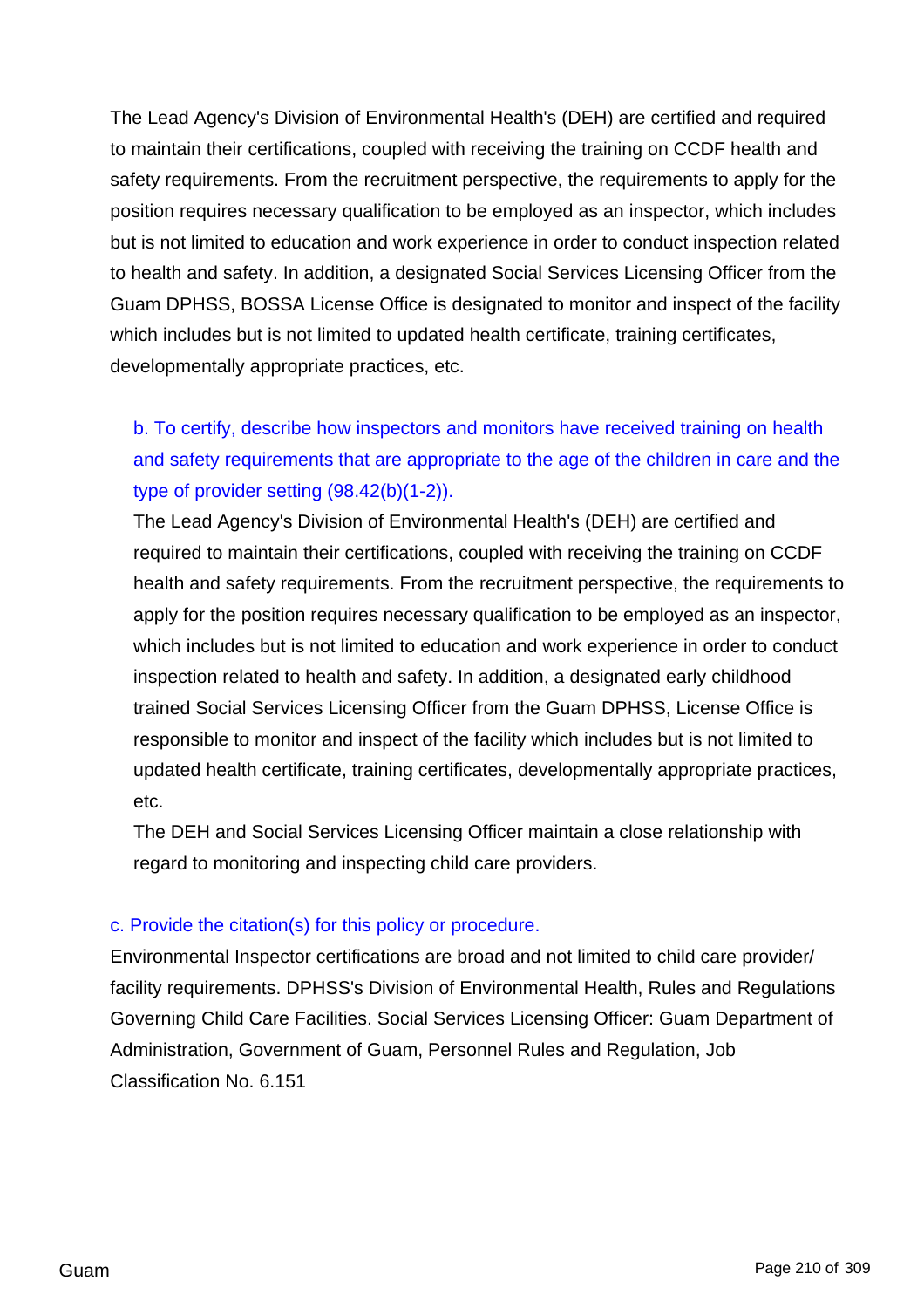**5.4.6 The states and territories shall have policies and practices that require the ratio of licensing inspectors to child care providers and facilities in the state/territory to be maintained at a level sufficient to enable the state/territory to conduct effective inspections of child care providers and facilities on a timely basis in accordance with federal, state, and local laws (658E(c)(2)(K)(i)(III); 98.42(b)(3)).**

a. To certify, describe the state/territory policies and practices regarding the ratio of licensing inspectors to child care providers (i.e. number of inspectors per number of child care providers) and facilities in the state/territory and include how the ratio is sufficient to conduct effective inspections on a timely basis.

For Environmental Health Inspectors, there are 45 child care providers and 4 licensed inspectors, which equates to approximately 11 centers to 1 inspector (11:1), while the Social Services Licensing Officer ratio is 45:1

b. Provide the policy citation and state/territory ratio of licensing inspectors. Internal policies pertaining to the ratio of licensing inspectors to child care providers are in development with anticipation to be made available by December 2021.

# 5.5 Comprehensive Background Checks

The CCDBG Act requires states and territories to have in effect requirements, policies and procedures to conduct comprehensive background checks for all child care staff members (including prospective staff members) of all child care programs that are 1) licensed, regulated, or registered under state/territory law; or, 2) all other providers eligible to deliver CCDF services (e.g., license-exempt CCDF eligible providers) (98.43(a)(1)(i)). Background check requirements apply to any staff member who is employed by a child care provider for compensation, including contract employees and self-employed individuals; whose activities involve the care or supervision of children; or who has unsupervised access to children (98.43(2)). For family child care homes, this requirement includes the caregiver and any other adults residing in the family child care home who are age 18 or older (98.43(2)(ii)(C)). This requirement does not apply to individuals who are related to all children for whom child care services are provided (98.43(2)(B)(ii)). Exemptions for relative providers will be addressed in 5.6.5.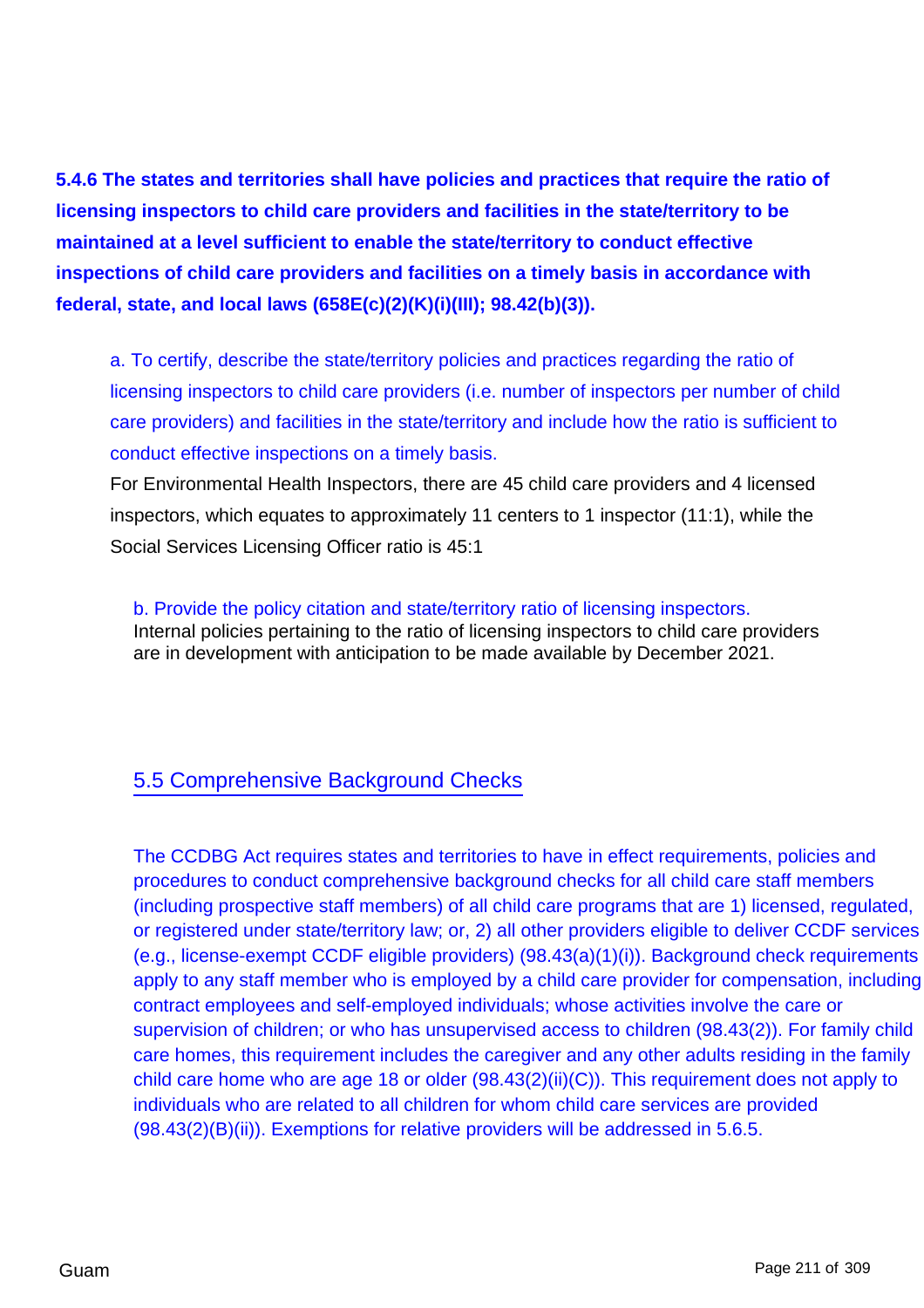A comprehensive background check must include eight (8) separate and specific components (98.43(2)(b)), which encompass three (3) in-state checks, two (2) national checks, and three (3) interstate checks (if the individual resided in another state in the preceding 5 years).

**5.5.1 Background Check Requirements. In the table below, certify by checking that the state has policies, and is conducting checks for the required background check components, ensuring that these requirements are in place for all licensed, regulated, or registered child care providers and for all other providers eligible to deliver CCDF services (e.g., license-exempt CCDF eligible providers), in accordance with 98.43(a)(1)(i), 98.43(a)(2) and 98.16(o).**

- a. Components of In-State Background Checks
	- i. Criminal registry or repository using fingerprints in the current state of residency Licensed, regulated, or registered child care providers Citation:

**All other providers eligible to deliver CCDF Services** Citation:

ii. Sex offender registry or repository check in the current state of residency  $\Box$  Licensed, regulated, or registered child care providers Citation:

26 Guam Administrative Rules and Regulations, Title 26, Chapter 1, Article 1 - Child Welfare Services Act; Rules and Regulations for Licensed Child Care Facilities and Group Child Care Homes, §1102.4 (a)(1)( E)(6) (Application Packet). Additionally, the newly developed and implementation of the CCDF Application for Child Care Provider advises that pending the full implementation of the CCDBG Act, all Licensed and Licensed-Exempt Child Providers must be able to demonstrate compliance with Guam Public Law 31-73, which outlines certain home/ facility conditions, as part of the health and safety standards and other requirements prior to the receipt of any CCDF funds. Of those requirements is the consent for disclosure form that authorizes the Licensing Section to conduct a sex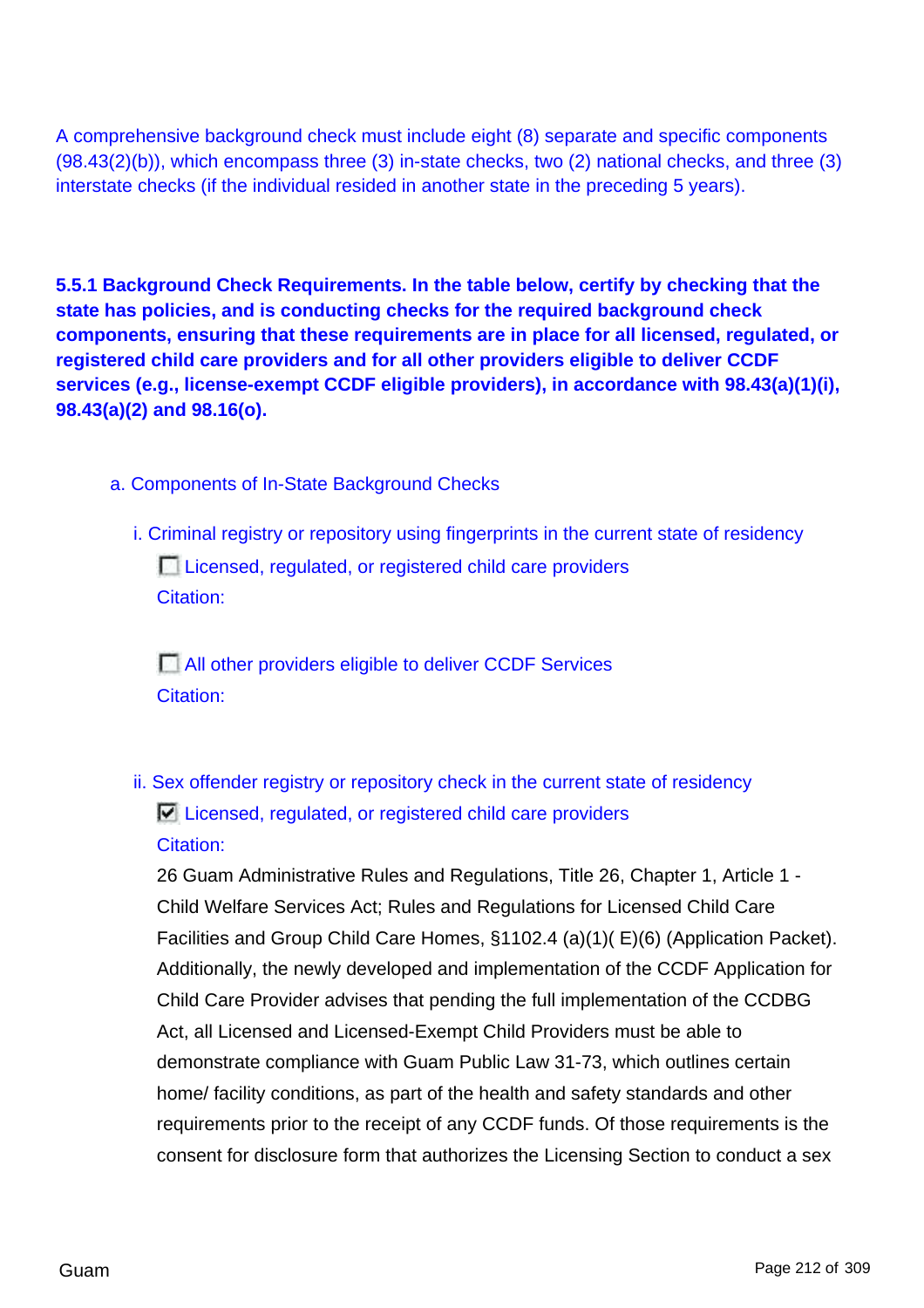offender registry check.

# All other providers eligible to deliver CCDF Services Citation:

26 Guam Administrative Rules and Regulations, Title 26, Chapter 1, Article 1 - Child Welfare Services Act; Rules and Regulations for Licensed Child Care Facilities and Group Child Care Homes, §1102.4 (a)(1)( E)(6) (Application Packet). Additionally, the newly developed and implementation of the CCDF Application for Child Care Provider advises that pending the full implementation of the CCDBG Act, all Licensed and Licensed-Exempt Child Providers must be able to demonstrate compliance with Guam Public Law 31-73, which outlines certain home/ facility conditions, as part of the health and safety standards and other requirements prior to the receipt of any CCDF funds. Of those requirements is the consent for disclosure form that authorizes the Licensing Section to conduct a sex offender registry check.

### iii. Child abuse and neglect registry and database check in the current state of residency

### $\Box$  Licensed, regulated, or registered child care providers Citation:

26 Guam Administrative Rules and Regulations, Title 26, Chapter 1, Article 1 - Child Welfare Services Act; Rules and Regulations for Licensed Child Care Facilities and Group Child Care Homes, §1102.4 (a)(1)( E)(6) (Application Packet). Additionally, thenewly developed and implementation of the CCDF Application for Child Care Provider advises that pending the full implementation of the CCDBG Act, all Licensed and Licensed-Exempt Child Providers must be able to demonstrate compliance with Guam Public Law 31-73, which outlines certain home/ facility conditions, as part of the health and safety standards and other requirements prior to the receipt of any CCDF funds. Of those requirements is the consent for disclosure form that authorizes the Licensing Section to conduct a child abuse and neglect registry check.

All other providers eligible to deliver CCDF Services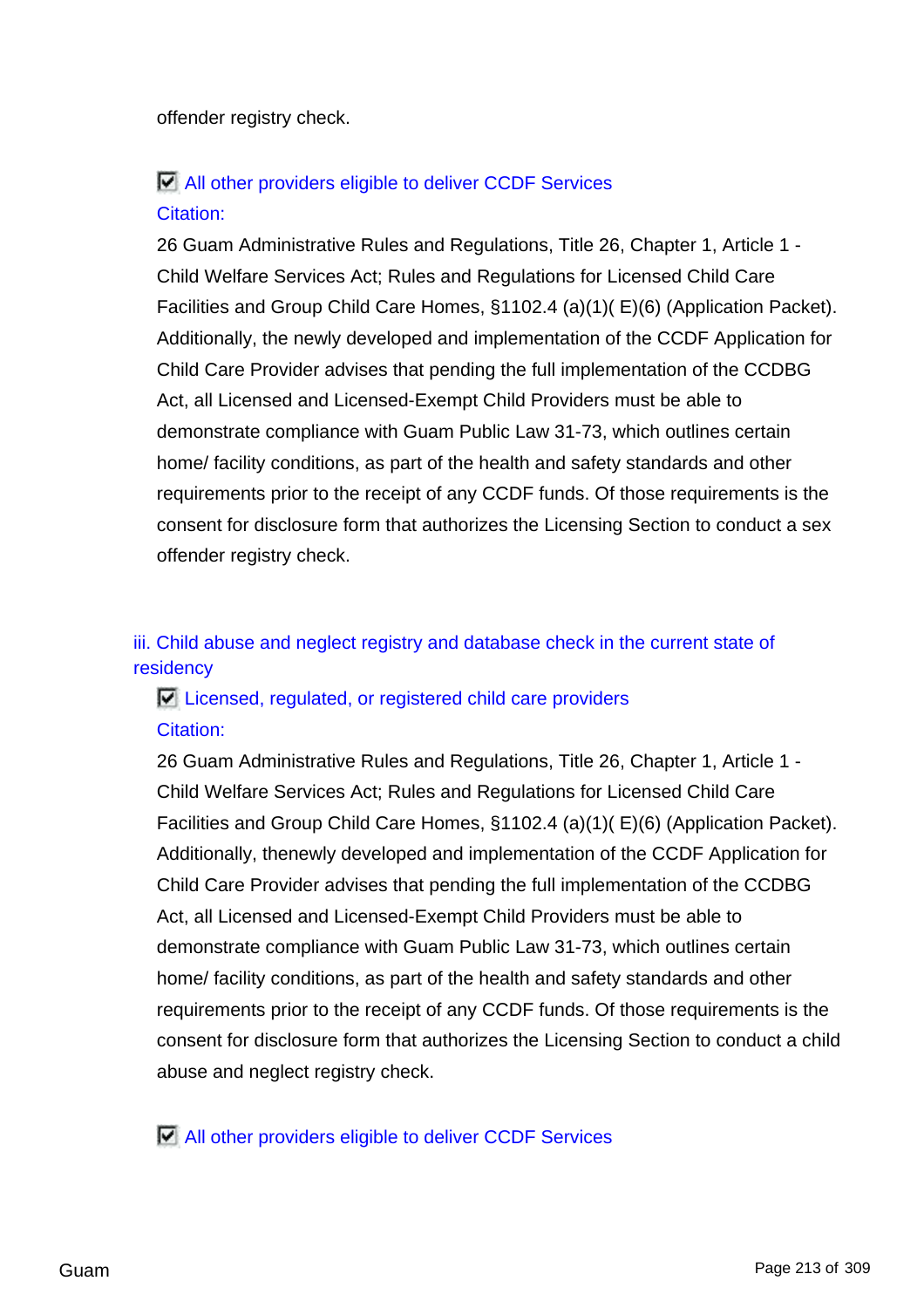#### Citation:

26 Guam Administrative Rules and Regulations, Title 26, Chapter 1, Article 1 - Child Welfare Services Act; Rules and Regulations for Licensed Child Care Facilities and Group Child Care Homes, §1102.4 (a)(1)( E)(6) (Application Packet).Additionally, the newly developed and implementation of the CCDF Application for Child Care Provider advises that pending the full implementation of the CCDBG Act, all Licensed and Licensed-Exempt Child Providers must be able to demonstrate compliance with Guam Public Law 31-73, which outlines certain home/ facility conditions, as part of the health and safety standards and other requirements prior to the receipt of any CCDF funds. Of those requirements is the consent for disclosure form that authorizes the Licensing Section to conduct a child abuse and neglect registry check.

# **5.5.1 Background Check Requirements. In the table below, certify by checking that the state has policies, and is conducting checks for the required background check components, ensuring that these requirements are in place for**

all licensed, regulated, or registered child care providers and for all other providers eligible to deliver CCDF services

(e.g., license-exempt CCDF eligible providers), in accordance with 98.43(a)(1)(i), 98.43(a)(2) and 98.16(o).

### b. Components of National Background Check

### i. FBI Fingerprint Check

Licensed, regulated, or registered child care providers Citation:

Guam Bureau of Management Support BMS Policy No 2021-001 requires an FBI fingerprint check for all providers. This policy has been approved and will begin implementation in phases beginning 10/01/21.

**All other providers eligible to deliver CCDF Services** Citation:

Guam Bureau of Management Support BMS Policy No 2021-001 requires an FBI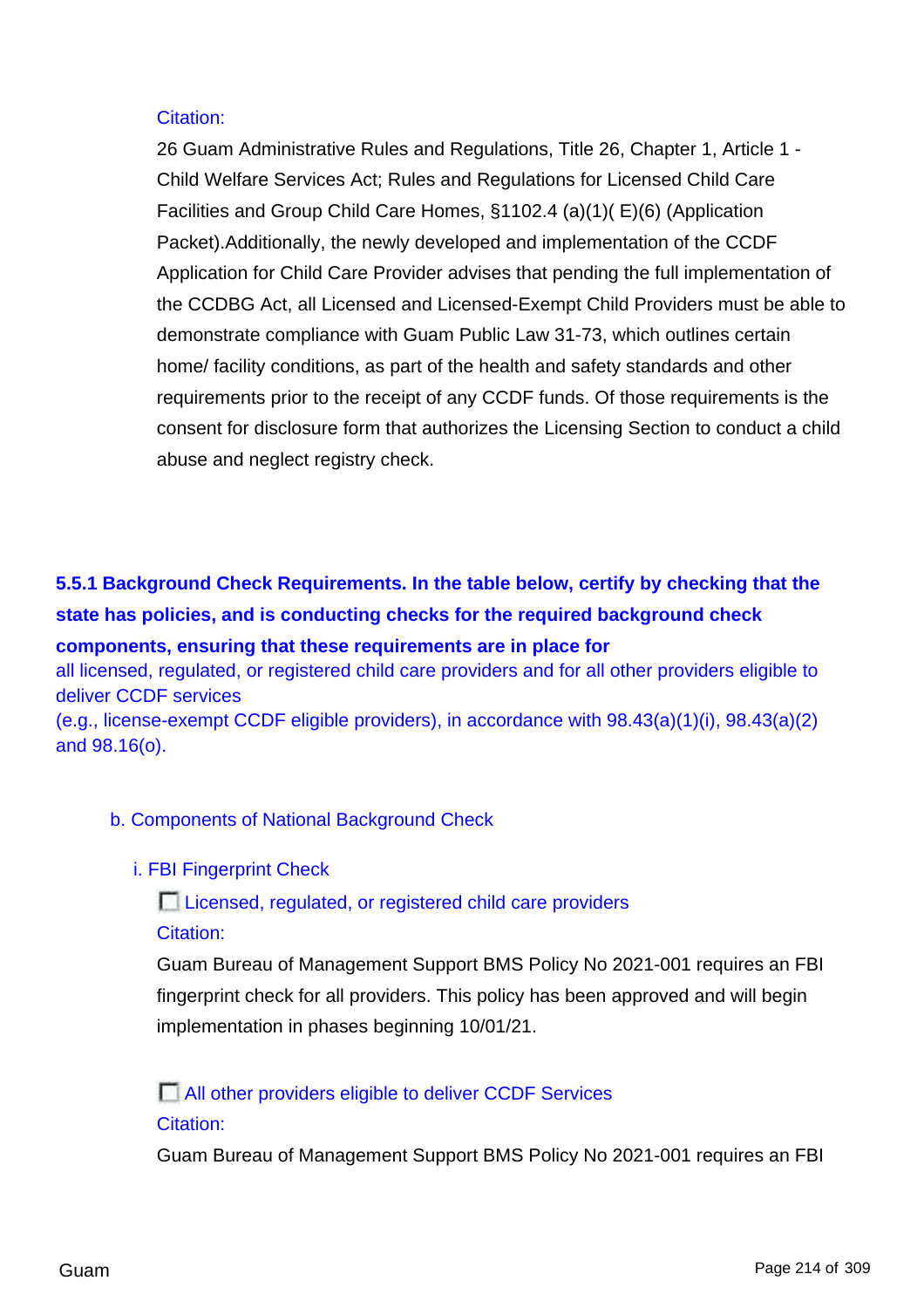fingerprint check for all providers. This policy has been approved, but is not yet fully implemented.

ii. National Crime Information Center (NCIC) National Sex Offender Registry (NSOR) name-based search

Licensed, regulated, or registered child care providers

Citation:

Guam Bureau of Management Support BMS Policy No 2021-001 requires an NCIC NSOR check for all providers. This policy has been approved, but is not yet fully implemented.

### All other providers eligible to deliver CCDF Services

### Citation:

Guam Bureau of Management Support BMS Policy No 2021-001 requires an NCIC NSOR check for all providers. This policy has been approved, but is not yet fully implemented.

# **5.5.1 Background Check Requirements. In the table below, certify by checking that the state has policies, and is conducting checks for the required background check**

**components, ensuring that these requirements are in place for**

all licensed, regulated, or registered child care providers and for all other providers eligible to deliver CCDF services

(e.g., license-exempt CCDF eligible providers), in accordance with 98.43(a)(1)(i), 98.43(a)(2) and 98.16(o).

### c. Components of Interstate Background Checks

i. Criminal registry or repository in any other state where the individual has resided in the past 5 years, with the use of fingerprints being optional.

Note: It is optional to use a fingerprint to conduct this check. Searching a general public facing judicial website does not satisfy this requirement. This check must be completed in addition to the national FBI history check to mitigate any gaps that may exist between the two sources (unless the responding state participates in the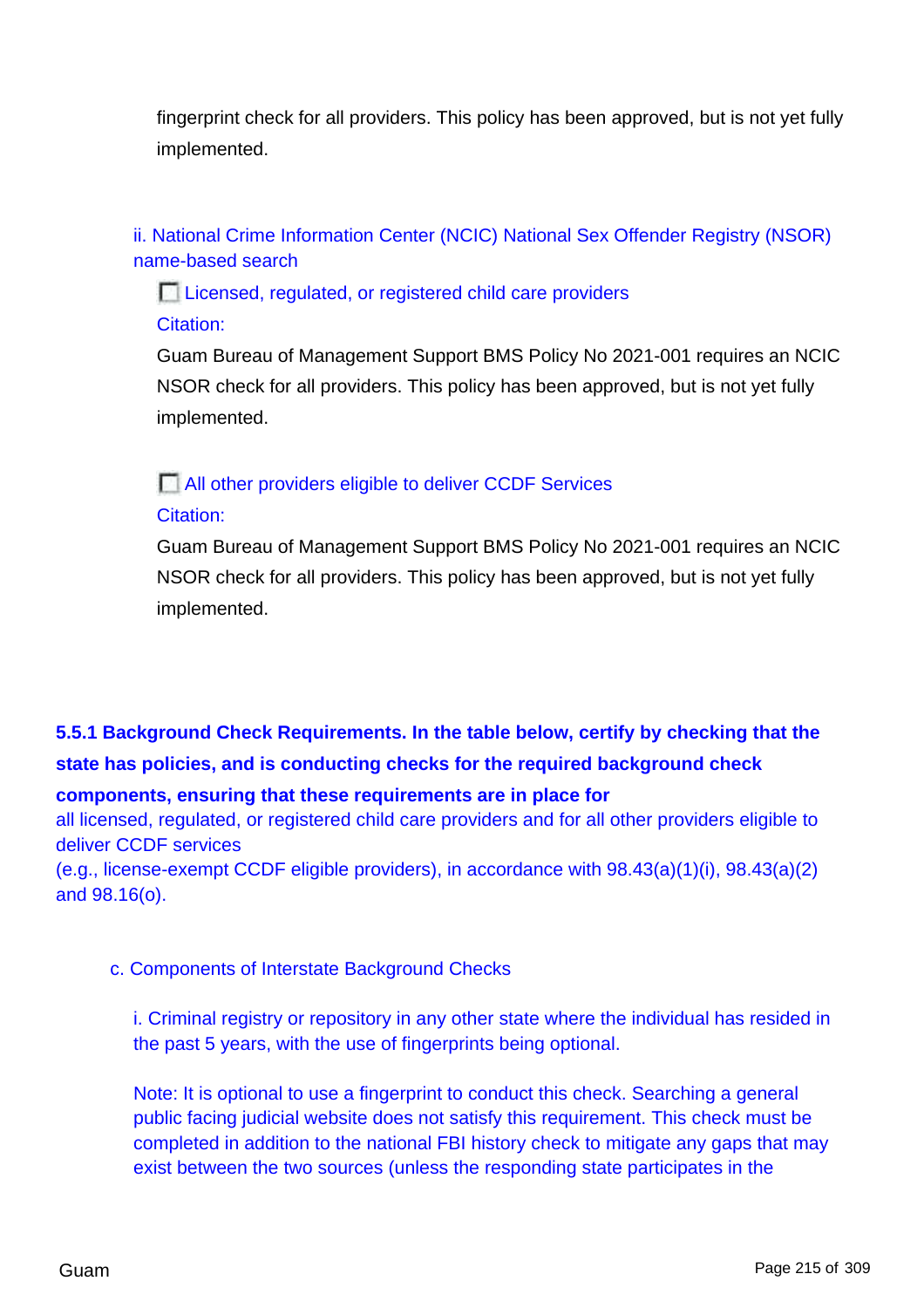### National Fingerprint File program).

# Licensed, regulated, or registered child care providers Citation:

26 Guam Administrative Rules and Regulations, Title 26, Chapter 1, Article 1 - Child Welfare Services Act; Rules and Regulations for Licensed Child Care Facilities and Group Child Care Homes, §1102.4 (a)(1)( E)(6) (Application Packet); Local law requires that checks in local and national registries are conducted. However, more specified policies and procedures are in development to meet this requirement which will apply to all CCDF Providers, licensed and license-exempt.

### **NUMBER 2018 12 In All other providers eligible to deliver CCDF Services**

### Citation:

26 Guam Administrative Rules and Regulations, Title 26, Chapter 1, Article 1 - Child Welfare Services Act; Rules and Regulations for Licensed Child Care Facilities and Group Child Care Homes, §1102.4 (a)(1)( E)(6) (Application Packet); Local law requires that checks in local and national registries are conducted. However, more specified policies and procedures are in development to meet this requirement.

ii. Sex offender registry or repository in any other state where the individual has resided in the past 5 years.

Note: It is optional to use a fingerprint to conduct this check. This check must be completed in addition to the National Crime Information Center (NCIC) National Sex Offender Registry (NSOR) to mitigate any gaps that may exist between the two sources.

Licensed, regulated, or registered child care providers Citation:

26 Guam Administrative Rules and Regulations, Title 26, Chapter 1, Article 1 - Child Welfare Services Act; Rules and Regulations for Licensed Child Care Facilities and Group Child Care Homes, §1102.4 (a)(1)( E)(6) (Application Packet).

All other providers eligible to deliver CCDF Services Citation:

26 Guam Administrative Rules and Regulations, Title 26, Chapter 1, Article 1 -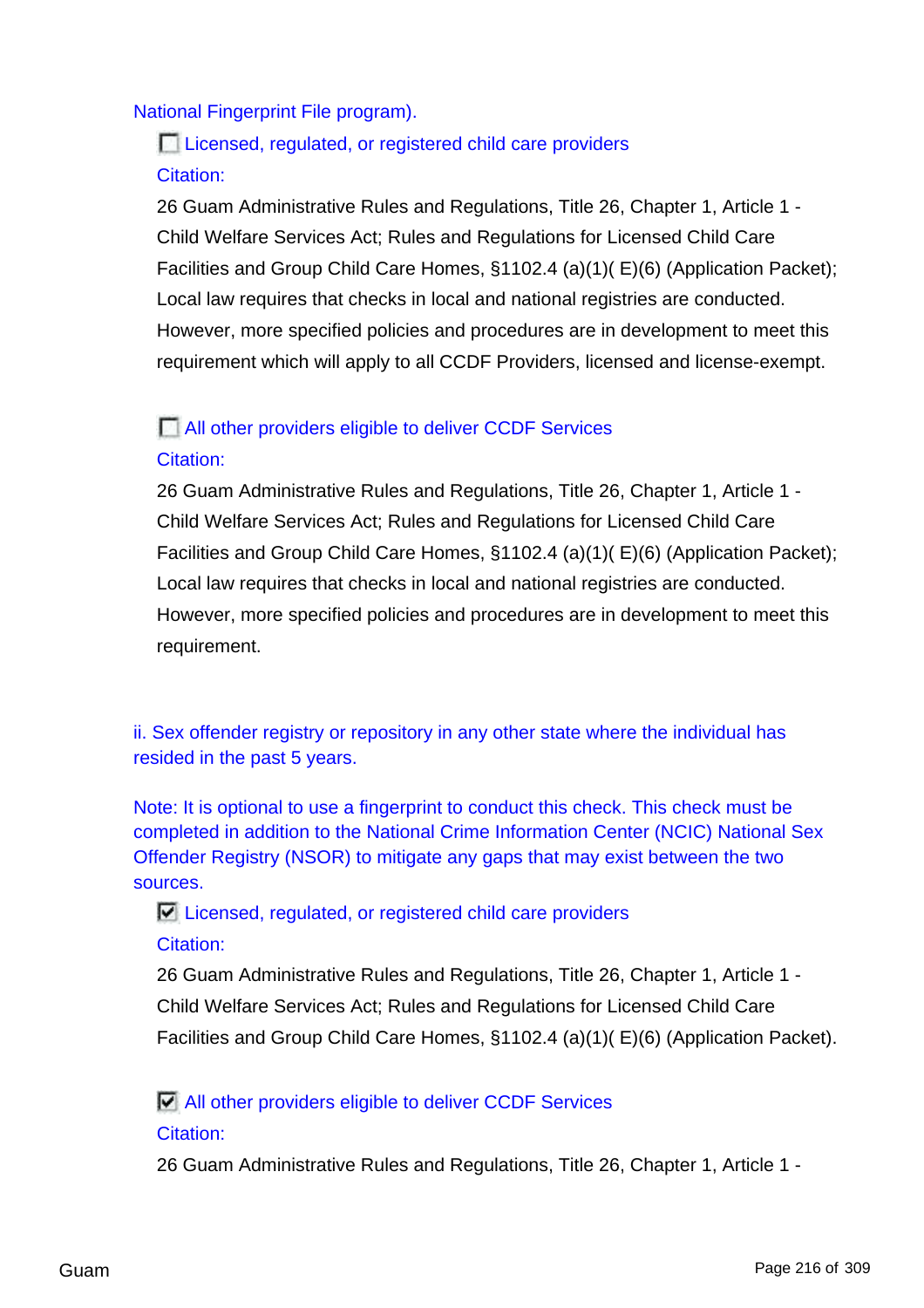Child Welfare Services Act; Rules and Regulations for Licensed Child Care Facilities and Group Child Care Homes, §1102.4 (a)(1)( E)(6) (Application Packet).

iii. Child abuse and neglect registry and database in any other state where the individual has resided in the past 5 years

#### Note: This is a name-based search

Licensed, regulated, or registered child care providers Citation:

26 Guam Administrative Rules and Regulations, Title 26, Chapter 1, Article 1 - Child Welfare Services Act; Rules and Regulations for Licensed Child Care Facilities and Group Child Care Homes, §1102.4 (a)(1)( E)(6) (Application Packet); 19 Guam Code Annotated Personal Relations Chapter 13, Child Protective Act §13209.1; Duties of Child Protective Services

## All other providers eligible to deliver CCDF Services Citation:

26 Guam Administrative Rules and Regulations, Title 26, Chapter 1, Article 1 - Child Welfare Services Act; Rules and Regulations for Licensed Child Care Facilities and Group Child Care Homes, §1102.4 (a)(1)( E)(6) (Application Packet); 19 Guam Code Annotated Personal Relations Chapter 13, Child Protective Act §13209.1; Duties of Child Protective Services

### **5.5.2 Procedures for a Provider to Request a Background Check.**

Child care providers are required to submit requests for background checks for each of their staff members to the appropriate state or territorial agency, which is to be defined clearly on the state or territory Web site. Family child care home providers must also submit background check requests for all household members over the age of 18. The requests must be submitted prior to when the individual becomes a staff member and must be completed at least once every five years per  $\hat{A}$ § 98.43(d)(1) and (2). The state or territory must ensure that its policies and procedures under this section, including the process by which a child care provider or other state or territory may submit a background check request, are published on the web site of the state or territory as described in  $\hat{A}$ § 98.43(q) and the web site of local lead agencies.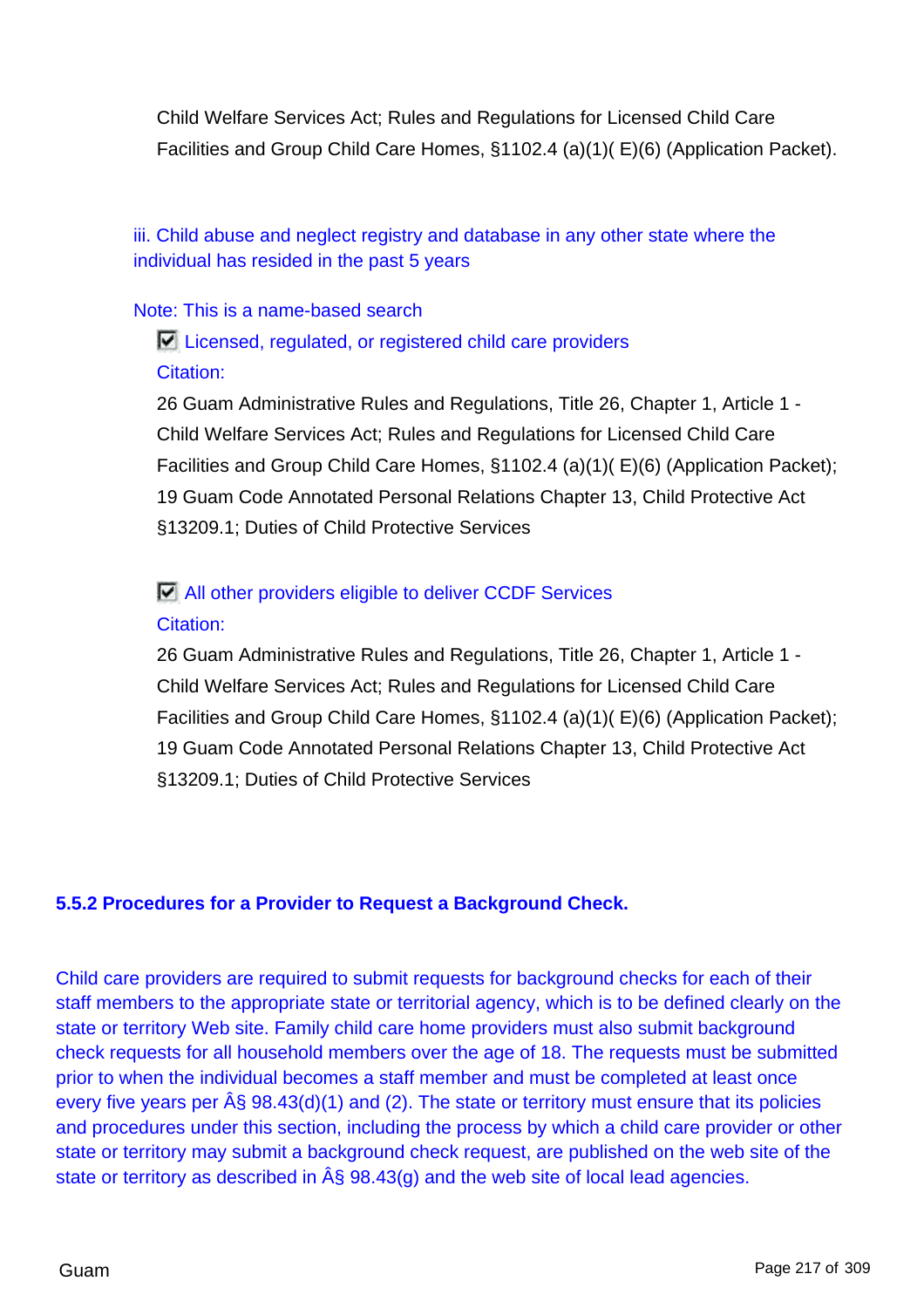a. Describe the state/territory procedure(s) for a provider to request the required background checks. If the process is different based on provider type, please include that in this description. If the process is different based on each background check component, please include that in this description.

The Lead Agency is currently working with the Judiciary of Guam to implement the required background check requirementswith intention of full implementation within GY22. The Judiciary of Guam will provide guidance relative to the procedures the detailed steps for the provider to request required background checks. This procedure shall apply to all licensed, regulated, registered, and CCDF eligible providers.

b. The state/territory must ensure that fees charged for completing the background checks do not exceed the actual cost of processing and administration, regardless of whether they are conducted by the state/territory or a third-party vendor or contractor. What are the fees and how do you ensure that these fees do not exceed the actual cost of processing and administering the background checks? Lead Agencies can report that no fees are charged if applicable (98.43(f)).

Guam has established an MOA between DPHSS-CCDF and Judiciary which includes that DPHSS will assess and pay the Judiciary as set forth and that no fees will be charged to the applicant.

c. Describe the state/territory policy(ies) related to prospective staff members working on a provisional basis. Pending completion of all background check components in 98.43(b), the prospective staff member must be supervised at all times by an individual who received a qualifying result on a background check described in 98.43(b) within the past 5 years (98.43(c)(4)) and the prospective staff member must have completed and received satisfactory results on either the FBI fingerprint check or a fingerprint check of the state/territory criminal registry or repository in the state where the prospective staff member resides. Describe and include a citation for the Lead Agencyâs policy: Guam does not currently allow for provisional employment

d. Describe the procedure for providers to request background checks for staff members that resided in another state within the previous 5 years.

Providers request background checks for staff members that have resided in another state within the previous 5 years by requiring the prospective employee to disclose on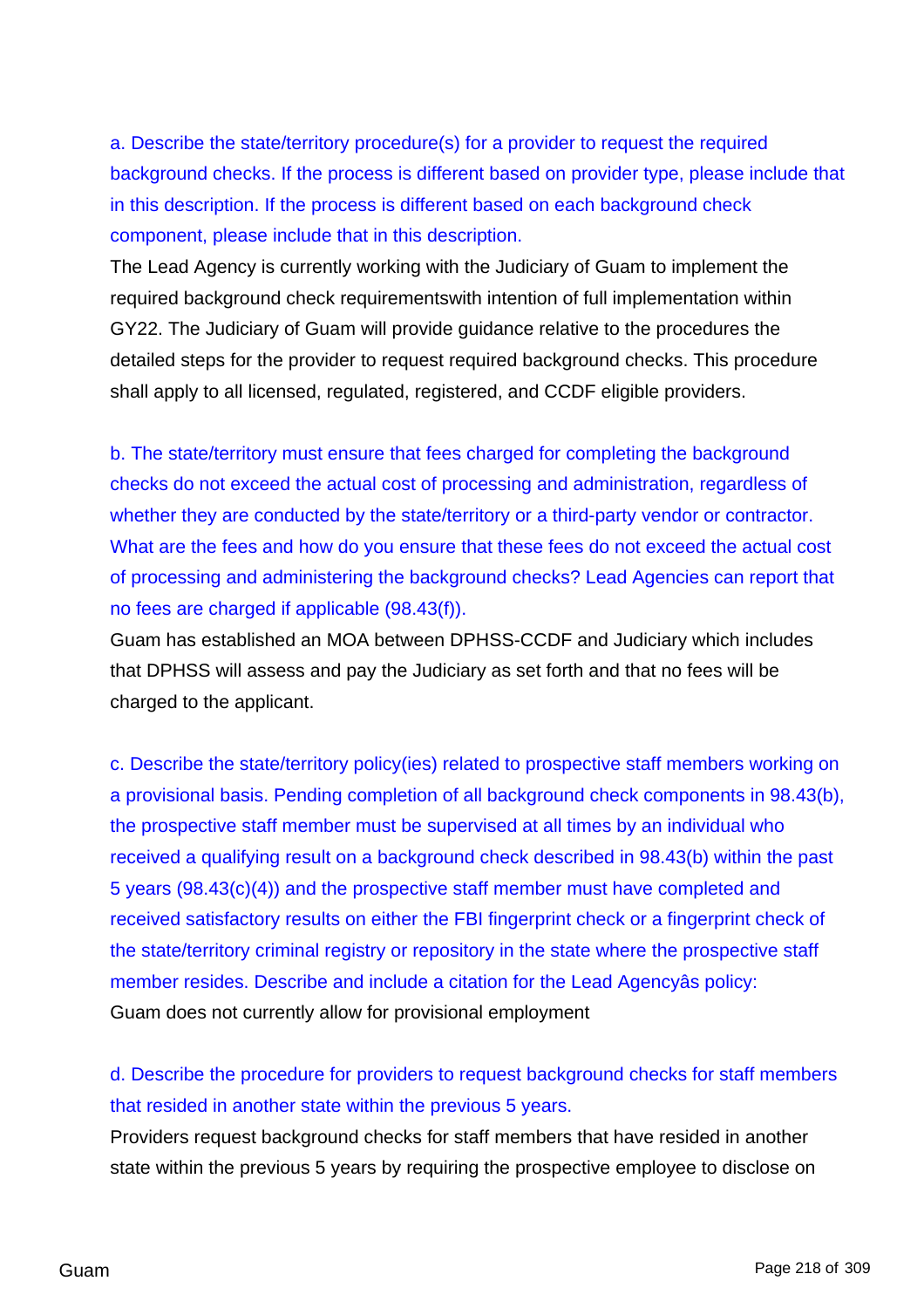their consent form that place of residence.The consent form is submitted to the Child Care Licensing Division which triggers the interstate child abuse and neglect registry check.Specified Policies and procedures to address the interstate sex offender registries and the interstate criminal history checks are in development to meet this requirement. These additional interstate checks will also be completed by the Child Care Licensing Division at the time of receipt of the applicant consent form.

e. Describe the procedure to ensure each staff member completes all components of the background check process at least once during each 5-year period. If your state enrolls child care staff members in the FBI Rap Back Program or a state-based rap back program, please include that in this description. Note: An FBI Rap Back program only covers the FBI Fingerprint component of the background check. If child care staff members are enrolled in a state-based rap back, please indicate which background check components are covered by this service.

BMS Policy 2021-001 requires comprehensive background checks at least every five years for all child care staff members, (including prospective child care staff members) of all licensed, regulated, or registered child care providers and all child care providers eligible to receive CCDF Block grant subsidy pursuant to 45 CFR § 98.43(2). Specified Policies and procedures to ensure these components of the background check process is completed at least once during each 5-year period is in development to meet this requirement which will be maintained and monitored by BOSSA, Child Care Licensing.

## f. Describe the procedure to ensure providers who are separated from employment for more than 180 consecutive days receive a full background check.

Providers are required to report new employment or termination of employment to BOSSA who maintains and monitors a master staffing registry of all child care providers. Under current Guam law and policy, any new employee must undergo a new local criminal history check upon hire at a new facility which is prompted by the submission of a consent for disclosure form at the new childcare facility. BMS Policy 2021-001 requires comprehensive background checks to be submitted before the provider is hired, least once every five (5) years, and after 180 days or greater break in service.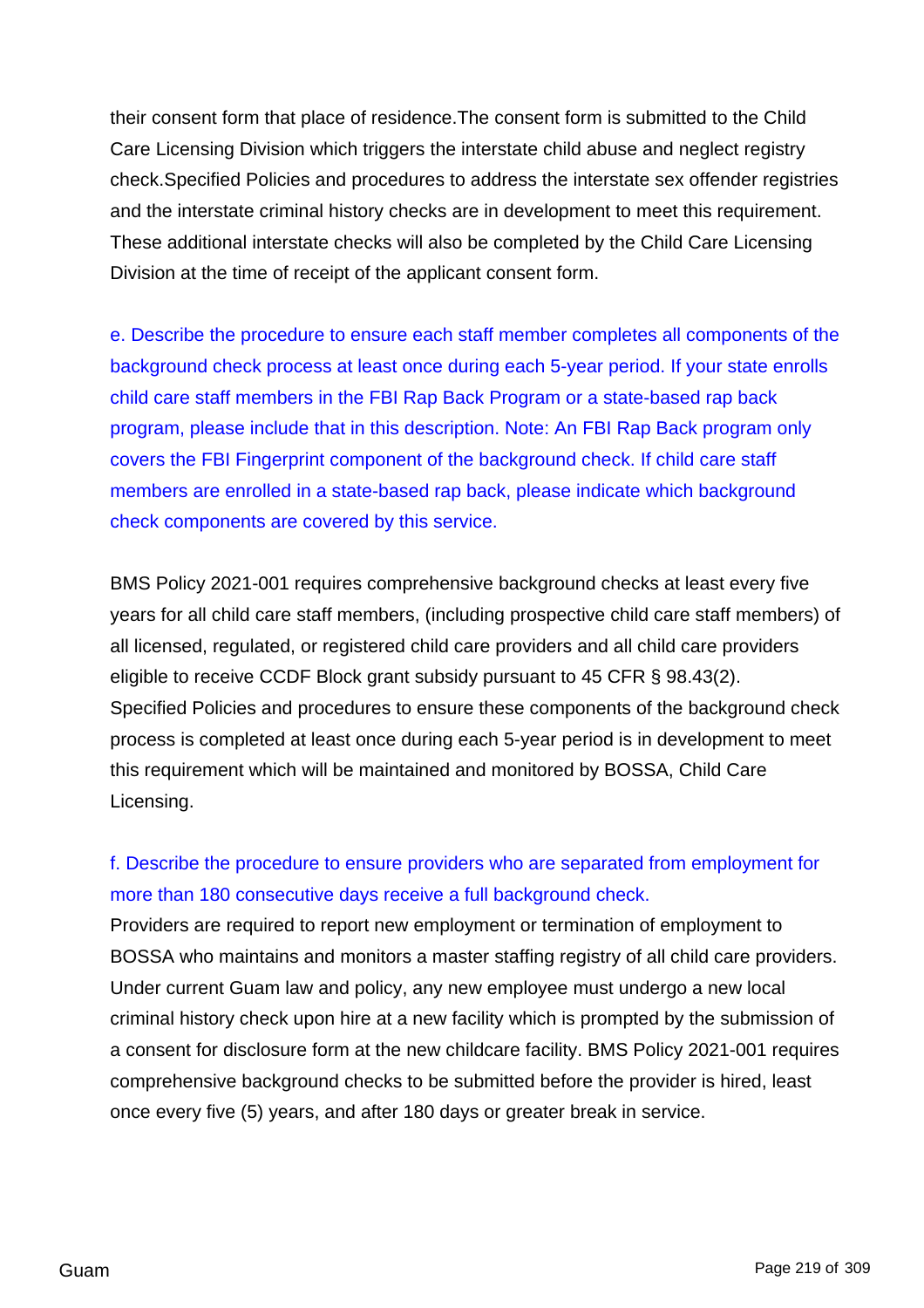g. Provide the website link that contains instructions on how child care providers should initiate background check requests for a prospective employee (98.43(g)). http://dphss.guam.gov/guamchildcare/

## **5.5.3 Procedures for a Lead Agency to Respond to and Complete a Background Check.**

Once a request has been initiated, the state shall carry out the request of a child care provider for a criminal background check as expeditiously as possible, but not to exceed 45 days after the date on which such request was submitted. The Lead Agency shall make the determination whether the prospective staff member is eligible for employment in a child care program (98.43(e)(1)). Lead Agencies must ensure the privacy of background checks by providing the results of the criminal background check to the requestor or identified recipient in a statement that indicates whether a child care staff member (including a prospective child care staff member or a family child care household member over the age of 18) is eligible or ineligible for employment, without revealing any documentation of criminal history or disqualifying crimes or other related information regarding the individual. In the following questions, describe the Lead Agency's procedures for conducting background checks. These responses should include:

-- The name of the agency that conducts the investigation; include multiple names if multiple agencies are involved in different background check components

-- How the Lead Agency is informed of the results of each background check component

-- Who makes the determinations regarding the staff member's eligibility? Note: Disqualification decisions should align to the response provided in 5.5.7.

-- How the Lead Agency ensures that a background check request is carried out as quickly as possible and not more than 45 days after a request is submitted.

a. Describe the procedures for conducting In-State Background Check requests and making a determination of eligibility.

Procedures for conducting the in-state background check requests and making a determination of eligibility pursuant to the CCDBG Act are currently under development.

b. If the procedure is different for National Background checks, including the name-based NCIC NSOR check and FBI fingerprint check, please describe here.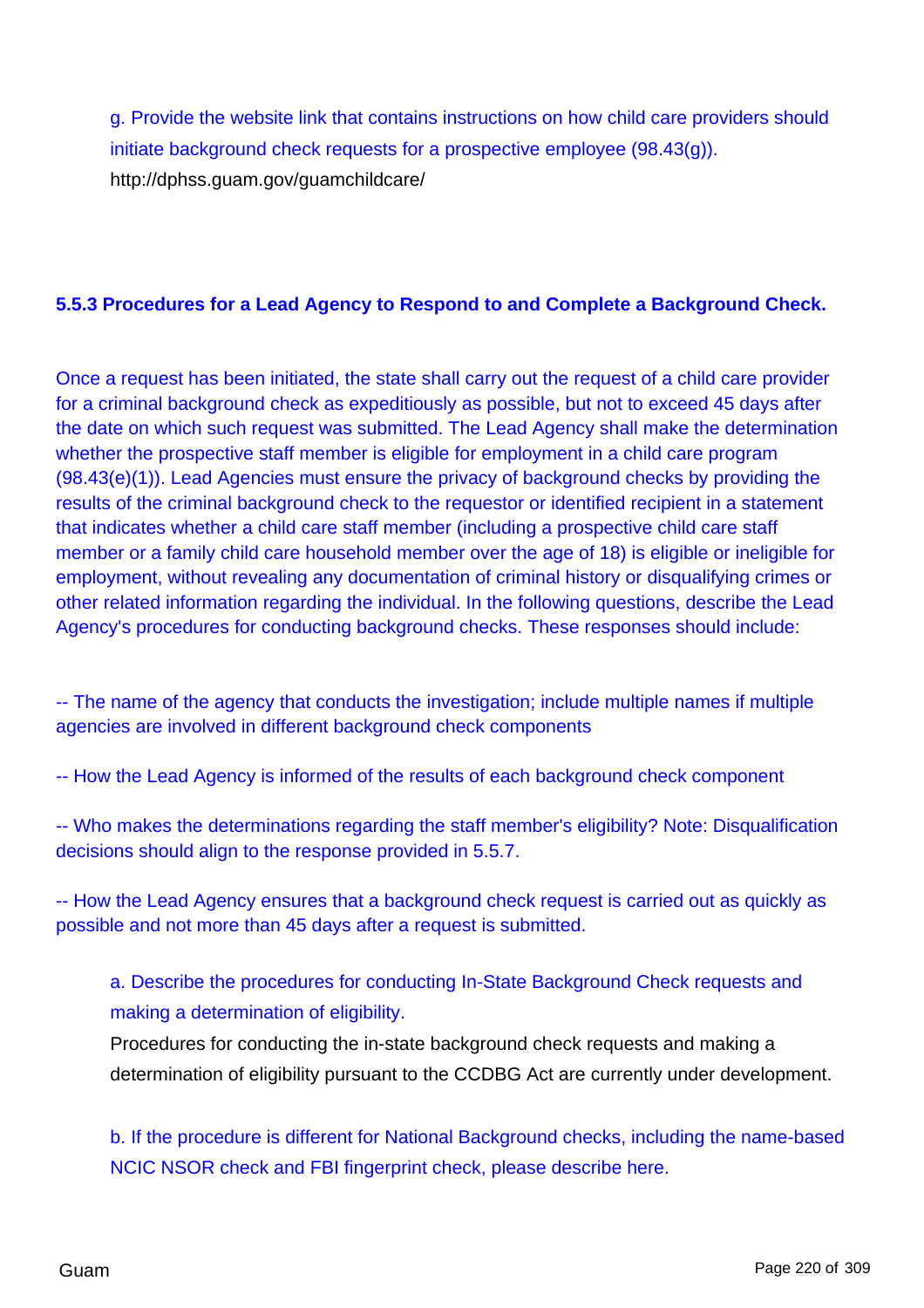Procedures for conducting the national background and NCIC NSOR check requests and making a determination of eligibility pursuant to the CCDBG Act are currently under development.

c. Describe the procedures for conducting Interstate Background Check requests and making a determination of eligibility. (Note this response should detail how a state conducts an interstate check for a provider who currently lives in their state or territory but has lived in another state(s) within the previous five years).

Procedures for conducting the interstate background check requests and making a determination of eligibility pursuant to the CCDBG Act are currently under development.

d. Describe the procedure the Lead Agency has in place to make an eligibility determination in the event not all the components of the background check are completed within the required 45-day timeframe.

Specific procedures are in development regarding the eligibility determination in the event that not all background check components are completed within the 45-day timeframe.

e. Describe procedures for conducting a check when the state of residence is different than the state in which the staff member works.

Not applicable. All staff members must be a resident of Guam to maintain employment considering that Guam is an island territory.

## **5.5.4 State designation as a "Compact State" and participation in the National Fingerprint File program.**

a. "Compact States" are states that have ratified the National Crime Prevention and Privacy Compact Act of 1998 in order to facilitate electronic information sharing for noncriminal justice purposes (such as employment) among the Federal Government and states. More information can be found here: https://www.fbi.gov/services/cjis/compactcouncil. The Compact allows signatory states to disseminate its criminal history record information to other states for noncriminal justice purposes in accordance with the laws of the receiving state. For the most up-to-date Compact States and Territories map visit: https://www.fbi.gov/services/cjis/compact-council/maps. Is your state or territory a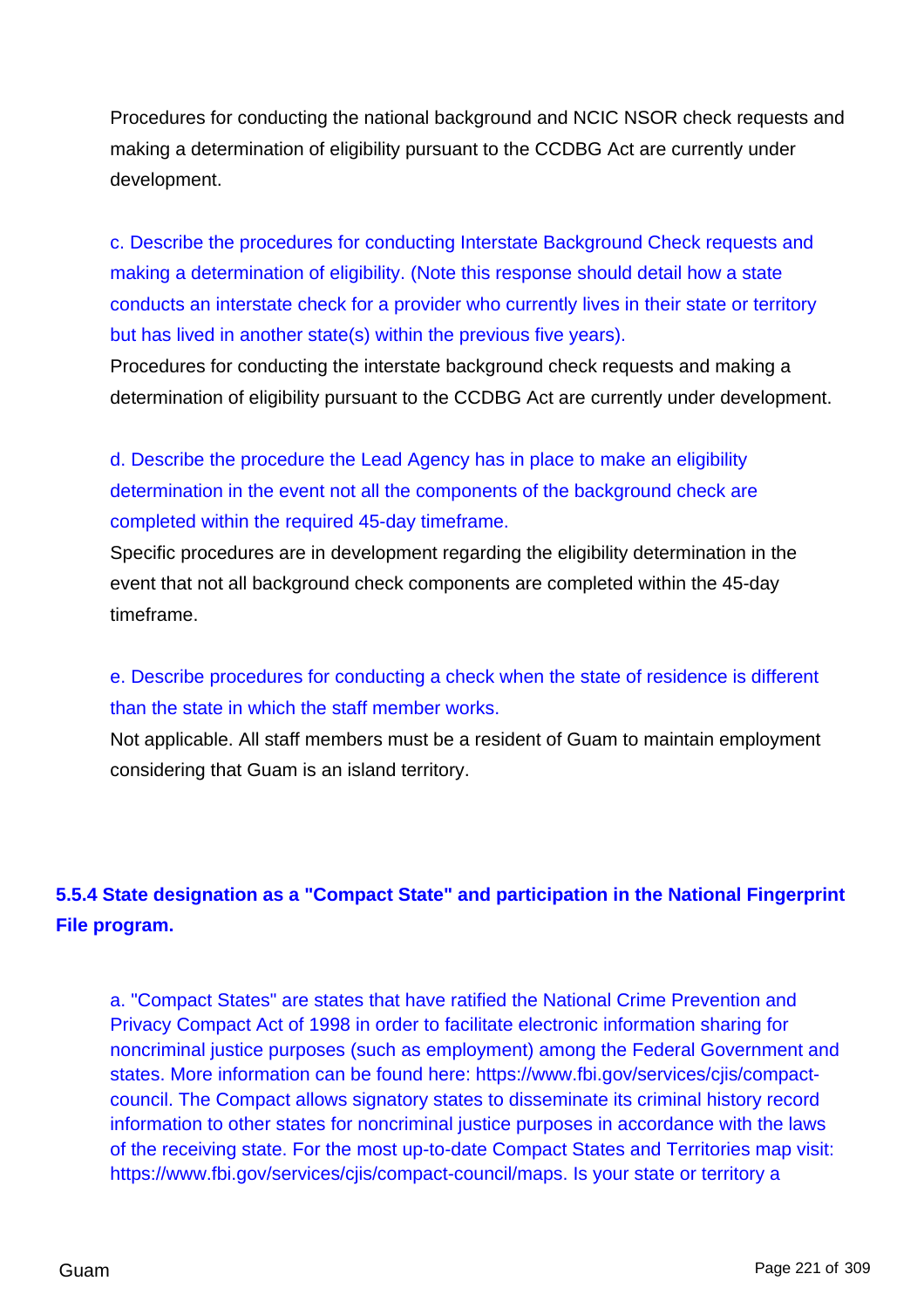Compact State?

 $\overline{M}$  No  $\Gamma$  Yes

b. The National Fingerprint File (NFF) is a database of fingerprints, or other unique personal identification information relating to an arrested or charged individual, which is maintained by the FBI to provide positive fingerprint identification of record subjects. Only a state or territory that has ratified the Compact (a Compact State) may join the NFF program. An FBI fingerprint check satisfies the requirement to perform an interstate check of another state's criminal history record repository if the responding state (where the child care staff member has resided within the past 5 years) participates in the NFF program. It is unnecessary to conduct both the FBI fingerprint check and the search of an NFF state's criminal history record repository (refer to CCDF-ACF-PIQ-2017-01). For the most up-to-date NFF Participation map visit: https://www.fbi.gov/services/cjis/compactcouncil/maps. Is your state or territory an NFF State?

 $\overline{M}$  No  $\Gamma$  Yes

## **5.5.5 Procedures for a Lead Agency to Respond to Interstate Background Checks:**

a. Interstate Criminal History Registry Check Procedures

Provide a description of how the state or territory responds to interstate criminal history check requests from another state and whether there are any laws or policies that prevent the state from releasing certain criminal history information to an out-of-state entity for civil purpose (i.e., for purposes of determining employment eligibility).

If an interstate criminal history check request from another state is made, the Lead Agency immediately directs the requestor to submit a notarized letter of authorization for release of information with a self-addressed, stamped envelope to the Chief of Police, Guam Police Department/Police Clearances, PO Box 23909 GMF, Barrigada, Guam 96921. The request should include the following:

1. Requestor's complete name, including aliases/nicknames and other names used.

- 2. SSN
- 3. Date of Birth (must be 18 years or older).

4. A copy of a valid U.S. Federal/State Government issued photo ID; e.g. driver's license,

U.S. passport.

5. Payment of \$15.00 in the form of U.S. Money Order or U.S. Cashier's Check payable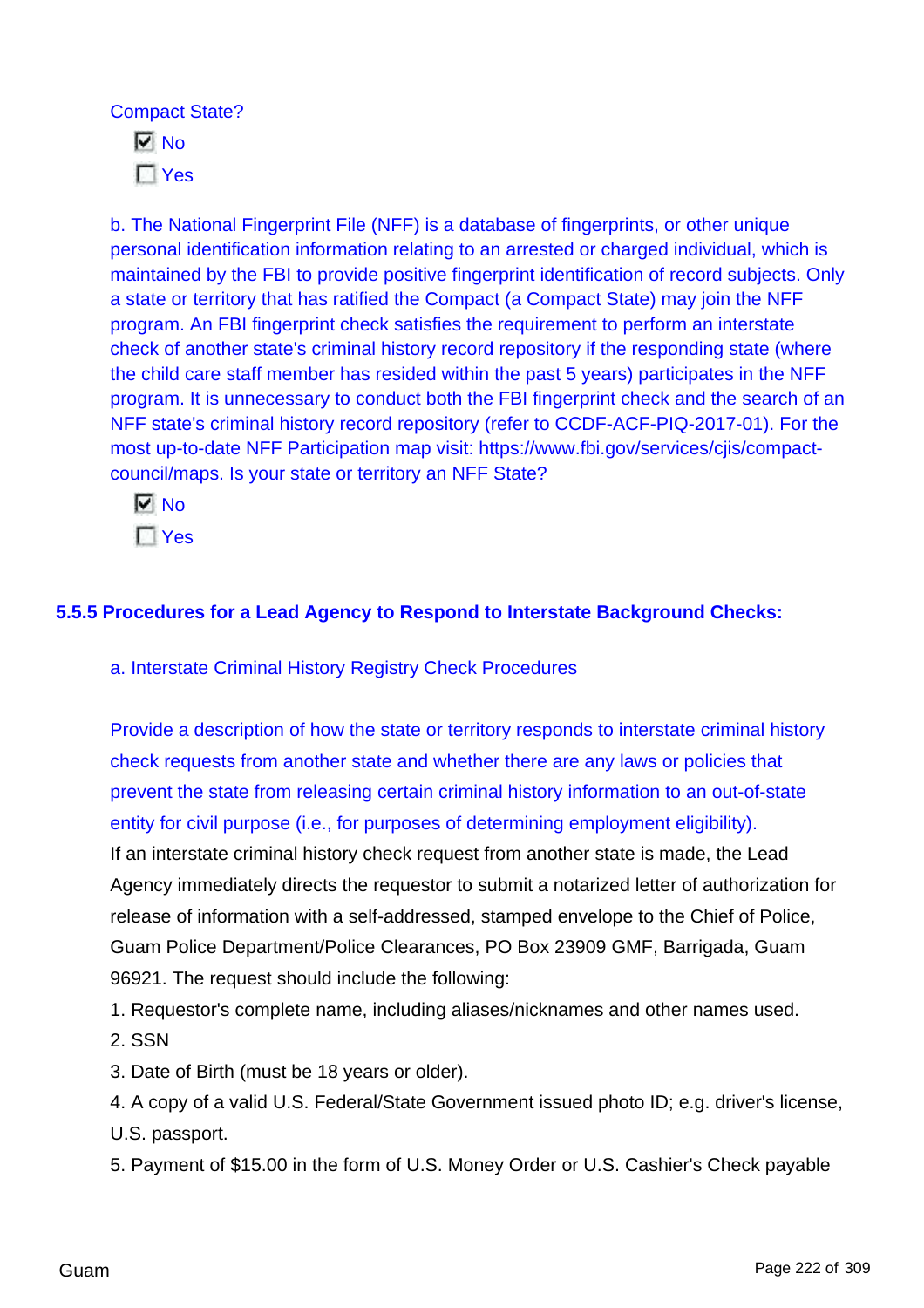to the "Treasurer of Guam".

6. Requestor's email address.

Processing and completion of these requests are subject to the Guam Police Department.

## b. Interstate Sex Offender Registry Check Procedures

Provide a description of how the state or territory responds to interstate sex offender history check requests from another state and whether there are any laws or policies that prevent the state from releasing certain sex offender information to an out-of-state entity for civil purpose (i.e., for purposes of determining employment eligibility). If an interstate Sex Offender Registry Check request from another sate is made, the Lead Agency directs the requestor to the Local Sex Offender Registry search page at http://www.guamcourts.org/sor/searchoffender.asp

### c. Interstate Child Abuse and Neglect Registry Check Procedures

Provide a description of how the state or territory responds to interstate child abuse and neglect history check requests from another state and whether there are any laws or policies that prevent the state from releasing certain child abuse and neglect information to an out-of-state entity for civil purpose (i.e., for purposes of determining employment eligibility).

A request for information about the child abuse and neglect registry is routed to BOSSA ChildProtective Services. This division will provide a yes/no response regarding whether the individual is on the registry is mailed to requestor.

# 5.5.6 Consumer Education Website Links to Interstate Background Check **Processes**

Lead Agencies must have requirements, policies, and procedures in place to respond as expeditiously as possible to other States', Territories' and Tribes' requests for background checks in order to meet the 45-day timeframe (98.43(a)(1)(iii)). In addition, Lead Agencies are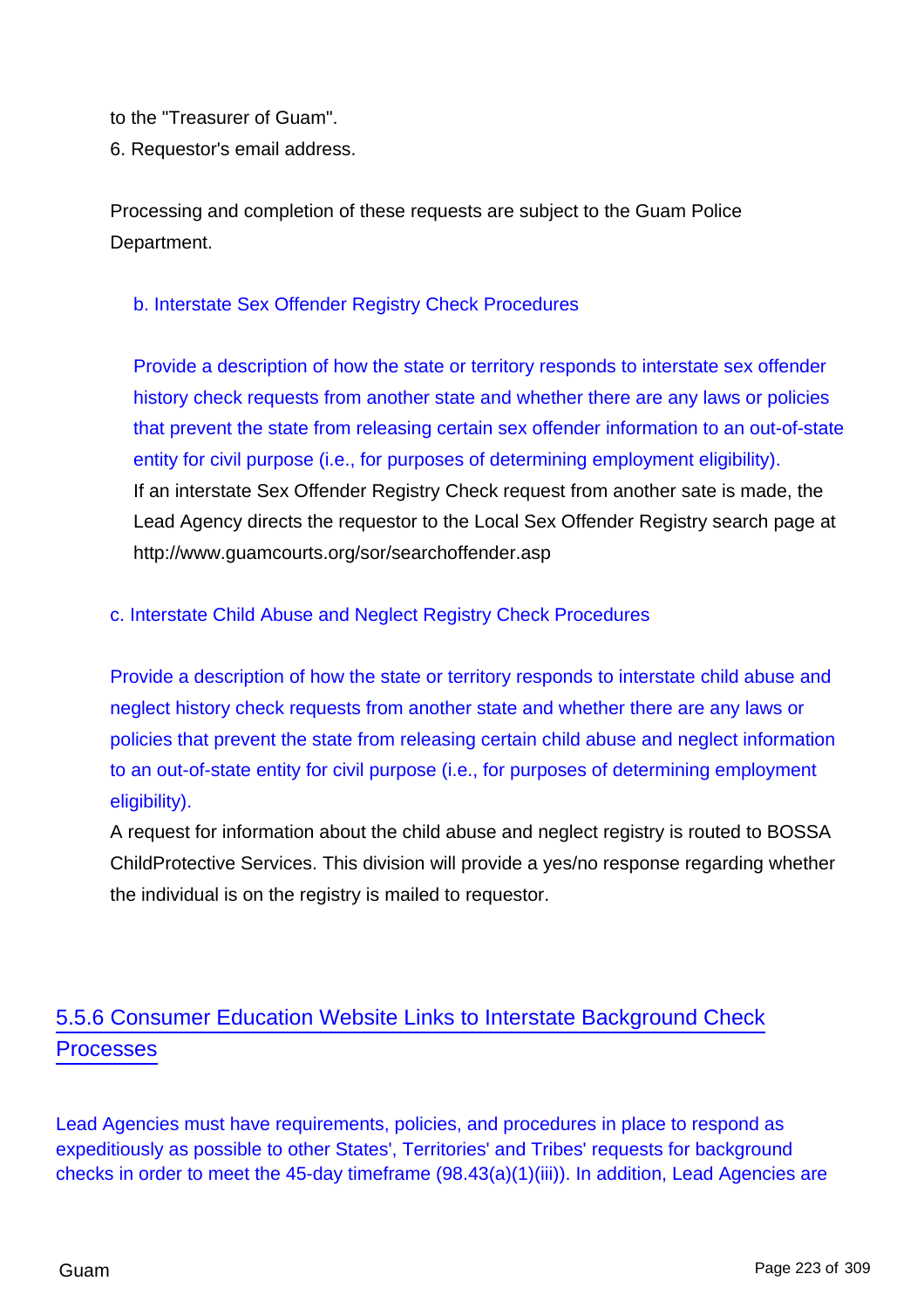required to include on their consumer education website the process by which another Lead Agency may submit a background check request, along with all of the other background check policies and procedures (98.43 (g)).

State and Territory Lead Agencies are required to designate one page of their existing Consumer Education Website as a landing page for all interstate background check related processes and procedures pertaining to their own state. The purpose of having a dedicated interstate background check web page on the Lead Agency Consumer Education Website is to help state and territories implement the interstate background check requirements of the CCDBG Act (CCDF Consumer Education Website and Reports of Serious Injuries and Death (OMB #0970-0473)).

Check to certify that the required elements are included on the Lead Agency's consumer education website for each interstate background check component, and provide the direct URL/website link.

**Note: The links provided below should be a part of your consumer education website identified in 2.3.11.**

### **a. Interstate Criminal Background Check:**

- **i.** Agency Name
- $\overline{V}$  ii. Address
- $\Box$  iii. Phone Number
- $\Box$  iv. Email
- $\Gamma$ v. FAX
- **T** vi. Website
- vii. Instructions ((e.g. Does a portal/system account need to be created to make a request? What types of identification are needed? What types of payment is accepted? How can a provider appeal the results? How will forms will be accepted and FAQs?)
- viii. Forms
- ix. Fees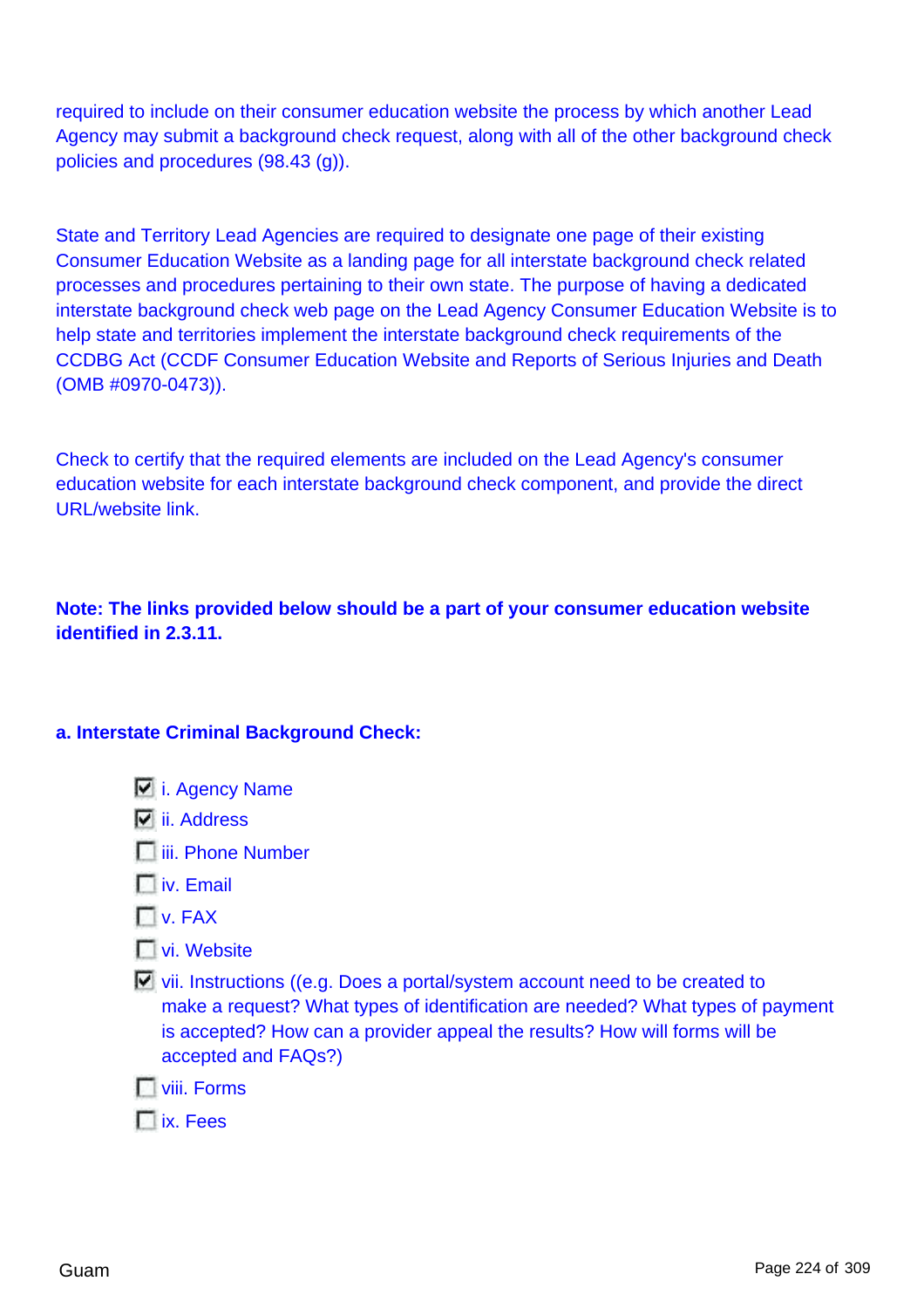**Ex.** Is the state a National Fingerprint File (NFF) state?

**xi. Is the state a National Crime Prevention and Privacy Compact** State?

**E** xii. Direct URL/website link to where this information is posted. Enter direct URL/website link:

In the interim of a permanent website, Guam will insert the direct link to request for the interstate background check clearance (https://gpd.guam.gov/applications-andreports/) on ourtemporary website at: http://dphss.guam.gov/guamchildcare/ while simultaneously working with the newly awarded vendor to develop the website.

- b. Interstate Sex Offender Registry (SOR) Check:
	- **i.** Agency Name
	- **T**ii. Address
	- $\Box$ iii. Phone Number
	- $\Box$  iv. Email
	- $\Gamma$ v. FAX
	- **Ni.** Website
	- vii. Instructions ((e.g. Does a portal/system account need to be created to make a request? What types of identification are needed? What types of payment is accepted? How can a provider appeal the results? How will forms will be accepted and FAQs?)
	- **T** viii Forms
	- ix. Fees

 $\nabla$  Direct URL/website link to where this information is posted.

#### Enter direct URL/website link:

In the interim of a permanent website, Guam will insert the direct link to request for the interstate sex offender registry check

(http://www.guamcourts.org/sor/searchoffender.asp) on our temporary websiteat http://dphss.guam.gov/guamchildcare/ while simultaneously working with the newly awarded vendor to develop the website.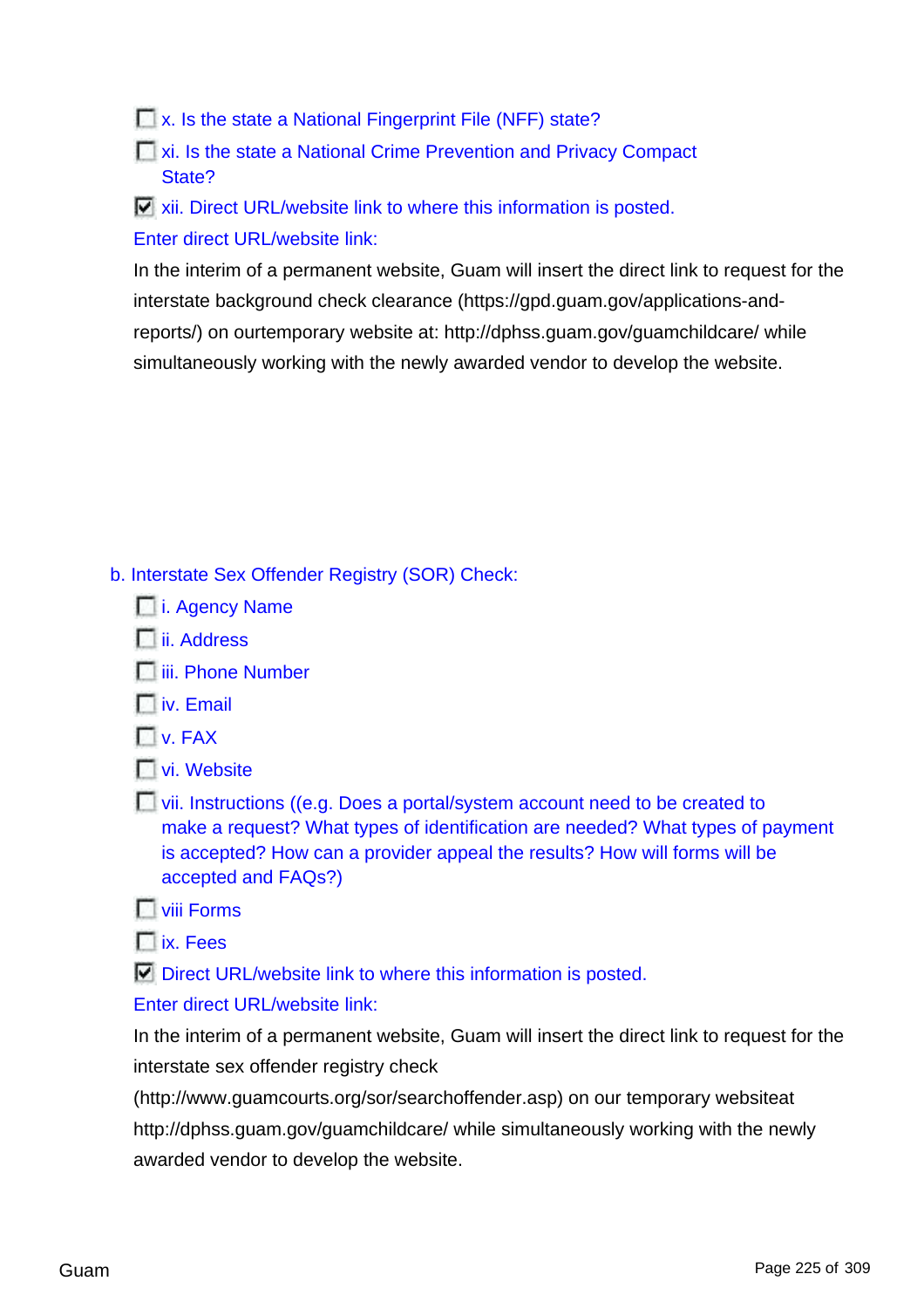c. Interstate Child Abuse and Neglect (CAN) Registry Check:

| i. Agency Name |  |
|----------------|--|
|                |  |

- **i**ii. Is the CAN check conducted through a County Administered Registry or Centralized Registry?
- $\nabla$  iii. Address
- **N** iv. Phone Number
- **TV.** Email
- **Vi.** FAX
- **T** vii. Website
- **T** viii. Instructions ((e.g. Does a portal/system account need to be created to make a request? What types of identification is needed? What types of payment is accepted? How can a provider appeal the results? How will forms will be accepted and FAQs?)
- $\overline{V}$  ix. Forms
- **Tx.** Fees
- $\Box$  xi. Description of information that may be included in a response to a CAN registry check (including substantiated instances of child abuse and neglect accompanied by the State's definition of "substantiated" instances of child abuse and neglect.

**E** xii. Direct URL/website link to where this information is posted.

Enter direct URL/website link:

In the interim of a permanent website, Guam will utilize the temporary website at: http://dphss.guam.gov/guamchildcare/ while simultaneously working with the newly awarded vendor to develop the website.

**5.5.7 Child care staff members cannot be employed by a child care provider receiving CCDF subsidy funds if they refuse a background check, make materially false statements in connection with the background check, or are registered or required to be**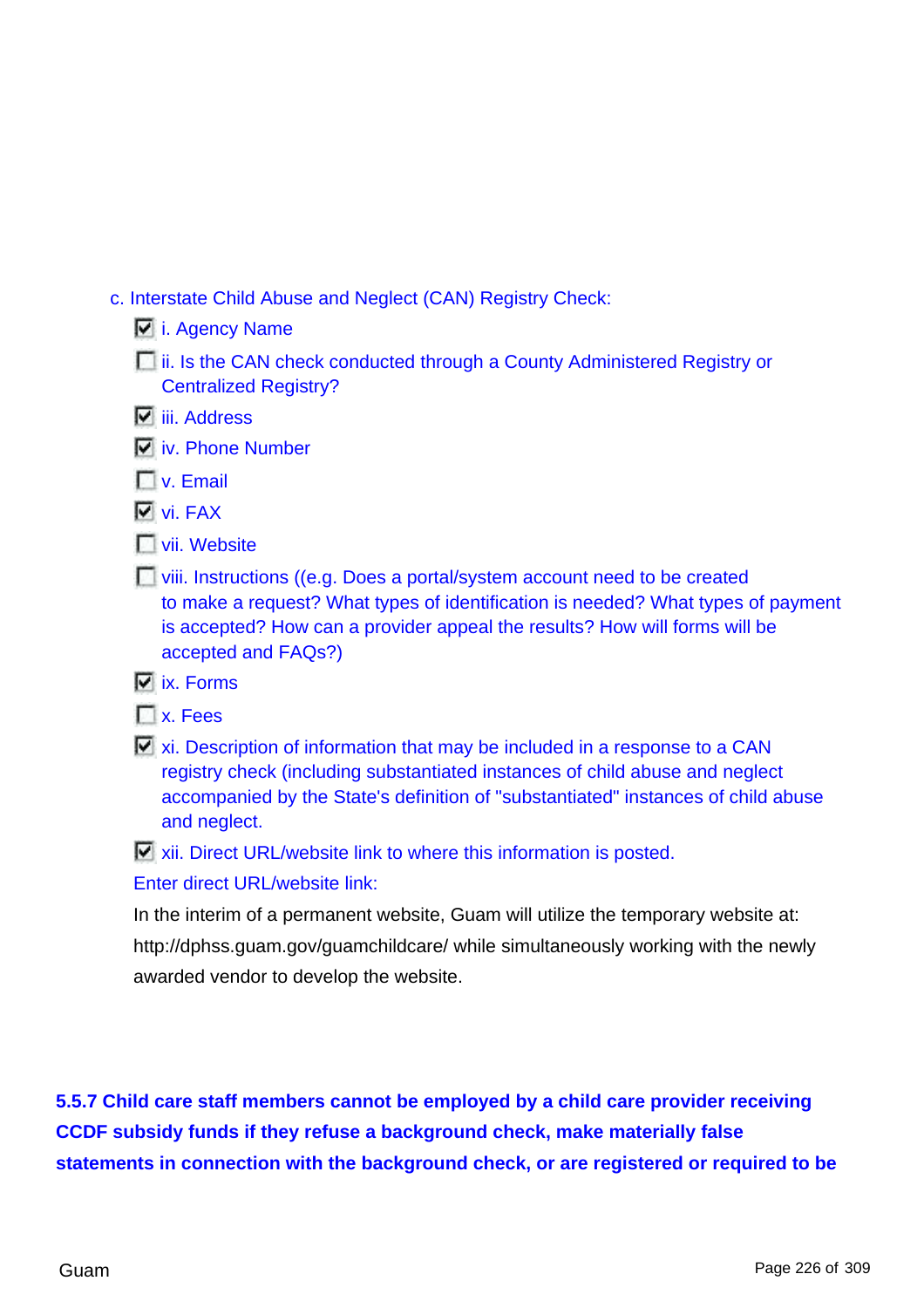**registered on the state or National Sex Offender Registry (98.43 (c)(1)(i-iii)). Potential staff members also cannot be employed by a provider receiving CCDF funds if they have been convicted of: a felony consisting of murder, child abuse or neglect, crimes against children, spousal abuse, crimes involving rape or sexual assault, kidnapping, arson, physical assault or battery, or - subject to an individual review (at the state/territory's option) - a drug-related offense committed during the preceding 5 years; a violent misdemeanor committed as an adult against a child, including the following crimes child abuse, child endangerment, or sexual assault; or a misdemeanor involving child pornography (98.43(c)(1)(iv-v)).**

a. Does the state/territory disqualify child care staff members based on their conviction for any other crimes not specifically listed in 98.43(c)(i)?

**No** 

 $\Gamma$  Yes.

If yes, describe other disqualifying crimes and provide the citation:

b. Describe how the Lead Agency notifies the applicant about their eligibility to work in a child care program. This description should detail how the Lead Agency ensures the privacy of background checks. Note: The Lead Agency may not publicly release the results of individual background checks. (98.43(e)(2)(iii)).

FAQ will be made available on Guam's website.A satisfactory of determination letter is provided to the provider. Application for background check to ensure the confidentiality of findings. MOA ensures the confidentiality of results and DPHSS requires only designated authorized personnel to receive results of background check.

c. Describe whether the state/territory has a review process for individuals disqualified due to a felony drug offense to determine if that individual is still eligible for employment (98.43 (e)(2-4).

All CCDF Providers are advised of the staff member ineligibility for employment as outlined in 45 CFR 98.43(c)(1). Although Guam does not have an official review policy in place for individuals disqualified due to a felony drug offense to determine if that individual is still eligible for employment, if the applicant wishes to file an appeal of this decision, they may contact the Child Care Licensing section.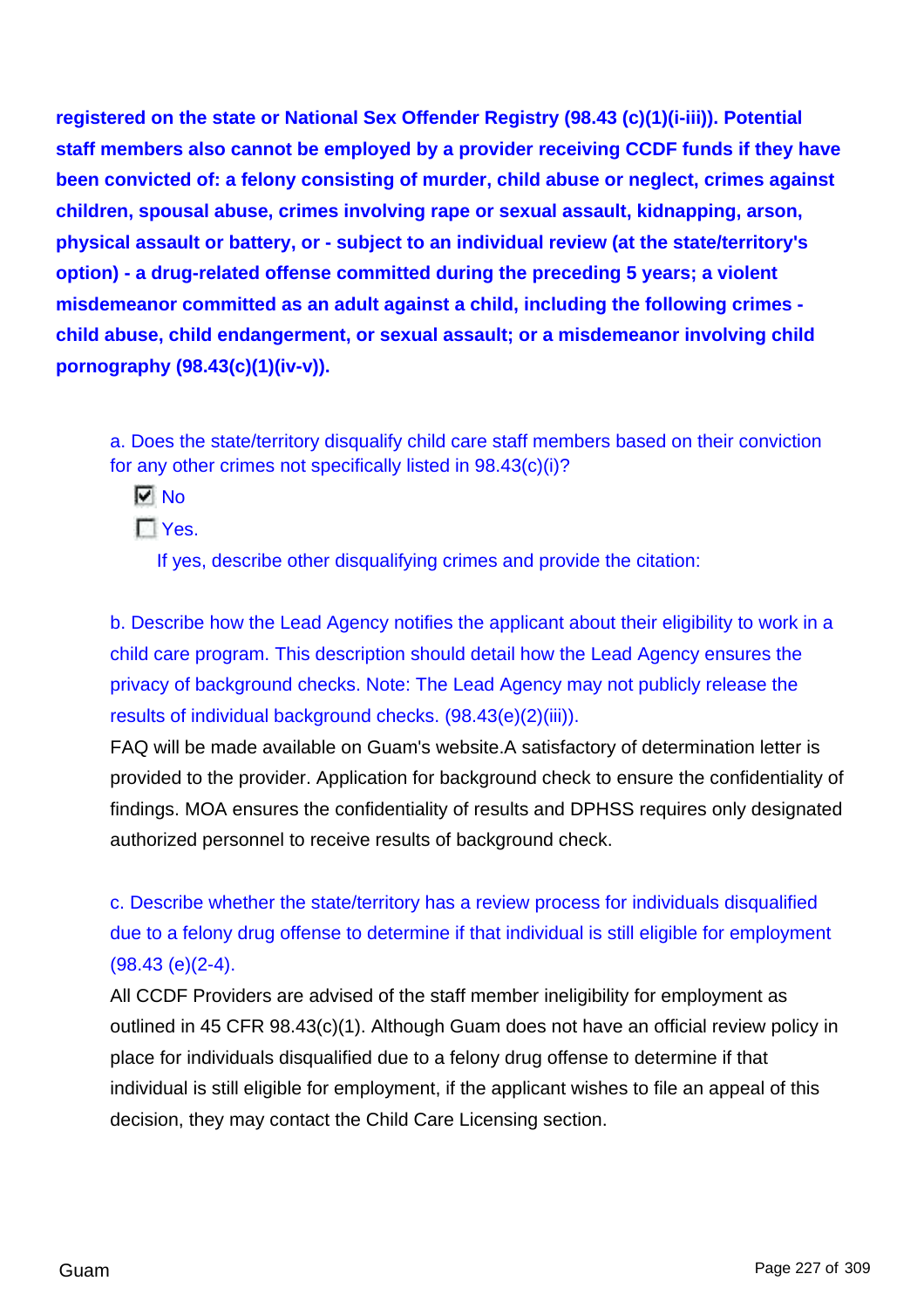## **5.5.8 Appeals Processes for Background Checks**

States and territories shall provide for a process by which a child care program staff member (including a prospective child care staff member) may appeal the results of a background check to challenge the accuracy or completeness of the information contained in a staff member's background report. The state or territory shall ensure that:

-- The child care staff member is provided with information related to each disqualifying crime in a report, along with information/notice on the opportunity to appeal

-- A child care staff member will receive clear instructions about how to complete the appeals process for each background check component if the child care staff member wishes to challenge the accuracy or completeness of the information contained in such member's background report

-- If the staff member files an appeal, the state or territory will attempt to verify the accuracy of the information challenged by the child care staff member, including making an effort to locate any missing disposition information related to the disqualifying crime

-- The appeals process is completed in a timely manner for any appealing child care staff member

-- Each child care staff member shall receive written notice of the decision. In the case of a negative determination, the decision should indicate 1) the state's efforts to verify the accuracy of information challenged by the child care staff member, 2) any additional appeals rights available to the child care staff member, and 3) information on how the individual can correct the federal or state records at issue in the case. (98.43(e)(3))

-- The Lead Agency must work with other agencies that are in charge of background check information and results (such as the Child Welfare office and the State Identification Bureau), to ensure the appeals process is conducted in accordance with the Act.

a. What is the procedure for each applicant to appeal or challenge the accuracy or completeness of the information contained in the background check report? If there are different appeal process procedures for each component of the check, please provide that in this description, including information on which state agency is responsible for handling each type of appeal. Note: The FBI Fingerprint Check, State Criminal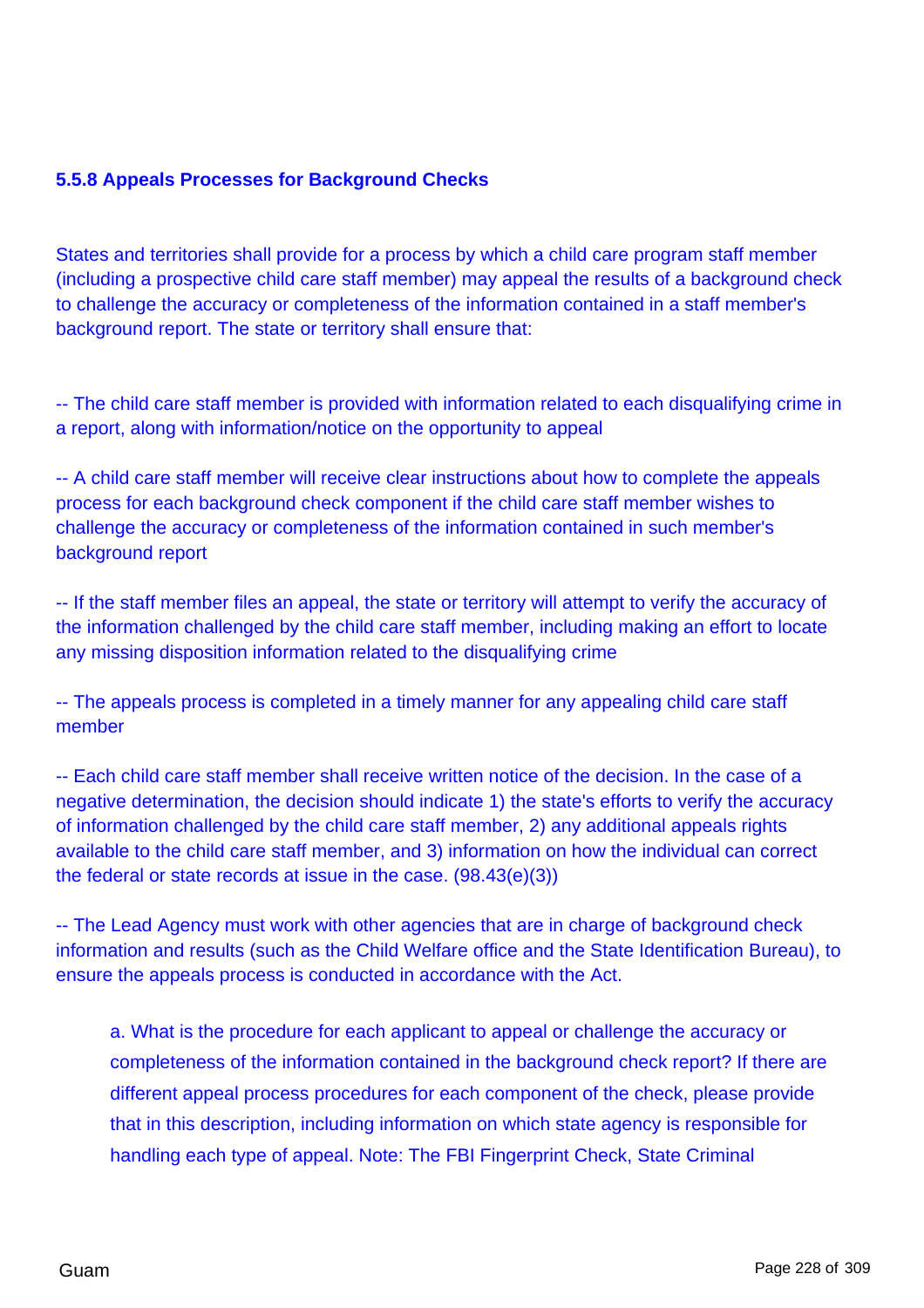Fingerprint, and NCIC NSOR checks are usually conducted by a state's Identification Bureau and **may** have different appeal processes than agencies that conduct the state CAN and state SOR checks.

Guam's FAQ provides information where a finding resulting from background check can be challenged accordingly.

Appeals regarding an applicant's Guam Criminal History Report may be filed at the Judiciary of Guam or Office of Attorney General; 120 West O'Brien Drive, Hagatna Guam 96910; 671-475-3460.

Appeals regarding the Guam Sex Offender Registry may be filed at the Judiciary of Guam, Probation Office; 120 West O'Brien Drive, Hagatna Guam 96910; 671-475-3460. Appeals regarding the Guam Child Abuse and Neglect Registry may be filed at the DPHSS-BOSSA, Child Protective Services; 194 Hernan Cortez Ave. Stuite 309, Hagatna Guam; 671-475-2658

Appeals regarding the National Criminal History Check (FBI Finger Print Check) and NCIC NSOR Check - A Criminal History Summary can be obtained and challenged directly with the FBI at https://www.edo.cjis.gov

b. If the appeals process is different for interstate checks, what is the procedure for each applicant to appeal or challenge the accuracy or completeness of the information contained in the background report for interstate checks?

Appeals related to Interstate Background Checks will be filed subject to the providing state's requirements.

### c. Interstate Child Abuse and Neglect (CAN) Registry Check:

Appeals related to Interstate Child Abuse and Neglect Registry Checks will be filed subject to the providing state's requirements.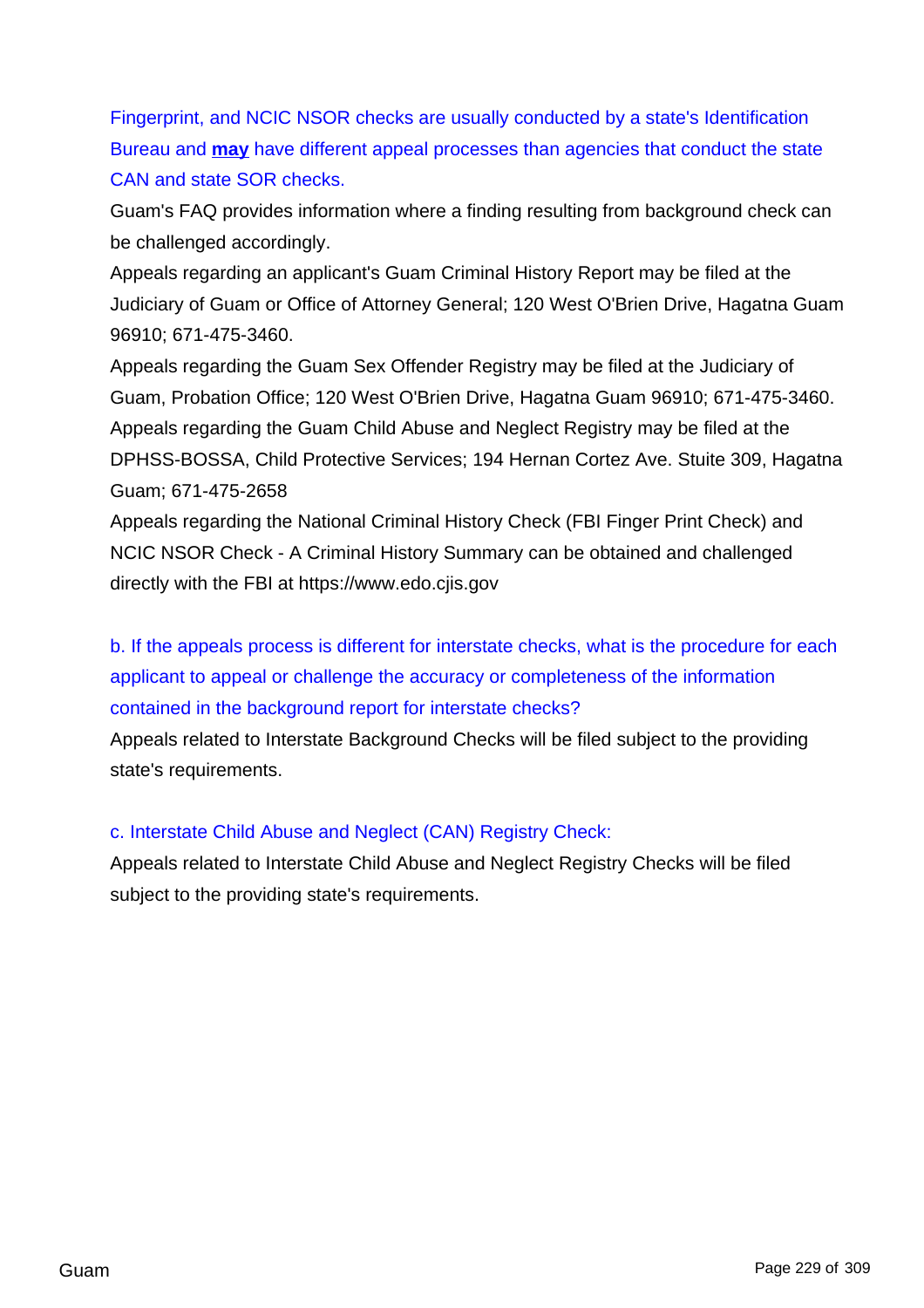# 5.6 Exemptions for Relative Providers

States and territories have the option to exempt relatives (defined in CCDF regulations as grandparents, great-grandparents, siblings if living in a separate residence, aunts, and uncles (98.42(c)) from certain health and safety requirements. Note: This exception applies if the individual cares only for relative children.

Check and describe where applicable the policies that the Lead Agency has regarding exemptions for eligible relative providers for the following health and safety requirements. The description should include the health and safety requirements relatives are exempt from, if applicable, as well as which of the federally defined relatives the exemption applies to.

#### **5.6.1 Licensing Requirements (as described in Section 5.1)**

- $\Box$  a. Relative providers are exempt from all licensing requirements.
- **b.** Relative providers are exempt from a portion of licensing requirements. Describe:

 $\Box$  c. Relative providers must fully comply with all licensing requirements.

#### **5.6.2 Health and Safety Standards (as described in Section 5.2 and 5.3)**

- **a. Relative providers are exempt from all health and safety standard** requirements
- **b.** Relative providers are exempt from a portion of health and safety standard requirements.

Describe:

 $\Box$  c. Relative providers must fully comply with all health and safety standard requirements.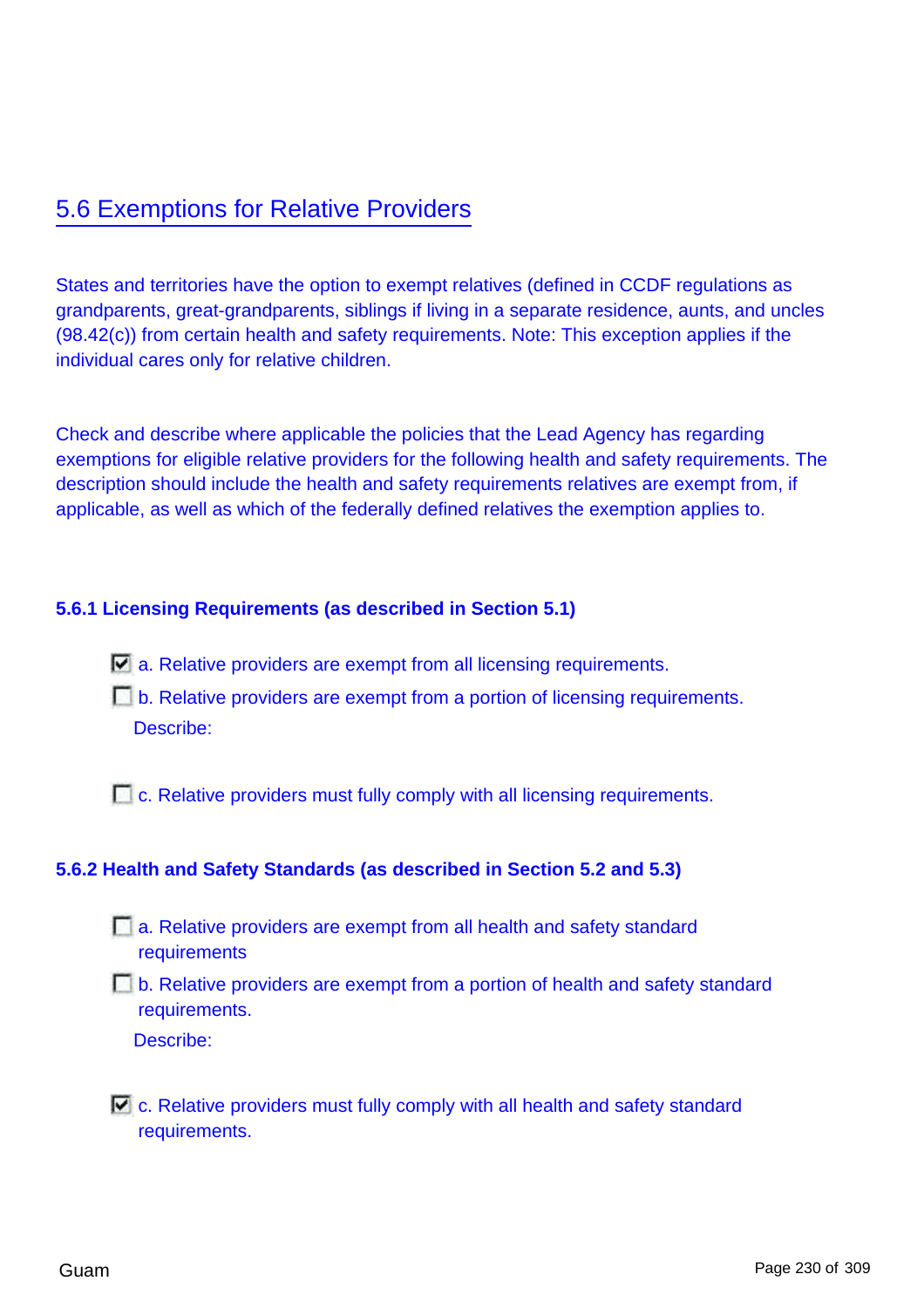#### **5.6.3 Health and Safety Training (as described in Section 5.3)**

- **a. Relative providers are exempt from all health and safety training** requirements.
- **b.** Relative providers are exempt from a portion of all health and safety training requirements.

Describe:

 $\Box$  c. Relative providers must fully comply with all health and safety training requirements.

#### **5.6.4 Monitoring and Enforcement (as described in Section 5.4)**

- a. Relative providers are exempt from all monitoring and enforcement requirements.
- **b.** Relative providers are exempt from a portion of monitoring and enforcement requirements.

Describe:

 $\Box$  c. Relative providers must fully comply with all monitoring and enforcement requirements.

#### **5.6.5 Background Checks (as described in Section 5.5)**

- **a. Relative providers are exempt from all background check requirements.**
- **b.** Relative providers are exempt from a portion of background check requirements. If checked, identify the background check components that relatives must complete:
	- $\Box$  i. Criminal registry or repository using fingerprints in the current state of residency
	- $\Box$  ii. Sex offender registry or repository in the current state of residency
	- $\Box$  iii. Child abuse and neglect registry and database check in the current state of residency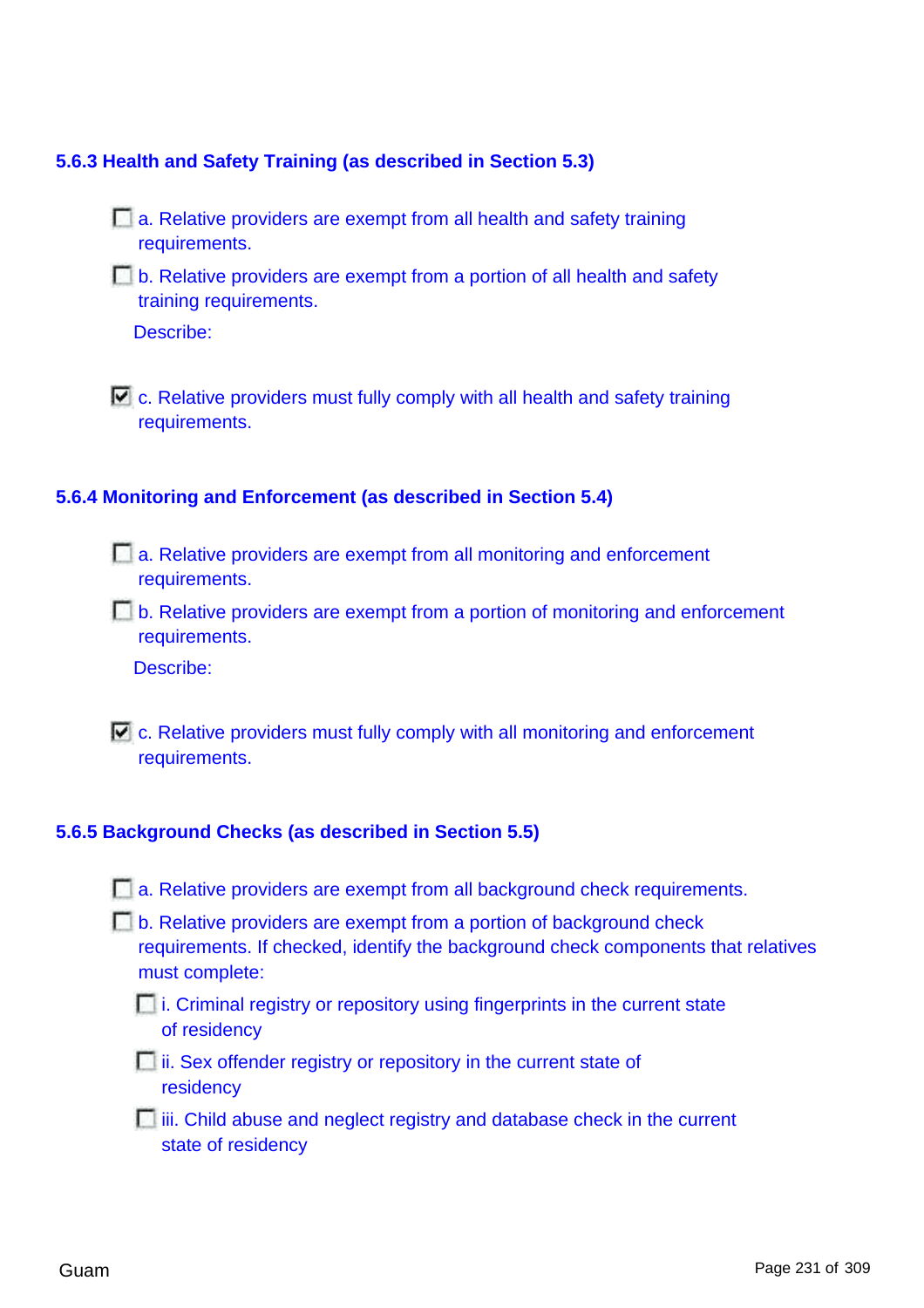**iv.** FBI fingerprint check

- **National Crime Information Center (NCIC) National Sex Offender Registry** (NSOR) name based search.
- $\Box$  vi. Criminal registry or repository in any other state where the individual has resided in the past five years.
- $\Box$  vii. Sex offender registry or repository in any other state where the individual has resided in the past five years.
- **Niii.** Child abuse and neglect registry or data base in any other state where the individual has resided in the past five years.
- $\Box$  c. Relative providers must fully comply with all background check requirements.

This section covers the state or territory framework for training, professional development, and post-secondary education (98.44(a)); provides a description of strategies used to strengthen the business practices of child care providers (98.16(z)); and addresses early learning and developmental guidelines.

Lead Agencies are required to reserve and use a portion of their Child Care and Development Fund program expenditures for activities designed to improve the quality of child care services and to increase parental options for and access to high-quality child care (98.53). This section addresses the quality improvement activities implemented by the Lead Agency related to the support of the child care workforce and the development and implementation of early learning and developmental guidelines. It asks Lead Agencies to describe the measurable indicators of progress used to evaluate state/territory progress in improving the quality of child care services. (98.53 (f)) in either of these two areas.

States and territories are required to describe their framework for training, professional development, and post-secondary education for caregivers, teachers, and directors, including those working in school-age care (98.44(a)). This framework is part of a broader systematic approach building on health and safety training (as described in section 5) within a state/territory. States and territories must incorporate their knowledge and application of health and safety standards, early learning guidelines, responses to challenging behavior, and the engagement of families. States and territories are required to establish a progression of professional development opportunities to improve the knowledge and skills of CCDF providers (658E(c)(2)(G)). To the extent practicable, professional development should be appropriate to work with a population of children of different ages, English-language learners, children with disabilities, and Native Americans (98.44(b)(2)(iv)). Training and professional development is one of the options that states and territories have for investing their CCDF quality funds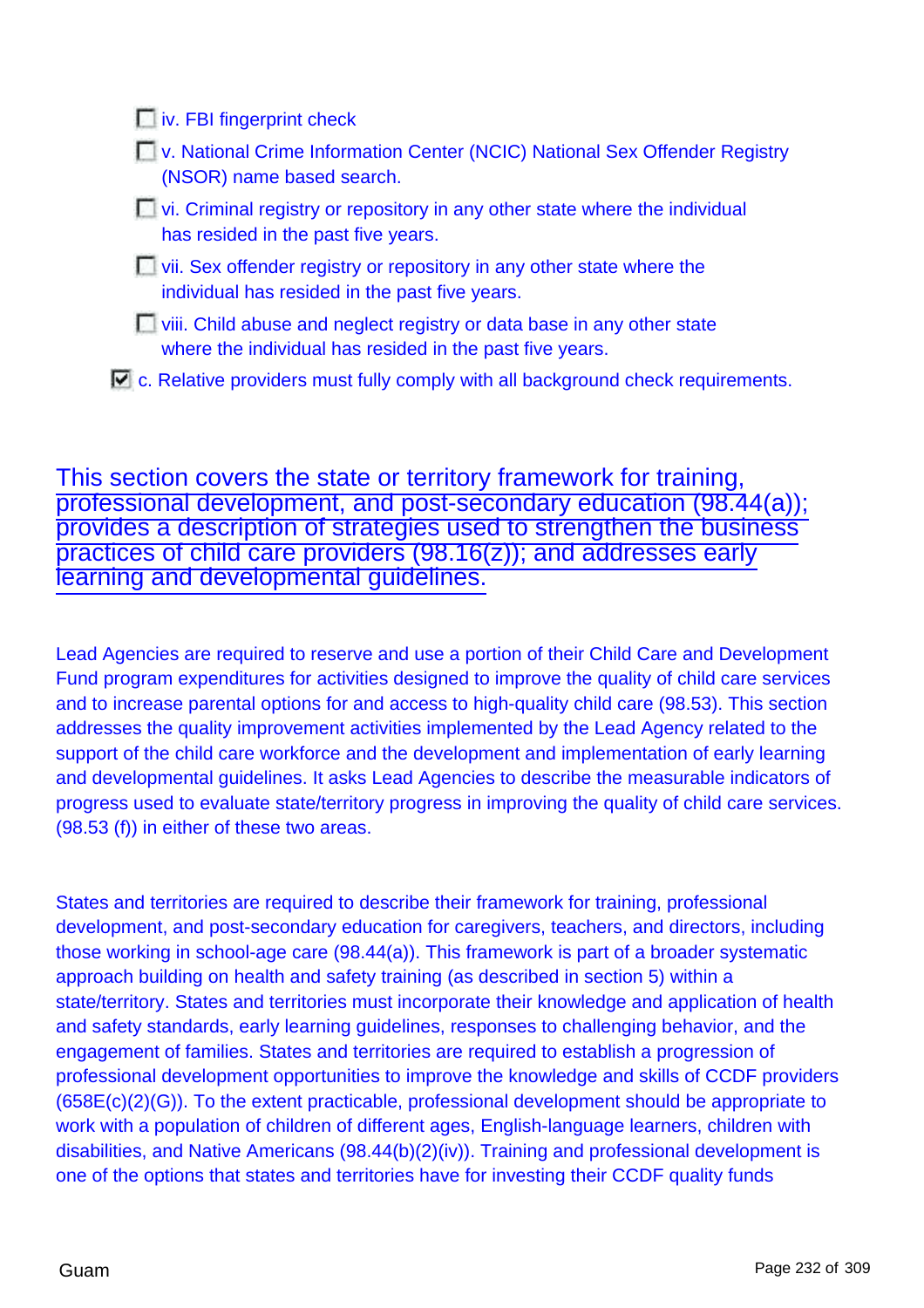## 6.1 Professional Development Framework

**6.1.1 Each state or territory must describe their professional development framework for training, professional development, and post-secondary education for caregivers, teachers and directors in programs that serve children of all ages. This framework should be developed in consultation with the State Advisory Council on Early Childhood Education and Care or similar coordinating body. The framework should include these components: (1) professional standards and competencies, (2) career pathways, (3) advisory structures, (4) articulation, (5) workforce information, and (6) financing (98.44(a)(3)). Flexibility is provided on the strategies, breadth, and depth with which states and territories will develop and implement their framework.**

a) Describe how the state/territory's framework for training and professional development addresses the following required elements:

i. State/territory professional standards and competencies. Describe:

At the current time, Guam's CCDF Program continues to adhere to the requirements identified in the Guam Public Law 31-73: An Act to Establish the Administrative Rules and Regulations of the Department of Public Health & Social Services relative to child care facilities and group child care homes, under Article 1 of Chapter 1, Division 1, Title 26, Guam Administrative Rules and Regulations, and in Conformance with Article 4, Child Welfare Services Act, Chapter 2, Division 1, Title 10, Guam Code Annotated which was signed into law on June 2, 2011, provides the framework for Guam. Specifically, Appendix A- Guam's Plan for Professional Development (GPPD) details the framework for training and professional development in Guam. Additionally, the Rules and Regulations for Licensed Child Care Facilities and Group Child Care Homes (P.L. 31-73) details the licensing requirements for these facilities and specifically identifies the GPPD as the guideline to follow for all training and professional development requirements. The GPPD follows "Core Standard for Professional Preparation" from the National Association of the Education of Young Children (NAEYC). These five standards provide the foundation for professional practices that - 1) Promote child development and training; 2) Are culturally respectful and responsive; 3) Promotes ethical behavior and professional advocacy; and 4) Provides in-depth field experience in high quality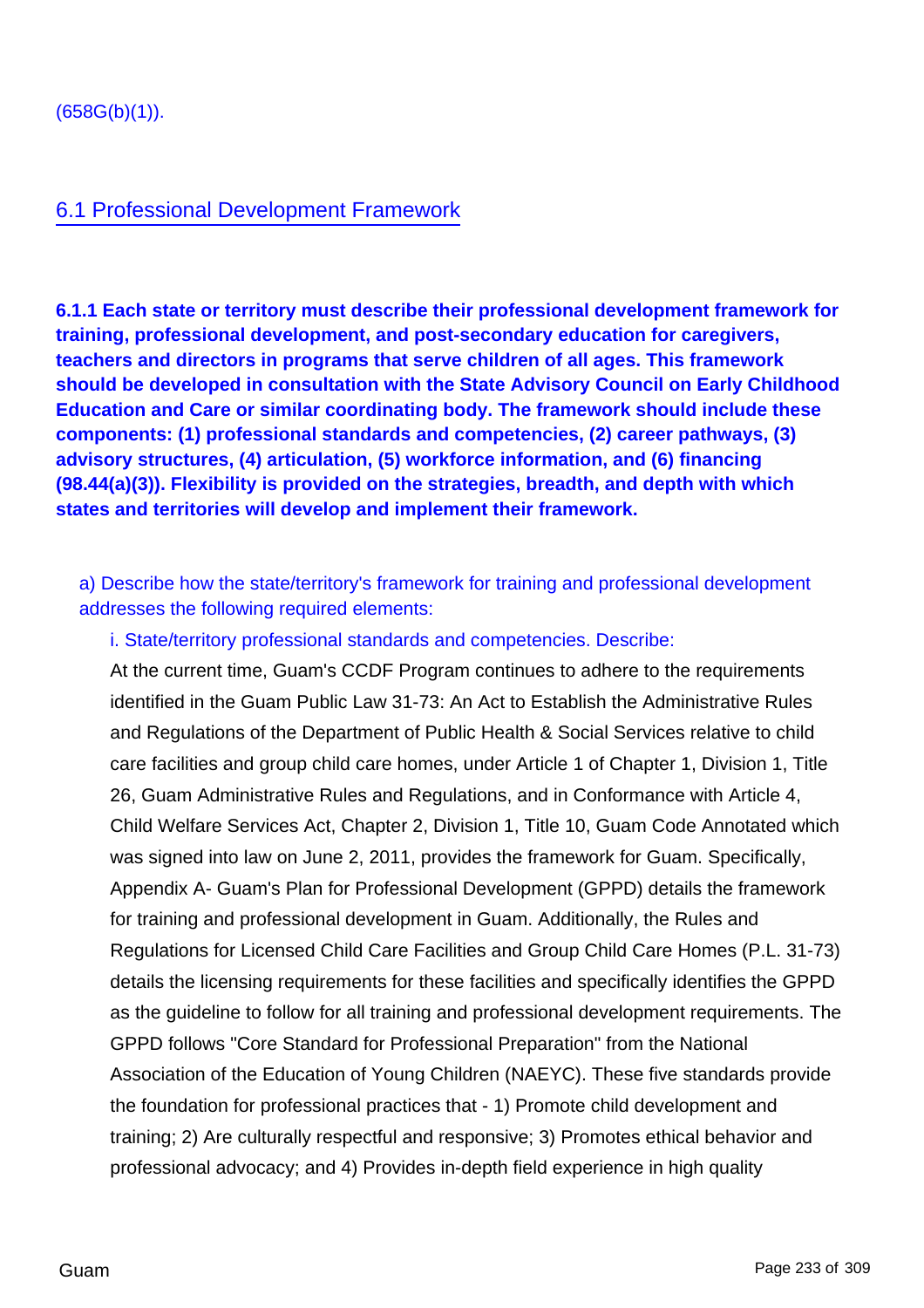professional preparation. Standard 1: Promoting Child Development and Learning; Standard 2: Building Family and Community Relationships; Standard 3: Observing, Documenting, and Assessing to Support Young children and families; Standard 4: Teaching and Learning; and Standard 5: Being a Professional. These Core Standards provide the framework for early childhood professionals' education and training. Core Topics and General Competencies are the foundation of fundamental skills that early childhood personnel should acquire and strengthen to increase their knowledge and skills. The CCDF Program continues to implement, monitor, and evaluate the professional development activities as identified in the current GPPD.

In Fall 2020, the CCDF Program in partnership with the GELC and the DPHSS PDG B - 5 and the Early Learning Council Leadership Team have agreed to collaborate in the revision and implementation of the professional standards and competencies for early childhood providers inclusive of child care providers. The professional development structure uses the Implementation Science Framework from the work of Fixsen & Blase 2008. The Implementation Science Framework (ISF) provides guidance to support improvement and build local capacity such as child care directors and providers through coaching and training in the specific topic areas using evidenced based practices and / or strategies. For example, training provided to all child care on social emotional development of young children may include additional training such as infant mental health, toxic stress, positive solutions, trauma informed care. These trainings add to the progression of learning for child care providers in building their skill sets in working with young children.

In addition to using the ISF, support and training will occur at all levels. Guam's professional development framework will use a model similar to the public health model that includes a 3 -tier: universal, secondary, and tertiary PD Levels of Training. This framework aims to ensure that parents, service providers (includes child care providers); and community partners have knowledge and understanding in using these evidenced based practices or evidence informed strategies to nurture and support the development of all young children (Tier 1). Training under Tier 1 will include the pre-service training on health and safety standards that are required for all child care providers. Topics of the training to include - 1) nutrition; 2) physical activities; 3) caring for children with disabilities; 4) control of infectious disease including immunizations; 5) child development - how young children learn; In addition, Tier 1 includes professional development training on developmentally appropriate practices of how children develop and learn. For children that may need additional support or targeted intervention such as but not limited to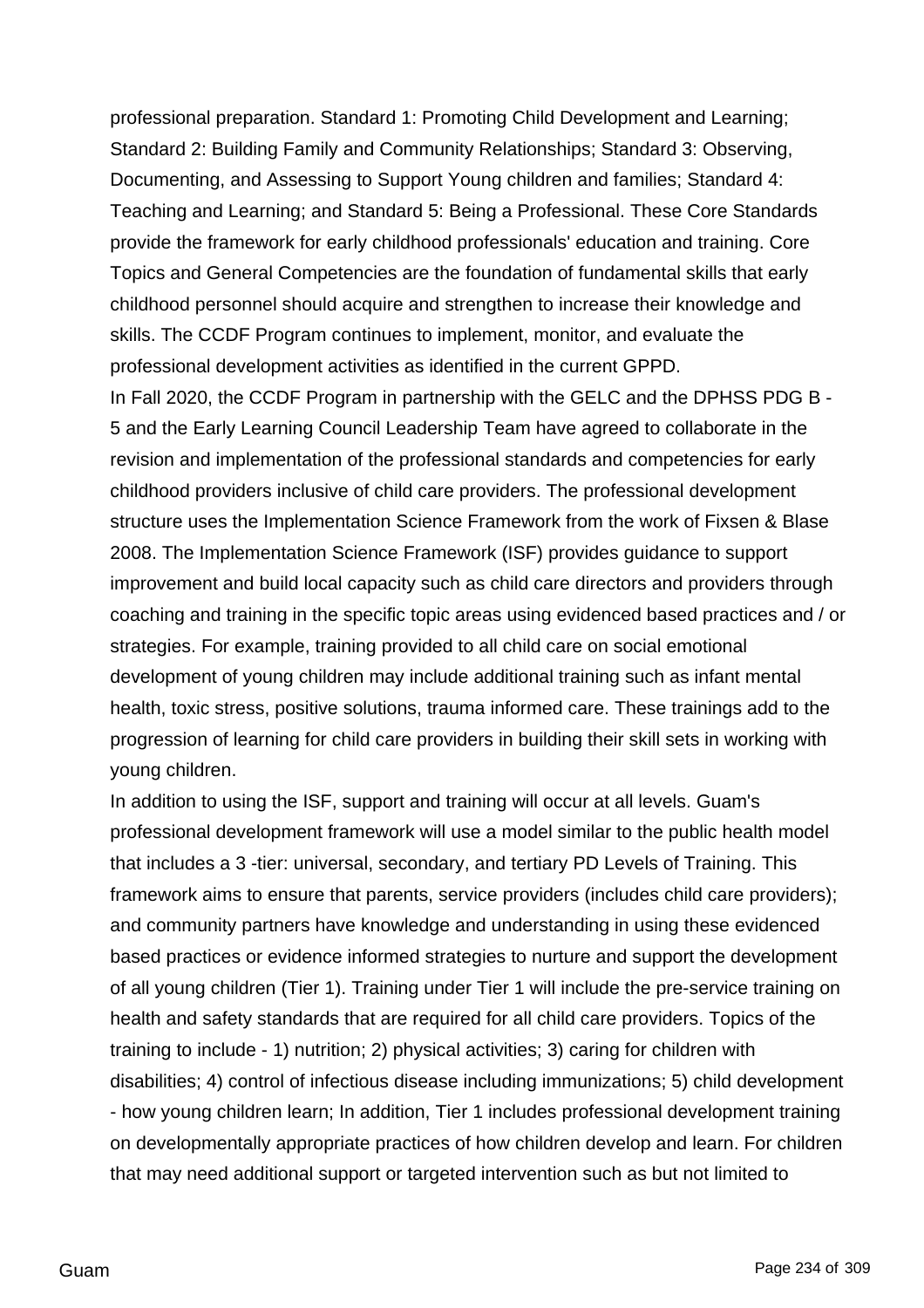children that are English language learners, children with disabilities, children experiencing homelessness, and / or children in foster home. Child care providers/ director and service providers will receive additional training (Tier 2). Tier 3 are for children and families that may need individualized intensive intervention from multiple agencies and therefore, a system of care wrap around services is needed. The CCDF Program in partnership with other early childhood serving agencies from the PDG B -5 Early Learning Council (ELC) Leadership will update GPPD with the target of completion by Spring 2022. This updated GPPD plan will ensure the alignment with the Early Care and Education training plan and the quality standards of providers. The revised policies and procedures will comprise of the evidence-based practices, funding cross-collaboration and efficiency strategies among early childhood and community partners that is inclusive of child care providers. Further refinement of the training plan will be aligned with Guam's Early Care and Education needs assessment and strategic plan anticipated to be completed by Fall 2021.

#### ii. Career pathways. Describe:

GPPD shall be used for Early Childhood Professionals when advancing in their field through education and training experiences in a multitude of subject areas. The plan is subject to revisions based on updated research and best practices in the early childhood field as well as the feedback provided by professionals regarding the effectiveness of using the plan. GPPD provides a plan for early childhood assistants and teachers in all child care, Head Start, and related early years settings to advance their profession reflecting the competencies, experiences, activities, and learning they engage in that improve performance and ability to provide quality care and education for ALL of Guam's children. The Core Standards for GPPD have been adopted from the National Association for the Education of Young Children's five Standards for Professional Development. These standards ensure the education and training activities of early childhood professionals in Guam are consistent with our peers nationwide. These standards provide the framework for early childhood professionals' education and training. The Core Topics and General Competencies are the foundation of fundamental skills that early childhood personnel should acquire and strengthen to increase their knowledge and skills. The GPPD provides definitions related to the professional development plan and clarifies the type of training and/or continuing education units or education credits that are received through training workshops and/or formal education. The GPPD identifies four levels of Early Childhood Personnel. Each level lists the formal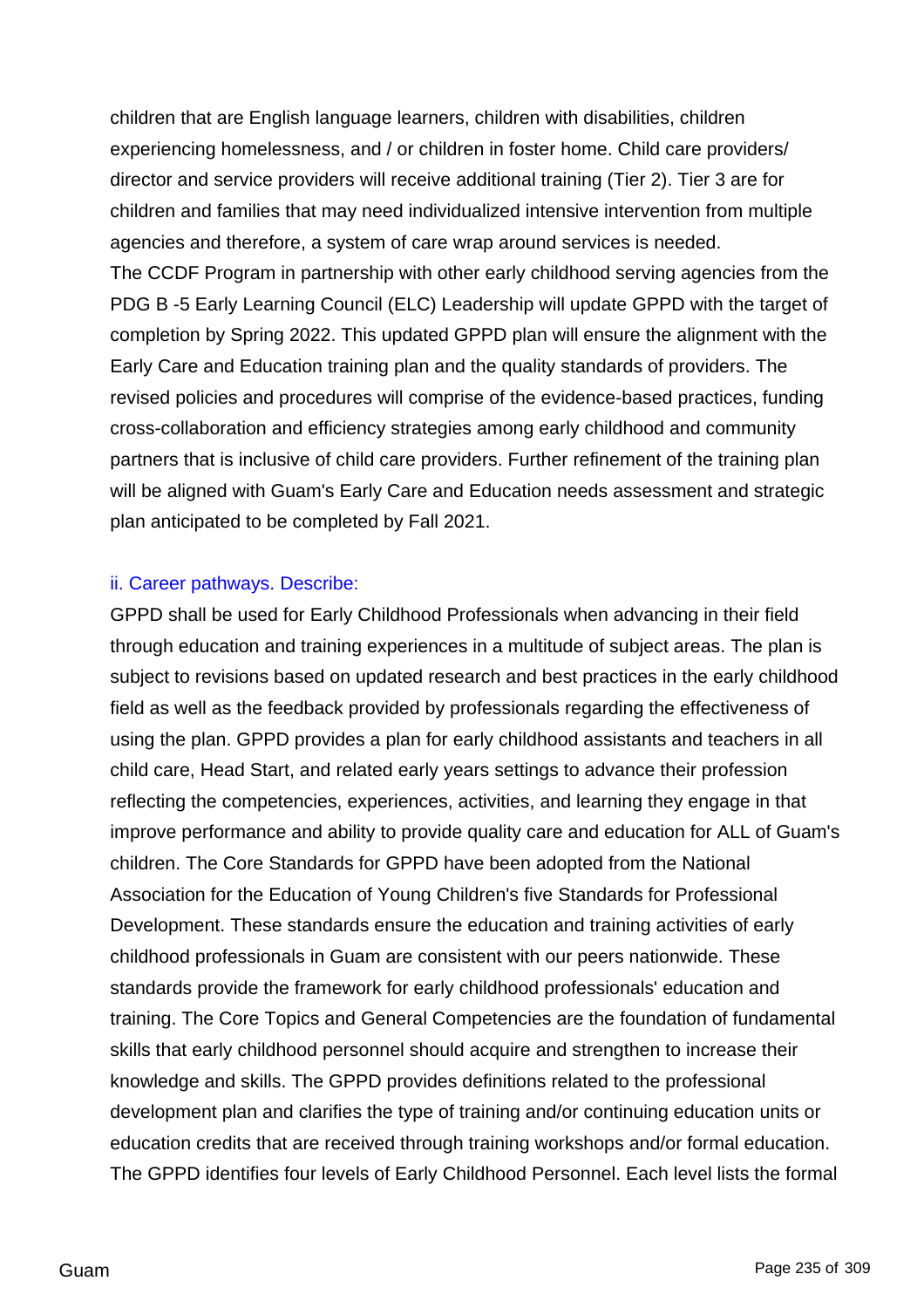education requirements and the experiential requirements for each level. Additionally, the plan proposes alternate qualifications and multiple entry points to address the uniqueness of the early childhood filed and the diversity of disciplines professionals come from. The plan acknowledges the various education and training opportunities provided to early childhood professionals and seeks to capitalize on those experiences to promote the recruitment and retention of qualified individuals.

The GPPD comprises of two pathways for certification:

Path A:is used by early childhood providers not employed with the Department of Education and/or the Government of Guam.Individuals using utilizing Path A are subject to credential review by the Professional Development Plan subcommittee under the Guam Early Learning Council.

Path B is to be used by professionals in the early childhood field employed by public or private agencies including, but not limited to, the Department of Education Head Start Program, Early Intervention, Early Childhood Special Education Preschool, Pilot Prekindergarten, Gifted and Talented Preschool, and other related service providers.Individual utilizing Path B are subject to the regulations and requirement set forth by the Guam Commission for Educator's Certification.

The CCDF Program in collaboration with the Early Learning Council Leadership will begin the process for updating GPPD and will request input from stakeholders and public hearing by Summer 2022.

### iii. Advisory structure. Describe:

An Act to Establish the Administrative Rules and Regulations of the DPHSS relative to child care facilities and group child care homes, under Article 1 of Chapter 1, Division 1, Title 26, Guam Administrative Rules and Regulations, and in Conformance with Article 4, Child Welfare Services Act, Chapter 2, Division 1, Title 10, Guam Code Annotated which was signed into law on June 2, 2011, provides the framework for Guam. Specifically, Appendix A-Guam's Plan for Professional Development details the framework for training and professional development In Guam. Additionally, the Rules and Regulations for Licensed Child Care Facilities and Group Child Care Homes (P.L. 31-73) details the licensing requirements for these facilities and specifically identifies the GPPD as the guideline to follow for all training and professional development requirements. GPPD shall be used for Early Childhood Professionals when advancing in their field through education and training experiences in a multitude of subject areas. The plan is subject to revisions based on updated research and best practices in the early childhood field as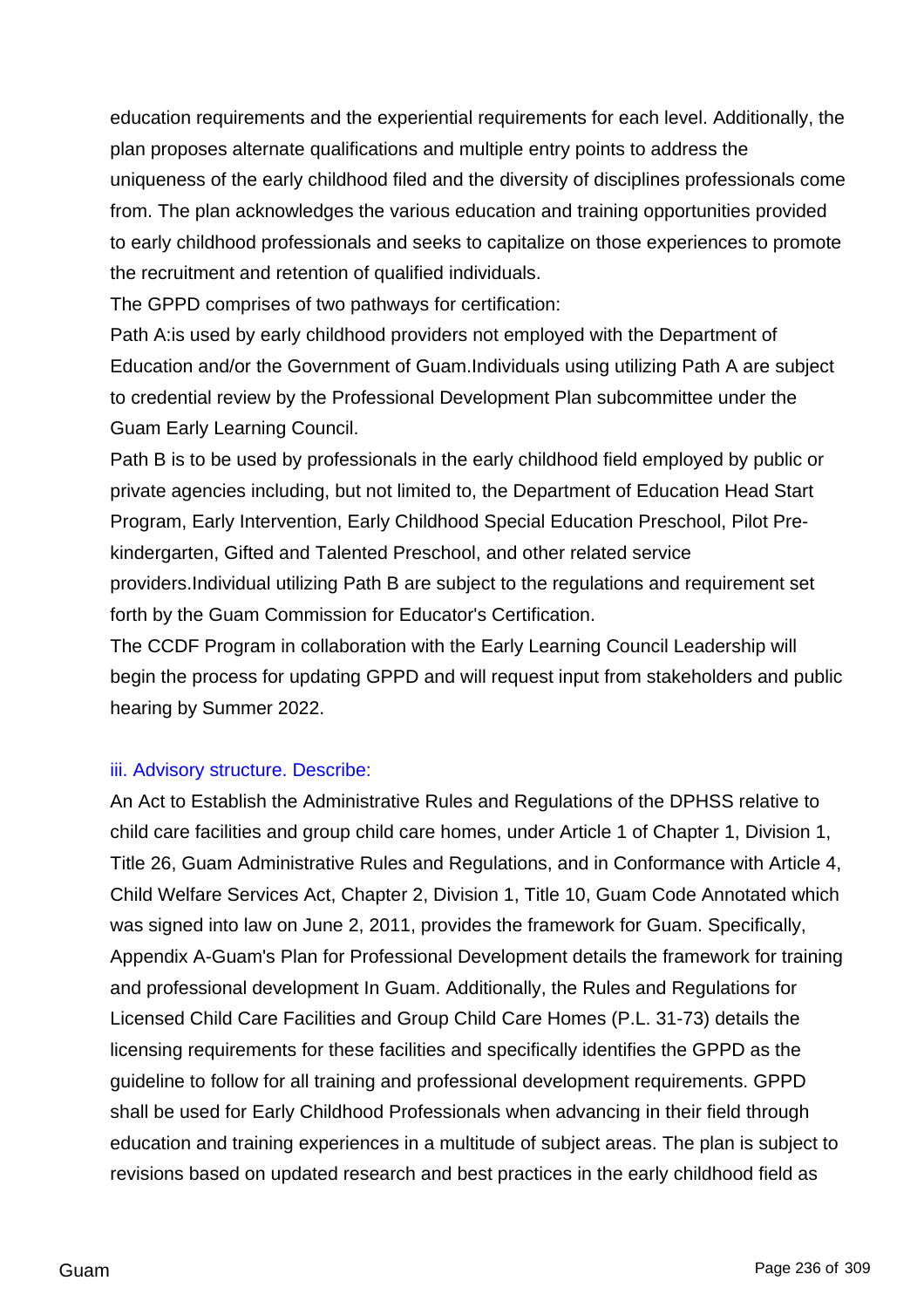well as the feedback provided by professionals regarding the effectiveness of using the plan.

GPPD includes two paths for certification.For Path A (the Alternate Path) the Early Childhood Professional Development Subcommittee under the GELC reviews and validate the credentials of a prospective Early Childhood Provider pursuing certification as an Early Childhood Professional under Path A of the GPPD with the DPHSS-BOSSA. The subcommittee is comprised of representatives from the University of Guam, Guam Community College, DOE, GELC and the Guam Child Care and Development Association.For individuals utilizing Path B are subject to the regulations and requirements set forth by the Guam Commission for Educator Certification.

### iv. Articulation. Describe:

The Guam CCDF Program in prior years have accessed the Guam Community College for consultation, training, and technical assistance for providing support for child care providers.Where, through a series of one-day conferences, college courses, and other activities, the Guam Community College provided training in developmentally appropriate practices for young children in the different areas of development, including cognitive, creative, language, social, emotional, physical, and self-help.

The CCDF Program may continue to access consultation, training, and technical assistance support higher education institutions to provide postsecondary (college) courses leading to a Certificate and Associates of Science in Early Childhood Education or a Bachelors in Elementary Education with a specialization in Early Childhood Education.For example, the Guam Community College Early Childhood Education Certificate program description is: Early childhood educators and caregivers work in Head Start programs, childcare centers, family home care programs, elementary schools, social services programs, and health care services. These professionals plan and implement appropriate experiences for young children in areas such as language, health, movement, creativity, thinking, problem solving, self-concept and social behavior. The plan will also include -- supervise children's activities, care for their needs, keep records of their progress, and confer with parents and other professionals. The Certificate in Early Childhood Education is closely aligned with national standards and meets Head Start requirements for classroom aides.The University of Guam has in a Bachelor of Arts in Elementary Education Certificate with a specialization in Early Childhood Education that provides course work to be able to teach preschool and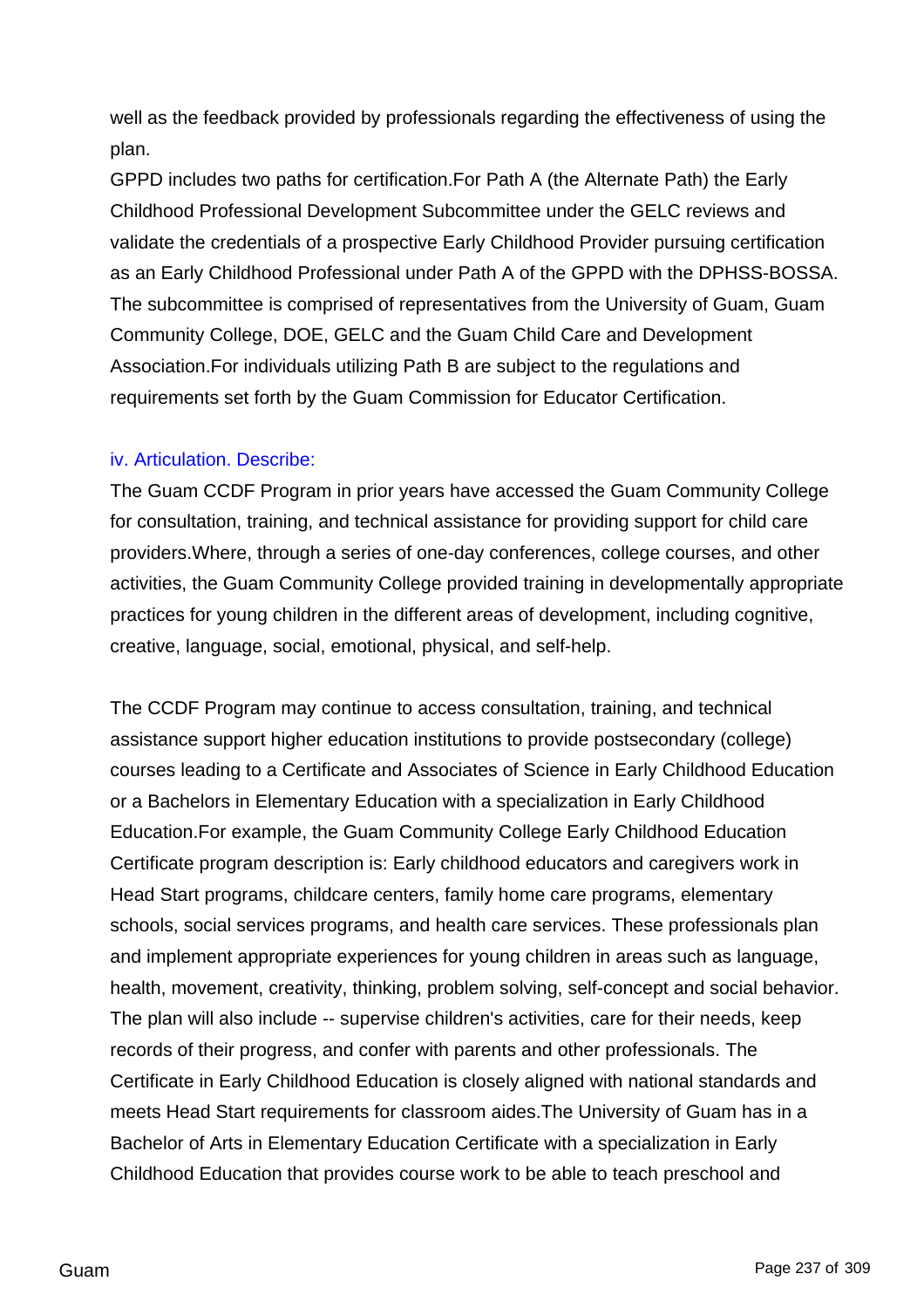primary grade children in a variety of cultural environments.

To ensure alignment across professional development training and across other early childhood programs, the CCDF Program will be coordinating all professional development activities with the DPHSS PDG B-5 through an Intra-agency Departmental Agreement (IDA) to provide consultation, education, training, technical assistance and outreach support for Child Care Providers working in center-based and family-based care settings.The training plan will have in place continuing education units and or a certification of completion in specific training to include but not limited to:

- Developmentally appropriate practices for young children in the different areas of development, including cognitive, creative, language, social, emotional, physical, and self-help.
- Guam's Early Learning Guidelines and aligned with best practices as outlined by the National Association for the Education of Young Children.
- Developmental and behavioral screening

Social Emotional Development for infants, toddlers, and preschoolers

## v. Workforce information. Describe:

Guam Public Law 31-73: An Act to Establish the Administrative Rules and Regulations of the DHPSS relative to child care facilities and group child care homes, under Article 1 of Chapter 1, Division 1, Title 26, Guam Administrative Rules and Regulations, and in Conformance with Article 4, Child Welfare Services Act, Chapter 2, Division 1, Title 10, Guam Code Annotated which was signed into law on June 2, 2011, provides the framework for Guam. Specifically, Appendix A- Guam's Plan for Professional Development details the framework for training and professional development in Guam. Additionally, the Rules and Regulations for Licensed Child Care Facilities and Group Child Care Homes (P.L. 31-73) details the licensing requirements for these facilities and specifically identifies the GPPD as the guideline to follow for all training and professional development requirements. The GPPD provides definitions related to the professional development plan and clarifies the type of training and/or continuing education units or education credits that are received through training workshops and/or formal education. The GPPD identifies four levels of Early Childhood Personnel. Each level lists the formal education requirements and the experiential requirements for each level. These levels include: 1) Early Childhood Assistant Provider; 2) Early Childhood Lead Provider; 3) Early Childhood Master Provider/ Early childhood Assistant or Director; 4) Basic Preschool Teacher; and 5) Initial Education/ Professional Education / Master Educator. Additionally, the plan proposes alternate qualifications and multiple entry points to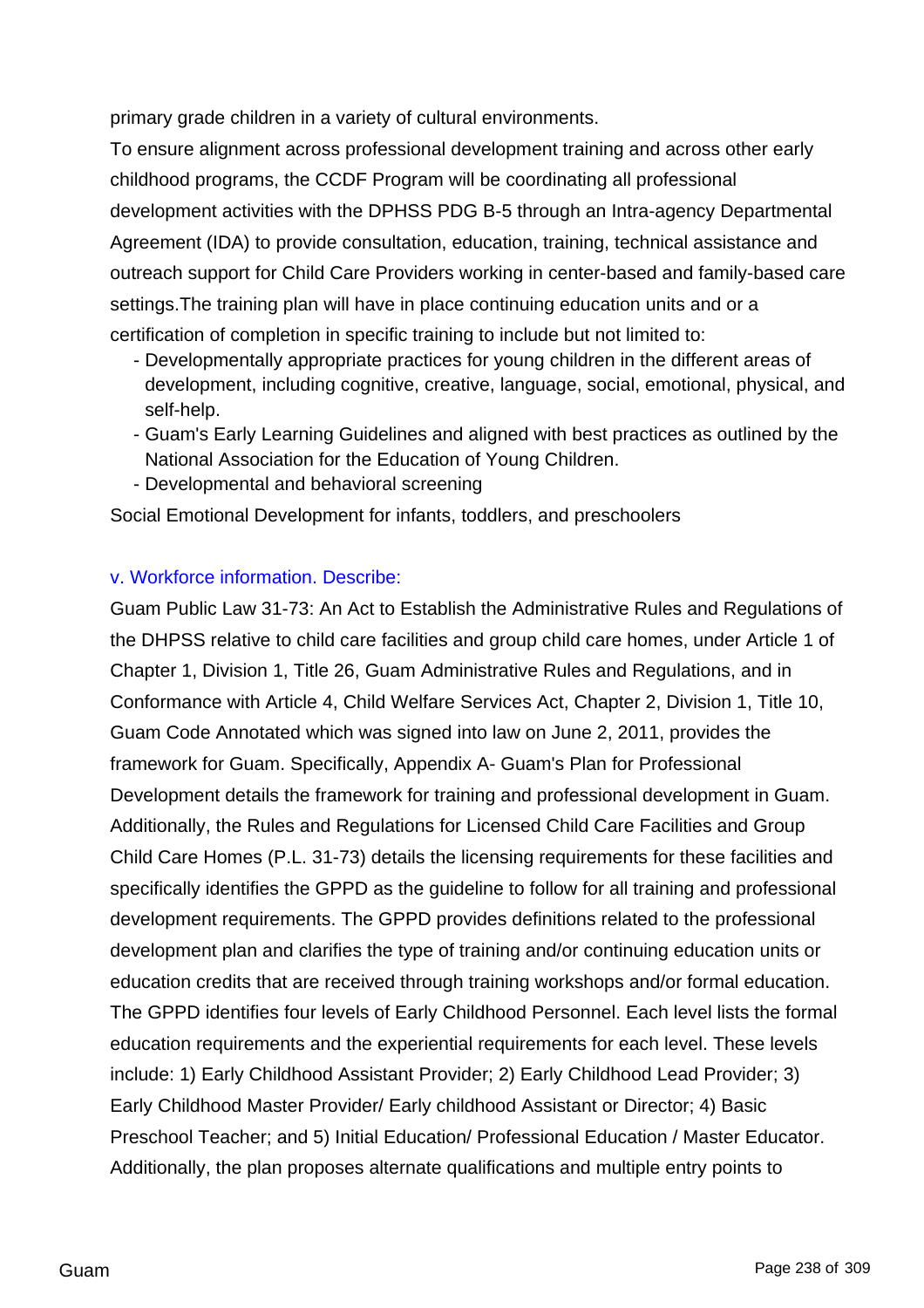address the uniqueness of the early childhood filed and the diversity of disciplines professionals come from. The plan acknowledges the various education and training opportunities provided to early childhood professionals and seeks to capitalize on those experiences to promote the recruitment and retention of qualified individuals.

#### vi. Financing. Describe:

With intentionality on aligning the GPPD standards with the training in building levels of competencies in that the implementation of the evidence-based practices to the fidelity of the model.The IDA will clearly articulate the process of training all providers and embedding mechanism for building local of trainers and coaches.Training activities may include as appropriate, certificate of completion, college courses, and other activities.The topic training shall include but not limited to -- training in developmentally appropriate practices for young children in the different areas of development, including cognitive, creative, language, social, emotional, physical, and self-help. Training shall be consistent with GELGs and aligned with best practices as outlined by the National Association for the Education of Young Children and the Division of Early Childhood (DEC) best practices.Based on completion of the training, child care providers will be given award certificates for completion, continuing education units, and/or college credit hours when applicable to participants who successfully complete activities.

b) The following are optional elements, or elements that should be implemented to the extent practicable, in the training and professional development framework.

i. Continuing education unit trainings and credit-bearing professional development to the extent practicable

Describe:

 $\Box$  ii. Engagement of training and professional development providers, including higher education, in aligning training and educational opportunities with the state/territory's framework

Describe:

 $\Box$ iii. Other Describe: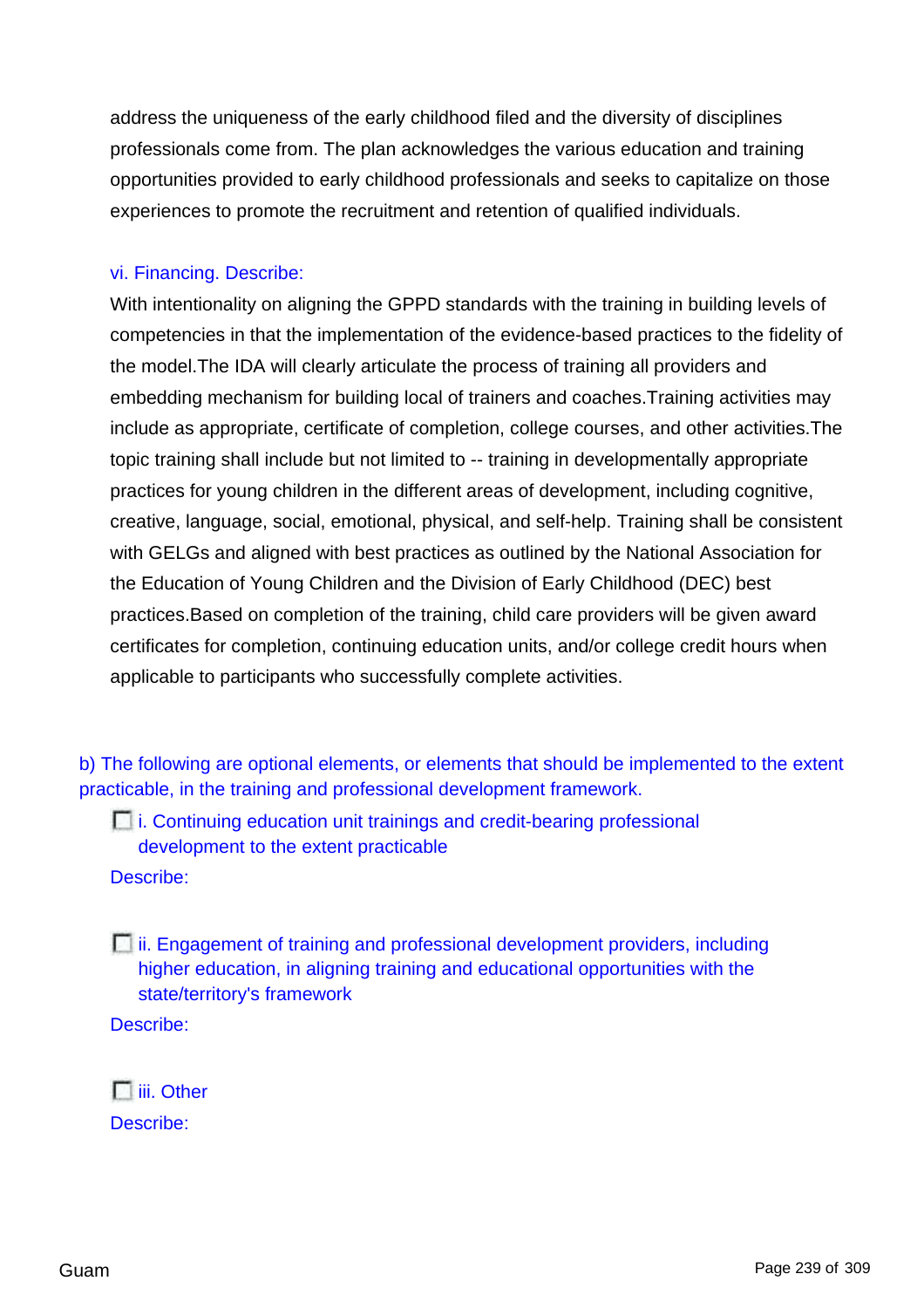**6.1.2 Describe how the state/territory developed its professional development framework in consultation with the State Advisory Council on Early Childhood Education and Care (if applicable) or similar coordinating body if there is no SAC that addresses the**

**professional development, training, and education of child care providers and staff.** The Lead Agency's director is a member of the GELC which are members of the Governor's cabinet and individual leaders from various agencies, entities, and workforces in Guam. The GELC was created to provide a coordinated framework, involving all child-serving agencies and family representatives, to develop a comprehensive system of supports for young children and their families. In addition, the GELC is comprised of representatives from Guam's child-serving agencies and programs that support young children and their families. First established by Executive Order 2004-14 by the governor (at the time) and then mandated legislatively through Public Law 31-62 in 2011.The GELC's composition, goals and objectives focus upon the efficient and effective delivery of services and support to young children birth to eight (8) and their families.

As the overarching coordinating and governing body for all of Guam's Early Childhood Care and Education programs, the Department of Public Health and Social Services – Division of Public Health (DPHSS-DPH) in partnership with the Guam Early Learning Council (GELC) works to strengthen coordination and collaboration among public and private agencies and organizations serving young children, birth to eight years of age, and their families. Guam's ECCE Comprehensive System inclusive of Guam's CCDF Program will coordinate efforts of aligning the 5-governance structure: 1) professional development, 2) quality standards, 3) fiscal systems, 4) data systems, and 5) accountability monitoring. In efforts in meeting these goals, Guam's CCDF Program Office is working through the DPHSS IDA with PDG B to 5 and is part of the PDG: ELC Leadership Team that is responsible for the development, implementation, monitoring, and evaluation of the PDG activities and the 5 components of the PDG  $B - 5$  governance structure.

The CCDF Program Administrator along with other Early care and education program administrators are part of the Early Learning Council Leadership Team and support the development, monitoring, and evaluation of early childhood focus areas within the 4 GELC Work Groups: 1) The GELC Early Prevention and Identification Work Group continues to monitor the progress of Guam's island-wide Developmental and Behavioral Screening System. GELC has focused training specifically for childcare providers and physicians that serve young children. The following are the initiatives supported by the work group: • Island-wide Developmental and Behavioral Screening System (iDBSS): Guam's iDBSS for children birth to age three has in place policies and procedures that were endorsed by the GELC and is included in the standard operating procedures in every early childhood serving agency. The iDBSS is an integrated screening, referral, and service delivery system for children birth to age three years that is culturally and linguistically competent and respectful of the diverse ethnic cultural backgrounds that make up the island community. The purpose of the iDBSS is to identify children with or at risk for disabilities in the early years, and if eligible, access early intervention and or other early childhood services. Embedded in the iDBSS is the Universal Referral Form (URF) and Intake Process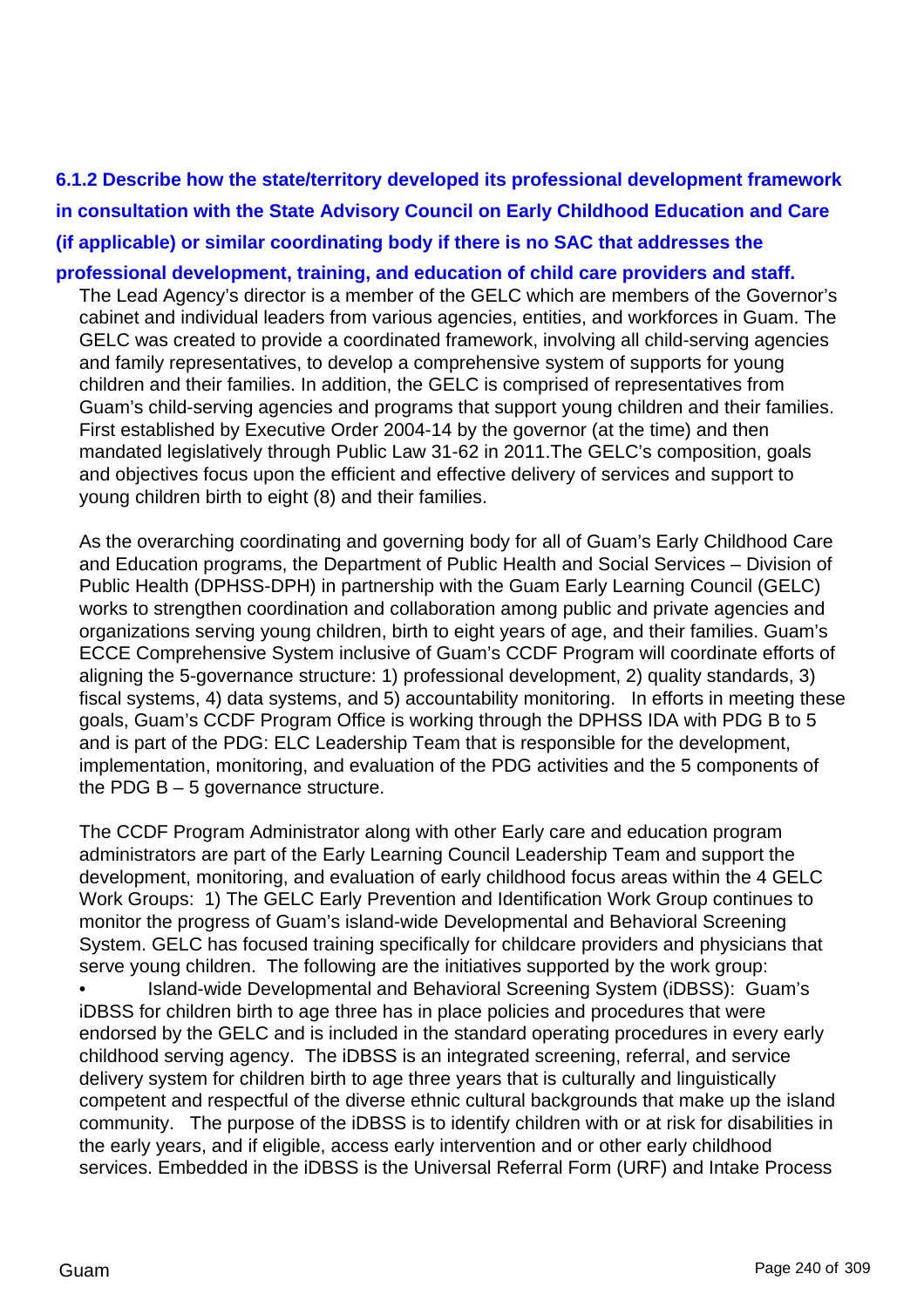and the Learn The Signs Act Early (LTSAE) developmental monitoring process. Through the support of the GELC, a Memorandum of Understanding (MOU) with early childhood serving agencies was signed in August 2014 to use the Universal Referral Form and Intake Process as a way to assist programs in helping families navigate through the health and early care and education system and to ensure families receive the appropriate services for their child. The purpose of the LTSAE was to assist parents in monitoring and tracking their child's development. LTSAE provides resources to assist parents in understanding their developmental milestones and shares parent engagement activities to identify children with developmental delays/disabilities and autism spectrum disorder (ASD). The LTSAE developmental monitoring has since been embedded into the iDBSS standard operating procedures.

Reach Out and Read (ROR): ROR is a national school readiness initiative, which strives to prepare America's youngest children to succeed in school by partnering with doctors and nurses to prescribe books and encourage families to read together. The program was initiated at the Public Health Southern Regional Community Health Center (SRCHC), and in January 2019, ROR was expanded to the Northern Regional Community Health Center (NRCHC) and is coordinated by a staff physician. This initiative continues to be shared and supported through collaborative activities with other early childhood programs. Early Childhood Programs along with private donations continue to support the procuring of books for the ROR sites.

• Guam Early Learning Guidelines (GELGs): The GELGs for Young Children Ages Birth to 36 Months and Three to Five was first developed in 2002 and updated in 2005. The two editions of GELGs provide information of what children should know and be able to do. The GELGs is a resource that shows parents what they could do to support their child's development and provides ideas of activities that will support their child's growth and development. GEIS uses the GELGs as one of the tools to age anchor a child's skills when completing the Child Outcome Summary measures.

• Neni 311 is one of the Help Me Grow (HMG) initiatives that reinforces the need to build a system emphasizing surveillance, screening, and the early detection of and connection to services and support for at-risk children and their families. With support of the stakeholders, Guam launched one of the 4 components of HMG. In December 2018, the DPHSS in partnership with other early childhood programs set up the Neni 3-1-1 line (Centralized Telephone Access Point). Early Childhood partners share the responsibility of manning the 3-1-1 line. Care Coordinators from both health and education programs have received training to link families to resources that address parents' concerns about health, development, behavior and learning of their young child. However, in November 2019, Neni 3-1-1 services was postponed due to a major fire at the DPHSS Central Public Health building that housed the centralized phone system. The ELC: EPI workgroup is working closely with DPHSS to relocate and update the Neni 311 phone system to another building. At this time, the Neni 311 is used as Guam's hotline for the COVID-19 pandemic.

• Neni Directory of Service is a listing of services and supports that is updated every 2 years by representatives from the different early care and education serving agencies. The Neni Directory is disseminated to families in print and electronic formats for information on family supports, health, and education.

2) The GELC: Family Engagement Work Group collaborates with all early childhood programs in hosting Parent Cafés and other support and training events for families.

• Strengthening Families (SF): The SF is an evidenced- informed approach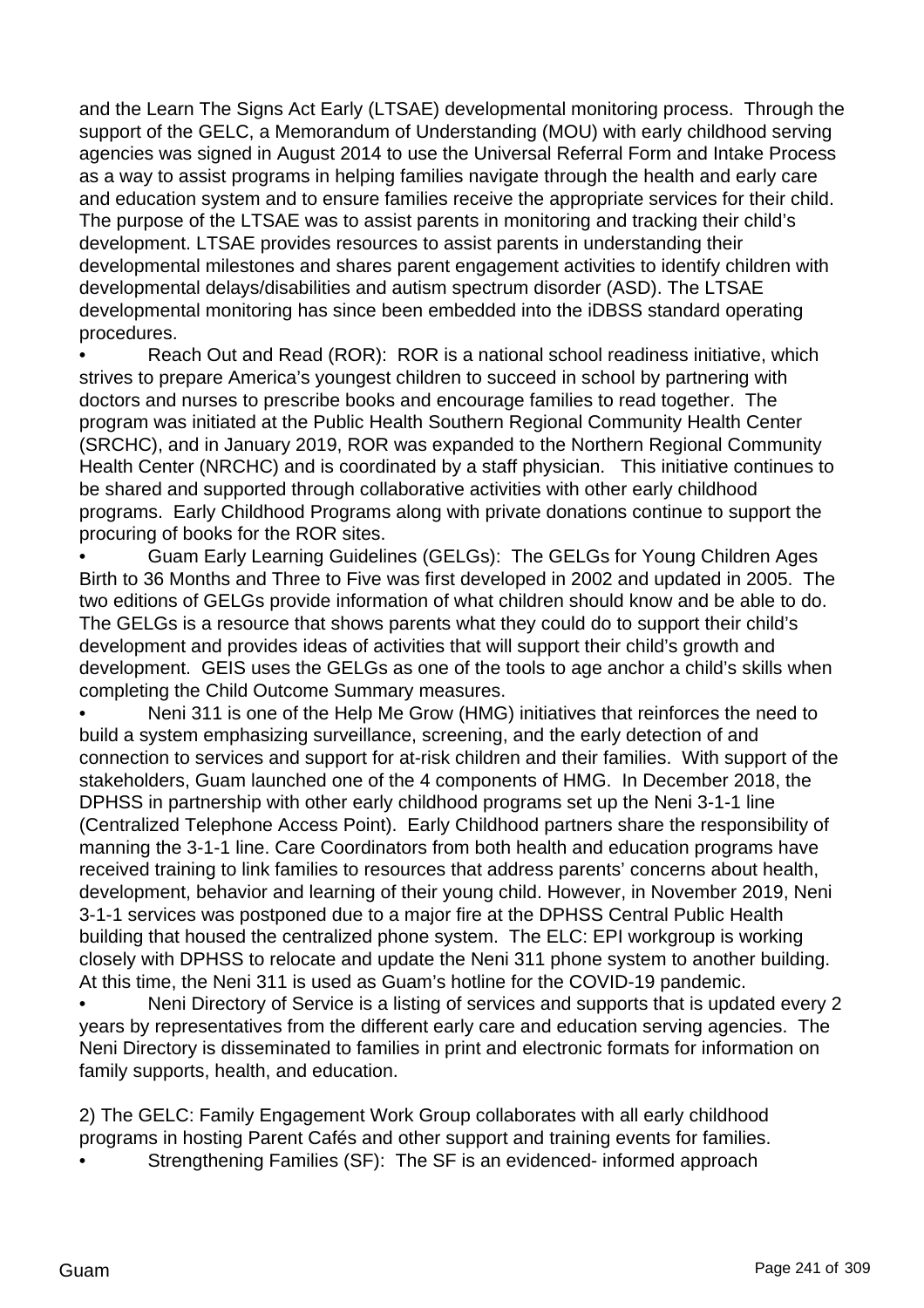developed by the Center for the Study of Social Policy and is designed to develop the protective factors of: (1) parental resiliency; (2) social connections; (3) knowledge of parenting and child development; (4) concrete support in times of need; and (5) social and emotional competence of children. The SF initiative uses this approach as a wellness, promotion, and prevention strategy to build family resiliency, to support child development, and to reduce child abuse.

Parent Café is a parent-to-parent way to bring the SF Protective Factors to families. Parent Cafés are physically and emotionally safe spaces where parents and caregivers talk about their lived experiences of challenges and victories of raising a family.

• Peer to Peer Family Support is a program of activities and parent trainings such as the CSEFEL Positive Solutions for Families, SF trainings, and Parent Cafés; family activities such as Play Port Play Dates, Go Play, Power of Play, Head Start Fitness Fairs, and Village Play Time. These activities and trainings are family-driven and are a guided by the Principles in Guam's Early Childhood System of Care: No choice without family voice.

• Village Play Time (VPT) is a new initiative that began in the Fall of 2018 and provides activities for children, birth to age five, who do not access any formal childcare services. VPT aims to identify and provide services to underserved families in Guam through an innovative travelling playgroup. The goal is to support the developmental needs of young children and to support the families that care for them by promoting the protective factors. This initiative is in partnership with other early childhood serving agencies including Guam Housing and Urban Renewal Authority (GHURA) and the village Mayors.

3) The GELC: Social Emotional Wellness Work Group is tasked to address the needs of families of children with social, emotional, and behavioral challenges. The following are initiatives:

• Multi-Agency Workgroup Tier 3: As a result of strong collaboration among programs, policies and procedures were developed and piloted on processes for working to ensure wrap around services are provided for young children with social emotional challenges that are wards of the State. These young children receive services from multiple agencies, such as the Judiciary, Child Protective Services, GEIS or Kariñu: Guam's Early Childhood System of Care for Young Children. Procedures were developed to ensure agencies are immediately notified and supports such as childcare are provided that would allow for a safe, stable, and nurturing environment. The workgroup is working closely with DPHSS - Child Development Fund Program (CCDF) to offer social emotional training for childcare providers to support children that may need targeted or intensive individual supports.

• Social Emotional and Behavioral Training initiative is provided by the Center on the Social and Emotional Foundations for Early Learning (CSEFEL) Infant/Toddler, Preschool, and Pre-K Parent Modules to increase knowledge for ECCE providers and parents in the social emotional development for young children. CSEFEL is evidence-based and provides strategies to families and service providers in addressing challenging behaviors in early childhood. Over 40 service providers across health and education programs were trained to facilitate the pyramid model modules. The initiative works across agencies to promote the use of the pyramid model in center-based childcare facilities, preschool programs, childserving agencies and programs, parents, and caregivers. The SEW workgroup continues to discuss strategies in efforts to include trauma-informed care as a component for ensuring the needs of the whole child and family are met following traumatic events. Also discussed is the need to bridge the EC positive behavior supports and School.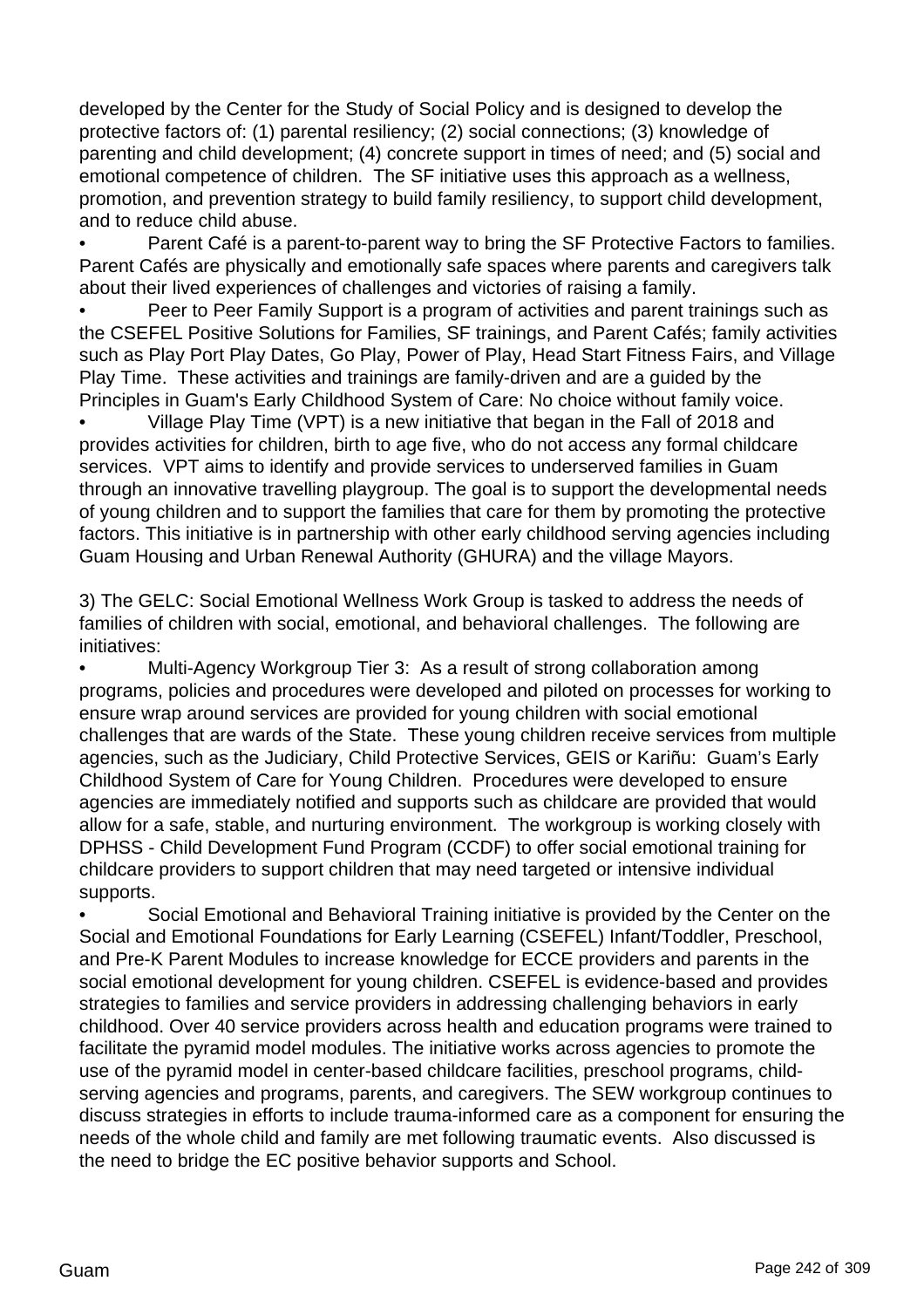• CSEFEL Positive Solutions for Families Cultural Modification initiative is working in review of the Positive Solutions for Families training to be culturally responsive for Micronesian and Pacific Islanders and plans to expand the cultural modifications for other ethnicities.

4) The GELC Early Learning Workgroup is tasked to monitor the implementation of quality early care and education to support young children to be ready for school entry.

• Pilot Pre-Kindergarten are pre-kindergarten classes for 3 years old in efforts to support school readiness. This program is currently in a pilot stage beginning with 4 classrooms in different regions of the island and plans to move towards expansion once DOE can fund additional classes.

School Readiness is an initiative with ECCE partners that began in 2013 to assess how parents and other caregivers can prepare their children for learning in the classroom setting. This further ensures the availability of well-trained childcare providers and increased access to quality childcare as well with the creation of policies that ensure a smooth transition to kindergarten and school.

Inclusive Settings is an initiative that works with early childhood settings to ensure inclusion that children with disabilities have access to participate in natural learning environments along typical peers. Included in this initiative is ensuring access to services for all children and families including individuals for different ethnic or racial backgrounds.

## **6.1.3 Describe how the framework improves the quality, diversity, stability, and retention of caregivers, teachers, and directors (98.44(a)(7)).**

This framework is outlined in Guam's Child Care Law, 31-73. It identifies professional development guidelines that are intended to improve the quality, diversity, stability, and retention of caregivers, teachers, and child care directors.

The Rules and Regulations for Licensed Child Care Facilities and Group Child Care Homes (P.L. 31-73) details the licensing requirements for these facilities and specifically identifies the GPPD as the guideline to follow for all training and professional development requirements. The GPPD shall be used for Early Childhood Professionals when advancing in their field through education and training experiences in a multitude of subject areas. The GPPD allows for ongoing professional development and training offering to provide updated learning strategies that are evidenced based for child care providers.These training sessions or courses are used for child care providers as part of the renewal of Early Childhood Care and Education (ECCE) Certificates or as mechanism of moving up the career ladder. This program improves the quality of care and provides stability for child care providers.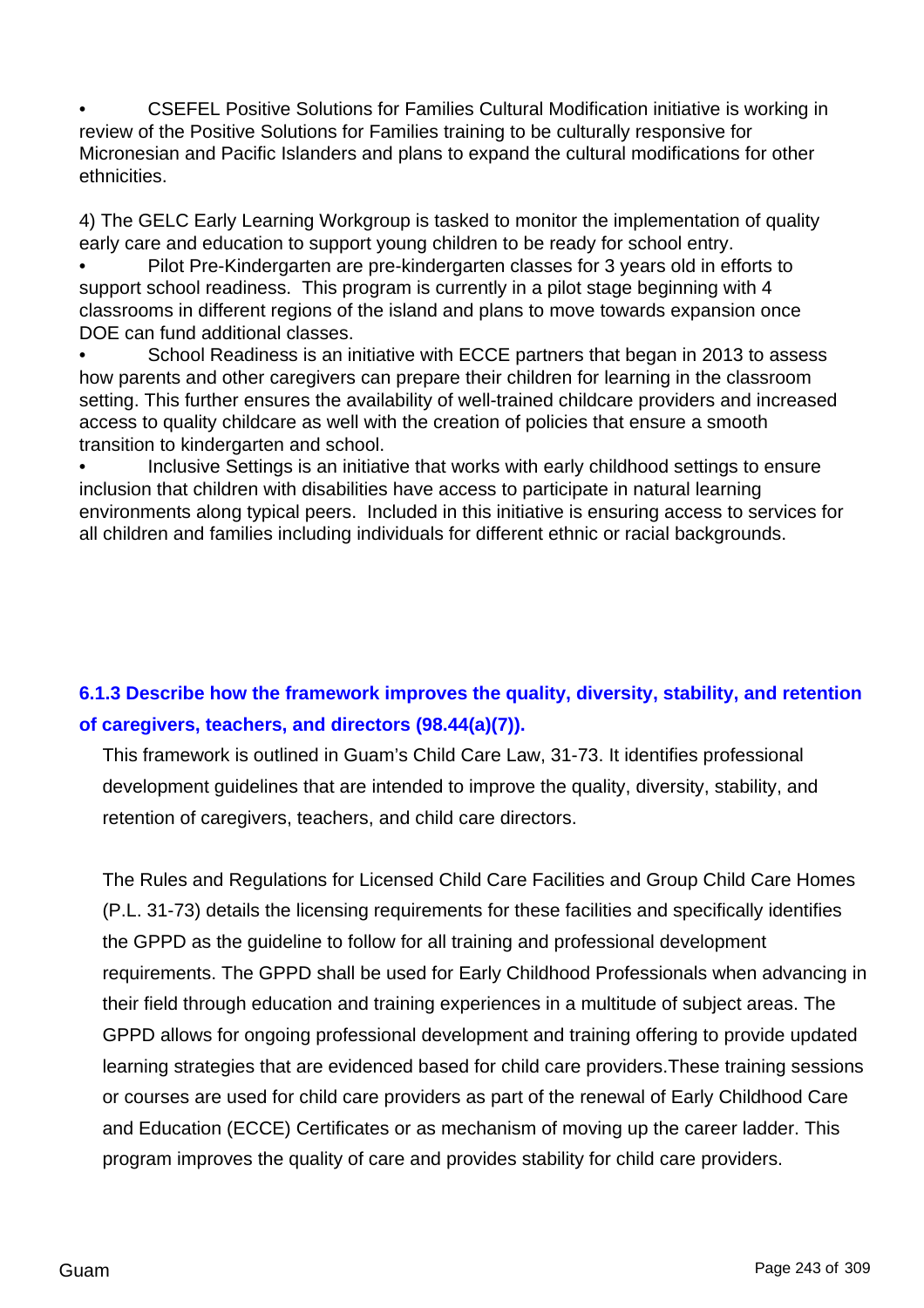The Early Learning Council Leadership is to review and revise the GPPD.The GPPD updates will align with the professional development standards that support evidence-based practices for supporting the growth and development of young children and their families.In Fall 2021, the Early Learning Council Leadership Team will develop a plan with action steps and timelines for completion with emphasis to increase the framework to improve methods for diversity and retention of caregivers, teachers, and child care directors.

## 6.2 Training and Professional Development Requirements

The Lead Agency must describe how its established health and safety requirements for preservice or orientation training and ongoing professional development requirements--as described in Section 5 for caregivers, teachers, and directors in CCDF programs--align, to the extent practicable, with the state/territory professional development framework. These requirements must be designed to enable child care providers to promote the social, emotional, physical, and cognitive development of children and to improve the knowledge and skills of the child care workforce. Such requirements shall be applicable to child care providers caring for children receiving CCDF funds across the entire age span, from birth through age 12 (658E(c)(2)(G)). Ongoing training and professional development should be accessible and appropriate to the setting and age of the children served (98.44(b)(2)).

## **6.2.1 Describe how the state/territory incorporates into training and professional development opportunities:**

-- the knowledge and application of its early learning and developmental guidelines (where applicable);

-- its health and safety standards (as described in section 5);

-- and social-emotional/behavioral and mental health intervention models for young children, which can include positive behavior intervention and support models that reduce the likelihood of suspension and expulsion of children (as described in Section 2 of the Pre-Print) (98.44(b)).

The CCDF Program is currently working through the Intra-Agency Departmental Agreement (IDA) with DPHSS PDG B-5 to provide consultation, education, training, technical assistance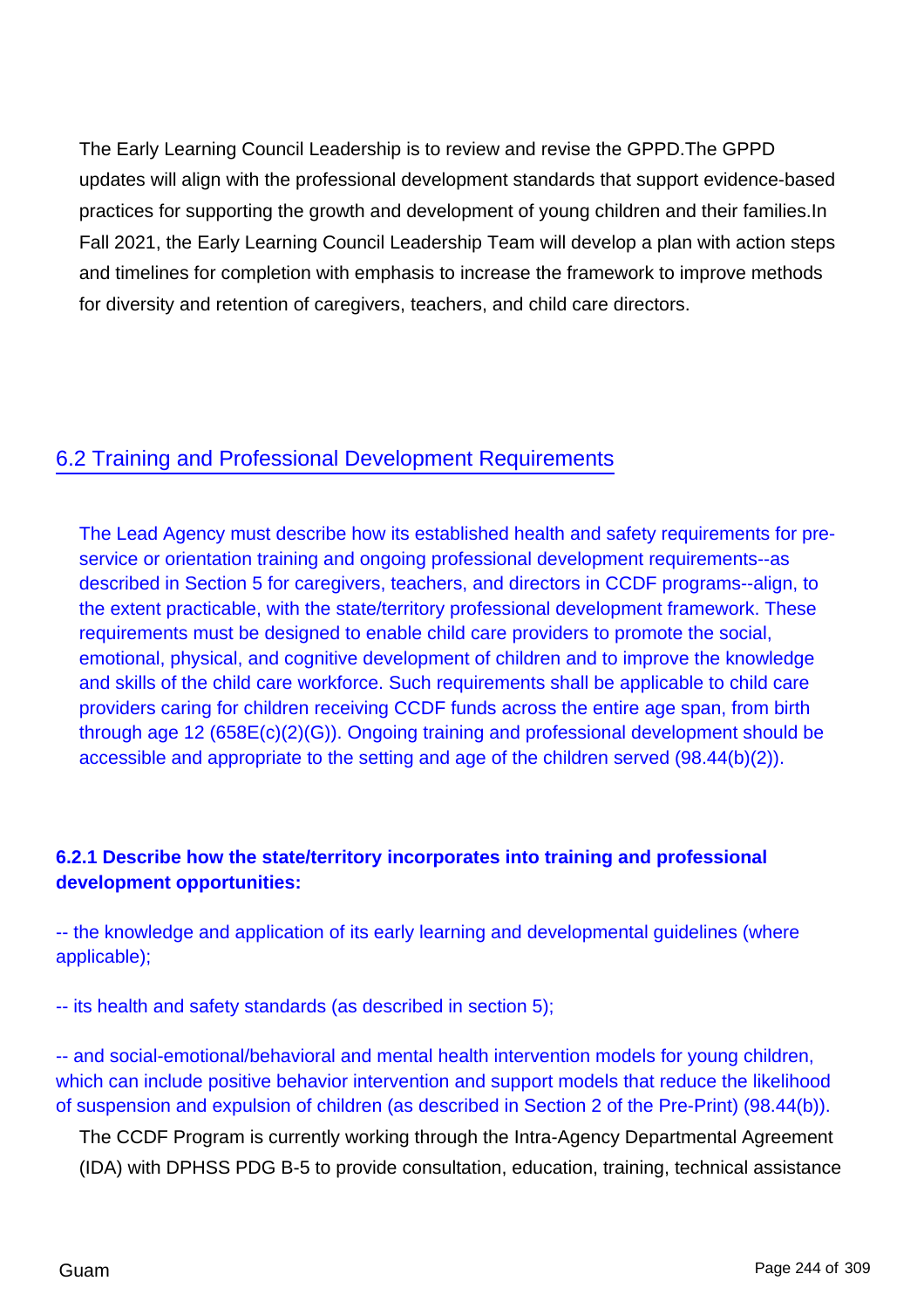and outreach support for early childhood service providers inclusive of Child Care Providers working in center-based and family-based care settings; and parents and families participating in the CCDF program, to improve the quality of child care services for young children, including those with disabilities for Child Care Providers of center and family-based setting, and parents/families on Guam.The training plan will be developed based on the PDG B-5 needs assessment results and identified as priorities in Guam ECCS State Plan.Topics for training includes but not limited to:

- Developmentally appropriate practices for young children in the different areas of development, including cognitive, creative, language, social, emotional, physical, and self-help
- Guam's Early Learning Guidelines this is aligned with the TS Gold/ Creative Curriculum and the Head Start performance standards
- Developmental and behavioral screening
- Social Emotional Development for infants, toddlers, and preschoolers
- Prevention and control of infectious diseases (including immunization)
- Prevention of sudden infant death syndrome and use of safe sleep practices
- Administration of medication, consistent with standards for parental consent
- Prevention and response to emergencies due to food and allergic reactions
- Building and physical premises safety, including identification of and protection from hazards, bodies of water, and vehicular traffic
- Prevention of shaken baby syndrome, abusive head trauma, and child maltreatment
- Emergency preparedness and response planning for emergencies resulting from a natural disaster or a man-caused event (such as violence at a child care facility)
- Handling and storage of hazardous materials and the appropriate disposal of bio contaminants
- Appropriate precautions in transporting children (if applicable)
- Pediatric first-aid and CPR

Recognition and reporting of child abuse and neglect

**6.2.2 Describe how the state/territory's training and professional development are accessible to providers supported through Indian tribes or tribal organizations receiving CCDF funds (as applicable) (98.44(b)(2)(vi)).**

N/A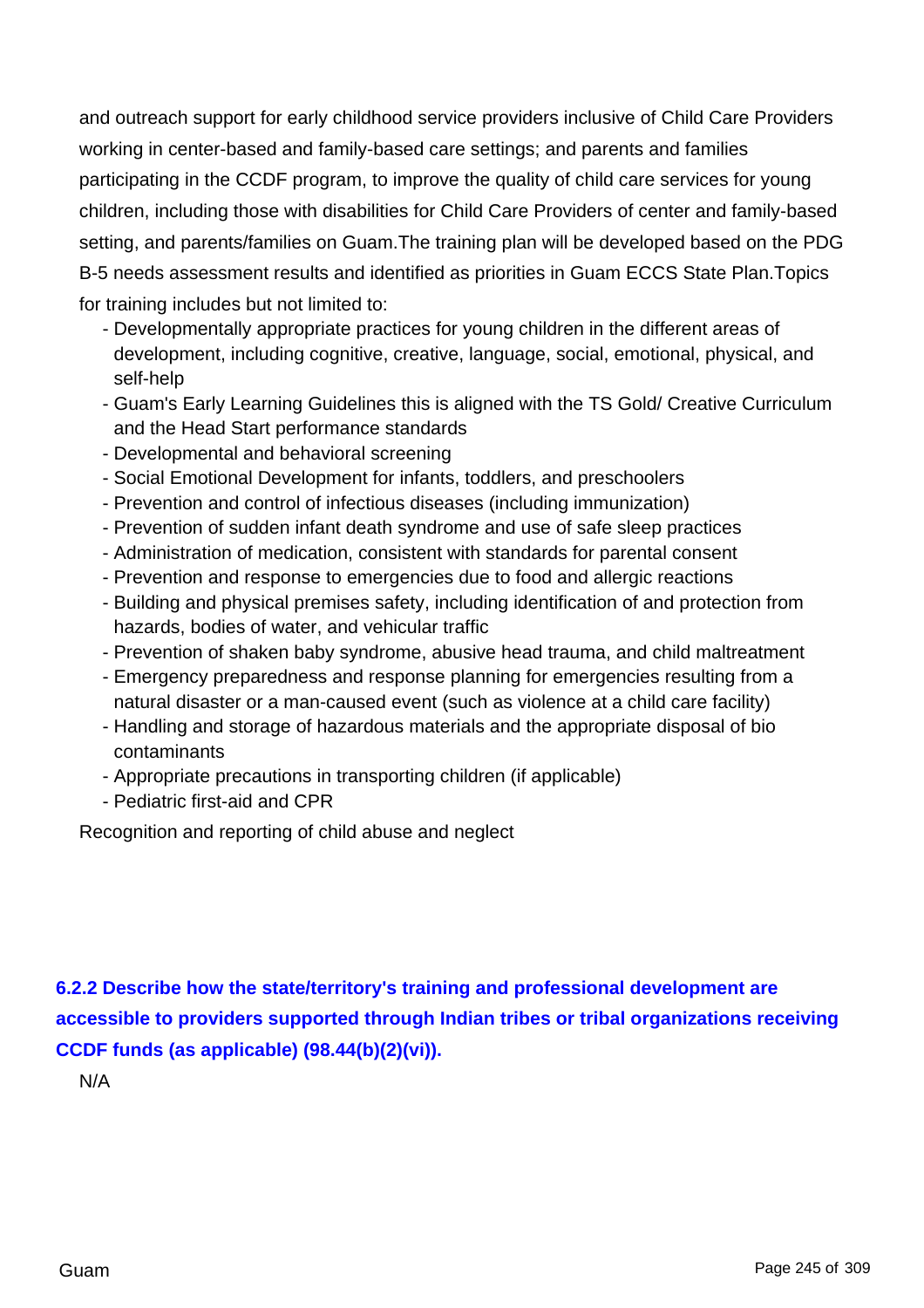**6.2.3 States/territories are required to facilitate participation of child care providers with limited English proficiency and disabilities in the subsidy system (98.16 (dd)). Describe how the state/territory will recruit and facilitate the participation of providers in the subsidy system:**

#### a) with limited English proficiency

Training is available to all Child Care Providers, should a provider need a translator and/or any reasonable accommodation, the provider would make a request to the CCDF Program no later than 3 days prior to the training and accommodations will be made for provider during the training

#### b) who have disabilities

Training is available to all Child Care Providers, should a provider need a translator and/or any reasonable accommodation, the provider would make a request to the CCDF Program no later than 3 days prior to the training and accommodations will be made for provider during the training

**6.2.4 Describe how the state/territory's training and professional development requirements are appropriate, to the extent practicable, for child care providers who care for children receiving child care subsidies, including children of different age groups (such as specialized credentials for providers who care for infants and/or school-age children); English-language learners; children with developmental delays and disabilities; and Native Americans, including Indians as defined in Section 4 of the Indian Self-Determination and Education Assistance Act (including Alaska Natives) and Native Hawaiians (98.44(b)(2)(iv)).**

Guam's Plan for Professional Development (GPPD) shall be used for Early Childhood Professionals when advancing in their field through education and training experiences in a multitude of subject areas. The plan is subject to revisions based on updated research and best practices in the early childhood field as well as the feedback provided by professionals regarding the effectiveness of using the plan. Guam's Plan for Professional Development (GPPD) provides a plan for early childhood assistants and teachers in all child care, Head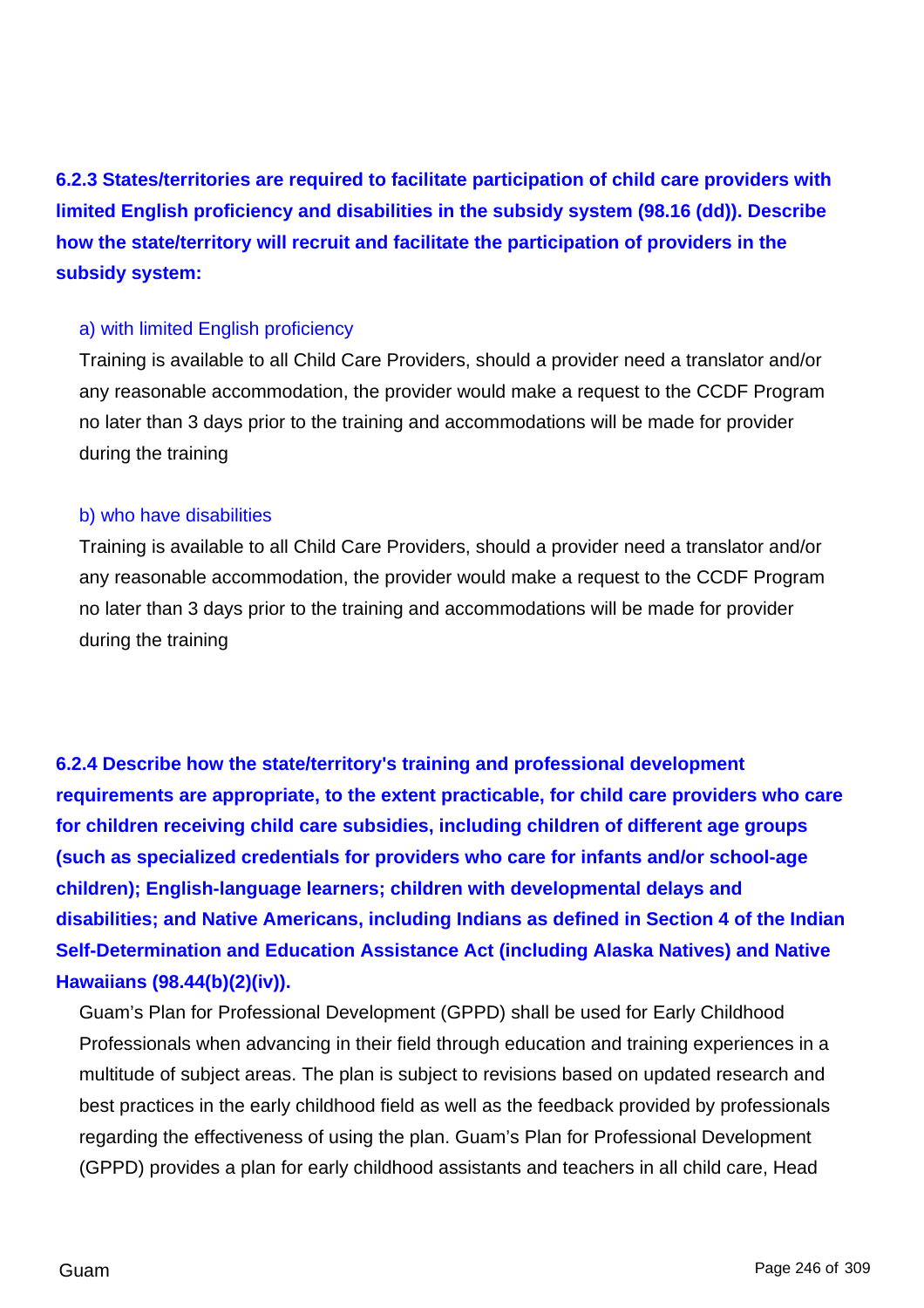Start, and related early years settings to advance their profession reflecting the competencies, experiences, activities, and learning they engage in that improve performance and ability to provide quality care and education for ALL of Guam's childreninclusive of infants and toddlers, English-language learners, children with disabilities and developmental delays, and Native Americans and Hawaiians, if applicable.

## **6.2.5 The Lead Agency must provide training and technical assistance (TA) to providers and appropriate Lead Agency (or designated entity) staff on identifying and serving children and families experiencing homelessness (658E(c)(3)(B)(i)).**

## a. Describe the state/territory's training and TA efforts for providers in identifying and serving homeless children and their families (relates to question 3.2.2).

The Lead Agency meets with all the registered licensed child care providers and provides training on the Child Care Development Fund (CCDF) programmatic requirements via orientations annually. The need and/or requirements governing the servicing of homeless children and their families is only completed at the Lead Agency's location with the Bureau of Management Support (BMS) CCDF Program Coordinator IV or the BMS Administrator to ensure confidentiality of the family's status and to protect the privacy of the population being served. If there's a need to discuss the fact that the child (ren) at a particular center is homeless there must be justification as most homeless applicants do not want to be identified and the Department of Public Health & Social Service (DPHSS) Lead Agency's representative does not want to overtly make it known unless expressly requested by the homeless family seeking the services.

The Lead Agency has plans to offer contracts for training and technical assistance for providers related to the identifying and serving of children and families experiencing homelessness to organizations whose mission is to protect, serve, and support such populations. CCDF Program staff will also attain this training and technical assistance to enhance our services and support the child care providers with identifying and supporting these families. This training and technical assistance will also be supported with resources through the child care resource and referral network.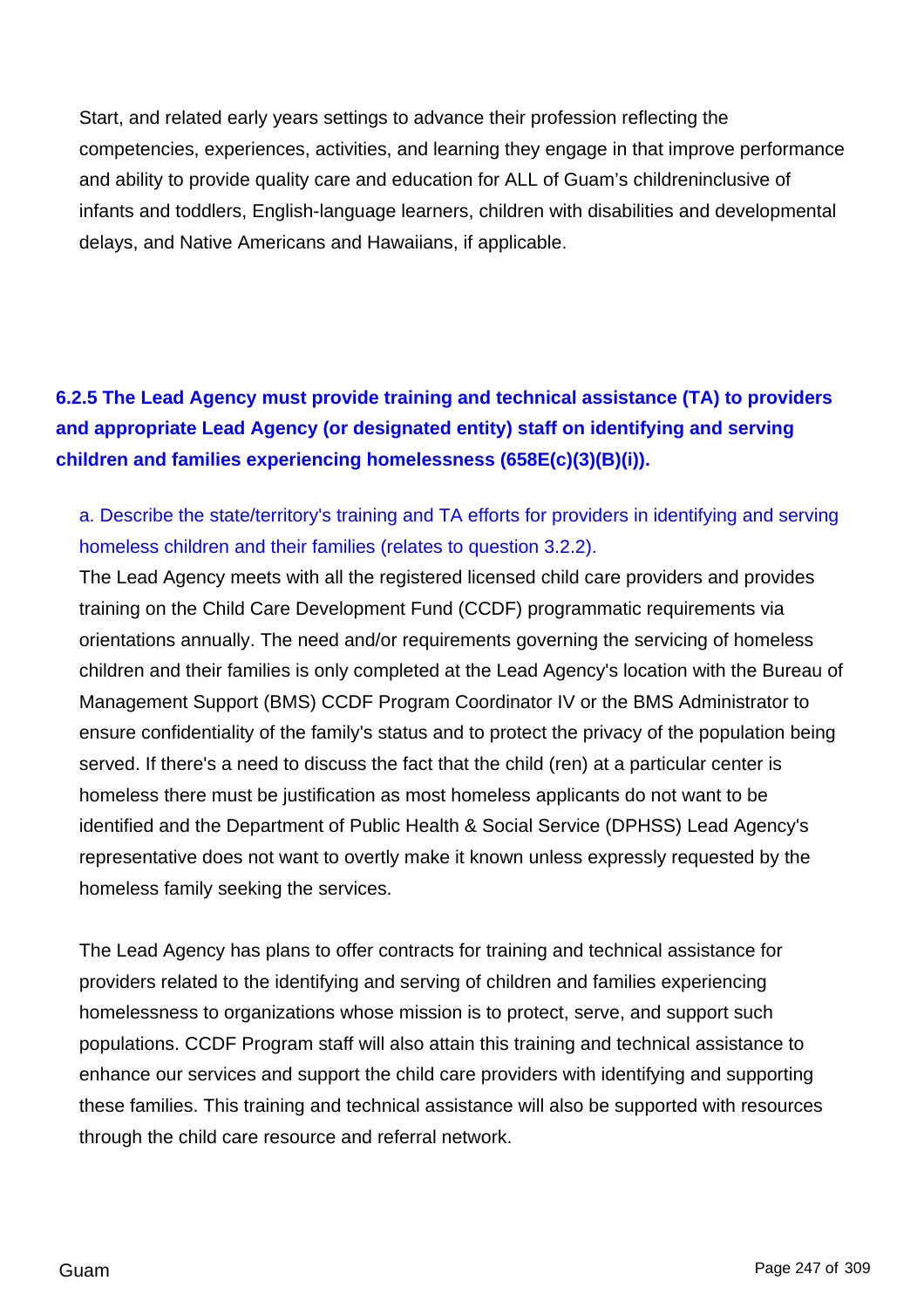b. Describe the state/territory's training and TA efforts for Lead Agency (or designated entity) staff in identifying and serving children and their families experiencing homelessness (connects to question 3.3.6).

The Lead Agency has plans to offer contracts for training and technical assistance for providers related to the identifying and serving of children and families experiencing homelessness to organizations whose mission is to protect, serve, and support such populations. CCDF Program staff will also attain this training and technical assistance to enhance our services and support the child care providers with identifying and supporting these families. This training and technical assistance will also be supported with resources through the child care resource and referral network.

**6.2.6 Lead Agencies must develop and implement strategies to strengthen the business practices of child care providers to expand the supply and to improve the quality of child care services (98.16 (z)). Describe the state/territory's strategies to strengthen provider's business practices, which can include training and/or TA efforts.**

a. Describe the strategies that the state/territory is developing and implementing for strengthening child care providersâ business practices.

The GPPD requires that all Early Childhood Master Providers/Early Childhood Assistant Director/Director level providers complete child care management courses. Our local child care management course offered by the Guam Community College (CD285) provides students with an overview of local requirements for starting and managing a profitable childcare business on Guam. Topics covered include financing, marketing, staff supervision, staff training, writing policies, licensing requirements, and other operating procedures.

Upon successful completion of this course, students will be able to:

- 1. Identify current laws and regulations controlling the child care industry.
- 2. Explain information needed in a business plan for the start-up of a child care center.
- 3. Create a handbook of operating policies and procedures.

In addition to this requirement, the CCDF Program is currently working through the Inter-Agency Departmental Agreement with DPHSS PDG B-5 to provide consultation, education, training, technical assistance and outreach support for early childhood service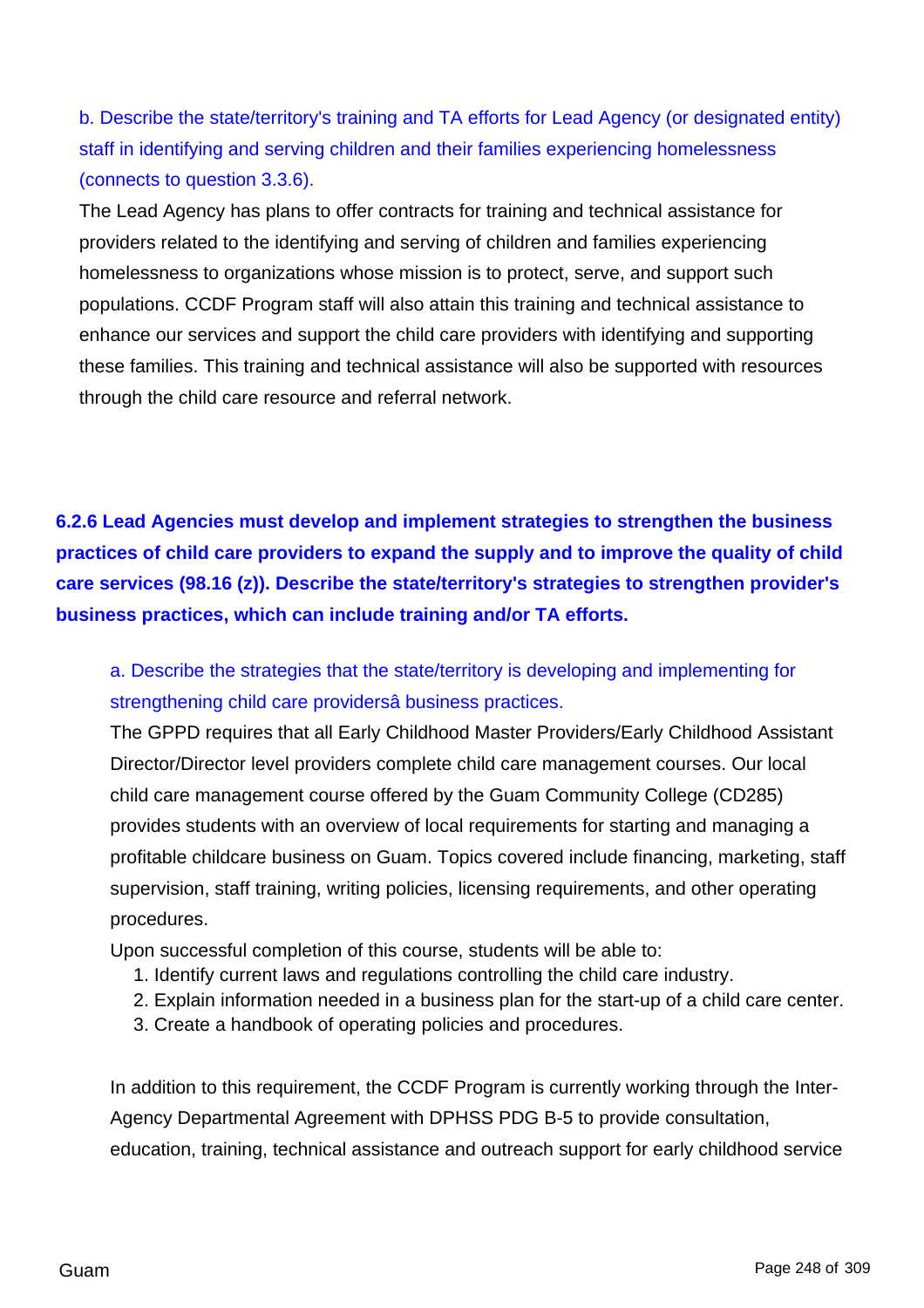providers inclusive of Child Care Providers working in center-based and family-based care settings; and parents and families participating in the CCDF program, to improve the quality of child care services for young children, including those with disabilities for Child Care Providers of center and family-based setting, and parents/families on Guam. Through this agreement, the training plan to strengthen child care providers' business practices will be developed.

b. Check the topics addressed in the state/territory's strategies for strengthening child care providersâ business practices. Check all that apply.

- $\overline{\mathbb{F}}$  i. Fiscal management
- **ii.** Budgeting
- **iii.** Recordkeeping
- **iv.** Hiring, developing, and retaining qualified staff
- **N**<sub>v</sub>. Risk management
- **Vi.** Community relationships
- $\Box$  vii. Marketing and public relations
- viii. Parent-provider communications, including who delivers the training, education, and/or technical assistance
- $\Gamma$  ix. Other

Describe:

# 6.3 Supporting Training and Professional Development of the Child Care Workforce with CCDF Quality Funds

Lead Agencies can invest CCDF quality funds in the training, professional development, and post-secondary education of the child care workforce as part of a progression of professional development activities, such as those included at 98.44 of the CCDF Rule, and those included in the activities to improve the quality of child care also addressed in Section 7 (98.53(a)(1)).

6.3.1 Training and professional development of the child care workforce.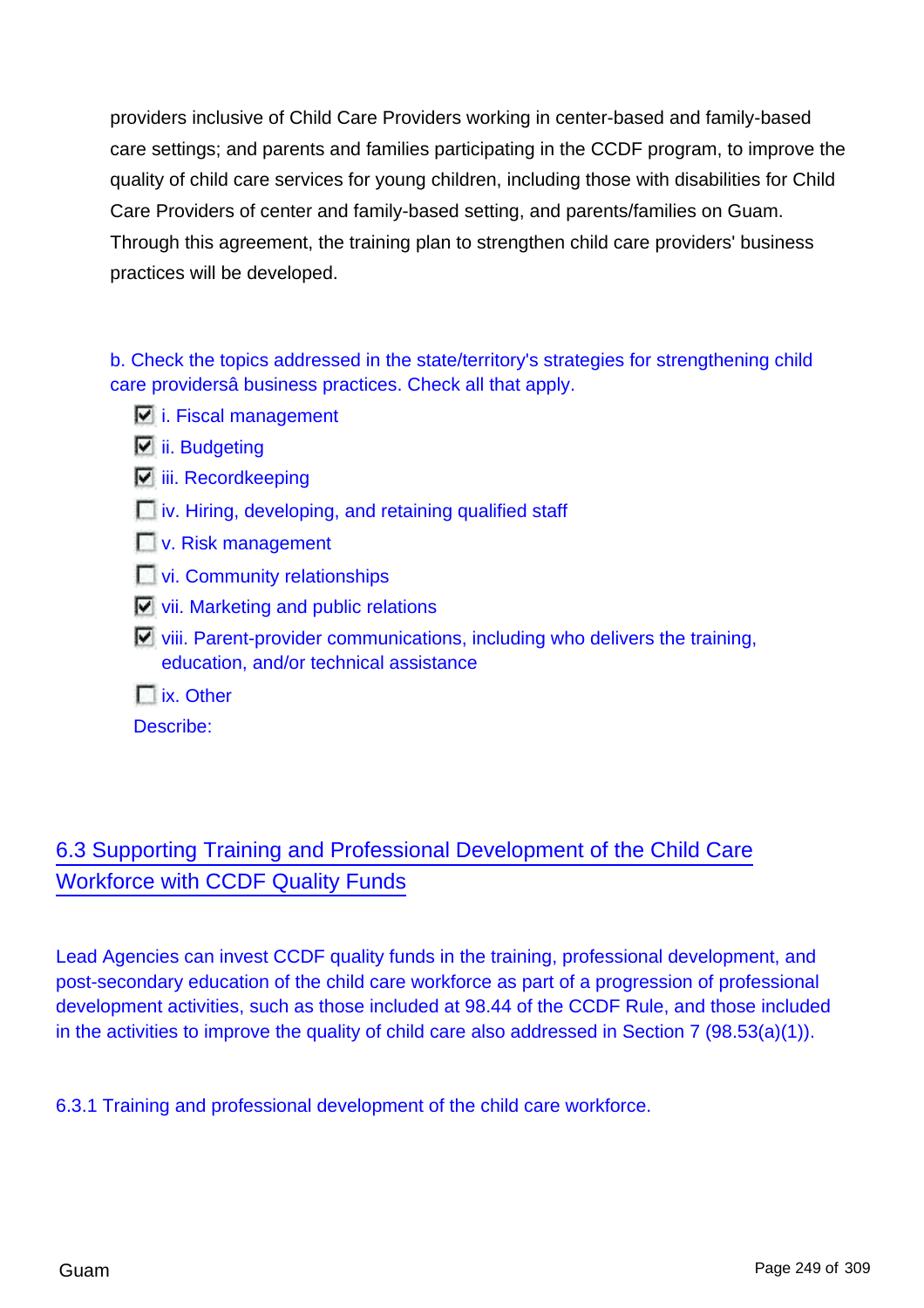a. In the table below, describe which content is included in training and professional development activities and how an entity is funded to address this topic. Then identify which types of providers are included in these activities. Check all that apply.

i. Promoting the social, emotional, physical, and cognitive development of children, including those efforts related to nutrition and physical activity, using scientifically based, developmentally appropriate, and age-appropriate strategies (98.53  $(a)(1)(i)(A)).$ 

## Describe the content and funding:

Creating a caring community of learners (building positive and responsive relationships), teaching to enhance development and learning, planning curriculum to achieve important goals, assessing children's development and learning, establishing reciprocal relationships with families.

Funding is provided through a form of contract and/or procurement of supplies for training provided.

## Which type of providers are included in these training and professional development activities?

- **Licensed center-based**
- **License exempt center-based**
- $\nabla$  Licensed family child care home
- $\nabla$  License- exempt family child care home
- $\Box$  In-home care (care in the child's own home)

ii. Implementing behavior management strategies, including positive behavior interventions and support models that promote positive social-emotional development and the mental health of young children and that reduce challenging behaviors, including a reduction in expulsions of preschool-age children from birth to age five for such behaviors. (See also section 2.4.5.) (98.53(a)(1)(iii)).

#### Describe the content and funding:

Conscious Discipline.

Funding is provided through a form of contract and/or procurement of supplies for training provided.

#### Which type of providers are included in these training and professional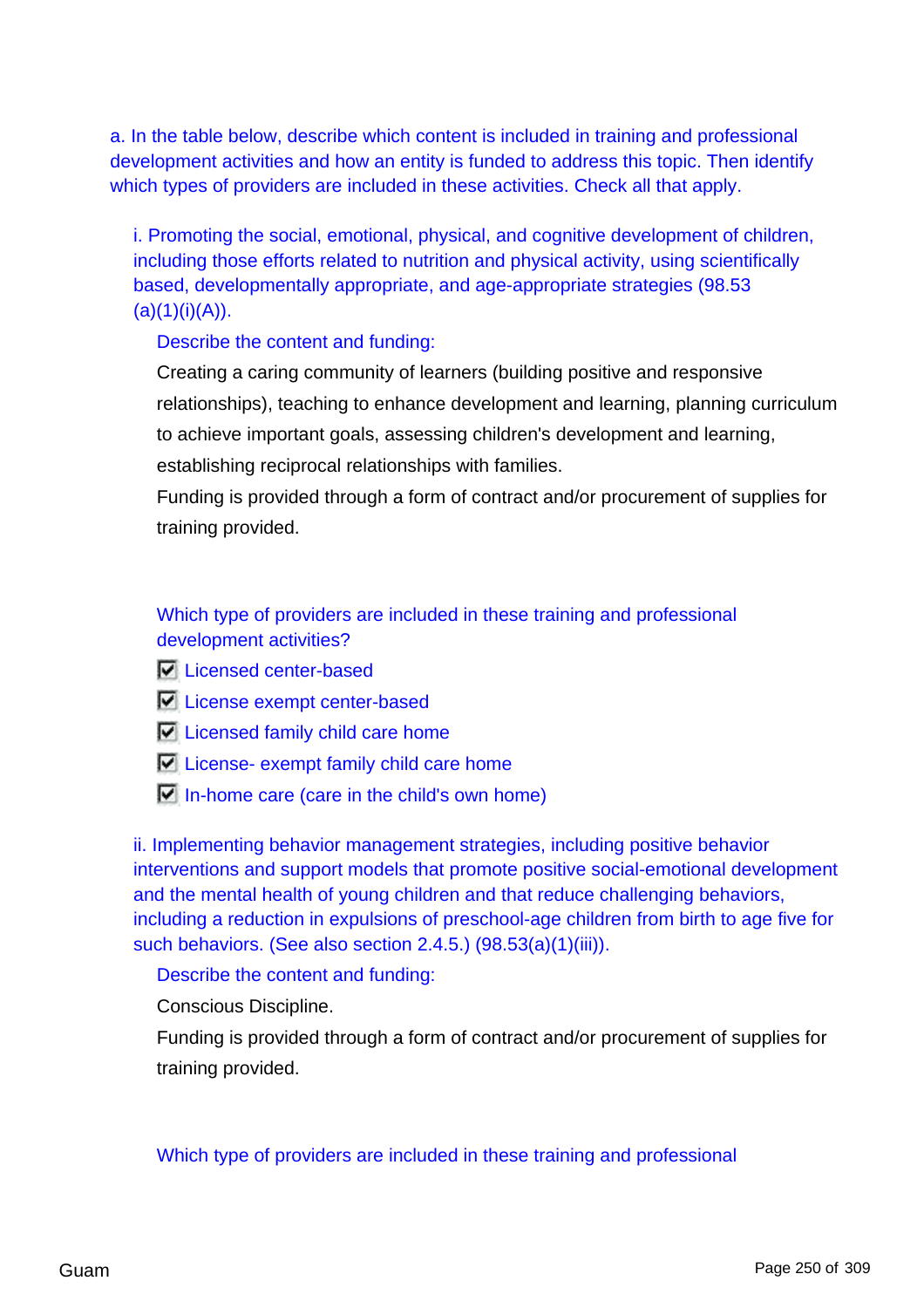development activities?

- **Licensed center-based**
- **License exempt center-based**
- **Licensed family child care home**
- $\Box$  License- exempt family child care home
- $\Box$  In-home care (care in the child's own home)

iii. Engaging parents and families in culturally and linguistically appropriate ways to expand their knowledge, skills, and capacity to become meaningful partners in supporting their children's positive development. (98.53(a)(1)(iv)).

### Describe the content and funding:

Culturally and Linguistically Appropriate Practices and Services.

Funding is provided through a form of contract and/or procurement of supplies for training provided.

Which type of providers are included in these training and professional development activities?

- **Licensed center-based**
- **License exempt center-based**
- $\nabla$  Licensed family child care home
- $\nabla$  License- exempt family child care home
- $\overline{V}$  In-home care (care in the child's own home)

iv. Implementing developmentally appropriate, culturally and linguistically responsive instruction, and evidence-based curricula, and designing learning environments that are aligned with state/territory early learning and developmental standards (98.15  $(a)(9)$ ).

#### Describe the content and funding:

1) Promote child development and training; 2) Are culturally respectful and responsive; 3) Promotes ethical behavior and professional advocacy; and 4) Provides in-depth field experience in high quality professional preparation. Funding is provided through a form of contract and/or procurement of supplies for training provided.

Which type of providers are included in these training and professional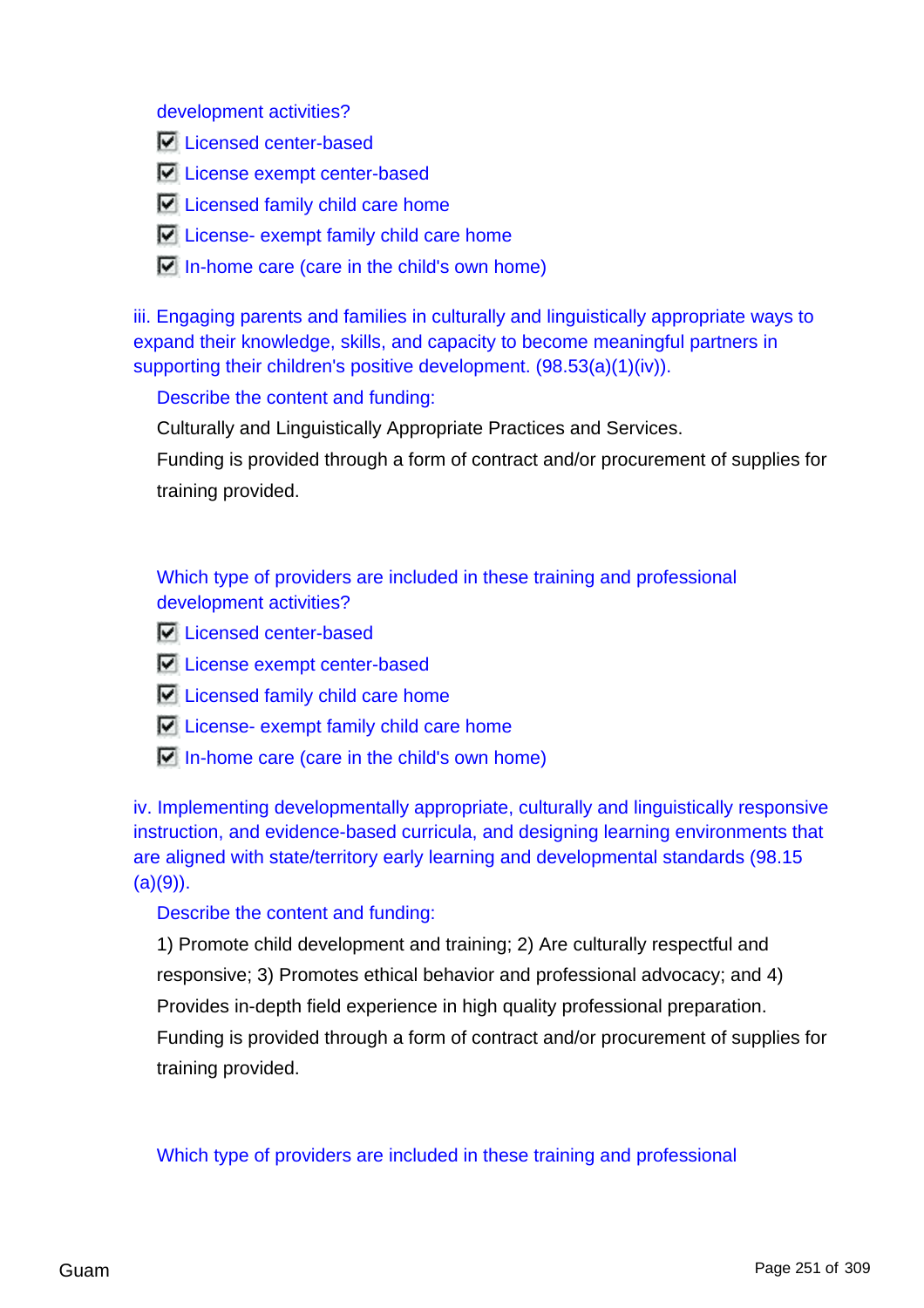development activities?

- **Licensed center-based**
- **License exempt center-based**
- **Licensed family child care home**
- $\Box$  License- exempt family child care home
- $\Box$  In-home care (care in the child's own home)

v. Providing onsite or accessible comprehensive services for children and developing community partnerships that promote families' access to services that support their children's learning and development.

#### Describe the content and funding:

Promoting Child Development and Learning; Building Family and Community Relationships; Observing, Documenting, and Assessing to Support Young children and families; Teaching and Learning; and Being a Professional.

Funding is provided through a form of contract and/or procurement of supplies for training provided.

## Which type of providers are included in these training and professional development activities?

- **Licensed center-based**
- **License exempt center-based**
- **Licensed family child care home**
- $\n  $\boxed{\circ}$  License- exempt family child care home$
- $\Box$  In-home care (care in the child's own home)

vi. Using data to guide program evaluation to ensure continuous improvement 98.53(a)(1)(ii)).

#### Describe the content and funding:

Data from surveys, assessments, and input forums.

Funding is provided through a form of contract and/or procurement of supplies for training provided.

Which type of providers are included in these training and professional development activities?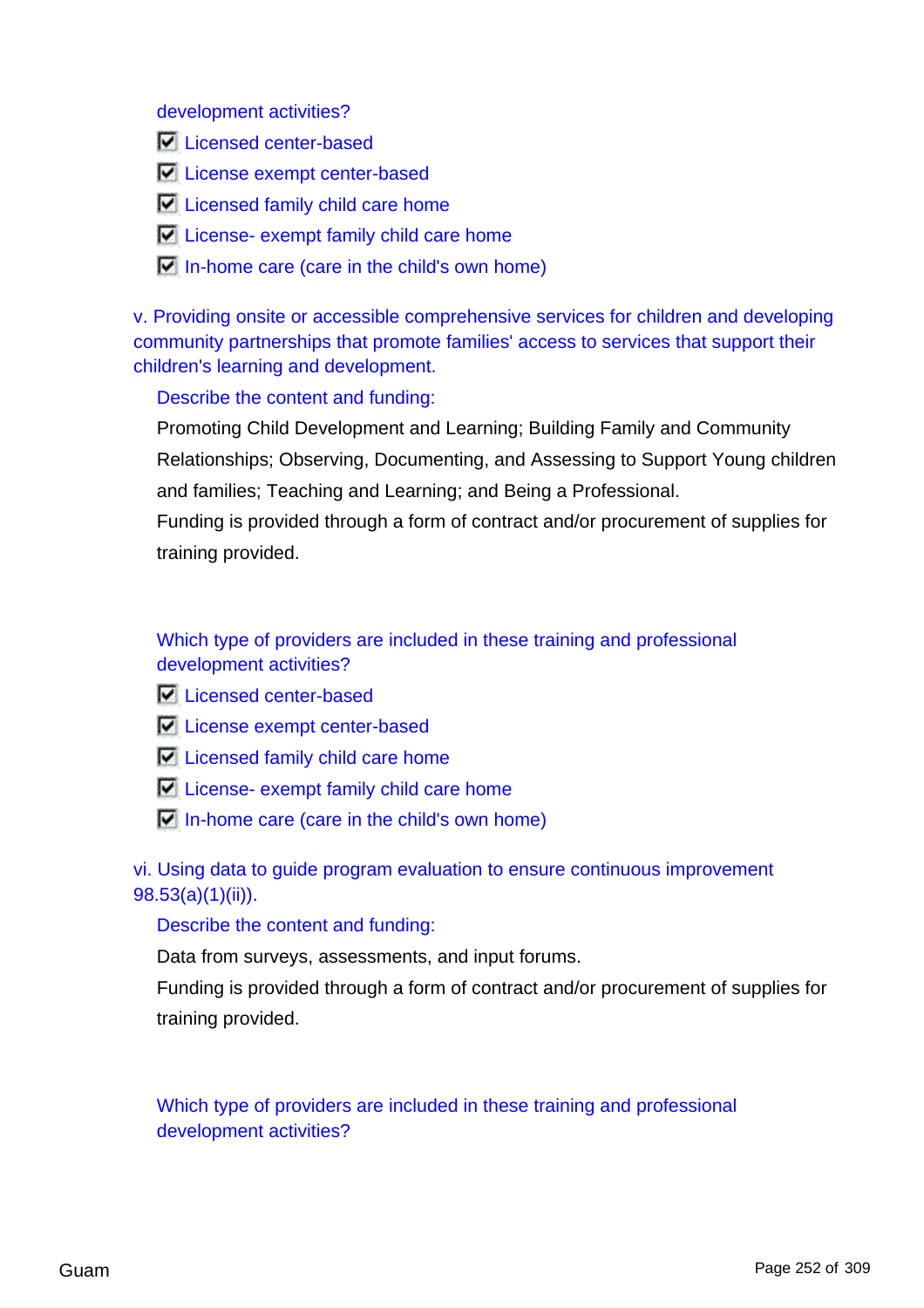**Licensed center-based** 

- **License exempt center-based**
- **Licensed family child care home**
- **License- exempt family child care home**
- $\Box$  In-home care (care in the child's own home)

vii. Caring for children of families in geographic areas with significant concentrations of poverty and unemployment.

### Describe the content and funding:

Identifying and serving vulnerable, underserved, and underrepresented children. Funding is provided through a form of contract and/or procurement of supplies for training provided.

### Which type of providers are included in these training and professional development activities?

- **Licensed center-based**
- **License exempt center-based**
- **Licensed family child care home**
- $\nabla$  License- exempt family child care home
- $\Box$  In-home care (care in the child's own home)

viii. Caring for and supporting the development of children with disabilities and developmental delays 98.53 (a)(1)(i)(B).

### Describe the content and funding:

Identifying and serving vulnerable, underserved, and underrepresented children.

Funding is provided through a form of contract and/or procurement of supplies for training provided.

### Which type of providers are included in these training and professional development activities?

- **N** Licensed center-based
- **License exempt center-based**
- **Licensed family child care home**
- $\nabla$  License- exempt family child care home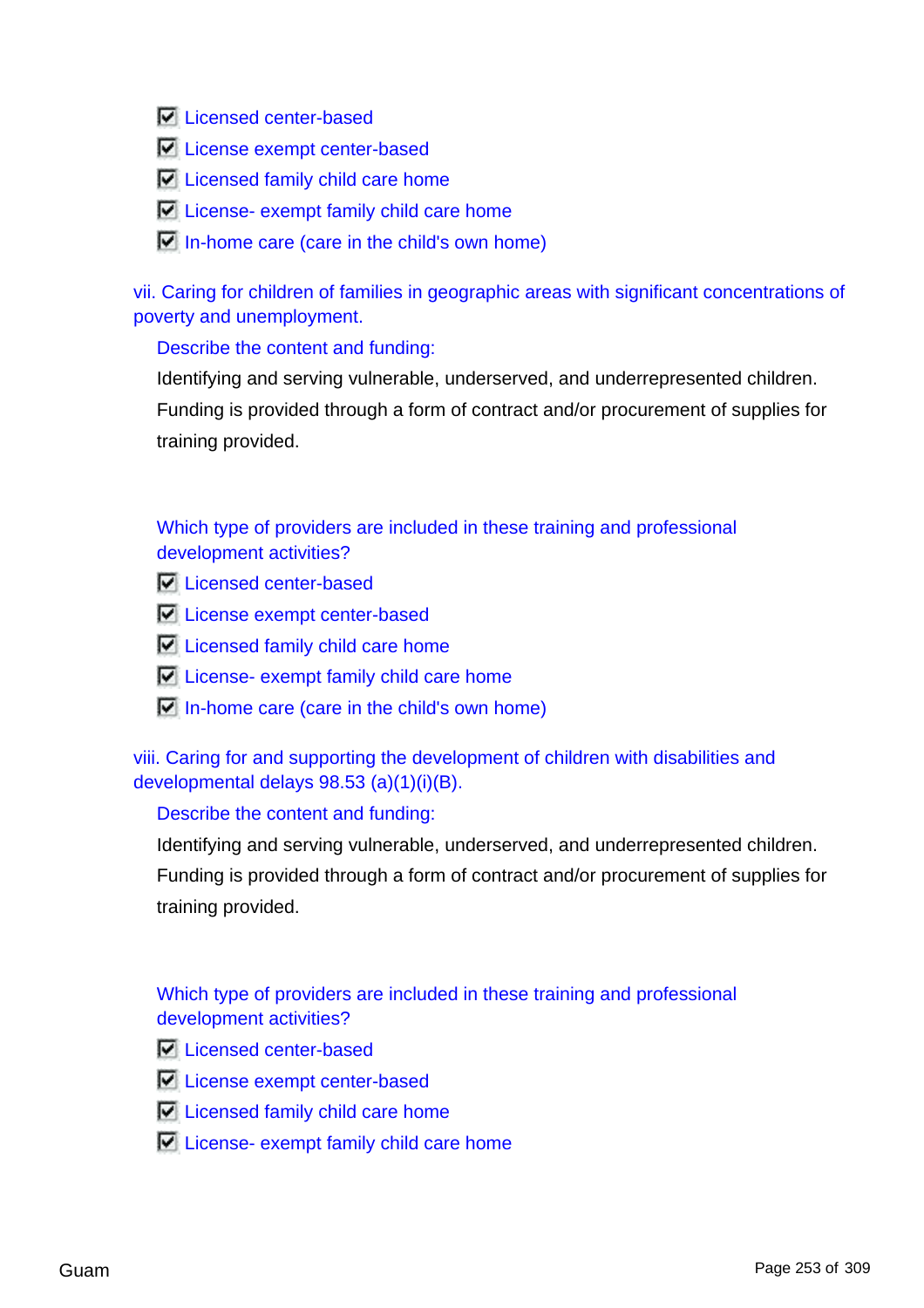$\Box$  In-home care (care in the child's own home)

ix. Supporting the positive development of school-age children  $(98.53(a)(1)(iii)$ . Describe the content and funding:

Age-Appropriate curriculum.

Funding is provided through a form of contract and/or procurement of supplies for training provided.

Which type of providers are included in these training and professional development activities?

- **Licensed center-based**
- **License exempt center-based**
- **Licensed family child care home**
- License- exempt family child care home
- $\Box$  In-home care (care in the child's own home)

x. Other

Describe:

N/A

Which type of providers are included in these training and professional development activities?

**Licensed center-based** 

**License exempt center-based** 

**Licensed family child care home** 

**License- exempt family child care home** 

In-home care (care in the child's own home)

**b. Check how the state/territory connects child care providers with available federal and state/territory financial aid or other resources to pursue post-secondary education relevant for the early childhood and school-age workforce and then identify which providers are eligible for this activity. Check all that apply.**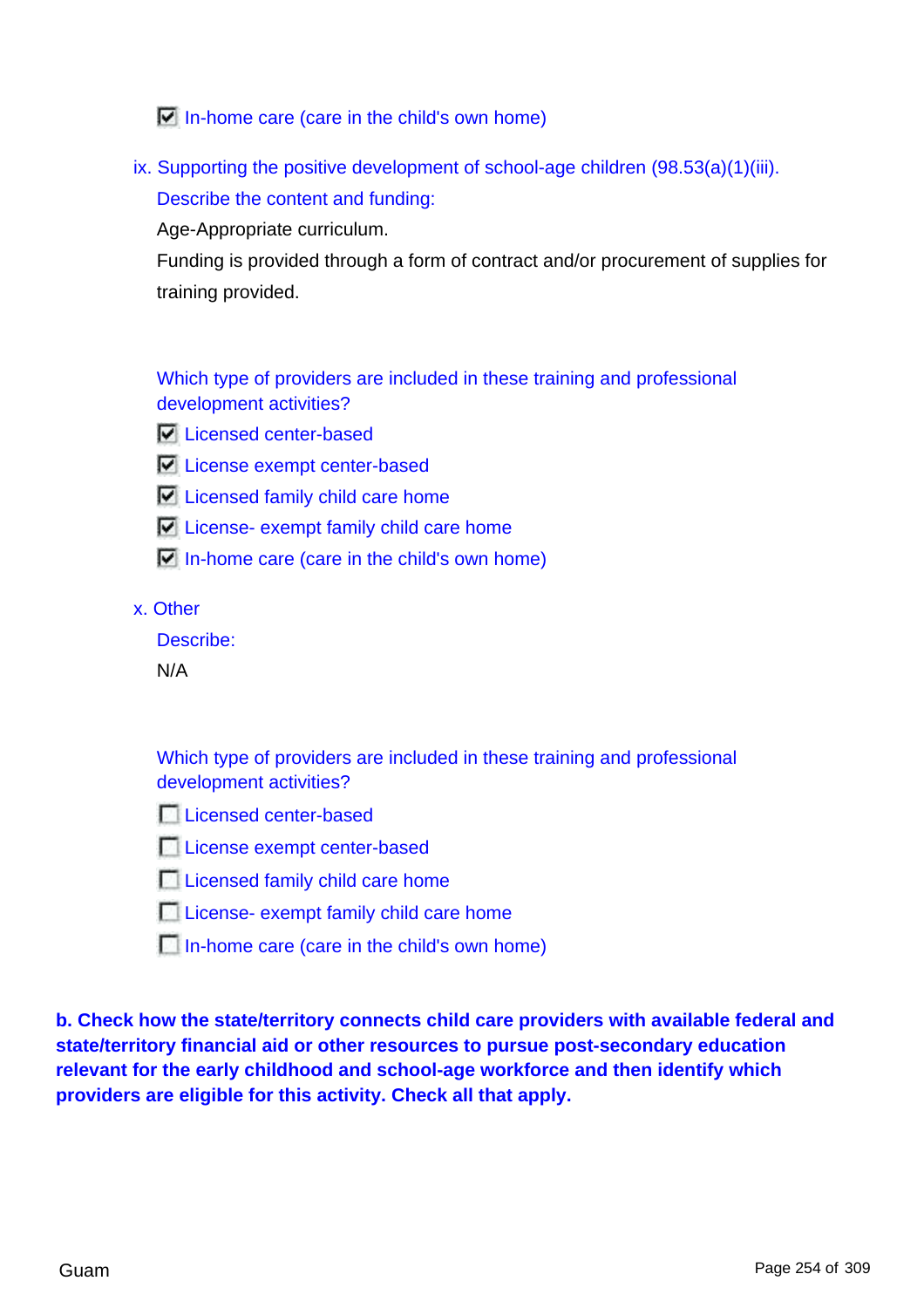| $\blacksquare$ i. Coaches, mentors, consultants, or other specialists available to support                                                                                                          |
|-----------------------------------------------------------------------------------------------------------------------------------------------------------------------------------------------------|
| access to post-secondary training, including financial aid and academic                                                                                                                             |
| counseling.                                                                                                                                                                                         |
| Licensed center-based                                                                                                                                                                               |
| License exempt center-based                                                                                                                                                                         |
| Licensed family child care home                                                                                                                                                                     |
| $\blacksquare$ License- exempt family child care home                                                                                                                                               |
| $\Box$ In-home care (care in the childas own home)                                                                                                                                                  |
| ii. Statewide or territory-wide, coordinated, and easily accessible<br>clearinghouse (i.e., an online calendar, a listing of opportunities) of relevant post-<br>secondary education opportunities. |
| Licensed center-based                                                                                                                                                                               |
| License exempt center-based                                                                                                                                                                         |
| Licensed family child care home                                                                                                                                                                     |
| Luicense- exempt family child care home                                                                                                                                                             |
| $\Box$ In-home care (care in the childas own home)                                                                                                                                                  |
| iii. Financial awards such as scholarships, grants, loans, or reimbursement<br>for expenses and/or training, from the state/territory to complete post-secondary<br>education.                      |
| Licensed center-based                                                                                                                                                                               |
| License exempt center-based                                                                                                                                                                         |
| Licensed family child care home                                                                                                                                                                     |
| License- exempt family child care home                                                                                                                                                              |
| $\Box$ In-home care (care in the childas own home)                                                                                                                                                  |
| $\Box$ iv. Other.                                                                                                                                                                                   |
| Licensed center-based                                                                                                                                                                               |
| License exempt center-based                                                                                                                                                                         |
| Let Licensed family child care home                                                                                                                                                                 |
| Let License- exempt family child care home                                                                                                                                                          |
| $\Box$ In-home care (care in the childas own home)                                                                                                                                                  |
| Describe:                                                                                                                                                                                           |
|                                                                                                                                                                                                     |

The Lead Agency had a contract in the past with the Guam Community College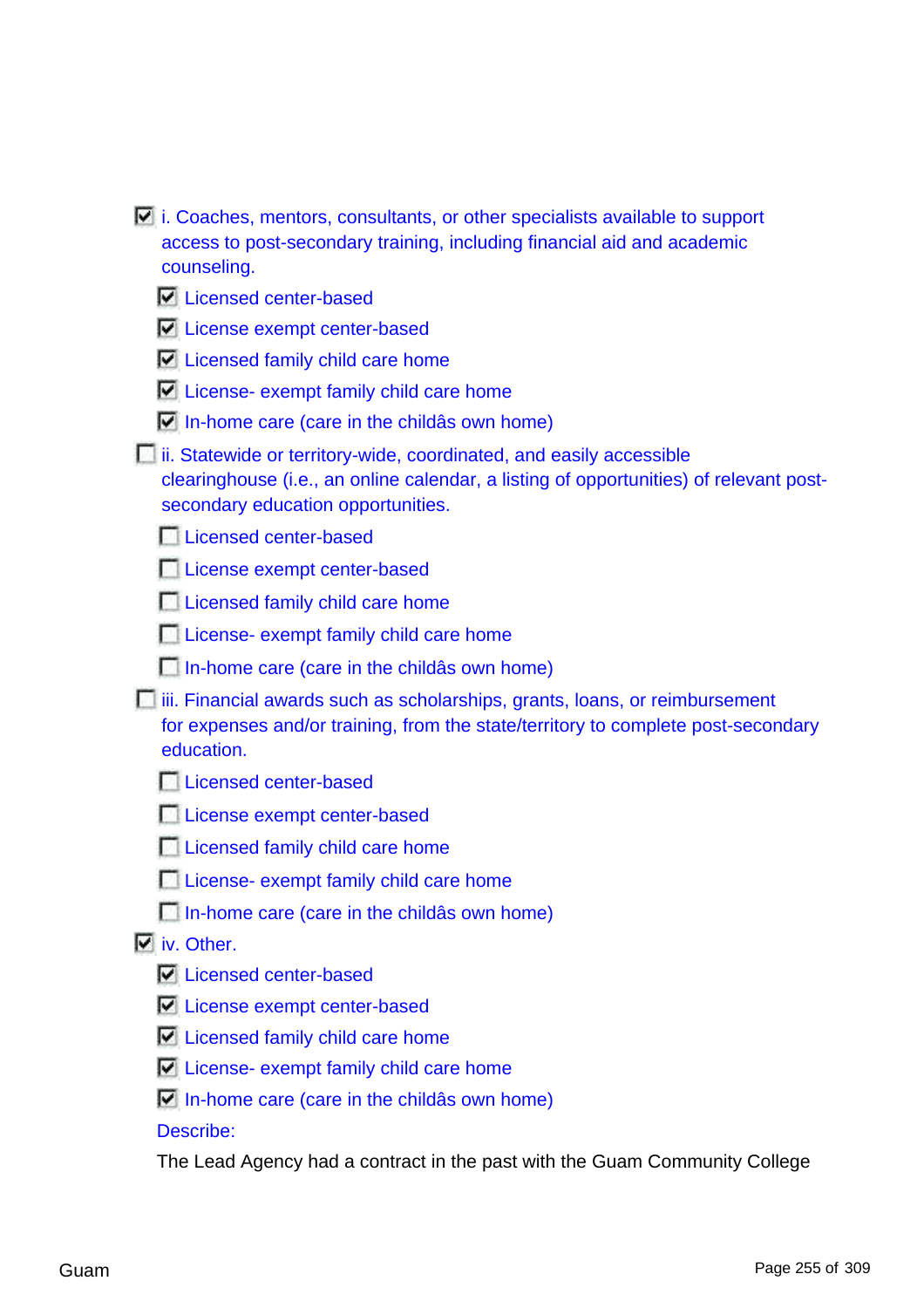that provided a series of courses for child care providers to obtain an Associates Degree or Certificate Program completion in the field of Early Childhood Education. This opportunity was available to all CCDF Providers. The Lead Agency has intentions of renewing and or updating this or similar contract.

# **6.3.2 Describe the measurable indicators of progress relevant to subsection 6.3 that the state/territory will use to evaluate its progress in improving the quality of child care programs and services within the state/territory and the data on the extent to which the state or territory has met these measures.**

The Lead Agency will evaluate its progress upon improving the quality of child care programs and services based on data from child care providers and families obtained via feedback surveys, evaluation reports, and provider Professional Development level advancement success rates. Measurable progress indicators include but are not limited to, the number of increased educational levels, number of trainings per topic, the number of participants per training and the satisfaction ratings of trainings, the number of educational degrees awarded or obtained, the number of credentials awarded, the number of providers/caregivers receiving financial support, the retention rate of providers.

## 6.4 Early Learning and Developmental Guidelines

**6.4.1 States and territories are required to develop, maintain, or implement early learning and developmental guidelines that are appropriate for children in a forward progression from birth to kindergarten entry (i.e., birth-to-three, three-to-five, birth-to-five), describing what children should know and be able to do and covering the essential domains of early childhood development. These early learning and developmental guidelines are to be used statewide and territory-wide by child care providers and in the development and implementation of training and professional development (658E(c)(2)(T)). The required essential domains for these guidelines are cognition, including language arts and mathematics; social, emotional, and physical development; and approaches toward learning (98.15(a)(9)). At the option of the state/territory, early learning and**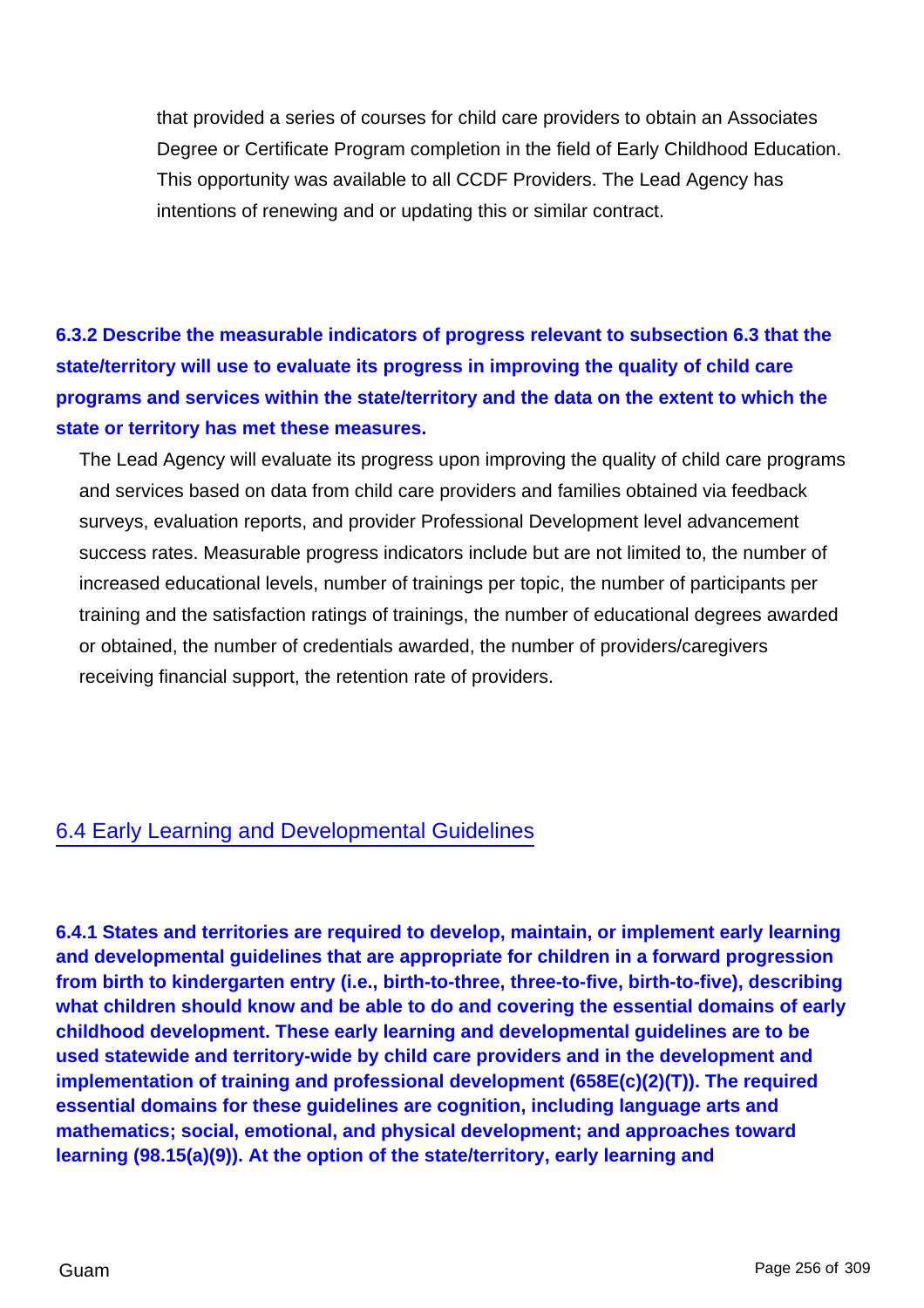**developmental guidelines for out-of-school time may be developed. Note: States and territories may use the quality set-aside, discussed in section 7, to improve on the development or implementation of early learning and developmental guidelines.**

a. Describe how the state/territory's early learning and developmental guidelines address the following requirements:

### i. Are research-based.

The first GELG: Birth to 36 Months was adapted from the State of Maryland, Department of Human Resources Child Care Administration's "Guidelines for Healthy Child Development and Care for Young Children (Birth to Three Years of Age)" and highlights various domains or areas of child development.The Guam Early Learning Guidelines for Young Children Ages Three to Five were created in 2005 to improve the quality of care and education provided to our preschool-aged children on Guam.

### ii. Developmentally appropriate.

The Guam Early Learning Guidelines Birth to 36 Months (GELG: Birth to 36 Months) was first developed in 2007 to improve the quality of care and education of Guam's infants and toddlers. They have been and continue to be a free resource providing guidance to families, caregivers, teachers, and administrators on what infants and toddlers should know and be able to do as they prepare for preschool and later for entrance into kindergarten, regardless of socio-economic status, cultural background, or range of abilities. The GELG: Birth to 36 Months provides a framework to help guide quality early learning experiences. It informs primary caregivers of what their infants and toddlers are learning and should be able to do. It provides sample activities that are user-friendly and developmentally appropriate; activities that begin at the child's level of learning with steps to continue growing and learning. Source: Nelson, C.A., in From Neurons to Neighborhoods: The Science of Early Childhood Development (2000). Shonkoff, J. & Phillips, D. (Eds.).

### iii. Culturally and linguistically appropriate.

Children develop in different ways, at different rates, and may have special needs. The GELG: Birth to 36 Months is to be used to guide or assist parents and caregivers in understanding and supporting what young children, birth to 36 months, typically know and are able to do. The GELG: Birth to 36 Months is useful and appropriate for all public or private child care programs, homes, or settings that serve young children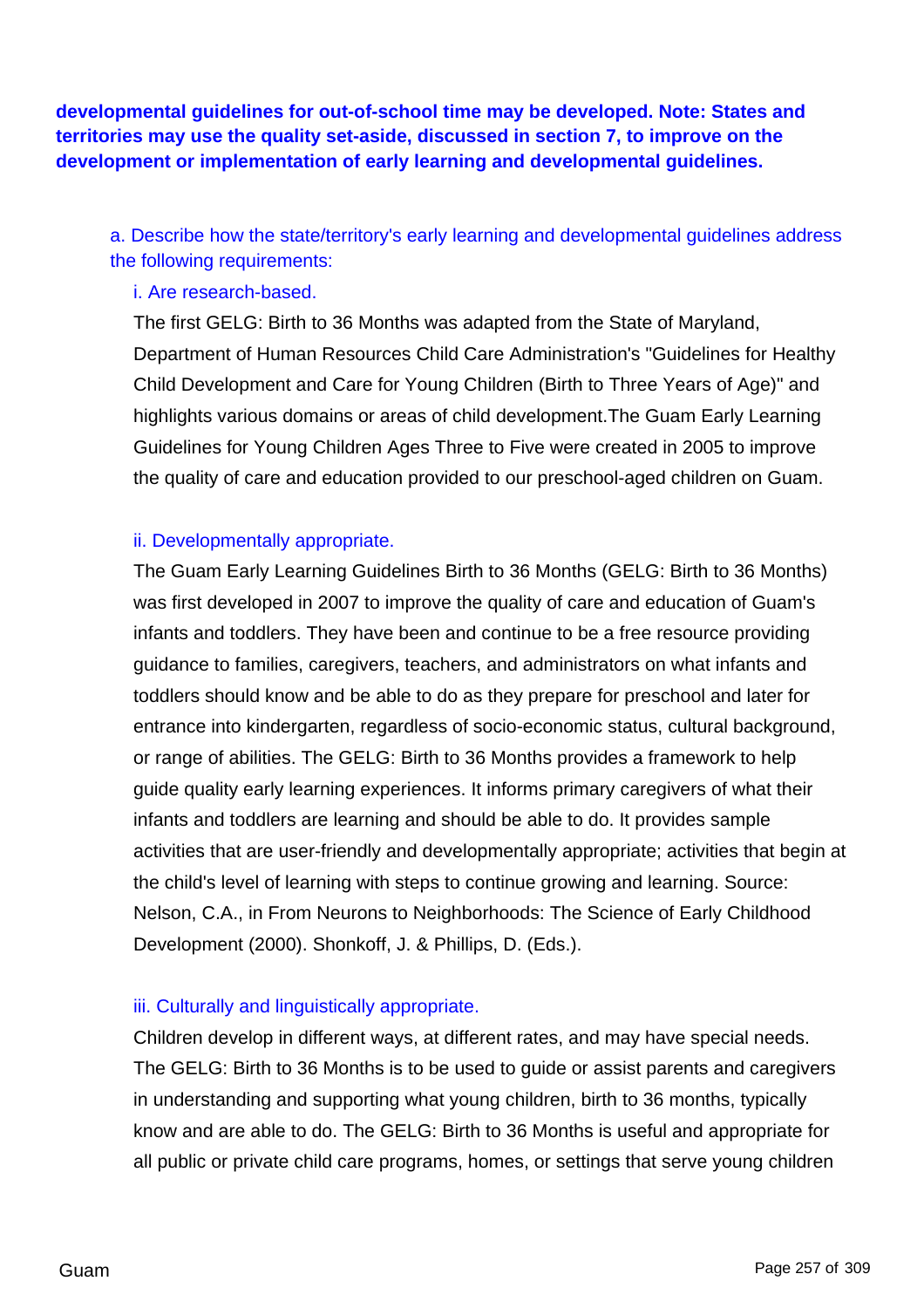birth to 36 months. It is not meant to be a tool that evaluates or judges the abilities of young children in the various domains or areas of development, nor is it meant to be seen as standards for preschool and kindergarten. This guide has been and continues to be a free resource providing guidance to families, caregivers, teachers, and administrators on what infants and toddlers should know and be able to do as they prepare for preschool and later for entrance into kindergarten, regardless of socioeconomic status, cultural background, or range of abilities

### iv. Aligned with kindergarten entry.

The Guam Early Learning Guidelines for Young Children Ages Three to Five were created in 2005 to improve the quality of care and education provided to our preschool-aged children on Guam. The guidelines have been a premier resource in providing guidance to families, caregivers, teachers, and administrators on what ALL preschool-aged children should know and be able to do as they prepare for entrance into kindergarten, regardless of socio-economic status, cultural background, or range of abilities.

### v. Appropriate for all children from birth to kindergarten entry.

The Guam Early Learning Guidelines for Young Children Ages Three to Five were created in 2005 to improve the quality of care and education provided to our preschool-aged children on Guam. The guidelines have been a premier resource in providing guidance to families, caregivers, teachers, and administrators on what ALL preschool-aged children should know and be able to do as they prepare for entrance into kindergarten, regardless of socio-economic status, cultural background, or range of abilities.

# vi. Implemented in consultation with the educational agency and the State Advisory Council or similar coordinating body.

The 2015 GELG: Birth to 36 Months revision includes the latest early care and education research findings. The framework and activities were guided by the Project Tinituhon Early Care and Education and Child Care Strategic Management Team whose members include parents, child care providers, and representatives from agencies providing funding and resources for quality child care. Project Tinituhon (Chamorro for "Beginning") is Guam's Early Childhood Comprehensive Systems (ECCS) grant funded by the U.S. Department of Health and Human Services (US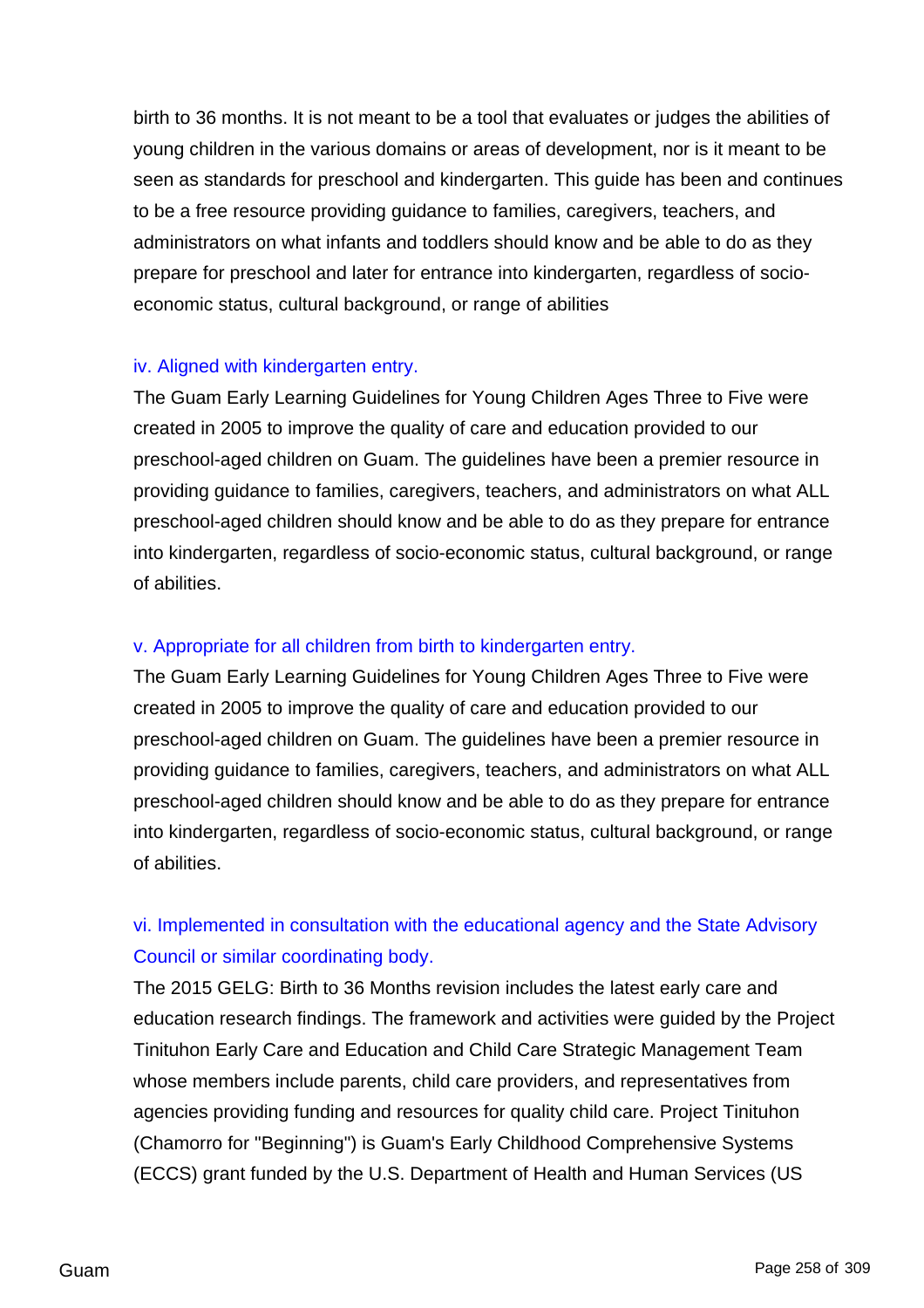DHHS), Health Resources and Services Administration. Key support was provided by Project Bisita I Familia, Guam's Maternal, Infant, and Early Childhood Home Visiting Program, also funded by the US DHHS, Division of Home Visiting and Early Childhood Systems.

b. Describe how the required domains are included in the state/territory's early learning and developmental guidelines. Responses for "other" are optional.

i. Cognition, including language arts and mathematics.

Domain 3 in the Guam Early Learning Guidelines refers to the cognitive development: how a child grows in thinking, reasoning, and understanding information. That process moves towards being curious and practicing with purpose and determination to gain information and achieve independence. Cognitive development in math refers to the understanding of relationships, numbers, combinations, and operations. Cognitive development in science refers to the emerging ability to gather. Domain 2 in the Guam Early Learning Guidelines refers to Language Development: Communication is the ability to pass on thoughts, information, or feelings by showing signs or by making sounds or speaking. Language Development refers to the early ability of a child to listen and understand others (receptive language) or to share information through communication (expressive language). Literacy refers to the knowledge and skills that set the foundation for reading and writing, such as understanding basic ideas about books or other printed materials; the alphabet, how letters and sounds relate, and the first marks of writing.

### ii. Social development.

Domain 1 in the Guam Early Learning Guidelines refers Social-Emotional Development: the skills a child needs to have and maintain basic trust and secure emotional relationships with responsible adult caregivers, control one's behavior and emotions, and develop a healthy view of self.

### iii. Emotional development.

Domain 1 in the Guam Early Learning Guidelines refers Social-Emotional Development: the skills a child needs to have and maintain basic trust and secure emotional relationships with responsible adult caregivers, control one's behavior and emotions, and develop a healthy view of self.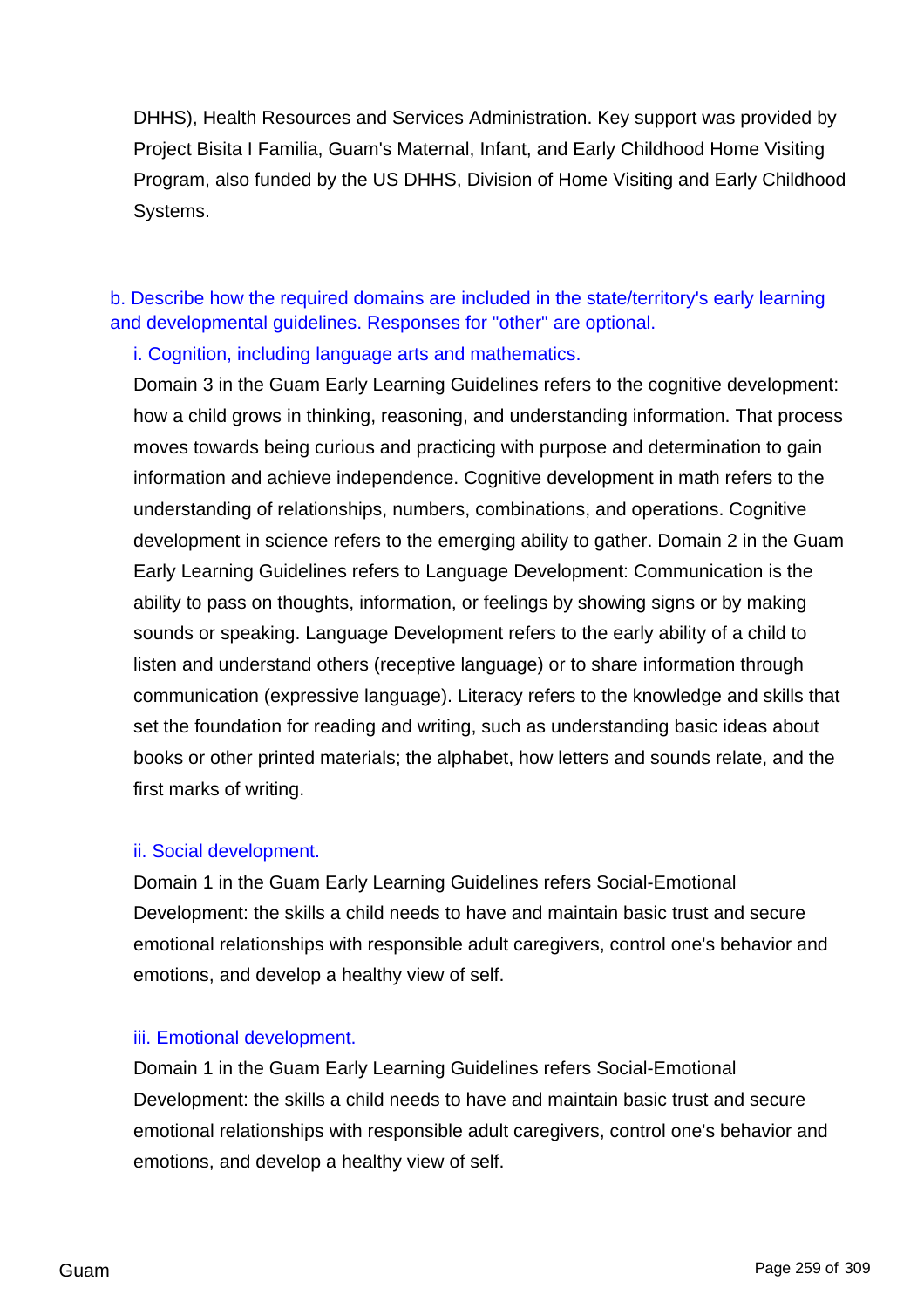### iv. Physical development.

Domain 4 in the Guam Early Learning Guidelines refers to physical growth, movements of large muscles (gross motor) and small muscles (fine motor), exercise, hygiene, nutrition, and safe practices.

### v. Approaches toward learning.

Each domain in the Guam Early Learning Guidelines is organized into three columns: What the Child Learns, What the Child May Do, What You (the responsible adult caregiver or parent) Can Do.

### vi. Describe how other optional domains are included, if any:

The Guam Early Learning Guidelines for Infants & Toddlers, Birth to 36 Months, was developed and reviewed by an established committee known as the Early Childhood Care and Education Committee (ECCEC) comprised of public and private stakeholders including center and home-based child care providers, trainers, social workers, coordinators, and administrators. The Guam Early Learning Guidelines for Infants & Toddlers, Birth to 36 Months Focus Group, facilitated by the University of Guam CEDDERS, was formed in September 2004 and met on a monthly basis to develop the guidelines. Personnel from many disciplines related to the care and education of young children birth to five years old contributed to the development of the guidelines, by sharing their experiences and expertise related to child care, education, child growth & development, developmentally appropriate practices, inclusion, and diversity in cultural practices. In an effort to improve the quality of care and education provided to our youngest children on Guam, the Department of Public Health & Social Services (DPHSS) sought the input from local stakeholders including: Institutions of higher learning, teachers, center and family-based child care providers, lawmakers, other appropriate public and private agencies, and most importantly, families, in the development of guidelines for young children. Similar guidelines were developed for young children three to five years old which was adapted from the Hawaii Preschool Content Standards: Curriculum Guidelines for Programs for Four-Year-Olds. The Guam Early Learning Guidelines for Young Children Three to Five Years Old provides guidance to families, caregivers, teachers, and administrators on what children should know and be able to do as they prepare for entrance into kindergarten. The guidelines are appropriate and applicable for public or private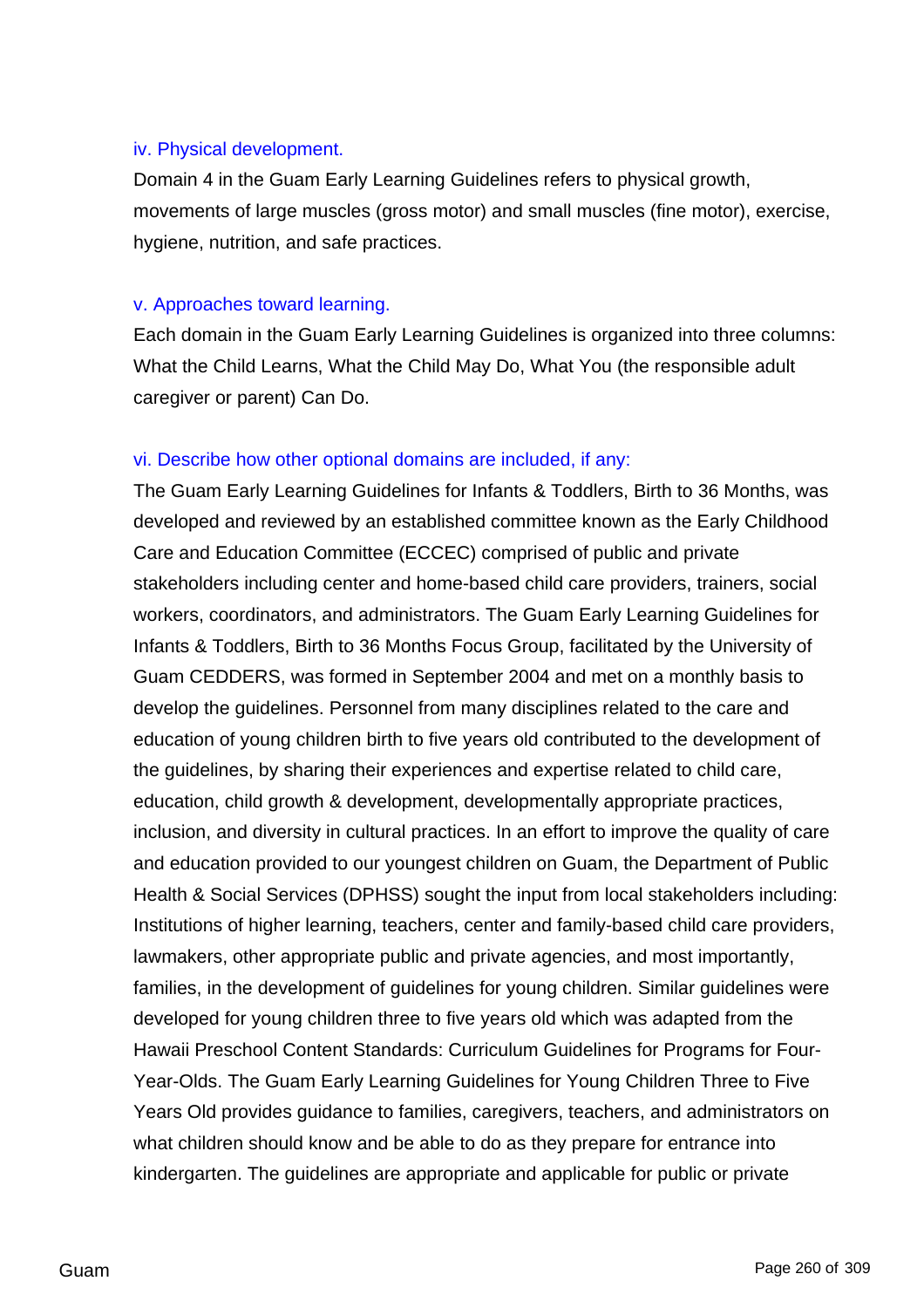preschool programs and settings that serve children ages three to five. The Guam Early Learning Guidelines for Ages Three to Five Years was developed and reviewed by an established committee known as the Early Childhood Care and Education Committee (ECCEC) comprised of public and private stakeholders including center and home-based child care providers, teachers, social workers, coordinators, and administrators. The Guam Early Learning Guidelines Subcommittee, facilitated by the University of Guam, Center for Excellence in Developmental Disabilities Education, Research, and Service (Guam CEDDERS), was formed in December 2003 and met on a monthly basis to develop the guidelines. Personnel from many disciplines related to the care and education of young children birth to five years contributed to the development of these guidelines by sharing their experiences and expertise in various areas.

# c. Describe how the state/territory's early learning and developmental guidelines are updated and include the date first issued and/or the frequency of updates.

The Guam Early Learning Guidelines are broken down by age group with the earlier stages being Birth to 36 months and the ladder version being for Ages Three to Five years old. The Guam Early Learning Guidelines Birth to 36 Months (GELG: Birth to 36 Months) was first developed in 2007 to improve the quality of care and education of Guam's infants and toddlers. They have been and continue to be a free resource providing guidance to families, caregivers, teachers, and administrators on what infants and toddlers should know and be able to do as they prepare for preschool and later for entrance into kindergarten, regardless of socio-economic status, cultural background, or range of abilities. The GELG: Birth to 36 Months provides a framework to help guide quality early learning experiences. It informs primary caregivers of what their infants and toddlers are learning and should be able to do. It provides sample activities that are user-friendly and developmentally appropriate; activities that begin at the child's level of learning with steps to continue growing and learning. The first GELG: Birth to 36 Months was adapted from the State of Maryland, Department of Human Resources Child Care Administration's "Guidelines for Healthy Child Development and Care for Young Children (Birth to Three Years of Age)" and highlights various domains or areas of child development. The 2015 GELG: Birth to 36 Months revision includes the latest early care and education research findings.

The Guam Early Learning Guidelines for Young Children Ages Three to Five (GELGs: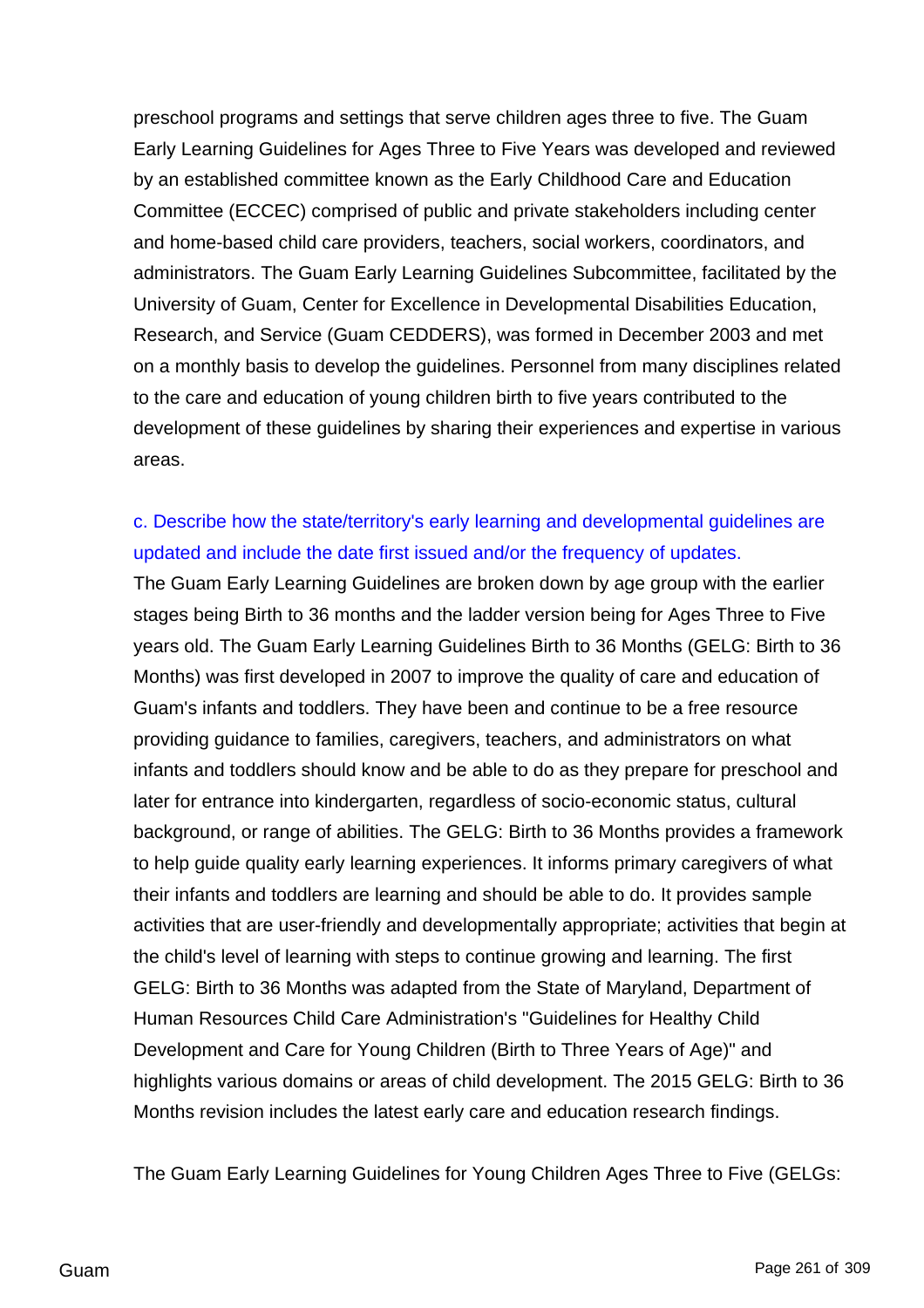3 to 5) were created in 2005 to improve the quality of care and education provided to our preschool-aged children on Guam. The guidelines have been a premier resource in providing guidance to families, caregivers, teachers, and administrators on what ALL preschool-aged children should know and be able to do as they prepare for entrance into kindergarten, regardless of socio-economic status, cultural background, or range of abilities. The 2014 revised Guam Early Learning Guidelines Ages Three to Five (GELGs: 3 to 5) were updated to address changes in the current education landscape that call for national standards and curriculum alignment. The revised GELGs: 3 to 5 includes several sections from the 2005 GELGs, as well as strategies to provide foundational learning for national and local standards. The 2005 Guam Early Learning Guidelines (GELGs) for Young Children Ages Three to Five were adapted from the Hawaii Preschool Content Standards and address various domains of child development. The GELGs are useful and appropriate for all public or private preschool programs or settings that serve children ages three to five years old.

d. If applicable, discuss the state process for the adoption, implementation, and continued improvement of state out-of-school time standards. N/A

e. Provide the Web link to the state/territory's early learning and developmental guidelines and if available, the school-age guidelines. http://dphss.guam.gov/guamchildcare/

# **6.4.2 CCDF funds cannot be used to develop or implement an assessment for children that:**

-- Will be the primary or sole basis to determine a child care provider ineligible to participate in the CCDF,

-- Will be used as the primary or sole basis to provide a reward or sanction for an individual provider,

-- Will be used as the primary or sole method for assessing program effectiveness,

-- Will be used to deny children eligibility to participate in the CCDF (658E(c)(2)(T)(ii)(I);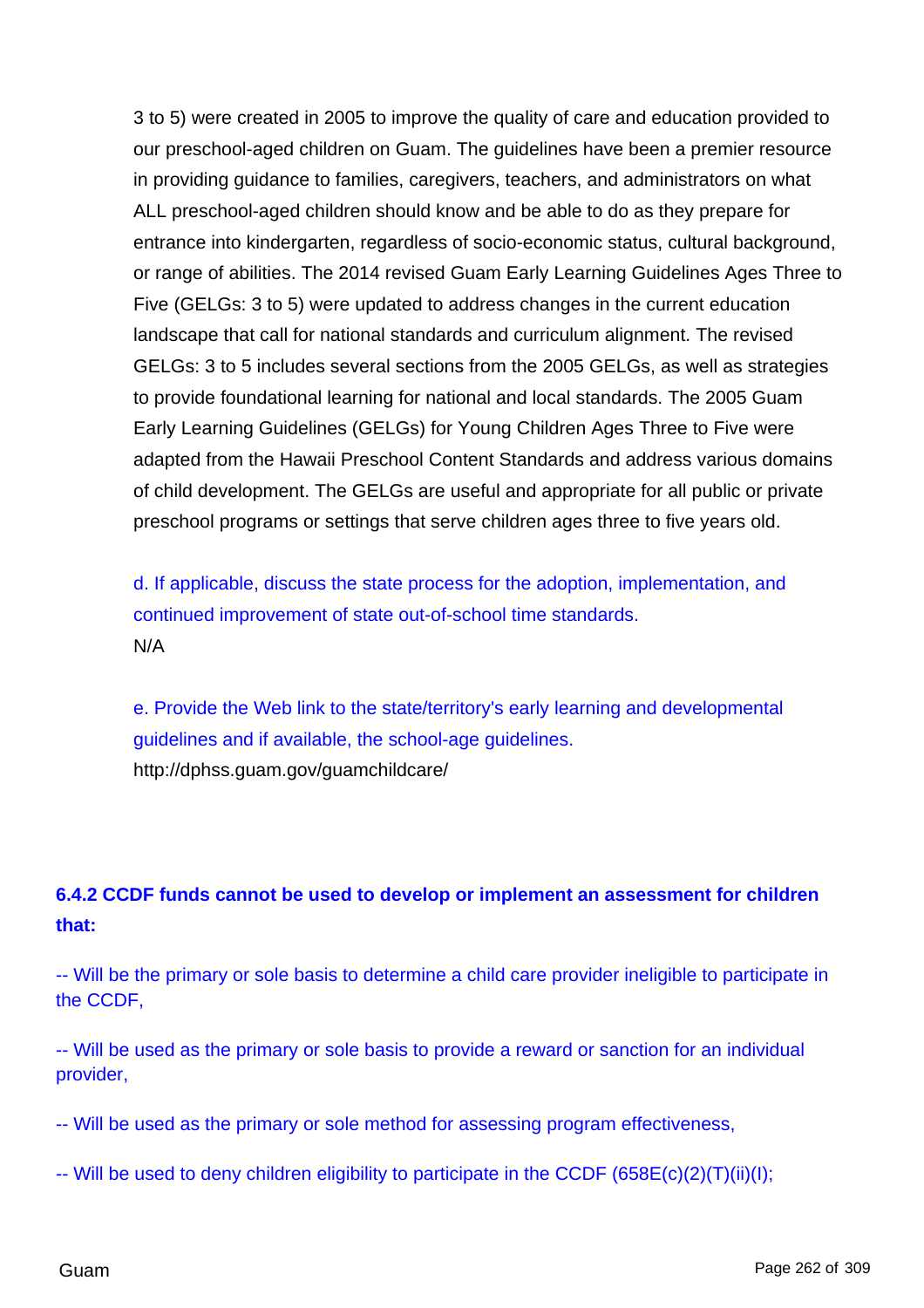### 98.15(a)(2)).

Describe how the state/territory's early learning and developmental guidelines are used.

Guam's Early Learning Guidelines are a voluntary guideline for child care providers to reference when developing and/or adopting a developmentally appropriate curriculum for their facilities.

**6.4.3 If quality funds are used to develop, maintain, or implement early learning and development guidelines, describe the measurable indicators that will be used to evaluate the state/territory's progress in improving the quality of child care programs and services and the data on the extent to which the state/territory has met these measures (98.53(f)(3)).**

CCDF Quality funds are used to print the Guam Early Learning Guidelines (GELG) resource so that this guide may continue to be a free resource to families and child care providers. The GELG is a voluntary early learning guideline that child care providers may use as a guide in developing and/or adopting a developmentally appropriate curriculum.

# 7 Support Continuous Quality Improvement

Lead Agencies are required to use a portion of their CCDF program expenditures for activities designed to improve the quality of child care services and to increase parental options for and access to high-quality child care (98.53). The quality activities should be aligned with a statewide or territory-wide assessment of the state's or territory's need to carry out such services and care. States and territories are required to report on these quality improvement investments through CCDF in three ways:

1. In the CCDF Plan, the ACF 118, states and territories will describe the types of activities supported by quality investments over the 3-year period (658G(b); 98.16(j)).

2. In the annual expenditure report, the ACF-696, ACF will collect data on how much CCDF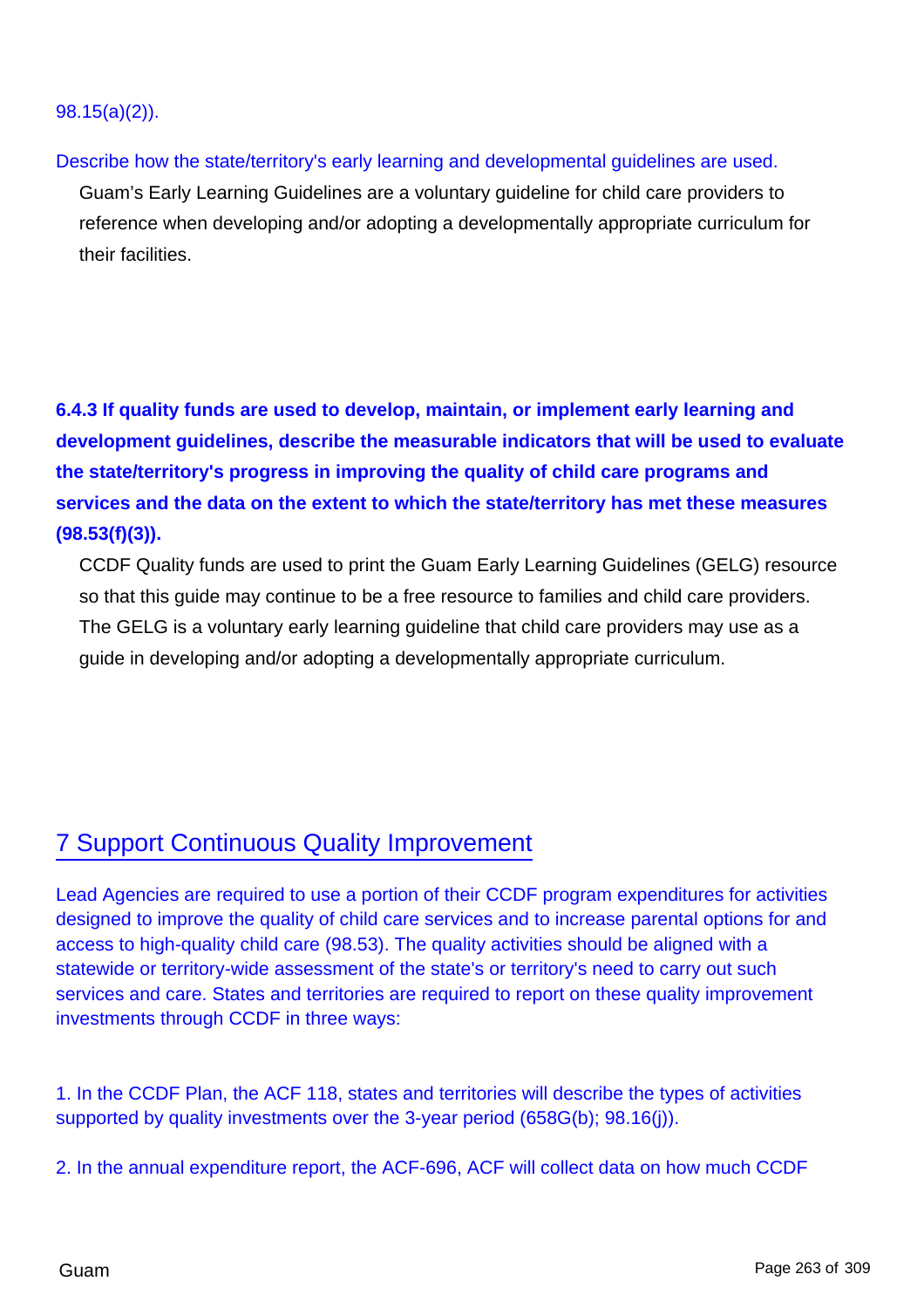funding is spent on quality activities. This report will be used to determine compliance with the required quality and infant and toddler spending requirements (658G(d)(1); 98.53(f)).

3. For each year of the Plan period, states and territories will submit a Quality Progress Report, the ACF 218, that will include a description of activities funded by quality expenditures and the measures used by the state/territory to evaluate its progress in improving the quality of child care programs and services within the state/territory (658G(d); 98.53(f)).

States and territories must fund efforts in at least one of the following 10 activities:

- Supporting the training and professional development of the child care workforce (Addressed in Section 6)

- Improving on the development or implementation of early learning and developmental guidelines (Addressed in Section 6)

- Developing, implementing, or enhancing a tiered quality rating and improvement system or other systems of quality improvement for child care providers and services

- Improving the supply and quality of child care programs and services for infants and toddlers

- Establishing or expanding a statewide system of child care resource and referral services

- Supporting compliance with state/territory requirements for licensing, inspection, monitoring, training, and health and safety (as described in section 5)

- Evaluating the quality of child care programs in the state/territory, including evaluating how programs positively impact children

- Supporting providers in the voluntary pursuit of accreditation

- Supporting the development or adoption of high-quality program standards related to health, mental health, nutrition, physical activity, and physical development

- Performing other activities to improve the quality of child care services, as long as outcome measures relating to improved provider preparedness, child safety, child well-being, or kindergarten entry are possible.

Throughout this Plan, states and territories will describe the types of quality improvement activities where CCDF investments are being made, including but not limited to, quality setaside funds, and will describe the measurable indicators of progress used to evaluate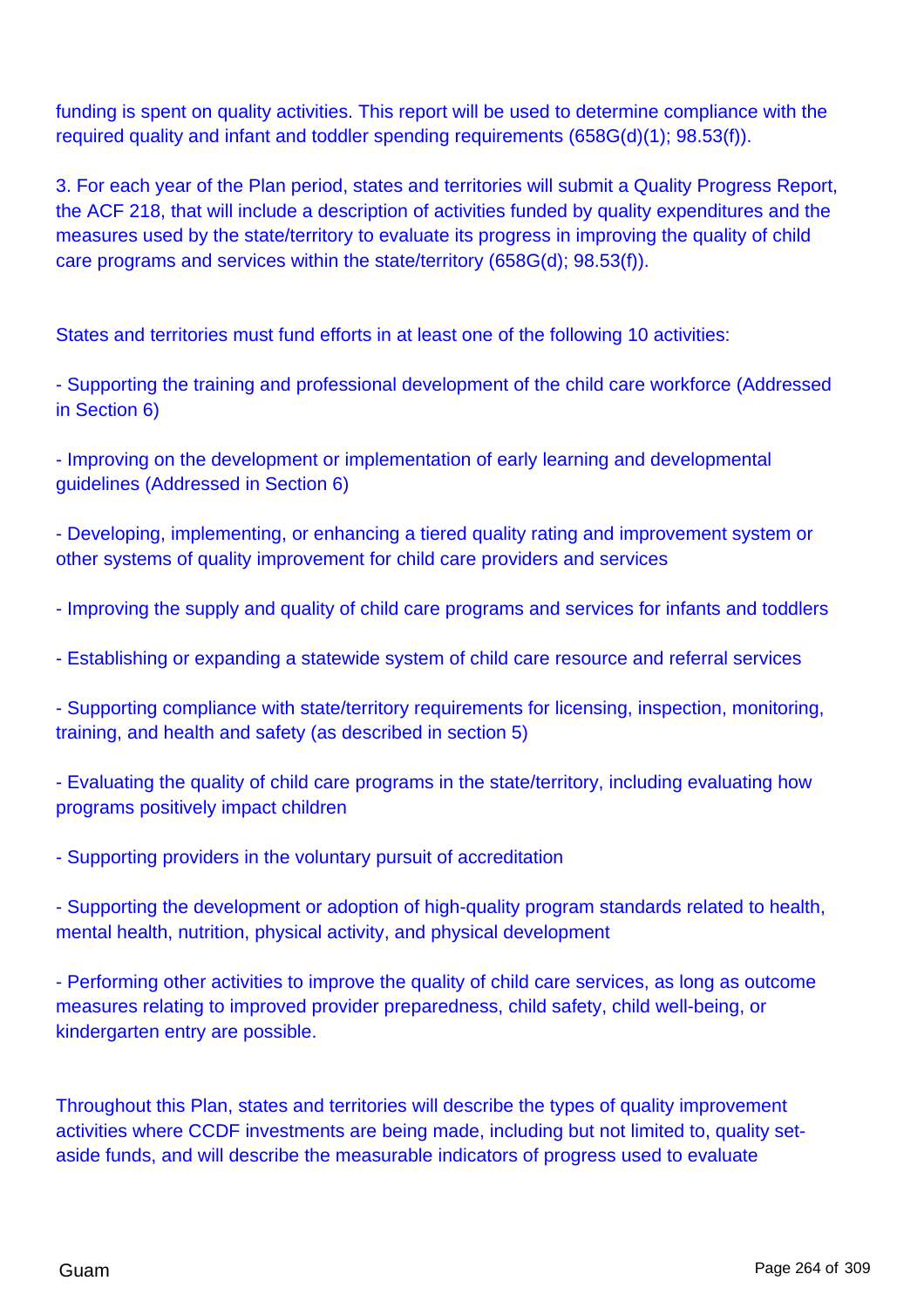state/territory progress in improving the quality of child care services for each expenditure (98.53(f)). These activities can benefit infants and toddlers through school-age populations, and all categories of care. It is important that while Lead Agencies have the flexibility to define "high quality" and develop strategies and standards to support their definition, Lead Agencies should consider how that definition and those strategies for different provider types reflect and acknowledge their unique differences and how quality varies in different settings, including family child care and small care settings as well as child care centers.

This section covers the quality activities needs assessment, quality improvement activities, and indicators of progress for each of the activities undertaken in the state or territory.

## 7.1 Quality Activities Needs Assessment for Child Care Services

**7.1.1 Lead Agencies must invest in quality activities based on an assessment of the state/territory's needs to carry out those activities. Lead Agencies have the flexibility to design an assessment of their quality activities that best meet their needs, including how often they do the assessment. Describe your state/territory assessment process, including the frequency of assessment (658G(a)(1); 98.53(a)).**

The Lead Agency has prioritized the quality activities in efforts to improve the quality of child care services and to increase parental options for and access to quality child care.These quality activities are aligned with Guam's early care and education needs assessment completed in July 2021.The needs assessment received input from stakeholders throughout the island comprising of parents, service providers inclusive of child care providers, early childhood administrators, Guam's Early Learning Council, and community leaders.The following quality activities were identified in the needs assessment:1) Training and professional development; 2) Early Learning and Development Guidelines; 3) Tiered quality rating and improvement system; 4) Improving the supply and quality of child care for infants and toddlers; and 5) Other activities to improve quality of child care services.

In addition to the data received from the need's assessment from Guam's PDG -Birth to Five, the CCDF Program uses other sources of information as a mechanism for assessing the training needs for parents and child care providers.Information that is captured in the forms of 1) Needs Assessment reports from other early care and education programs (as available by the Program) ;2) Workshop Evaluation upon completion of all training sessions; 3) CCDF Program Administrators Quarterly Report to the Guam Early Learning Council; 4) Complaints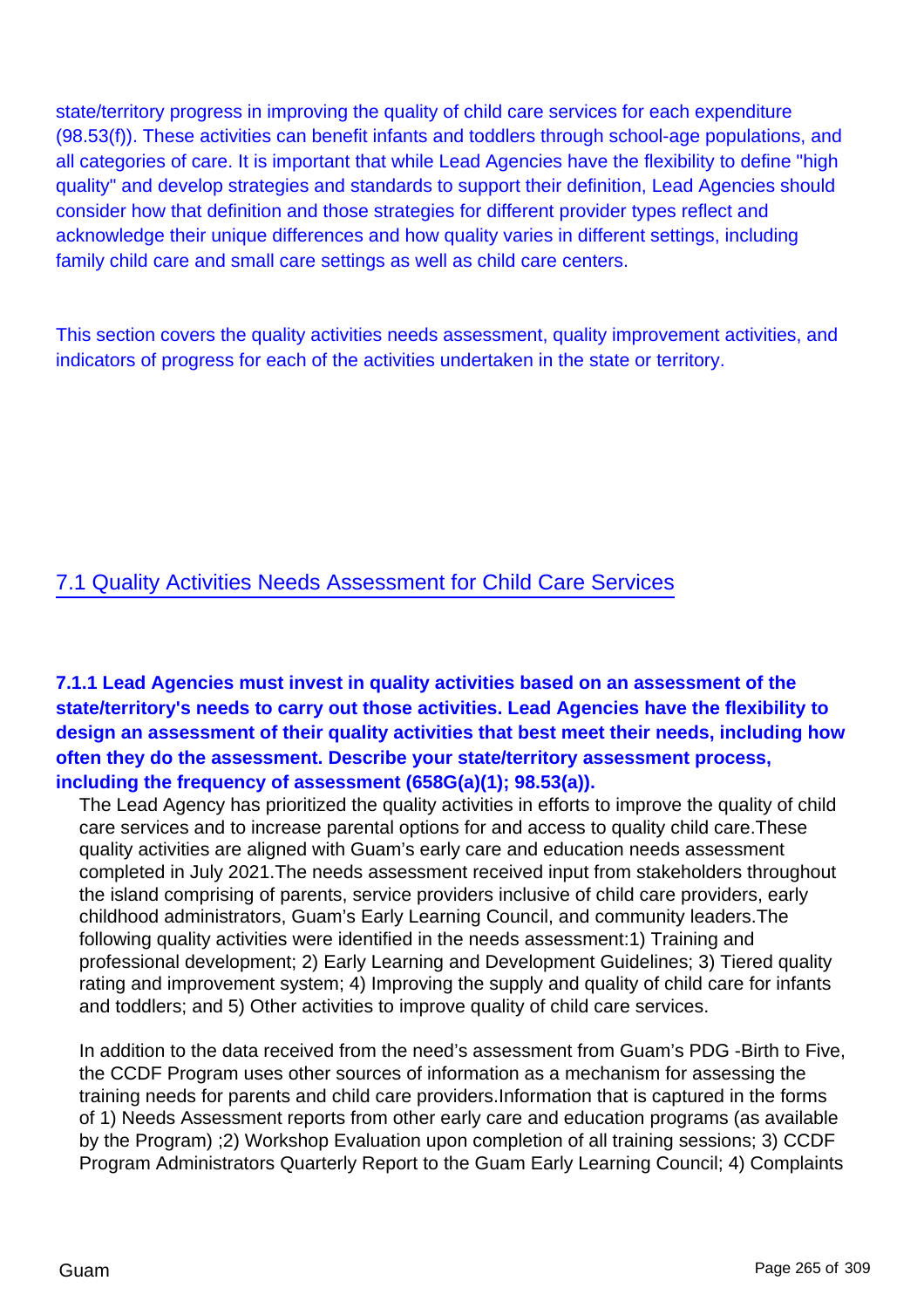or licensure issues.

The CCDF Program in partnership with the PDG Birth to Five will use the data from the needs assessment to further expand the professional development training needs identified by service providers inclusive of child care providers.Preliminary data identified training to include but not limited to --- developmental monitoring and screening for children birth to age 5; social emotional development of young children; developmentally appropriate practice for young children; strategies to support young children with disabilities within inclusive setting; and trauma inform care for young children. These trainings will be held annually.

# **7.1.2 Describe the findings of the assessment and if any overarching goals for quality improvement were identified. If applicable, include a direct URL/website link for any available evaluation or research related to the findings.**

Based on the Needs Assessment reports, parents gave the following responses:

- The Program gives information about my child's needs and lets me know if there are any delays or concerns. Parents indicated 81% satisfactory.
- Provides ways to help my child talk about his needs and wants. Parents indicated a rating of 85% satisfaction.
- Provides ideas on how to include my child in daily activities or routines. Parents indicated 87% rate of satisfaction.
- Shares ways to help my child grow and learn. Parents indicated a 85% satisfaction level

When asked if Parents were aware of the different early childhood programs / services, only 41% of the program listings. This finding indicates a need to continue efforts promoting awareness of public service programs to all parents with the help of home visitors and service providers.

When asked, What services do you want to know more about and want to access? Parents provided indicated the following: (1) WIC: qualification for services, (2) WIC has classes, (3) Child Care Block grant, (4) Mental Health, (5) Success/Career program, (6) Work groups with other moms really help.

There were 24 training evaluations completed between April and August 2019. Twenty-two training events were conducted by Guam Community College with 493 child care providers attending these sessions. Topics included: Fun and Learning; Working with Parents; Active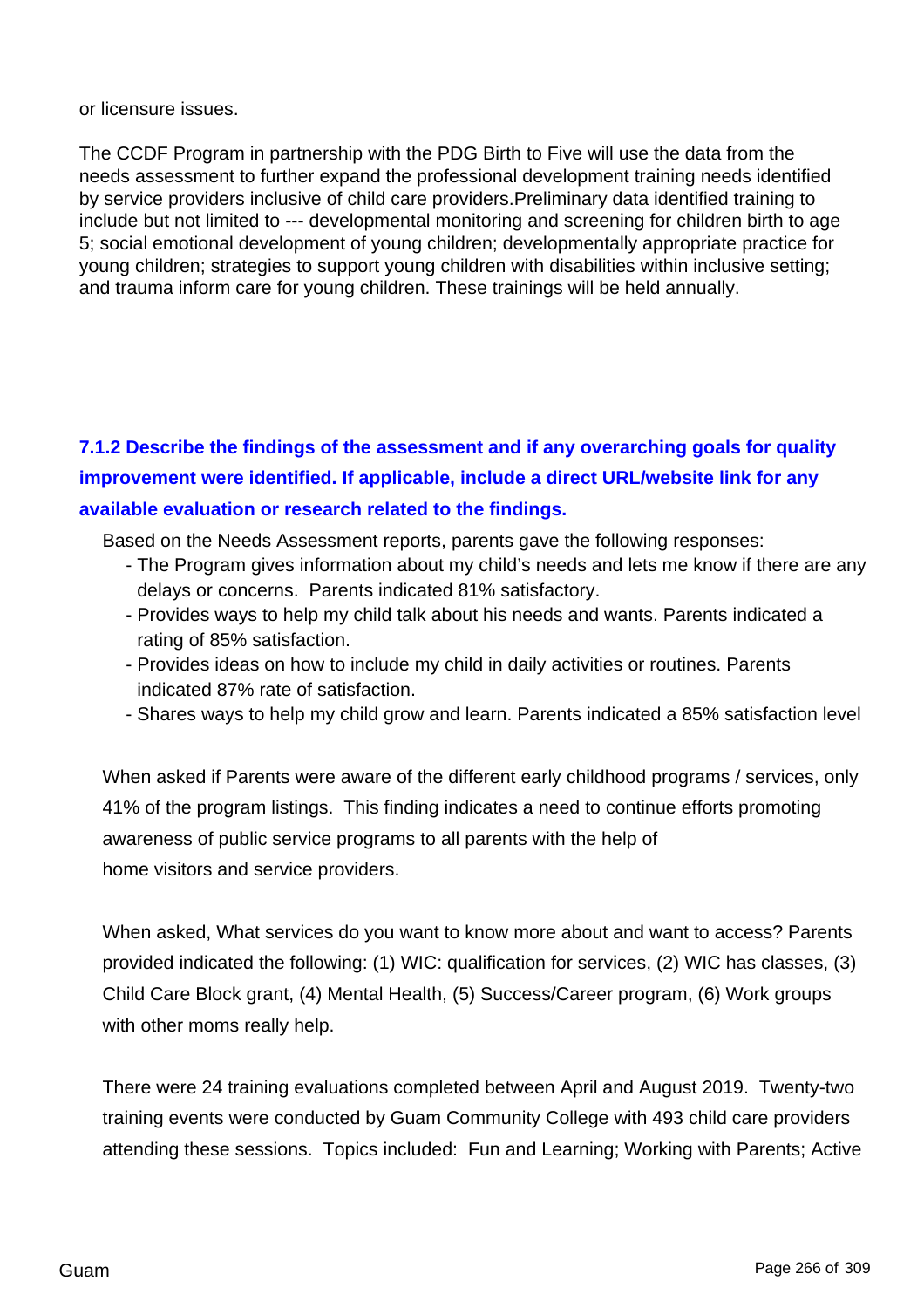Shooter; Emergency Preparedness; Family Exceptionality ; STEAM Ahead; Bookingkeeping; ECE WIFI & Literacy, Early Childhood Orientation, Nutrition and Physical; Language Arts in Early Childhood; Child Growth & Development; Cognitive and Creative; Social Emotional Development; Child Care Management; Early Childhood Practicum; First Aid & Safety; Nutrition and Health; Educational Methods; Introduction to Exceptional Children; Basic English Level; and Breaking Down the ECERS and ITERC. Overall, the responses for the training were positive with the overall rating between 100% and 66.7%. There were two course that rated below 80% satisfaction. 1) Book-keeping and filing at 77.3% and 2) Cognitive and Creative Development at 66.7%.

There following training events that were held:

- 1. Guam DOE Training on Social Emotional Learning was held on Spring 2020 with 38 child care providers in attendance. Overall, the participants were satisfied with the training and providers noting that the presentation has increase their knowledge and understanding of social and emotional learning of young children.
- 2. DPHSS Mandated Reporting was held in April 2021. With 41 child care providers in attendance. Overall, providers were satisfied.
- 3. DPHSS Child Care Annual Orientation was held April 2019 with 109 providers in attendance. Presentations were given by the following agencies: Homeland Security Office of Civil Defense; Child Protective Services; Dept. of Environmental Health; Guam Fire Department; Guam Immunization Program; DPHSS Family Health & Nursing Services; and Child Care Licensing.

Participants were asked: What topic would you have liked to have spent more time on? Child

care providers 5 top responses were:

- 1. Fire Safety and Regulations
- 2. Safe Sleep / Sudden Infant Death
- 3. Health and Safety
- 4. Child Development

Child Protective Services

7.2 Use of Quality Funds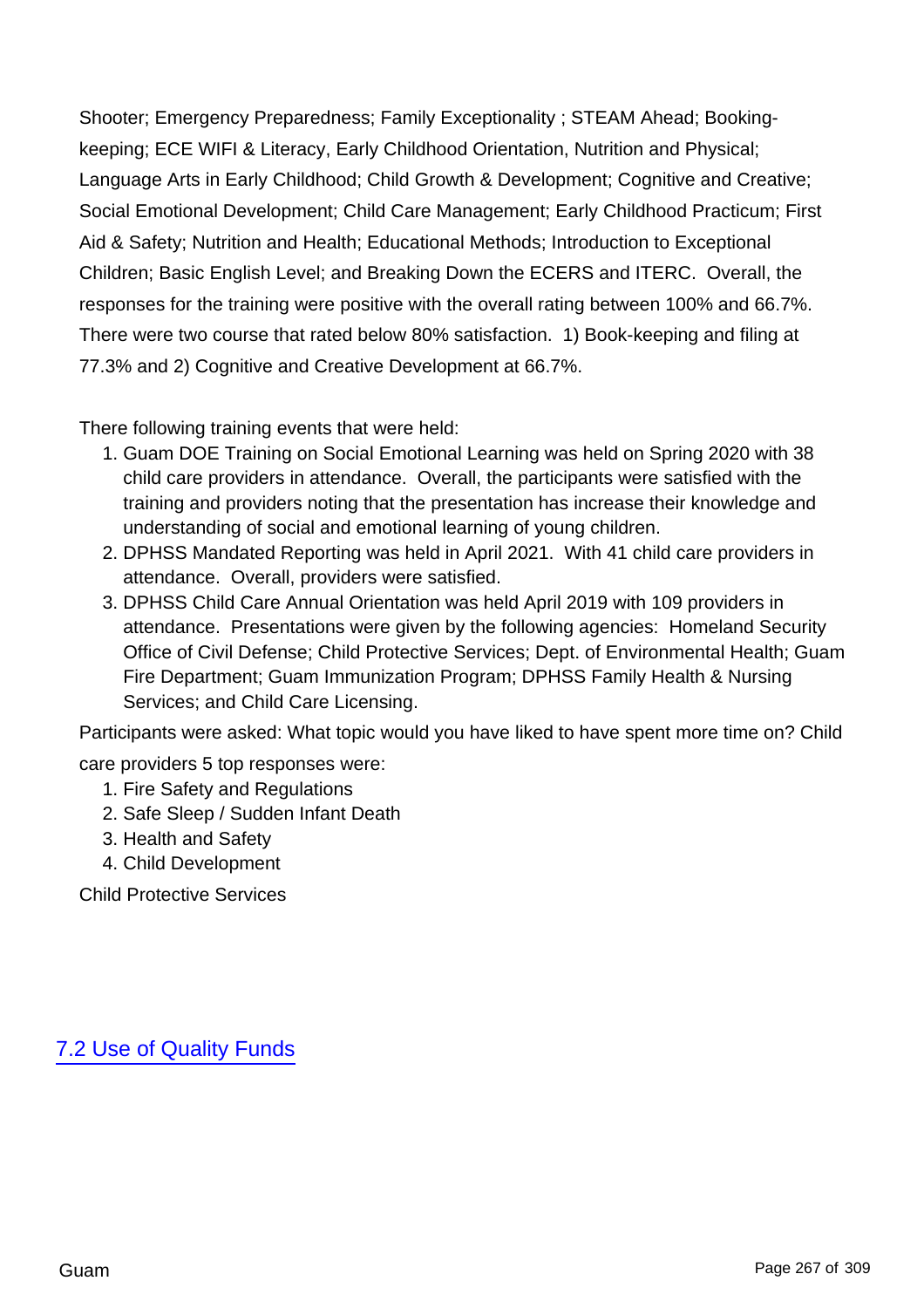### **7.2.1 Check the quality improvement activities in which the state/territory is investing**

- $\Box$  a. Supporting the training and professional development of the child care workforce as discussed in 6.2 (Related Section: 6.3). Check all that apply.
	- $\overline{V}$  i CCDF funds
	- $\Box$  ii. State general funds

### Other funds. Describe:

The CCDF Program may send out a request for training from the Institute of Higher Education (IHE) to support Early Childhood Education (ECE) College Courses and Quality Improvement activities. The services from the IHE are for the child care providers' professional development to ensure that staff are current with all ECE activities and requirements.

The CCDF Program in collaboration with the PDG Birth to Five will facilitate training and professional development on evidence-based practices that is in line with the PDG Professional Development framework and in building local capacity for the next 3 years; to include but not limited to expanding training on the Early Learning and Developmental Guidelines (ELDG), social emotional development for young children, importance of early years to include developmental monitoring and screening, children's growth and development.

The CCDF Program plans to also submit a request for training from the institute of higher education (IHE) and / or public and private agencies/ organizations to support training on health and safety in conjunction with the annual training orientation for all child care providers.

- b. Developing, maintaining, or implementing early learning and developmental guidelines (Related Section: 6.4). Check all that apply.
	- $\overline{M}$  i CCDF funds
	- $\Box$  ii. State general funds
	- Other funds. Describe:

The CCDF Program in collaboration with the PDG Birth - 5 will share in cost for developing supplemental parent booklets in different languages that promotes Guam Early Learning Guidelines. CCDF funds were used to print the Guam Early Learning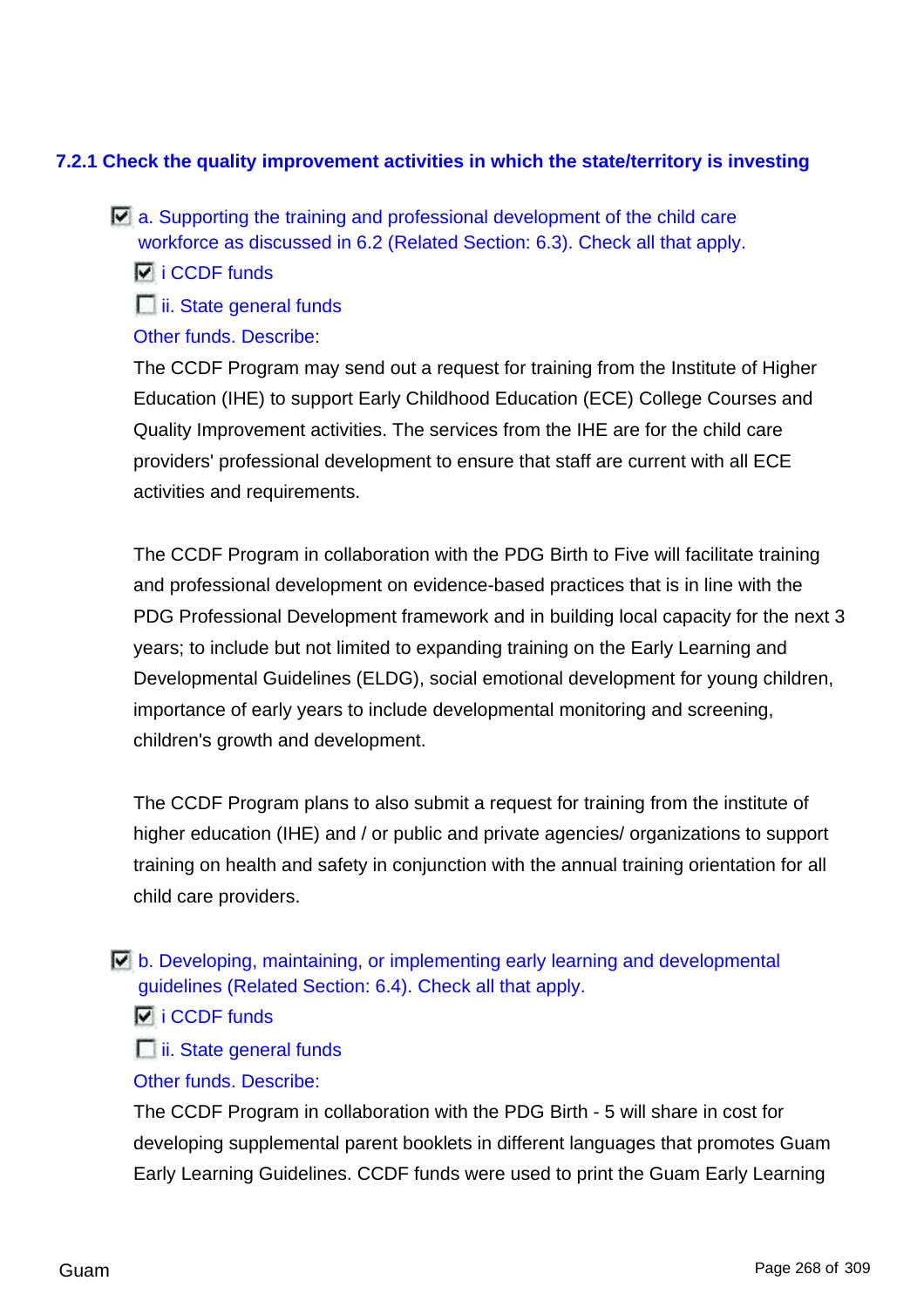Guidelines that will be used at trainings and outreaches for daycare staff and parents.

c. Developing, implementing, or enhancing a tiered quality rating and improvement system (Related Section: 7.3). Check all that apply.

 $\overline{M}$  i CCDF funds

**ii.** State general funds

Other funds. Describe:

The Early Learning Council Leadership Team continues to review and provide input to the draft QRIS. Final draft QRIS will be presented to the GELC and child care providers for input.

 $\Box$  d. Improving the supply and quality of child care services for infants and toddlers (Related Section: 7.4). Check all that apply.

 $\overline{V}$  i CCDF funds

 $\Box$  ii. State general funds

Other funds. Describe:

Copies of the Guam Early Learning Guidelines (GELG) for Young Children Birth to 36 Months were produced and printed using CCDF funds that in turn improves the supply and quality of child care services for infants and toddlers.

e. Establishing or expanding a statewide system of CCR&R services, as discussed in 1.7 (Related Section: 7.5). Check all that apply.

 $\overline{17}$  i CCDF funds

 $\Box$  ii. State general funds

Other funds. Describe:

f. Facilitating Compliance with State Standards (Related Section: 7.6). Check all that apply.

 $\overline{V}$  i CCDF funds

 $\Box$  ii. State general funds

## Other funds. Describe:

The CCDF supplements the salaries of the Bureau of Social Service Administration's (BOSSA) compliance officer and the Division of Environmental health's (DEH) inspectors at 25%. Both the BOSSA compliance officer and DEH inspectors conduct monitoring and inspections at all child care facilities island wide and respond to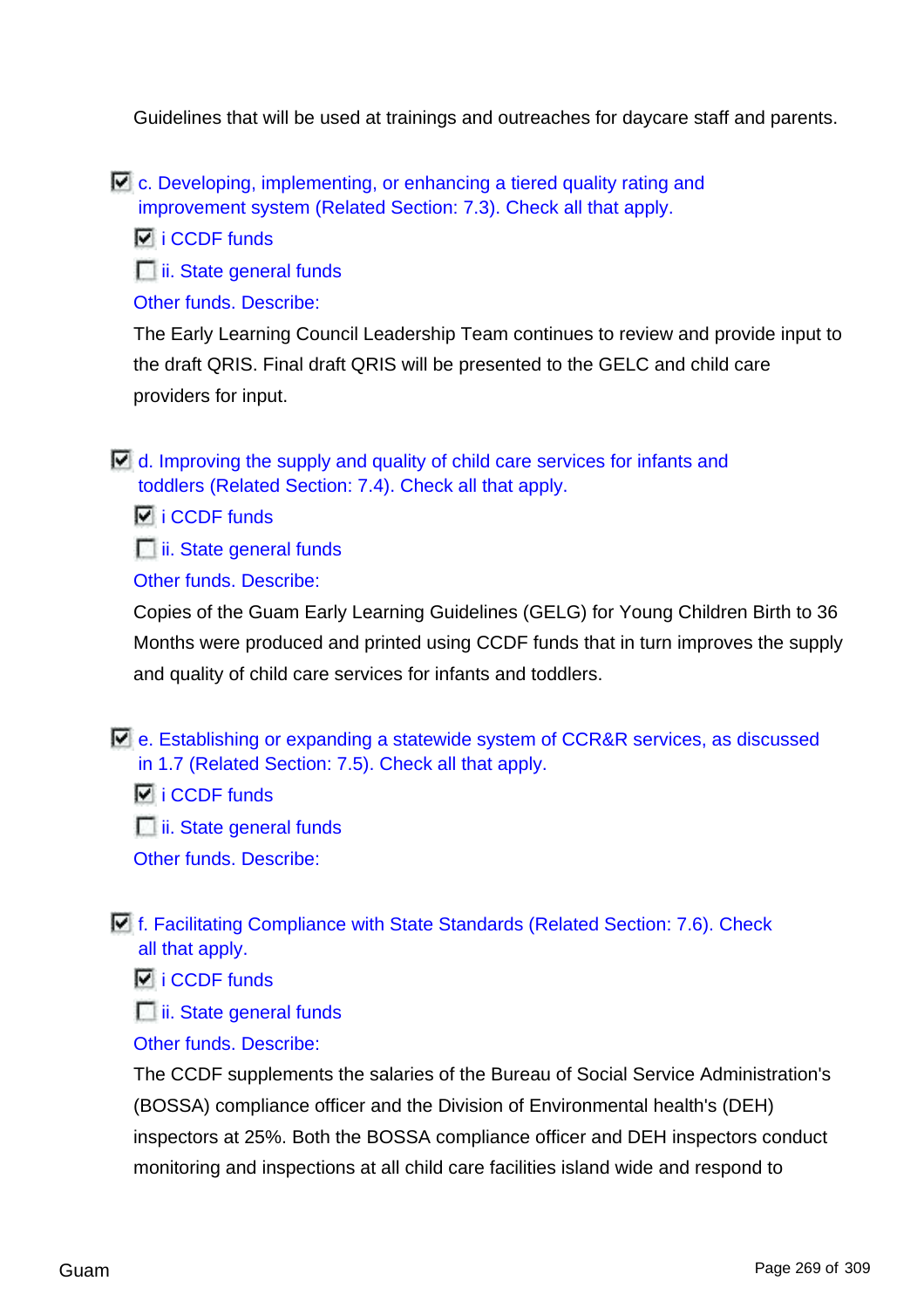complaints as needed which supports the health and safety of infant, toddlers, and school-age children.

 $\overline{V}$  a. Evaluating and assessing the quality and effectiveness of child care services within the state/territory (Related Section: 7.7). Check all that apply.

**I** i CCDF funds

 $\Box$  ii. State general funds

Other funds. Describe:

The CCDF Program Office has plans to revisit the previous contract terms regarding the Quality Rating Systems for child care services. This contract or similar scope of work will be funded using CCDF program funds.

h. Accreditation Support (Related Section: 7.8). Check all that apply.

 $\Box$  i CCDF funds

 $\Box$  ii. State general funds

Other funds. Describe:

 $\Box$  i. Supporting state/territory or local efforts to develop high-quality program standards relating to health, mental health, nutrition, physical activity, and physical development (Related Section: 7.9). Check all that apply.

 $\Box$  i CCDF funds

 $\Box$  ii. State general funds

Other funds. Describe:

The CCDF Program in collaboration with PDG Birth to 5 will be updating the standards for early childhood providers inclusive of the revision/update of Guam's Plan for Professional Development.

 $\Box$  j. Other activities determined by the state/territory to improve the quality of child care services and which measurement of outcomes related to improved provider preparedness, child safety, child well-being, or kindergarten entry is possible (Related Section: 7.10). Check all that apply

 $\overline{V}$  i CCDF funds

 $\Box$  ii. State general funds

Other funds. Describe:

Quality improvement strategies for targeted populations such as Relative providers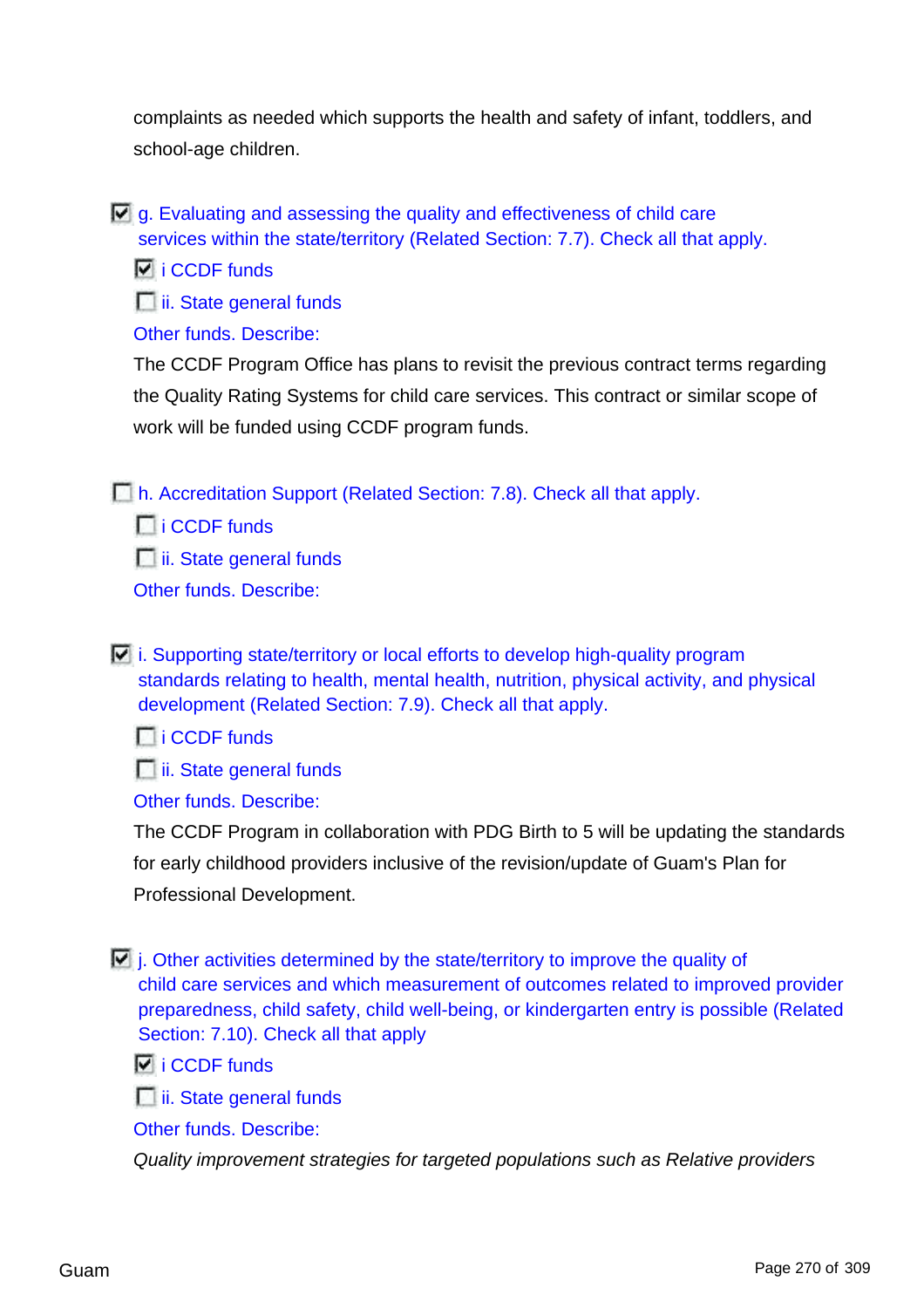and license exempt providers to include technical assistance, training and development learning opportunities, expanding access to support focused on social-emotional development such as the LOOK Program, Conscious Discipline, and other related programs and methods.

# 7.3 Quality Rating and Improvement System (QRIS) or Another System of Quality Improvement

Lead Agencies may respond in this section based on other systems of quality improvement, even if not called a QRIS, as long as the other quality improvement system contains the elements of a QRIS. QRIS refers to a systematic framework for evaluating, improving and communicating the level of quality in early childhood programs and contains five key elements:

- 1. Program standards
- 2. Supports to programs to improve quality
- 3. Financial incentives and supports
- 4. Quality assurance and monitoring
- 5. Outreach and consumer education

## **7.3.1 Does your state/territory have a quality rating and improvement system or other system of quality improvement?**

- $\Box$  a. No, the state/territory has no plans for QRIS development. If no, skip to 7.4.1.
- $\Box$  b. No, but the state/territory is in the QRIS development phase. If no, skip to 7.4.1.
- **E.** C. Yes, the state/territory has a QRIS operating statewide or territory-wide.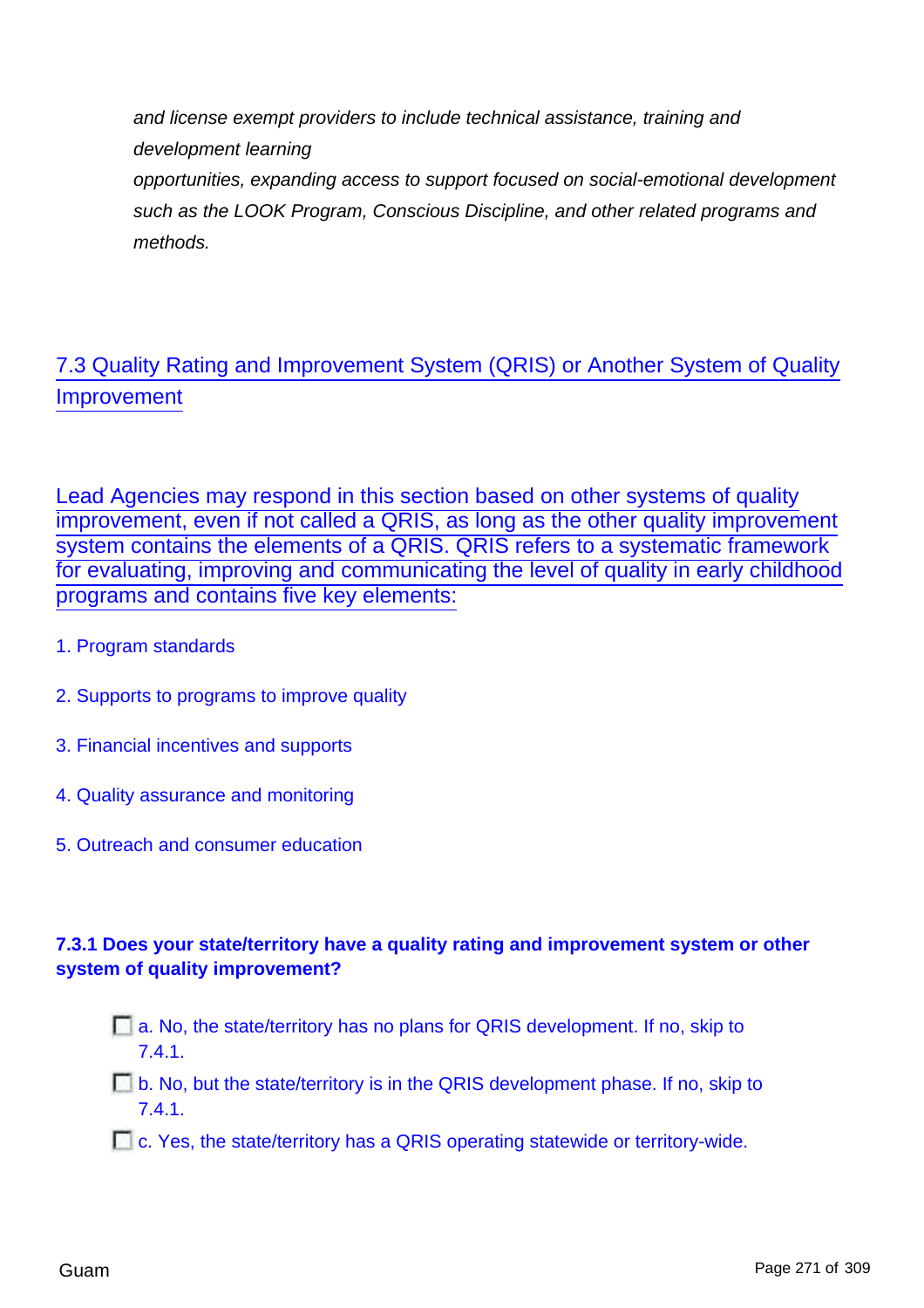Describe how the QRIS is administered (e.g., statewide or locally or through CCR&R entities) and any partners, and provide a link, if available.

d. Yes, the state/territory has a QRIS initiative operating as a pilot-test in a few localities or only a few levels but does not have a fully operating initiative on a statewide or territory-wide basis.

Provide a link, if available. Not available at this time.

e. Yes, the state/territory has another system of quality improvement. Describe the other system of quality improvement and provide a link, if available.

# **7.3.2 Indicate how providers participate in the state or territory QRIS or another system of quality improvement.**

a. Are providers required to participate in the QRIS or another system of quality improvement? Check all that apply if response differs for different categories of care.

- $\n **Participation** is voluntary$
- **Participation is partially mandatory. For example, participation is** mandatory for providers serving children receiving a subsidy, participation is mandatory for all licensed providers or participation is mandatory for programs serving children birth to age 5 receiving a subsidy. If checked, describe the relationship between QRIS participation and subsidy (e.g., minimum rating required, reimbursed at higher rates for achieving higher ratings, participation at any level).

**Participation is required for all providers.** 

b. Which types of settings or distinctive approaches to early childhood education and care participate in the state/territory QRIS or another system of quality improvement? Check all that apply.

- $\overline{v}$  i. Licensed child care centers
- $\boxed{\phantom{a}}$  ii. Licensed family child care homes
- **iii.** License-exempt providers
- **iv.** Early Head Start programs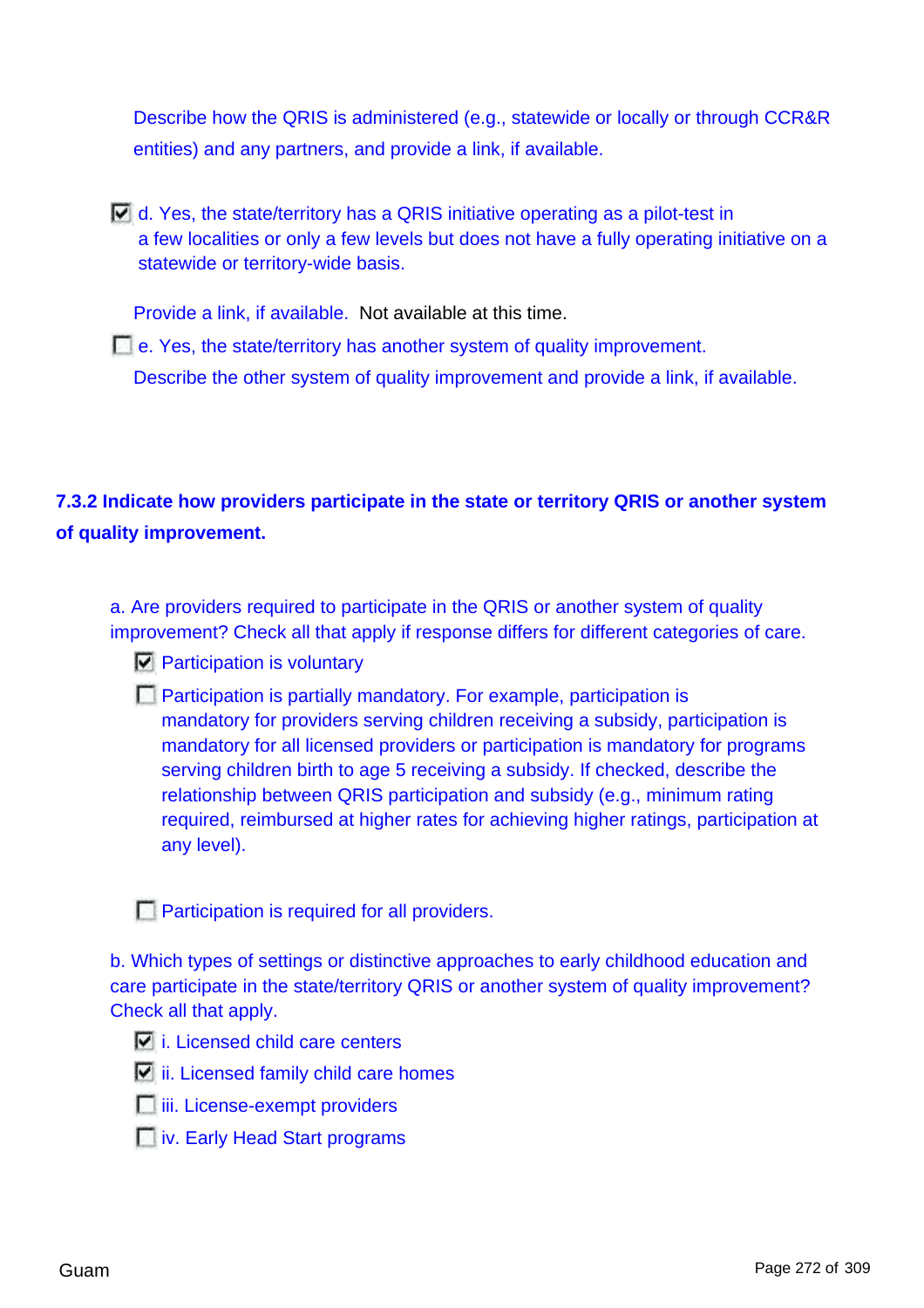**V.** Head Start programs **T** vi. State Prekindergarten or preschool programs **T** vii. Local district-supported Prekindergarten programs **No. 2.1 I** viii. Programs serving infants and toddlers  $\Box$  ix. Programs serving school-age children **No. Faith-based settings**  $\Box$  xi. Tribally operated programs **Nii.** Other Describe:

c. Describe how the Lead Agency's QRIS, or other system for improving quality, considers how quality may look different in the different types of provider settings which participate in the QRIS or other system of quality improvement. For instance, does the system of quality improvement consider what quality looks like in a family child care home with mixed-age groups vs. child care centers with separate age groups? Or are standards related to quality environments flexible enough to define quality in home-based environments, as well as child care center environments? Participation in the QRIS program was voluntary. This information has not been determined.

# **7.3.3 Identify how the state or territory supports and assesses the quality of child care providers.**

The Lead Agency may invest in the development, implementation, or enhancement of a tiered quality rating and improvement system for child care providers and services or another system of quality improvement. Note: If a Lead Agency decides to invest CCDF quality dollars in a QRIS, that agency can use the funding to assist in meeting consumer education requirements (98.33).

Do the state/territory's quality improvement standards align with or have reciprocity with any of the following standards?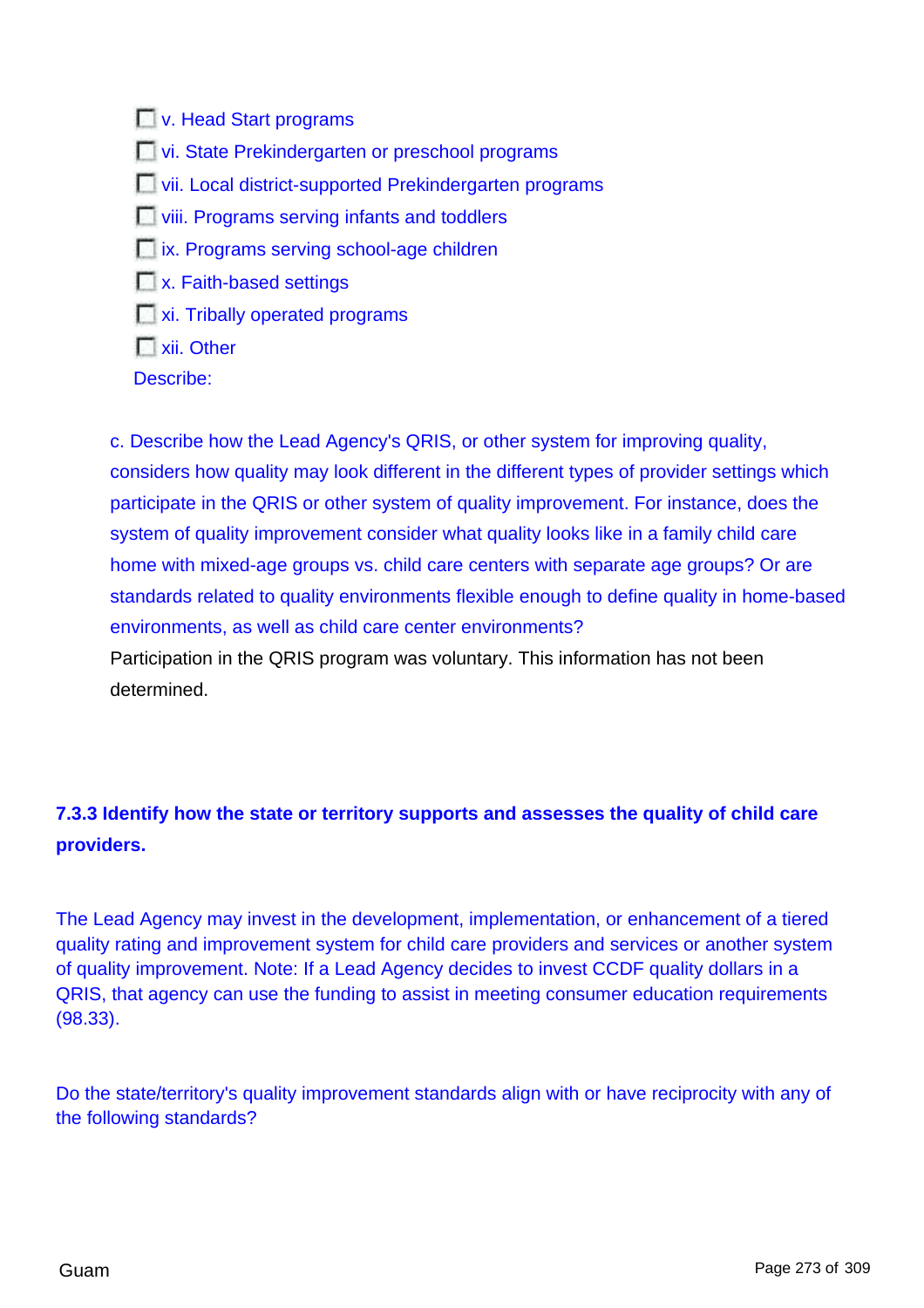## **No**

| Yes. If yes, check the type of alignment, if any, between the state/territory's<br>quality standards and other standards. Check all that apply.                                                                                                                                                 |
|-------------------------------------------------------------------------------------------------------------------------------------------------------------------------------------------------------------------------------------------------------------------------------------------------|
| a. Programs that meet state/territory PreK standards are able to meet all<br>or part of the quality improvement standards (e.g., content of the standards is the<br>same, there is a reciprocal agreement between PreK programs and the quality<br>improvement system).                         |
| b. Programs that meet federal Head Start Program Performance Standards are<br>able to meet all or part of the quality improvement standards (e.g., content of the<br>standards is the same, there is a reciprocal agreement between Head Start<br>programs and the quality improvement system). |
| <b>E.</b> c. Programs that meet national accreditation standards are able to meet all<br>or part of the quality improvement standards (e.g., content of the standards is the<br>same, an alternative pathway exists to meeting the standards).                                                  |
| d. Programs that meet all or part of state/territory school-age quality<br>standards.                                                                                                                                                                                                           |
| e. Other.                                                                                                                                                                                                                                                                                       |
| Describe:                                                                                                                                                                                                                                                                                       |
|                                                                                                                                                                                                                                                                                                 |

# **7.3.4 Do the state/territory's quality standards build on its licensing requirements and other regulatory requirements?**



T Yes. If yes, check any links between the state/territory's quality standards and licensing requirements

a. Requires that a provider meet basic licensing requirements to qualify for the base level of the QRIS.

b. Embeds licensing into the QRIS

□ c. State/territory license is a "rated" license

 $\Box$  d.Other.

Describe: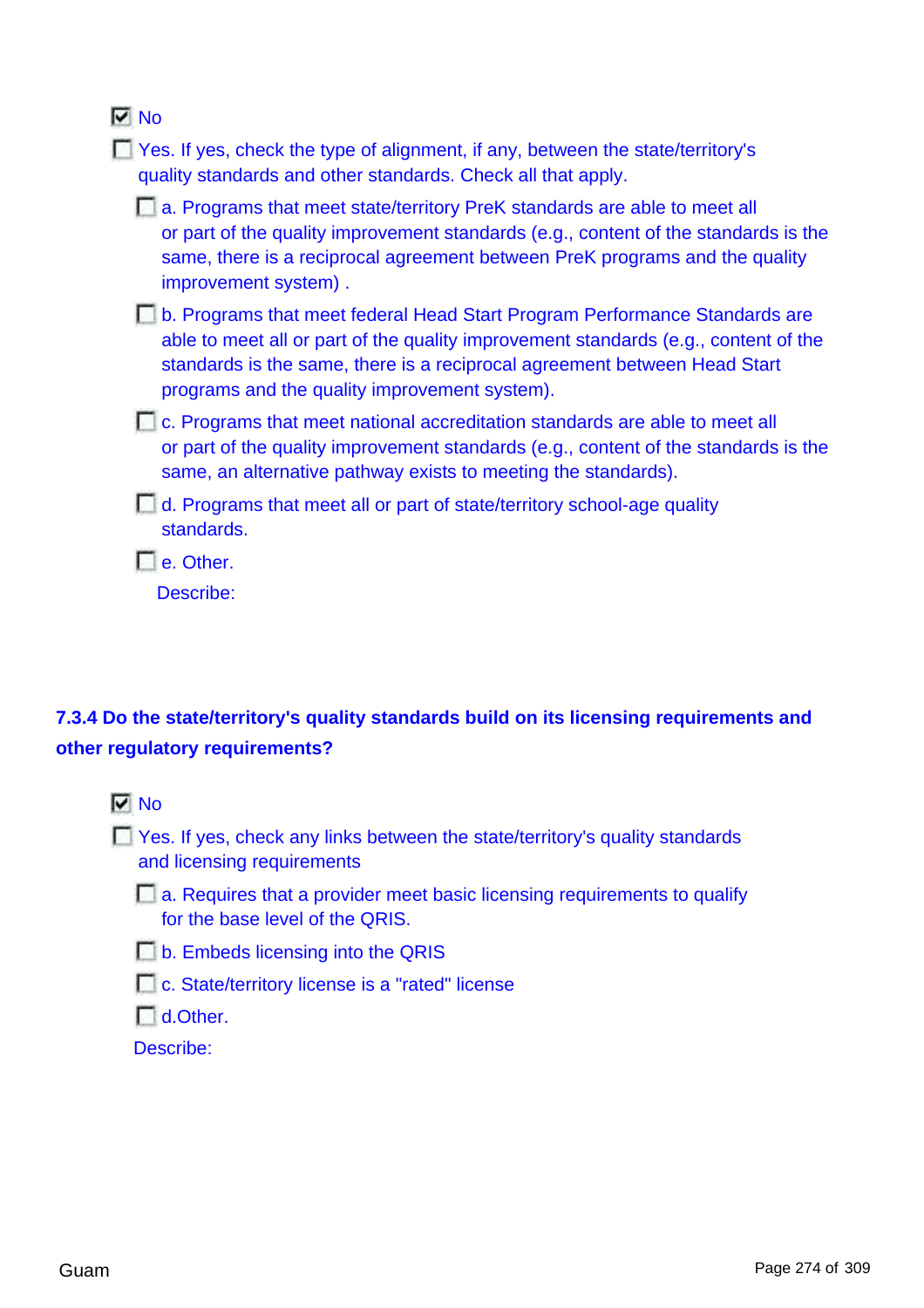**7.3.5 Does the state/territory provide financial incentives and other supports designed to expand the full diversity of child care options and help child care providers improve the quality of services that are provided through the QRIS or another system of quality improvement.**

 $\Gamma$  No

 $\Box$  Yes. If yes, check all that apply

- a. If yes, indicate in the table below which categories of care receive this support.
- i. One-time grants, awards, or bonuses

**Licensed center-based** 

License exempt center-based

**Licensed family child care home** 

**License- exempt family child care home** 

In-home (care in the child's own home)

ii. Ongoing or periodic quality stipends

**Licensed center-based** 

License exempt center-based

**Licensed family child care home** 

**License- exempt family child care home** 

In-home (care in the child's own home)

iii. Higher subsidy payments

**Licensed center-based** 

**License exempt center-based** 

Licensed family child care home

**License- exempt family child care home** 

In-home (care in the child's own home)

iv. Training or technical assistance related to QRIS

**Licensed center-based**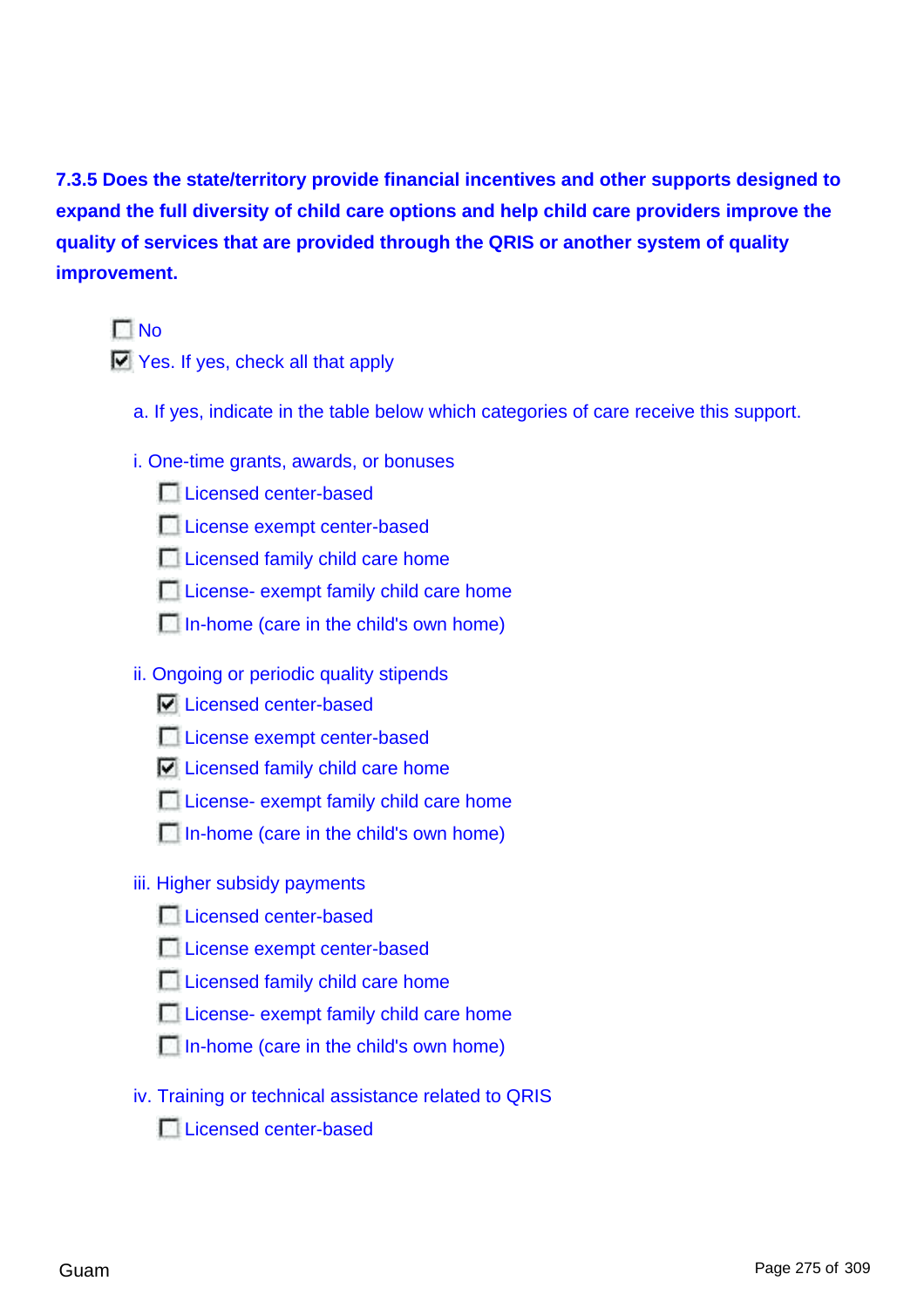License exempt center-based

**Licensed family child care home** 

**License- exempt family child care home** 

In-home (care in the child's own home)

### v. Coaching/mentoring

**Licensed center-based** 

**License exempt center-based** 

**Licensed family child care home** 

**License- exempt family child care home** 

In-home (care in the child's own home)

vi. Scholarships, bonuses, or increased compensation for degrees/certificates

**Licensed center-based** 

**License exempt center-based** 

**Licensed family child care home** 

**License- exempt family child care home** 

In-home (care in the child's own home)

### vii. Materials and supplies

**Licensed center-based** 

**License exempt center-based** 

Licensed family child care home

**License- exempt family child care home** 

In-home (care in the child's own home)

### viii. Priority access for other grants or programs

**L** Licensed center-based

License exempt center-based

**Licensed family child care home** 

**License- exempt family child care home** 

In-home (care in the child's own home)

ix. Tax credits for providers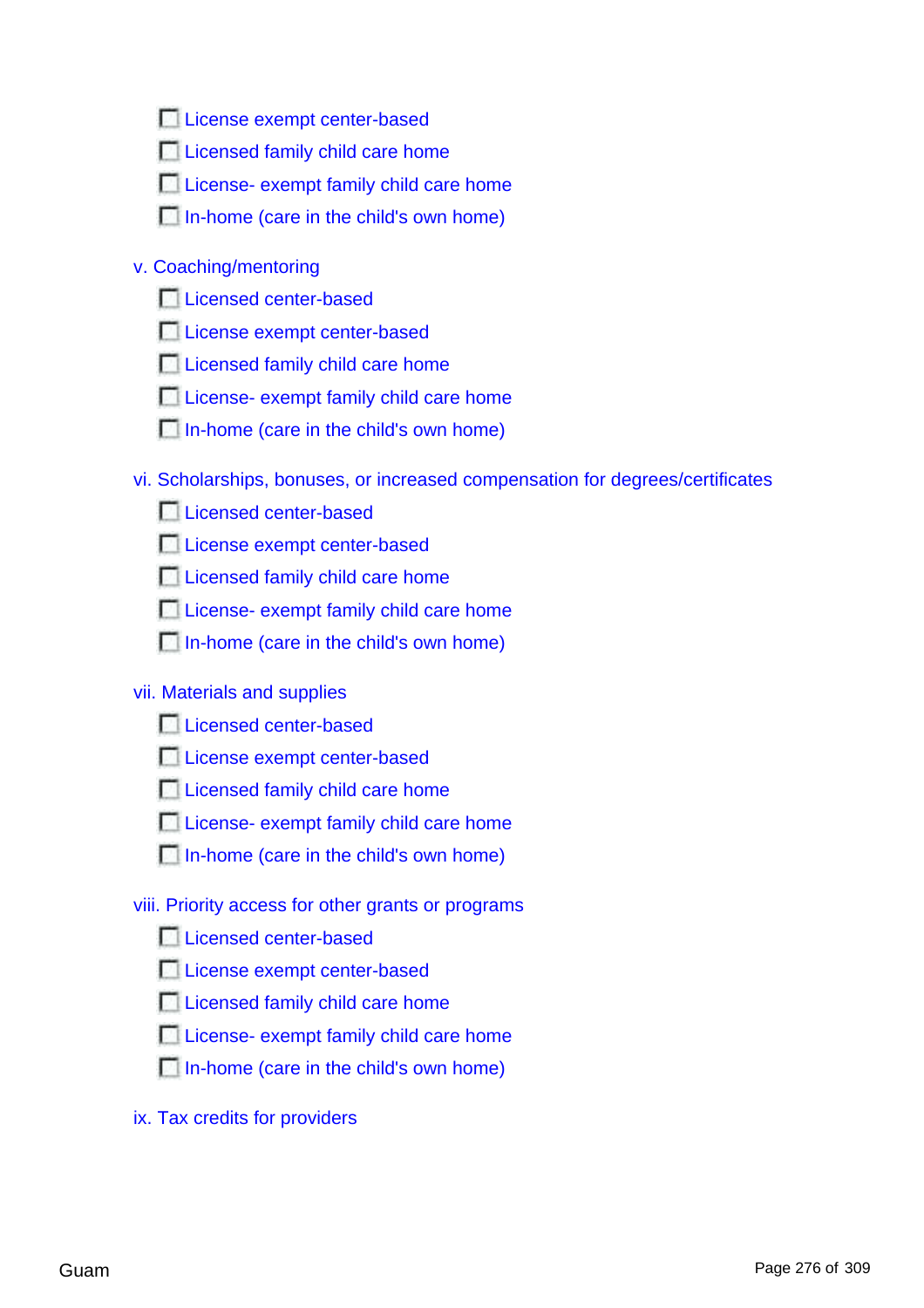| License exempt center-based                         |
|-----------------------------------------------------|
| Licensed family child care home                     |
| License- exempt family child care home              |
| In-home (care in the child's own home)              |
| x. Tax credits for parents                          |
| Licensed center-based                               |
| License exempt center-based                         |
| Licensed family child care home                     |
| License- exempt family child care home              |
| In-home (care in the child's own home)              |
| xi. Payment of fees (e.g. licensing, accreditation) |
| Licensed center-based                               |
| License exempt center-based                         |
| Licensed family child care home                     |
| License- exempt family child care home              |
| In-home (care in the child's own home)              |
| b. Other:                                           |
| N/A                                                 |

**Licensed center-based** 

**7.3.6 Describe the measurable indicators of progress relevant to subsection 7.3 that the state/territory will use to evaluate its progress in improving the quality of child care programs and services within the state/territory and the data on the extent to which the state or territory has met these measures.**

The categories under the Guam QRIS establish measures that are necessary for quality care during the early childhood years. Ratings in each of the categories are not meant to be fixed or permanent. An early childhood setting's star rating is valid from two to three years, depending on the number of stars it receives. Early childhood settings can request for a reevaluation after six months from receiving their previous star rating.

In July 2019, training entitled: Quality Rating and Improvement System's (QRIS) Breaking Down the Early Childhood Environmental Rating Scale (ECERS) and Breaking Down the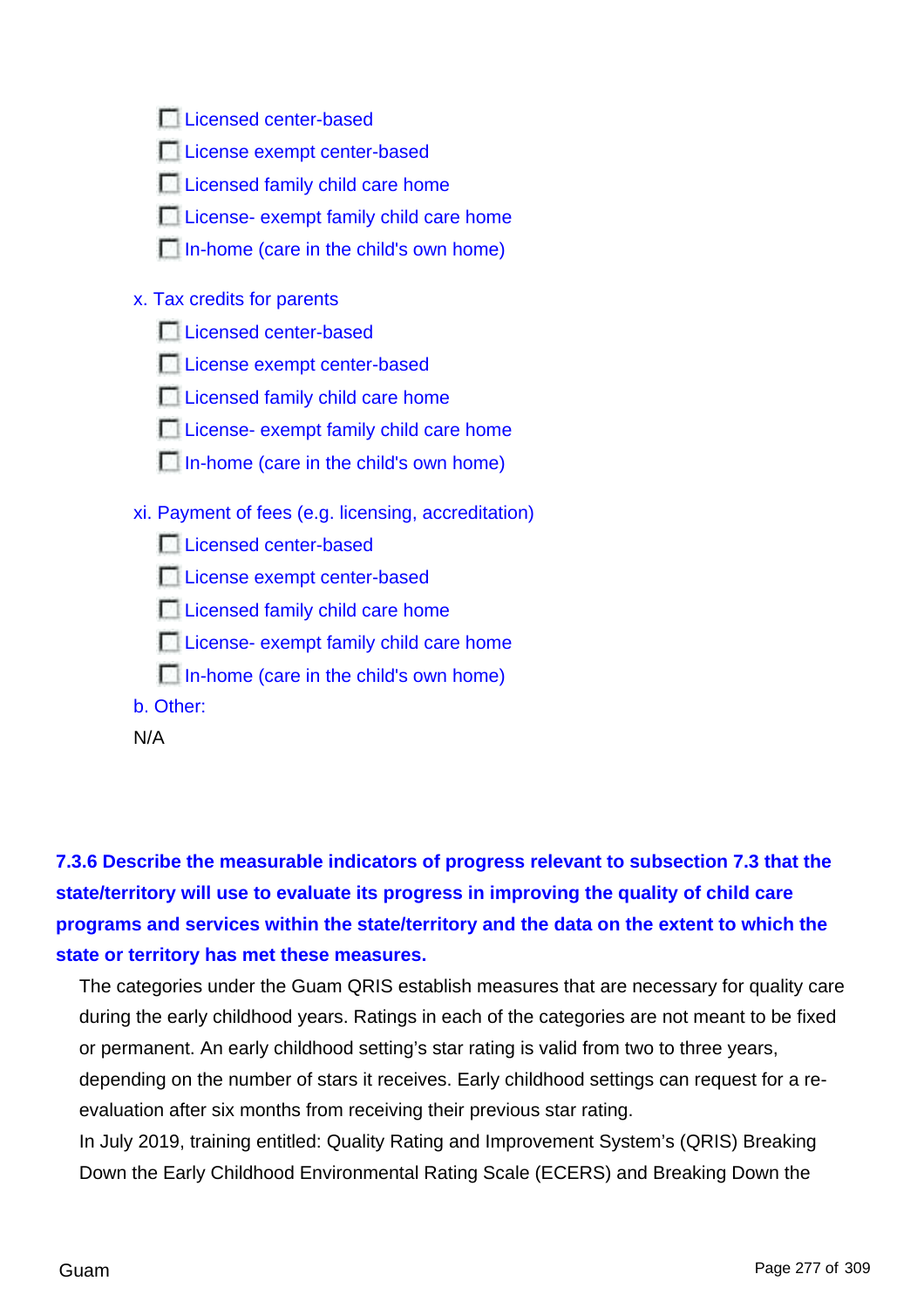Infant/Toddler Environment Rating Scale (ITERS) was provided to 34 child care providers / centers. Input from the participants indicated that the training was satisfactory. These tools will be used to evaluate and improve the quality of the child care program and services in the child care centers and family child care homes. The information will also give the territory a benchmark as where we are at today and determination as to where we need to improve on the activities measured.

# 7.4 Improving the Supply and Quality of Child Care Programs and Services for Infants and Toddlers

Lead Agencies are required to spend 3 percent of their total CCDF expenditures on activities to improve the supply and quality of their infant and toddler care. This is in addition to the general quality set-aside requirement.

Lead Agencies are encouraged to use the required needs assessment to systematically review and improve the overall quality of care that infants and toddlers receive, the systems in place or needed to support and enhance the quality of infant and toddler providers, the capacity of the infant and toddler workforce to meet the unique needs of very young children, and the methods in place to increase the proportion of infants and toddlers in higher quality care, including any partnerships or coordination with Early Head Start and IDEA Part C programs.

**7.4.1 Identify and describe the activities that are being implemented by the state/territory to improve the supply (see also section 4) and quality of child care programs and services for infants and toddlers and check which of the activities are available to each provider type.**

> a. Establishing or expanding high-quality community- or neighborhood-based family and child development centers. These centers can serve as resources to child care providers to improve the quality of early childhood services for infants and toddlers from low- income families and to improve eligible child care providers' capacity to offer high-quality, age-appropriate care to infants and toddlers from low-income families.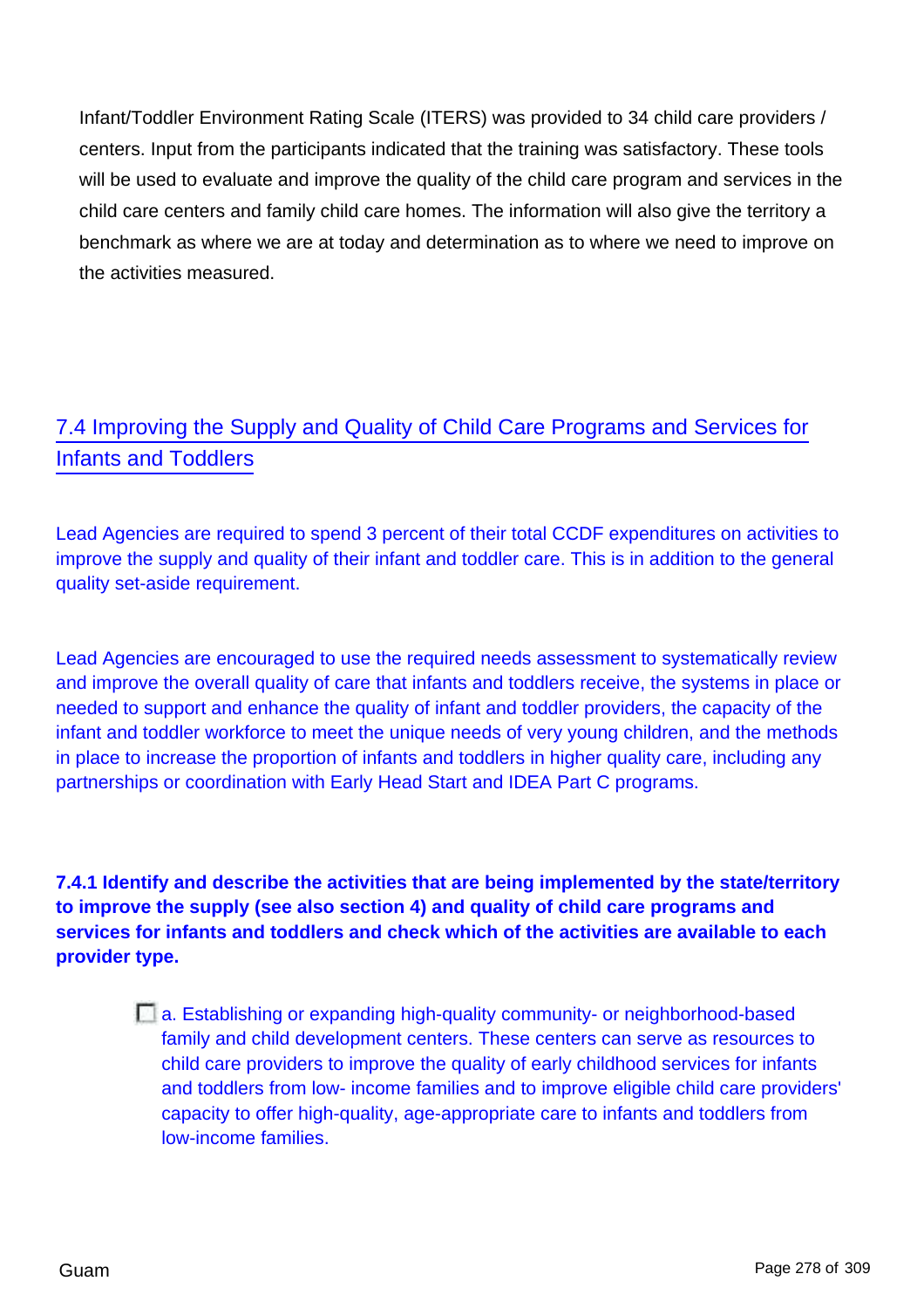### Describe:

**Licensed center-based** 

License exempt center-based

**Licensed family child care home** 

**License- exempt family child care home** 

 $\Box$  In-home care (care in the child's own home)

**b.** Establishing or expanding the operation of community-based, neighborhood-based, or provider networks comprised of home-based providers, or small centers focused on expanding the supply of infant and toddler care.

Describe:

**Licensed center-based** 

License exempt center-based

Licensed family child care home

**License- exempt family child care home** 

 $\Box$  In-home care (care in the child's own home)

 $\mathbf{\nabla}$  c. Providing training and professional development to enhance child care providers' ability to provide developmentally appropriate services for infants and toddlers.

### Describe:

The CCDF Program will be offering training in collaboration with the PDG Birth to Five based on the results of the Needs Assessment. Child care providers have an option to receive training online and or in-person from topics identified in Guam's PDG Birth to 5 training calendar or participate in college courses offered by the Institution of Higher Education. Training topics include but are not limited to, developmentally appropriate practices for young children in different area of development, including cognitive, creative, language, social, emotional, physical, and self-help. Training will be consistent with Guam's Early Learning Guidelines and aligned with best practices as outlined by the National Association for the Education of Young Children. Additionally, the Lead Agency plans to propose a contract agreement with local college/s that will include training and professional development for providers to enhance their abilities to care for the unique needs of this age group.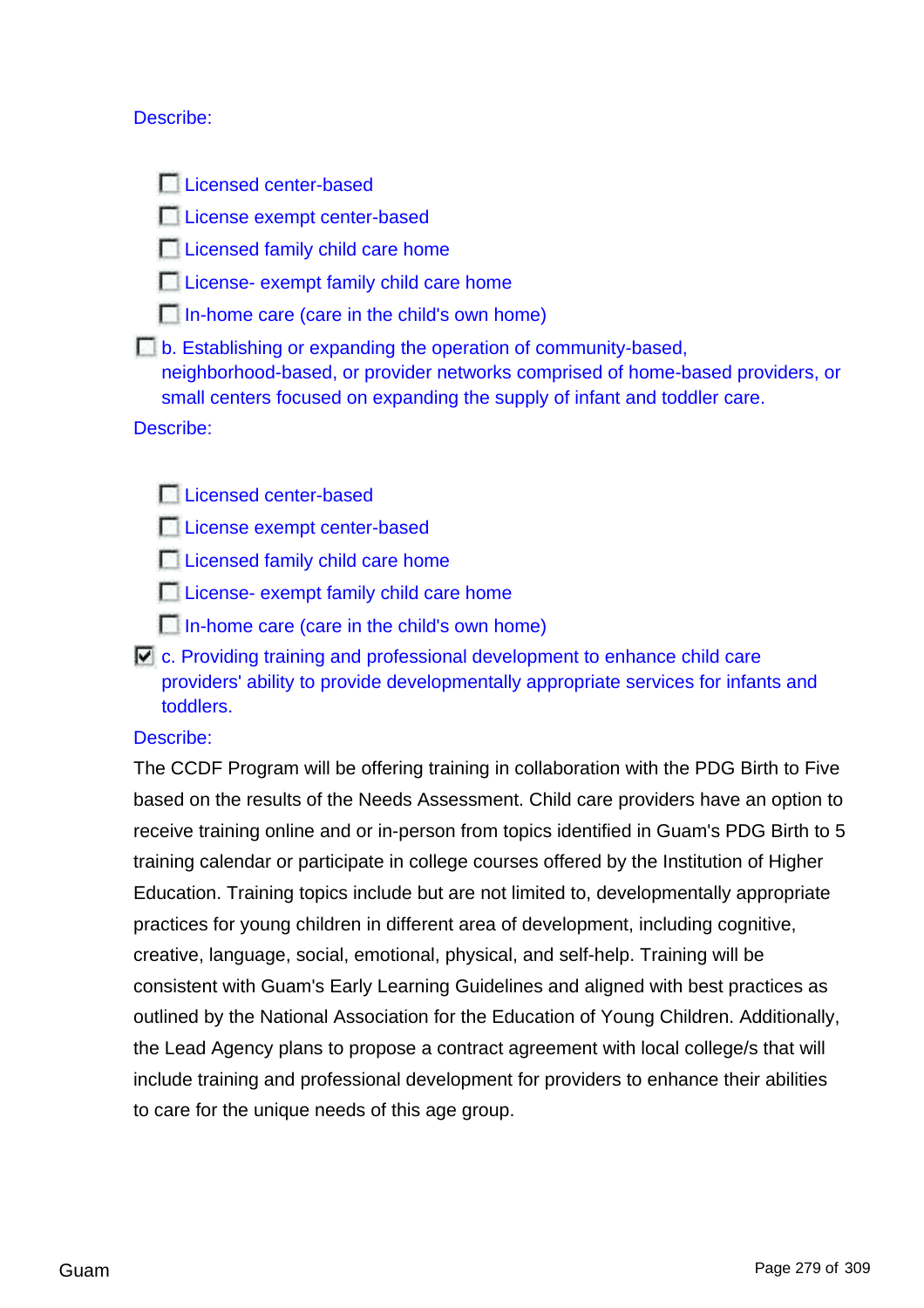**Licensed center-based** 

- **License exempt center-based**
- **Licensed family child care home**
- $\nabla$  License- exempt family child care home
- $\Box$  In-home care (care in the child's own home)

 $\Box$  d. Providing coaching, mentoring, and/or technical assistance on this age group's unique needs from statewide or territory-wide networks of qualified infant/toddler specialists.

### Describe:

In collaboration with Guam's PDB Birth to 5 and as indicated in their Professional Development framework, child care providers / centers will have access to coaching, mentoring, and/or technical assistance on this age group's unique needs by certified trainers to include infant/toddler specialists.

Additionally, the Lead Agency plans to propose a contract agreement with local colleges and or related organizations or entities that will include coaching, mentoring, and technical assistance to providers for the unique needs of this age group.

**Licensed center-based** 

- **License exempt center-based**
- **Licensed family child care home**
- **License- exempt family child care home**
- $\Box$  In-home care (care in the child's own home)

# 7.4 Improving the Supply and Quality of Child Care Programs and Services for Infants and Toddlers

Lead Agencies are required to spend 3 percent of their total CCDF expenditures on activities to improve the supply and quality of their infant and toddler care. This is in addition to the general quality set-aside requirement.

Lead Agencies are encouraged to use the required needs assessment to systematically review and improve the overall quality of care that infants and toddlers receive, the systems in place or needed to support and enhance the quality of infant and toddler providers, the capacity of the infant and toddler workforce to meet the unique needs of very young children, and the methods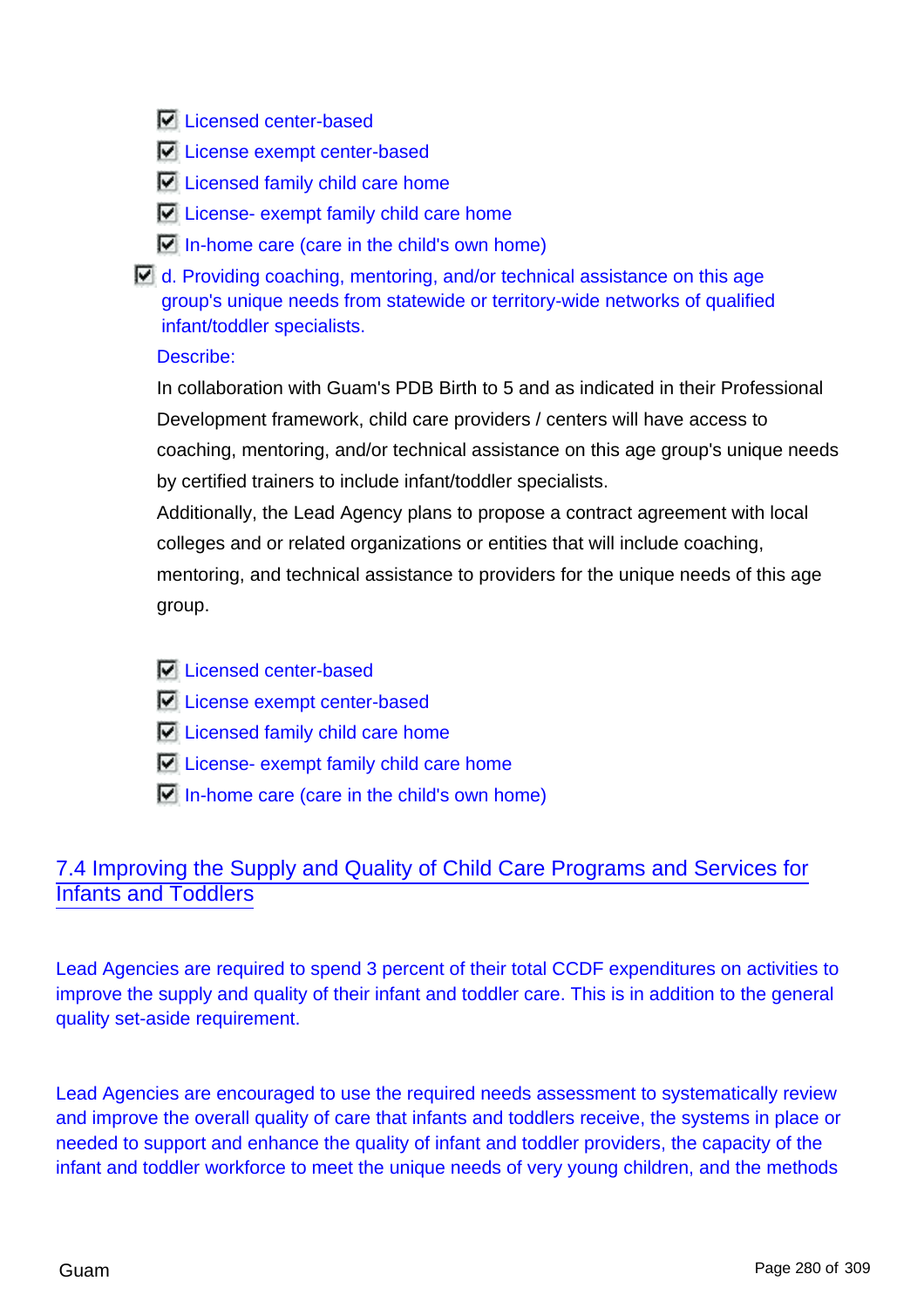in place to increase the proportion of infants and toddlers in higher quality care, including any partnerships or coordination with Early Head Start and IDEA Part C programs.

## **7.4.1 Identify and describe the activities that are being implemented by the state/territory to improve the supply (see also section 4) and quality of child care programs and services for infants and toddlers and check which of the activities are available to each provider type.**

| $\blacksquare$ e. Coordinating with early intervention specialists who provide services |
|-----------------------------------------------------------------------------------------|
| for infants and toddlers with disabilities under Part C of the Individuals with         |
| Disabilities Education Act (20 U.S.C. 1431 et seq.).                                    |

Describe:

|  | Licensed center-based |
|--|-----------------------|
|  |                       |
|  |                       |

License exempt center-based

**Licensed family child care home** 

**License- exempt family child care home** 

- In-home care (care in the child's own home)
- f. Developing infant and toddler components within the state/territory's QRIS, including classroom inventories and assessments.

Describe:

|  | Licensed center-based |
|--|-----------------------|
|  |                       |
|  |                       |

License exempt center-based

|  | Licensed family child care home |  |  |  |  |
|--|---------------------------------|--|--|--|--|
|--|---------------------------------|--|--|--|--|

| License- exempt family child care home |  |  |  |  |  |
|----------------------------------------|--|--|--|--|--|
|----------------------------------------|--|--|--|--|--|

| In-home care (care in the child's own home) |  |  |  |
|---------------------------------------------|--|--|--|
|---------------------------------------------|--|--|--|

|                                   | g. Developing infant and toddler components within the state/territory's |
|-----------------------------------|--------------------------------------------------------------------------|
| child care licensing regulations. |                                                                          |

Describe:

|  |  | Licensed center-based |
|--|--|-----------------------|
|  |  |                       |
|  |  |                       |
|  |  |                       |

License exempt center-based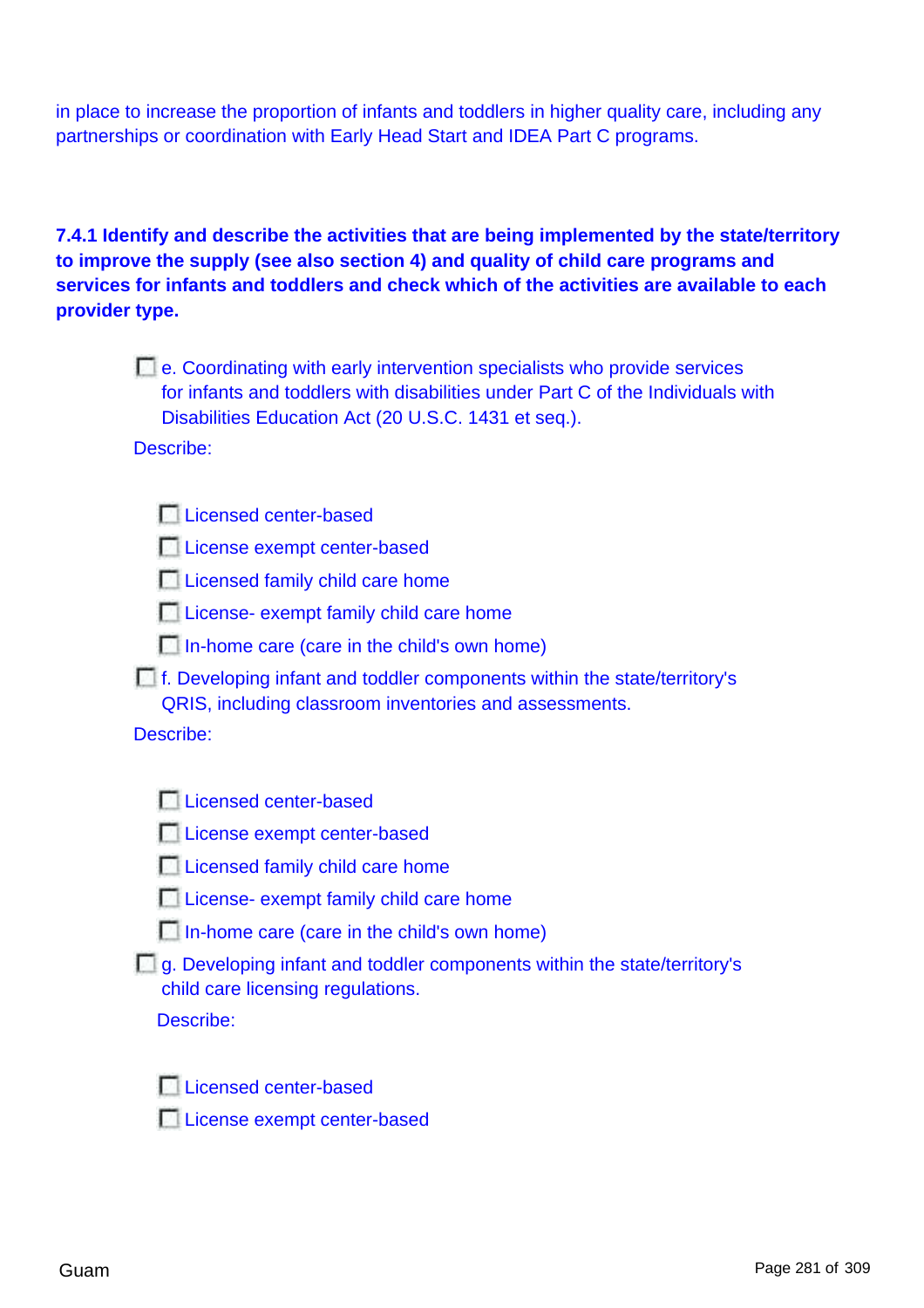**Licensed family child care home** 

**License- exempt family child care home** 

In-home care (care in the child's own home)

**Th. Developing infant and toddler components within the early learning and** developmental guidelines.

Describe:

**Licensed center-based** 

License exempt center-based

**Licensed family child care home** 

**License- exempt family child care home** 

 $\Box$  In-home care (care in the child's own home)

## 7.4 Improving the Supply and Quality of Child Care Programs and Services for Infants and Toddlers

Lead Agencies are required to spend 3 percent of their total CCDF expenditures on activities to improve the supply and quality of their infant and toddler care. This is in addition to the general quality set-aside requirement.

Lead Agencies are encouraged to use the required needs assessment to systematically review and improve the overall quality of care that infants and toddlers receive, the systems in place or needed to support and enhance the quality of infant and toddler providers, the capacity of the infant and toddler workforce to meet the unique needs of very young children, and the methods in place to increase the proportion of infants and toddlers in higher quality care, including any partnerships or coordination with Early Head Start and IDEA Part C programs.

**7.4.1 Identify and describe the activities that are being implemented by the state/territory to improve the supply (see also section 4) and quality of child care programs and services for infants and toddlers and check which of the activities are available to each provider type.**

> $\Box$  i. Improving the ability of parents to access transparent and easy-to-understand consumer information about high-quality infant and toddler care that includes information on infant and toddler language, social-emotional,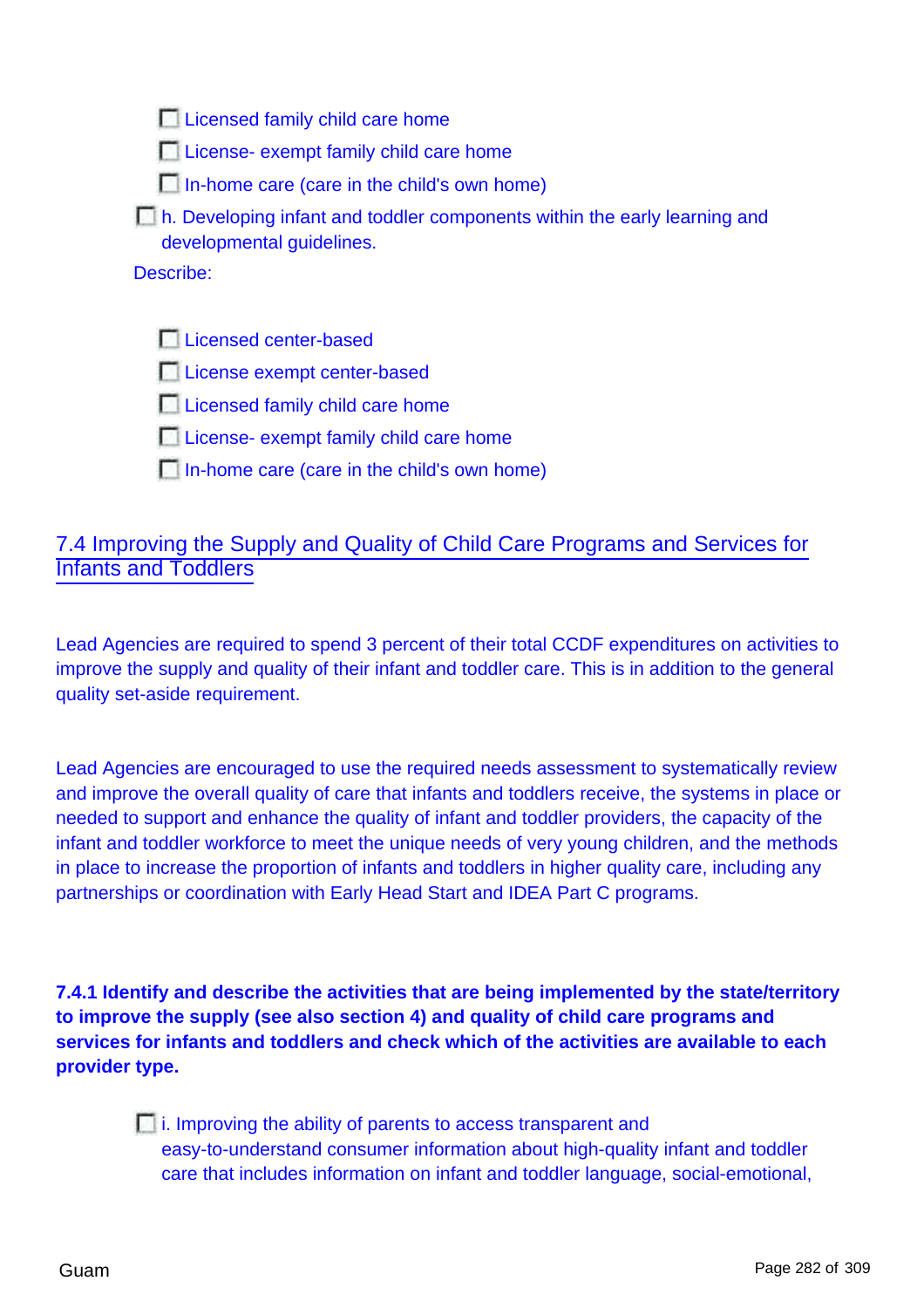| and both early literacy and numeracy cognitive development. |  |
|-------------------------------------------------------------|--|
|-------------------------------------------------------------|--|

### Describe:

| Licensed center-based                                                                                                                                                                                                                                                                                                                                        |
|--------------------------------------------------------------------------------------------------------------------------------------------------------------------------------------------------------------------------------------------------------------------------------------------------------------------------------------------------------------|
|                                                                                                                                                                                                                                                                                                                                                              |
| License exempt center-based                                                                                                                                                                                                                                                                                                                                  |
| Licensed family child care home                                                                                                                                                                                                                                                                                                                              |
| License- exempt family child care home                                                                                                                                                                                                                                                                                                                       |
| In-home care (care in the child's own home)                                                                                                                                                                                                                                                                                                                  |
| $\Box$ j. Carrying out other activities determined by the state/territory to<br>improve the quality of infant and toddler care provided within the state/territory and<br>for which there is evidence that the activities will lead to improved infant and<br>toddler health and safety, cognitive and physical development, and/or well-being.<br>Describe: |
| Licensed center-based                                                                                                                                                                                                                                                                                                                                        |
| License exempt center-based                                                                                                                                                                                                                                                                                                                                  |
| Licensed family child care home                                                                                                                                                                                                                                                                                                                              |
| License- exempt family child care home                                                                                                                                                                                                                                                                                                                       |
| In-home care (care in the child's own home)                                                                                                                                                                                                                                                                                                                  |
| <b>K.</b> Coordinating with child care health consultants.                                                                                                                                                                                                                                                                                                   |
| Describe:                                                                                                                                                                                                                                                                                                                                                    |
| Licensed center-based                                                                                                                                                                                                                                                                                                                                        |
|                                                                                                                                                                                                                                                                                                                                                              |
| License exempt center-based                                                                                                                                                                                                                                                                                                                                  |
| <b>El Licensed family child care home</b>                                                                                                                                                                                                                                                                                                                    |
| License- exempt family child care home                                                                                                                                                                                                                                                                                                                       |
| In-home care (care in the child's own home)                                                                                                                                                                                                                                                                                                                  |
| <b>1. Coordinating with mental health consultants.</b>                                                                                                                                                                                                                                                                                                       |
| Describe:                                                                                                                                                                                                                                                                                                                                                    |
| Licensed center-based                                                                                                                                                                                                                                                                                                                                        |

- License exempt center-based
- $\Box$  Licensed family child care home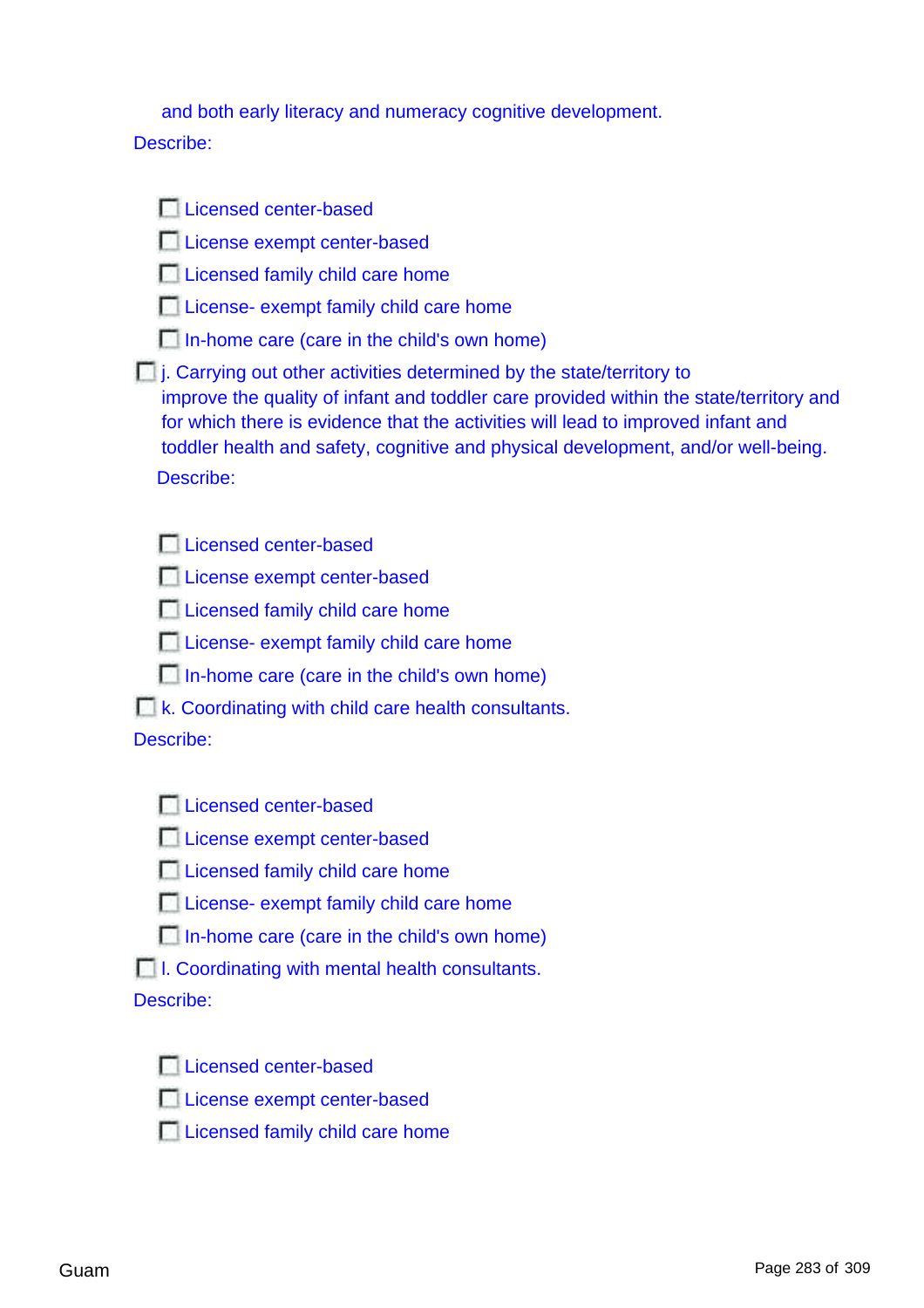**License- exempt family child care home** 

- In-home care (care in the child's own home)
- **The**. Establishing systems to collect real time data on available (vacant) slots in ECE settings, by age of child, quality level, and location of program. Describe:

**Licensed center-based** 

**License exempt center-based** 

Licensed family child care home

- **License- exempt family child care home**
- In-home care (care in the child's own home)

### $\nabla$  n. Other.

### Describe:

The CCDF Program in collaboration with the Early Learning Council Leadership Team will review and expand the Quality Rating and Improvement System (QRIS) through Training and Enhancement. The activity will expand, enhance, and provide a plan for implementation of the QRIS. It will also provide the training to daycare and in-home providers. This includes the review, revision and application of Guam's QRIS program, the rating of centers and technical assistance. Additionally, the activity will increase the number of child care center and in-home provider participants that provide quality caregiving as defined by the Quality Rating Improvement System (QRIS) and other similar measures, increase the number of caregivers with knowledge of environmental rating scales, and increase the number of parents and families that have knowledge of quality caregiving.

- **Licensed center-based**
- License exempt center-based
- $\nabla$  Licensed family child care home
- **License- exempt family child care home**
- In-home care (care in the child's own home)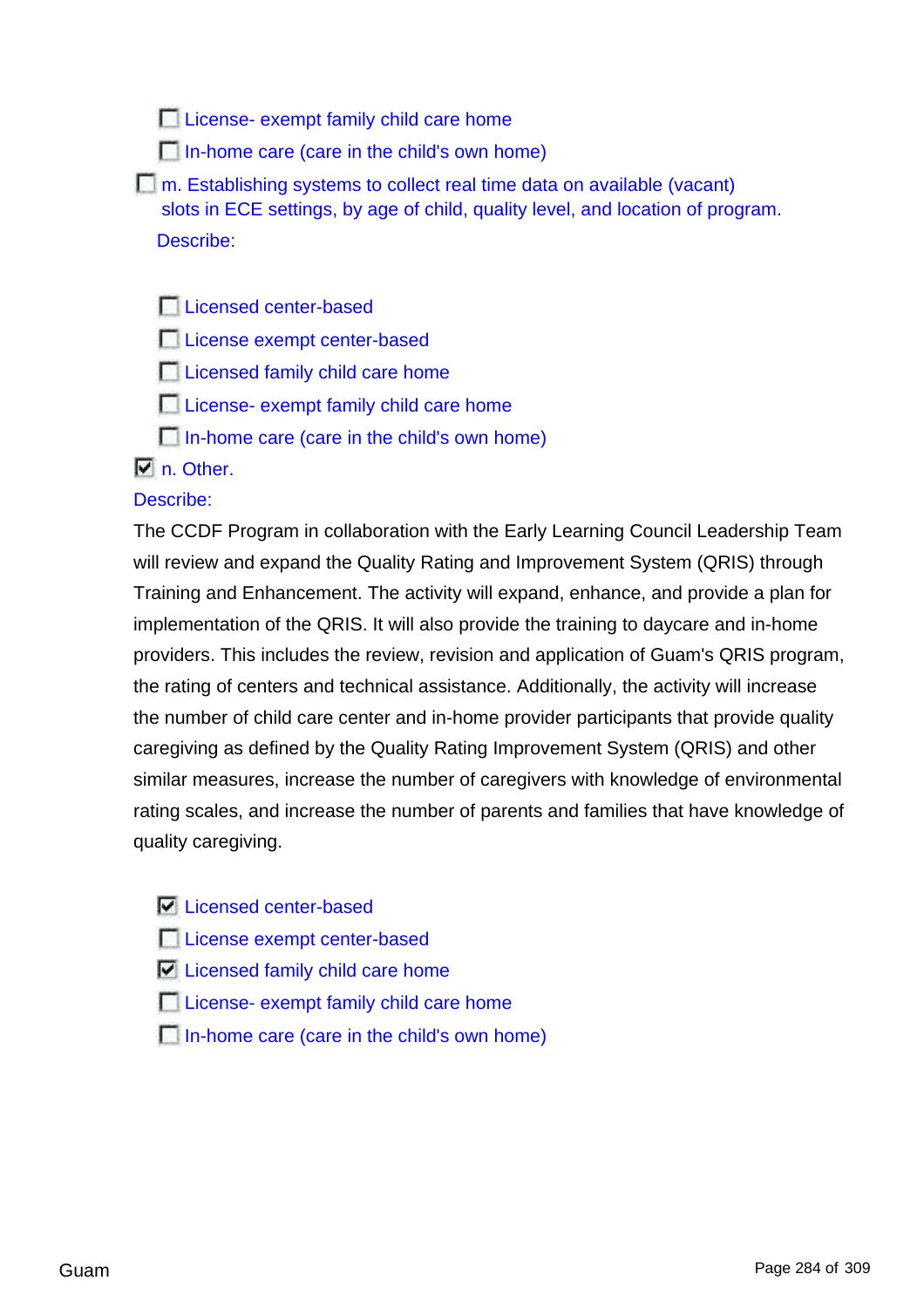**7.4.2 Describe the measurable indicators of progress relevant to subsection 7.4 that the state/territory will use to evaluate its progress in improving the quality of child care programs and services for infants and toddlers within the state/territory and the data on the extent to which the state or territory has met these measures.**

The Lead Agency intends to process an RFP to contract these services, similar to prior fiscal year's contract.Timelines were set to publicize the RFP in March, 2020.However, Guam has faced challenges due to COVID 19 when the Governor of Guam placed Guam in the state of public health emergency resulting in a lock down of all non-essential government/private entities; thereby, placing challenges and delays in publicizing the RFP.At this time, priorities then shifted to the pandemic situation and efforts were focused in accomplishing the administration of CARES Act. Guam continues to prioritize efforts to process the RFP and contract these services.

## 7.5 Child Care Resource and Referral

A Lead Agency may expend funds to establish, expand, or maintain a statewide system of child care resource and referral services (98.53(a)(5)). It can be coordinated, to the extent determined appropriate by the Lead Agency, by a statewide public or private non-profit, community-based, or regionally based lead child care resource and referral organization (658E(c)(3)(B)(iii)). This effort may include activities done by local or regional child care and resource referral agencies, as discussed in section 1.7.

## 7.5.1 What are the services provided by the local or regional child care and resource and referral agencies?

The Lead Agency has plans to establish the Child Care Resource and Referral Network that provides parents a full range of childcare options within the territory, offers supportive services through working directly with families to ensure they enroll their child/ren in the most appropriate child care setting available. This network will be comprised of territory-wide public, private, non-profit, and community-based organizations that offer services to include but not limited to services for children and families in need of special care, support or protection because of age, disability, or various risk factors including but not limited to poverty, low parental education, and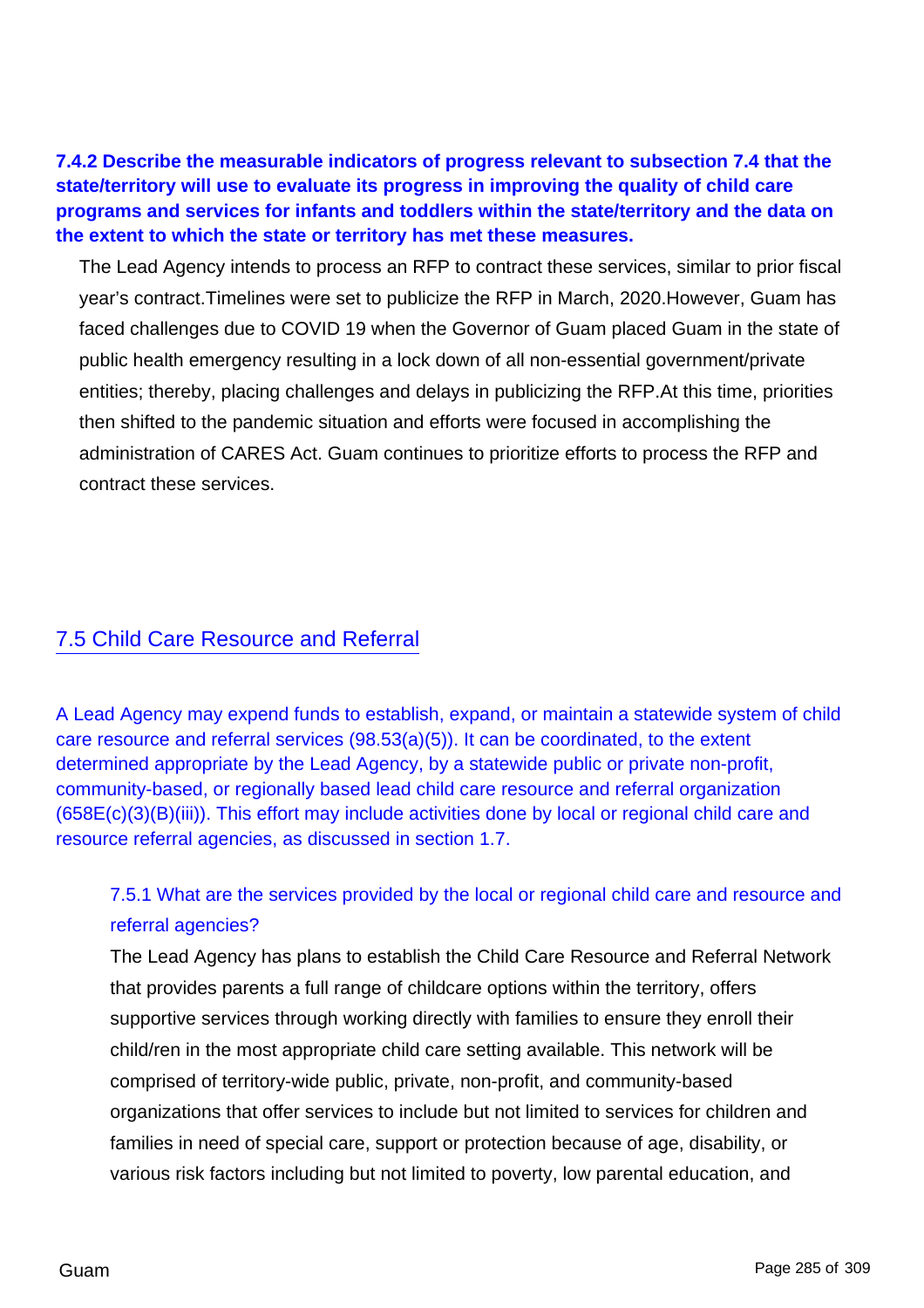experience one or more adverse childhood experiences (ACEs) such as abuse (emotional, physical, sexual), household challenges (violence in the home, substance abuse in the household, mental illness in the household, parental separation or divorce, incarcerated household member/s), and neglect (emotional, physical).

7.5.2 Describe the measurable indicators of progress relevant to subsection 7.5 that the state/territory will use to evaluate its progress in improving the quality of child care programs and services within the state/territory and the data on the extent to which the state or territory has met these measures.

Although measurable progress indicators are still in development.The Child Care Resource and Referral Agency will maintain the responsibility of connecting, tracking, and monitoring families receiving services. In addition to tracking families who receive services, the CCR&R will maintain data of succession, improvement, or excess needs.

# 7.6 Facilitating Compliance With State Standards

7.6.1 What activities does your state/territory fund with CCDF quality funds to facilitate child care providers' compliance with state/territory health and safety requirements? These requirements may be related to inspections, monitoring, training, compliance with health and safety standards, and with state/territory licensing standards as outlined in Section 5.

Describe:

**7.6.1 What activities does your state/territory fund with CCDF quality funds to facilitate child care providers' compliance with state/territory health and safety requirements? These requirements may be related to inspections, monitoring, training, compliance with health and safety standards, and with state/territory licensing standards as outlined in Section 5.**

### Describe:

In addition to funding the salary of the CCDF State Program staff who complete annual program compliance reviews for all licensed and license-exempt child care providers. The Lead Agency utilizes CCDF quality funds to fund 100% the salary of the Bureau of Social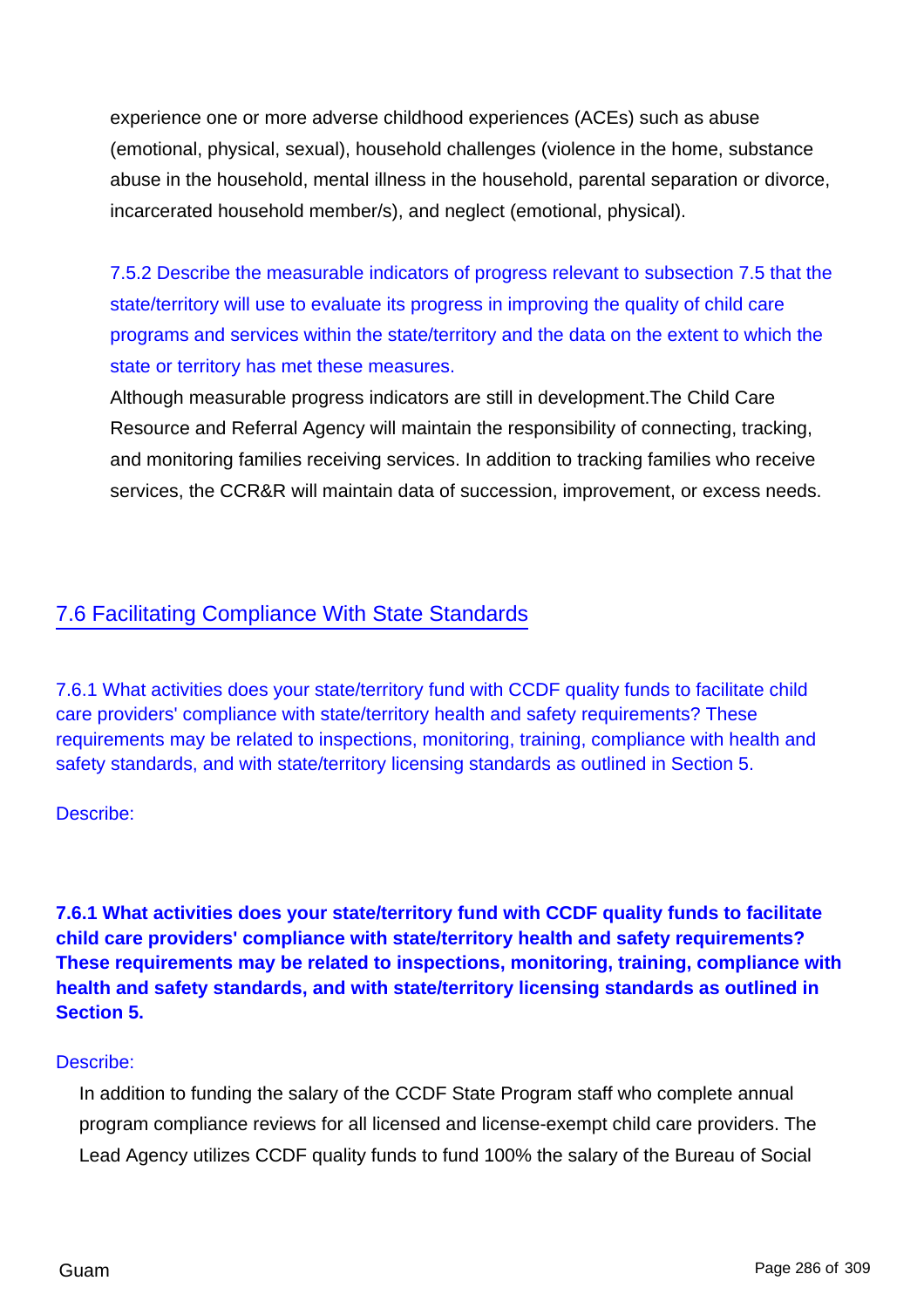Services Administration's (BOSSA) Child Care Licensing Officer and 25% of the salaries of the Division of Environmental Health's (DEH) inspectors who conduct inspections, monitoring, training, and ensure compliance of health and safety requirements among all child care providers. The Lead Agency also intends to supplement the salaries of social worker/s within the BOSSA Child Protective Services to provide training related to the recognition and reporting of child abuse and neglect.

Additionally, The Lead Agency is prioritizing an RFP process to accomplish additional efforts related to required health and safety training activities.

# **7.6.2 Does the state/territory provide financial assistance to support child care providers in complying with minimum health and safety requirements?**

### $\Gamma$ No

- $\blacksquare$  Yes. If yes, which types of providers can access this financial assistance?
	- **Licensed CCDF providers**
	- **Licensed non-CCDF providers**
	- **License-exempt CCDF providers**
	- **N** Other

### Describe:

The Lead Agency intends to offer grants to assist license-exempt providers come in to compliance with minimum health and safety requirements in order to increase the supply and quality of care.

**7.6.3 Describe the measurable indicators of progress relevant to subsection 7.6 that the state/territory will use to evaluate its progress in improving the quality of child care programs and services within the state/territory and the data on the extent to which the state or territory has met these measures.**

Although measurable progress indicators are still in development. The Lead Agency will evaluate progress comparing the change in supply of child care, the improvement of quality child care, and the number of children and families served compared to prior years. Other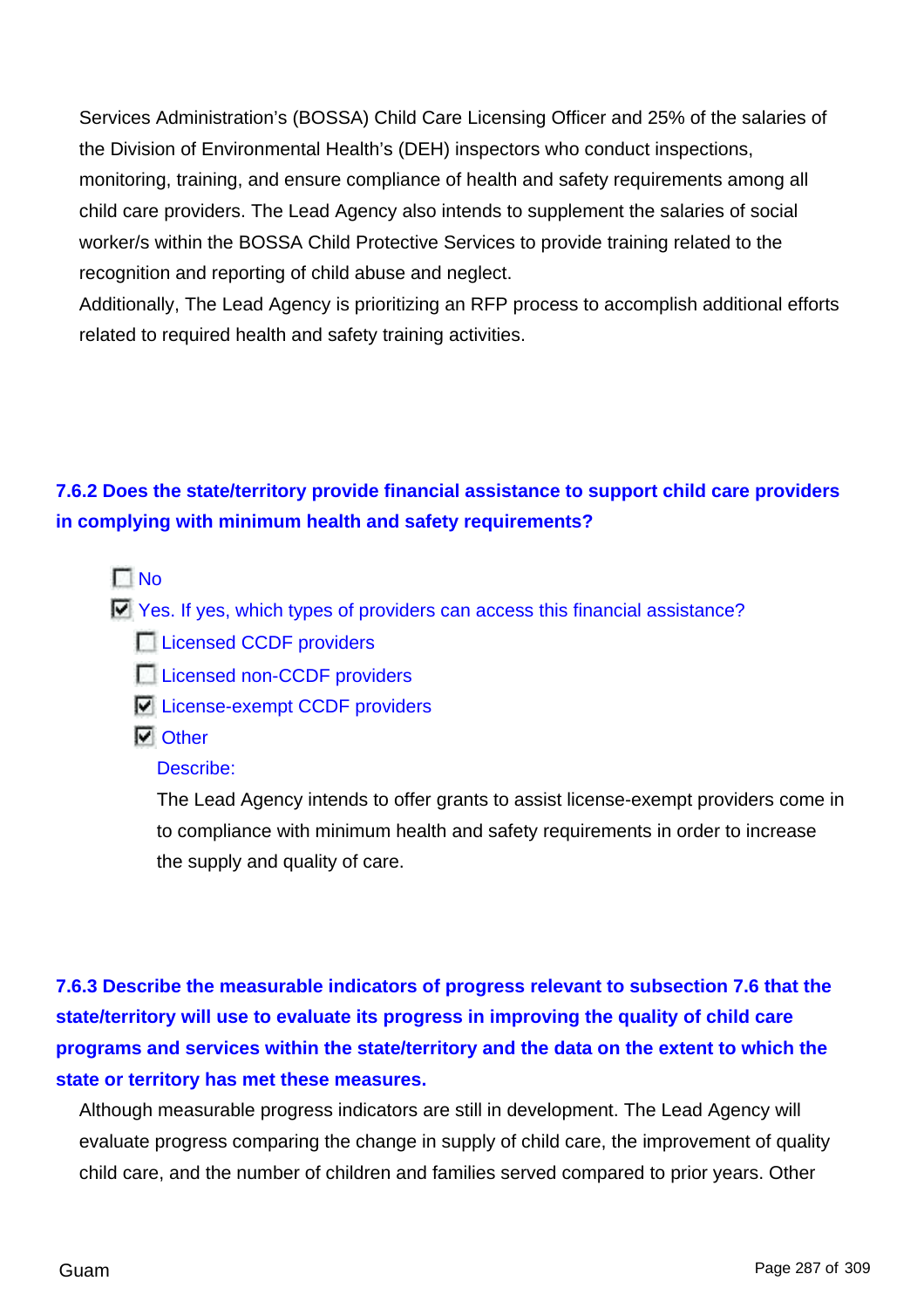progress indicators that will be considered include but are not limited to, the frequency of inspections and monitoring, frequency and quality of training, number of non-compliances observed, and the improvement of licensing standards.

7.7 Evaluating and Assessing the Quality and Effectiveness of Child Care Programs and Services

## **7.7.1 Does the state/territory measure the quality and effectiveness of child care programs and services in both child care centers and family child care homes?**

 $\nabla$  No

 $\Gamma$ Yes.

If yes, describe any tools used to measure child, family, teacher, classroom, or provider improvements, and how the state/territory evaluates how those tools positively impact children.

**7.7.2 Describe the measurable indicators of progress relevant to subsection 7.7 that the state/territory will use to evaluate its progress in improving the quality of child care programs and services in child care centers and family child care homes within the state/territory and the data on the extent to which the state or territory has met these measures.**

N/A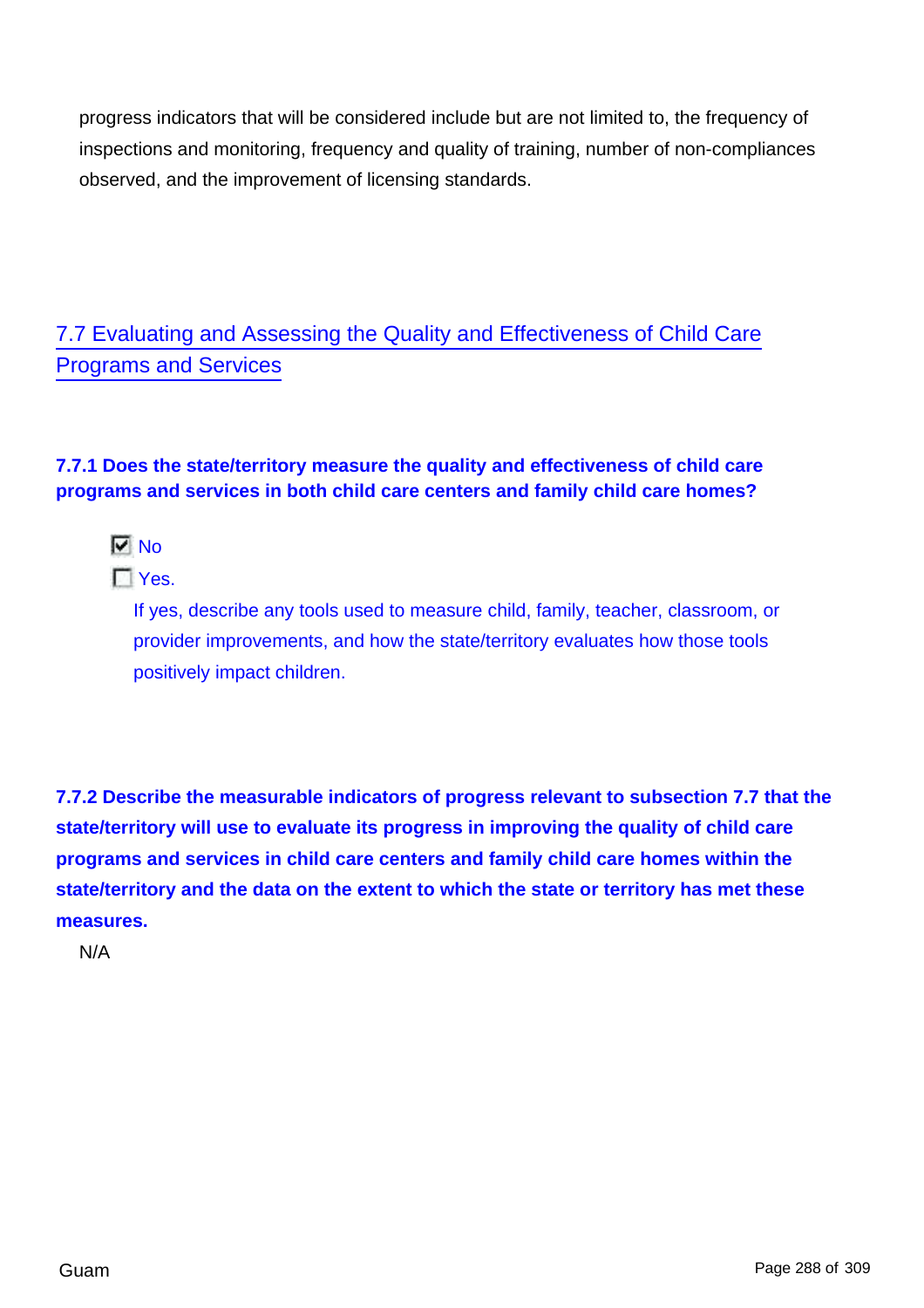## 7.8 Accreditation Support

**7.8.1 Does the state/territory support child care providers in the voluntary pursuit of accreditation by a national accrediting body with demonstrated, valid, and reliable program standards of high quality?**

- a. Yes, the state/territory has supports operating statewide or territory-wide for both child care centers and family child care homes. Is accreditation available for programs serving infants, toddlers, preschoolers and school-age children? Describe the support efforts for all types of accreditation that the state/territory provides to child care centers and family child care homes to achieve accreditation
- b. Yes, the state/territory has supports operating statewide or territory-wide for child care centers only. Describe the support efforts for all types of accreditation that the state/territory provides to child care centers. Describe:
- c. Yes, the state/territory has supports operating statewide or territory-wide for family child care homes only. Describe the support efforts for all types of accreditation that the state/territory provides to family child care Describe:
- $\Box$  d. Yes, the state/territory has supports operating as a pilot-test or in a few localities but not statewide or territory-wide

 $\Box$  i. Focused on child care centers

Describe:

**ii.** Focused on family child care homes Describe:

 $\Box$  e. No, but the state/territory is in the in the development phase of supporting accreditation.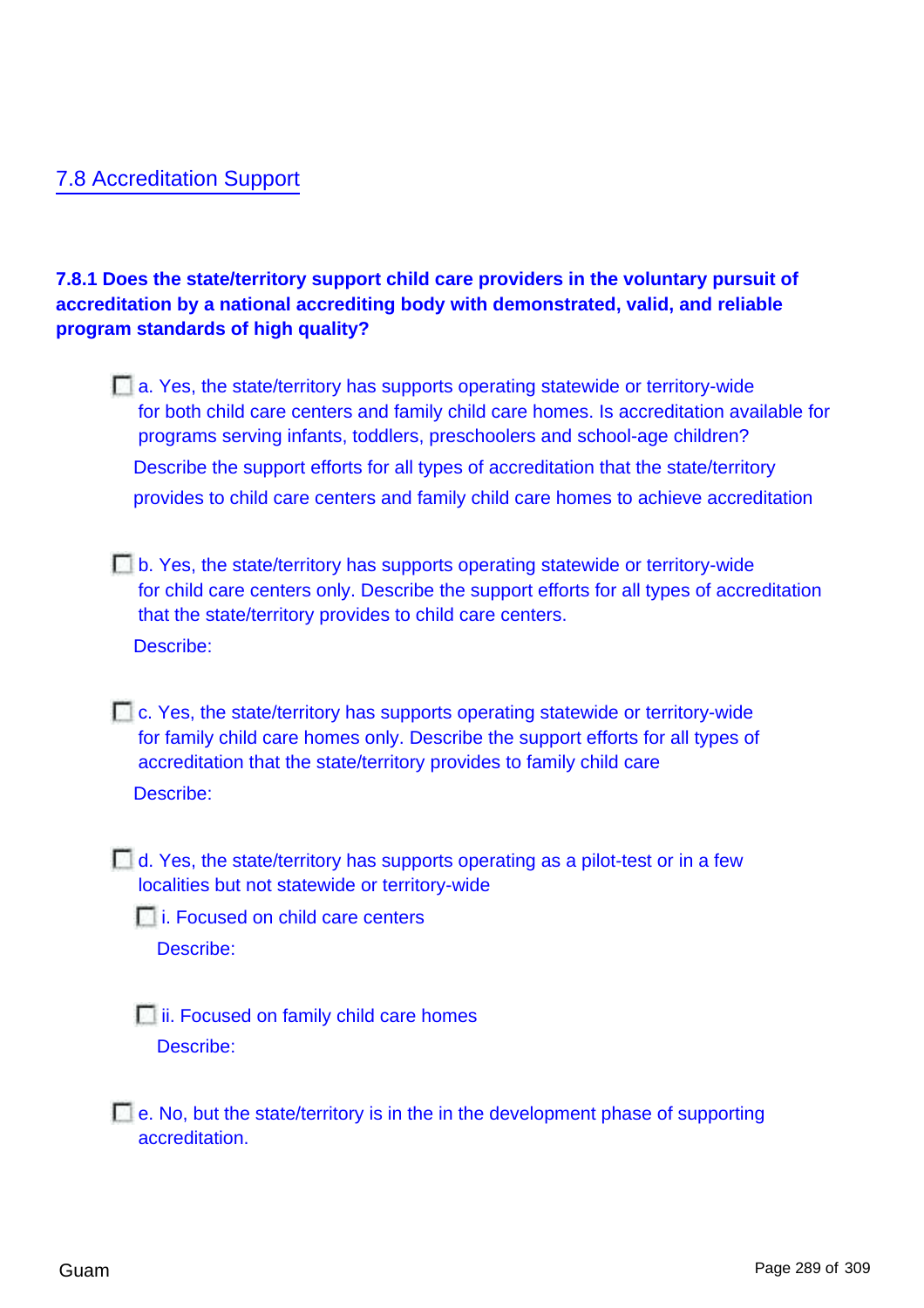*Eli.* Focused on child care centers Describe:

**iii. Focused on family child care homes** Describe:

 $\Box$  f. No, the state/territory has no plans for supporting accreditation.

## **7.8.2 Describe the measurable indicators of progress relevant to subsection 7.8 that the state/territory will use to evaluate its progress in improving the quality of child care programs and services within the state/territory and the data on the extent to which the state or territory has met these measures.**

N/A

# 7.9 Program Standards

7.9.1 Describe how the state/territory supports state/territory or local efforts to develop or adopt high-quality program standards, including standards for:

### a. Infants and toddlers

The CCDF Program makes available to all child care providers the Guam Early Learning Guidelines Birth to 36 Months, a reference to help child care providers develop and/or adopt quality program standards, at no cost to the provider. The Lead Agency also intends to propose a contract with local colleges and or related organizations or entities that will provide services to Child care providers related to the developing and implementing high-quality program standards for the unique needs of this age group, also at no cost to the provider.

#### b. Preschoolers

The CCDF Program makes available to all child care providers the Guam Early Learning Guidelines 3-5 years, a reference to help child care providers develop and/or adopt quality program standards, at no cost to the provider. The Lead Agency also intends to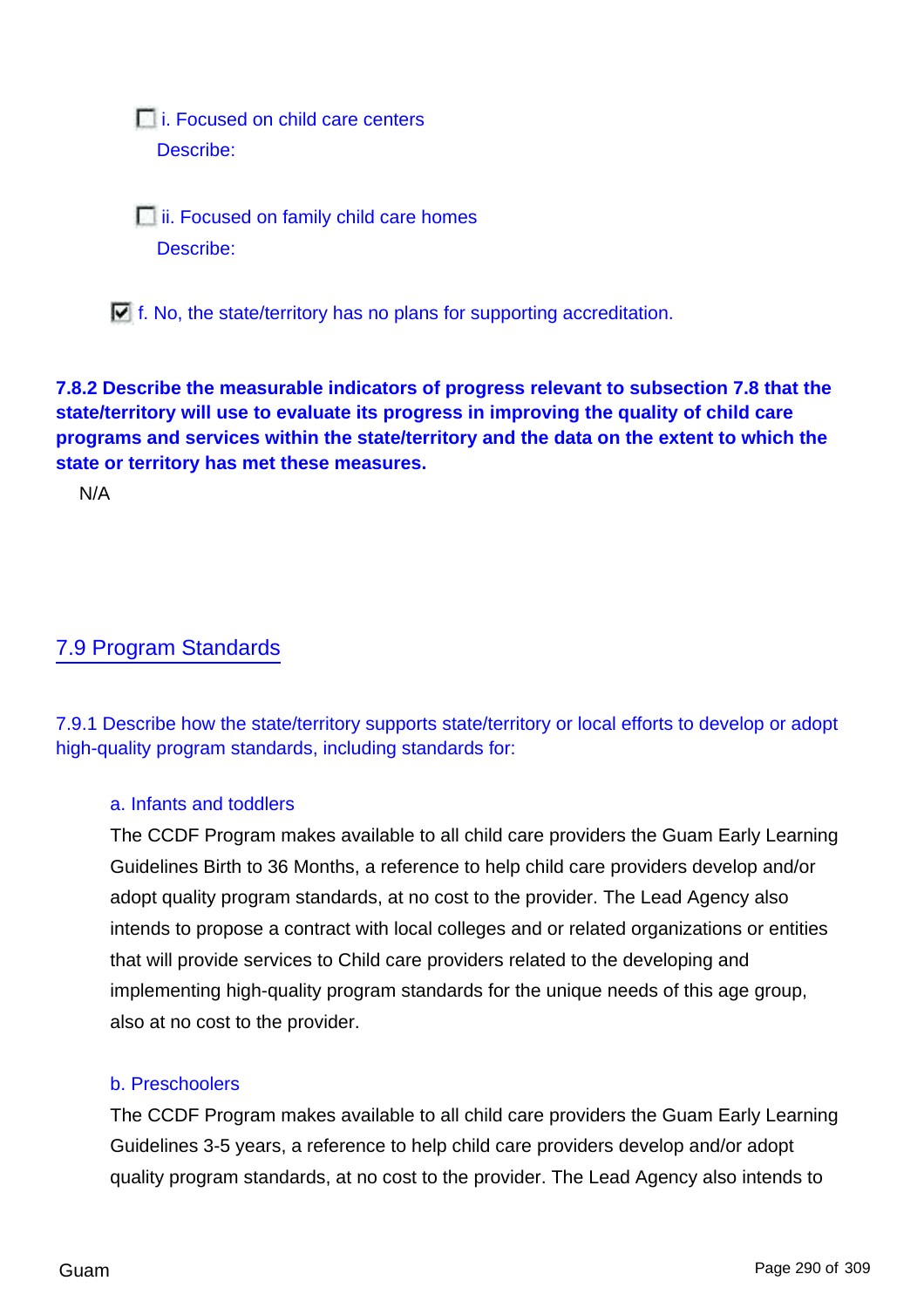propose a contract with local colleges and or related organizations or entities that will provide services to Child care providers related to the developing and implementing highquality program standards for the unique needs of this age group, also at no cost to the provider.

#### c. and/or School-age children.

The Lead Agency intends to coordinate with statewide afterschool networks or similar coordinating entities in accordance with Guam statutes to provide guidance to child care providers regarding the development, implementation, and/or adoption of high-quality program standards related to out of school time care and afterschool care for school-age children. Follow up efforts will be measured by the formulation of a high-quality, unified, statewide standard for such care that yields expansion of opportunities for parental choice of school-age programs.

**7.9.2 Describe the measurable indicators of progress relevant to subsection 7.9 that the state/territory will use to evaluate its progress in improving the quality of child care programs and services within the state/territory and the data on the extent to which the state or territory has met these measures.**

The information collected via prior contracted services from the Quality Rating and Improvement System's (QRIS) Breaking Down the Early Childhood Environmental Rating Scale (ECERS) and Breaking Down the Infant/Toddler Environment Rating Scale (ITERS) tools will be used to evaluate and improve the quality of the child care program and services in the child care centers and family child care homes. The information will also give the territory a benchmark as where we are at today and determination as to where improvement is need on the activities measured.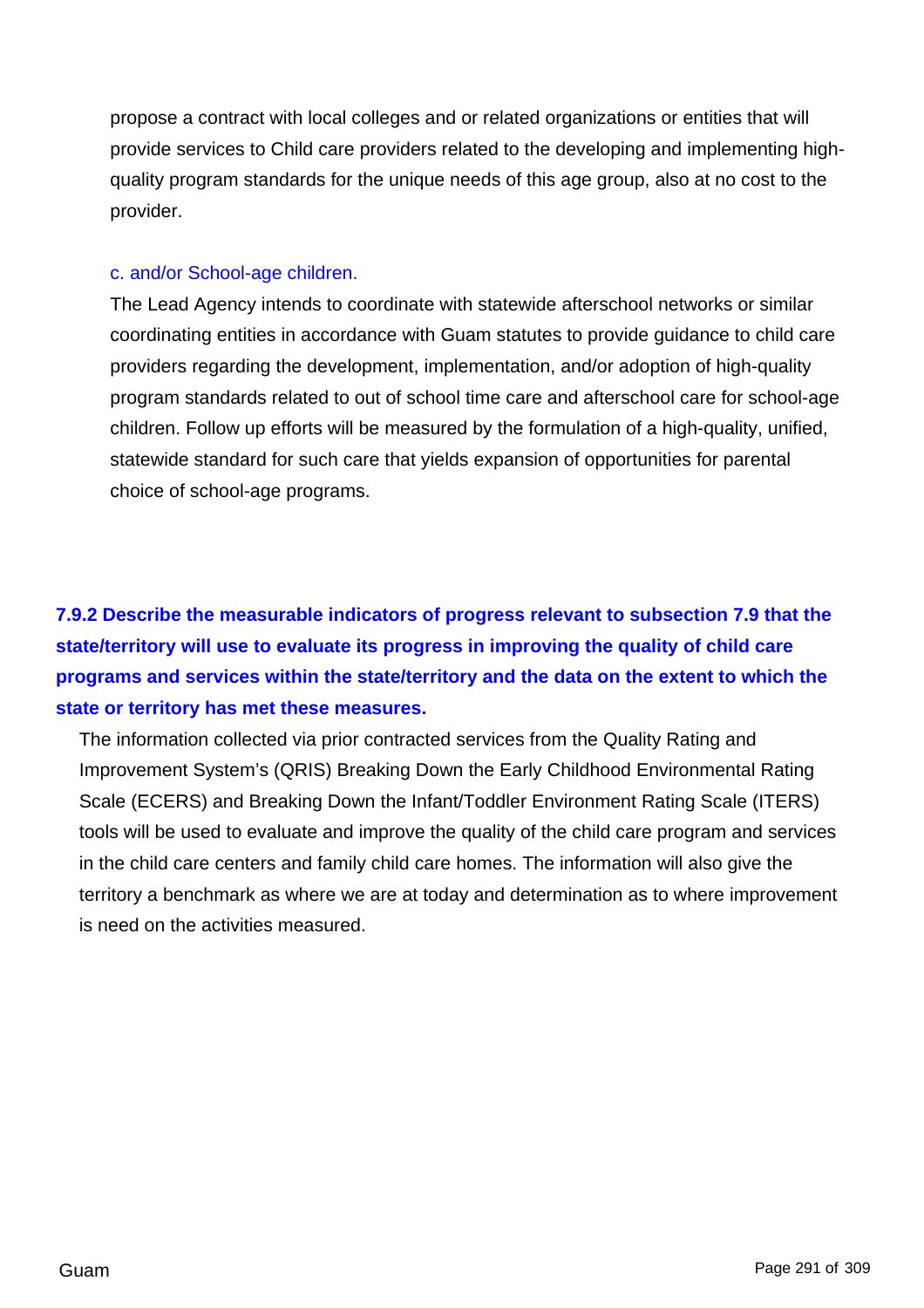## 7.10 Other Quality Improvement Activities

**7.10.1 List and describe any other activities that the state/territory provides to improve the quality of child care services for infants and toddlers, preschool-aged, and schoolaged children, which may include consumer and provider education activities; and also describe the measurable indicators of progress for each activity relevant to this use of funds that the state/territory will use to evaluate its progress in improving provider preparedness, child safety, child well-being, or kindergarten entry, and the data on the extent to which the state or territory has met these measures. Describe:**

The Lead Agency provides health and safety related training and courses, curriculum related supplies, age-appropriate materials that support child learning and development, and ageappropriate indoor and outdoor equipment that promote and improve the quality of child care services for infants and toddlers, preschool-aged, and school-aged children. The Lead Agency provides personal protective equipment and supplies that aid in the prevention and control of the spread of infectious diseases and enhances child safety for all child care providers. Age-appropriate disaster preparedness equipment and supplies are in the process of being purchased for all child care providers to assist with emergency evacuation and response. These activities promote and enhance a high-quality level of care.

# 8 Ensure Grantee Program Integrity and Accountability

Program integrity and accountability activities are integral to the effective administration of the CCDF program. Lead Agencies are required to describe in their Plan effective internal controls that ensure integrity and accountability while maintaining the continuity of services (98.16(cc)). These accountability measures should address reducing fraud, waste, and abuse, including program violations and administrative errors.

This section includes topics on internal controls to ensure integrity and accountability and processes in place to investigate and recover fraudulent payments and to impose sanctions on clients or providers in response to fraud. Respondents should consider how fiscal controls, program integrity and accountability apply to: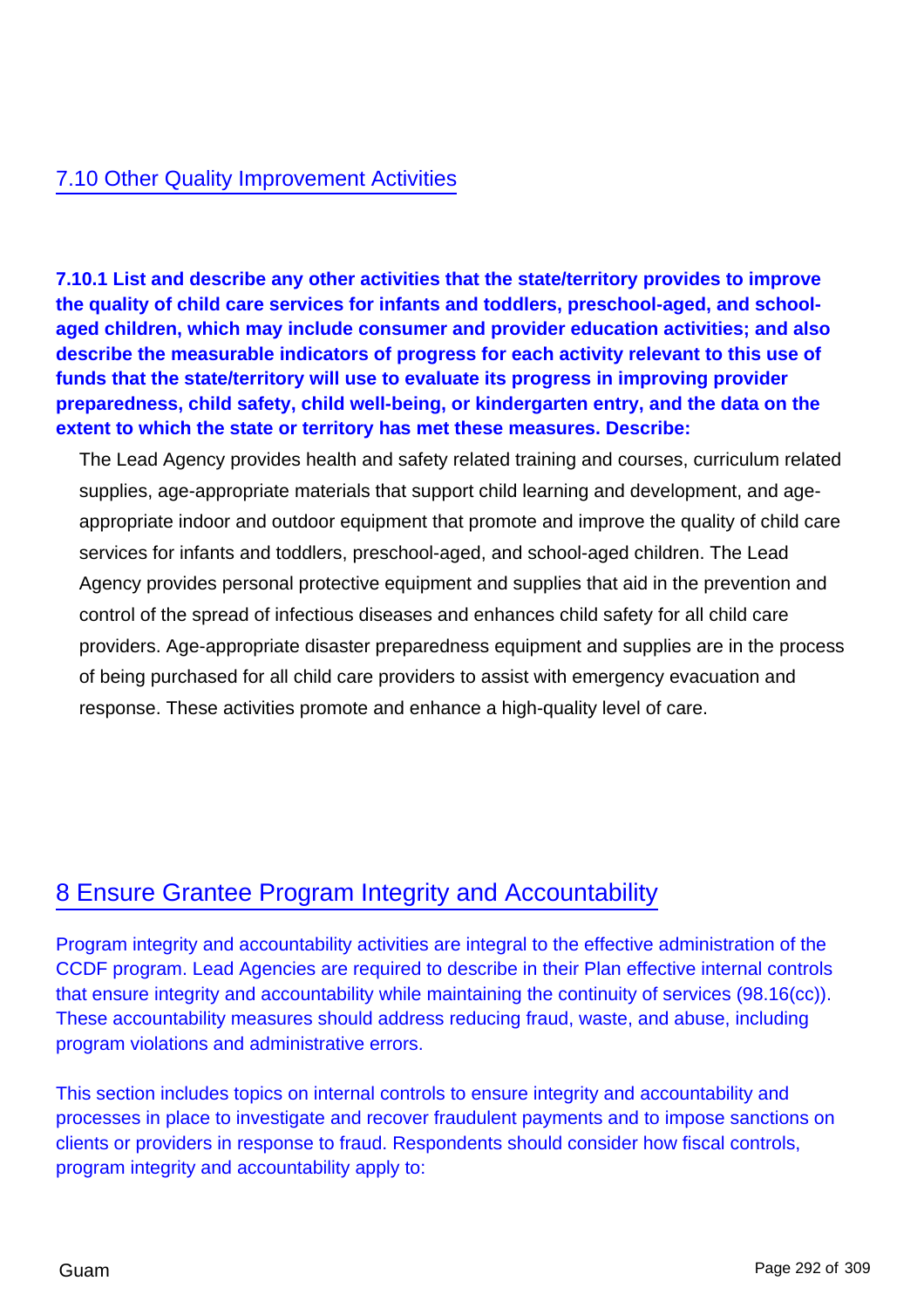-- Memorandums of understanding within the Lead Agency's various divisions that administer or carry out the various aspects of CCDF

-- MOU's, grants, or contracts to other state agencies that administer or carry out various aspects of CCDF

-- Grants or contracts to other organizations that administer or carry out various aspects of CCDF such as professional development and family engagement activities

-- Internal processes for conducting child care provider subsidy

# 8.1 Internal Controls and Accountability Measures To Help Ensure Program **Integrity**

**8.1.1 Lead Agencies must ensure the integrity of the use of funds through sound fiscal management and must ensure that financial practices are in place (98.68 (a)(1)). Describe the processes in place for the Lead Agency to ensure sound fiscal management practices for all expenditures of CCDF funds. Check all that apply:**

## $\Box$  a. Verifying and processing billing records to ensure timely payments to providers

#### Describe:

The Lead Agency's CCDF office's data control clerk reconciles all program certificates and associated calendars at the beginning of every month and as they are turned-in for payment processing. All certificates are reviewed and validated to ensure compliance of requirements. Weekly expenditure reports are prepared by the data control clerk and provided to the CCDF Administrator, CCDF Co-Administrator, and CCDF Program Coordinator for review and record. Results data of the process are yet to be determined.

# $\Box$  b. Fiscal oversight of grants and contracts

#### Describe:

May 2021 The Lead Agency established the Grants Management Office (GMO) under the Director's Office with the purpose to work with grant managers and staff regarding critical grant matters to include fiscal oversight of grants and contracts.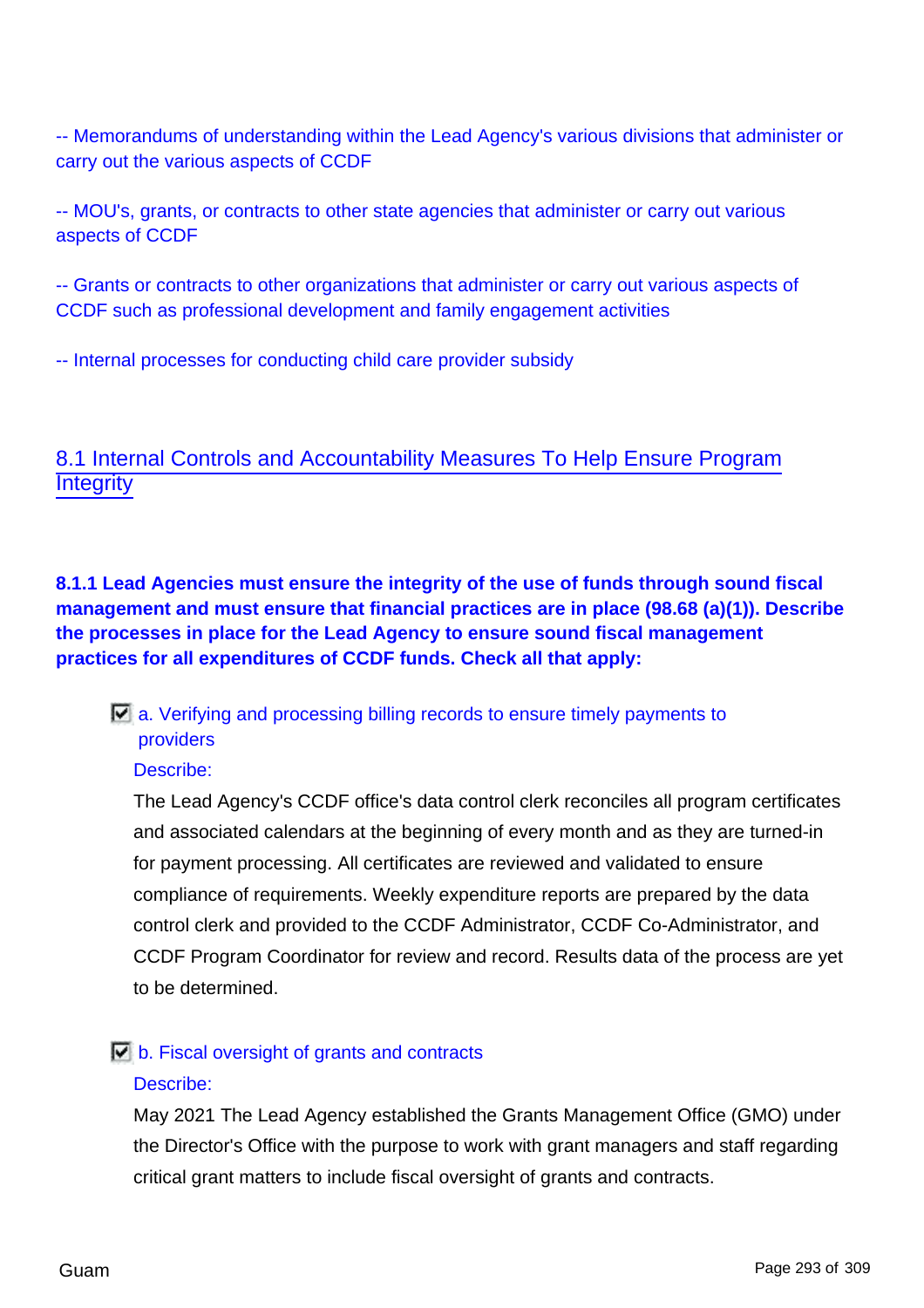An administrative process is established internally to monitor and track all expenditures of CCDFs. A request form is developed and required of staff to fill, and provide the purpose for the request which is reviewed & approved by Program Administrator who conducts a financial projection by also ensuring that there is sufficient funding. This is concurred by the Administrator.

# $\Box$  c. Tracking systems to ensure reasonable and allowable costs Describe:

The GMO provides oversight and support to the CCDF Program Office for critical grant matters to include budget compliance measures such as ensuring reasonable and allowable costs.

An administrative process is established internally to monitor and track all expenditures of CCDFs. A request form is developed and required of staff to fill, and provide the purpose for the request which is reviewed & approved by Program Administrator who conducts a financial projection by also ensuring that there is sufficient funding. This is concurred by the Administrator.

### M d. Other

#### Describe:

May 2021 The Lead Agency established the Grants Management Office (GMO) under the Lead Agency's Director's Office with the purpose to work with grant managers and staff on critical grant matters. The GMO works directly with the CCDF State Administrator and CCDF Program Coordinator regarding matters to include, but not limited to the review of grant award packets, applications, notice of awards, and budgets to ensure compliance. The GMO intends to also provides technical assistance to avail of training and resources, as needed maintain a central database of all Lead Agency Grant programs for accountability and audit purposes, and assist to develop needed grants manuals as reference for policies and procedures related to the program.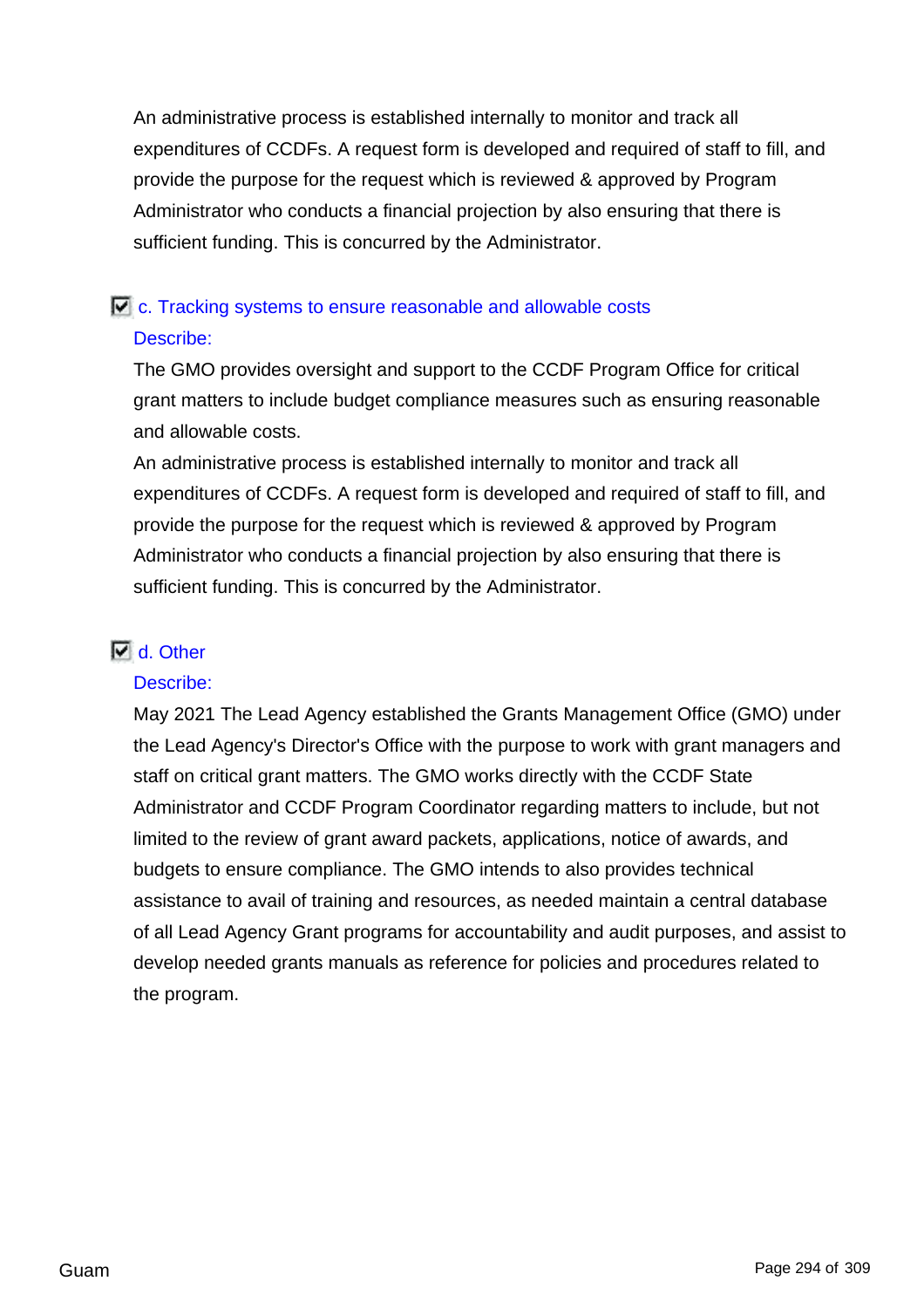**8.1.2 Check and describe the processes that the Lead Agency will use to identify risk in their CCDF program. Check all that apply:**

 $\Box$  a. Conduct a risk assessment of policies and procedures Describe:

 $\Box$  b. Establish checks and balances to ensure program integrity Describe:

Child care certificates and their associated calendars are randomly selected by the CCDF program office's data control clerk then forwarded to the CCDF program administrator for accuracy, completeness and compliance. Results data for this process has yet to be determined.

c. Use supervisory reviews to ensure accuracy in eligibility determination Describe:

 $\Box$  d. Other Describe:

**8.1.3 States and territories are required to describe effective internal controls that are in place to ensure program integrity and accountability (98.68(a)), including processes to train child care providers and staff of the Lead Agency and other agencies engaged in the administration of CCDF about program requirements and integrity.**

a. Check and describe how the state/territory ensures that all providers for children receiving CCDF funds are informed and trained regarding CCDF requirements and integrity (98.68(a)(3)). Check all that apply.

 $\Box$  i. Issue policy change notices.

Describe:

CCDF Program Staff and Child Care Licensing Staff provide notice of relevant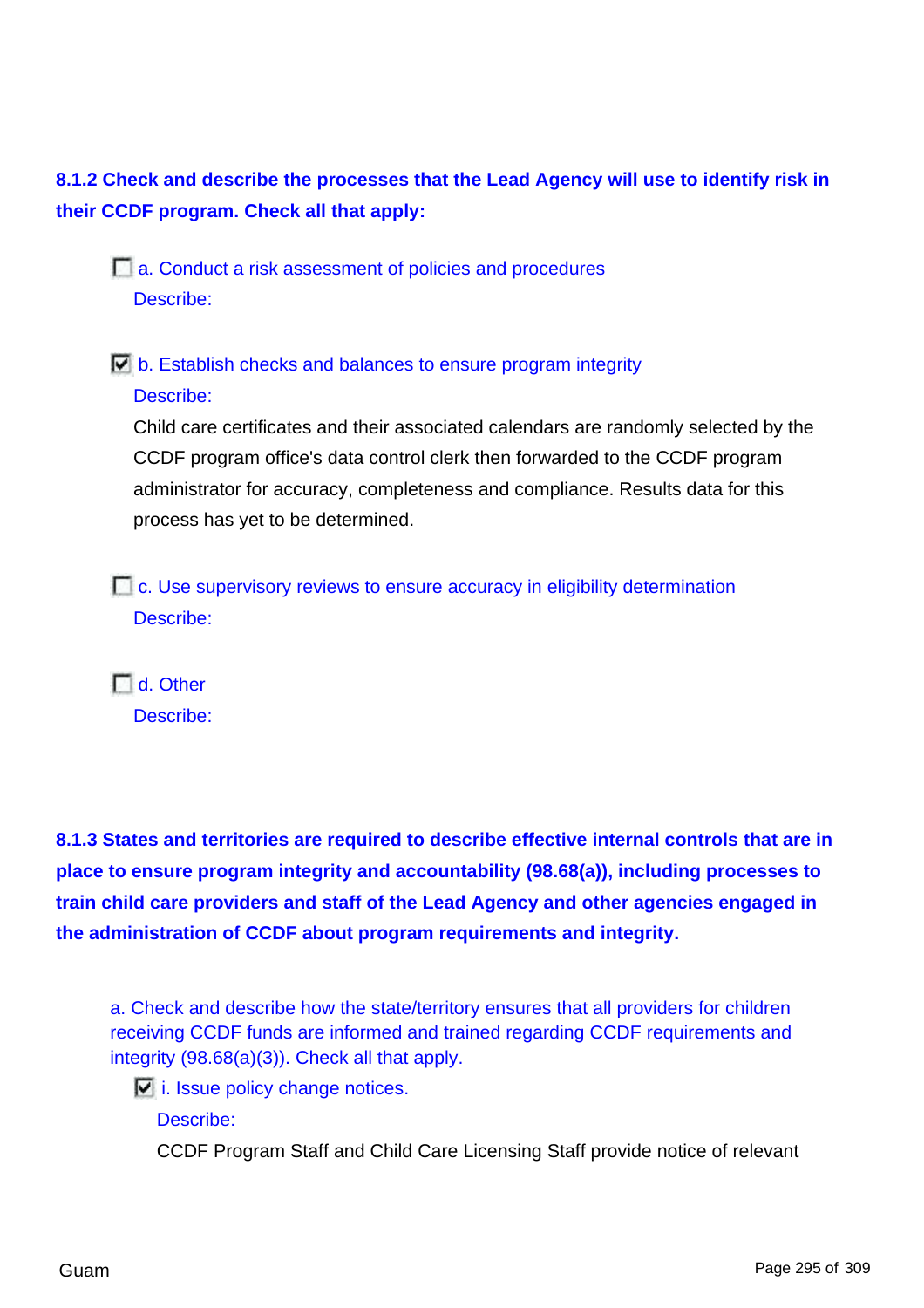policy changes via email, mail, and during verbal communication.

 $\Box$  ii. Issue policy manual.

Describe:

 $\overline{\phantom{a}}$  iii. Provide orientations.

### Describe:

CCDF Program Staff provide provider orientations relative to the expectations of being a CCDF Child Care Provider.

## $\overline{v}$  iv. Provide training.

### Describe:

CCDF Program Staff and Child Care Licensing staff offer training relative to new CCDF policies, procedures, and requirements.

**Nonitor and assess policy implementation on an ongoing basis.** Describe:

**F** vi. Meet regularly regarding the implementation of policies. Describe:

## **Vii.** Other.

## Describe:

The CCDF Program Staff conduct compliance reviews utilizing a Compliance Review Checklist which includes, but not limited to, the inspection and verification of provider/employee health certificates, sanitary permits, child to staff ratios, and the validation of provider credentials, training and education. This is an on-going process to finalize the Provider Handbook and drafting a Provider Agreement with the intent to conduct provider orientation for existing and new CCDF Providers. In the interim, CCDF will continue to conduct a 1 to 1 orientation at the time of application and provide informational brochures of "How to Become a CCDF Provider" and its requirements.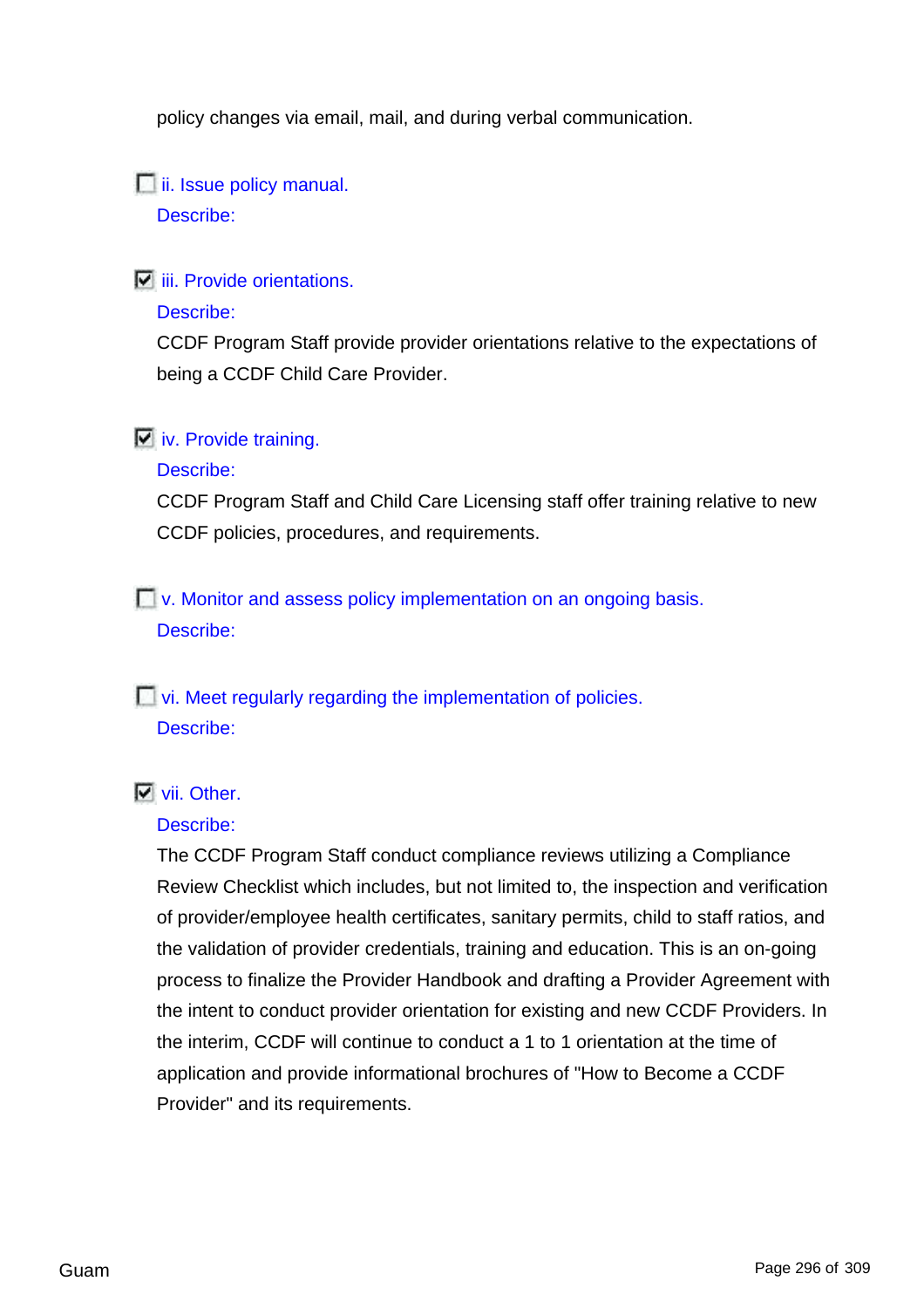b. Check and describe how the Lead Agency ensures that all its staff members and any staff members in other agencies who administer the CCDF program through MOUs, grants and contracts are informed and trained regarding program requirements and integrity (98.68 (a)(3)). Check all that apply:

**i.** Issue policy change notices. Describe:

 $\Box$  ii. Train on policy change notices.

Describe:

 $\Box$  iii. Issue policy manuals. Describe:

 $\Box$  iv. Train on policy manual. Describe:

**Nonitor and assess policy implementation on an ongoing basis.** Describe:

 $\Box$  vi. Meet regularly regarding the implementation of policies.

### Describe:

CCDF Staff members meet regularly to discuss any changes or updates related to the implementation of policies.

## **Vii.** Other.

### Describe:

MOUs and contract language includes the responsibilities of each party and ensures compliance measures for said services are subject to the aforementioned compliance reviews. Grant program requirements are referenced.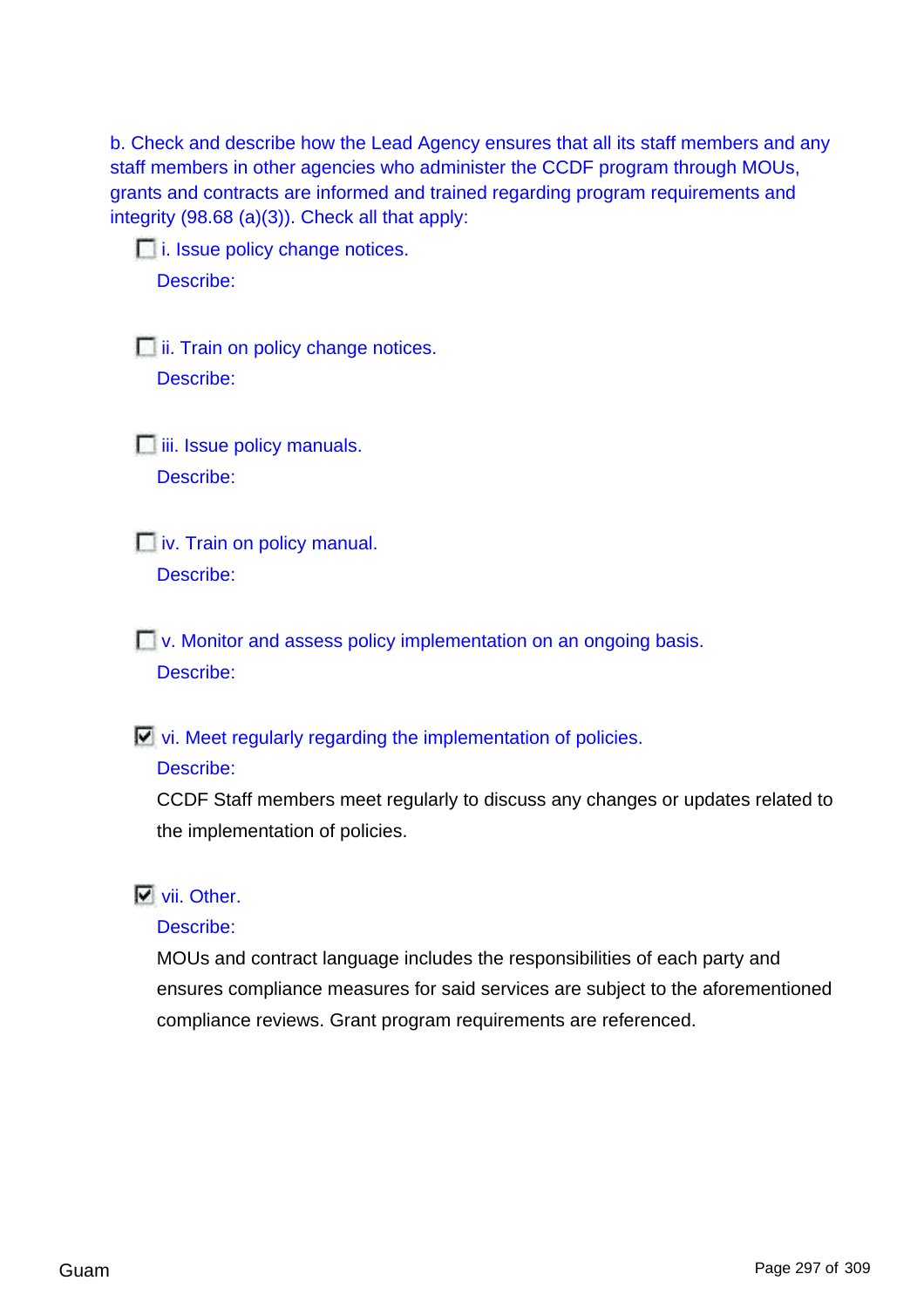# **8.1.4 Describe the processes in place to regularly evaluate Lead Agency internal control activities (98.68 (a)(4)). Describe:**

This process is based on the following which includes but is not limited to:

•Segregation of duties:a position description which describes the responsibilities of each staff and are supported with organizational & functional chart; and are evaluated through performance evaluation

•Authorization and Approval:There are policies that sets guidelines internally and/or externally which includes but is no limited to ensuring that all purchase requisitions and invoices are reviewed and validated and approved by the Director or designee.For example, an administrative process is established internally to monitor and track all expenditures of CCDFs.A request form is developed and required of staff to fill, and provide the purpose for the request which is reviewed & approved by Program Administrator who conducts a financial projection by also ensuring that there is sufficient funding.This is concurred by the Administrator.

•Reconciliation & Review:Performance reviews of specific functions or activities such as reconciliation of financial accounts and cross-checking transactions or records of activity are conducted quarterly to ensure that the information is accurate

•Inventory (Physical Security):Equipment, inventories and other assets are recorded and maintained by using internal/external forms such as fixed asset /transfer of property form that are periodically updated and cross check on control records.

**8.1.5 Lead Agencies conduct a wide variety of activities to fight fraud and ensure program integrity. Lead Agencies are required to have processes in place to identify fraud and other program violations to ensure program integrity. Program violations can include both intentional and unintentional client and/or provider violations, as defined by the Lead Agency. These violations and errors, identified through the error-rate review process, may result in payment or nonpayment (administrative) errors and may or may not be the result of fraud, based on the Lead Agency definition. Check and describe any activities that the Lead Agency conducts to ensure program integrity.**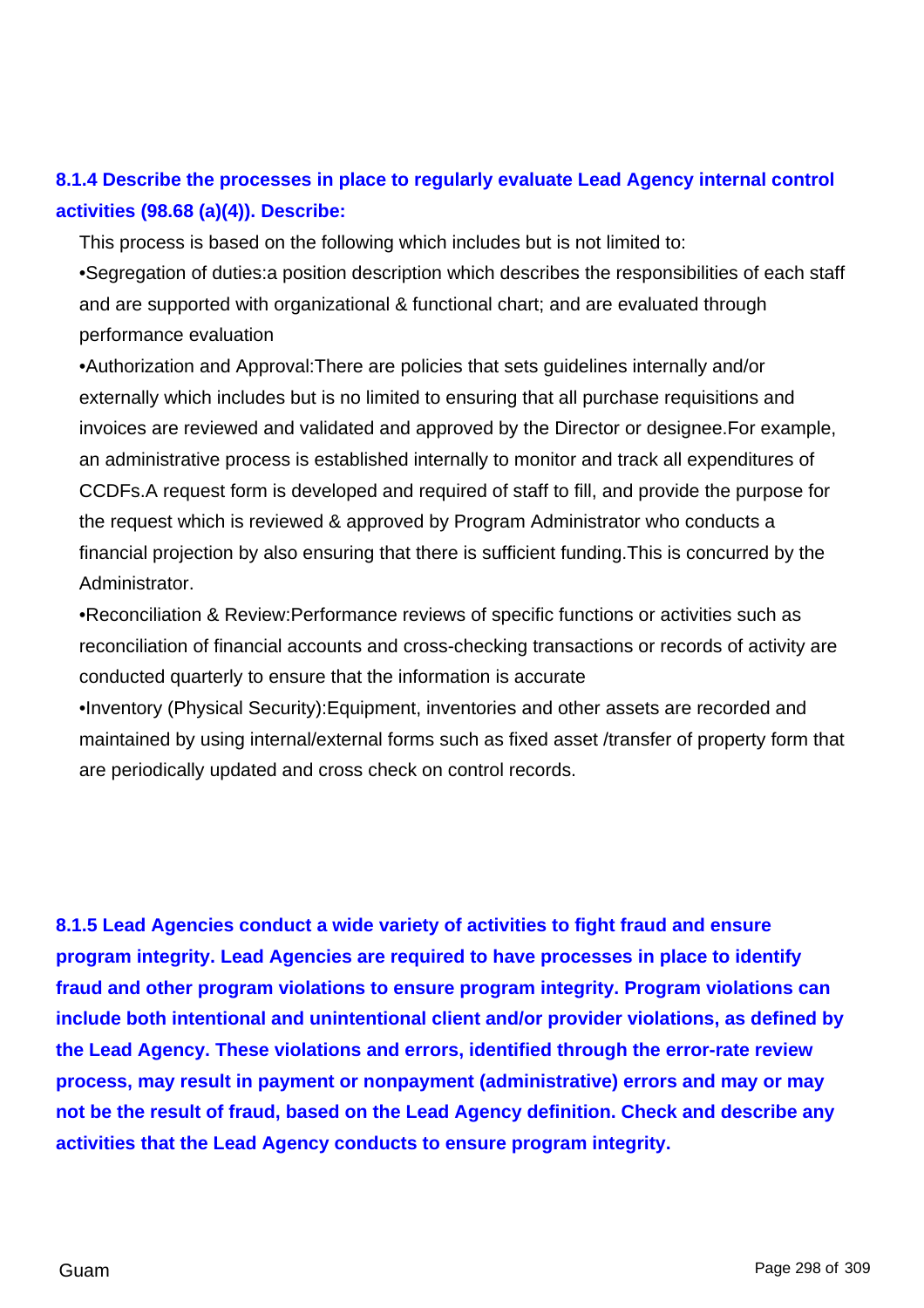a. Check and describe all activities that the Lead Agency conducts, including the results of these activities, to **identify and prevent fraud or intentional program violations.** Include in the description how each activity assists in the identification and prevention of fraud and intentional program violations.

 $\Box$  i. Share/match data from other programs (e.g., TANF program, Child and Adult Care Food Program, Food and Nutrition Service (FNS), Medicaid) or other databases (e.g., State Directory of New Hires, Social Security Administration, Public Assistance Reporting Information System (PARIS)).

Describe the activities and the results of these activities:

The Lead Agency's Quality Control (QC) program office conducts quarterly reviews using information/data from other programs (e.g., SNAP, MAP). The QC program office works with the CCDF Program Coordinator and upon request, provides information on all cases suspect of fraud to prevent fraud due to an intentional program violation. Results data for this process has yet to be determined, however, we can expect to see data related the timeliness and accuracy of initial eligibility processing, sampling of a specific eligibility month to ensure accurate eligibility determination, and any errors made on behalf of the agency or eligibility worker.

# $\Box$  ii. Run system reports that flag errors (include types).

#### Describe the activities and the results of these activities:

The Lead Agency's Quality Control (QC) program office conducts quarterly reviews using information/data from other programs (e.g., SNAP, MAP). The QC program office works with the CCDF Program Coordinator and upon request, provides information on all cases suspect of fraud to prevent fraud due to an intentional program violation. Results data for this process has yet to be determined, however, we can expect to see data related to the accuracy of eligibility processing and any agency or eligibility errors.

*Fiii. Review enrollment documents and attendance or billing records* Describe the activities and the results of these activities:

 $\Box$  iv. Conduct supervisory staff reviews or quality assurance reviews. Describe the activities and the results of these activities: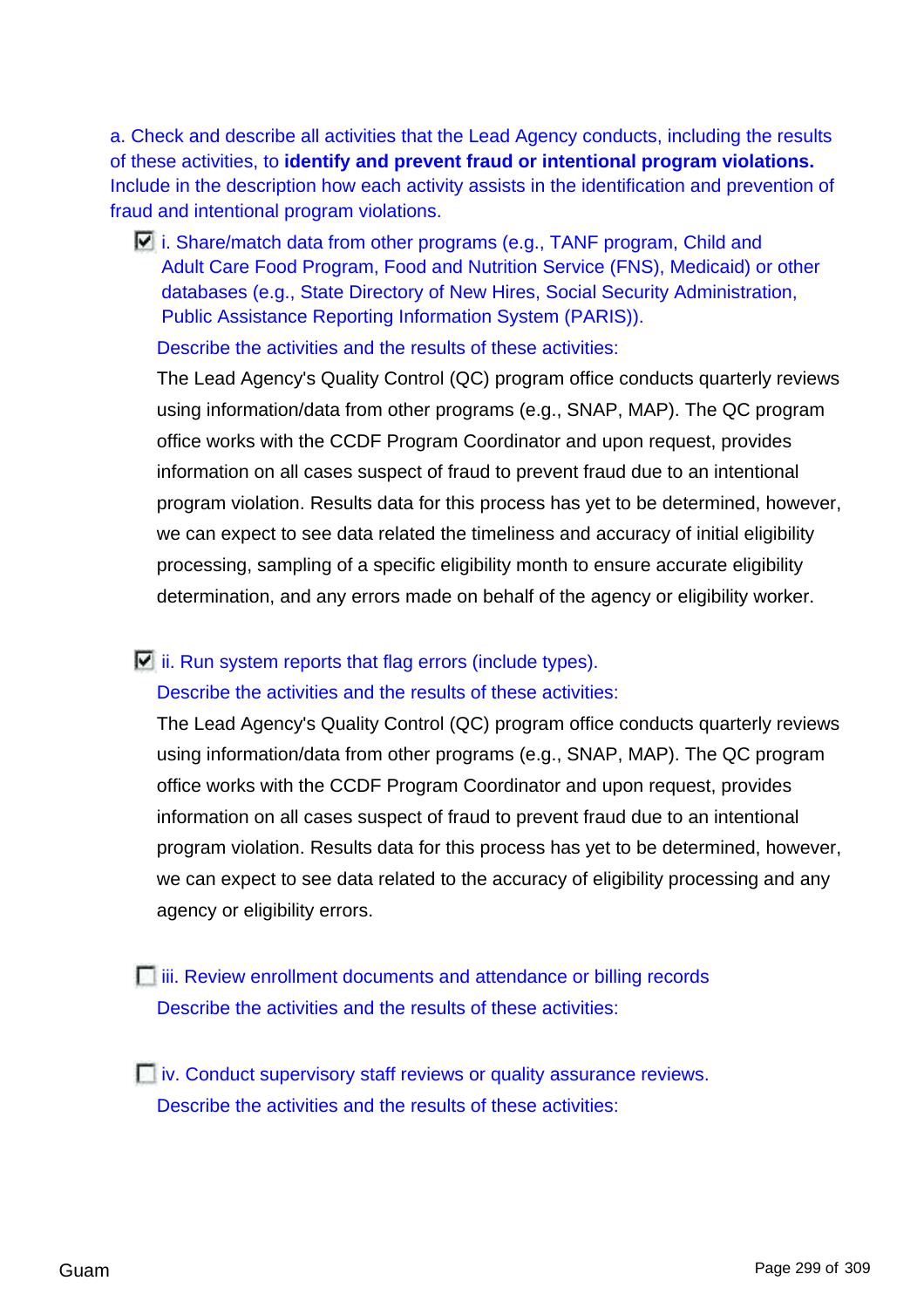## **V.** Audit provider records.

Describe the activities and the results of these activities:

Policies and procedures to support program integrity practices are in development. These procedures shall include random auditing of provider records to be completed by the QC program office to yield results data related to the accuracy of timeliness of provider eligibility processing and accuracy of provider records.

**vi.** Train staff on policy and/or audits.

Describe the activities and the results of these activities:

## **Nii.** Other

Describe the activities and the results of these activities:

8.1.5 Lead Agencies conduct a wide variety of activities to fight fraud and ensure program integrity. Lead Agencies are required to have processes in place to identify fraud and other program violations to ensure program integrity. Program violations can include both intentional and unintentional client and/or provider violations, as defined by the Lead Agency. These violations and errors, identified through the error-rate review process, may result in payment or nonpayment (administrative) errors and may or may not be the result of fraud, based on the Lead Agency definition. Check and describe any activities that the Lead Agency conducts to ensure program integrity.

b) Check and describe all activities the Lead Agency conducts to identify unintentional program violations. Include in the description how each activity assists in the identification and prevention of unintentional program violations. Include a description of the results of such activity.

 $\Box$  i. Share/match data from other programs (e.g., TANF program, CACFP, FNS, Medicaid) or other databases (e.g., State Directory of New Hires, Social Security Administration (PARIS)).

#### Describe the activities and the results of these activities:

The CCDF Program Administrator together with the eligibility specialist and QC office forward all error-rate review flagged cases to the Department of Public Health and Social Services' Investigation and Recovery Office (IRO) for investigation of proposed program violation. The results of such activities will include but not limited to the confirmation of the program violation and if so, if the violation is unintentional. Prevention of unintentional program violation activities include training and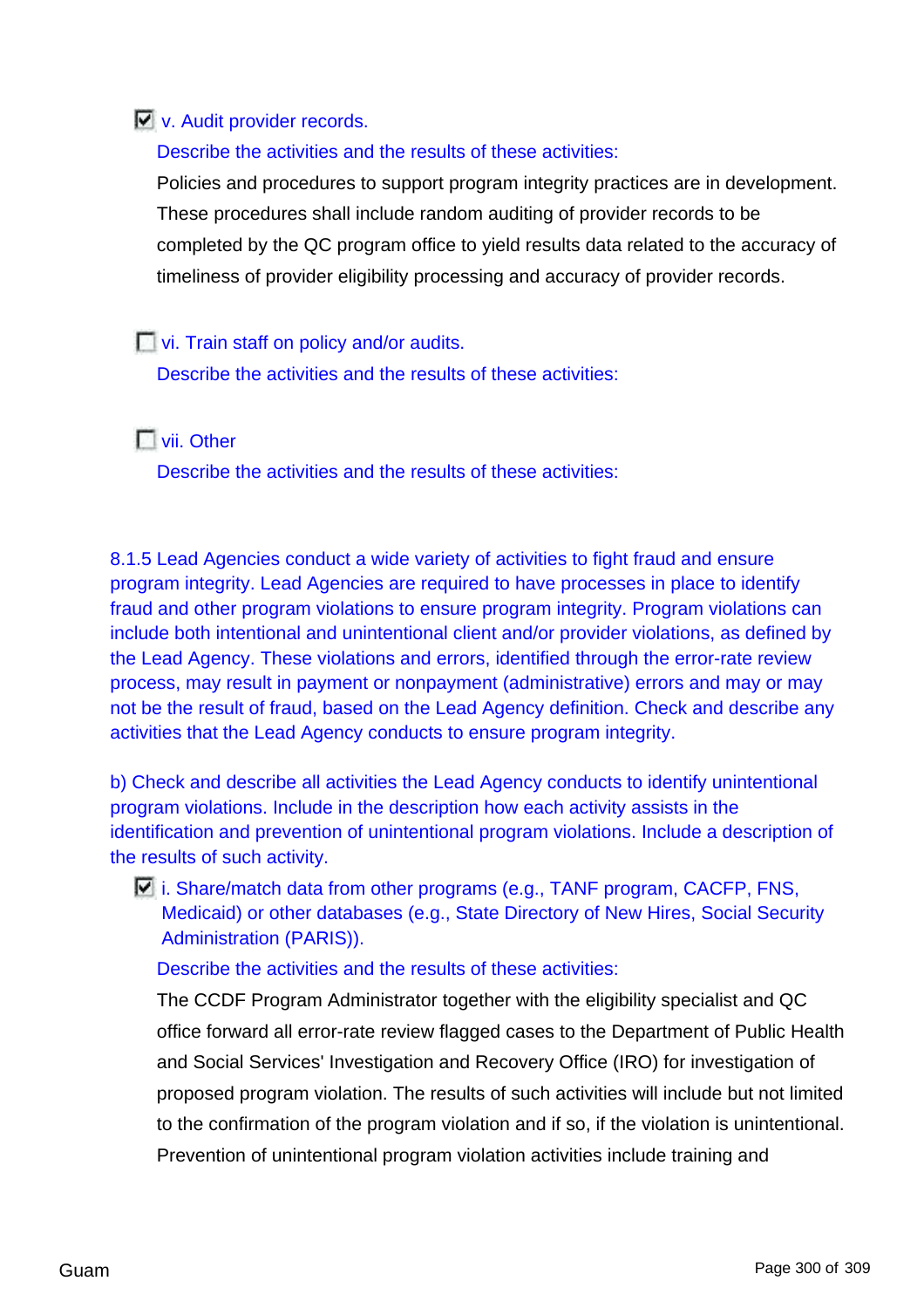development of program staff.

 $\Box$  ii. Run system reports that flag errors (include types). Describe the activities and the results of these activities:

*Fiii. Review enrollment documents and attendance or billing records* Describe the activities and the results of these activities:

 $\Box$  iv. Conduct supervisory staff reviews or quality assurance reviews. Describe the activities and the results of these activities: Plans to conduct supervisory staff reviews are in development and will be guided by the GMO.

**No.** Audit provider records.

Describe the activities and the results of these activities:

**vi.** Train staff on policy and/or audits. Describe the activities and the results of these activities:

### **Vii.** Other

Describe the activities and the results of these activities:

Supported by the oversight of the newly established GMO, all agency errors will result in disciplinary action and processed through employee counseling, reprimand, suspension, and or demotion up to termination. At this time, no cases regarding agency errors have been reported.

8.1.5 Lead Agencies conduct a wide variety of activities to fight fraud and ensure program integrity. Lead Agencies are required to have processes in place to identify fraud and other program violations to ensure program integrity. Program violations can include both intentional and unintentional client and/or provider violations, as defined by the Lead Agency. These violations and errors, identified through the error-rate review process, may result in payment or nonpayment (administrative) errors and may or may not be the result of fraud, based on the Lead Agency definition. Check and describe any activities that the Lead Agency conducts to ensure program integrity.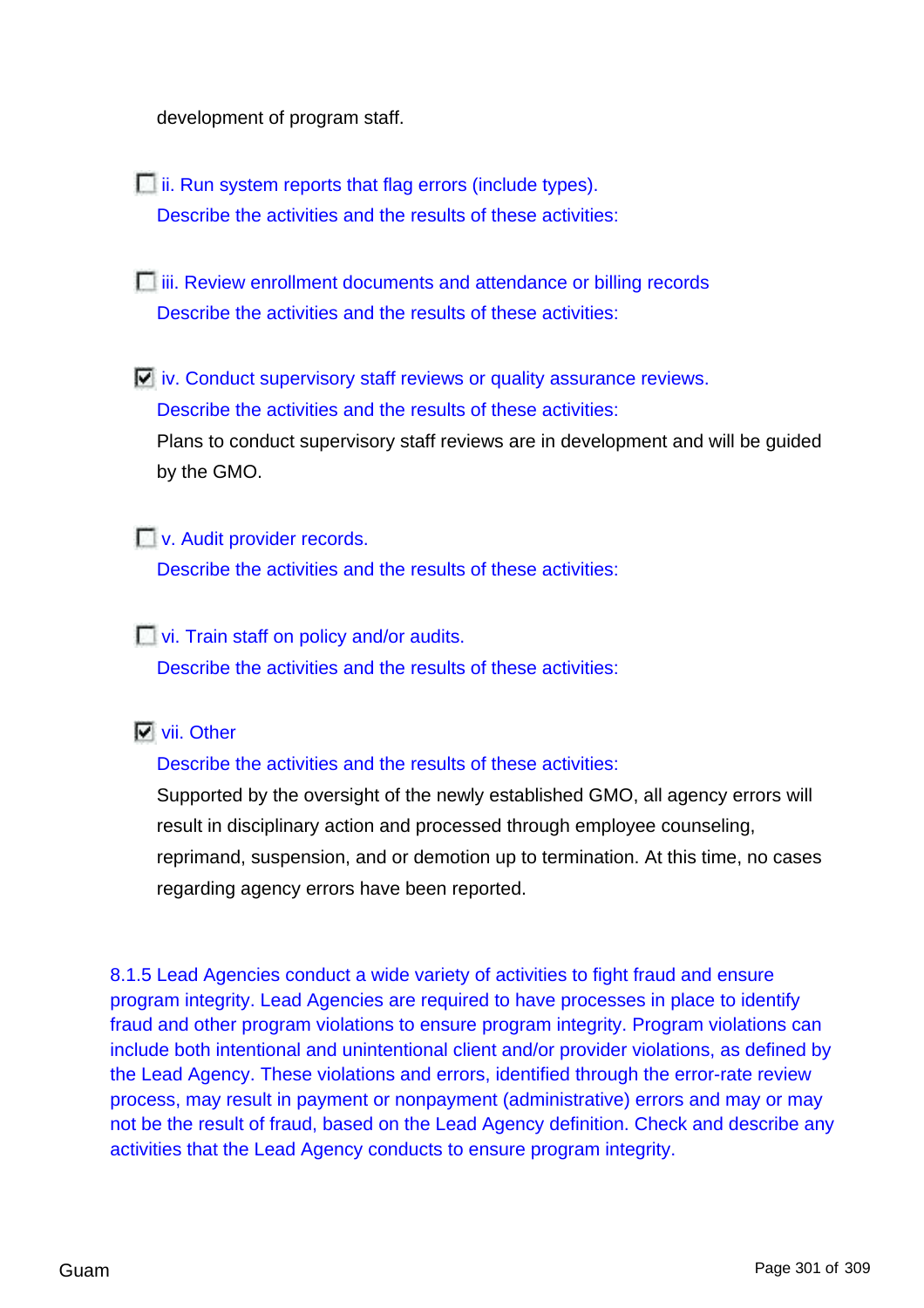c) Check and describe all activities the Lead Agency conducts to identify and prevent agency errors. Include in the description how each activity assists in the identification and prevention of agency errors.

 $\Box$  i. Share/match data from other programs (e.g., TANF program, CACFP, FNS, Medicaid) or other databases (e.g., State Directory of New Hires, Social Security Administration (PARIS)).

Describe the activities and the results of these activities:

The Lead Agency's Quality Control (QC) program office conducts CCDF eligibility specialist (ES) checks to identify errors through shared/matched data from other programs. If there are errors discovered, the finding(s) is forwarded to the CCDF ES via a citation with a corrective action provision. Results data for this process has yet to be determined, however, we can expect to see results related to the timeliness and accuracy of initial eligibility processing, accuracy of eligibility determination, and any errors made on behalf of the agency or eligibility worker with regard to policy violation.

**ii.** Run system reports that flag errors (include types). Describe the activities and the results of these activities:

- *Fiii. Review enrollment documents and attendance or billing records* Describe the activities and the results of these activities:
- $\Box$  iv. Conduct supervisory staff reviews or quality assurance reviews. Describe the activities and the results of these activities:

**V.** Audit provider records. Describe the activities and the results of these activities:

**Notify-** vi. Train staff on policy and/or audits. Describe the activities and the results of these activities:

**Vii.** Other

Describe the activities and the results of these activities: Supported by the oversight of the newly established GMO, all agency errors will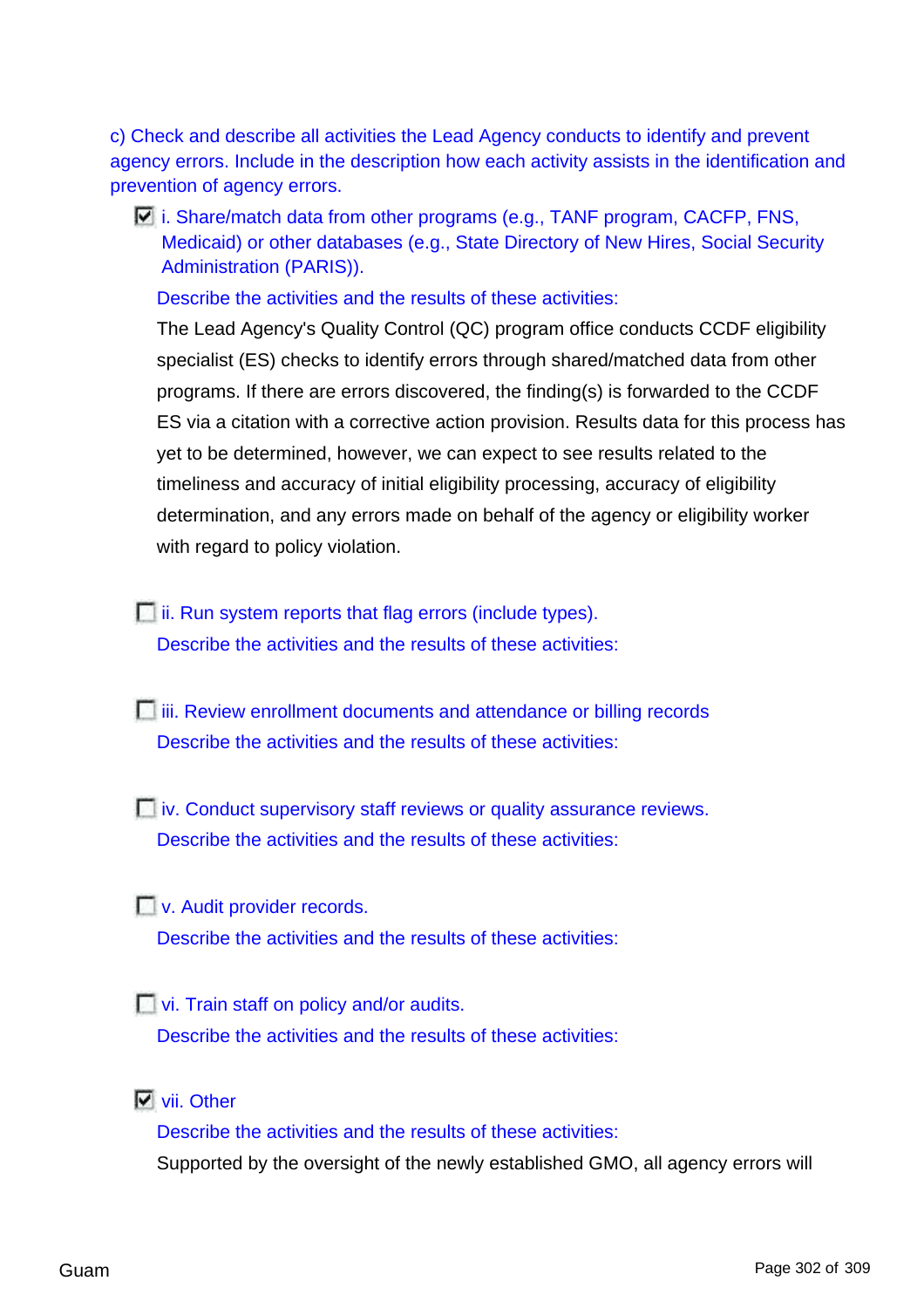result in disciplinary action and processed through employee counseling, reprimand, suspension, and or demotion up to termination. At this time, no cases regarding agency errors have been reported.

# **8.1.6 The Lead Agency is required to identify and recover misspent funds as a result of fraud, and it has the option to recover any misspent funds as a result of errors.**

a. Identify what agency is responsible for pursuing fraud and overpayments (e.g. State Office of the Inspector General, State Attorney).

The Lead Agency's Investigation and Recovery Office (IRO) investigates CCDF cases suspected of fraud and if and Intentional Program Violation is substantiated based on the investigation's findings, IRO will collect improper payments paid to providers/clients.

8.1.6 The Lead Agency is required to identify and recover misspent funds as a result of fraud, and it has the option to recover any misspent funds as a result of errors.

b. Check and describe all activities, including the results of such activity, that the Lead Agency uses to investigate and recover improper payments due to fraud. Include in the description how each activity assists in the investigation and recovery of improper payment due to fraud or intentional program violations. Activities can include, but are not limited to, the following:

 $\Box$  i. Require recovery after a minimum dollar amount of an improper payment and identify the minimum dollar amount

Describe the activities and the results of these activities:

 $\Box$  ii. Coordinate with and refer to the other state/territory agencies (e.g., state/territory collection agency, law enforcement agency).

Describe the activities and the results of these activities:

The Lead Agency's Investigation and Recovery Office (IRO) investigates SNAP and Public Assistance Programs processed by the Department of Public Health & Social Services. The IRO will investigate CCDF cases suspected of fraud and if an Intentional Program Violation is substantiated based on the investigations findings, IRO will collect improper payments paid to providers/clients as done with the Supplemental Nutrition Assistance Program (SNAP) investigations. Results data is yet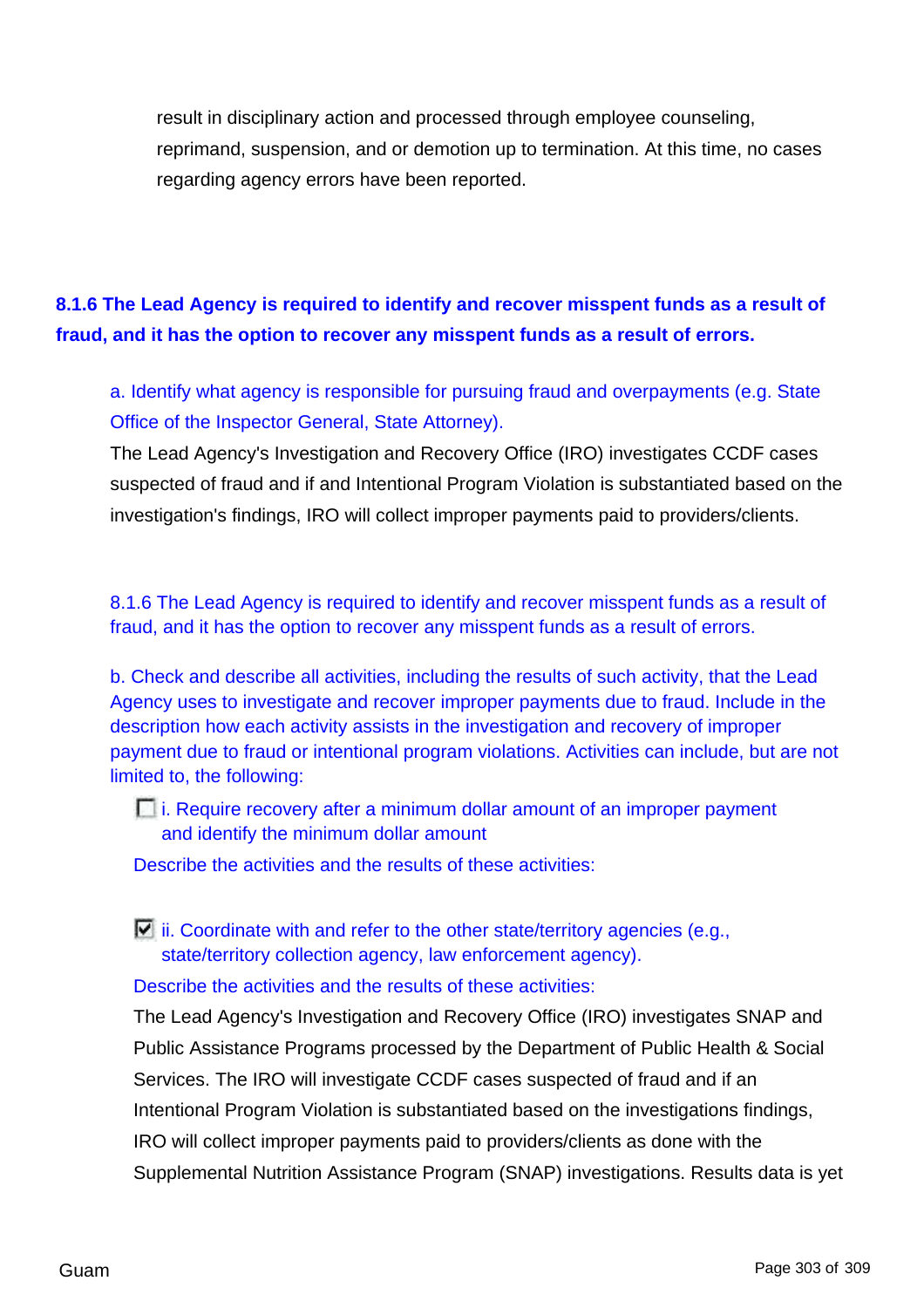to be determined, however, we can expect to see a low amount of intentional program violations from clients but an influx of violations from providers due to the recent increase of newly awarded federal funds and financial support afforded to the child care providers as a result of the pandemic.

 $\Box$  iii. Recover through repayment plans. Describe the activities and the results of these activities:

 $\Box$  iv. Reduce payments in subsequent months. Describe the activities and the results of these activities:

**T** v. Recover through state/territory tax intercepts. Describe the activities and the results of these activities:

**Vi. Recover through other means.** 

Describe the activities and the results of these activities:

**Notaila** vii. Establish a unit to investigate and collect improper payments and describe the composition of the unit below.

Describe the activities and the results of these activities:

**T** viii. Other

Describe the activities and the results of these activities:

8.1.6 The Lead Agency is required to identify and recover misspent funds as a result of fraud, and it has the option to recover any misspent funds as a result of errors.

c. Check and describe any activities that the Lead Agency will use to investigate and recover improper payments due to unintentional program violations. Include in the description how each activity assists in the investigation and recovery of improper payments due to unintentional program violations. Include a description of the results of such activity. Activities can include, but are not limited to, the following:

 $\Box$  i. N/A. the Lead Agency does not recover misspent funds due to unintentional program violations.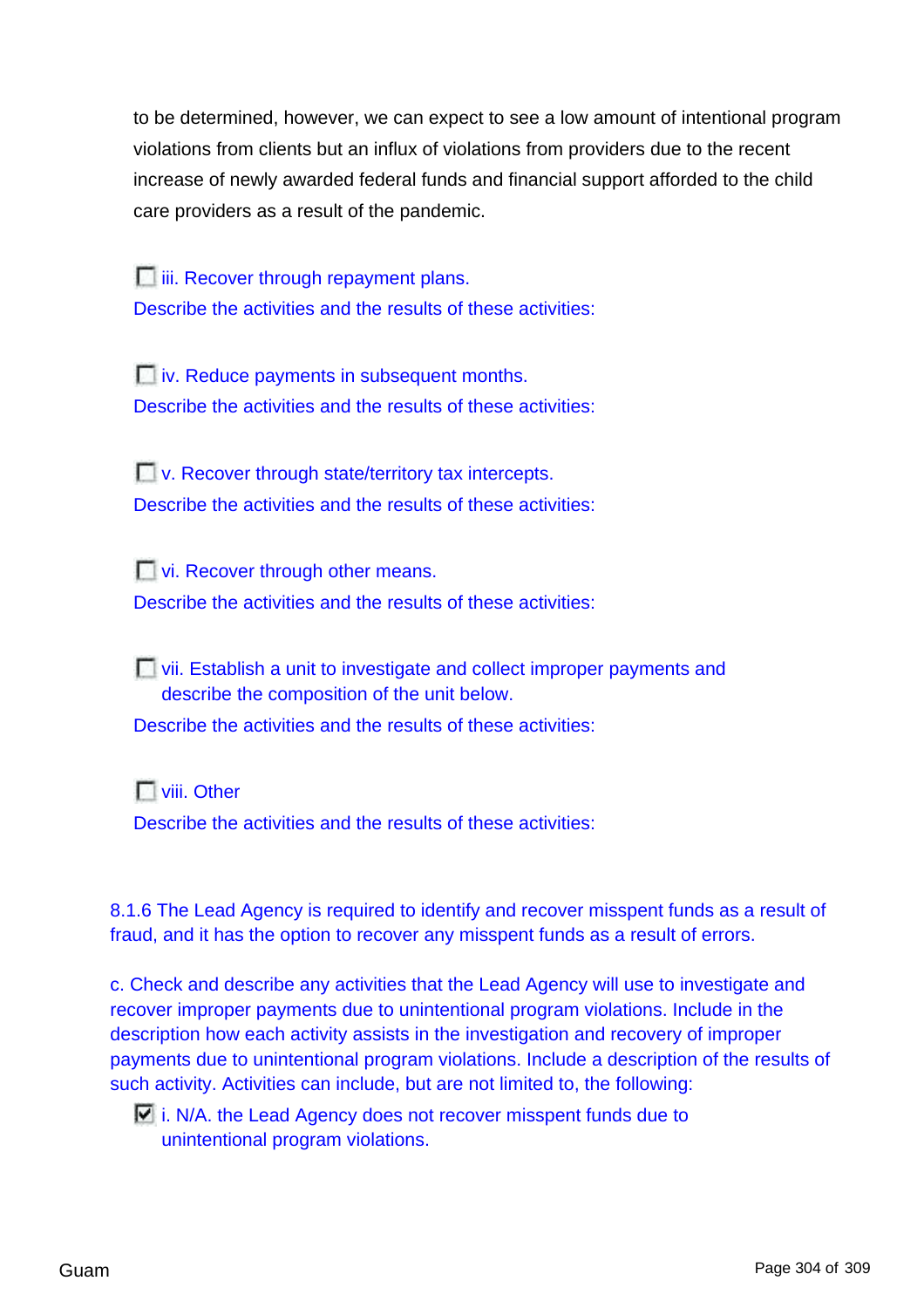$\Box$  ii. Require recovery after a minimum dollar amount of an improper payment and identify the minimum dollar amount

Describe the activities and the results of these activities:

 $\Box$  iii. Coordinate with and refer to the other state/territory agencies (e.g., state/territory collection agency, law enforcement agency). Describe the activities and the results of these activities:

 $\Box$  iv. Recover through repayment plans. Describe the activities and the results of these activities:

**No. Reduce payments in subsequent months.** Describe the activities and the results of these activities:

**Notify-** Vi. Recover through state/territory tax intercepts. Describe the activities and the results of these activities:

**Vii. Recover through other means.** 

Describe the activities and the results of these activities:

viii. Establish a unit to investigate and collect improper payments and describe the composition of the unit below.

Describe the activities and the results of these activities:

**T** ix. Other

Describe the activities and the results of these activities:

8.1.6 The Lead Agency is required to identify and recover misspent funds as a result of fraud, and it has the option to recover any misspent funds as a result of errors.

d. Check and describe all activities that the Lead Agency will use to investigate and recover improper payments due to agency errors. Include in the description how each activity assists in the investigation and recovery of improper payments due to administrative errors. Include a description of the results of such activity.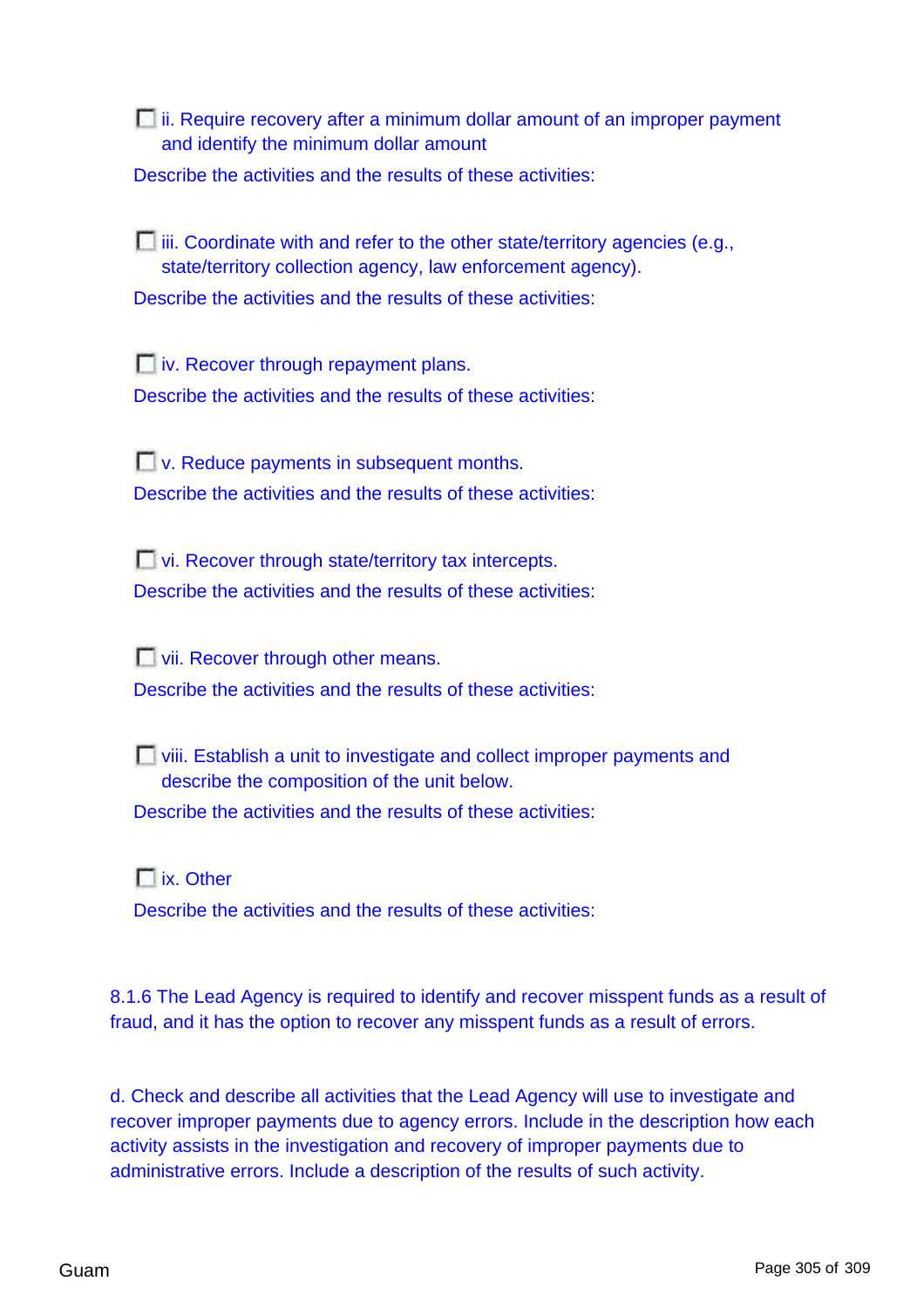$\Box$  i. N/A. the Lead Agency does not recover misspent funds due to agency errors.

**ii. Require recovery after a minimum dollar amount of an improper payment** and identify the minimum dollar amount

Describe the activities and the results of these activities:

 $\Box$  iii. Coordinate with and refer to the other state/territory agencies (e.g., state/territory collection agency, law enforcement agency). Describe the activities and the results of these activities:

 $\Box$  iv. Recover through repayment plans. Describe the activities and the results of these activities:

**No.** P. Reduce payments in subsequent months. Describe the activities and the results of these activities:

**vi. Recover through state/territory tax intercepts.** Describe the activities and the results of these activities:

**Vii. Recover through other means.** Describe the activities and the results of these activities:

viii. Establish a unit to investigate and collect improper payments and describe the composition of the unit below.

Describe the activities and the results of these activities:

**ix.** Other Describe the activities and the results of these activities:

**8.1.7 What type of sanction will the Lead Agency place on clients and providers to help reduce improper payments due to program violations? Check and describe all that apply:**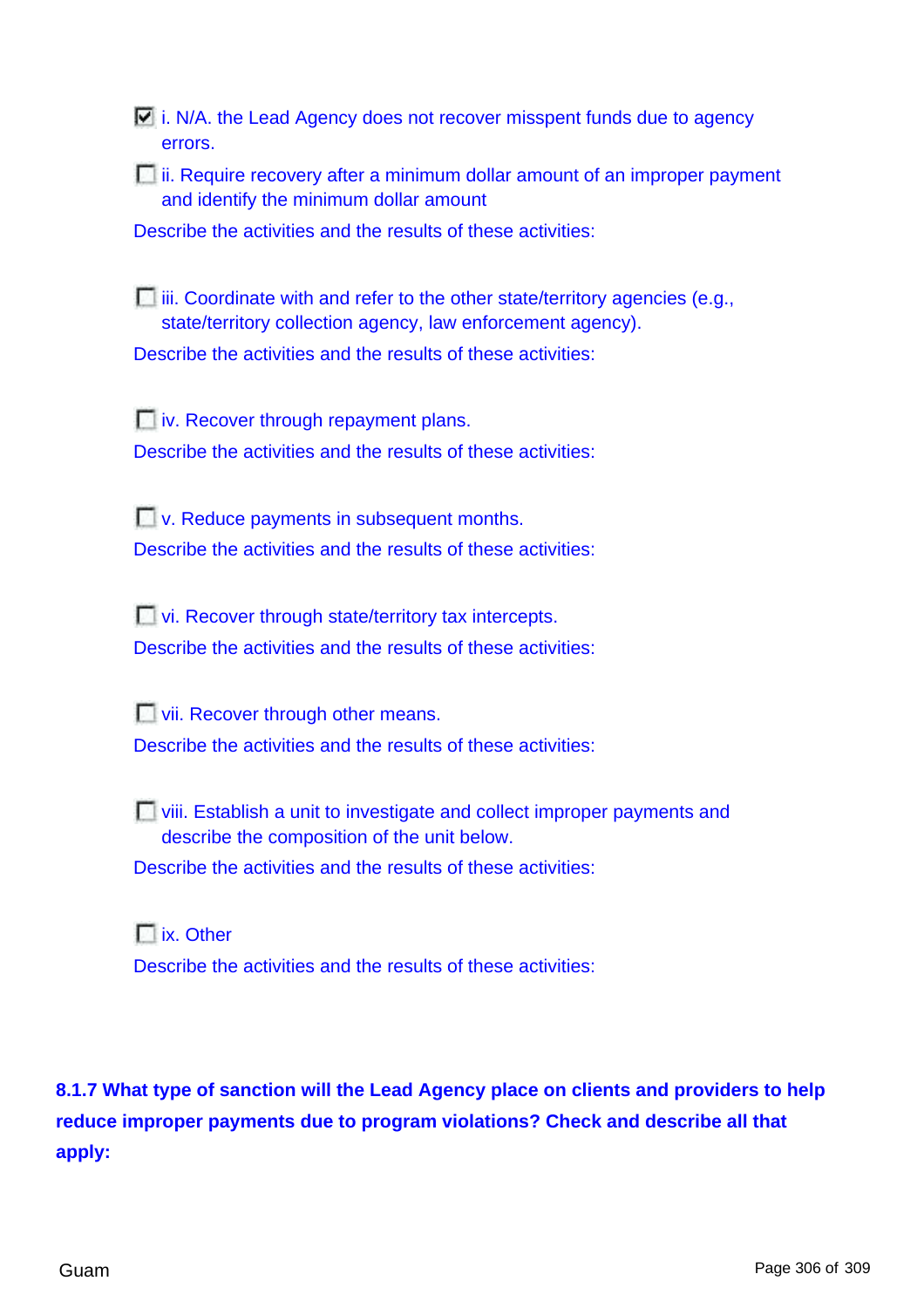## $\Box$  a. Disqualify the client. If checked, describe this process, including a description of the appeal process for clients who are disqualified.

### Describe the activities and the results of these activities:

All clients have the option to have their concerns/complaints heard via the fair hearing process if cited for an intentional program violation (IPV) and or fraud. This citation will state the client's right to appeal such decision and the steps/process to do so. The first IPV results in the suspension from the program for one year, the second IPV results in the suspension from the program for two years. If there is a third violation, the client will be permanently disqualified from the program. Results data have yet to be determined, however, we can expect to see little to no program violations beyond the first year of disqualification.

## b. Disqualify the provider. If checked, describe this process, including a description of the appeal process for providers who are disqualified. Describe the activities and the results of these activities:

Similarly to clients, all providers have the option to have their concerns/complaints heard via the fair hearing process if cited for an intentional program violation (IPV) and or fraud. This citation will state the clients right to appeal such decision and the steps/process to do so. The first IPV results in the suspension from the program for one year, the second IPV results in the suspension from the program for two years, and the third violation will result in the permanent disqualification from receiving CCDF funds. There are no results data at this time. Results data have yet to be determined,however, we can expect to see little to no program violations beyond the first year of disqualification.

## **C.** Prosecute criminally.

Describe the activities and the results of these activities:

# $\Box$  d. Other. Describe the activities and the results of these activities: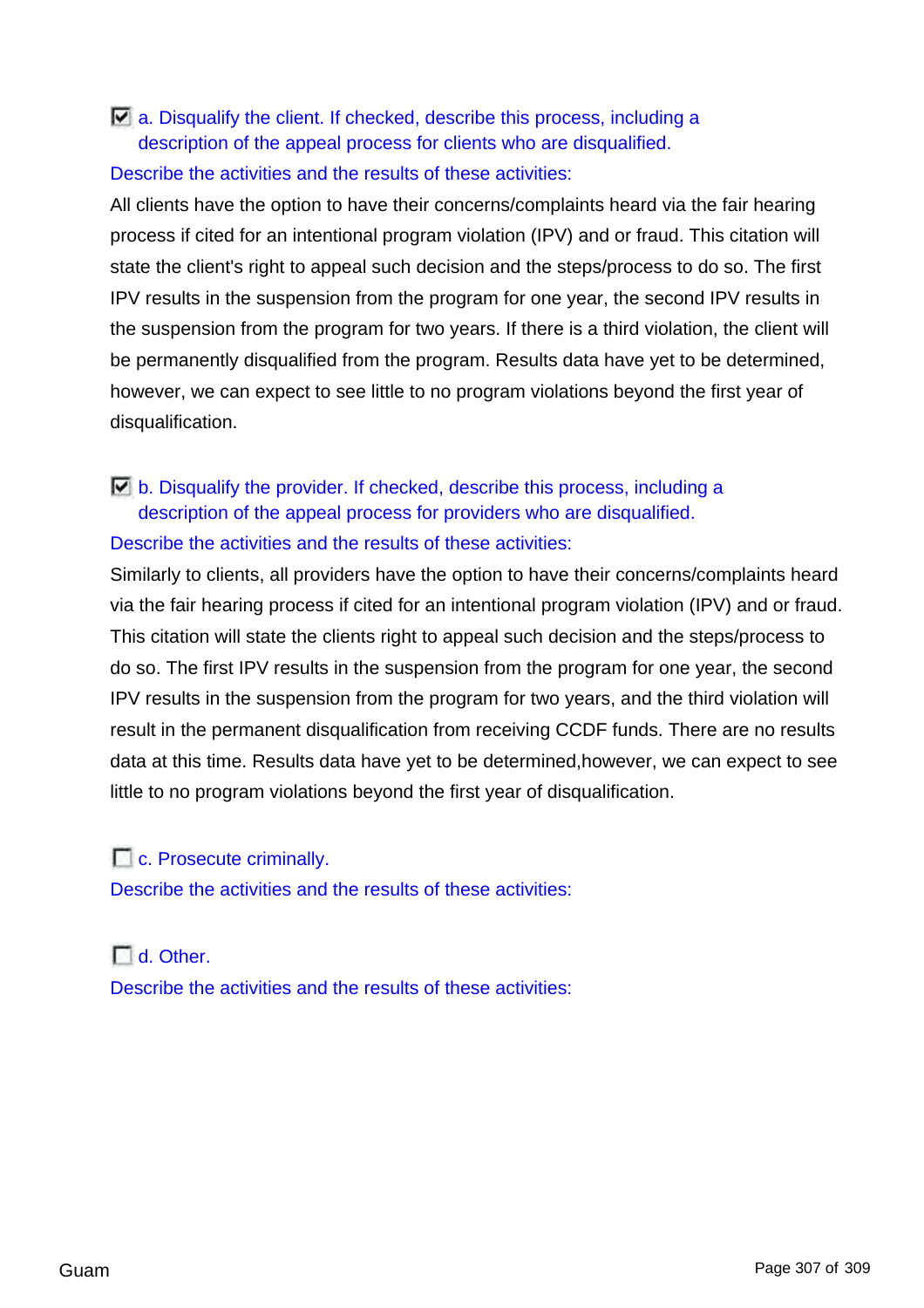# Appendix A: MRS, Alternative Methodology and Narrow Cost Analysis Waiver Request Form

Lead Agencies may apply for a temporary waiver for the Market Rate Survey or ACF preapproved alternative methodology and/or the narrow cost analysis in. These waivers will be considered âextraordinary circumstance waiversâ to provide relief from the timeline for completing the MRS or ACF pre-approved alternative methodology and the narrow cost analysis during the COVID-19 pandemic. These waivers are limited to a one-year period.

Approval of these waiver requests is subject to and contingent on OCC review and approval of responses in Section 4, questions 4.2.1 and 4.2.5.

To submit a Market Rate Survey (MRS) or ACF pre-approved alternative methodology or a Narrow Cost Analysis waiver, complete the form below.

Check and describe each provision for which the Lead Agency is requesting a time-limited waiver extension.

**Appendix A.1:** The Market Rate Survey (MRS) or ACF

pre-approved alternative methodology (See related question 4.2.1.)

1. Describe the provision (MRS or ACF pre-approved alternative methodology) from which the state/territory seeks relief. Include the reason why the Lead Agency is seeking relief from this provision due to this extraordinary circumstance.

The CCDF Lead Agency for Guam seeks relief from the market rate survey provision for one year due to the extraordinary disruption of the child care market during the COVID-19 pandemic. Child care facilities were mandated to implement multiple closure/lockdown periods as a result of COVID-19. Additionally, Guam is still waivingclient co-payments during the pandemic. For these reasons, the Lead Agency was not able to gather the most accurate data needed.